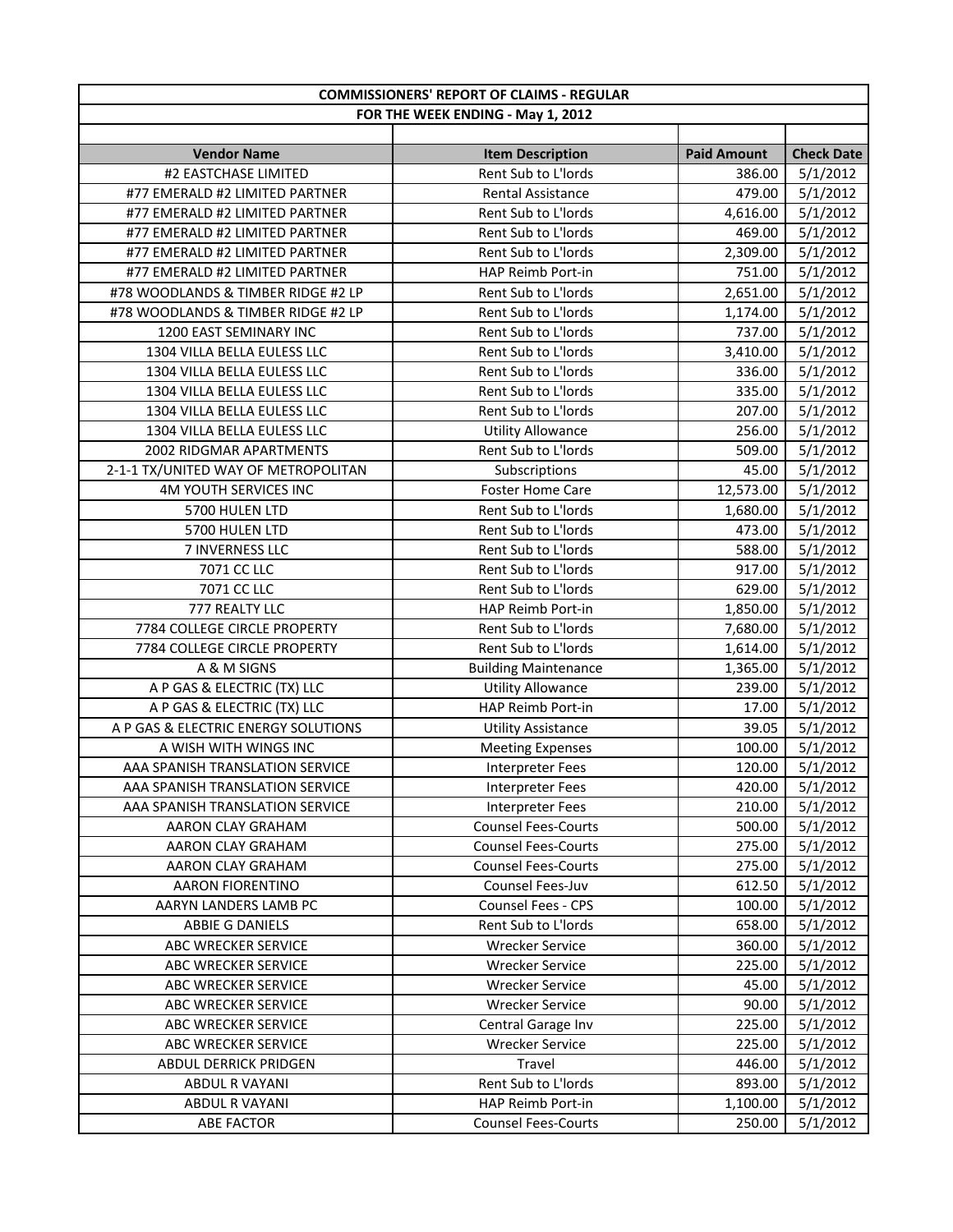| <b>ABILITY RESOURCES INC</b>         | Rent Sub to L'Iords         | 1,215.00   | 5/1/2012 |
|--------------------------------------|-----------------------------|------------|----------|
| <b>ABILITY RESOURCES INC</b>         | Rent Sub to L'Iords         | 2,720.00   | 5/1/2012 |
| <b>ABILITY RESOURCES INC</b>         | HAP Reimb Port-in           | 414.00     | 5/1/2012 |
| <b>ABINGDON LTD</b>                  | Rental Assistance           | 520.00     | 5/1/2012 |
| ABLE COMMUNICATIONS INC              | <b>Computer Supplies</b>    | 14,766.16  | 5/1/2012 |
| <b>ABRAHAM NIMEH</b>                 | Rent Sub to L'Iords         | 808.00     | 5/1/2012 |
| ABREICO CO INC                       | Rent Sub to L'Iords         | 750.00     | 5/1/2012 |
| <b>ACACIA ENERGY LLC</b>             | <b>Utility Allowance</b>    | 124.00     | 5/1/2012 |
| ACCU TRACE TESTING INC               | <b>Medical Services</b>     | 525.00     | 5/1/2012 |
| ACCUCARE MORTUARY SERVICE INC        | Transportation              | 5,130.00   | 5/1/2012 |
| <b>ACCURATE FORMS &amp; SUPPLIES</b> | <b>Educational Material</b> | 1,094.28   | 5/1/2012 |
| <b>ACE OFFICE SUPPLIES</b>           | Non-Track Equipment         | 3,464.55   | 5/1/2012 |
| ACH CHILD AND FAMILY SERVICES        | <b>Subrecipient Service</b> | 6,533.78   | 5/1/2012 |
| ACH CHILD AND FAMILY SERVICES        | <b>Professional Service</b> | 2,138.00   | 5/1/2012 |
| ADELL MURPHY                         | Rent Sub to L'Iords         | 547.00     | 5/1/2012 |
| ADL ASSOCIATES INC                   | <b>Professional Service</b> | 2,000.00   | 5/1/2012 |
| ADOLPH KIEFER & ASSOCIATES           | Pool Maintenance            | 181.85     | 5/1/2012 |
| ADVANTAGE CAPITAL INVESTMENTS LP     | Rent Sub to L'Iords         | 925.00     | 5/1/2012 |
| AFFORDABLE POWER LP                  | <b>Utility Allowance</b>    | 50.00      | 5/1/2012 |
| AG VANTAGE                           | Rental Assistance           | 519.00     | 5/1/2012 |
| AG VANTAGE                           | Rent Sub to L'Iords         | 605.00     | 5/1/2012 |
| <b>AG VANTAGE</b>                    | Rent Sub to L'Iords         | 741.00     | 5/1/2012 |
| <b>AG VANTAGE</b>                    | HAP Reimb Port-in           | 1,580.00   | 5/1/2012 |
| <b>AG-POWER INC</b>                  | Parts and Supplies          | (14.88)    | 5/1/2012 |
| <b>AG-POWER INC</b>                  | Landscaping Expense         | 923.25     | 5/1/2012 |
| <b>AGR FUNDING INC</b>               | Contract Labor              | 780.80     | 5/1/2012 |
| AHC BRECKENRIDGE ASSOC LLC           | Rent Sub to L'Iords         | 5,787.00   | 5/1/2012 |
| AHF-HILLCREST LLC                    | Rent Sub to L'Iords         | 1,801.00   | 5/1/2012 |
| AHF-HURST MANOR COMMUNITY DEV LLC    | Rent Sub to L'Iords         | 1,483.00   | 5/1/2012 |
| AHF-HURST MANOR COMMUNITY DEV LLC    | HAP Reimb Port-in           | 677.00     | 5/1/2012 |
| AHF-QUAIL RIDGE LLC                  | Rent Sub to L'Iords         | 516.00     | 5/1/2012 |
| <b>AHMAD RABIE</b>                   | Rent Sub to L'Iords         | 2,074.00   | 5/1/2012 |
| AHMED BANDAR                         | Rent Sub to L'Iords         | 932.00     | 5/1/2012 |
| AIDS OUTREACH CENTER                 | <b>Subrecipient Service</b> | 15,153.97  | 5/1/2012 |
| AIDS OUTREACH CENTER                 | <b>Subrecipient Service</b> | 10,927.74  | 5/1/2012 |
| AIDS OUTREACH CENTER                 | <b>Subrecipient Service</b> | 137,910.11 | 5/1/2012 |
| AIDS OUTREACH CENTER                 | <b>Subrecipient Service</b> | 21,199.47  | 5/1/2012 |
| AIDS OUTREACH CENTER                 | <b>Subrecipient Service</b> | 9,704.87   | 5/1/2012 |
| AIDS OUTREACH CENTER                 | <b>Subrecipient Service</b> | 1,159.00   | 5/1/2012 |
| <b>AIRGAS</b>                        | <b>Equipment Maint</b>      | 10.42      | 5/1/2012 |
| AL Z LAZARUS ATTORNEY AT LAW         | <b>Counsel Fees-Courts</b>  | 900.00     | 5/1/2012 |
| AL Z LAZARUS ATTORNEY AT LAW         | <b>Counsel Fees-Courts</b>  | 200.00     | 5/1/2012 |
| <b>ALAMO TITLE</b>                   | State Right of Way          | 26,374.00  | 5/1/2012 |
| ALAN WHEELOCK                        | Rent Sub to L'Iords         | 315.00     | 5/1/2012 |
| ALARM SECURITY GROUP LLC             | <b>Burglar Systems</b>      | 58.00      | 5/1/2012 |
| ALARM SECURITY GROUP LLC             | <b>Burglar Systems</b>      | 14.50      | 5/1/2012 |
| ALARM SECURITY GROUP LLC             | <b>Burglar Systems</b>      | 14.50      | 5/1/2012 |
| ALARM SECURITY GROUP LLC             | <b>Burglar Systems</b>      | 29.00      | 5/1/2012 |
| ALARM SECURITY GROUP LLC             | <b>Burglar Systems</b>      | 14.50      | 5/1/2012 |
| ALARM SECURITY GROUP LLC             | <b>Burglar Systems</b>      | 14.50      | 5/1/2012 |
| ALARM SECURITY GROUP LLC             | <b>Equipment Maint</b>      | 18.50      | 5/1/2012 |
| ALARM SECURITY GROUP LLC             | <b>Equipment Maint</b>      | 14.50      | 5/1/2012 |
| ALARM SECURITY GROUP LLC             | <b>Building Maintenance</b> | 14.50      | 5/1/2012 |
|                                      |                             |            |          |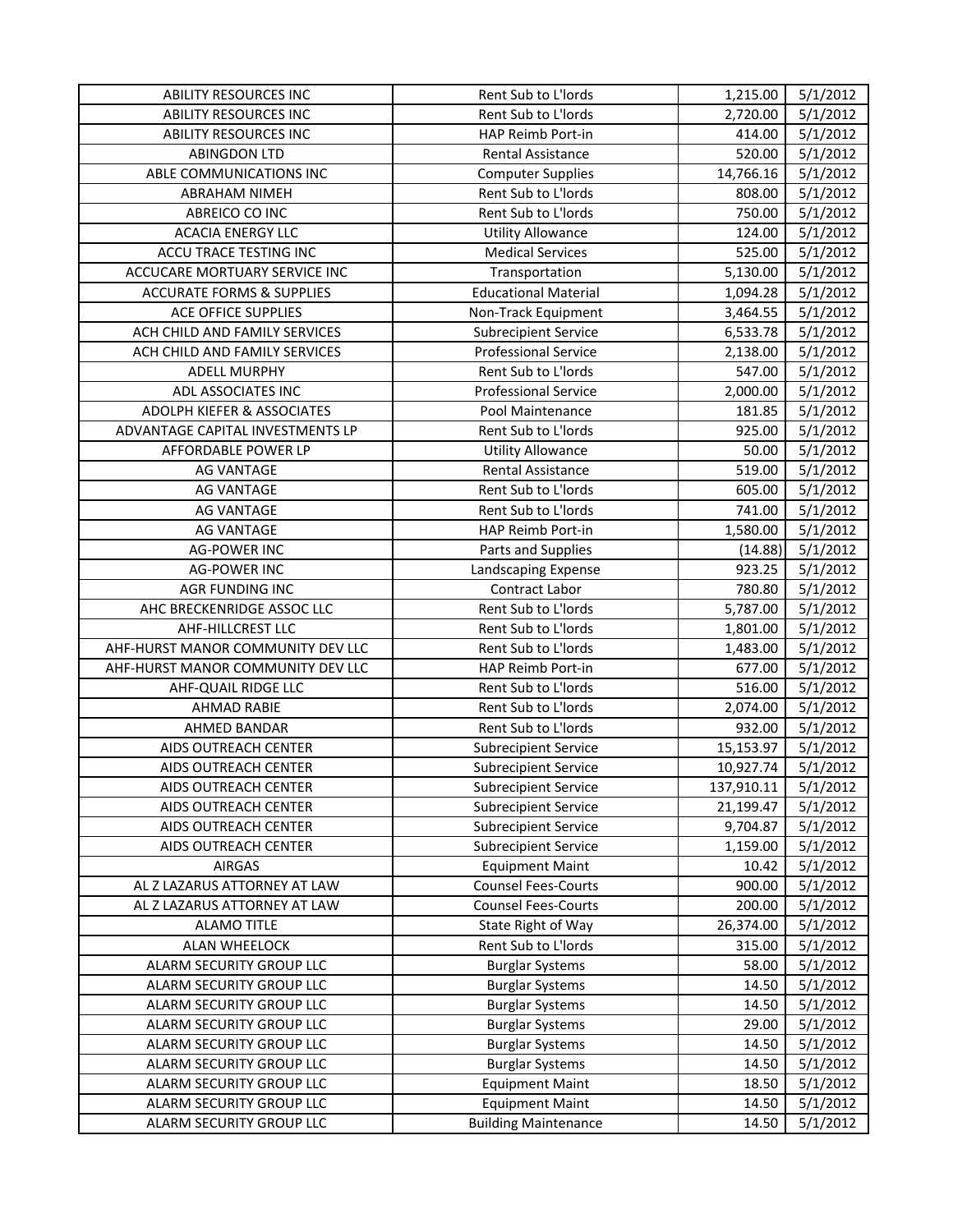| ALARM SECURITY GROUP LLC | <b>Building Maintenance</b> | 14.50     | 5/1/2012 |
|--------------------------|-----------------------------|-----------|----------|
| ALARM SECURITY GROUP LLC | <b>Building Maintenance</b> | 140.00    | 5/1/2012 |
| ALARM SECURITY GROUP LLC | <b>Building Maintenance</b> | 27.00     | 5/1/2012 |
| ALARM SECURITY GROUP LLC | <b>Building Maintenance</b> | 65.00     | 5/1/2012 |
| ALARM SECURITY GROUP LLC | <b>Building Maintenance</b> | 65.00     | 5/1/2012 |
| ALARM SECURITY GROUP LLC | <b>Building Maintenance</b> | 29.00     | 5/1/2012 |
| ALARM SECURITY GROUP LLC | <b>Building Maintenance</b> | 33.00     | 5/1/2012 |
| ALARM SECURITY GROUP LLC | <b>Building Maintenance</b> | 14.50     | 5/1/2012 |
| ALARM SECURITY GROUP LLC | <b>Building Maintenance</b> | 14.50     | 5/1/2012 |
| ALARM SECURITY GROUP LLC | <b>Building Maintenance</b> | 14.50     | 5/1/2012 |
| ALARM SECURITY GROUP LLC | <b>Building Maintenance</b> | 14.50     | 5/1/2012 |
| ALARM SECURITY GROUP LLC | <b>Burglar Systems</b>      | 65.00     | 5/1/2012 |
| ALARM SECURITY GROUP LLC | <b>Burglar Systems</b>      | 18.50     | 5/1/2012 |
| ALARM SECURITY GROUP LLC | <b>Burglar Systems</b>      | 33.00     | 5/1/2012 |
| ALARM SECURITY GROUP LLC | <b>Burglar Systems</b>      | 33.00     | 5/1/2012 |
| ALARM SECURITY GROUP LLC | <b>Burglar Systems</b>      | 33.00     | 5/1/2012 |
| ALARM SECURITY GROUP LLC | <b>Burglar Systems</b>      | 18.50     | 5/1/2012 |
| ALARM SECURITY GROUP LLC | <b>Burglar Systems</b>      | 18.50     | 5/1/2012 |
| ALARM SECURITY GROUP LLC | <b>Burglar Systems</b>      | 14.50     | 5/1/2012 |
| ALARM SECURITY GROUP LLC | <b>Burglar Systems</b>      | 14.50     | 5/1/2012 |
| ALARM SECURITY GROUP LLC | <b>Burglar Systems</b>      | 16.95     | 5/1/2012 |
| ALARM SECURITY GROUP LLC | <b>Burglar Systems</b>      | 33.00     | 5/1/2012 |
| ALARM SECURITY GROUP LLC | <b>Burglar Systems</b>      | 47.50     | 5/1/2012 |
| ALARM SECURITY GROUP LLC | <b>Burglar Systems</b>      | 18.50     | 5/1/2012 |
| ALARM SECURITY GROUP LLC | <b>Burglar Systems</b>      | 37.00     | 5/1/2012 |
| ALARM SECURITY GROUP LLC | <b>Building Maintenance</b> | 33.00     | 5/1/2012 |
| ALARM SECURITY GROUP LLC | <b>Building Maintenance</b> | 14.50     | 5/1/2012 |
| ALARM SECURITY GROUP LLC | <b>Burglar Systems</b>      | 18.50     | 5/1/2012 |
| ALARM SECURITY GROUP LLC | <b>Burglar Systems</b>      | 33.00     | 5/1/2012 |
| ALARM SECURITY GROUP LLC | <b>Burglar Systems</b>      | 65.00     | 5/1/2012 |
| ALARM SECURITY GROUP LLC | <b>Building Maintenance</b> | 217.50    | 5/1/2012 |
| ALARM SECURITY GROUP LLC | <b>Burglar Systems</b>      | 43.50     | 5/1/2012 |
| <b>ALBERT MARTINEZ</b>   | Rent Sub to L'Iords         | 649.00    | 5/1/2012 |
| <b>ALBERT P O'CONNOR</b> | Rent Sub to L'Iords         | 12,104.00 | 5/1/2012 |
| ALBERT P O'CONNOR        | Rent Sub to L'Iords         | 666.00    | 5/1/2012 |
| <b>ALBERT P O'CONNOR</b> | HAP Reimb Port-in           | 951.00    | 5/1/2012 |
| <b>ALBERT PEREZ</b>      | <b>Interpreter Fees</b>     | 50.00     | 5/1/2012 |
| ALBERTSONS #4150         | Food/Hygiene Assist         | 40.00     | 5/1/2012 |
| ALBERTSONS #4163         | Food/Hygiene Assist         | 20.00     | 5/1/2012 |
| ALBERTSONS #4277         | Food/Hygiene Assist         | 39.64     | 5/1/2012 |
| ALBERTSONS #4290         | Food/Hygiene Assist         | 26.49     | 5/1/2012 |
| <b>ALBIN SLOVACEK</b>    | Rent Sub to L'Iords         | (445.00)  | 5/1/2012 |
| ALBIN SLOVACEK           | HAP Reimb Port-in           | 474.00    | 5/1/2012 |
| ALEMEDA VILLAS LP        | Rent Sub to L'Iords         | 6,570.00  | 5/1/2012 |
| ALEMEDA VILLAS LP        | Rent Sub to L'Iords         | 651.00    | 5/1/2012 |
| ALEMEDA VILLAS LP        | Rent Sub to L'Iords         | 699.00    | 5/1/2012 |
| ALEMEDA VILLAS LP        | HAP Reimb Port-in           | 734.00    | 5/1/2012 |
| ALEX JAY CLAUNCH         | Rent Sub to L'Iords         | 382.00    | 5/1/2012 |
| ALFONS KYLE KNAPP        | <b>Counsel Fees-Courts</b>  | 700.00    | 5/1/2012 |
| ALFONS KYLE KNAPP        | <b>Counsel Fees-Courts</b>  | 375.00    | 5/1/2012 |
| ALFRED DAVIS II          | Rent Sub to L'Iords         | 686.00    | 5/1/2012 |
| ALI OLIVER HASSIBI       | <b>Counsel Fees-Courts</b>  | 275.00    | 5/1/2012 |
| Alice H Moore            | Liaison Expense             | 20.00     | 5/1/2012 |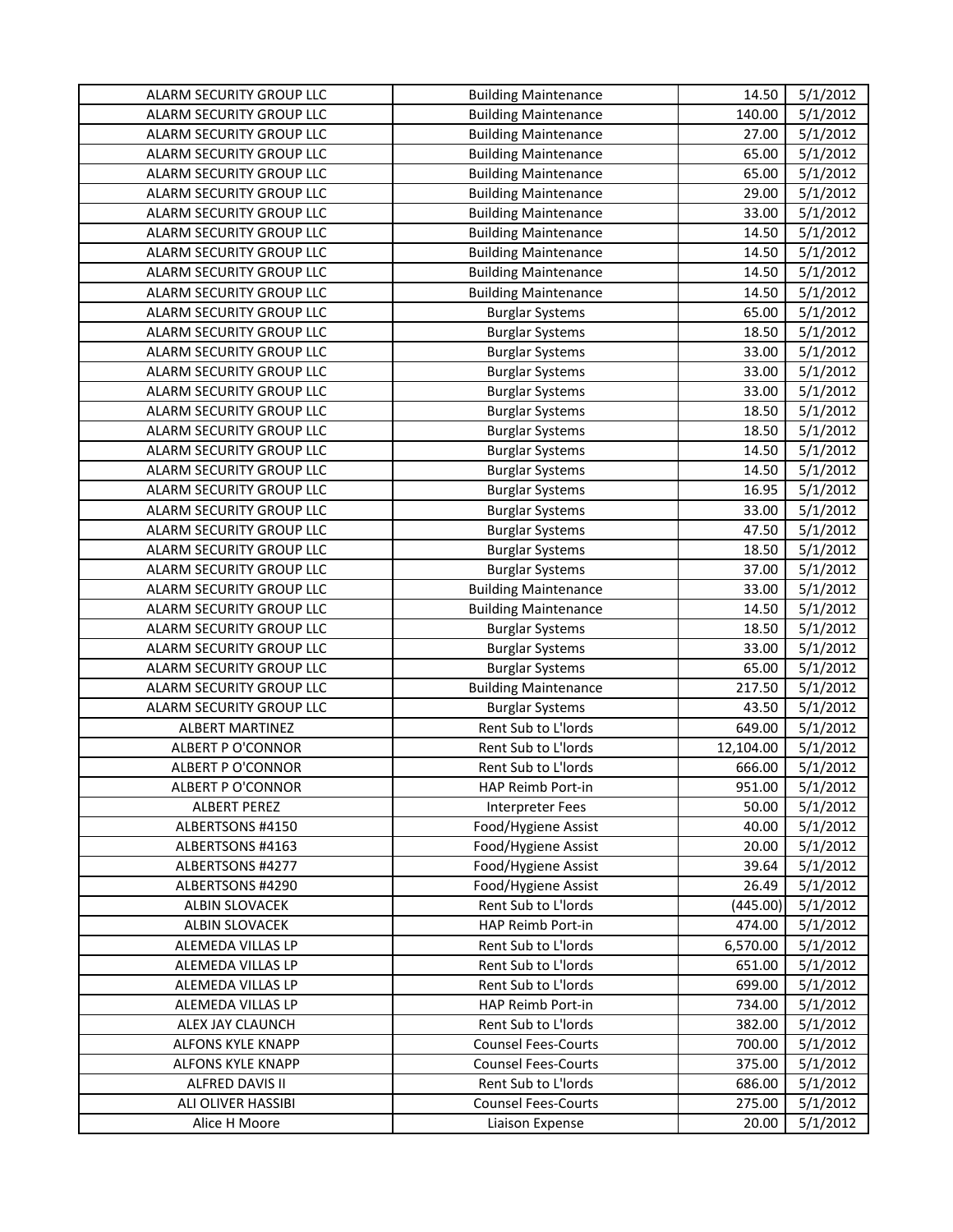| <b>ALICIA GODINEZ</b>              | Relative Assistance         | 300.00    | 5/1/2012 |
|------------------------------------|-----------------------------|-----------|----------|
| ALL AMERICA TITLE SERVICES INC     | <b>Professional Service</b> | 75.00     | 5/1/2012 |
| ALL CITIES SERVICE                 | <b>Building Maintenance</b> | 167.90    | 5/1/2012 |
| ALL CITIES SERVICE                 | <b>Building Maintenance</b> | 167.90    | 5/1/2012 |
| ALL CITIES SERVICE                 | <b>Building Maintenance</b> | 115.00    | 5/1/2012 |
| ALL CITIES SERVICE                 | Kitchen Maintenance         | 1,248.00  | 5/1/2012 |
| ALL STAR XRAY INC                  | Lab Supplies                | 537.70    | 5/1/2012 |
| ALL STAR XRAY INC                  | Lab Equip Mainten           | 140.50    | 5/1/2012 |
| ALLEN & WEAVER PC                  | Counsel Fees-Juv            | 200.00    | 5/1/2012 |
| <b>ALLEN &amp; WEAVER PC</b>       | Counsel Fees - CPS          | 1,597.50  | 5/1/2012 |
| <b>ALLEN FULSOM</b>                | Rent Sub to L'Iords         | 342.00    | 5/1/2012 |
| <b>ALLIED COURT REPORTERS</b>      | <b>Professional Service</b> | 1,754.20  | 5/1/2012 |
| ALLIED COURT REPORTERS             | Reporter's Records          | 632.00    | 5/1/2012 |
| ALLIED COURT REPORTERS             | Reporter's Records          | 44.00     | 5/1/2012 |
| <b>ALLIED ELECTRONICS</b>          | Parts and Supplies          | 147.00    | 5/1/2012 |
| <b>ALPHA TECHNICS</b>              | Lab Supplies                | 903.07    | 5/1/2012 |
| ALPINE FUNERAL HOME                | <b>County Burials</b>       | 700.00    | 5/1/2012 |
| ALTEC LANGUAGE AND TRANSLATION LLC | Interpreter Fees            | 204.50    | 5/1/2012 |
| ALTERNATIVE MAILING & SHIPPING     | <b>Equipment Maint</b>      | 453.00    | 5/1/2012 |
| ALTMAN PSYCHOLOGICAL SERVICES PLLC | Psych Exam/Testimony        | 400.00    | 5/1/2012 |
| Amanda D Gordon-Knox               | Prepaid - Travel            | (748.63)  | 5/1/2012 |
| Amanda D Gordon-Knox               | Travel                      | 794.12    | 5/1/2012 |
| <b>AMBER GASTON</b>                | Clothing                    | 100.00    | 5/1/2012 |
| AMBIT ENERGY LLC                   | <b>Utility Assistance</b>   | 1,169.71  | 5/1/2012 |
| AMBIT ENERGY LLC                   | <b>Utility Allowance</b>    | 1,127.00  | 5/1/2012 |
| AMBIT ENERGY LLC                   | <b>Utility Allowance</b>    | 115.00    | 5/1/2012 |
| AMBIT ENERGY LLC                   | HAP Reimb Port-in           | 202.00    | 5/1/2012 |
| AMBIT TEXAS LLC                    | <b>Utility Assistance</b>   | 56.00     | 5/1/2012 |
| AMERCARE PRODUCTS INC              | Shrff Commissary Inv        | 3,160.00  | 5/1/2012 |
| AMERICAN BEARING                   | Parts and Supplies          | 90.12     | 5/1/2012 |
| AMERICAN BEARING                   | Parts and Supplies          | 57.46     | 5/1/2012 |
| AMERISOUTH XXVI                    | Rent Sub to L'Iords         | 649.00    | 5/1/2012 |
| AMIN A ABBASHER                    | HAP Reimb Port-in           | 869.00    | 5/1/2012 |
| AMY H SANDERSON                    | Landscaping Expense         | 500.00    | 5/1/2012 |
| ANAND KUMAR                        | Rent Sub to L'Iords         | 397.00    | 5/1/2012 |
| ANCHOR POST PRODUCTS OF TEXAS      | <b>Building Maintenance</b> | 140.00    | 5/1/2012 |
| ANDELER CORPORATION                | <b>Utility Allowance</b>    | 109.00    | 5/1/2012 |
| <b>ANDRE HUEY-YOU</b>              | Rent Sub to L'Iords         | 368.00    | 5/1/2012 |
| ANDRE LAMONE JOHNSON               | <b>Professional Service</b> | 2,500.00  | 5/1/2012 |
| <b>ANDRE LANDRUM</b>               | Rent Sub to L'Iords         | 2,367.00  | 5/1/2012 |
| Andrea T Jacobs                    | Education                   | 147.87    | 5/1/2012 |
| ANDREW CHINCHILLA                  | HAP Reimb Port-in           | 270.00    | 5/1/2012 |
| ANDREW OPPONG-BAWUAH               | <b>Rent Sub to L'Iords</b>  | 550.00    | 5/1/2012 |
| ANGEL JOHNSON                      | HAP Reimb Port-in           | 510.00    | 5/1/2012 |
| ANGELA BOUTHILLER                  | Clothing                    | 186.24    | 5/1/2012 |
| ANGELA CAUDURO                     | Rent Sub to L'Iords         | 820.00    | 5/1/2012 |
| ANGELA CAUDURO                     | Rent Sub to L'Iords         | 515.00    | 5/1/2012 |
| ANGELICA TAYLOR                    | Reporter's Records          | 11,257.15 | 5/1/2012 |
| <b>ANKUR CHAWLA</b>                | Rent Sub to L'Iords         | 1,445.00  | 5/1/2012 |
| ANN KESSEL                         | Rent Sub to L'Iords         | 415.00    | 5/1/2012 |
| ANN LAWLER                         | <b>Counsel Fees-Courts</b>  | 500.00    | 5/1/2012 |
| ANN LAWLER                         | Counsel Fees-Juv            | 100.00    | 5/1/2012 |
| ANNA JOHNSON                       | Rent Sub to L'Iords         | 780.00    | 5/1/2012 |
|                                    |                             |           |          |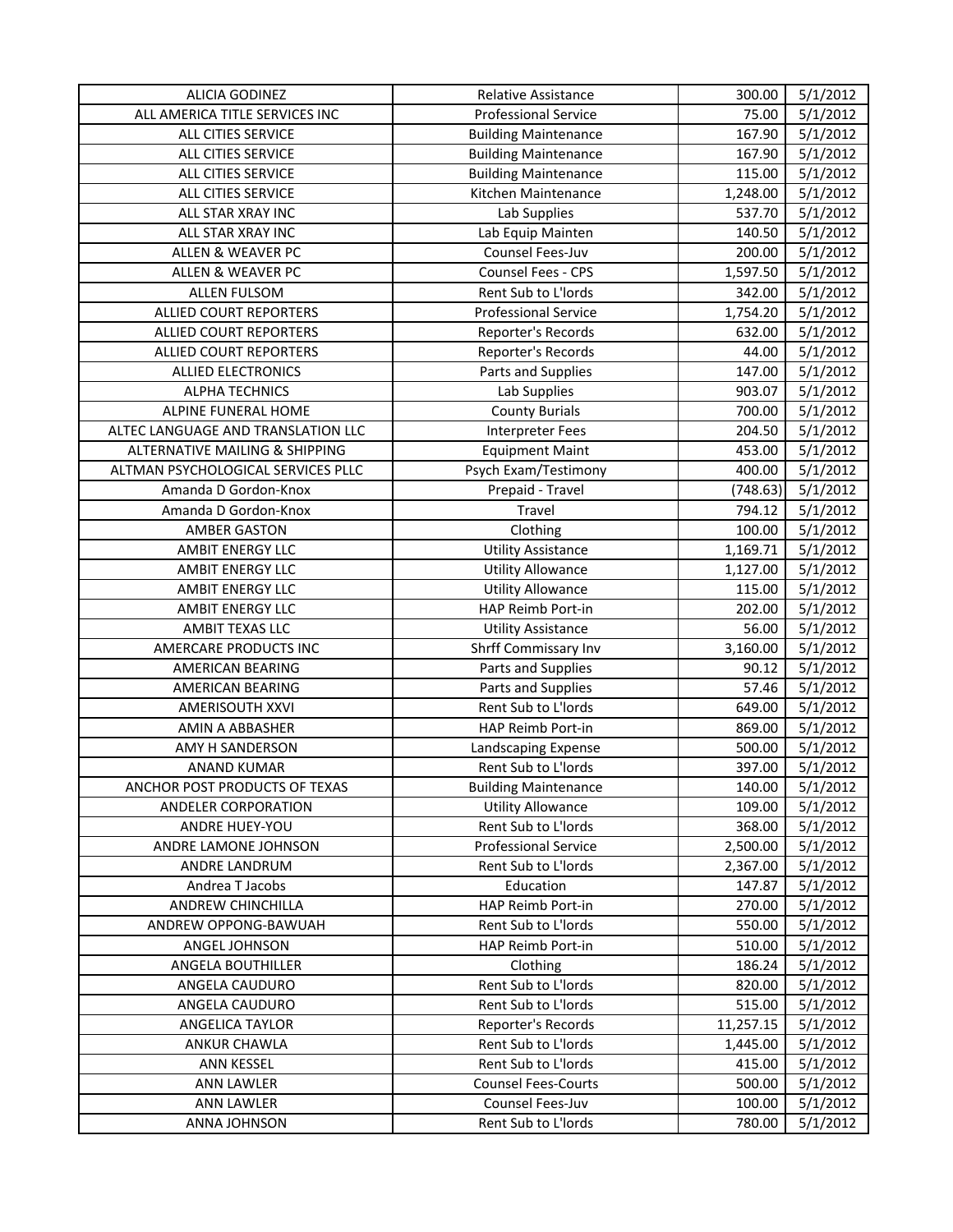| Anne F Graham                       | Mileage Allowance           | 96.57    | 5/1/2012 |
|-------------------------------------|-----------------------------|----------|----------|
| Anne F Graham                       | Travel                      | 48.00    | 5/1/2012 |
| Anne M Mackey                       | Education                   | 397.44   | 5/1/2012 |
| ANQUY TONG                          | Rent Sub to L'Iords         | 1,208.00 | 5/1/2012 |
| <b>ANQUY TONG</b>                   | Rent Sub to L'Iords         | 475.00   | 5/1/2012 |
| ANSHU ASSOCIATES INC                | Rent Sub to L'Iords         | 675.00   | 5/1/2012 |
| ANSON FINANCIAL INC                 | Rent Sub to L'Iords         | 610.00   | 5/1/2012 |
| <b>ANTHONY GREEN</b>                | Counsel Fees-Juv            | 200.00   | 5/1/2012 |
| <b>ANTHONY GREEN</b>                | Counsel Fees - CPS          | 100.00   | 5/1/2012 |
| ANTHONY LAMAR BROWN                 | Rent Sub to L'Iords         | 932.00   | 5/1/2012 |
| <b>ANTHONY PEREIRA</b>              | Rent Sub to L'Iords         | 475.00   | 5/1/2012 |
| <b>ANTWAN BURRIS</b>                | Clothing                    | 225.00   | 5/1/2012 |
| APAC TEXAS INC                      | Asphalt-Rock/Hot Mix        | 4,040.84 | 5/1/2012 |
| APANIS REALTY LLC                   | Rent Sub to L'Iords         | 1,127.00 | 5/1/2012 |
| APEX POINT REALTY LLC               | Rent Sub to L'Iords         | 748.00   | 5/1/2012 |
| APHL - ASSOCIATION OF PUBLIC HEALTH | Education                   | 50.00    | 5/1/2012 |
| APHL - ASSOCIATION OF PUBLIC HEALTH | Education                   | 50.00    | 5/1/2012 |
| APHL - ASSOCIATION OF PUBLIC HEALTH | Education                   | 50.00    | 5/1/2012 |
| APHL - ASSOCIATION OF PUBLIC HEALTH | Education                   | 50.00    | 5/1/2012 |
| APHL - ASSOCIATION OF PUBLIC HEALTH | Dues                        | 1,000.00 | 5/1/2012 |
| APPLIED INDUSTRIAL TECHNOLOGIES     | Range Supplies              | 874.00   | 5/1/2012 |
| APPROVED PROPERTY MANAGEMENT INC    | Rent Sub to L'Iords         | 2,481.00 | 5/1/2012 |
| APPROVED PROPERTY MANAGEMENT INC    | HAP Reimb Port-in           | 789.00   | 5/1/2012 |
| AQUA-REC INC                        | Pool Maintenance            | 151.00   | 5/1/2012 |
| <b>AQUA-REC INC</b>                 | Pool Maintenance            | 886.50   | 5/1/2012 |
| ARBOR CP ASSOCIATES LP              | Rent Sub to L'Iords         | 812.00   | 5/1/2012 |
| ARC/ AUSTIN RIBBON & COMPUTER       | <b>Supplies</b>             | 256.41   | 5/1/2012 |
| ARC/ AUSTIN RIBBON & COMPUTER       | <b>Computer Supplies</b>    | 446.60   | 5/1/2012 |
| ARC/ AUSTIN RIBBON & COMPUTER       | Capital Outlay-Low V        | 2,834.10 | 5/1/2012 |
| ARC/ AUSTIN RIBBON & COMPUTER       | Capital Outlay-Low V        | 271.22   | 5/1/2012 |
| ARCHIVE SUPPLIES INC                | Graphics Inventory          | 1,590.00 | 5/1/2012 |
| <b>ARIZPE PROPERTIES</b>            | Rent Sub to L'Iords         | 324.00   | 5/1/2012 |
| Arlene D Junior                     | Education                   | 140.00   | 5/1/2012 |
| ARLINGTON HOUSING AUTHORITY         | Port HAP Port-out           | 7,194.00 | 5/1/2012 |
| ARLINGTON HOUSING AUTHORITY         | Port Admin Fee Expen        | 557.31   | 5/1/2012 |
| ARLINGTON LIFE SHELTER              | <b>Subrecipient Service</b> | 2,181.57 | 5/1/2012 |
| ARLINGTON WATER UTILITIES           | Water                       | 27.94    | 5/1/2012 |
| ARLINGTON WATER UTILITIES           | Water                       | 18.62    | 5/1/2012 |
| ARLINGTON WATER UTILITIES           | <b>Utility Assistance</b>   | 582.51   | 5/1/2012 |
| ARROW BOLT & SUPPLY CO              | Central Garage Inv          | 175.33   | 5/1/2012 |
| ARROW BOLT & SUPPLY CO              | Parts and Supplies          | 274.32   | 5/1/2012 |
| ARROW MAGNOLIA CO                   | <b>Supplies</b>             | 739.95   | 5/1/2012 |
| ART REGENCY IV PARTNERS             | Rental Assistance           | 575.00   | 5/1/2012 |
| ARTEX AIR COMPANY INC               | Rent Sub to L'Iords         | 377.00   | 5/1/2012 |
| ARTEX OVERHEAD DOOR COMPANY         | <b>Building Maintenance</b> | 1,800.00 | 5/1/2012 |
| ARTHUR WEINMAN ARCHITECTS           | <b>Professional Service</b> | 2,263.20 | 5/1/2012 |
| <b>ASCENSION SERVICE</b>            | <b>County Burials</b>       | 1,050.00 | 5/1/2012 |
| ASH GROVE TEXAS LP                  | <b>Base Stab Materials</b>  | 4,641.01 | 5/1/2012 |
| <b>ASHCRAFT COMPANY INC</b>         | <b>Building Maintenance</b> | 6,899.00 | 5/1/2012 |
| Ashley D Marineau                   | <b>Professional Service</b> | 16.00    | 5/1/2012 |
| ASHLEY DIANE BROSEN                 | Rent Sub to L'Iords         | 650.00   | 5/1/2012 |
| ASHLEY DIANE BROSEN                 | HAP Reimb Port-in           | 700.00   | 5/1/2012 |
| <b>ASHLEY DOWELL</b>                | Clothing                    | 195.26   | 5/1/2012 |
|                                     |                             |          |          |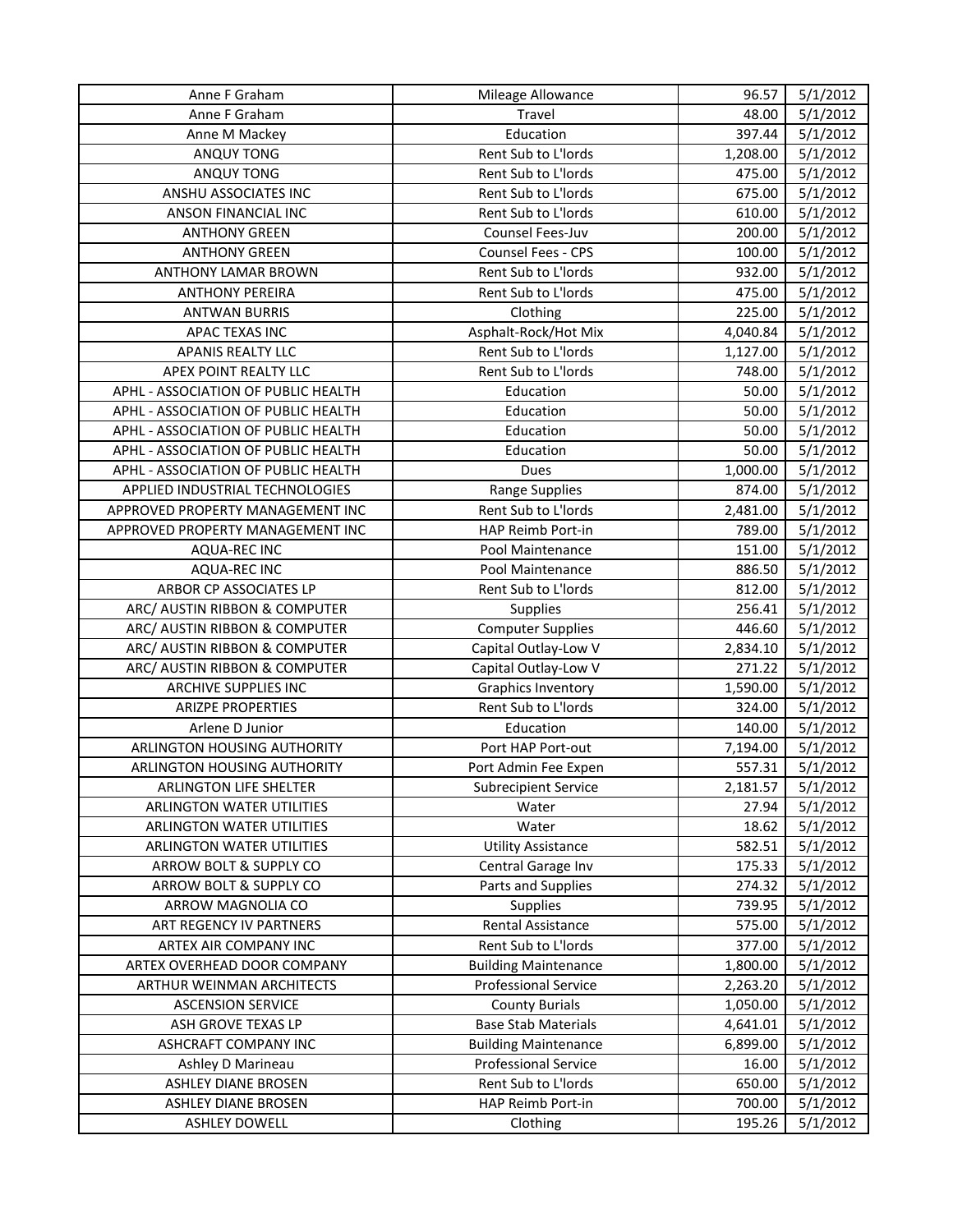| <b>ASHRAF ISHAK</b>                | Rent Sub to L'Iords         | 943.00    | 5/1/2012 |
|------------------------------------|-----------------------------|-----------|----------|
| ASMARA AFFORDABLE HOUSING INC      | Rent Sub to L'Iords         | 1,615.00  | 5/1/2012 |
| ASMARA AFFORDABLE HOUSING INC      | Rent Sub to L'Iords         | 238.00    | 5/1/2012 |
| ASSOCIATED RADIO COMMUNICATIONS    | LV Furn&Off Eq(Mod)         | 3,899.00  | 5/1/2012 |
| ASSOCIATED RADIO COMMUNICATIONS    | LV Grant Equip(Mod)         | 3,899.00  | 5/1/2012 |
| ASSOCIATED RADIO COMMUNICATIONS    | Supplies                    | 3,714.00  | 5/1/2012 |
| ASSOCIATED TIME INSTRUMENTS CO INC | Supplies                    | 538.00    | 5/1/2012 |
| ASSOCIATED TIME INSTRUMENTS CO INC | <b>Equipment Maint</b>      | 547.34    | 5/1/2012 |
| AT&T                               | Data Transmiss Line         | 280.00    | 5/1/2012 |
| AT&T                               | Data Transmiss Line         | 651.50    | 5/1/2012 |
| AT&T                               | Data Transmiss Line         | 114.07    | 5/1/2012 |
| AT&T                               | Telephone-Basic             | 746.50    | 5/1/2012 |
| AT&T                               | Data Transmiss Line         | 390.36    | 5/1/2012 |
| AT&T                               | Telephone-Basic             | 55,886.45 | 5/1/2012 |
| AT&T                               | Telephone-Basic             | 106.19    | 5/1/2012 |
| AT&T                               | Data Transmiss Line         | 18,804.16 | 5/1/2012 |
| AT&T                               | Telephone-Texan             | 33.11     | 5/1/2012 |
| AT&T                               | Telephone-Basic             | 159.89    | 5/1/2012 |
| AT&T                               | Data Transmiss Line         | 240.96    | 5/1/2012 |
| AT&T                               | Data Transmiss Line         | 620.86    | 5/1/2012 |
| <b>ATMOS ENERGY CORP</b>           | Gas                         | 1.71      | 5/1/2012 |
| <b>ATMOS ENERGY CORP</b>           | Gas                         | 62.32     | 5/1/2012 |
| <b>ATMOS ENERGY CORP</b>           | Gas                         | 1.97      | 5/1/2012 |
| <b>ATMOS ENERGY CORP</b>           | Gas                         | 40.02     | 5/1/2012 |
| <b>ATMOS ENERGY CORP</b>           | Gas                         | 21.44     | 5/1/2012 |
| <b>ATMOS ENERGY CORP</b>           | Gas                         | 65.98     | 5/1/2012 |
| <b>ATMOS ENERGY CORP</b>           | Gas                         | 74.19     | 5/1/2012 |
| <b>ATMOS ENERGY CORP</b>           | Gas                         | 20.53     | 5/1/2012 |
| <b>ATMOS ENERGY CORP</b>           | Gas                         | 48.60     | 5/1/2012 |
| <b>ATMOS ENERGY CORP</b>           | Gas                         | 183.43    | 5/1/2012 |
| <b>ATMOS ENERGY CORP</b>           | Gas                         | 1,403.47  | 5/1/2012 |
| <b>ATMOS ENERGY CORP</b>           | Gas                         | 4,102.72  | 5/1/2012 |
| <b>ATMOS ENERGY CORP</b>           | Gas                         | 533.31    | 5/1/2012 |
| <b>ATMOS ENERGY CORP</b>           | Gas                         | 4,626.97  | 5/1/2012 |
| <b>ATMOS ENERGY CORP</b>           | Gas                         | 563.57    | 5/1/2012 |
| <b>ATMOS ENERGY CORP</b>           | Gas                         | 47.77     | 5/1/2012 |
| <b>ATMOS ENERGY CORP</b>           | Gas                         | 18.76     | 5/1/2012 |
| <b>ATMOS ENERGY CORP</b>           | Gas                         | 73.24     | 5/1/2012 |
| <b>ATMOS ENERGY CORP</b>           | <b>Utility Assistance</b>   | 2,236.56  | 5/1/2012 |
| <b>ATMOS ENERGY CORP</b>           | <b>Utility Assistance</b>   | 779.61    | 5/1/2012 |
| <b>ATMOS ENERGY CORP</b>           | <b>Utility Assistance</b>   | 453.62    | 5/1/2012 |
| <b>ATMOS ENERGY CORP</b>           | <b>Utility Assistance</b>   | 4,614.80  | 5/1/2012 |
| <b>ATMOS ENERGY CORP</b>           | <b>Utility Assistance</b>   | 752.81    | 5/1/2012 |
| <b>ATMOS ENERGY CORP</b>           | Gas                         | 85.11     | 5/1/2012 |
| <b>ATMOS ENERGY CORP</b>           | Gas                         | 9.85      | 5/1/2012 |
| <b>ATTICUS J GILL</b>              | <b>Counsel Fees-Courts</b>  | 500.00    | 5/1/2012 |
| <b>ATTICUS J GILL</b>              | <b>Counsel Fees-Courts</b>  | 200.00    | 5/1/2012 |
| <b>ATTICUS J GILL</b>              | <b>Counsel Fees-Courts</b>  | 237.50    | 5/1/2012 |
| AUBURN MANCHESTER LTD              | Rent Sub to L'Iords         | 2,388.00  | 5/1/2012 |
| AUBURN MANCHESTER LTD              | HAP Reimb Port-in           | 607.00    | 5/1/2012 |
| AURORA HOUSING AUTHORITY           | Port HAP Port-out           | 452.00    | 5/1/2012 |
| AURORA HOUSING AUTHORITY           | Port Admin Fee Expen        | 42.87     | 5/1/2012 |
| AUTOMATIC SPRINKLER OF TEXAS INC   | <b>Building Maintenance</b> | 450.00    | 5/1/2012 |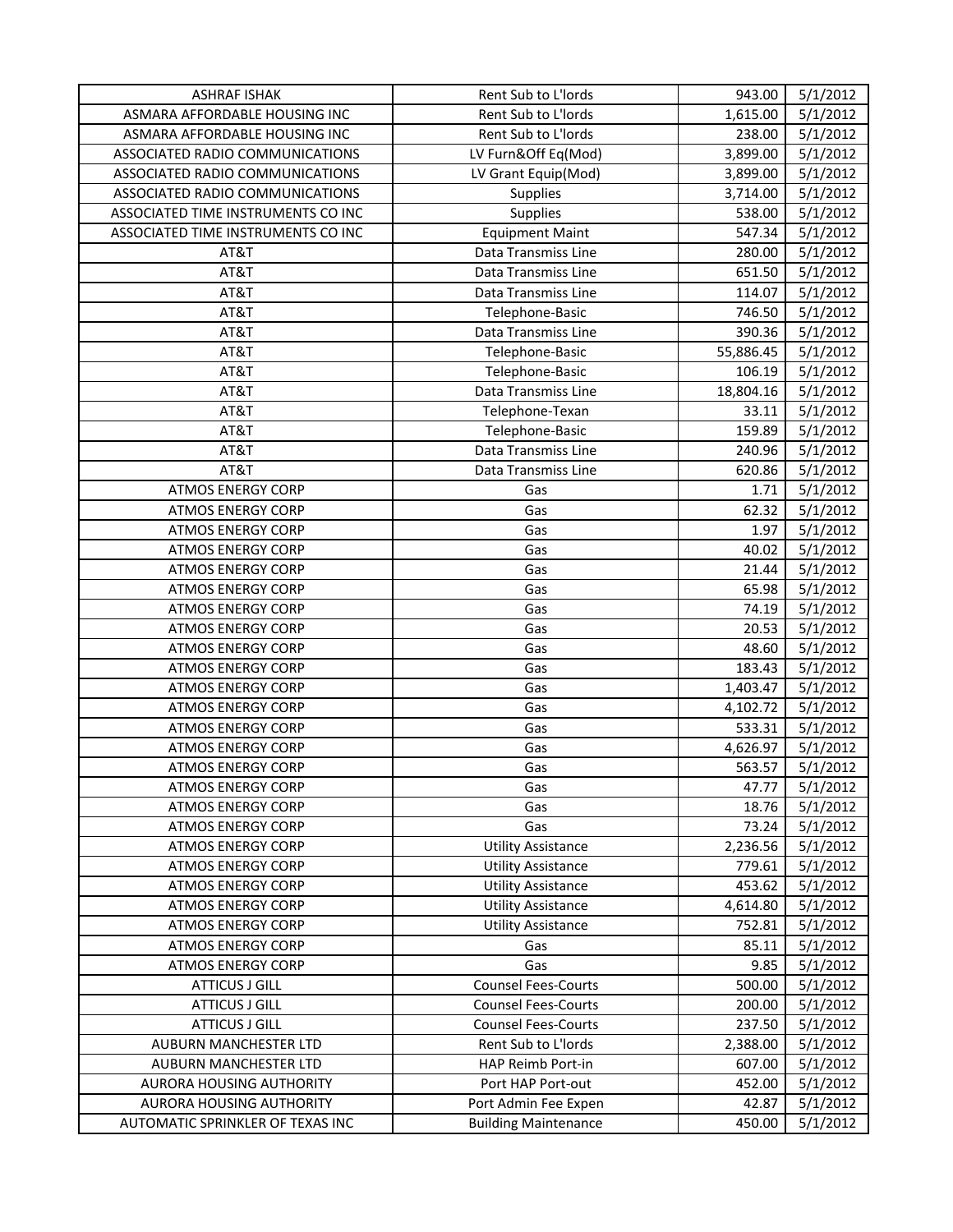| AUTOMATIC SPRINKLER OF TEXAS INC      | <b>Building Maintenance</b> | 526.19   | 5/1/2012 |
|---------------------------------------|-----------------------------|----------|----------|
| <b>AUTONATION FORT WORTH MOTORS</b>   | Central Garage Inv          | 432.22   | 5/1/2012 |
| AV PARK PLACE ASSOCIATES              | Rent Sub to L'Iords         | 620.00   | 5/1/2012 |
| AV PARK PLACE ASSOCIATES              | Rental Assistance           | 399.00   | 5/1/2012 |
| AV PARK PLACE ASSOCIATES              | Rent Sub to L'Iords         | 2,967.00 | 5/1/2012 |
| AV PARK PLACE ASSOCIATES              | Rent Sub to L'Iords         | 797.00   | 5/1/2012 |
| AV POLO RUN                           | Rent Sub to L'Iords         | 685.00   | 5/1/2012 |
| AVENTINE TARRANT PARKWAY APTS LP      | Rent Sub to L'Iords         | 9,455.00 | 5/1/2012 |
| AVENTINE TARRANT PARKWAY APTS LP      | Rent Sub to L'Iords         | 454.00   | 5/1/2012 |
| AVENTINE TARRANT PARKWAY APTS LP      | Rent Sub to L'Iords         | 1,572.00 | 5/1/2012 |
| AVENTINE TARRANT PARKWAY APTS LP      | HAP Reimb Port-in           | 1,105.00 | 5/1/2012 |
| AVENTINE TARRANT PARKWAY LP           | Rent Sub to L'Iords         | 969.00   | 5/1/2012 |
| <b>AVTAR S HAILER</b>                 | Rent Sub to L'Iords         | 600.00   | 5/1/2012 |
| AZLE OAKS APARTMENTS PARTNERSHIP      | Rent Sub to L'Iords         | 271.00   | 5/1/2012 |
| AZLE OAKS APARTMENTS PARTNERSHIP      | Rent Sub to L'Iords         | 308.00   | 5/1/2012 |
| AZLE OAKS APARTMENTS PARTNERSHIP      | Rent Sub to L'Iords         | 255.00   | 5/1/2012 |
| AZLE POLICE DEPARTMENT                | Due to Other Govts          | 96.00    | 5/1/2012 |
| AZLEWAY BOY'S RANCH INC               | <b>Foster Home Care</b>     | 39.52    | 5/1/2012 |
| <b>B &amp; B BAKERY INC</b>           | <b>Meeting Expenses</b>     | 155.26   | 5/1/2012 |
| <b>B &amp; H PARK INVESTMENTS LLC</b> | Rent Sub to L'Iords         | 943.00   | 5/1/2012 |
| <b>B &amp; H PHOTO VIDEO</b>          | Supplies                    | 323.68   | 5/1/2012 |
| <b>B&amp;H PARK INVESTMENTS LLC</b>   | Rental Assistance           | 450.00   | 5/1/2012 |
| <b>BAILEY &amp; GALYEN</b>            | <b>Counsel Fees-Courts</b>  | 175.00   | 5/1/2012 |
| <b>BAILEY &amp; GALYEN</b>            | <b>Counsel Fees-Courts</b>  | 300.00   | 5/1/2012 |
| BAKER AND DAMERON LLC                 | <b>Counsel Fees-Courts</b>  | 250.00   | 5/1/2012 |
| <b>BAKER FUNERAL HOME</b>             | <b>County Burials</b>       | 900.00   | 5/1/2012 |
| <b>BALANCE FORENSIC &amp; GENERAL</b> | Psych Exam/Testimony        | 400.00   | 5/1/2012 |
| <b>BALL &amp; HASE PC</b>             | Cnsl Fees-Crim Appls        | 2,500.00 | 5/1/2012 |
| <b>BALL &amp; HASE PC</b>             | Cnsl Fees-Crim Appls        | 1,275.00 | 5/1/2012 |
| <b>BANE MACHINERY INC</b>             | Parts and Supplies          | 236.53   | 5/1/2012 |
| BANKSTON FORD OF SOUTH FORT WORTH     | Central Garage Inv          | 414.70   | 5/1/2012 |
| BANKSTON FORD OF SOUTH FORT WORTH     | Parts and Supplies          | 44.06    | 5/1/2012 |
| <b>BARBARA A BRADFORD</b>             | Rent Sub to L'Iords         | 382.00   | 5/1/2012 |
| <b>BARBARA HATCHETT</b>               | Clothing                    | 190.93   | 5/1/2012 |
| BARBARA SLOAN NON-GST EXEMPT TRUST    | Rent Sub to L'Iords         | 5,976.00 | 5/1/2012 |
| BARBARA SLOAN NON-GST EXEMPT TRUST    | Rent Sub to L'Iords         | 1,092.00 | 5/1/2012 |
| BARBARA SLOAN NON-GST EXEMPT TRUST    | Rent Sub to L'Iords         | 650.00   | 5/1/2012 |
| BARBARA SLOAN NON-GST EXEMPT TRUST    | HAP Reimb Port-in           | 1,094.00 | 5/1/2012 |
| <b>BARBRA COLEMAN</b>                 | Rent Sub to L'Iords         | 799.00   | 5/1/2012 |
| BARNES PROX LAW PLLC                  | Counsel Fees - CPS          | 200.00   | 5/1/2012 |
| <b>BARRY ALFORD</b>                   | <b>Counsel Fees-Courts</b>  | 1,200.00 | 5/1/2012 |
| <b>BARRY ALFORD</b>                   | <b>Counsel Fees-Courts</b>  | 2,850.00 | 5/1/2012 |
| <b>BARRY ALFORD</b>                   | <b>Counsel Fees-Courts</b>  | 200.00   | 5/1/2012 |
| <b>BARRY ALFORD</b>                   | <b>Counsel Fees-Courts</b>  | 115.00   | 5/1/2012 |
| <b>BARRY YOUNG</b>                    | Rent Sub to L'Iords         | 154.00   | 5/1/2012 |
| <b>BARRY YOUNG</b>                    | Rent Sub to L'Iords         | 363.00   | 5/1/2012 |
| <b>BASECOM INC</b>                    | <b>Building Maintenance</b> | 667.56   | 5/1/2012 |
| <b>BASECOM INC</b>                    | <b>Professional Service</b> | 333.78   | 5/1/2012 |
| <b>BASECOM INC</b>                    | <b>Building Maintenance</b> | 150.32   | 5/1/2012 |
| BAUMGARDNER FUNERAL HOME              | <b>County Burials</b>       | 700.00   | 5/1/2012 |
| <b>BAYTECH SUPPLY INC</b>             | Safety/Tact Supplies        | 426.00   | 5/1/2012 |
| BEAUTIFUL PROPERTIES INC              | Rent Sub to L'Iords         | 4,183.00 | 5/1/2012 |
| BEHAVIORAL MEASURES AND FORENSIC      | Polygraph                   | 600.00   | 5/1/2012 |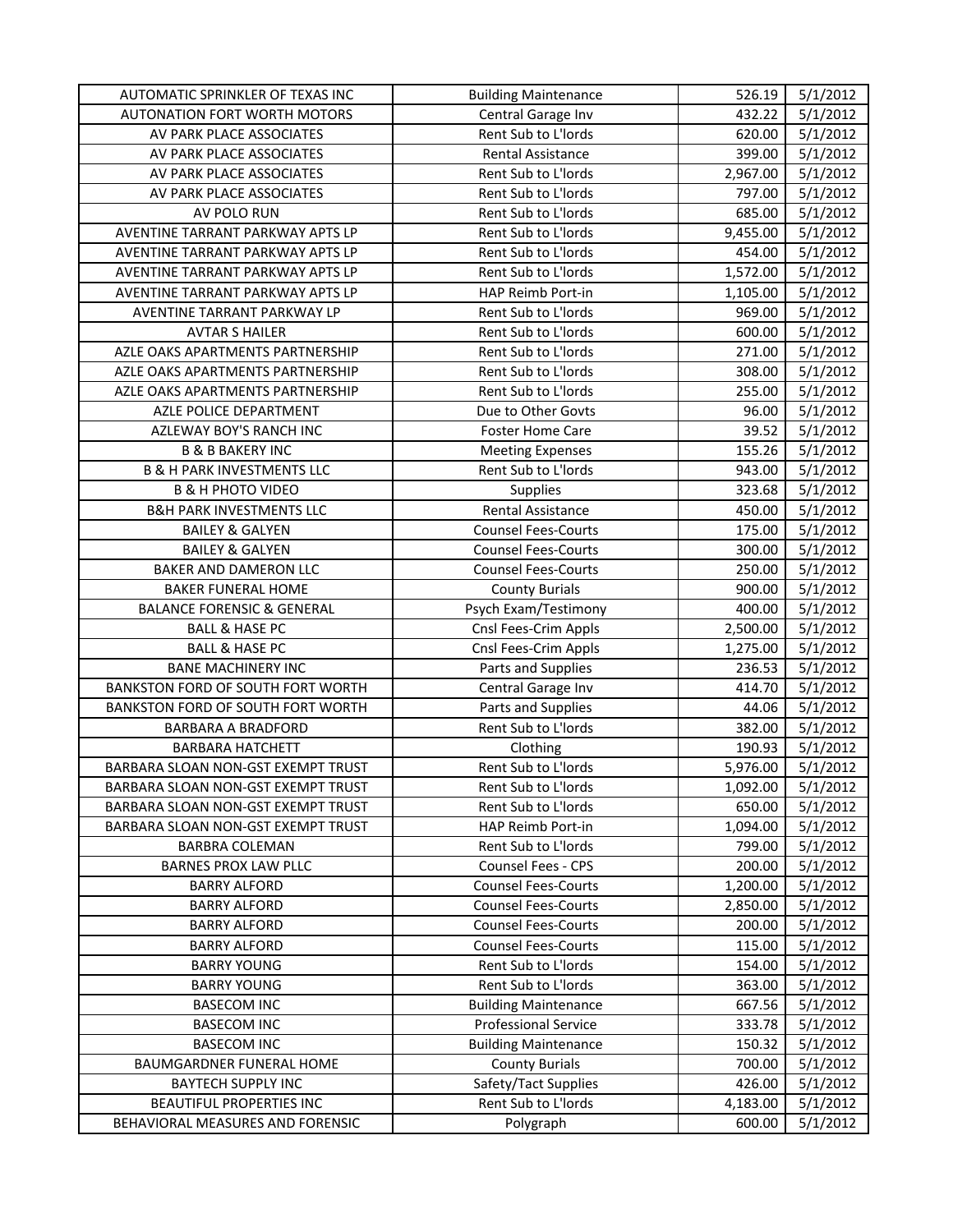| <b>BELINDA CARMIKLE</b>                          | <b>Restitution Payable</b>              | 25.00                | 5/1/2012             |
|--------------------------------------------------|-----------------------------------------|----------------------|----------------------|
| <b>BEN LEONARD PLLC</b>                          | <b>Counsel Fees-Courts</b>              | 2,235.00             | 5/1/2012             |
| <b>BEN LEONARD PLLC</b>                          | <b>Counsel Fees-Courts</b>              | 1,425.00             | 5/1/2012             |
| Ben W Wright                                     | Mileage Allowance                       | 16.10                | 5/1/2012             |
| Ben W Wright                                     | Travel                                  | 10.00                | 5/1/2012             |
| BENNETT BENNER PETTIT INC                        | <b>Professional Service</b>             | 412.50               | 5/1/2012             |
| BENTLEY SQUARE APARTMENTS                        | Rent Sub to L'Iords                     | 2,047.00             | 5/1/2012             |
| <b>BERLEY E TRENTHAM JR</b>                      | Rent Sub to L'Iords                     | 538.00               | 5/1/2012             |
| BERNARDINO SABADO                                | Rent Sub to L'Iords                     | 1,452.00             | 5/1/2012             |
| <b>BETH KELLER</b>                               | Clothing                                | 158.07               | 5/1/2012             |
| <b>BETTY HUMPHRIES</b>                           | Rent Sub to L'Iords                     | 857.00               | 5/1/2012             |
| <b>BETTY HUMPHRIES</b>                           | Rent Sub to L'Iords                     | 407.00               | 5/1/2012             |
| <b>BIG COUNTRY AIDS RESOURCES</b>                | <b>Subrecipient Service</b>             | 2,123.23             | 5/1/2012             |
| <b>BIG COUNTRY AIDS RESOURCES</b>                | <b>Subrecipient Service</b>             | 2,899.28             | 5/1/2012             |
| <b>BIG COUNTRY AIDS RESOURCES</b>                | <b>Subrecipient Service</b>             | 29,467.36            | 5/1/2012             |
| <b>BIG COUNTRY AIDS RESOURCES</b>                | <b>Subrecipient Service</b>             | 4,091.79             | 5/1/2012             |
| BIG WINDMILL TERRACE LLC                         | Rent Sub to L'Iords                     | 267.00               | 5/1/2012             |
| <b>BILL THORNBURG</b>                            | <b>Court Visitor</b>                    | 688.76               | 5/1/2012             |
| <b>BILLY R SCOTT</b>                             | Rent Sub to L'Iords                     | 1,201.00             | 5/1/2012             |
| <b>BILLY RAY MARCOM</b>                          | Rent Sub to L'Iords                     | 986.00               | 5/1/2012             |
| <b>BIMBO BAKERIES USA INC</b>                    | Food                                    | 336.91               | 5/1/2012             |
| <b>BLAGG TIRE AND SERVICE</b>                    | Supplies                                | 672.75               | 5/1/2012             |
| <b>BLAGG TIRE AND SERVICE</b>                    | <b>Supplies</b>                         | 135.00               | 5/1/2012             |
| <b>BLAGG TIRE AND SERVICE</b>                    | Central Garage Inv                      | 1,746.02             | 5/1/2012             |
| <b>BLAGG TIRE AND SERVICE</b>                    | <b>Tires and Tubes</b>                  | 813.44               | 5/1/2012             |
| <b>BLAKE BURNS</b>                               | Counsel Fees-Juv                        | 100.00               | 5/1/2012             |
| BLUE CROWN INVESTMENTS LLC                       | Rent Sub to L'Iords                     | 654.00               | 5/1/2012             |
| BLUE LAKES AT MARINE CREEK                       | Rent Sub to L'Iords                     | 4,090.00             | 5/1/2012             |
| BLUE LAKES AT MARINE CREEK                       | HAP Reimb Port-in                       | 1,382.00             | 5/1/2012             |
| BLUE PLAID INVESTMENTS LLC                       | Rent Sub to L'Iords                     | 303.00               | 5/1/2012             |
| <b>BOB BARKER</b>                                | Sheriff Inventory                       | 4,650.00             | 5/1/2012             |
| <b>BOB VAN HOOSE</b>                             | Rent Sub to L'Iords                     | 795.00               | 5/1/2012             |
| <b>BONNIE C WELLS</b>                            | Investigative                           | 751.84               | 5/1/2012             |
| <b>BONNIE C WELLS</b>                            | Investigative                           | 1,747.98             | 5/1/2012             |
| <b>BONNIE K ALEXANDER</b>                        | <b>Professional Service</b>             | 232.19               | 5/1/2012             |
| <b>BOUNCE ENERGY</b>                             | <b>Utility Assistance</b>               | 412.72               | 5/1/2012             |
| <b>BOUNCE ENERGY INC</b>                         | <b>Utility Allowance</b>                | 249.00               | 5/1/2012             |
| <b>BOYD MOONEY</b>                               | Counsel Fees-Juv                        | 200.00               | 5/1/2012             |
| <b>BRADFORD SHAW</b>                             | Counsel Fees-Juv                        | 100.00               | 5/1/2012             |
| <b>BRADFORD SHAW</b>                             | <b>Counsel Fees - CPS</b>               | 712.50               | 5/1/2012             |
| <b>BRADFORD W MCCURRY</b>                        | Rent Sub to L'Iords                     | 501.00               | 5/1/2012             |
| <b>BRADLEY RATLIFF</b>                           | <b>Restitution Payable</b>              | 1.47                 | 5/1/2012             |
| BRAMA WEST POINTE PINES LTD                      | Rent Sub to L'Iords                     | 3,095.00             | 5/1/2012             |
| <b>BRAMA WEST POINTE PINES LTD</b>               | Rent Sub to L'Iords                     | 463.00               |                      |
|                                                  |                                         |                      | 5/1/2012             |
| <b>BRANDON HUGHES</b>                            | Rent Sub to L'Iords                     | 750.00               | 5/1/2012             |
| <b>BRENDA HANSEN</b>                             | <b>Counsel Fees-Courts</b>              | 175.00               | 5/1/2012             |
| <b>BRENDA HANSEN</b>                             | <b>Counsel Fees-Courts</b>              | 100.00               | 5/1/2012             |
| Brenda K Ladd                                    | Education<br><b>Counsel Fees-Courts</b> | 140.00<br>600.00     | 5/1/2012             |
| <b>BRENDA R VONJOE</b>                           | <b>Counsel Fees-Courts</b>              |                      | 5/1/2012             |
| <b>BRENDA R VONJOE</b><br><b>BRENDA R VONJOE</b> | <b>Counsel Fees-Courts</b>              | 1,150.00<br>1,050.00 | 5/1/2012<br>5/1/2012 |
| <b>BRENT JENKINS</b>                             | Rent Sub to L'Iords                     | 575.00               | 5/1/2012             |
| <b>BRENT JENKINS</b>                             | HAP Reimb Port-in                       |                      |                      |
|                                                  |                                         | 610.00               | 5/1/2012             |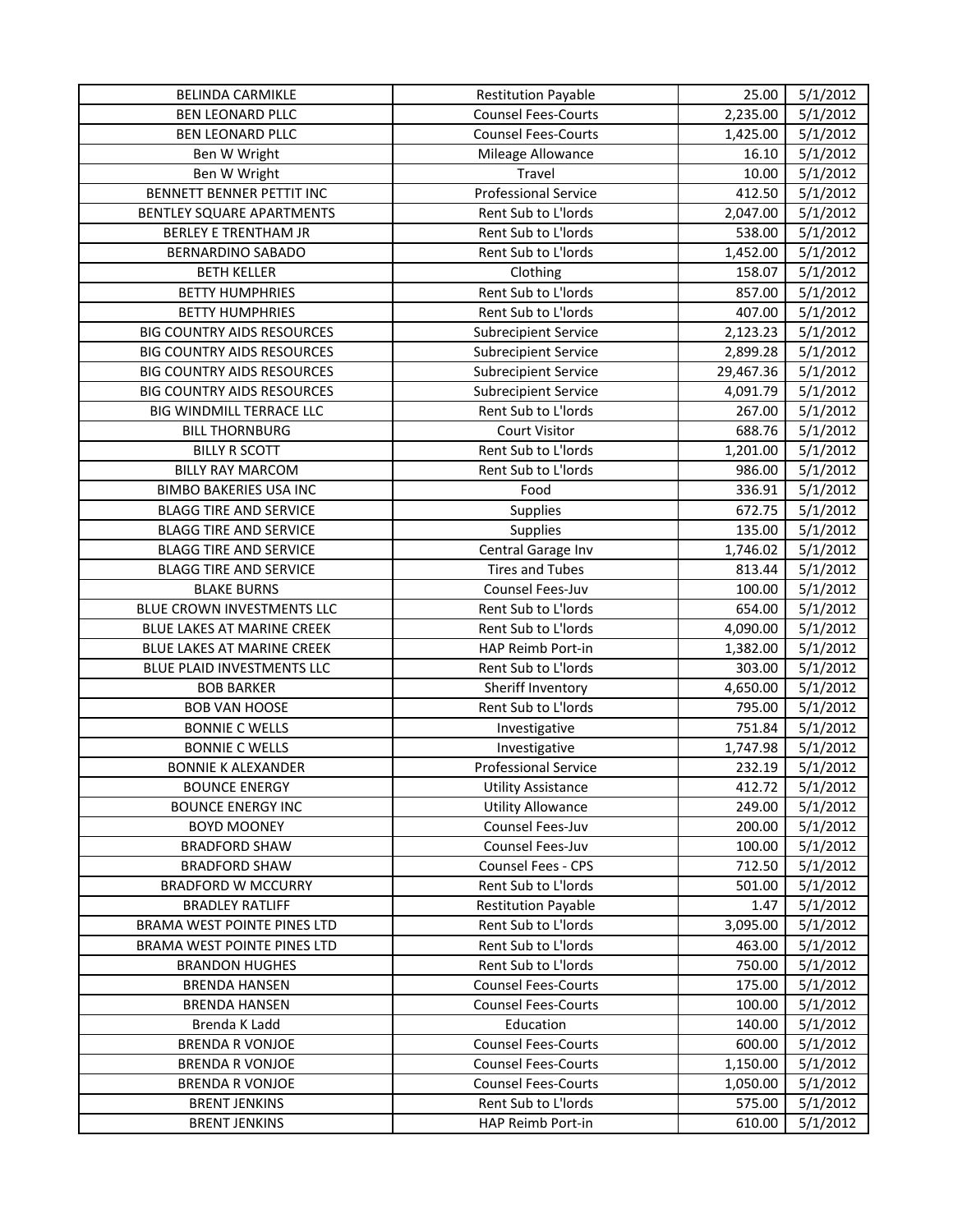| <b>BRENT L HOCK</b>                   | Rent Sub to L'Iords         | 609.00    | 5/1/2012 |
|---------------------------------------|-----------------------------|-----------|----------|
| BRENTWOOD MULTIFAMILY LLC             | Rent Sub to L'Iords         | 669.00    | 5/1/2012 |
| <b>BRETT BOONE</b>                    | <b>Counsel Fees-Courts</b>  | 300.00    | 5/1/2012 |
| <b>BRIAN C SIMPSON</b>                | <b>Counsel Fees - CPS</b>   | 200.00    | 5/1/2012 |
| <b>BRIAN J NEWMAN</b>                 | Counsel Fees-Juv            | 400.00    | 5/1/2012 |
| <b>BRIAN J WILLETT</b>                | <b>Counsel Fees-Courts</b>  | 625.00    | 5/1/2012 |
| <b>BRIAN J WILLETT</b>                | <b>Counsel Fees-Courts</b>  | 2,675.00  | 5/1/2012 |
| <b>BRIAN J WILLETT</b>                | <b>Counsel Fees-Courts</b>  | 100.00    | 5/1/2012 |
| <b>BRIAN J WILLETT</b>                | <b>Counsel Fees-Courts</b>  | 100.00    | 5/1/2012 |
| <b>BRIAN J WILLETT</b>                | <b>Counsel Fees-Courts</b>  | 1,000.00  | 5/1/2012 |
| <b>BRIAN J WILLETT</b>                | <b>Counsel Fees-Courts</b>  | 550.00    | 5/1/2012 |
| <b>BRIAN J WILLETT</b>                | <b>Counsel Fees-Courts</b>  | 100.00    | 5/1/2012 |
| <b>BRIAN J WILLETT</b>                | <b>Counsel Fees-Courts</b>  | 475.00    | 5/1/2012 |
| <b>BRIAN J WILLETT</b>                | Counsel Fees-Juv            | 100.00    | 5/1/2012 |
| <b>BRIAN K WALKER</b>                 | <b>Counsel Fees-Courts</b>  | 475.00    | 5/1/2012 |
| <b>BRIAN M BOUFFARD</b>               | <b>Professional Service</b> | 281.25    | 5/1/2012 |
| <b>BRIAN M BOUFFARD</b>               | <b>Counsel Fees-Courts</b>  | 500.00    | 5/1/2012 |
| <b>BRIAN M BOUFFARD</b>               | <b>Counsel Fees-Courts</b>  | 400.00    | 5/1/2012 |
| <b>BRIAN ZWICK</b>                    | Rent Sub to L'Iords         | 297.00    | 5/1/2012 |
| <b>BRISBEN MERIDIAN LP</b>            | Rent Sub to L'Iords         | 1,918.00  | 5/1/2012 |
| BRISBEN MERIDIAN LP                   | Rent Sub to L'Iords         | 731.00    | 5/1/2012 |
| BRISBEN MERIDIAN LP                   | HAP Reimb Port-in           | 250.00    | 5/1/2012 |
| <b>BROCK REALTORS LLC</b>             | Rent Sub to L'Iords         | 5,922.00  | 5/1/2012 |
| <b>BROOKE BAKER</b>                   | Counsel Fees - CPS          | 100.00    | 5/1/2012 |
| <b>BROOKHAVEN YOUTH RANCH</b>         | <b>Residential Servc</b>    | 12,857.25 | 5/1/2012 |
| <b>BROOKSHIRE FOOD STORE</b>          | Food/Hygiene Assist         | 20.00     | 5/1/2012 |
| <b>BROWN PROPERTIES</b>               | Rent Sub to L'Iords         | 1,241.00  | 5/1/2012 |
| BROWN PRUITT PETERSON & WAMBSGANSS    | Counsel Fees - CPS          | 100.00    | 5/1/2012 |
| BROWN, OWENS AND BRUMLEY              | <b>County Burials</b>       | 3,380.00  | 5/1/2012 |
| <b>BRUCE ASHWORTH</b>                 | <b>Counsel Fees-Courts</b>  | 300.00    | 5/1/2012 |
| <b>BUD STARNES AND ASSOCIATES INC</b> | <b>Rent Sub to L'Iords</b>  | 790.00    | 5/1/2012 |
| <b>BURLESON ARB LTD</b>               | Rent Sub to L'Iords         | 466.00    | 5/1/2012 |
| <b>BURLESON ARB LTD</b>               | Rent Sub to L'Iords         | 429.00    | 5/1/2012 |
| <b>BURLESON ARB LTD</b>               | HAP Reimb Port-in           | 438.00    | 5/1/2012 |
| <b>BUSH RUDNICKI SHELTON PC</b>       | <b>Counsel Fees-Courts</b>  | 540.00    | 5/1/2012 |
| <b>BUSH RUDNICKI SHELTON PC</b>       | <b>Counsel Fees-Courts</b>  | 280.00    | 5/1/2012 |
| C & J MULTI #1 LP                     | HAP Reimb Port-in           | 625.00    | 5/1/2012 |
| C P CONTINENTAL LP                    | Rent Sub to L'Iords         | 1,080.00  | 5/1/2012 |
| C P CONTINENTAL LP                    | Rent Sub to L'Iords         | 1,621.00  | 5/1/2012 |
| C RICHARD DAVIS JR                    | Rent Sub to L'Iords         | 545.00    | 5/1/2012 |
| <b>C.D. HARTNETT CO</b>               | Food                        | 378.82    | 5/1/2012 |
| <b>C.D. HARTNETT CO</b>               | <b>Entertainment Exp</b>    | 742.12    | 5/1/2012 |
| C.R.'S AUTO REPAIR                    | Parts and Supplies          | 14.50     | 5/1/2012 |
| CAMELBACK INVESTMENT PROPERTIES       | Rent Sub to L'Iords         | 540.00    | 5/1/2012 |
| <b>CANAS &amp; FLORES</b>             | <b>Counsel Fees-Courts</b>  | 100.00    | 5/1/2012 |
| <b>CANAS &amp; FLORES</b>             | <b>Counsel Fees-Courts</b>  | 1,100.00  | 5/1/2012 |
| <b>CANAS &amp; FLORES</b>             | <b>Counsel Fees-Courts</b>  | 200.00    | 5/1/2012 |
| <b>CANAS &amp; FLORES</b>             | <b>Counsel Fees-Courts</b>  | 200.00    | 5/1/2012 |
| <b>CANAS &amp; FLORES</b>             | <b>Counsel Fees-Courts</b>  | 1,650.00  | 5/1/2012 |
| <b>CANDACE HENDERSON</b>              | Rent Sub to L'Iords         | 293.00    | 5/1/2012 |
| <b>CANDICE BAILEY</b>                 | <b>Witness Travel</b>       | 285.62    | 5/1/2012 |
| <b>CANTEY HANGER LLP</b>              | <b>Counsel Fees-Courts</b>  | 1,210.00  | 5/1/2012 |
| <b>CAREY WALKER</b>                   | <b>Counsel Fees-Courts</b>  | 200.00    | 5/1/2012 |
|                                       |                             |           |          |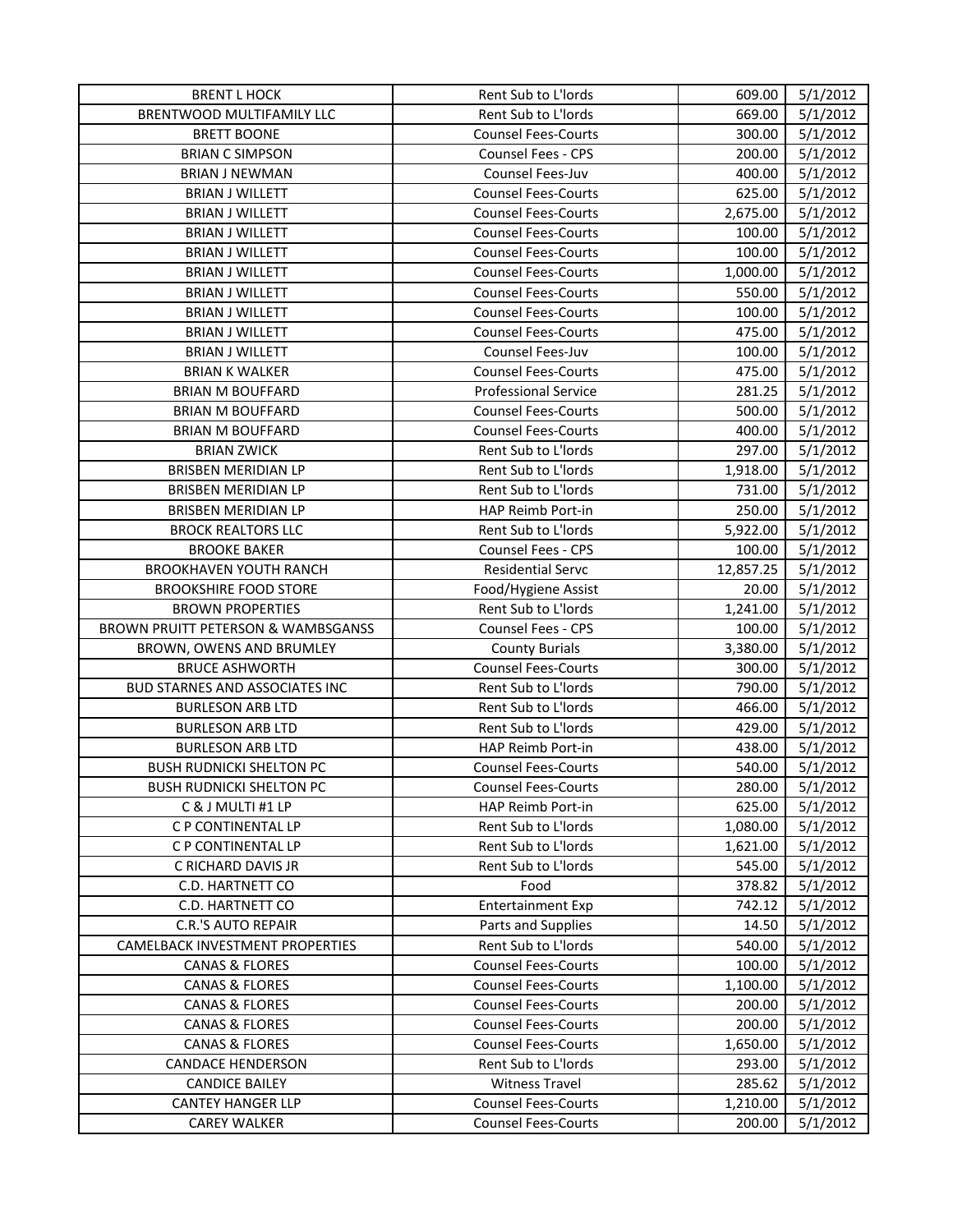| <b>CAREY WALKER</b>                 | <b>Counsel Fees-Courts</b>  | 1,100.00  | 5/1/2012 |
|-------------------------------------|-----------------------------|-----------|----------|
| <b>CARLSON INVESTMENTS INC</b>      | Rent Sub to L'Iords         | 1,002.00  | 5/1/2012 |
| <b>CARLSON INVESTMENTS INC</b>      | Rent Sub to L'Iords         | 280.00    | 5/1/2012 |
| CARNIVAL FOOD STORES #78            | Food/Hygiene Assist         | 20.00     | 5/1/2012 |
| CAROL A BIRDWELL                    | <b>Counsel Fees-Courts</b>  | 400.00    | 5/1/2012 |
| <b>CAROLE KERR</b>                  | <b>Counsel Fees-Courts</b>  | 250.00    | 5/1/2012 |
| <b>CAROLINE ELAD TABE</b>           | Rent Sub to L'Iords         | 1,540.00  | 5/1/2012 |
| <b>CAROLINE ELAD TABE</b>           | Rent Sub to L'Iords         | 484.00    | 5/1/2012 |
| <b>CAROLINE ELAD TABE</b>           | Rent Sub to L'Iords         | 975.00    | 5/1/2012 |
| <b>CAROLYN A CROSS</b>              | Rent Sub to L'Iords         | 697.00    | 5/1/2012 |
| <b>CARQUEST AUTO PARTS</b>          | Parts and Supplies          | 53.25     | 5/1/2012 |
| <b>CARRIE R MURPHY</b>              | Rent Sub to L'Iords         | 524.00    | 5/1/2012 |
| CARSCO ENT LLC                      | Rent Sub to L'Iords         | 879.00    | 5/1/2012 |
| CASA ROYALE APARTMENTS, LTD.        | Rent Sub to L'Iords         | 706.00    | 5/1/2012 |
| CASA ROYALE APARTMENTS, LTD.        | Rent Sub to L'Iords         | 560.00    | 5/1/2012 |
| CASCO INDUSTRIES INC.               | Safety/Tact Supplies        | 98.00     | 5/1/2012 |
| <b>CASEY COLE</b>                   | <b>Counsel Fees-Courts</b>  | 100.00    | 5/1/2012 |
| CASSATA LEARNING CENTER             | <b>Professional Service</b> | 7,058.20  | 5/1/2012 |
| <b>CATHERINE A WATERS</b>           | Rent Sub to L'Iords         | 1,229.00  | 5/1/2012 |
| <b>CATHERINE DUNNAVANT</b>          | <b>Counsel Fees-Courts</b>  | 400.00    | 5/1/2012 |
| CATHERINE DUNNAVANT                 | <b>Counsel Fees-Courts</b>  | 125.00    | 5/1/2012 |
| CATHOLIC CHARITIES DIOCESE OF       | <b>Professional Service</b> | 770.00    | 5/1/2012 |
| CATHOLIC CHARITIES DIOCESE OF       | <b>Professional Service</b> | 8,772.50  | 5/1/2012 |
| CATHOLIC CHARITIES DIOCESE OF       | Rental Assistance           | 5,239.07  | 5/1/2012 |
| CATHOLIC CHARITIES DIOCESE OF       | Rental Admn Fee             | 90.00     | 5/1/2012 |
| CATHOLIC CHARITIES DIOCESE OF FTW   | <b>Interpreter Fees</b>     | 3,147.50  | 5/1/2012 |
| CATHOLIC CHARITIES DIOCESE OF FTW   | Interpreter Fees            | 1,000.00  | 5/1/2012 |
| Cayce H Trudo                       | Travel                      | 32.00     | 5/1/2012 |
| CDJ HOLDINGS LLC                    | Rent Sub to L'Iords         | 911.00    | 5/1/2012 |
| <b>CDW GOVERNMENT INC</b>           | <b>Computer Supplies</b>    | 87.96     | 5/1/2012 |
| <b>CDW GOVERNMENT INC</b>           | <b>Computer Supplies</b>    | 139.50    | 5/1/2012 |
| CDW GOVERNMENT INC                  | <b>Computer Supplies</b>    | 192.51    | 5/1/2012 |
| <b>CDW GOVERNMENT INC</b>           | <b>Computer Maintenance</b> | 302.91    | 5/1/2012 |
| CDW GOVERNMENT INC                  | <b>Computer Maintenance</b> | 171.22    | 5/1/2012 |
| <b>CDW GOVERNMENT INC</b>           | Non-Track Equipment         | 174.37    | 5/1/2012 |
| <b>CDW GOVERNMENT INC</b>           | Non-Track Equipment         | 1,993.20  | 5/1/2012 |
| CEDAR HILL MEMORIAL PARK            | <b>County Burials</b>       | 10,594.37 | 5/1/2012 |
| <b>CEDAR POINT APTS LP</b>          | Rent Sub to L'Iords         | 9,329.00  | 5/1/2012 |
| <b>CEDAR POINT APTS LP</b>          | Rent Sub to L'Iords         | 801.00    | 5/1/2012 |
| <b>CEDAR POINT APTS LP</b>          | HAP Reimb Port-in           | 3,181.00  | 5/1/2012 |
| <b>CELIA J THORNTON</b>             | Rent Sub to L'Iords         | 650.00    | 5/1/2012 |
| CENTAURUS GF TERRACE LLC            | Rent Sub to L'Iords         | 393.20    | 5/1/2012 |
| CENTAURUS GF TERRACE LLC            | Rent Sub to L'Iords         | 1,102.00  | 5/1/2012 |
| CENTAURUS GF TERRACE LLC            | HAP Reimb Port-in           | 631.00    | 5/1/2012 |
| CENTER FOR THERAPEUTIC CHANGE LTD   | O/P Group Counseling        | 6,083.00  | 5/1/2012 |
| CENTRAL FREIGHT LINES INC           | Postage                     | 120.85    | 5/1/2012 |
| CERILLIANT CORPORATION              | Lab Supplies                | 301.30    | 5/1/2012 |
| <b>CHAD TRIBBLE</b>                 | Rent Sub to L'Iords         | 762.00    | 5/1/2012 |
| <b>CHAMPION ENERGY SERVICES LLC</b> | <b>Utility Allowance</b>    | 106.00    | 5/1/2012 |
| CHAPARREL GLASS CO INC              | <b>Building Maintenance</b> | 2,880.00  | 5/1/2012 |
| <b>CHARLES E WILLIAMS</b>           | <b>County Burials</b>       | 700.00    | 5/1/2012 |
| Charles N Welch                     | Education                   | 243.00    | 5/1/2012 |
| <b>CHARLES R BLACKLEDGE</b>         | Rent Sub to L'Iords         | 723.00    | 5/1/2012 |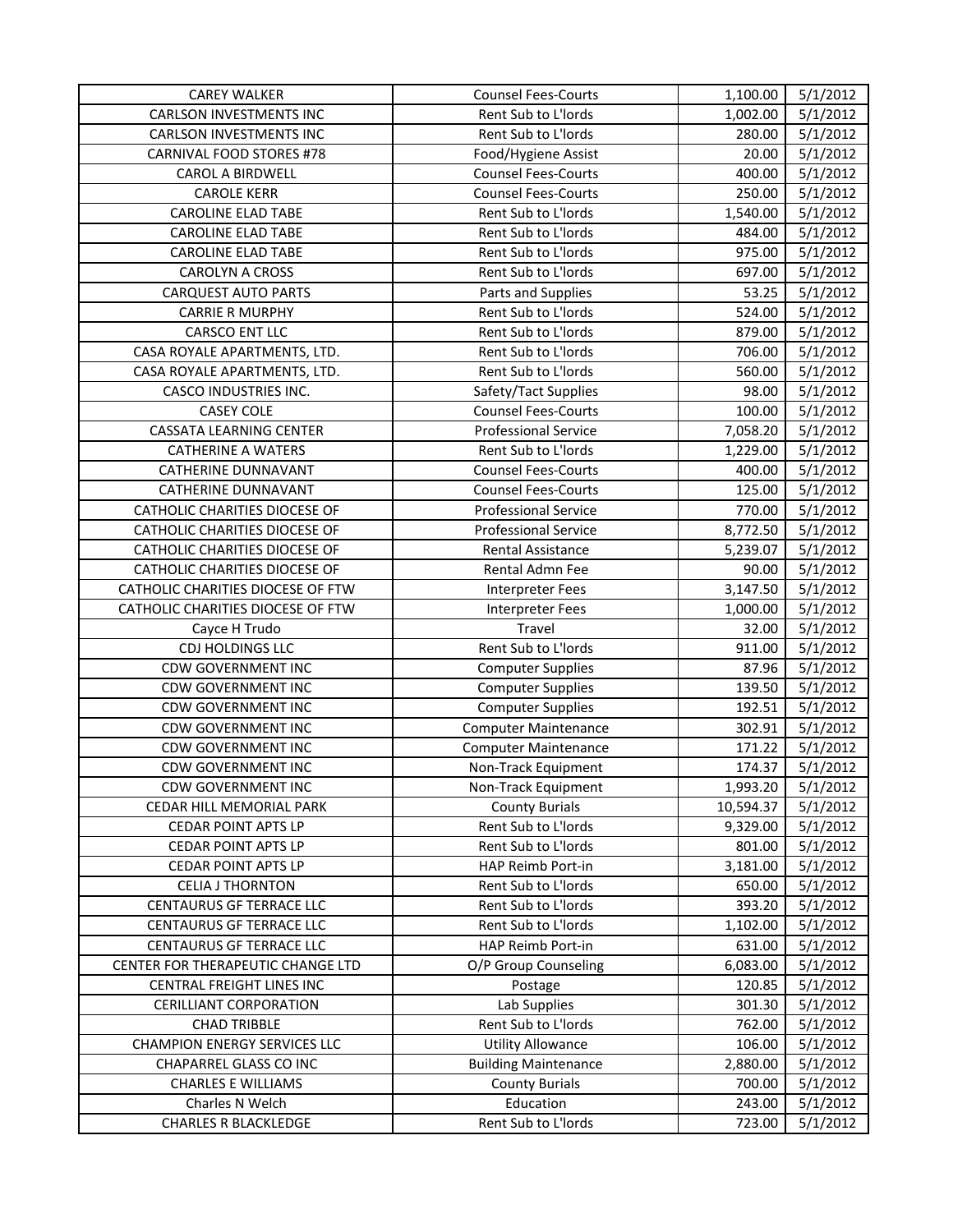| 5/1/2012<br><b>CHARLES ROACH</b><br><b>Counsel Fees-Courts</b><br>350.00<br><b>CHARLES ROACH</b><br><b>Counsel Fees-Courts</b><br>200.00<br>5/1/2012<br><b>Counsel Fees-Courts</b><br>5/1/2012<br><b>CHARLES ROACH</b><br>100.00<br>5/1/2012<br><b>CHARLES ROACH</b><br><b>Counsel Fees-Courts</b><br>800.00<br><b>Counsel Fees-Courts</b><br>300.00<br>5/1/2012<br><b>CHARLES ROACH</b><br><b>CHARLES WADE PARRISH</b><br>Rent Sub to L'Iords<br>216.00<br>5/1/2012<br>5/1/2012<br><b>CHARLIE NICKERSON</b><br>Rent Sub to L'Iords<br>1,494.00<br><b>CHARLOTTE STAPLES</b><br>Counsel Fees - CPS<br>5/1/2012<br>100.00<br>5/1/2012<br><b>CHARTER CAPITAL</b><br><b>Professional Service</b><br>244.18<br><b>CHARTER CAPITAL</b><br><b>Professional Service</b><br>4.06<br>5/1/2012<br>5/1/2012<br><b>CHARTER CAPITAL</b><br>10.44<br><b>Interpreter Fees</b><br>179.50<br>5/1/2012<br>CHECKMASTER AGENCY INC<br><b>Equipment Maint</b><br><b>CHECKPOINT SERVICES INC</b><br>694.40<br>5/1/2012<br><b>Building Maintenance</b><br><b>CHECKPOINT SERVICES INC</b><br>691.90<br>5/1/2012<br><b>Computer Maintenance</b><br>280.00<br>5/1/2012<br><b>CHEM AQUA</b><br>A/C Maint Contract<br>1,050.00<br>5/1/2012<br><b>CHEM AQUA</b><br>A/C Maint Contract<br>5/1/2012<br><b>CHEM AQUA</b><br>A/C Maint Contract<br>120.00<br>450.00<br>5/1/2012<br>CHEM AQUA<br>A/C Maint Contract<br>CHEM AQUA<br>280.00<br>5/1/2012<br>A/C Maint Contract<br><b>CHEM AQUA</b><br>450.00<br>5/1/2012<br>A/C Maint Contract<br>CHEMICAL DEPENDENT EDUCATION INC<br>Electronic Monitor'g<br>2,664.00<br>5/1/2012<br>CHEMICAL DEPENDENT EDUCATION INC<br>Electronic Monitor'g<br>468.00<br>5/1/2012<br>CHEMICAL DEPENDENT EDUCATION INC<br>50.00<br>5/1/2012<br>Laboratory Costs<br>CHICAGO-SOFT<br>Software Maintenance<br>6,084.00<br>5/1/2012<br><b>CHOICES ADOLESCENT</b><br>5/1/2012<br><b>Residential Servc</b><br>19,605.95<br><b>CHRIS MINTEER</b><br>Rent Sub to L'Iords<br>989.00<br>5/1/2012<br><b>CHRISTINE CHAFFIN</b><br>Rent Sub to L'Iords<br>569.00<br>5/1/2012<br>5/1/2012<br><b>CHRISTOPHER D BURDEN SR</b><br>Rent Sub to L'Iords<br>1,261.00<br><b>CHRISTOPHER LEO CASTANON</b><br><b>Counsel Fees-Courts</b><br>300.00<br>5/1/2012<br>600.00<br>5/1/2012<br><b>CHRISTOPHER LEO CASTANON</b><br><b>Counsel Fees-Courts</b><br>137.50<br>5/1/2012<br><b>CHRISTOPHER LEO CASTANON</b><br><b>Counsel Fees-Courts</b><br>5/1/2012<br><b>CHRISTY LYNNE MERRICK</b><br><b>Professional Service</b><br>2,437.50<br><b>CIBOLA ASSOCIATES</b><br>425.00<br>5/1/2012<br><b>Rental Assistance</b><br>5/1/2012<br><b>CINDY LE</b><br>Rent Sub to L'Iords<br>761.00<br><b>CINDY LE</b><br>Rent Sub to L'Iords<br>679.00<br>5/1/2012<br><b>CINTAS FIRST AID &amp; SAFETY</b><br>128.74<br>5/1/2012<br><b>Supplies</b><br><b>CIRRO ENERGY</b><br>537.67<br>5/1/2012<br><b>Utility Assistance</b><br>5/1/2012<br><b>CIRRO ENERGY</b><br><b>Utility Allowance</b><br>701.00<br>5/1/2012<br>CISCO WEBEX LLC<br>Subscriptions<br>69.00<br><b>CITY OF ARLINGTON</b><br>63,366.25<br>5/1/2012<br>Tax Incre Fin (TIF)<br>Tax Incre Fin (TIF)<br>5/1/2012<br><b>CITY OF ARLINGTON</b><br>308,299.70<br><b>CITY OF ARLINGTON</b><br>Tax Incre Fin (TIF)<br>108,759.71<br>5/1/2012<br><b>CITY OF ARLINGTON</b><br>Tax Incre Fin (TIF)<br>101,827.71<br>5/1/2012<br><b>CITY OF BEDFORD</b><br>5/1/2012<br>Water<br>292.31<br>5/1/2012<br><b>CITY OF BEDFORD</b><br>Water<br>117.59<br><b>CITY OF BENBROOK</b><br>Tax Incre Fin (TIF)<br>185,415.50<br>5/1/2012<br>CITY OF CROWLEY UTILITIES<br><b>Utility Assistance</b><br>56.78<br>5/1/2012<br>CITY OF EULESS WATER & SEWER<br><b>Utility Assistance</b><br>63.70<br>5/1/2012<br>5/1/2012<br><b>CITY OF EVERMAN</b><br><b>Utility Assistance</b><br>80.76<br>CITY OF FOREST HILL UTILITIES<br><b>Utility Assistance</b><br>123.28<br>5/1/2012<br><b>CITY OF FORT WORTH</b><br>Tax Incre Fin (TIF)<br>262.59<br>5/1/2012<br><b>CITY OF FORT WORTH</b><br>Tax Incre Fin (TIF)<br>39,239.14<br>5/1/2012 | <b>CHARLES ROACH</b> | <b>Counsel Fees-Courts</b> | 1,800.00 | 5/1/2012 |
|-------------------------------------------------------------------------------------------------------------------------------------------------------------------------------------------------------------------------------------------------------------------------------------------------------------------------------------------------------------------------------------------------------------------------------------------------------------------------------------------------------------------------------------------------------------------------------------------------------------------------------------------------------------------------------------------------------------------------------------------------------------------------------------------------------------------------------------------------------------------------------------------------------------------------------------------------------------------------------------------------------------------------------------------------------------------------------------------------------------------------------------------------------------------------------------------------------------------------------------------------------------------------------------------------------------------------------------------------------------------------------------------------------------------------------------------------------------------------------------------------------------------------------------------------------------------------------------------------------------------------------------------------------------------------------------------------------------------------------------------------------------------------------------------------------------------------------------------------------------------------------------------------------------------------------------------------------------------------------------------------------------------------------------------------------------------------------------------------------------------------------------------------------------------------------------------------------------------------------------------------------------------------------------------------------------------------------------------------------------------------------------------------------------------------------------------------------------------------------------------------------------------------------------------------------------------------------------------------------------------------------------------------------------------------------------------------------------------------------------------------------------------------------------------------------------------------------------------------------------------------------------------------------------------------------------------------------------------------------------------------------------------------------------------------------------------------------------------------------------------------------------------------------------------------------------------------------------------------------------------------------------------------------------------------------------------------------------------------------------------------------------------------------------------------------------------------------------------------------------------------------------------------------------------------------------------------------------------------------------------------------------------------------------------------------------------------------------------------------------------------------------------------------------------------------------------------------------------------------------------------------------------------------------------------------------------------------------------------------------------------------------------------------|----------------------|----------------------------|----------|----------|
|                                                                                                                                                                                                                                                                                                                                                                                                                                                                                                                                                                                                                                                                                                                                                                                                                                                                                                                                                                                                                                                                                                                                                                                                                                                                                                                                                                                                                                                                                                                                                                                                                                                                                                                                                                                                                                                                                                                                                                                                                                                                                                                                                                                                                                                                                                                                                                                                                                                                                                                                                                                                                                                                                                                                                                                                                                                                                                                                                                                                                                                                                                                                                                                                                                                                                                                                                                                                                                                                                                                                                                                                                                                                                                                                                                                                                                                                                                                                                                                                                               |                      |                            |          |          |
|                                                                                                                                                                                                                                                                                                                                                                                                                                                                                                                                                                                                                                                                                                                                                                                                                                                                                                                                                                                                                                                                                                                                                                                                                                                                                                                                                                                                                                                                                                                                                                                                                                                                                                                                                                                                                                                                                                                                                                                                                                                                                                                                                                                                                                                                                                                                                                                                                                                                                                                                                                                                                                                                                                                                                                                                                                                                                                                                                                                                                                                                                                                                                                                                                                                                                                                                                                                                                                                                                                                                                                                                                                                                                                                                                                                                                                                                                                                                                                                                                               |                      |                            |          |          |
|                                                                                                                                                                                                                                                                                                                                                                                                                                                                                                                                                                                                                                                                                                                                                                                                                                                                                                                                                                                                                                                                                                                                                                                                                                                                                                                                                                                                                                                                                                                                                                                                                                                                                                                                                                                                                                                                                                                                                                                                                                                                                                                                                                                                                                                                                                                                                                                                                                                                                                                                                                                                                                                                                                                                                                                                                                                                                                                                                                                                                                                                                                                                                                                                                                                                                                                                                                                                                                                                                                                                                                                                                                                                                                                                                                                                                                                                                                                                                                                                                               |                      |                            |          |          |
|                                                                                                                                                                                                                                                                                                                                                                                                                                                                                                                                                                                                                                                                                                                                                                                                                                                                                                                                                                                                                                                                                                                                                                                                                                                                                                                                                                                                                                                                                                                                                                                                                                                                                                                                                                                                                                                                                                                                                                                                                                                                                                                                                                                                                                                                                                                                                                                                                                                                                                                                                                                                                                                                                                                                                                                                                                                                                                                                                                                                                                                                                                                                                                                                                                                                                                                                                                                                                                                                                                                                                                                                                                                                                                                                                                                                                                                                                                                                                                                                                               |                      |                            |          |          |
|                                                                                                                                                                                                                                                                                                                                                                                                                                                                                                                                                                                                                                                                                                                                                                                                                                                                                                                                                                                                                                                                                                                                                                                                                                                                                                                                                                                                                                                                                                                                                                                                                                                                                                                                                                                                                                                                                                                                                                                                                                                                                                                                                                                                                                                                                                                                                                                                                                                                                                                                                                                                                                                                                                                                                                                                                                                                                                                                                                                                                                                                                                                                                                                                                                                                                                                                                                                                                                                                                                                                                                                                                                                                                                                                                                                                                                                                                                                                                                                                                               |                      |                            |          |          |
|                                                                                                                                                                                                                                                                                                                                                                                                                                                                                                                                                                                                                                                                                                                                                                                                                                                                                                                                                                                                                                                                                                                                                                                                                                                                                                                                                                                                                                                                                                                                                                                                                                                                                                                                                                                                                                                                                                                                                                                                                                                                                                                                                                                                                                                                                                                                                                                                                                                                                                                                                                                                                                                                                                                                                                                                                                                                                                                                                                                                                                                                                                                                                                                                                                                                                                                                                                                                                                                                                                                                                                                                                                                                                                                                                                                                                                                                                                                                                                                                                               |                      |                            |          |          |
|                                                                                                                                                                                                                                                                                                                                                                                                                                                                                                                                                                                                                                                                                                                                                                                                                                                                                                                                                                                                                                                                                                                                                                                                                                                                                                                                                                                                                                                                                                                                                                                                                                                                                                                                                                                                                                                                                                                                                                                                                                                                                                                                                                                                                                                                                                                                                                                                                                                                                                                                                                                                                                                                                                                                                                                                                                                                                                                                                                                                                                                                                                                                                                                                                                                                                                                                                                                                                                                                                                                                                                                                                                                                                                                                                                                                                                                                                                                                                                                                                               |                      |                            |          |          |
|                                                                                                                                                                                                                                                                                                                                                                                                                                                                                                                                                                                                                                                                                                                                                                                                                                                                                                                                                                                                                                                                                                                                                                                                                                                                                                                                                                                                                                                                                                                                                                                                                                                                                                                                                                                                                                                                                                                                                                                                                                                                                                                                                                                                                                                                                                                                                                                                                                                                                                                                                                                                                                                                                                                                                                                                                                                                                                                                                                                                                                                                                                                                                                                                                                                                                                                                                                                                                                                                                                                                                                                                                                                                                                                                                                                                                                                                                                                                                                                                                               |                      |                            |          |          |
|                                                                                                                                                                                                                                                                                                                                                                                                                                                                                                                                                                                                                                                                                                                                                                                                                                                                                                                                                                                                                                                                                                                                                                                                                                                                                                                                                                                                                                                                                                                                                                                                                                                                                                                                                                                                                                                                                                                                                                                                                                                                                                                                                                                                                                                                                                                                                                                                                                                                                                                                                                                                                                                                                                                                                                                                                                                                                                                                                                                                                                                                                                                                                                                                                                                                                                                                                                                                                                                                                                                                                                                                                                                                                                                                                                                                                                                                                                                                                                                                                               |                      |                            |          |          |
|                                                                                                                                                                                                                                                                                                                                                                                                                                                                                                                                                                                                                                                                                                                                                                                                                                                                                                                                                                                                                                                                                                                                                                                                                                                                                                                                                                                                                                                                                                                                                                                                                                                                                                                                                                                                                                                                                                                                                                                                                                                                                                                                                                                                                                                                                                                                                                                                                                                                                                                                                                                                                                                                                                                                                                                                                                                                                                                                                                                                                                                                                                                                                                                                                                                                                                                                                                                                                                                                                                                                                                                                                                                                                                                                                                                                                                                                                                                                                                                                                               |                      |                            |          |          |
|                                                                                                                                                                                                                                                                                                                                                                                                                                                                                                                                                                                                                                                                                                                                                                                                                                                                                                                                                                                                                                                                                                                                                                                                                                                                                                                                                                                                                                                                                                                                                                                                                                                                                                                                                                                                                                                                                                                                                                                                                                                                                                                                                                                                                                                                                                                                                                                                                                                                                                                                                                                                                                                                                                                                                                                                                                                                                                                                                                                                                                                                                                                                                                                                                                                                                                                                                                                                                                                                                                                                                                                                                                                                                                                                                                                                                                                                                                                                                                                                                               |                      |                            |          |          |
|                                                                                                                                                                                                                                                                                                                                                                                                                                                                                                                                                                                                                                                                                                                                                                                                                                                                                                                                                                                                                                                                                                                                                                                                                                                                                                                                                                                                                                                                                                                                                                                                                                                                                                                                                                                                                                                                                                                                                                                                                                                                                                                                                                                                                                                                                                                                                                                                                                                                                                                                                                                                                                                                                                                                                                                                                                                                                                                                                                                                                                                                                                                                                                                                                                                                                                                                                                                                                                                                                                                                                                                                                                                                                                                                                                                                                                                                                                                                                                                                                               |                      |                            |          |          |
|                                                                                                                                                                                                                                                                                                                                                                                                                                                                                                                                                                                                                                                                                                                                                                                                                                                                                                                                                                                                                                                                                                                                                                                                                                                                                                                                                                                                                                                                                                                                                                                                                                                                                                                                                                                                                                                                                                                                                                                                                                                                                                                                                                                                                                                                                                                                                                                                                                                                                                                                                                                                                                                                                                                                                                                                                                                                                                                                                                                                                                                                                                                                                                                                                                                                                                                                                                                                                                                                                                                                                                                                                                                                                                                                                                                                                                                                                                                                                                                                                               |                      |                            |          |          |
|                                                                                                                                                                                                                                                                                                                                                                                                                                                                                                                                                                                                                                                                                                                                                                                                                                                                                                                                                                                                                                                                                                                                                                                                                                                                                                                                                                                                                                                                                                                                                                                                                                                                                                                                                                                                                                                                                                                                                                                                                                                                                                                                                                                                                                                                                                                                                                                                                                                                                                                                                                                                                                                                                                                                                                                                                                                                                                                                                                                                                                                                                                                                                                                                                                                                                                                                                                                                                                                                                                                                                                                                                                                                                                                                                                                                                                                                                                                                                                                                                               |                      |                            |          |          |
|                                                                                                                                                                                                                                                                                                                                                                                                                                                                                                                                                                                                                                                                                                                                                                                                                                                                                                                                                                                                                                                                                                                                                                                                                                                                                                                                                                                                                                                                                                                                                                                                                                                                                                                                                                                                                                                                                                                                                                                                                                                                                                                                                                                                                                                                                                                                                                                                                                                                                                                                                                                                                                                                                                                                                                                                                                                                                                                                                                                                                                                                                                                                                                                                                                                                                                                                                                                                                                                                                                                                                                                                                                                                                                                                                                                                                                                                                                                                                                                                                               |                      |                            |          |          |
|                                                                                                                                                                                                                                                                                                                                                                                                                                                                                                                                                                                                                                                                                                                                                                                                                                                                                                                                                                                                                                                                                                                                                                                                                                                                                                                                                                                                                                                                                                                                                                                                                                                                                                                                                                                                                                                                                                                                                                                                                                                                                                                                                                                                                                                                                                                                                                                                                                                                                                                                                                                                                                                                                                                                                                                                                                                                                                                                                                                                                                                                                                                                                                                                                                                                                                                                                                                                                                                                                                                                                                                                                                                                                                                                                                                                                                                                                                                                                                                                                               |                      |                            |          |          |
|                                                                                                                                                                                                                                                                                                                                                                                                                                                                                                                                                                                                                                                                                                                                                                                                                                                                                                                                                                                                                                                                                                                                                                                                                                                                                                                                                                                                                                                                                                                                                                                                                                                                                                                                                                                                                                                                                                                                                                                                                                                                                                                                                                                                                                                                                                                                                                                                                                                                                                                                                                                                                                                                                                                                                                                                                                                                                                                                                                                                                                                                                                                                                                                                                                                                                                                                                                                                                                                                                                                                                                                                                                                                                                                                                                                                                                                                                                                                                                                                                               |                      |                            |          |          |
|                                                                                                                                                                                                                                                                                                                                                                                                                                                                                                                                                                                                                                                                                                                                                                                                                                                                                                                                                                                                                                                                                                                                                                                                                                                                                                                                                                                                                                                                                                                                                                                                                                                                                                                                                                                                                                                                                                                                                                                                                                                                                                                                                                                                                                                                                                                                                                                                                                                                                                                                                                                                                                                                                                                                                                                                                                                                                                                                                                                                                                                                                                                                                                                                                                                                                                                                                                                                                                                                                                                                                                                                                                                                                                                                                                                                                                                                                                                                                                                                                               |                      |                            |          |          |
|                                                                                                                                                                                                                                                                                                                                                                                                                                                                                                                                                                                                                                                                                                                                                                                                                                                                                                                                                                                                                                                                                                                                                                                                                                                                                                                                                                                                                                                                                                                                                                                                                                                                                                                                                                                                                                                                                                                                                                                                                                                                                                                                                                                                                                                                                                                                                                                                                                                                                                                                                                                                                                                                                                                                                                                                                                                                                                                                                                                                                                                                                                                                                                                                                                                                                                                                                                                                                                                                                                                                                                                                                                                                                                                                                                                                                                                                                                                                                                                                                               |                      |                            |          |          |
|                                                                                                                                                                                                                                                                                                                                                                                                                                                                                                                                                                                                                                                                                                                                                                                                                                                                                                                                                                                                                                                                                                                                                                                                                                                                                                                                                                                                                                                                                                                                                                                                                                                                                                                                                                                                                                                                                                                                                                                                                                                                                                                                                                                                                                                                                                                                                                                                                                                                                                                                                                                                                                                                                                                                                                                                                                                                                                                                                                                                                                                                                                                                                                                                                                                                                                                                                                                                                                                                                                                                                                                                                                                                                                                                                                                                                                                                                                                                                                                                                               |                      |                            |          |          |
|                                                                                                                                                                                                                                                                                                                                                                                                                                                                                                                                                                                                                                                                                                                                                                                                                                                                                                                                                                                                                                                                                                                                                                                                                                                                                                                                                                                                                                                                                                                                                                                                                                                                                                                                                                                                                                                                                                                                                                                                                                                                                                                                                                                                                                                                                                                                                                                                                                                                                                                                                                                                                                                                                                                                                                                                                                                                                                                                                                                                                                                                                                                                                                                                                                                                                                                                                                                                                                                                                                                                                                                                                                                                                                                                                                                                                                                                                                                                                                                                                               |                      |                            |          |          |
|                                                                                                                                                                                                                                                                                                                                                                                                                                                                                                                                                                                                                                                                                                                                                                                                                                                                                                                                                                                                                                                                                                                                                                                                                                                                                                                                                                                                                                                                                                                                                                                                                                                                                                                                                                                                                                                                                                                                                                                                                                                                                                                                                                                                                                                                                                                                                                                                                                                                                                                                                                                                                                                                                                                                                                                                                                                                                                                                                                                                                                                                                                                                                                                                                                                                                                                                                                                                                                                                                                                                                                                                                                                                                                                                                                                                                                                                                                                                                                                                                               |                      |                            |          |          |
|                                                                                                                                                                                                                                                                                                                                                                                                                                                                                                                                                                                                                                                                                                                                                                                                                                                                                                                                                                                                                                                                                                                                                                                                                                                                                                                                                                                                                                                                                                                                                                                                                                                                                                                                                                                                                                                                                                                                                                                                                                                                                                                                                                                                                                                                                                                                                                                                                                                                                                                                                                                                                                                                                                                                                                                                                                                                                                                                                                                                                                                                                                                                                                                                                                                                                                                                                                                                                                                                                                                                                                                                                                                                                                                                                                                                                                                                                                                                                                                                                               |                      |                            |          |          |
|                                                                                                                                                                                                                                                                                                                                                                                                                                                                                                                                                                                                                                                                                                                                                                                                                                                                                                                                                                                                                                                                                                                                                                                                                                                                                                                                                                                                                                                                                                                                                                                                                                                                                                                                                                                                                                                                                                                                                                                                                                                                                                                                                                                                                                                                                                                                                                                                                                                                                                                                                                                                                                                                                                                                                                                                                                                                                                                                                                                                                                                                                                                                                                                                                                                                                                                                                                                                                                                                                                                                                                                                                                                                                                                                                                                                                                                                                                                                                                                                                               |                      |                            |          |          |
|                                                                                                                                                                                                                                                                                                                                                                                                                                                                                                                                                                                                                                                                                                                                                                                                                                                                                                                                                                                                                                                                                                                                                                                                                                                                                                                                                                                                                                                                                                                                                                                                                                                                                                                                                                                                                                                                                                                                                                                                                                                                                                                                                                                                                                                                                                                                                                                                                                                                                                                                                                                                                                                                                                                                                                                                                                                                                                                                                                                                                                                                                                                                                                                                                                                                                                                                                                                                                                                                                                                                                                                                                                                                                                                                                                                                                                                                                                                                                                                                                               |                      |                            |          |          |
|                                                                                                                                                                                                                                                                                                                                                                                                                                                                                                                                                                                                                                                                                                                                                                                                                                                                                                                                                                                                                                                                                                                                                                                                                                                                                                                                                                                                                                                                                                                                                                                                                                                                                                                                                                                                                                                                                                                                                                                                                                                                                                                                                                                                                                                                                                                                                                                                                                                                                                                                                                                                                                                                                                                                                                                                                                                                                                                                                                                                                                                                                                                                                                                                                                                                                                                                                                                                                                                                                                                                                                                                                                                                                                                                                                                                                                                                                                                                                                                                                               |                      |                            |          |          |
|                                                                                                                                                                                                                                                                                                                                                                                                                                                                                                                                                                                                                                                                                                                                                                                                                                                                                                                                                                                                                                                                                                                                                                                                                                                                                                                                                                                                                                                                                                                                                                                                                                                                                                                                                                                                                                                                                                                                                                                                                                                                                                                                                                                                                                                                                                                                                                                                                                                                                                                                                                                                                                                                                                                                                                                                                                                                                                                                                                                                                                                                                                                                                                                                                                                                                                                                                                                                                                                                                                                                                                                                                                                                                                                                                                                                                                                                                                                                                                                                                               |                      |                            |          |          |
|                                                                                                                                                                                                                                                                                                                                                                                                                                                                                                                                                                                                                                                                                                                                                                                                                                                                                                                                                                                                                                                                                                                                                                                                                                                                                                                                                                                                                                                                                                                                                                                                                                                                                                                                                                                                                                                                                                                                                                                                                                                                                                                                                                                                                                                                                                                                                                                                                                                                                                                                                                                                                                                                                                                                                                                                                                                                                                                                                                                                                                                                                                                                                                                                                                                                                                                                                                                                                                                                                                                                                                                                                                                                                                                                                                                                                                                                                                                                                                                                                               |                      |                            |          |          |
|                                                                                                                                                                                                                                                                                                                                                                                                                                                                                                                                                                                                                                                                                                                                                                                                                                                                                                                                                                                                                                                                                                                                                                                                                                                                                                                                                                                                                                                                                                                                                                                                                                                                                                                                                                                                                                                                                                                                                                                                                                                                                                                                                                                                                                                                                                                                                                                                                                                                                                                                                                                                                                                                                                                                                                                                                                                                                                                                                                                                                                                                                                                                                                                                                                                                                                                                                                                                                                                                                                                                                                                                                                                                                                                                                                                                                                                                                                                                                                                                                               |                      |                            |          |          |
|                                                                                                                                                                                                                                                                                                                                                                                                                                                                                                                                                                                                                                                                                                                                                                                                                                                                                                                                                                                                                                                                                                                                                                                                                                                                                                                                                                                                                                                                                                                                                                                                                                                                                                                                                                                                                                                                                                                                                                                                                                                                                                                                                                                                                                                                                                                                                                                                                                                                                                                                                                                                                                                                                                                                                                                                                                                                                                                                                                                                                                                                                                                                                                                                                                                                                                                                                                                                                                                                                                                                                                                                                                                                                                                                                                                                                                                                                                                                                                                                                               |                      |                            |          |          |
|                                                                                                                                                                                                                                                                                                                                                                                                                                                                                                                                                                                                                                                                                                                                                                                                                                                                                                                                                                                                                                                                                                                                                                                                                                                                                                                                                                                                                                                                                                                                                                                                                                                                                                                                                                                                                                                                                                                                                                                                                                                                                                                                                                                                                                                                                                                                                                                                                                                                                                                                                                                                                                                                                                                                                                                                                                                                                                                                                                                                                                                                                                                                                                                                                                                                                                                                                                                                                                                                                                                                                                                                                                                                                                                                                                                                                                                                                                                                                                                                                               |                      |                            |          |          |
|                                                                                                                                                                                                                                                                                                                                                                                                                                                                                                                                                                                                                                                                                                                                                                                                                                                                                                                                                                                                                                                                                                                                                                                                                                                                                                                                                                                                                                                                                                                                                                                                                                                                                                                                                                                                                                                                                                                                                                                                                                                                                                                                                                                                                                                                                                                                                                                                                                                                                                                                                                                                                                                                                                                                                                                                                                                                                                                                                                                                                                                                                                                                                                                                                                                                                                                                                                                                                                                                                                                                                                                                                                                                                                                                                                                                                                                                                                                                                                                                                               |                      |                            |          |          |
|                                                                                                                                                                                                                                                                                                                                                                                                                                                                                                                                                                                                                                                                                                                                                                                                                                                                                                                                                                                                                                                                                                                                                                                                                                                                                                                                                                                                                                                                                                                                                                                                                                                                                                                                                                                                                                                                                                                                                                                                                                                                                                                                                                                                                                                                                                                                                                                                                                                                                                                                                                                                                                                                                                                                                                                                                                                                                                                                                                                                                                                                                                                                                                                                                                                                                                                                                                                                                                                                                                                                                                                                                                                                                                                                                                                                                                                                                                                                                                                                                               |                      |                            |          |          |
|                                                                                                                                                                                                                                                                                                                                                                                                                                                                                                                                                                                                                                                                                                                                                                                                                                                                                                                                                                                                                                                                                                                                                                                                                                                                                                                                                                                                                                                                                                                                                                                                                                                                                                                                                                                                                                                                                                                                                                                                                                                                                                                                                                                                                                                                                                                                                                                                                                                                                                                                                                                                                                                                                                                                                                                                                                                                                                                                                                                                                                                                                                                                                                                                                                                                                                                                                                                                                                                                                                                                                                                                                                                                                                                                                                                                                                                                                                                                                                                                                               |                      |                            |          |          |
|                                                                                                                                                                                                                                                                                                                                                                                                                                                                                                                                                                                                                                                                                                                                                                                                                                                                                                                                                                                                                                                                                                                                                                                                                                                                                                                                                                                                                                                                                                                                                                                                                                                                                                                                                                                                                                                                                                                                                                                                                                                                                                                                                                                                                                                                                                                                                                                                                                                                                                                                                                                                                                                                                                                                                                                                                                                                                                                                                                                                                                                                                                                                                                                                                                                                                                                                                                                                                                                                                                                                                                                                                                                                                                                                                                                                                                                                                                                                                                                                                               |                      |                            |          |          |
|                                                                                                                                                                                                                                                                                                                                                                                                                                                                                                                                                                                                                                                                                                                                                                                                                                                                                                                                                                                                                                                                                                                                                                                                                                                                                                                                                                                                                                                                                                                                                                                                                                                                                                                                                                                                                                                                                                                                                                                                                                                                                                                                                                                                                                                                                                                                                                                                                                                                                                                                                                                                                                                                                                                                                                                                                                                                                                                                                                                                                                                                                                                                                                                                                                                                                                                                                                                                                                                                                                                                                                                                                                                                                                                                                                                                                                                                                                                                                                                                                               |                      |                            |          |          |
|                                                                                                                                                                                                                                                                                                                                                                                                                                                                                                                                                                                                                                                                                                                                                                                                                                                                                                                                                                                                                                                                                                                                                                                                                                                                                                                                                                                                                                                                                                                                                                                                                                                                                                                                                                                                                                                                                                                                                                                                                                                                                                                                                                                                                                                                                                                                                                                                                                                                                                                                                                                                                                                                                                                                                                                                                                                                                                                                                                                                                                                                                                                                                                                                                                                                                                                                                                                                                                                                                                                                                                                                                                                                                                                                                                                                                                                                                                                                                                                                                               |                      |                            |          |          |
|                                                                                                                                                                                                                                                                                                                                                                                                                                                                                                                                                                                                                                                                                                                                                                                                                                                                                                                                                                                                                                                                                                                                                                                                                                                                                                                                                                                                                                                                                                                                                                                                                                                                                                                                                                                                                                                                                                                                                                                                                                                                                                                                                                                                                                                                                                                                                                                                                                                                                                                                                                                                                                                                                                                                                                                                                                                                                                                                                                                                                                                                                                                                                                                                                                                                                                                                                                                                                                                                                                                                                                                                                                                                                                                                                                                                                                                                                                                                                                                                                               |                      |                            |          |          |
|                                                                                                                                                                                                                                                                                                                                                                                                                                                                                                                                                                                                                                                                                                                                                                                                                                                                                                                                                                                                                                                                                                                                                                                                                                                                                                                                                                                                                                                                                                                                                                                                                                                                                                                                                                                                                                                                                                                                                                                                                                                                                                                                                                                                                                                                                                                                                                                                                                                                                                                                                                                                                                                                                                                                                                                                                                                                                                                                                                                                                                                                                                                                                                                                                                                                                                                                                                                                                                                                                                                                                                                                                                                                                                                                                                                                                                                                                                                                                                                                                               |                      |                            |          |          |
|                                                                                                                                                                                                                                                                                                                                                                                                                                                                                                                                                                                                                                                                                                                                                                                                                                                                                                                                                                                                                                                                                                                                                                                                                                                                                                                                                                                                                                                                                                                                                                                                                                                                                                                                                                                                                                                                                                                                                                                                                                                                                                                                                                                                                                                                                                                                                                                                                                                                                                                                                                                                                                                                                                                                                                                                                                                                                                                                                                                                                                                                                                                                                                                                                                                                                                                                                                                                                                                                                                                                                                                                                                                                                                                                                                                                                                                                                                                                                                                                                               |                      |                            |          |          |
|                                                                                                                                                                                                                                                                                                                                                                                                                                                                                                                                                                                                                                                                                                                                                                                                                                                                                                                                                                                                                                                                                                                                                                                                                                                                                                                                                                                                                                                                                                                                                                                                                                                                                                                                                                                                                                                                                                                                                                                                                                                                                                                                                                                                                                                                                                                                                                                                                                                                                                                                                                                                                                                                                                                                                                                                                                                                                                                                                                                                                                                                                                                                                                                                                                                                                                                                                                                                                                                                                                                                                                                                                                                                                                                                                                                                                                                                                                                                                                                                                               |                      |                            |          |          |
|                                                                                                                                                                                                                                                                                                                                                                                                                                                                                                                                                                                                                                                                                                                                                                                                                                                                                                                                                                                                                                                                                                                                                                                                                                                                                                                                                                                                                                                                                                                                                                                                                                                                                                                                                                                                                                                                                                                                                                                                                                                                                                                                                                                                                                                                                                                                                                                                                                                                                                                                                                                                                                                                                                                                                                                                                                                                                                                                                                                                                                                                                                                                                                                                                                                                                                                                                                                                                                                                                                                                                                                                                                                                                                                                                                                                                                                                                                                                                                                                                               |                      |                            |          |          |
|                                                                                                                                                                                                                                                                                                                                                                                                                                                                                                                                                                                                                                                                                                                                                                                                                                                                                                                                                                                                                                                                                                                                                                                                                                                                                                                                                                                                                                                                                                                                                                                                                                                                                                                                                                                                                                                                                                                                                                                                                                                                                                                                                                                                                                                                                                                                                                                                                                                                                                                                                                                                                                                                                                                                                                                                                                                                                                                                                                                                                                                                                                                                                                                                                                                                                                                                                                                                                                                                                                                                                                                                                                                                                                                                                                                                                                                                                                                                                                                                                               |                      |                            |          |          |
|                                                                                                                                                                                                                                                                                                                                                                                                                                                                                                                                                                                                                                                                                                                                                                                                                                                                                                                                                                                                                                                                                                                                                                                                                                                                                                                                                                                                                                                                                                                                                                                                                                                                                                                                                                                                                                                                                                                                                                                                                                                                                                                                                                                                                                                                                                                                                                                                                                                                                                                                                                                                                                                                                                                                                                                                                                                                                                                                                                                                                                                                                                                                                                                                                                                                                                                                                                                                                                                                                                                                                                                                                                                                                                                                                                                                                                                                                                                                                                                                                               |                      |                            |          |          |
|                                                                                                                                                                                                                                                                                                                                                                                                                                                                                                                                                                                                                                                                                                                                                                                                                                                                                                                                                                                                                                                                                                                                                                                                                                                                                                                                                                                                                                                                                                                                                                                                                                                                                                                                                                                                                                                                                                                                                                                                                                                                                                                                                                                                                                                                                                                                                                                                                                                                                                                                                                                                                                                                                                                                                                                                                                                                                                                                                                                                                                                                                                                                                                                                                                                                                                                                                                                                                                                                                                                                                                                                                                                                                                                                                                                                                                                                                                                                                                                                                               |                      |                            |          |          |
|                                                                                                                                                                                                                                                                                                                                                                                                                                                                                                                                                                                                                                                                                                                                                                                                                                                                                                                                                                                                                                                                                                                                                                                                                                                                                                                                                                                                                                                                                                                                                                                                                                                                                                                                                                                                                                                                                                                                                                                                                                                                                                                                                                                                                                                                                                                                                                                                                                                                                                                                                                                                                                                                                                                                                                                                                                                                                                                                                                                                                                                                                                                                                                                                                                                                                                                                                                                                                                                                                                                                                                                                                                                                                                                                                                                                                                                                                                                                                                                                                               |                      |                            |          |          |
|                                                                                                                                                                                                                                                                                                                                                                                                                                                                                                                                                                                                                                                                                                                                                                                                                                                                                                                                                                                                                                                                                                                                                                                                                                                                                                                                                                                                                                                                                                                                                                                                                                                                                                                                                                                                                                                                                                                                                                                                                                                                                                                                                                                                                                                                                                                                                                                                                                                                                                                                                                                                                                                                                                                                                                                                                                                                                                                                                                                                                                                                                                                                                                                                                                                                                                                                                                                                                                                                                                                                                                                                                                                                                                                                                                                                                                                                                                                                                                                                                               |                      |                            |          |          |
|                                                                                                                                                                                                                                                                                                                                                                                                                                                                                                                                                                                                                                                                                                                                                                                                                                                                                                                                                                                                                                                                                                                                                                                                                                                                                                                                                                                                                                                                                                                                                                                                                                                                                                                                                                                                                                                                                                                                                                                                                                                                                                                                                                                                                                                                                                                                                                                                                                                                                                                                                                                                                                                                                                                                                                                                                                                                                                                                                                                                                                                                                                                                                                                                                                                                                                                                                                                                                                                                                                                                                                                                                                                                                                                                                                                                                                                                                                                                                                                                                               |                      |                            |          |          |
|                                                                                                                                                                                                                                                                                                                                                                                                                                                                                                                                                                                                                                                                                                                                                                                                                                                                                                                                                                                                                                                                                                                                                                                                                                                                                                                                                                                                                                                                                                                                                                                                                                                                                                                                                                                                                                                                                                                                                                                                                                                                                                                                                                                                                                                                                                                                                                                                                                                                                                                                                                                                                                                                                                                                                                                                                                                                                                                                                                                                                                                                                                                                                                                                                                                                                                                                                                                                                                                                                                                                                                                                                                                                                                                                                                                                                                                                                                                                                                                                                               |                      |                            |          |          |
|                                                                                                                                                                                                                                                                                                                                                                                                                                                                                                                                                                                                                                                                                                                                                                                                                                                                                                                                                                                                                                                                                                                                                                                                                                                                                                                                                                                                                                                                                                                                                                                                                                                                                                                                                                                                                                                                                                                                                                                                                                                                                                                                                                                                                                                                                                                                                                                                                                                                                                                                                                                                                                                                                                                                                                                                                                                                                                                                                                                                                                                                                                                                                                                                                                                                                                                                                                                                                                                                                                                                                                                                                                                                                                                                                                                                                                                                                                                                                                                                                               |                      |                            |          |          |
|                                                                                                                                                                                                                                                                                                                                                                                                                                                                                                                                                                                                                                                                                                                                                                                                                                                                                                                                                                                                                                                                                                                                                                                                                                                                                                                                                                                                                                                                                                                                                                                                                                                                                                                                                                                                                                                                                                                                                                                                                                                                                                                                                                                                                                                                                                                                                                                                                                                                                                                                                                                                                                                                                                                                                                                                                                                                                                                                                                                                                                                                                                                                                                                                                                                                                                                                                                                                                                                                                                                                                                                                                                                                                                                                                                                                                                                                                                                                                                                                                               |                      |                            |          |          |
|                                                                                                                                                                                                                                                                                                                                                                                                                                                                                                                                                                                                                                                                                                                                                                                                                                                                                                                                                                                                                                                                                                                                                                                                                                                                                                                                                                                                                                                                                                                                                                                                                                                                                                                                                                                                                                                                                                                                                                                                                                                                                                                                                                                                                                                                                                                                                                                                                                                                                                                                                                                                                                                                                                                                                                                                                                                                                                                                                                                                                                                                                                                                                                                                                                                                                                                                                                                                                                                                                                                                                                                                                                                                                                                                                                                                                                                                                                                                                                                                                               |                      |                            |          |          |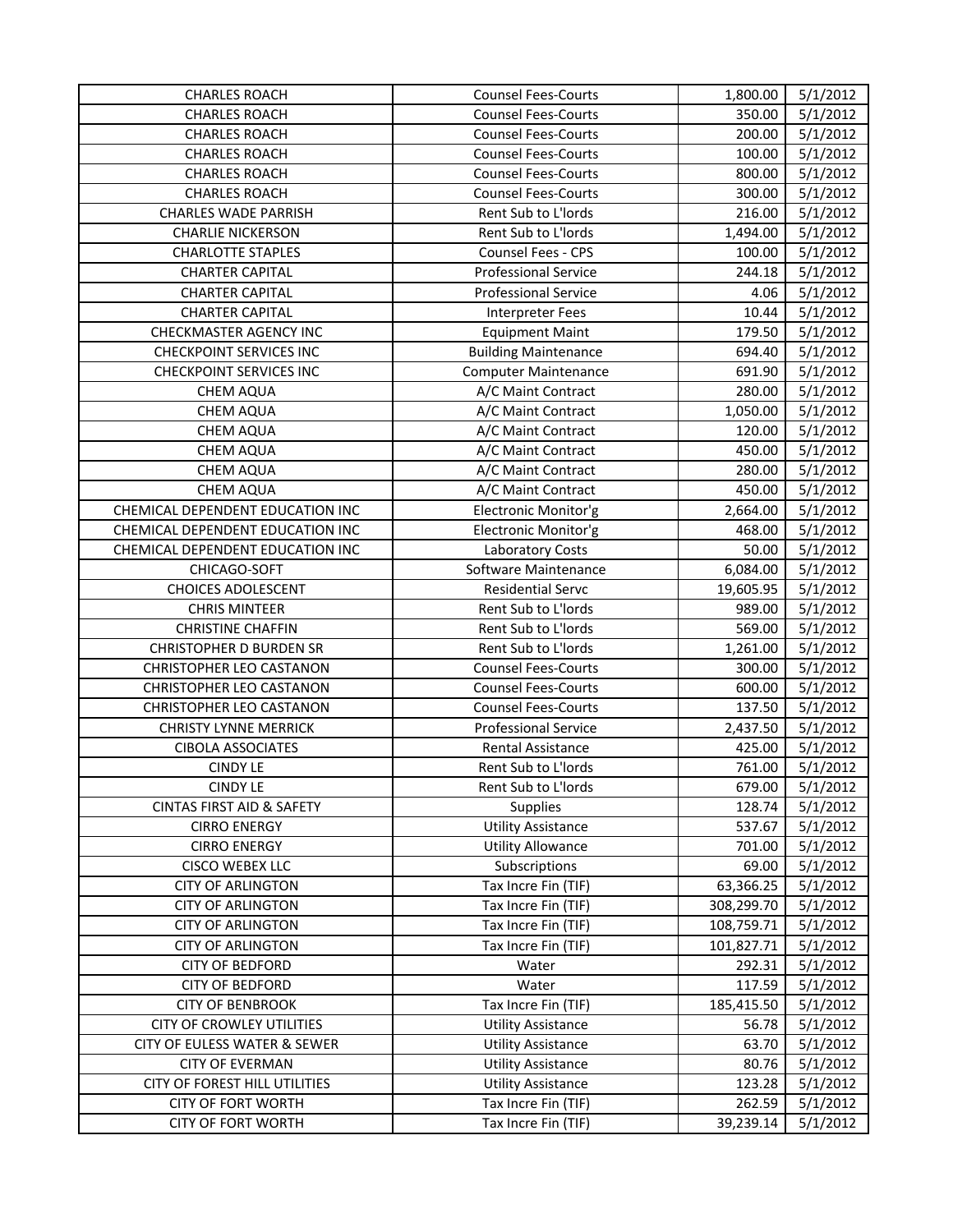| <b>CITY OF FORT WORTH</b>                              | Tax Incre Fin (TIF)                              | 61,215.04       | 5/1/2012             |
|--------------------------------------------------------|--------------------------------------------------|-----------------|----------------------|
| <b>CITY OF FORT WORTH</b>                              | Tax Incre Fin (TIF)                              | 425,096.26      | 5/1/2012             |
| <b>CITY OF FORT WORTH</b>                              | Tax Incre Fin (TIF)                              | 470,503.60      | 5/1/2012             |
| <b>CITY OF FORT WORTH</b>                              | Tax Incre Fin (TIF)                              | 581,357.56      | 5/1/2012             |
| <b>CITY OF FORT WORTH</b>                              | Tax Incre Fin (TIF)                              | 111,207.23      | 5/1/2012             |
| <b>CITY OF FORT WORTH</b>                              | Tax Incre Fin (TIF)                              | 485,655.52      | 5/1/2012             |
| <b>CITY OF FORT WORTH</b>                              | Tax Incre Fin (TIF)                              | 440,256.07      | 5/1/2012             |
| <b>CITY OF FORT WORTH</b>                              | <b>Equipment Rentals</b>                         | 1,040.00        | 5/1/2012             |
| <b>CITY OF GRAPEVINE</b>                               | Tax Incre Fin (TIF)                              | 604,889.45      | 5/1/2012             |
| CITY OF HALTOM CITY                                    | <b>Utility Assistance</b>                        | 210.72          | 5/1/2012             |
| CITY OF HURST WATER DEPT                               | Water                                            | 294.75          | 5/1/2012             |
| CITY OF HURST WATER DEPT                               | Water                                            | 276.77          | 5/1/2012             |
| CITY OF HURST WATER DEPT                               | Water                                            | 7.00            | 5/1/2012             |
| <b>CITY OF KELLER</b>                                  | Tax Incre Fin (TIF)                              | 230,813.72      | 5/1/2012             |
| <b>CITY OF KELLER</b>                                  |                                                  | 8,104.26        | 5/1/2012             |
| <b>CITY OF KELLER</b>                                  | <b>County Projects</b><br><b>County Projects</b> | 154,905.27      | 5/1/2012             |
|                                                        |                                                  |                 |                      |
| <b>CITY OF LAKE WORTH</b><br><b>CITY OF LAKE WORTH</b> | Water                                            | 145.11<br>14.00 | 5/1/2012             |
| <b>CITY OF LAKE WORTH</b>                              | Water                                            | 18.55           | 5/1/2012             |
| <b>CITY OF LAKE WORTH</b>                              | Water                                            | 91.59           | 5/1/2012<br>5/1/2012 |
|                                                        | Water                                            |                 |                      |
| <b>CITY OF LAKE WORTH</b>                              | Water                                            | 82.67           | 5/1/2012             |
| <b>CITY OF LAKE WORTH</b>                              | Water                                            | 64.83           | 5/1/2012             |
| <b>CITY OF LAKE WORTH</b>                              | Water                                            | 14.00           | 5/1/2012             |
| <b>CITY OF MANSFIELD</b>                               | Tax Incre Fin (TIF)                              | 60,489.91       | 5/1/2012             |
| CITY OF MANSFIELD WATER                                | <b>Utility Assistance</b>                        | 23.78           | 5/1/2012             |
| CITY OF NORTH RICHLAND HILLS                           | <b>Professional Service</b>                      | 3,422.68        | 5/1/2012             |
| CITY OF NORTH RICHLAND HILLS                           | Tax Incre Fin (TIF)                              | 586,012.93      | 5/1/2012             |
| CITY OF NORTH RICHLAND HILLS                           | Field Equip&Supplies                             | 48.00           | 5/1/2012             |
| CITY OF NORTH RICHLAND HILLS                           | Water                                            | 683.60          | 5/1/2012             |
| CITY OF NORTH RICHLAND HILLS                           | <b>Disposal Service</b>                          | 188.81          | 5/1/2012             |
| <b>CITY OF PASADENA</b>                                | Port HAP Port-out                                | 741.00          | 5/1/2012             |
| <b>CITY OF PASADENA</b>                                | Port Admin Fee Expen                             | 42.87           | 5/1/2012             |
| <b>CITY OF PLANO</b>                                   | Education                                        | 50.00           | 5/1/2012             |
| <b>CITY OF SANSOM PARK</b>                             | <b>Utility Assistance</b>                        | 54.93           | 5/1/2012             |
| <b>CITY OF SOUTHLAKE</b>                               | Tax Incre Fin (TIF)                              | 743,291.06      | 5/1/2012             |
| <b>CITY OF WATAUGA</b>                                 | <b>Utility Assistance</b>                        | 133.00          | 5/1/2012             |
| CITY OF WESTWORTH VILLAGE                              | <b>Utility Assistance</b>                        | 56.63           | 5/1/2012             |
| CITY OF WHITE SETTLEMENT                               | <b>Utility Assistance</b>                        | 66.90           | 5/1/2012             |
| CIVIC RESEARCH INSTITUTE INC                           | Law Books                                        | 179.95          | 5/1/2012             |
| <b>CLARINDA ACADEMY</b>                                | <b>Residential Servc</b>                         | 8,433.25        | 5/1/2012             |
| <b>CLARK PANNIER</b>                                   | Rent Sub to L'Iords                              | 455.00          | 5/1/2012             |
| <b>CLASSIC LOCATORS INC</b>                            | Rent Sub to L'Iords                              | 4,095.00        | 5/1/2012             |
| <b>CLAUDIE C LOFTON JR</b>                             | Rent Sub to L'Iords                              | 929.00          | 5/1/2012             |
| <b>CLEAVER ELECTRIC INC</b>                            | <b>Electrical Maint</b>                          | 4,895.00        | 5/1/2012             |
| CLEBURNE POLICE DEPARTMENT                             | Due to Other Govts                               | 7.33            | 5/1/2012             |
| <b>CLEMENTE DE LA CRUZ</b>                             | <b>Counsel Fees-Courts</b>                       | 225.00          | 5/1/2012             |
| CLEMENTE DE LA CRUZ                                    | <b>Counsel Fees-Courts</b>                       | 1,025.00        | 5/1/2012             |
| CLEMENTE DE LA CRUZ                                    | Counsel Fees-Juv                                 | 400.00          | 5/1/2012             |
| <b>CLIFFORD ALLEN</b>                                  | Clothing                                         | 325.00          | 5/1/2012             |
| <b>CLIFFORD GINN</b>                                   | Investigative                                    | 1,207.35        | 5/1/2012             |
| <b>CLIFFORD GINN</b>                                   | Investigative                                    | 3,885.30        | 5/1/2012             |
| <b>CLIFFORD GINN</b>                                   | Travel                                           | 8.35            | 5/1/2012             |
| <b>CLIFFORD WALLIS</b>                                 | <b>Restitution Payable</b>                       | 61.77           | 5/1/2012             |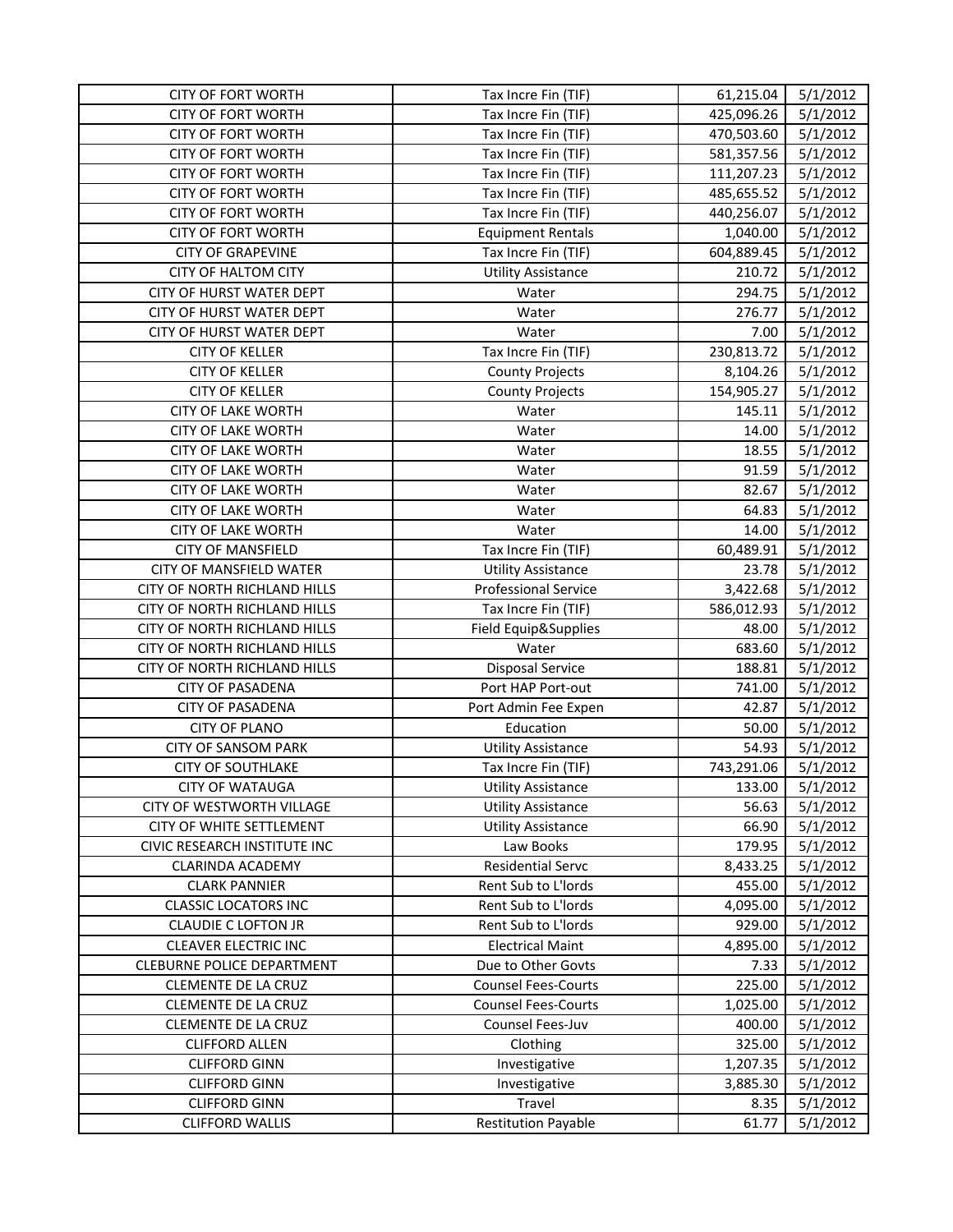| <b>CLOVIS PARTNERS LP</b>            | Rent Sub to L'Iords         | 410.00    | 5/1/2012 |
|--------------------------------------|-----------------------------|-----------|----------|
| <b>CLOYCE E JONES</b>                | Rent Sub to L'Iords         | 547.00    | 5/1/2012 |
| COBB PARK TOWNHOMES II LP            | Rent Sub to L'Iords         | 80.40     | 5/1/2012 |
| COBB PARK TOWNHOMES II LP            | Rent Sub to L'Iords         | 11,154.00 | 5/1/2012 |
| COBB PARK TOWNHOMES II LP            | Rent Sub to L'Iords         | (650.00)  | 5/1/2012 |
| <b>COBB PARK TOWNHOMES II LP</b>     | HAP Reimb Port-in           | 129.00    | 5/1/2012 |
| <b>CODY L COFER</b>                  | <b>Counsel Fees-Courts</b>  | 450.00    | 5/1/2012 |
| <b>CODY L COFER</b>                  | <b>Counsel Fees-Courts</b>  | 368.75    | 5/1/2012 |
| <b>CODY L COFER</b>                  | <b>Counsel Fees-Courts</b>  | 400.00    | 5/1/2012 |
| <b>CODY L COFER</b>                  | Counsel Fees - CPS          | 100.00    | 5/1/2012 |
| <b>COFFEE CREEK APARTMENTS</b>       | Rental Assistance           | 272.40    | 5/1/2012 |
| Colby S Rideout                      | Education                   | 147.87    | 5/1/2012 |
| <b>COLE JENNINGS BRYAN</b>           | <b>Counsel Fees-Courts</b>  | 250.00    | 5/1/2012 |
| <b>COMMERCIAL RECORDER</b>           | Advertis/Leg Notice         | 22.50     | 5/1/2012 |
| <b>COMMERCIAL RECORDER</b>           | Advertis/Leg Notice         | 54.00     | 5/1/2012 |
| <b>COMMERCIAL RECORDER</b>           | Advertis/Leg Notice         | 22.50     | 5/1/2012 |
| <b>COMMERCIAL RECORDER</b>           | Advertis/Leg Notice         | 13.50     | 5/1/2012 |
| <b>COMMERCIAL RECORDER</b>           | Advertis/Leg Notice         | 22.50     | 5/1/2012 |
| <b>COMMERCIAL RECORDER</b>           | Advertis/Leg Notice         | 13.50     | 5/1/2012 |
| <b>COMMERCIAL RECORDER</b>           | Advertis/Leg Notice         | 475.50    | 5/1/2012 |
| <b>COMMERCIAL RECORDER</b>           | Advertis/Leg Notice         | 207.90    | 5/1/2012 |
| <b>COMMERCIAL RECORDER</b>           | <b>Estray Livestock</b>     | 27.00     | 5/1/2012 |
| <b>COMMERCIAL RECORDER</b>           | Advertis/Leg Notice         | 13.75     | 5/1/2012 |
| <b>COMMERCIAL RECORDER</b>           | Advertis/Leg Notice         | 13.75     | 5/1/2012 |
| <b>COMMERCIAL RECORDER</b>           | Advertis/Leg Notice         | 12.25     | 5/1/2012 |
| <b>COMMUNITY ENRICHMENT CENTER</b>   | <b>Subrecipient Service</b> | 20,459.95 | 5/1/2012 |
| <b>COMMUNITY ENRICHMENT CENTER</b>   | Rent Sub to L'Iords         | 4,395.00  | 5/1/2012 |
| <b>COMMUNITY ENRICHMENT CENTER</b>   | Rent Sub to L'Iords         | 812.00    | 5/1/2012 |
| <b>COMMUNITY ENRICHMENT CENTER</b>   | Rent Sub to L'Iords         | 585.00    | 5/1/2012 |
| COMMUNITY PARTNERS OF TARRANT        | Clothing                    | 399.15    | 5/1/2012 |
| COMMUNITY PARTNERS OF TARRANT        | Transportation              | 50.00     | 5/1/2012 |
| COMMUNITY PARTNERS OF TARRANT        | Education                   | 2,455.00  | 5/1/2012 |
| COMMUNITY PARTNERS OF TARRANT        | <b>Professional Service</b> | 486.20    | 5/1/2012 |
| COMMUNITY PARTNERS OF TARRANT        | Transportation              | 2,700.00  | 5/1/2012 |
| COMMUNITY PARTNERS OF TARRANT        | Education                   | 450.00    | 5/1/2012 |
| <b>COMMUNITY PARTNERS OF TARRANT</b> | Child Care                  | 448.00    | 5/1/2012 |
| COMMUNITY PARTNERS OF TARRANT        | Education                   | 949.92    | 5/1/2012 |
| COMPLIANCE CONSORTIUM CORP           | <b>Professional Service</b> | 29.37     | 5/1/2012 |
| COMPLIANCE CONSORTIUM CORP           | <b>Professional Service</b> | 352.44    | 5/1/2012 |
| COMPLIANCE CONSORTIUM CORP, LC       | <b>Employee Physicals</b>   | 117.48    | 5/1/2012 |
| CONCHO SUPPLY INC                    | Central Garage Inv          | 518.53    | 5/1/2012 |
| CONCHO VALLEY HOME FOR GIRLS         | <b>Residential Servc</b>    | 2,981.27  | 5/1/2012 |
| CONCIERGE ASSET MANAGEMENT LLC       | Rent Sub to L'Iords         | 320.00    | 5/1/2012 |
| <b>CONCORD APARTMENTS</b>            | Rental Assistance           | 765.00    | 5/1/2012 |
| <b>CONCORD APARTMENTS</b>            | <b>Utility Assistance</b>   | 62.50     | 5/1/2012 |
| CONCORD SUMMIT LTD.                  | Rent Sub to L'Iords         | 550.00    | 5/1/2012 |
| CONCORD SUMMIT LTD.                  | <b>Utility Allowance</b>    | 14.00     | 5/1/2012 |
| <b>CONNECTING URBAN FAMILIES</b>     | <b>Professional Service</b> | 1,010.00  | 5/1/2012 |
| <b>CONNIE HARRIS GILFEATHER</b>      | <b>Professional Service</b> | 175.42    | 5/1/2012 |
| <b>CONNIE PYATT-DRYDEN</b>           | <b>Counsel Fees-Courts</b>  | 150.00    | 5/1/2012 |
| <b>CONNIE PYATT-DRYDEN</b>           | <b>Counsel Fees - CPS</b>   | 150.00    | 5/1/2012 |
| <b>CONNIE TRUONG</b>                 | Rent Sub to L'Iords         | 645.00    | 5/1/2012 |
| CONSERV FLAG COMPANY                 | <b>Building Maintenance</b> | 259.78    | 5/1/2012 |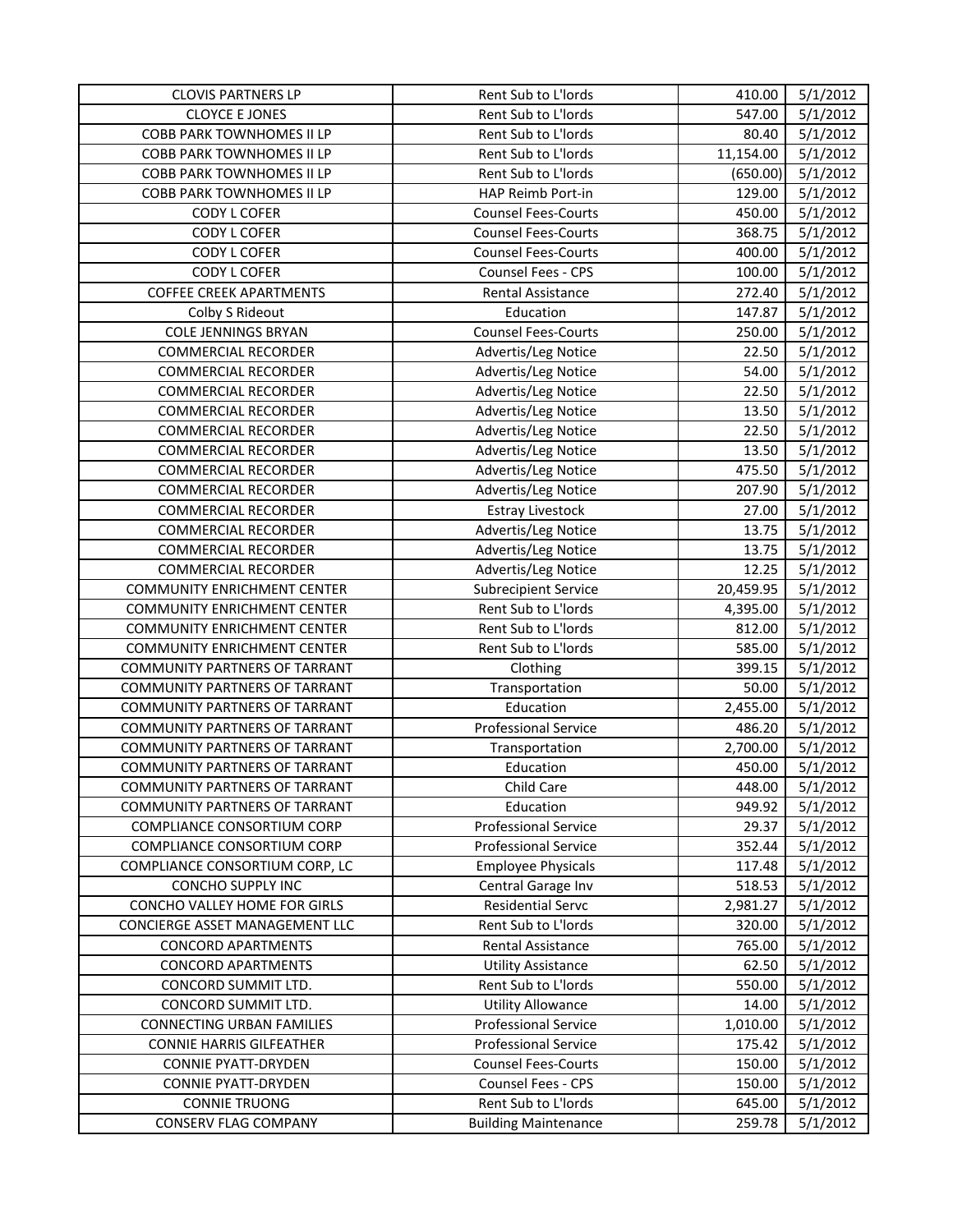| CONSERV FLAG COMPANY                 | <b>Building Maintenance</b> | 259.78    | 5/1/2012 |
|--------------------------------------|-----------------------------|-----------|----------|
| COOK CHILDRENS MEDICAL CENTER        | <b>Subrecipient Service</b> | 6,487.73  | 5/1/2012 |
| COOK CHILDRENS MEDICAL CENTER        | <b>Subrecipient Service</b> | 1,880.91  | 5/1/2012 |
| COOK CHILDRENS MEDICAL CENTER        | <b>Subrecipient Service</b> | 462.84    | 5/1/2012 |
| COOK CHILDRENS MEDICAL CENTER        | <b>Subrecipient Service</b> | 11,420.86 | 5/1/2012 |
| COOK CHILDRENS MEDICAL CENTER        | <b>SAE Sexual Assault</b>   | 680.00    | 5/1/2012 |
| COOK CHILDRENS MEDICAL CENTER        | <b>SAE Sexual Assault</b>   | 680.00    | 5/1/2012 |
| COOK CHILDRENS MEDICAL CENTER        | <b>SAE Sexual Assault</b>   | 680.00    | 5/1/2012 |
| COOK CHILDRENS MEDICAL CENTER        | <b>SAE Sexual Assault</b>   | 680.00    | 5/1/2012 |
| COOK CHILDRENS MEDICAL CENTER        | <b>SAE Sexual Assault</b>   | 680.00    | 5/1/2012 |
| COOK CHILDRENS MEDICAL CENTER        | <b>SAE Sexual Assault</b>   | 680.00    | 5/1/2012 |
| COOK CHILDRENS MEDICAL CENTER        | <b>SAE Sexual Assault</b>   | 680.00    | 5/1/2012 |
| COOK CHILDRENS MEDICAL CENTER        | <b>SAE Sexual Assault</b>   | 680.00    | 5/1/2012 |
| COOK CHILDRENS MEDICAL CENTER        | <b>SAE Sexual Assault</b>   | 680.00    | 5/1/2012 |
| COOK CHILDRENS MEDICAL CENTER        | <b>SAE Sexual Assault</b>   | 680.00    | 5/1/2012 |
| COOK CHILDRENS MEDICAL CENTER        | <b>SAE Sexual Assault</b>   | 680.00    | 5/1/2012 |
| COOK CHILDRENS MEDICAL CENTER        | <b>SAE Sexual Assault</b>   | 680.00    | 5/1/2012 |
| COOK CHILDRENS MEDICAL CENTER        | <b>SAE Sexual Assault</b>   | 680.00    | 5/1/2012 |
| COOK CHILDRENS MEDICAL CENTER        | <b>SAE Sexual Assault</b>   | 680.00    | 5/1/2012 |
| COOK CHILDRENS MEDICAL CENTER        | <b>SAE Sexual Assault</b>   | 680.00    | 5/1/2012 |
| COOK CHILDRENS MEDICAL CENTER        | <b>SAE Sexual Assault</b>   | 680.00    | 5/1/2012 |
| COOK CHILDRENS MEDICAL CENTER        | <b>SAE Sexual Assault</b>   | 680.00    | 5/1/2012 |
| COOK CHILDRENS MEDICAL CENTER        | <b>SAE Sexual Assault</b>   | 680.00    | 5/1/2012 |
| COOK CHILDRENS MEDICAL CENTER        | <b>SAE Sexual Assault</b>   | 680.00    | 5/1/2012 |
| COOK CHILDRENS MEDICAL CENTER        | <b>SAE Sexual Assault</b>   | 680.00    | 5/1/2012 |
| COOK CHILDRENS MEDICAL CENTER        | <b>SAE Sexual Assault</b>   | 680.00    | 5/1/2012 |
| COOK CHILDRENS MEDICAL CENTER        | <b>SAE Sexual Assault</b>   | 680.00    | 5/1/2012 |
| COOK CHILDRENS MEDICAL CENTER        | <b>SAE Sexual Assault</b>   | 680.00    | 5/1/2012 |
| COOK CHILDRENS MEDICAL CENTER        | <b>SAE Sexual Assault</b>   | 680.00    | 5/1/2012 |
| COOK CHILDRENS MEDICAL CENTER        | <b>SAE Sexual Assault</b>   | 680.00    | 5/1/2012 |
| COOK CHILDRENS MEDICAL CENTER        | <b>SAE Sexual Assault</b>   | 680.00    | 5/1/2012 |
| COOK CHILDRENS MEDICAL CENTER        | <b>SAE Sexual Assault</b>   | 680.00    | 5/1/2012 |
| COOK CHILDRENS MEDICAL CENTER        | <b>SAE Sexual Assault</b>   | 680.00    | 5/1/2012 |
| COOK CHILDRENS MEDICAL CENTER        | <b>SAE Sexual Assault</b>   | 680.00    | 5/1/2012 |
| COOK CHILDRENS MEDICAL CENTER        | <b>SAE Sexual Assault</b>   | 680.00    | 5/1/2012 |
| COOK CHILDRENS MEDICAL CENTER        | <b>SAE Sexual Assault</b>   | 680.00    | 5/1/2012 |
| COOK CHILDRENS MEDICAL CENTER        | <b>SAE Sexual Assault</b>   | 680.00    | 5/1/2012 |
| COOK CHILDRENS MEDICAL CENTER        | <b>SAE Sexual Assault</b>   | 680.00    | 5/1/2012 |
| COOK CHILDRENS MEDICAL CENTER        | <b>SAE Sexual Assault</b>   | 680.00    | 5/1/2012 |
| COOK CHILDRENS MEDICAL CENTER        | <b>SAE Sexual Assault</b>   | 680.00    | 5/1/2012 |
| COOK CHILDRENS MEDICAL CENTER        | <b>SAE Sexual Assault</b>   | 680.00    | 5/1/2012 |
| <b>COOK CHILDRENS MEDICAL CENTER</b> | <b>SAE Sexual Assault</b>   | 680.00    | 5/1/2012 |
| COOK CHILDRENS MEDICAL CENTER        | <b>SAE Sexual Assault</b>   | 680.00    | 5/1/2012 |
| COOK CHILDRENS MEDICAL CENTER        | <b>SAE Sexual Assault</b>   | 680.00    | 5/1/2012 |
| COOK CHILDRENS MEDICAL CENTER        | <b>SAE Sexual Assault</b>   | 680.00    | 5/1/2012 |
| COOK CHILDRENS MEDICAL CENTER        | <b>SAE Sexual Assault</b>   | 680.00    | 5/1/2012 |
| COOK CHILDRENS MEDICAL CENTER        | <b>SAE Sexual Assault</b>   | 680.00    | 5/1/2012 |
| COOK CHILDRENS MEDICAL CENTER        | <b>SAE Sexual Assault</b>   | 680.00    | 5/1/2012 |
| COOK CHILDRENS MEDICAL CENTER        | <b>SAE Sexual Assault</b>   | 680.00    | 5/1/2012 |
| COOK CHILDRENS MEDICAL CENTER        | <b>SAE Sexual Assault</b>   | 680.00    | 5/1/2012 |
| COOK CHILDRENS MEDICAL CENTER        | <b>SAE Sexual Assault</b>   | 680.00    | 5/1/2012 |
| COOK CHILDRENS MEDICAL CENTER        | <b>SAE Sexual Assault</b>   | 680.00    | 5/1/2012 |
| COOK CHILDRENS MEDICAL CENTER        | <b>SAE Sexual Assault</b>   | 680.00    | 5/1/2012 |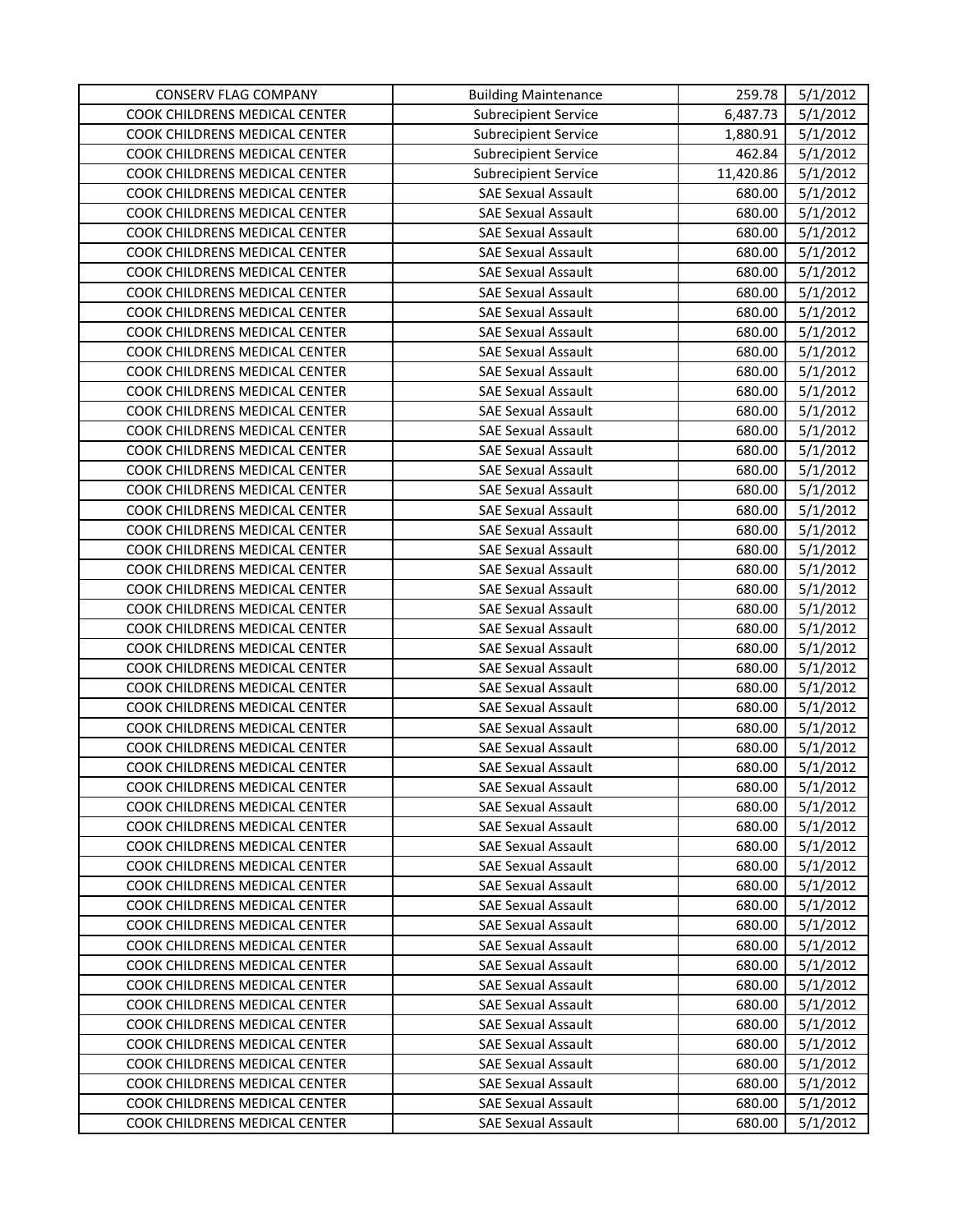| COOK CHILDRENS MEDICAL CENTER<br><b>SAE Sexual Assault</b><br>680.00<br>5/1/2012<br>COOK CHILDRENS MEDICAL CENTER<br><b>SAE Sexual Assault</b><br>680.00<br>5/1/2012<br>COOK CHILDRENS MEDICAL CENTER<br>5/1/2012<br><b>SAE Sexual Assault</b><br>680.00<br>COOK CHILDRENS MEDICAL CENTER<br>5/1/2012<br><b>SAE Sexual Assault</b><br>680.00<br>COOK CHILDRENS MEDICAL CENTER<br><b>SAE Sexual Assault</b><br>680.00<br>5/1/2012<br>COOK CHILDRENS MEDICAL CENTER<br><b>SAE Sexual Assault</b><br>680.00<br>5/1/2012<br>5/1/2012<br>COOK CHILDRENS MEDICAL CENTER<br><b>SAE Sexual Assault</b><br>680.00<br>COOK CHILDRENS MEDICAL CENTER<br>680.00<br>5/1/2012<br><b>SAE Sexual Assault</b><br>COOK CHILDRENS MEDICAL CENTER<br><b>SAE Sexual Assault</b><br>680.00<br>5/1/2012<br>COOK CHILDRENS MEDICAL CENTER<br><b>SAE Sexual Assault</b><br>680.00<br>5/1/2012<br>COOK CHILDRENS MEDICAL CENTER<br>5/1/2012<br><b>SAE Sexual Assault</b><br>680.00<br>COOK CHILDRENS MEDICAL CENTER<br>5/1/2012<br><b>SAE Sexual Assault</b><br>680.00<br>5/1/2012<br>COOK CHILDRENS MEDICAL CENTER<br><b>SAE Sexual Assault</b><br>680.00<br>COOK CHILDRENS MEDICAL CENTER<br>680.00<br>5/1/2012<br><b>SAE Sexual Assault</b><br>COOK CHILDRENS MEDICAL CENTER<br><b>SAE Sexual Assault</b><br>680.00<br>5/1/2012<br>COOK CHILDRENS MEDICAL CENTER<br><b>SAE Sexual Assault</b><br>680.00<br>5/1/2012<br>COOK CHILDRENS MEDICAL CENTER<br><b>SAE Sexual Assault</b><br>680.00<br>5/1/2012<br>COOK CHILDRENS MEDICAL CENTER<br><b>SAE Sexual Assault</b><br>680.00<br>5/1/2012<br>COOK CHILDRENS MEDICAL CENTER<br><b>SAE Sexual Assault</b><br>680.00<br>5/1/2012<br>COOK CHILDRENS MEDICAL CENTER<br>5/1/2012<br><b>SAE Sexual Assault</b><br>680.00<br>COOK CHILDRENS MEDICAL CENTER<br><b>SAE Sexual Assault</b><br>680.00<br>5/1/2012<br>COOK CHILDRENS MEDICAL CENTER<br><b>SAE Sexual Assault</b><br>680.00<br>5/1/2012<br>COOK CHILDRENS MEDICAL CENTER<br><b>SAE Sexual Assault</b><br>680.00<br>5/1/2012<br>COOK CHILDRENS MEDICAL CENTER<br><b>SAE Sexual Assault</b><br>680.00<br>5/1/2012<br>COOK CHILDRENS MEDICAL CENTER<br><b>SAE Sexual Assault</b><br>680.00<br>5/1/2012<br>COOK CHILDRENS MEDICAL CENTER<br>680.00<br>5/1/2012<br><b>SAE Sexual Assault</b><br>COOK CHILDRENS MEDICAL CENTER<br>680.00<br>5/1/2012<br><b>SAE Sexual Assault</b><br>COOK CHILDRENS MEDICAL CENTER<br>5/1/2012<br><b>SAE Sexual Assault</b><br>680.00<br>5/1/2012<br>COOK CHILDRENS MEDICAL CENTER<br>680.00<br><b>SAE Sexual Assault</b><br>COOK CHILDRENS MEDICAL CENTER<br><b>SAE Sexual Assault</b><br>680.00<br>5/1/2012<br>COOK CHILDRENS MEDICAL CENTER<br><b>SAE Sexual Assault</b><br>680.00<br>5/1/2012<br>5/1/2012<br>COOK CHILDRENS MEDICAL CENTER<br><b>SAE Sexual Assault</b><br>680.00<br>COOK CHILDRENS MEDICAL CENTER<br><b>SAE Sexual Assault</b><br>680.00<br>5/1/2012<br>COOK CHILDRENS MEDICAL CENTER<br><b>SAE Sexual Assault</b><br>680.00<br>5/1/2012<br>COOK CHILDRENS MEDICAL CENTER<br><b>SAE Sexual Assault</b><br>680.00<br>5/1/2012<br>COOK CHILDRENS MEDICAL CENTER<br>680.00<br>5/1/2012<br><b>SAE Sexual Assault</b><br>COOK CHILDRENS MEDICAL CENTER<br>5/1/2012<br><b>SAE Sexual Assault</b><br>680.00<br>COOK CHILDRENS MEDICAL CENTER<br><b>SAE Sexual Assault</b><br>680.00<br>5/1/2012<br>COOK CHILDRENS MEDICAL CENTER<br><b>SAE Sexual Assault</b><br>680.00<br>5/1/2012<br>COOK CHILDRENS MEDICAL CENTER<br><b>SAE Sexual Assault</b><br>680.00<br>5/1/2012<br>COOK CHILDRENS MEDICAL CENTER<br><b>SAE Sexual Assault</b><br>680.00<br>5/1/2012<br><b>COOK CHILDRENS MEDICAL CENTER</b><br><b>SAE Sexual Assault</b><br>5/1/2012<br>680.00<br>COOK CHILDRENS MEDICAL CENTER<br><b>SAE Sexual Assault</b><br>680.00<br>5/1/2012 | COOK CHILDRENS MEDICAL CENTER | <b>SAE Sexual Assault</b> | 680.00 | 5/1/2012 |
|-----------------------------------------------------------------------------------------------------------------------------------------------------------------------------------------------------------------------------------------------------------------------------------------------------------------------------------------------------------------------------------------------------------------------------------------------------------------------------------------------------------------------------------------------------------------------------------------------------------------------------------------------------------------------------------------------------------------------------------------------------------------------------------------------------------------------------------------------------------------------------------------------------------------------------------------------------------------------------------------------------------------------------------------------------------------------------------------------------------------------------------------------------------------------------------------------------------------------------------------------------------------------------------------------------------------------------------------------------------------------------------------------------------------------------------------------------------------------------------------------------------------------------------------------------------------------------------------------------------------------------------------------------------------------------------------------------------------------------------------------------------------------------------------------------------------------------------------------------------------------------------------------------------------------------------------------------------------------------------------------------------------------------------------------------------------------------------------------------------------------------------------------------------------------------------------------------------------------------------------------------------------------------------------------------------------------------------------------------------------------------------------------------------------------------------------------------------------------------------------------------------------------------------------------------------------------------------------------------------------------------------------------------------------------------------------------------------------------------------------------------------------------------------------------------------------------------------------------------------------------------------------------------------------------------------------------------------------------------------------------------------------------------------------------------------------------------------------------------------------------------------------------------------------------------------------------------------------------------------------------------------------------------------------------------------------------------------------------------------------------------------------------------------------------------------------------------------------------------------------------------------------------------------------------------------------------------------------------------------------------------------------------------------------------------------------------------------------------------------------------------------------|-------------------------------|---------------------------|--------|----------|
|                                                                                                                                                                                                                                                                                                                                                                                                                                                                                                                                                                                                                                                                                                                                                                                                                                                                                                                                                                                                                                                                                                                                                                                                                                                                                                                                                                                                                                                                                                                                                                                                                                                                                                                                                                                                                                                                                                                                                                                                                                                                                                                                                                                                                                                                                                                                                                                                                                                                                                                                                                                                                                                                                                                                                                                                                                                                                                                                                                                                                                                                                                                                                                                                                                                                                                                                                                                                                                                                                                                                                                                                                                                                                                                                                                 |                               |                           |        |          |
|                                                                                                                                                                                                                                                                                                                                                                                                                                                                                                                                                                                                                                                                                                                                                                                                                                                                                                                                                                                                                                                                                                                                                                                                                                                                                                                                                                                                                                                                                                                                                                                                                                                                                                                                                                                                                                                                                                                                                                                                                                                                                                                                                                                                                                                                                                                                                                                                                                                                                                                                                                                                                                                                                                                                                                                                                                                                                                                                                                                                                                                                                                                                                                                                                                                                                                                                                                                                                                                                                                                                                                                                                                                                                                                                                                 |                               |                           |        |          |
|                                                                                                                                                                                                                                                                                                                                                                                                                                                                                                                                                                                                                                                                                                                                                                                                                                                                                                                                                                                                                                                                                                                                                                                                                                                                                                                                                                                                                                                                                                                                                                                                                                                                                                                                                                                                                                                                                                                                                                                                                                                                                                                                                                                                                                                                                                                                                                                                                                                                                                                                                                                                                                                                                                                                                                                                                                                                                                                                                                                                                                                                                                                                                                                                                                                                                                                                                                                                                                                                                                                                                                                                                                                                                                                                                                 |                               |                           |        |          |
|                                                                                                                                                                                                                                                                                                                                                                                                                                                                                                                                                                                                                                                                                                                                                                                                                                                                                                                                                                                                                                                                                                                                                                                                                                                                                                                                                                                                                                                                                                                                                                                                                                                                                                                                                                                                                                                                                                                                                                                                                                                                                                                                                                                                                                                                                                                                                                                                                                                                                                                                                                                                                                                                                                                                                                                                                                                                                                                                                                                                                                                                                                                                                                                                                                                                                                                                                                                                                                                                                                                                                                                                                                                                                                                                                                 |                               |                           |        |          |
|                                                                                                                                                                                                                                                                                                                                                                                                                                                                                                                                                                                                                                                                                                                                                                                                                                                                                                                                                                                                                                                                                                                                                                                                                                                                                                                                                                                                                                                                                                                                                                                                                                                                                                                                                                                                                                                                                                                                                                                                                                                                                                                                                                                                                                                                                                                                                                                                                                                                                                                                                                                                                                                                                                                                                                                                                                                                                                                                                                                                                                                                                                                                                                                                                                                                                                                                                                                                                                                                                                                                                                                                                                                                                                                                                                 |                               |                           |        |          |
|                                                                                                                                                                                                                                                                                                                                                                                                                                                                                                                                                                                                                                                                                                                                                                                                                                                                                                                                                                                                                                                                                                                                                                                                                                                                                                                                                                                                                                                                                                                                                                                                                                                                                                                                                                                                                                                                                                                                                                                                                                                                                                                                                                                                                                                                                                                                                                                                                                                                                                                                                                                                                                                                                                                                                                                                                                                                                                                                                                                                                                                                                                                                                                                                                                                                                                                                                                                                                                                                                                                                                                                                                                                                                                                                                                 |                               |                           |        |          |
|                                                                                                                                                                                                                                                                                                                                                                                                                                                                                                                                                                                                                                                                                                                                                                                                                                                                                                                                                                                                                                                                                                                                                                                                                                                                                                                                                                                                                                                                                                                                                                                                                                                                                                                                                                                                                                                                                                                                                                                                                                                                                                                                                                                                                                                                                                                                                                                                                                                                                                                                                                                                                                                                                                                                                                                                                                                                                                                                                                                                                                                                                                                                                                                                                                                                                                                                                                                                                                                                                                                                                                                                                                                                                                                                                                 |                               |                           |        |          |
|                                                                                                                                                                                                                                                                                                                                                                                                                                                                                                                                                                                                                                                                                                                                                                                                                                                                                                                                                                                                                                                                                                                                                                                                                                                                                                                                                                                                                                                                                                                                                                                                                                                                                                                                                                                                                                                                                                                                                                                                                                                                                                                                                                                                                                                                                                                                                                                                                                                                                                                                                                                                                                                                                                                                                                                                                                                                                                                                                                                                                                                                                                                                                                                                                                                                                                                                                                                                                                                                                                                                                                                                                                                                                                                                                                 |                               |                           |        |          |
|                                                                                                                                                                                                                                                                                                                                                                                                                                                                                                                                                                                                                                                                                                                                                                                                                                                                                                                                                                                                                                                                                                                                                                                                                                                                                                                                                                                                                                                                                                                                                                                                                                                                                                                                                                                                                                                                                                                                                                                                                                                                                                                                                                                                                                                                                                                                                                                                                                                                                                                                                                                                                                                                                                                                                                                                                                                                                                                                                                                                                                                                                                                                                                                                                                                                                                                                                                                                                                                                                                                                                                                                                                                                                                                                                                 |                               |                           |        |          |
|                                                                                                                                                                                                                                                                                                                                                                                                                                                                                                                                                                                                                                                                                                                                                                                                                                                                                                                                                                                                                                                                                                                                                                                                                                                                                                                                                                                                                                                                                                                                                                                                                                                                                                                                                                                                                                                                                                                                                                                                                                                                                                                                                                                                                                                                                                                                                                                                                                                                                                                                                                                                                                                                                                                                                                                                                                                                                                                                                                                                                                                                                                                                                                                                                                                                                                                                                                                                                                                                                                                                                                                                                                                                                                                                                                 |                               |                           |        |          |
|                                                                                                                                                                                                                                                                                                                                                                                                                                                                                                                                                                                                                                                                                                                                                                                                                                                                                                                                                                                                                                                                                                                                                                                                                                                                                                                                                                                                                                                                                                                                                                                                                                                                                                                                                                                                                                                                                                                                                                                                                                                                                                                                                                                                                                                                                                                                                                                                                                                                                                                                                                                                                                                                                                                                                                                                                                                                                                                                                                                                                                                                                                                                                                                                                                                                                                                                                                                                                                                                                                                                                                                                                                                                                                                                                                 |                               |                           |        |          |
|                                                                                                                                                                                                                                                                                                                                                                                                                                                                                                                                                                                                                                                                                                                                                                                                                                                                                                                                                                                                                                                                                                                                                                                                                                                                                                                                                                                                                                                                                                                                                                                                                                                                                                                                                                                                                                                                                                                                                                                                                                                                                                                                                                                                                                                                                                                                                                                                                                                                                                                                                                                                                                                                                                                                                                                                                                                                                                                                                                                                                                                                                                                                                                                                                                                                                                                                                                                                                                                                                                                                                                                                                                                                                                                                                                 |                               |                           |        |          |
|                                                                                                                                                                                                                                                                                                                                                                                                                                                                                                                                                                                                                                                                                                                                                                                                                                                                                                                                                                                                                                                                                                                                                                                                                                                                                                                                                                                                                                                                                                                                                                                                                                                                                                                                                                                                                                                                                                                                                                                                                                                                                                                                                                                                                                                                                                                                                                                                                                                                                                                                                                                                                                                                                                                                                                                                                                                                                                                                                                                                                                                                                                                                                                                                                                                                                                                                                                                                                                                                                                                                                                                                                                                                                                                                                                 |                               |                           |        |          |
|                                                                                                                                                                                                                                                                                                                                                                                                                                                                                                                                                                                                                                                                                                                                                                                                                                                                                                                                                                                                                                                                                                                                                                                                                                                                                                                                                                                                                                                                                                                                                                                                                                                                                                                                                                                                                                                                                                                                                                                                                                                                                                                                                                                                                                                                                                                                                                                                                                                                                                                                                                                                                                                                                                                                                                                                                                                                                                                                                                                                                                                                                                                                                                                                                                                                                                                                                                                                                                                                                                                                                                                                                                                                                                                                                                 |                               |                           |        |          |
|                                                                                                                                                                                                                                                                                                                                                                                                                                                                                                                                                                                                                                                                                                                                                                                                                                                                                                                                                                                                                                                                                                                                                                                                                                                                                                                                                                                                                                                                                                                                                                                                                                                                                                                                                                                                                                                                                                                                                                                                                                                                                                                                                                                                                                                                                                                                                                                                                                                                                                                                                                                                                                                                                                                                                                                                                                                                                                                                                                                                                                                                                                                                                                                                                                                                                                                                                                                                                                                                                                                                                                                                                                                                                                                                                                 |                               |                           |        |          |
|                                                                                                                                                                                                                                                                                                                                                                                                                                                                                                                                                                                                                                                                                                                                                                                                                                                                                                                                                                                                                                                                                                                                                                                                                                                                                                                                                                                                                                                                                                                                                                                                                                                                                                                                                                                                                                                                                                                                                                                                                                                                                                                                                                                                                                                                                                                                                                                                                                                                                                                                                                                                                                                                                                                                                                                                                                                                                                                                                                                                                                                                                                                                                                                                                                                                                                                                                                                                                                                                                                                                                                                                                                                                                                                                                                 |                               |                           |        |          |
|                                                                                                                                                                                                                                                                                                                                                                                                                                                                                                                                                                                                                                                                                                                                                                                                                                                                                                                                                                                                                                                                                                                                                                                                                                                                                                                                                                                                                                                                                                                                                                                                                                                                                                                                                                                                                                                                                                                                                                                                                                                                                                                                                                                                                                                                                                                                                                                                                                                                                                                                                                                                                                                                                                                                                                                                                                                                                                                                                                                                                                                                                                                                                                                                                                                                                                                                                                                                                                                                                                                                                                                                                                                                                                                                                                 |                               |                           |        |          |
|                                                                                                                                                                                                                                                                                                                                                                                                                                                                                                                                                                                                                                                                                                                                                                                                                                                                                                                                                                                                                                                                                                                                                                                                                                                                                                                                                                                                                                                                                                                                                                                                                                                                                                                                                                                                                                                                                                                                                                                                                                                                                                                                                                                                                                                                                                                                                                                                                                                                                                                                                                                                                                                                                                                                                                                                                                                                                                                                                                                                                                                                                                                                                                                                                                                                                                                                                                                                                                                                                                                                                                                                                                                                                                                                                                 |                               |                           |        |          |
|                                                                                                                                                                                                                                                                                                                                                                                                                                                                                                                                                                                                                                                                                                                                                                                                                                                                                                                                                                                                                                                                                                                                                                                                                                                                                                                                                                                                                                                                                                                                                                                                                                                                                                                                                                                                                                                                                                                                                                                                                                                                                                                                                                                                                                                                                                                                                                                                                                                                                                                                                                                                                                                                                                                                                                                                                                                                                                                                                                                                                                                                                                                                                                                                                                                                                                                                                                                                                                                                                                                                                                                                                                                                                                                                                                 |                               |                           |        |          |
|                                                                                                                                                                                                                                                                                                                                                                                                                                                                                                                                                                                                                                                                                                                                                                                                                                                                                                                                                                                                                                                                                                                                                                                                                                                                                                                                                                                                                                                                                                                                                                                                                                                                                                                                                                                                                                                                                                                                                                                                                                                                                                                                                                                                                                                                                                                                                                                                                                                                                                                                                                                                                                                                                                                                                                                                                                                                                                                                                                                                                                                                                                                                                                                                                                                                                                                                                                                                                                                                                                                                                                                                                                                                                                                                                                 |                               |                           |        |          |
|                                                                                                                                                                                                                                                                                                                                                                                                                                                                                                                                                                                                                                                                                                                                                                                                                                                                                                                                                                                                                                                                                                                                                                                                                                                                                                                                                                                                                                                                                                                                                                                                                                                                                                                                                                                                                                                                                                                                                                                                                                                                                                                                                                                                                                                                                                                                                                                                                                                                                                                                                                                                                                                                                                                                                                                                                                                                                                                                                                                                                                                                                                                                                                                                                                                                                                                                                                                                                                                                                                                                                                                                                                                                                                                                                                 |                               |                           |        |          |
|                                                                                                                                                                                                                                                                                                                                                                                                                                                                                                                                                                                                                                                                                                                                                                                                                                                                                                                                                                                                                                                                                                                                                                                                                                                                                                                                                                                                                                                                                                                                                                                                                                                                                                                                                                                                                                                                                                                                                                                                                                                                                                                                                                                                                                                                                                                                                                                                                                                                                                                                                                                                                                                                                                                                                                                                                                                                                                                                                                                                                                                                                                                                                                                                                                                                                                                                                                                                                                                                                                                                                                                                                                                                                                                                                                 |                               |                           |        |          |
|                                                                                                                                                                                                                                                                                                                                                                                                                                                                                                                                                                                                                                                                                                                                                                                                                                                                                                                                                                                                                                                                                                                                                                                                                                                                                                                                                                                                                                                                                                                                                                                                                                                                                                                                                                                                                                                                                                                                                                                                                                                                                                                                                                                                                                                                                                                                                                                                                                                                                                                                                                                                                                                                                                                                                                                                                                                                                                                                                                                                                                                                                                                                                                                                                                                                                                                                                                                                                                                                                                                                                                                                                                                                                                                                                                 |                               |                           |        |          |
|                                                                                                                                                                                                                                                                                                                                                                                                                                                                                                                                                                                                                                                                                                                                                                                                                                                                                                                                                                                                                                                                                                                                                                                                                                                                                                                                                                                                                                                                                                                                                                                                                                                                                                                                                                                                                                                                                                                                                                                                                                                                                                                                                                                                                                                                                                                                                                                                                                                                                                                                                                                                                                                                                                                                                                                                                                                                                                                                                                                                                                                                                                                                                                                                                                                                                                                                                                                                                                                                                                                                                                                                                                                                                                                                                                 |                               |                           |        |          |
|                                                                                                                                                                                                                                                                                                                                                                                                                                                                                                                                                                                                                                                                                                                                                                                                                                                                                                                                                                                                                                                                                                                                                                                                                                                                                                                                                                                                                                                                                                                                                                                                                                                                                                                                                                                                                                                                                                                                                                                                                                                                                                                                                                                                                                                                                                                                                                                                                                                                                                                                                                                                                                                                                                                                                                                                                                                                                                                                                                                                                                                                                                                                                                                                                                                                                                                                                                                                                                                                                                                                                                                                                                                                                                                                                                 |                               |                           |        |          |
|                                                                                                                                                                                                                                                                                                                                                                                                                                                                                                                                                                                                                                                                                                                                                                                                                                                                                                                                                                                                                                                                                                                                                                                                                                                                                                                                                                                                                                                                                                                                                                                                                                                                                                                                                                                                                                                                                                                                                                                                                                                                                                                                                                                                                                                                                                                                                                                                                                                                                                                                                                                                                                                                                                                                                                                                                                                                                                                                                                                                                                                                                                                                                                                                                                                                                                                                                                                                                                                                                                                                                                                                                                                                                                                                                                 |                               |                           |        |          |
|                                                                                                                                                                                                                                                                                                                                                                                                                                                                                                                                                                                                                                                                                                                                                                                                                                                                                                                                                                                                                                                                                                                                                                                                                                                                                                                                                                                                                                                                                                                                                                                                                                                                                                                                                                                                                                                                                                                                                                                                                                                                                                                                                                                                                                                                                                                                                                                                                                                                                                                                                                                                                                                                                                                                                                                                                                                                                                                                                                                                                                                                                                                                                                                                                                                                                                                                                                                                                                                                                                                                                                                                                                                                                                                                                                 |                               |                           |        |          |
|                                                                                                                                                                                                                                                                                                                                                                                                                                                                                                                                                                                                                                                                                                                                                                                                                                                                                                                                                                                                                                                                                                                                                                                                                                                                                                                                                                                                                                                                                                                                                                                                                                                                                                                                                                                                                                                                                                                                                                                                                                                                                                                                                                                                                                                                                                                                                                                                                                                                                                                                                                                                                                                                                                                                                                                                                                                                                                                                                                                                                                                                                                                                                                                                                                                                                                                                                                                                                                                                                                                                                                                                                                                                                                                                                                 |                               |                           |        |          |
|                                                                                                                                                                                                                                                                                                                                                                                                                                                                                                                                                                                                                                                                                                                                                                                                                                                                                                                                                                                                                                                                                                                                                                                                                                                                                                                                                                                                                                                                                                                                                                                                                                                                                                                                                                                                                                                                                                                                                                                                                                                                                                                                                                                                                                                                                                                                                                                                                                                                                                                                                                                                                                                                                                                                                                                                                                                                                                                                                                                                                                                                                                                                                                                                                                                                                                                                                                                                                                                                                                                                                                                                                                                                                                                                                                 |                               |                           |        |          |
|                                                                                                                                                                                                                                                                                                                                                                                                                                                                                                                                                                                                                                                                                                                                                                                                                                                                                                                                                                                                                                                                                                                                                                                                                                                                                                                                                                                                                                                                                                                                                                                                                                                                                                                                                                                                                                                                                                                                                                                                                                                                                                                                                                                                                                                                                                                                                                                                                                                                                                                                                                                                                                                                                                                                                                                                                                                                                                                                                                                                                                                                                                                                                                                                                                                                                                                                                                                                                                                                                                                                                                                                                                                                                                                                                                 |                               |                           |        |          |
|                                                                                                                                                                                                                                                                                                                                                                                                                                                                                                                                                                                                                                                                                                                                                                                                                                                                                                                                                                                                                                                                                                                                                                                                                                                                                                                                                                                                                                                                                                                                                                                                                                                                                                                                                                                                                                                                                                                                                                                                                                                                                                                                                                                                                                                                                                                                                                                                                                                                                                                                                                                                                                                                                                                                                                                                                                                                                                                                                                                                                                                                                                                                                                                                                                                                                                                                                                                                                                                                                                                                                                                                                                                                                                                                                                 |                               |                           |        |          |
|                                                                                                                                                                                                                                                                                                                                                                                                                                                                                                                                                                                                                                                                                                                                                                                                                                                                                                                                                                                                                                                                                                                                                                                                                                                                                                                                                                                                                                                                                                                                                                                                                                                                                                                                                                                                                                                                                                                                                                                                                                                                                                                                                                                                                                                                                                                                                                                                                                                                                                                                                                                                                                                                                                                                                                                                                                                                                                                                                                                                                                                                                                                                                                                                                                                                                                                                                                                                                                                                                                                                                                                                                                                                                                                                                                 |                               |                           |        |          |
|                                                                                                                                                                                                                                                                                                                                                                                                                                                                                                                                                                                                                                                                                                                                                                                                                                                                                                                                                                                                                                                                                                                                                                                                                                                                                                                                                                                                                                                                                                                                                                                                                                                                                                                                                                                                                                                                                                                                                                                                                                                                                                                                                                                                                                                                                                                                                                                                                                                                                                                                                                                                                                                                                                                                                                                                                                                                                                                                                                                                                                                                                                                                                                                                                                                                                                                                                                                                                                                                                                                                                                                                                                                                                                                                                                 |                               |                           |        |          |
|                                                                                                                                                                                                                                                                                                                                                                                                                                                                                                                                                                                                                                                                                                                                                                                                                                                                                                                                                                                                                                                                                                                                                                                                                                                                                                                                                                                                                                                                                                                                                                                                                                                                                                                                                                                                                                                                                                                                                                                                                                                                                                                                                                                                                                                                                                                                                                                                                                                                                                                                                                                                                                                                                                                                                                                                                                                                                                                                                                                                                                                                                                                                                                                                                                                                                                                                                                                                                                                                                                                                                                                                                                                                                                                                                                 |                               |                           |        |          |
|                                                                                                                                                                                                                                                                                                                                                                                                                                                                                                                                                                                                                                                                                                                                                                                                                                                                                                                                                                                                                                                                                                                                                                                                                                                                                                                                                                                                                                                                                                                                                                                                                                                                                                                                                                                                                                                                                                                                                                                                                                                                                                                                                                                                                                                                                                                                                                                                                                                                                                                                                                                                                                                                                                                                                                                                                                                                                                                                                                                                                                                                                                                                                                                                                                                                                                                                                                                                                                                                                                                                                                                                                                                                                                                                                                 |                               |                           |        |          |
|                                                                                                                                                                                                                                                                                                                                                                                                                                                                                                                                                                                                                                                                                                                                                                                                                                                                                                                                                                                                                                                                                                                                                                                                                                                                                                                                                                                                                                                                                                                                                                                                                                                                                                                                                                                                                                                                                                                                                                                                                                                                                                                                                                                                                                                                                                                                                                                                                                                                                                                                                                                                                                                                                                                                                                                                                                                                                                                                                                                                                                                                                                                                                                                                                                                                                                                                                                                                                                                                                                                                                                                                                                                                                                                                                                 |                               |                           |        |          |
|                                                                                                                                                                                                                                                                                                                                                                                                                                                                                                                                                                                                                                                                                                                                                                                                                                                                                                                                                                                                                                                                                                                                                                                                                                                                                                                                                                                                                                                                                                                                                                                                                                                                                                                                                                                                                                                                                                                                                                                                                                                                                                                                                                                                                                                                                                                                                                                                                                                                                                                                                                                                                                                                                                                                                                                                                                                                                                                                                                                                                                                                                                                                                                                                                                                                                                                                                                                                                                                                                                                                                                                                                                                                                                                                                                 |                               |                           |        |          |
|                                                                                                                                                                                                                                                                                                                                                                                                                                                                                                                                                                                                                                                                                                                                                                                                                                                                                                                                                                                                                                                                                                                                                                                                                                                                                                                                                                                                                                                                                                                                                                                                                                                                                                                                                                                                                                                                                                                                                                                                                                                                                                                                                                                                                                                                                                                                                                                                                                                                                                                                                                                                                                                                                                                                                                                                                                                                                                                                                                                                                                                                                                                                                                                                                                                                                                                                                                                                                                                                                                                                                                                                                                                                                                                                                                 |                               |                           |        |          |
|                                                                                                                                                                                                                                                                                                                                                                                                                                                                                                                                                                                                                                                                                                                                                                                                                                                                                                                                                                                                                                                                                                                                                                                                                                                                                                                                                                                                                                                                                                                                                                                                                                                                                                                                                                                                                                                                                                                                                                                                                                                                                                                                                                                                                                                                                                                                                                                                                                                                                                                                                                                                                                                                                                                                                                                                                                                                                                                                                                                                                                                                                                                                                                                                                                                                                                                                                                                                                                                                                                                                                                                                                                                                                                                                                                 |                               |                           |        |          |
|                                                                                                                                                                                                                                                                                                                                                                                                                                                                                                                                                                                                                                                                                                                                                                                                                                                                                                                                                                                                                                                                                                                                                                                                                                                                                                                                                                                                                                                                                                                                                                                                                                                                                                                                                                                                                                                                                                                                                                                                                                                                                                                                                                                                                                                                                                                                                                                                                                                                                                                                                                                                                                                                                                                                                                                                                                                                                                                                                                                                                                                                                                                                                                                                                                                                                                                                                                                                                                                                                                                                                                                                                                                                                                                                                                 |                               |                           |        |          |
|                                                                                                                                                                                                                                                                                                                                                                                                                                                                                                                                                                                                                                                                                                                                                                                                                                                                                                                                                                                                                                                                                                                                                                                                                                                                                                                                                                                                                                                                                                                                                                                                                                                                                                                                                                                                                                                                                                                                                                                                                                                                                                                                                                                                                                                                                                                                                                                                                                                                                                                                                                                                                                                                                                                                                                                                                                                                                                                                                                                                                                                                                                                                                                                                                                                                                                                                                                                                                                                                                                                                                                                                                                                                                                                                                                 |                               |                           |        |          |
|                                                                                                                                                                                                                                                                                                                                                                                                                                                                                                                                                                                                                                                                                                                                                                                                                                                                                                                                                                                                                                                                                                                                                                                                                                                                                                                                                                                                                                                                                                                                                                                                                                                                                                                                                                                                                                                                                                                                                                                                                                                                                                                                                                                                                                                                                                                                                                                                                                                                                                                                                                                                                                                                                                                                                                                                                                                                                                                                                                                                                                                                                                                                                                                                                                                                                                                                                                                                                                                                                                                                                                                                                                                                                                                                                                 |                               |                           |        |          |
|                                                                                                                                                                                                                                                                                                                                                                                                                                                                                                                                                                                                                                                                                                                                                                                                                                                                                                                                                                                                                                                                                                                                                                                                                                                                                                                                                                                                                                                                                                                                                                                                                                                                                                                                                                                                                                                                                                                                                                                                                                                                                                                                                                                                                                                                                                                                                                                                                                                                                                                                                                                                                                                                                                                                                                                                                                                                                                                                                                                                                                                                                                                                                                                                                                                                                                                                                                                                                                                                                                                                                                                                                                                                                                                                                                 |                               |                           |        |          |
| COOK CHILDRENS MEDICAL CENTER<br><b>SAE Sexual Assault</b><br>680.00<br>5/1/2012                                                                                                                                                                                                                                                                                                                                                                                                                                                                                                                                                                                                                                                                                                                                                                                                                                                                                                                                                                                                                                                                                                                                                                                                                                                                                                                                                                                                                                                                                                                                                                                                                                                                                                                                                                                                                                                                                                                                                                                                                                                                                                                                                                                                                                                                                                                                                                                                                                                                                                                                                                                                                                                                                                                                                                                                                                                                                                                                                                                                                                                                                                                                                                                                                                                                                                                                                                                                                                                                                                                                                                                                                                                                                |                               |                           |        |          |
| COOK CHILDRENS MEDICAL CENTER<br><b>SAE Sexual Assault</b><br>680.00<br>5/1/2012                                                                                                                                                                                                                                                                                                                                                                                                                                                                                                                                                                                                                                                                                                                                                                                                                                                                                                                                                                                                                                                                                                                                                                                                                                                                                                                                                                                                                                                                                                                                                                                                                                                                                                                                                                                                                                                                                                                                                                                                                                                                                                                                                                                                                                                                                                                                                                                                                                                                                                                                                                                                                                                                                                                                                                                                                                                                                                                                                                                                                                                                                                                                                                                                                                                                                                                                                                                                                                                                                                                                                                                                                                                                                |                               |                           |        |          |
| COOK CHILDRENS MEDICAL CENTER<br><b>SAE Sexual Assault</b><br>680.00<br>5/1/2012                                                                                                                                                                                                                                                                                                                                                                                                                                                                                                                                                                                                                                                                                                                                                                                                                                                                                                                                                                                                                                                                                                                                                                                                                                                                                                                                                                                                                                                                                                                                                                                                                                                                                                                                                                                                                                                                                                                                                                                                                                                                                                                                                                                                                                                                                                                                                                                                                                                                                                                                                                                                                                                                                                                                                                                                                                                                                                                                                                                                                                                                                                                                                                                                                                                                                                                                                                                                                                                                                                                                                                                                                                                                                |                               |                           |        |          |
| COOK CHILDRENS MEDICAL CENTER<br><b>SAE Sexual Assault</b><br>680.00<br>5/1/2012                                                                                                                                                                                                                                                                                                                                                                                                                                                                                                                                                                                                                                                                                                                                                                                                                                                                                                                                                                                                                                                                                                                                                                                                                                                                                                                                                                                                                                                                                                                                                                                                                                                                                                                                                                                                                                                                                                                                                                                                                                                                                                                                                                                                                                                                                                                                                                                                                                                                                                                                                                                                                                                                                                                                                                                                                                                                                                                                                                                                                                                                                                                                                                                                                                                                                                                                                                                                                                                                                                                                                                                                                                                                                |                               |                           |        |          |
| COOK CHILDRENS MEDICAL CENTER<br><b>SAE Sexual Assault</b><br>680.00<br>5/1/2012                                                                                                                                                                                                                                                                                                                                                                                                                                                                                                                                                                                                                                                                                                                                                                                                                                                                                                                                                                                                                                                                                                                                                                                                                                                                                                                                                                                                                                                                                                                                                                                                                                                                                                                                                                                                                                                                                                                                                                                                                                                                                                                                                                                                                                                                                                                                                                                                                                                                                                                                                                                                                                                                                                                                                                                                                                                                                                                                                                                                                                                                                                                                                                                                                                                                                                                                                                                                                                                                                                                                                                                                                                                                                |                               |                           |        |          |
| COOK CHILDRENS MEDICAL CENTER<br><b>SAE Sexual Assault</b><br>680.00<br>5/1/2012                                                                                                                                                                                                                                                                                                                                                                                                                                                                                                                                                                                                                                                                                                                                                                                                                                                                                                                                                                                                                                                                                                                                                                                                                                                                                                                                                                                                                                                                                                                                                                                                                                                                                                                                                                                                                                                                                                                                                                                                                                                                                                                                                                                                                                                                                                                                                                                                                                                                                                                                                                                                                                                                                                                                                                                                                                                                                                                                                                                                                                                                                                                                                                                                                                                                                                                                                                                                                                                                                                                                                                                                                                                                                |                               |                           |        |          |
| COOK CHILDRENS MEDICAL CENTER<br><b>SAE Sexual Assault</b><br>5/1/2012<br>680.00                                                                                                                                                                                                                                                                                                                                                                                                                                                                                                                                                                                                                                                                                                                                                                                                                                                                                                                                                                                                                                                                                                                                                                                                                                                                                                                                                                                                                                                                                                                                                                                                                                                                                                                                                                                                                                                                                                                                                                                                                                                                                                                                                                                                                                                                                                                                                                                                                                                                                                                                                                                                                                                                                                                                                                                                                                                                                                                                                                                                                                                                                                                                                                                                                                                                                                                                                                                                                                                                                                                                                                                                                                                                                |                               |                           |        |          |
| COOK CHILDRENS MEDICAL CENTER<br><b>SAE Sexual Assault</b><br>680.00<br>5/1/2012                                                                                                                                                                                                                                                                                                                                                                                                                                                                                                                                                                                                                                                                                                                                                                                                                                                                                                                                                                                                                                                                                                                                                                                                                                                                                                                                                                                                                                                                                                                                                                                                                                                                                                                                                                                                                                                                                                                                                                                                                                                                                                                                                                                                                                                                                                                                                                                                                                                                                                                                                                                                                                                                                                                                                                                                                                                                                                                                                                                                                                                                                                                                                                                                                                                                                                                                                                                                                                                                                                                                                                                                                                                                                |                               |                           |        |          |
| COOK CHILDRENS MEDICAL CENTER<br><b>SAE Sexual Assault</b><br>680.00<br>5/1/2012                                                                                                                                                                                                                                                                                                                                                                                                                                                                                                                                                                                                                                                                                                                                                                                                                                                                                                                                                                                                                                                                                                                                                                                                                                                                                                                                                                                                                                                                                                                                                                                                                                                                                                                                                                                                                                                                                                                                                                                                                                                                                                                                                                                                                                                                                                                                                                                                                                                                                                                                                                                                                                                                                                                                                                                                                                                                                                                                                                                                                                                                                                                                                                                                                                                                                                                                                                                                                                                                                                                                                                                                                                                                                |                               |                           |        |          |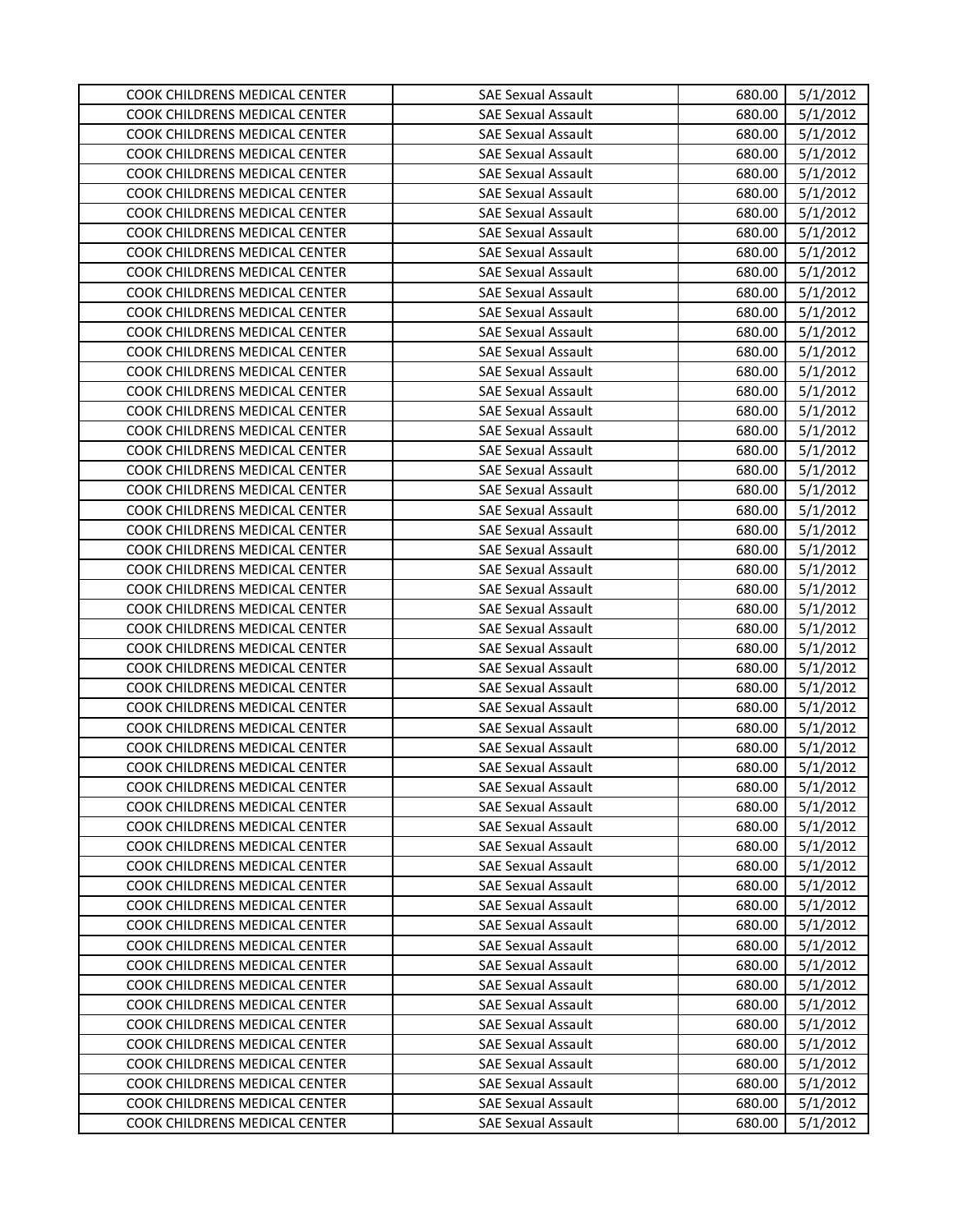| <b>SAE Sexual Assault</b><br>5/1/2012<br>COOK CHILDRENS MEDICAL CENTER<br>680.00<br>COOK CHILDRENS MEDICAL CENTER<br><b>SAE Sexual Assault</b><br>680.00<br>5/1/2012<br>COOK CHILDRENS MEDICAL CENTER<br>5/1/2012<br><b>Medical Exams</b><br>1,666.67<br>Rent Sub to L'Iords<br>5/1/2012<br><b>COREY NEUNER</b><br>843.00<br>600.00<br>5/1/2012<br><b>CORINNA MARQUEZ</b><br><b>Relative Assistance</b><br><b>CORNELL CORRECTIONS OF TEXAS</b><br><b>Residential Servc</b><br>10,599.85<br>5/1/2012<br>CORNERSTONE ASSISTANCE NETWORK INC<br>5/1/2012<br><b>Subrecipient Service</b><br>5,441.57<br><b>CORPORATE GREEN INC</b><br>129.00<br>5/1/2012<br><b>Building Maintenance</b><br><b>CORPORATE SOURCE LTD</b><br>Non-Track Equipment<br>5,591.27<br>5/1/2012<br>Rent Sub to L'Iords<br>687.00<br>5/1/2012<br><b>CORY WALTHALL</b><br>COTTONWOOD HAMMER LP<br>Rent Sub to L'Iords<br>8,019.00<br>5/1/2012<br>5/1/2012<br>COTTONWOOD HAMMER LP<br>Rent Sub to L'Iords<br>498.00<br>374.00<br>5/1/2012<br>COTTONWOOD HAMMER LP<br>Rent Sub to L'Iords<br>5/1/2012<br>COTTONWOOD HAMMER LP<br>HAP Reimb Port-in<br>1,978.00<br>170.28<br>5/1/2012<br><b>COURT REPORTERS CLEARINGHOUSE</b><br>Test/Civil Serv Exp<br>5/1/2012<br><b>COURTHOUSE TECHNOLOGIES LTD</b><br>Software Maintenance<br>3,750.00<br>Software Maintenance<br>5/1/2012<br><b>COURTHOUSE TECHNOLOGIES LTD</b><br>2,400.00<br>Rent Sub to L'Iords<br>363.00<br>5/1/2012<br><b>COURTYARDS PARTNERSHIP</b><br><b>COWTOWN PROPERTIES</b><br>Rent Sub to L'Iords<br>879.00<br>5/1/2012<br>Rent Sub to L'Iords<br>5/1/2012<br>CP CONTINENTAL LP<br>593.00<br>5/1/2012<br>CPH ASSOCIATES LTD<br>Rent Sub to L'Iords<br>353.00<br>Parts and Supplies<br>479.67<br>5/1/2012<br><b>CRAFCO TEXAS INC</b><br><b>CRAIG S MICHALK</b><br><b>Counsel Fees-Courts</b><br>300.00<br>5/1/2012<br>5/1/2012<br><b>CRASH DYNAMICS</b><br><b>Expert Witness Serv</b><br>1,067.70<br>CROSS COUNTRY EDUCATION LLC<br>Education<br>179.00<br>5/1/2012<br>Education<br>5/1/2012<br>CROSS COUNTRY EDUCATION LLC<br>179.00<br>Rent Sub to L'Iords<br>559.00<br>5/1/2012<br><b>CROSS PROPERTIES</b><br>CROWLEY FOUNTAINHEAD LP<br>Rent Sub to L'Iords<br>345.00<br>5/1/2012<br>CROWLEY RETIREMENT VILLAGE LP<br>Rent Sub to L'Iords<br>2,034.00<br>5/1/2012<br>CTC FAMILY LIMITED PARTNERSHIP<br>Rent Sub to L'Iords<br>5/1/2012<br>6,447.00<br>Rent Sub to L'Iords<br>491.00<br>5/1/2012<br><b>CTC FAMILY LIMITED PARTNERSHIP</b><br>CTC FAMILY LIMITED PARTNERSHIP<br>Rent Sub to L'Iords<br>820.00<br>5/1/2012<br>CTC FAMILY LIMITED PARTNERSHIP<br>478.00<br>5/1/2012<br><b>HAP Reimb Port-in</b><br>5/1/2012<br><b>CTJ MAINTENANCE INC</b><br>8,250.00<br><b>Building Maintenance</b><br><b>CTJ MAINTENANCE INC</b><br><b>Custodian Services</b><br>6,812.10<br>5/1/2012<br><b>CTJ MAINTENANCE INC</b><br><b>Custodian Services</b><br>21,036.60<br>5/1/2012<br><b>CTJ MAINTENANCE INC</b><br>5/1/2012<br><b>Custodian Services</b><br>1,214.52<br>5/1/2012<br><b>CTJ MAINTENANCE INC</b><br><b>Custodian Services</b><br>2,554.68<br><b>CTJ MAINTENANCE INC</b><br><b>Custodian Services</b><br>2,582.60<br>5/1/2012<br><b>CTJ MAINTENANCE INC</b><br><b>Custodian Services</b><br>1,968.36<br>5/1/2012<br><b>CTJ MAINTENANCE INC</b><br>5/1/2012<br><b>Custodian Services</b><br>1,800.84 |
|-----------------------------------------------------------------------------------------------------------------------------------------------------------------------------------------------------------------------------------------------------------------------------------------------------------------------------------------------------------------------------------------------------------------------------------------------------------------------------------------------------------------------------------------------------------------------------------------------------------------------------------------------------------------------------------------------------------------------------------------------------------------------------------------------------------------------------------------------------------------------------------------------------------------------------------------------------------------------------------------------------------------------------------------------------------------------------------------------------------------------------------------------------------------------------------------------------------------------------------------------------------------------------------------------------------------------------------------------------------------------------------------------------------------------------------------------------------------------------------------------------------------------------------------------------------------------------------------------------------------------------------------------------------------------------------------------------------------------------------------------------------------------------------------------------------------------------------------------------------------------------------------------------------------------------------------------------------------------------------------------------------------------------------------------------------------------------------------------------------------------------------------------------------------------------------------------------------------------------------------------------------------------------------------------------------------------------------------------------------------------------------------------------------------------------------------------------------------------------------------------------------------------------------------------------------------------------------------------------------------------------------------------------------------------------------------------------------------------------------------------------------------------------------------------------------------------------------------------------------------------------------------------------------------------------------------------------------------------------------------------------------------------------------------------------------------------------------------------------------------------------------------------------------------------------------------------------------------------------------------------------------------------------------------------------------------------------------------|
|                                                                                                                                                                                                                                                                                                                                                                                                                                                                                                                                                                                                                                                                                                                                                                                                                                                                                                                                                                                                                                                                                                                                                                                                                                                                                                                                                                                                                                                                                                                                                                                                                                                                                                                                                                                                                                                                                                                                                                                                                                                                                                                                                                                                                                                                                                                                                                                                                                                                                                                                                                                                                                                                                                                                                                                                                                                                                                                                                                                                                                                                                                                                                                                                                                                                                                                                         |
|                                                                                                                                                                                                                                                                                                                                                                                                                                                                                                                                                                                                                                                                                                                                                                                                                                                                                                                                                                                                                                                                                                                                                                                                                                                                                                                                                                                                                                                                                                                                                                                                                                                                                                                                                                                                                                                                                                                                                                                                                                                                                                                                                                                                                                                                                                                                                                                                                                                                                                                                                                                                                                                                                                                                                                                                                                                                                                                                                                                                                                                                                                                                                                                                                                                                                                                                         |
|                                                                                                                                                                                                                                                                                                                                                                                                                                                                                                                                                                                                                                                                                                                                                                                                                                                                                                                                                                                                                                                                                                                                                                                                                                                                                                                                                                                                                                                                                                                                                                                                                                                                                                                                                                                                                                                                                                                                                                                                                                                                                                                                                                                                                                                                                                                                                                                                                                                                                                                                                                                                                                                                                                                                                                                                                                                                                                                                                                                                                                                                                                                                                                                                                                                                                                                                         |
|                                                                                                                                                                                                                                                                                                                                                                                                                                                                                                                                                                                                                                                                                                                                                                                                                                                                                                                                                                                                                                                                                                                                                                                                                                                                                                                                                                                                                                                                                                                                                                                                                                                                                                                                                                                                                                                                                                                                                                                                                                                                                                                                                                                                                                                                                                                                                                                                                                                                                                                                                                                                                                                                                                                                                                                                                                                                                                                                                                                                                                                                                                                                                                                                                                                                                                                                         |
|                                                                                                                                                                                                                                                                                                                                                                                                                                                                                                                                                                                                                                                                                                                                                                                                                                                                                                                                                                                                                                                                                                                                                                                                                                                                                                                                                                                                                                                                                                                                                                                                                                                                                                                                                                                                                                                                                                                                                                                                                                                                                                                                                                                                                                                                                                                                                                                                                                                                                                                                                                                                                                                                                                                                                                                                                                                                                                                                                                                                                                                                                                                                                                                                                                                                                                                                         |
|                                                                                                                                                                                                                                                                                                                                                                                                                                                                                                                                                                                                                                                                                                                                                                                                                                                                                                                                                                                                                                                                                                                                                                                                                                                                                                                                                                                                                                                                                                                                                                                                                                                                                                                                                                                                                                                                                                                                                                                                                                                                                                                                                                                                                                                                                                                                                                                                                                                                                                                                                                                                                                                                                                                                                                                                                                                                                                                                                                                                                                                                                                                                                                                                                                                                                                                                         |
|                                                                                                                                                                                                                                                                                                                                                                                                                                                                                                                                                                                                                                                                                                                                                                                                                                                                                                                                                                                                                                                                                                                                                                                                                                                                                                                                                                                                                                                                                                                                                                                                                                                                                                                                                                                                                                                                                                                                                                                                                                                                                                                                                                                                                                                                                                                                                                                                                                                                                                                                                                                                                                                                                                                                                                                                                                                                                                                                                                                                                                                                                                                                                                                                                                                                                                                                         |
|                                                                                                                                                                                                                                                                                                                                                                                                                                                                                                                                                                                                                                                                                                                                                                                                                                                                                                                                                                                                                                                                                                                                                                                                                                                                                                                                                                                                                                                                                                                                                                                                                                                                                                                                                                                                                                                                                                                                                                                                                                                                                                                                                                                                                                                                                                                                                                                                                                                                                                                                                                                                                                                                                                                                                                                                                                                                                                                                                                                                                                                                                                                                                                                                                                                                                                                                         |
|                                                                                                                                                                                                                                                                                                                                                                                                                                                                                                                                                                                                                                                                                                                                                                                                                                                                                                                                                                                                                                                                                                                                                                                                                                                                                                                                                                                                                                                                                                                                                                                                                                                                                                                                                                                                                                                                                                                                                                                                                                                                                                                                                                                                                                                                                                                                                                                                                                                                                                                                                                                                                                                                                                                                                                                                                                                                                                                                                                                                                                                                                                                                                                                                                                                                                                                                         |
|                                                                                                                                                                                                                                                                                                                                                                                                                                                                                                                                                                                                                                                                                                                                                                                                                                                                                                                                                                                                                                                                                                                                                                                                                                                                                                                                                                                                                                                                                                                                                                                                                                                                                                                                                                                                                                                                                                                                                                                                                                                                                                                                                                                                                                                                                                                                                                                                                                                                                                                                                                                                                                                                                                                                                                                                                                                                                                                                                                                                                                                                                                                                                                                                                                                                                                                                         |
|                                                                                                                                                                                                                                                                                                                                                                                                                                                                                                                                                                                                                                                                                                                                                                                                                                                                                                                                                                                                                                                                                                                                                                                                                                                                                                                                                                                                                                                                                                                                                                                                                                                                                                                                                                                                                                                                                                                                                                                                                                                                                                                                                                                                                                                                                                                                                                                                                                                                                                                                                                                                                                                                                                                                                                                                                                                                                                                                                                                                                                                                                                                                                                                                                                                                                                                                         |
|                                                                                                                                                                                                                                                                                                                                                                                                                                                                                                                                                                                                                                                                                                                                                                                                                                                                                                                                                                                                                                                                                                                                                                                                                                                                                                                                                                                                                                                                                                                                                                                                                                                                                                                                                                                                                                                                                                                                                                                                                                                                                                                                                                                                                                                                                                                                                                                                                                                                                                                                                                                                                                                                                                                                                                                                                                                                                                                                                                                                                                                                                                                                                                                                                                                                                                                                         |
|                                                                                                                                                                                                                                                                                                                                                                                                                                                                                                                                                                                                                                                                                                                                                                                                                                                                                                                                                                                                                                                                                                                                                                                                                                                                                                                                                                                                                                                                                                                                                                                                                                                                                                                                                                                                                                                                                                                                                                                                                                                                                                                                                                                                                                                                                                                                                                                                                                                                                                                                                                                                                                                                                                                                                                                                                                                                                                                                                                                                                                                                                                                                                                                                                                                                                                                                         |
|                                                                                                                                                                                                                                                                                                                                                                                                                                                                                                                                                                                                                                                                                                                                                                                                                                                                                                                                                                                                                                                                                                                                                                                                                                                                                                                                                                                                                                                                                                                                                                                                                                                                                                                                                                                                                                                                                                                                                                                                                                                                                                                                                                                                                                                                                                                                                                                                                                                                                                                                                                                                                                                                                                                                                                                                                                                                                                                                                                                                                                                                                                                                                                                                                                                                                                                                         |
|                                                                                                                                                                                                                                                                                                                                                                                                                                                                                                                                                                                                                                                                                                                                                                                                                                                                                                                                                                                                                                                                                                                                                                                                                                                                                                                                                                                                                                                                                                                                                                                                                                                                                                                                                                                                                                                                                                                                                                                                                                                                                                                                                                                                                                                                                                                                                                                                                                                                                                                                                                                                                                                                                                                                                                                                                                                                                                                                                                                                                                                                                                                                                                                                                                                                                                                                         |
|                                                                                                                                                                                                                                                                                                                                                                                                                                                                                                                                                                                                                                                                                                                                                                                                                                                                                                                                                                                                                                                                                                                                                                                                                                                                                                                                                                                                                                                                                                                                                                                                                                                                                                                                                                                                                                                                                                                                                                                                                                                                                                                                                                                                                                                                                                                                                                                                                                                                                                                                                                                                                                                                                                                                                                                                                                                                                                                                                                                                                                                                                                                                                                                                                                                                                                                                         |
|                                                                                                                                                                                                                                                                                                                                                                                                                                                                                                                                                                                                                                                                                                                                                                                                                                                                                                                                                                                                                                                                                                                                                                                                                                                                                                                                                                                                                                                                                                                                                                                                                                                                                                                                                                                                                                                                                                                                                                                                                                                                                                                                                                                                                                                                                                                                                                                                                                                                                                                                                                                                                                                                                                                                                                                                                                                                                                                                                                                                                                                                                                                                                                                                                                                                                                                                         |
|                                                                                                                                                                                                                                                                                                                                                                                                                                                                                                                                                                                                                                                                                                                                                                                                                                                                                                                                                                                                                                                                                                                                                                                                                                                                                                                                                                                                                                                                                                                                                                                                                                                                                                                                                                                                                                                                                                                                                                                                                                                                                                                                                                                                                                                                                                                                                                                                                                                                                                                                                                                                                                                                                                                                                                                                                                                                                                                                                                                                                                                                                                                                                                                                                                                                                                                                         |
|                                                                                                                                                                                                                                                                                                                                                                                                                                                                                                                                                                                                                                                                                                                                                                                                                                                                                                                                                                                                                                                                                                                                                                                                                                                                                                                                                                                                                                                                                                                                                                                                                                                                                                                                                                                                                                                                                                                                                                                                                                                                                                                                                                                                                                                                                                                                                                                                                                                                                                                                                                                                                                                                                                                                                                                                                                                                                                                                                                                                                                                                                                                                                                                                                                                                                                                                         |
|                                                                                                                                                                                                                                                                                                                                                                                                                                                                                                                                                                                                                                                                                                                                                                                                                                                                                                                                                                                                                                                                                                                                                                                                                                                                                                                                                                                                                                                                                                                                                                                                                                                                                                                                                                                                                                                                                                                                                                                                                                                                                                                                                                                                                                                                                                                                                                                                                                                                                                                                                                                                                                                                                                                                                                                                                                                                                                                                                                                                                                                                                                                                                                                                                                                                                                                                         |
|                                                                                                                                                                                                                                                                                                                                                                                                                                                                                                                                                                                                                                                                                                                                                                                                                                                                                                                                                                                                                                                                                                                                                                                                                                                                                                                                                                                                                                                                                                                                                                                                                                                                                                                                                                                                                                                                                                                                                                                                                                                                                                                                                                                                                                                                                                                                                                                                                                                                                                                                                                                                                                                                                                                                                                                                                                                                                                                                                                                                                                                                                                                                                                                                                                                                                                                                         |
|                                                                                                                                                                                                                                                                                                                                                                                                                                                                                                                                                                                                                                                                                                                                                                                                                                                                                                                                                                                                                                                                                                                                                                                                                                                                                                                                                                                                                                                                                                                                                                                                                                                                                                                                                                                                                                                                                                                                                                                                                                                                                                                                                                                                                                                                                                                                                                                                                                                                                                                                                                                                                                                                                                                                                                                                                                                                                                                                                                                                                                                                                                                                                                                                                                                                                                                                         |
|                                                                                                                                                                                                                                                                                                                                                                                                                                                                                                                                                                                                                                                                                                                                                                                                                                                                                                                                                                                                                                                                                                                                                                                                                                                                                                                                                                                                                                                                                                                                                                                                                                                                                                                                                                                                                                                                                                                                                                                                                                                                                                                                                                                                                                                                                                                                                                                                                                                                                                                                                                                                                                                                                                                                                                                                                                                                                                                                                                                                                                                                                                                                                                                                                                                                                                                                         |
|                                                                                                                                                                                                                                                                                                                                                                                                                                                                                                                                                                                                                                                                                                                                                                                                                                                                                                                                                                                                                                                                                                                                                                                                                                                                                                                                                                                                                                                                                                                                                                                                                                                                                                                                                                                                                                                                                                                                                                                                                                                                                                                                                                                                                                                                                                                                                                                                                                                                                                                                                                                                                                                                                                                                                                                                                                                                                                                                                                                                                                                                                                                                                                                                                                                                                                                                         |
|                                                                                                                                                                                                                                                                                                                                                                                                                                                                                                                                                                                                                                                                                                                                                                                                                                                                                                                                                                                                                                                                                                                                                                                                                                                                                                                                                                                                                                                                                                                                                                                                                                                                                                                                                                                                                                                                                                                                                                                                                                                                                                                                                                                                                                                                                                                                                                                                                                                                                                                                                                                                                                                                                                                                                                                                                                                                                                                                                                                                                                                                                                                                                                                                                                                                                                                                         |
|                                                                                                                                                                                                                                                                                                                                                                                                                                                                                                                                                                                                                                                                                                                                                                                                                                                                                                                                                                                                                                                                                                                                                                                                                                                                                                                                                                                                                                                                                                                                                                                                                                                                                                                                                                                                                                                                                                                                                                                                                                                                                                                                                                                                                                                                                                                                                                                                                                                                                                                                                                                                                                                                                                                                                                                                                                                                                                                                                                                                                                                                                                                                                                                                                                                                                                                                         |
|                                                                                                                                                                                                                                                                                                                                                                                                                                                                                                                                                                                                                                                                                                                                                                                                                                                                                                                                                                                                                                                                                                                                                                                                                                                                                                                                                                                                                                                                                                                                                                                                                                                                                                                                                                                                                                                                                                                                                                                                                                                                                                                                                                                                                                                                                                                                                                                                                                                                                                                                                                                                                                                                                                                                                                                                                                                                                                                                                                                                                                                                                                                                                                                                                                                                                                                                         |
|                                                                                                                                                                                                                                                                                                                                                                                                                                                                                                                                                                                                                                                                                                                                                                                                                                                                                                                                                                                                                                                                                                                                                                                                                                                                                                                                                                                                                                                                                                                                                                                                                                                                                                                                                                                                                                                                                                                                                                                                                                                                                                                                                                                                                                                                                                                                                                                                                                                                                                                                                                                                                                                                                                                                                                                                                                                                                                                                                                                                                                                                                                                                                                                                                                                                                                                                         |
|                                                                                                                                                                                                                                                                                                                                                                                                                                                                                                                                                                                                                                                                                                                                                                                                                                                                                                                                                                                                                                                                                                                                                                                                                                                                                                                                                                                                                                                                                                                                                                                                                                                                                                                                                                                                                                                                                                                                                                                                                                                                                                                                                                                                                                                                                                                                                                                                                                                                                                                                                                                                                                                                                                                                                                                                                                                                                                                                                                                                                                                                                                                                                                                                                                                                                                                                         |
|                                                                                                                                                                                                                                                                                                                                                                                                                                                                                                                                                                                                                                                                                                                                                                                                                                                                                                                                                                                                                                                                                                                                                                                                                                                                                                                                                                                                                                                                                                                                                                                                                                                                                                                                                                                                                                                                                                                                                                                                                                                                                                                                                                                                                                                                                                                                                                                                                                                                                                                                                                                                                                                                                                                                                                                                                                                                                                                                                                                                                                                                                                                                                                                                                                                                                                                                         |
|                                                                                                                                                                                                                                                                                                                                                                                                                                                                                                                                                                                                                                                                                                                                                                                                                                                                                                                                                                                                                                                                                                                                                                                                                                                                                                                                                                                                                                                                                                                                                                                                                                                                                                                                                                                                                                                                                                                                                                                                                                                                                                                                                                                                                                                                                                                                                                                                                                                                                                                                                                                                                                                                                                                                                                                                                                                                                                                                                                                                                                                                                                                                                                                                                                                                                                                                         |
|                                                                                                                                                                                                                                                                                                                                                                                                                                                                                                                                                                                                                                                                                                                                                                                                                                                                                                                                                                                                                                                                                                                                                                                                                                                                                                                                                                                                                                                                                                                                                                                                                                                                                                                                                                                                                                                                                                                                                                                                                                                                                                                                                                                                                                                                                                                                                                                                                                                                                                                                                                                                                                                                                                                                                                                                                                                                                                                                                                                                                                                                                                                                                                                                                                                                                                                                         |
|                                                                                                                                                                                                                                                                                                                                                                                                                                                                                                                                                                                                                                                                                                                                                                                                                                                                                                                                                                                                                                                                                                                                                                                                                                                                                                                                                                                                                                                                                                                                                                                                                                                                                                                                                                                                                                                                                                                                                                                                                                                                                                                                                                                                                                                                                                                                                                                                                                                                                                                                                                                                                                                                                                                                                                                                                                                                                                                                                                                                                                                                                                                                                                                                                                                                                                                                         |
|                                                                                                                                                                                                                                                                                                                                                                                                                                                                                                                                                                                                                                                                                                                                                                                                                                                                                                                                                                                                                                                                                                                                                                                                                                                                                                                                                                                                                                                                                                                                                                                                                                                                                                                                                                                                                                                                                                                                                                                                                                                                                                                                                                                                                                                                                                                                                                                                                                                                                                                                                                                                                                                                                                                                                                                                                                                                                                                                                                                                                                                                                                                                                                                                                                                                                                                                         |
|                                                                                                                                                                                                                                                                                                                                                                                                                                                                                                                                                                                                                                                                                                                                                                                                                                                                                                                                                                                                                                                                                                                                                                                                                                                                                                                                                                                                                                                                                                                                                                                                                                                                                                                                                                                                                                                                                                                                                                                                                                                                                                                                                                                                                                                                                                                                                                                                                                                                                                                                                                                                                                                                                                                                                                                                                                                                                                                                                                                                                                                                                                                                                                                                                                                                                                                                         |
|                                                                                                                                                                                                                                                                                                                                                                                                                                                                                                                                                                                                                                                                                                                                                                                                                                                                                                                                                                                                                                                                                                                                                                                                                                                                                                                                                                                                                                                                                                                                                                                                                                                                                                                                                                                                                                                                                                                                                                                                                                                                                                                                                                                                                                                                                                                                                                                                                                                                                                                                                                                                                                                                                                                                                                                                                                                                                                                                                                                                                                                                                                                                                                                                                                                                                                                                         |
|                                                                                                                                                                                                                                                                                                                                                                                                                                                                                                                                                                                                                                                                                                                                                                                                                                                                                                                                                                                                                                                                                                                                                                                                                                                                                                                                                                                                                                                                                                                                                                                                                                                                                                                                                                                                                                                                                                                                                                                                                                                                                                                                                                                                                                                                                                                                                                                                                                                                                                                                                                                                                                                                                                                                                                                                                                                                                                                                                                                                                                                                                                                                                                                                                                                                                                                                         |
|                                                                                                                                                                                                                                                                                                                                                                                                                                                                                                                                                                                                                                                                                                                                                                                                                                                                                                                                                                                                                                                                                                                                                                                                                                                                                                                                                                                                                                                                                                                                                                                                                                                                                                                                                                                                                                                                                                                                                                                                                                                                                                                                                                                                                                                                                                                                                                                                                                                                                                                                                                                                                                                                                                                                                                                                                                                                                                                                                                                                                                                                                                                                                                                                                                                                                                                                         |
|                                                                                                                                                                                                                                                                                                                                                                                                                                                                                                                                                                                                                                                                                                                                                                                                                                                                                                                                                                                                                                                                                                                                                                                                                                                                                                                                                                                                                                                                                                                                                                                                                                                                                                                                                                                                                                                                                                                                                                                                                                                                                                                                                                                                                                                                                                                                                                                                                                                                                                                                                                                                                                                                                                                                                                                                                                                                                                                                                                                                                                                                                                                                                                                                                                                                                                                                         |
|                                                                                                                                                                                                                                                                                                                                                                                                                                                                                                                                                                                                                                                                                                                                                                                                                                                                                                                                                                                                                                                                                                                                                                                                                                                                                                                                                                                                                                                                                                                                                                                                                                                                                                                                                                                                                                                                                                                                                                                                                                                                                                                                                                                                                                                                                                                                                                                                                                                                                                                                                                                                                                                                                                                                                                                                                                                                                                                                                                                                                                                                                                                                                                                                                                                                                                                                         |
|                                                                                                                                                                                                                                                                                                                                                                                                                                                                                                                                                                                                                                                                                                                                                                                                                                                                                                                                                                                                                                                                                                                                                                                                                                                                                                                                                                                                                                                                                                                                                                                                                                                                                                                                                                                                                                                                                                                                                                                                                                                                                                                                                                                                                                                                                                                                                                                                                                                                                                                                                                                                                                                                                                                                                                                                                                                                                                                                                                                                                                                                                                                                                                                                                                                                                                                                         |
| CTJ MAINTENANCE INC<br><b>Custodian Services</b><br>822.15<br>5/1/2012                                                                                                                                                                                                                                                                                                                                                                                                                                                                                                                                                                                                                                                                                                                                                                                                                                                                                                                                                                                                                                                                                                                                                                                                                                                                                                                                                                                                                                                                                                                                                                                                                                                                                                                                                                                                                                                                                                                                                                                                                                                                                                                                                                                                                                                                                                                                                                                                                                                                                                                                                                                                                                                                                                                                                                                                                                                                                                                                                                                                                                                                                                                                                                                                                                                                  |
| CTJ MAINTENANCE INC<br><b>Custodian Services</b><br>9,004.50<br>5/1/2012                                                                                                                                                                                                                                                                                                                                                                                                                                                                                                                                                                                                                                                                                                                                                                                                                                                                                                                                                                                                                                                                                                                                                                                                                                                                                                                                                                                                                                                                                                                                                                                                                                                                                                                                                                                                                                                                                                                                                                                                                                                                                                                                                                                                                                                                                                                                                                                                                                                                                                                                                                                                                                                                                                                                                                                                                                                                                                                                                                                                                                                                                                                                                                                                                                                                |
| CTJ MAINTENANCE INC<br><b>Custodian Services</b><br>22,876.65<br>5/1/2012                                                                                                                                                                                                                                                                                                                                                                                                                                                                                                                                                                                                                                                                                                                                                                                                                                                                                                                                                                                                                                                                                                                                                                                                                                                                                                                                                                                                                                                                                                                                                                                                                                                                                                                                                                                                                                                                                                                                                                                                                                                                                                                                                                                                                                                                                                                                                                                                                                                                                                                                                                                                                                                                                                                                                                                                                                                                                                                                                                                                                                                                                                                                                                                                                                                               |
| <b>CTJ MAINTENANCE INC</b><br><b>Custodian Services</b><br>5/1/2012<br>5,663.70                                                                                                                                                                                                                                                                                                                                                                                                                                                                                                                                                                                                                                                                                                                                                                                                                                                                                                                                                                                                                                                                                                                                                                                                                                                                                                                                                                                                                                                                                                                                                                                                                                                                                                                                                                                                                                                                                                                                                                                                                                                                                                                                                                                                                                                                                                                                                                                                                                                                                                                                                                                                                                                                                                                                                                                                                                                                                                                                                                                                                                                                                                                                                                                                                                                         |
| 5/1/2012<br>CTJ MAINTENANCE INC<br><b>Custodian Services</b><br>17,734.95                                                                                                                                                                                                                                                                                                                                                                                                                                                                                                                                                                                                                                                                                                                                                                                                                                                                                                                                                                                                                                                                                                                                                                                                                                                                                                                                                                                                                                                                                                                                                                                                                                                                                                                                                                                                                                                                                                                                                                                                                                                                                                                                                                                                                                                                                                                                                                                                                                                                                                                                                                                                                                                                                                                                                                                                                                                                                                                                                                                                                                                                                                                                                                                                                                                               |
| <b>CTJ MAINTENANCE INC</b><br><b>Custodian Services</b><br>1,957.50<br>5/1/2012                                                                                                                                                                                                                                                                                                                                                                                                                                                                                                                                                                                                                                                                                                                                                                                                                                                                                                                                                                                                                                                                                                                                                                                                                                                                                                                                                                                                                                                                                                                                                                                                                                                                                                                                                                                                                                                                                                                                                                                                                                                                                                                                                                                                                                                                                                                                                                                                                                                                                                                                                                                                                                                                                                                                                                                                                                                                                                                                                                                                                                                                                                                                                                                                                                                         |
| <b>CTJ MAINTENANCE INC</b><br><b>Custodian Services</b><br>1,957.50<br>5/1/2012                                                                                                                                                                                                                                                                                                                                                                                                                                                                                                                                                                                                                                                                                                                                                                                                                                                                                                                                                                                                                                                                                                                                                                                                                                                                                                                                                                                                                                                                                                                                                                                                                                                                                                                                                                                                                                                                                                                                                                                                                                                                                                                                                                                                                                                                                                                                                                                                                                                                                                                                                                                                                                                                                                                                                                                                                                                                                                                                                                                                                                                                                                                                                                                                                                                         |
| <b>CTJ MAINTENANCE INC</b><br>5/1/2012<br><b>Custodian Services</b><br>1,983.60                                                                                                                                                                                                                                                                                                                                                                                                                                                                                                                                                                                                                                                                                                                                                                                                                                                                                                                                                                                                                                                                                                                                                                                                                                                                                                                                                                                                                                                                                                                                                                                                                                                                                                                                                                                                                                                                                                                                                                                                                                                                                                                                                                                                                                                                                                                                                                                                                                                                                                                                                                                                                                                                                                                                                                                                                                                                                                                                                                                                                                                                                                                                                                                                                                                         |
| <b>CTJ MAINTENANCE INC</b><br>Contract Labor<br>5/1/2012<br>1,863.52                                                                                                                                                                                                                                                                                                                                                                                                                                                                                                                                                                                                                                                                                                                                                                                                                                                                                                                                                                                                                                                                                                                                                                                                                                                                                                                                                                                                                                                                                                                                                                                                                                                                                                                                                                                                                                                                                                                                                                                                                                                                                                                                                                                                                                                                                                                                                                                                                                                                                                                                                                                                                                                                                                                                                                                                                                                                                                                                                                                                                                                                                                                                                                                                                                                                    |
| CTJ MAINTENANCE INC<br>Contract Labor<br>5/1/2012<br>2,010.64                                                                                                                                                                                                                                                                                                                                                                                                                                                                                                                                                                                                                                                                                                                                                                                                                                                                                                                                                                                                                                                                                                                                                                                                                                                                                                                                                                                                                                                                                                                                                                                                                                                                                                                                                                                                                                                                                                                                                                                                                                                                                                                                                                                                                                                                                                                                                                                                                                                                                                                                                                                                                                                                                                                                                                                                                                                                                                                                                                                                                                                                                                                                                                                                                                                                           |
| CTJ MAINTENANCE INC<br>Contract Labor<br>1,881.00<br>5/1/2012                                                                                                                                                                                                                                                                                                                                                                                                                                                                                                                                                                                                                                                                                                                                                                                                                                                                                                                                                                                                                                                                                                                                                                                                                                                                                                                                                                                                                                                                                                                                                                                                                                                                                                                                                                                                                                                                                                                                                                                                                                                                                                                                                                                                                                                                                                                                                                                                                                                                                                                                                                                                                                                                                                                                                                                                                                                                                                                                                                                                                                                                                                                                                                                                                                                                           |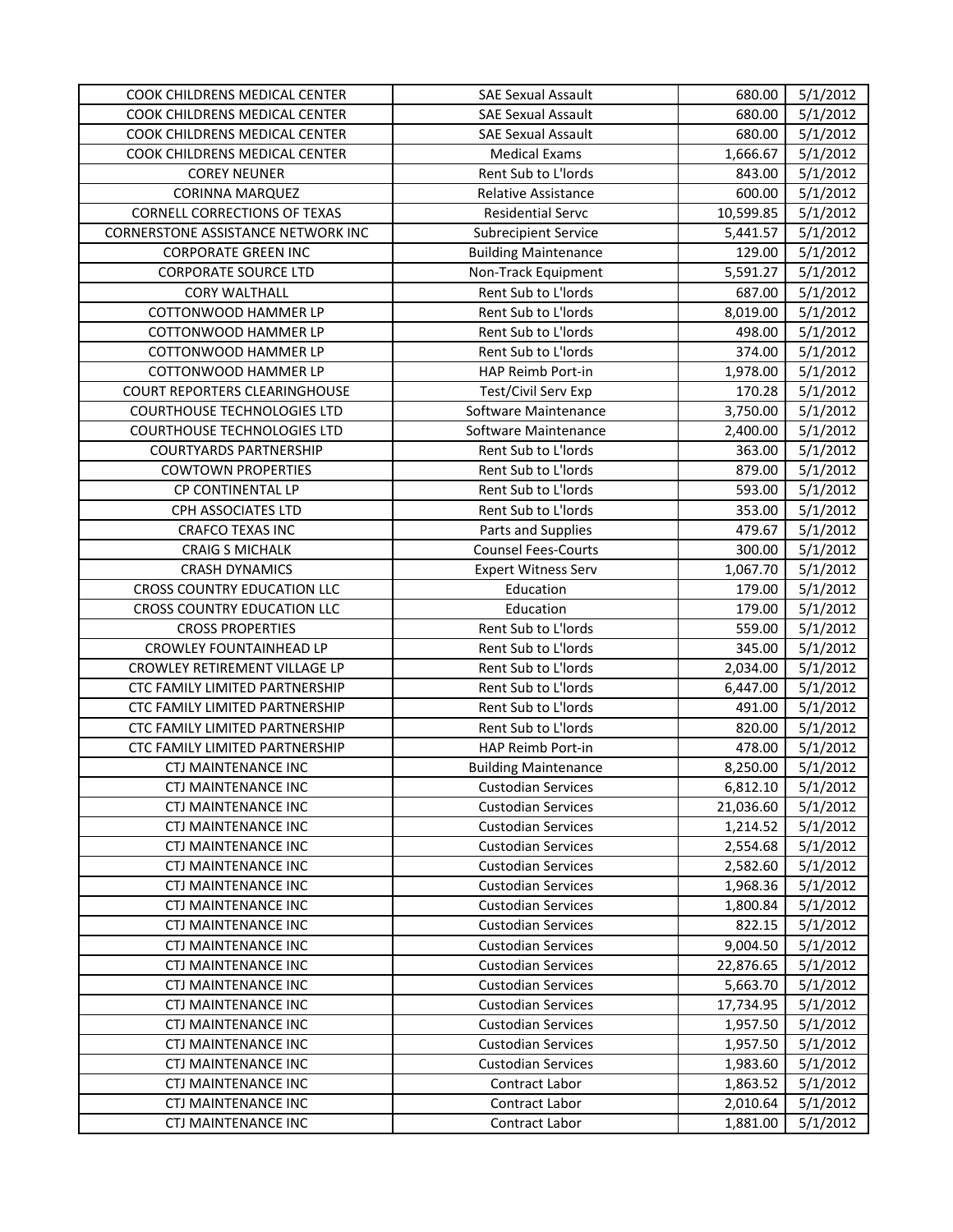| <b>CTJ MAINTENANCE INC</b>       | Contract Labor              | 3,825.12  | 5/1/2012 |
|----------------------------------|-----------------------------|-----------|----------|
| CTJ MAINTENANCE INC              | Contract Labor              | 4,119.36  | 5/1/2012 |
| <b>CTJ MAINTENANCE INC</b>       | <b>Custodian Services</b>   | 12,061.44 | 5/1/2012 |
| <b>CUEVAS DISTRIBUTION INC</b>   | Lab Supplies                | 1,457.00  | 5/1/2012 |
| <b>CUMBERLAND PRESBYTERIAN</b>   | Clothing                    | 240.90    | 5/1/2012 |
| <b>CUMMINS ALLISON CORP</b>      | <b>Computer Maintenance</b> | 599.00    | 5/1/2012 |
| <b>CURTIS FORTINBERRY</b>        | <b>Counsel Fees-Courts</b>  | 350.00    | 5/1/2012 |
| <b>CURTIS ROSEBERRY</b>          | Rent Sub to L'Iords         | 457.00    | 5/1/2012 |
| <b>CVR COMPUTER SUPPLIES INC</b> | Supplies                    | 100.00    | 5/1/2012 |
| <b>CVR COMPUTER SUPPLIES INC</b> | <b>Computer Supplies</b>    | 666.00    | 5/1/2012 |
| CVS/PHARMACY #7642               | Food/Hygiene Assist         | 19.85     | 5/1/2012 |
| <b>CYNTHIA A FITCH</b>           | <b>Counsel Fees-Courts</b>  | 300.00    | 5/1/2012 |
| <b>CYNTHIA A FITCH</b>           | Counsel Fees - CPS          | 200.00    | 5/1/2012 |
| Cynthia Hipolito                 | Travel                      | 140.00    | 5/1/2012 |
| Cynthia J Mendoza                | Education                   | 1,993.00  | 5/1/2012 |
| <b>CYNTHIA MUNCY</b>             | <b>Restitution Payable</b>  | 60.00     | 5/1/2012 |
| <b>CYRUS D TATUM</b>             | HAP Reimb Port-in           | 775.00    | 5/1/2012 |
| <b>DAL PAIR</b>                  | Counsel Fees-Probate        | 2,200.00  | 5/1/2012 |
| DALE A BALLARD                   | Rent Sub to L'Iords         | 190.00    | 5/1/2012 |
| DALE HEISCH                      | <b>Counsel Fees-Courts</b>  | 4,320.00  | 5/1/2012 |
| <b>DALLAS COUNTY SHERIFF</b>     | <b>Court Costs</b>          | 140.00    | 5/1/2012 |
| DALLAS GET THERE FAST (GTF) INC  | Rent Sub to L'Iords         | 686.00    | 5/1/2012 |
| DALPHINE C HENDERSON             | Rent Sub to L'Iords         | 542.00    | 5/1/2012 |
| DANA A DUFFEY                    | <b>Counsel Fees - CPS</b>   | 1,580.00  | 5/1/2012 |
| DANETTE DEE ALVARADO             | Counsel Fees-Juv            | 200.00    | 5/1/2012 |
| DANETTE DEE ALVARADO             | <b>Counsel Fees - CPS</b>   | 100.00    | 5/1/2012 |
| DANIEL D PHAM                    | Rent Sub to L'Iords         | 1,114.00  | 5/1/2012 |
| DANIEL E COLLINS                 | <b>Counsel Fees-Courts</b>  | 250.00    | 5/1/2012 |
| DANIEL E COLLINS                 | <b>Counsel Fees-Courts</b>  | 200.00    | 5/1/2012 |
| DANIEL HERNANDEZ                 | <b>Counsel Fees-Courts</b>  | 400.00    | 5/1/2012 |
| <b>DANIEL HERNANDEZ</b>          | <b>Counsel Fees-Courts</b>  | 2,400.00  | 5/1/2012 |
| DANIEL HERNANDEZ                 | <b>Counsel Fees-Courts</b>  | 300.00    | 5/1/2012 |
| DANIEL HERNANDEZ                 | <b>Counsel Fees-Courts</b>  | 500.00    | 5/1/2012 |
| <b>DANIEL HERNANDEZ</b>          | <b>Counsel Fees-Courts</b>  | 500.00    | 5/1/2012 |
| DANIEL KLU                       | Rent Sub to L'Iords         | 785.00    | 5/1/2012 |
| Daniel W Webb                    | Education                   | 77.37     | 5/1/2012 |
| DANILO A ACEVEDO                 | Rent Sub to L'Iords         | 821.00    | 5/1/2012 |
| <b>DANNY D PITZER</b>            | <b>Counsel Fees-Courts</b>  | 550.00    | 5/1/2012 |
| <b>DANNY D PITZER</b>            | <b>Counsel Fees-Courts</b>  | 215.00    | 5/1/2012 |
| DANNY L HELMS                    | Rent Sub to L'Iords         | 681.00    | 5/1/2012 |
| DANNY R WILSON                   | <b>Professional Service</b> | 3,000.00  | 5/1/2012 |
| DARCY NILES DENO                 | Counsel Fees-Juv            | 300.00    | 5/1/2012 |
| DARCY NILES DENO                 | <b>Counsel Fees - CPS</b>   | 765.00    | 5/1/2012 |
| <b>DARREL E THRASHER</b>         | Rent Sub to L'Iords         | 850.00    | 5/1/2012 |
| <b>DAVID BERNARD</b>             | Rent Sub to L'Iords         | 1,038.00  | 5/1/2012 |
| DAVID CLEVELAND                  | Travel                      | 222.11    | 5/1/2012 |
| <b>DAVID DANIELS</b>             | Rent Sub to L'Iords         | 244.00    | 5/1/2012 |
| <b>DAVID GALLAGHER</b>           | <b>CC Bond Forfeiture</b>   | 1,282.97  | 5/1/2012 |
| DAVID I JOHNSON                  | Rent Sub to L'Iords         | 700.00    | 5/1/2012 |
| DAVID J KRIENER                  | Rent Sub to L'Iords         | 638.00    | 5/1/2012 |
| <b>DAVID LAGAT</b>               | <b>Rent Sub to L'Iords</b>  | 4,041.00  | 5/1/2012 |
| <b>DAVID MARLOW</b>              | Investigative               | 750.00    | 5/1/2012 |
| DAVID MICHAEL PERAHIA            | Rent Sub to L'Iords         | 352.00    | 5/1/2012 |
|                                  |                             |           |          |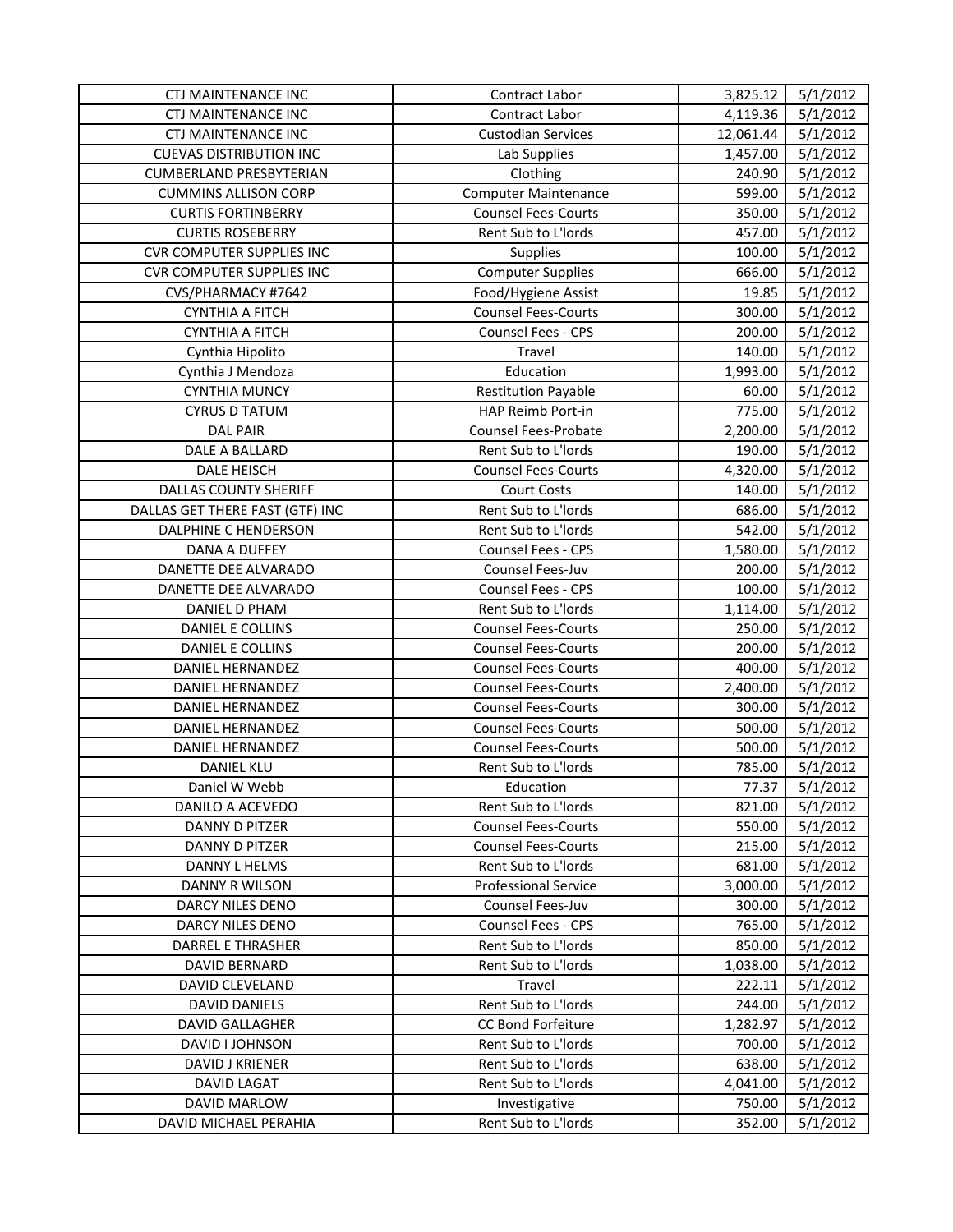| DAVID MONROE INGRAM                 | Rent Sub to L'Iords         | 1,083.00 | 5/1/2012 |
|-------------------------------------|-----------------------------|----------|----------|
| DAVID PEARSON, IV                   | <b>Counsel Fees-Courts</b>  | 400.00   | 5/1/2012 |
| DAVID PEARSON, IV                   | <b>Counsel Fees-Courts</b>  | 200.00   | 5/1/2012 |
| DAVID PEARSON, IV                   | <b>Counsel Fees-Courts</b>  | 130.00   | 5/1/2012 |
| DAVID PEARSON, IV                   | Counsel Fees-Juv            | 200.00   | 5/1/2012 |
| DAVID PEARSON, IV                   | Cnsl Fees-Juv Det&Tr        | 100.00   | 5/1/2012 |
| <b>DAVID POST</b>                   | Rent Sub to L'Iords         | 1,650.00 | 5/1/2012 |
| DAVID R YALE                        | Rent Sub to L'Iords         | 250.00   | 5/1/2012 |
| <b>DAVID RICHARDS</b>               | <b>Counsel Fees-Courts</b>  | 475.00   | 5/1/2012 |
| <b>DAVID RODRIGUEZ</b>              | Rent Sub to L'Iords         | 975.00   | 5/1/2012 |
| Dawn A Youngblood                   | Education                   | 47.88    | 5/1/2012 |
| DAWN VAN WINKLE                     | Rent Sub to L'Iords         | 478.00   | 5/1/2012 |
| DAY RESOURCE CENTER FOR THE         | <b>Subrecipient Service</b> | 616.53   | 5/1/2012 |
| DBC FAMILY LAW                      | <b>Counsel Fees-Courts</b>  | 650.00   | 5/1/2012 |
| DBC FAMILY LAW                      | <b>Counsel Fees-Courts</b>  | 150.00   | 5/1/2012 |
| DBC FAMILY LAW                      | Counsel Fees-Juv            | 200.00   | 5/1/2012 |
| DBC FAMILY LAW                      | Counsel Fees - CPS          | 100.00   | 5/1/2012 |
| DBC FAMILY LAW                      | Cnsl Fees-Fam Drg Ct        | 100.00   | 5/1/2012 |
| DCP SHADOWOOD LLC                   | Rent Sub to L'Iords         | 838.00   | 5/1/2012 |
| DCTC SPHINX DEVELOPMENT LP          | Rent Sub to L'Iords         | 1,635.00 | 5/1/2012 |
| DCTC SPHINX DEVELOPMENT LP          | HAP Reimb Port-in           | 2,325.00 | 5/1/2012 |
| DDRE MCDONALD FAMILY LP             | Rent Sub to L'Iords         | 1,820.00 | 5/1/2012 |
| DDRE MCDONALD FAMILY LP             | HAP Reimb Port-in           | 856.00   | 5/1/2012 |
| DEALERS ELECTRICAL SUPPLY           | <b>Building Maintenance</b> | 382.50   | 5/1/2012 |
| DEAN MIYAZONO                       | <b>Counsel Fees-Courts</b>  | 150.00   | 5/1/2012 |
| <b>DEAN SWANDA</b>                  | Counsel Fees-Juv            | 540.00   | 5/1/2012 |
| <b>DEAN SWANDA</b>                  | Counsel Fees - CPS          | 905.00   | 5/1/2012 |
| DEANNA M VILLARREAL                 | Rent Sub to L'Iords         | 447.00   | 5/1/2012 |
| <b>DEBBIE EDWARDS</b>               | Reporter's Records          | 1,800.00 | 5/1/2012 |
| DEBORAH ANN MADEWELL                | Rent Sub to L'Iords         | 778.00   | 5/1/2012 |
| <b>DEBORAH HOOVER</b>               | Rent Sub to L'Iords         | 853.00   | 5/1/2012 |
| DEBORAH RIPALDI WALKER              | Rent Sub to L'Iords         | 129.00   | 5/1/2012 |
| DEBRA A FLOYD                       | Rent Sub to L'Iords         | 713.00   | 5/1/2012 |
| DECASAS PROPERTIES LLC              | Rent Sub to L'Iords         | 453.00   | 5/1/2012 |
| DECASAS PROPERTIES LLC              | Rent Sub to L'Iords         | 445.00   | 5/1/2012 |
| DEDRA MOSLEY                        | Clothing                    | 210.71   | 5/1/2012 |
| DEEN FORT WORTH ASSOCIATES LTD      | Rent Sub to L'Iords         | 2,394.00 | 5/1/2012 |
| DEEN FORT WORTH ASSOCIATES LTD      | Rent Sub to L'Iords         | 1,270.00 | 5/1/2012 |
| DEEN FORT WORTH ASSOCIATES LTD      | Rent Sub to L'Iords         | 644.00   | 5/1/2012 |
| DEEN FORT WORTH ASSOCIATES LTD      | Rent Sub to L'Iords         | 805.00   | 5/1/2012 |
| DEEPDALE INVESTMENTS LTD            | Rent Sub to L'Iords         | 964.00   | 5/1/2012 |
| DEEPDALE INVESTMENTS LTD            | Rent Sub to L'Iords         | 633.00   | 5/1/2012 |
| DEIDRA KINDRED                      | HAP Reimb Port-in           | 657.00   | 5/1/2012 |
| DEITRIC D DUNN SR                   | HAP Reimb Port-in           | 805.00   | 5/1/2012 |
| <b>DELARIO KIZZEE</b>               | Rent Sub to L'Iords         | 955.00   | 5/1/2012 |
| DELSYIA M ALDANA                    | Rent Sub to L'Iords         | 373.00   | 5/1/2012 |
| DELTHAREAN HAMILTON                 | Rent Sub to L'Iords         | 702.00   | 5/1/2012 |
| <b>DENICE WILLIAMS</b>              | Clothing                    | 373.61   | 5/1/2012 |
| DENISE M JONES                      | Rent Sub to L'Iords         | 425.00   | 5/1/2012 |
| DEPARTMENT OF STATE HEALTH SERVICES | Dpt Vit Stats Rem BC        | 1,921.50 | 5/1/2012 |
| DEPARTMENT OF STATE HEALTH SERVICES | <b>CC Certified Copies</b>  | 54.90    | 5/1/2012 |
| DEPT OF INFORMATION RESOURCES       | Lab Equip Mainten           | 225.86   | 5/1/2012 |
| <b>DERRICK JOHN SAMUELS</b>         | Rent Sub to L'Iords         | 1,018.00 | 5/1/2012 |
|                                     |                             |          |          |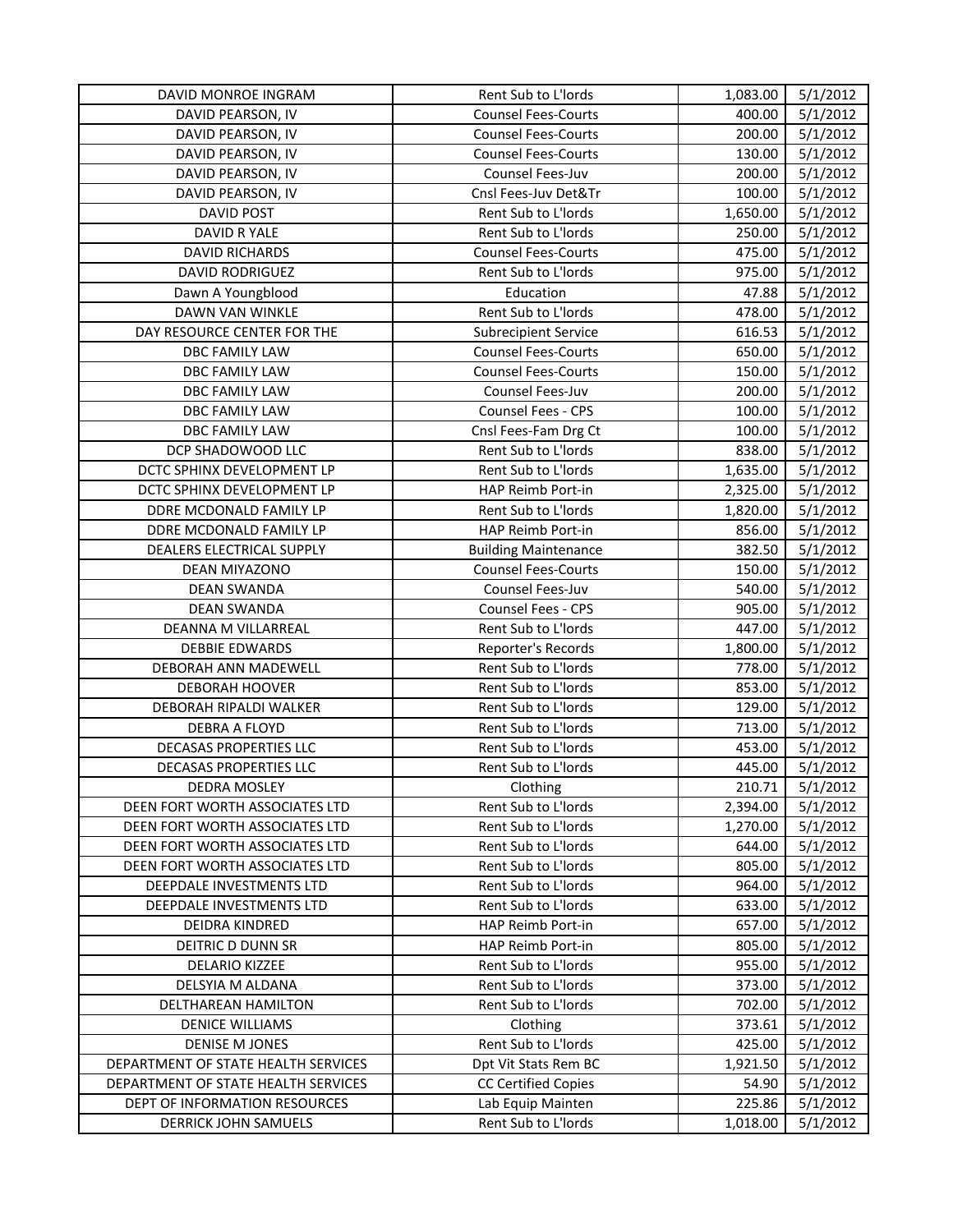| Rent Sub to L'Iords<br>5/1/2012<br>DFW PROPERTIES LLC<br>412.00<br>DFW RIVERBEND ASSOCIATES LLC<br>Rental Assistance<br>788.00<br>5/1/2012<br>Rent Sub to L'Iords<br>5/1/2012<br>DHARMPAL SINGH CHAUHAN<br>1,398.00<br>Rent Sub to L'Iords<br>5/1/2012<br>DHARMPAL SINGH CHAUHAN<br>893.00<br>DIAGNOSTIC HYBRIDS, INC.<br>Lab Supplies<br>451.20<br>5/1/2012<br>Rent Sub to L'Iords<br><b>DIANE DEBRUYN</b><br>901.00<br>5/1/2012<br>Rent Sub to L'Iords<br><b>DIANE V SELLECK</b><br>930.00<br>5/1/2012<br><b>DIANNA FUNCHES</b><br>Rent Sub to L'Iords<br>309.00<br>5/1/2012<br>Rent Sub to L'Iords<br>5/1/2012<br><b>DIDRAIL JENNINGS</b><br>2,424.00<br>DIGITAL ALLY INC<br><b>Equipment Maint</b><br>220.00<br>5/1/2012<br>Rent Sub to L'Iords<br>5/1/2012<br>DIMMIE WILLIS JR<br>1,195.00<br>5/1/2012<br>DIRECT ENERGY LP<br>86.56<br><b>Utility Assistance</b><br>490.66<br>5/1/2012<br>DIRECT ENERGY LP<br><b>Utility Assistance</b><br>650.60<br>5/1/2012<br>DIRECT ENERGY LP<br><b>Utility Assistance</b><br><b>Utility Assistance</b><br>188.80<br>5/1/2012<br>DIRECT ENERGY LP<br>5/1/2012<br><b>Utility Allowance</b><br>3,825.00<br>DIRECT ENERGY LP<br>DIRECT ENERGY LP<br><b>Utility Allowance</b><br>292.00<br>5/1/2012<br>HAP Reimb Port-in<br>5/1/2012<br>DIRECT ENERGY LP<br>273.00<br><b>DIRECTV INC</b><br>60.98<br>5/1/2012<br>Subscriptions<br>90.99<br>5/1/2012<br><b>DIRECTV INC</b><br>Data Transmiss Line<br>DJONT/CMB ORSOUTH LEASING/LLC<br>751.52<br>5/1/2012<br>Education<br>DJONT/CMB ORSOUTH LEASING/LLC<br>751.52<br>5/1/2012<br>Education<br>DJONT/JPM AUSTIN LEASING LLC<br>Travel<br>993.60<br>5/1/2012<br>DJONT/JPM AUSTIN LEASING LLC<br>5/1/2012<br>Travel<br>248.40<br>DLT SOLUTIONS INC DIR-VPC03021<br>Software Maintenance<br>760.03<br>5/1/2012<br>Rent Sub to L'Iords<br>5/1/2012<br>D-NADERS INVESTMENTS LLC<br>995.00<br>5/1/2012<br>DOLORES BENAVIDEZ<br>Hlth Dept Immu Fees<br>25.00<br>DOLORES STEWART & ASSOCIATES INC<br><b>Professional Service</b><br>5/1/2012<br>1,754.20<br>DOLORES STEWART & ASSOCIATES INC<br><b>Professional Service</b><br>2,105.04<br>5/1/2012<br>526.26<br>DOLORES STEWART & ASSOCIATES INC<br><b>Professional Service</b><br>5/1/2012<br>DOLORES STEWART & ASSOCIATES INC<br><b>Professional Service</b><br>5/1/2012<br>1,403.36<br><b>DON GANDY</b><br><b>Counsel Fees-Courts</b><br>2,300.00<br>5/1/2012<br><b>DON GANDY</b><br><b>Counsel Fees-Courts</b><br>425.00<br>5/1/2012<br>225.00<br>5/1/2012<br>DON M DAWES<br><b>Counsel Fees-Courts</b><br>DON M DAWES<br><b>Counsel Fees-Courts</b><br>300.00<br>5/1/2012<br>525.00<br>5/1/2012<br>DON M DAWES<br>Counsel Fees-Juv<br>DON M DAWES<br>Counsel Fees-Juv<br>450.00<br>5/1/2012<br>300.00<br>5/1/2012<br>DON M DAWES<br><b>Counsel Fees-Juv</b><br>5/1/2012<br>DON M DAWES<br>Counsel Fees-Juv<br>250.00<br><b>DONALD E FLECK</b><br>Rent Sub to L'Iords<br>663.00<br>5/1/2012<br>Rent Sub to L'Iords<br>5/1/2012<br>DONALD G JOHNSON<br>761.00<br>Rent Sub to L'Iords<br>850.00<br>5/1/2012<br>DONALD J HETLING<br><b>Counsel Fees-Courts</b><br>5/1/2012<br><b>DONALD N TURNER</b><br>300.00<br>Donald R Pierson II<br>Education<br>85.54<br>5/1/2012<br>Rent Sub to L'Iords<br>5/1/2012<br><b>DONNA FITZGERALD</b><br>335.00<br><b>Court Visitor</b><br>5/1/2012<br>DONNA GORE<br>111.01<br>Rent Sub to L'Iords<br>5/1/2012<br><b>DONNELL PARISH</b><br>754.00<br>5/1/2012<br>DONTANIA BRADFORD<br>Clothing<br>116.62<br>5/1/2012<br><b>DORIS ANN PERRY</b><br>Clothing<br>125.00<br>5/1/2012<br>DOUBLE EAGLE MECHANICAL SERVICE<br><b>Building Maintenance</b><br>480.00<br>5/1/2012<br>DOUBLE EAGLE MECHANICAL SERVICE<br><b>Building Maintenance</b><br>256.80<br>5/1/2012<br>DOUBLE EAGLE MECHANICAL SERVICE<br><b>Building Maintenance</b><br>5,500.00 | <b>DESIRUE CRUZ</b> | Rent Sub to L'Iords | 886.00 | 5/1/2012 |
|------------------------------------------------------------------------------------------------------------------------------------------------------------------------------------------------------------------------------------------------------------------------------------------------------------------------------------------------------------------------------------------------------------------------------------------------------------------------------------------------------------------------------------------------------------------------------------------------------------------------------------------------------------------------------------------------------------------------------------------------------------------------------------------------------------------------------------------------------------------------------------------------------------------------------------------------------------------------------------------------------------------------------------------------------------------------------------------------------------------------------------------------------------------------------------------------------------------------------------------------------------------------------------------------------------------------------------------------------------------------------------------------------------------------------------------------------------------------------------------------------------------------------------------------------------------------------------------------------------------------------------------------------------------------------------------------------------------------------------------------------------------------------------------------------------------------------------------------------------------------------------------------------------------------------------------------------------------------------------------------------------------------------------------------------------------------------------------------------------------------------------------------------------------------------------------------------------------------------------------------------------------------------------------------------------------------------------------------------------------------------------------------------------------------------------------------------------------------------------------------------------------------------------------------------------------------------------------------------------------------------------------------------------------------------------------------------------------------------------------------------------------------------------------------------------------------------------------------------------------------------------------------------------------------------------------------------------------------------------------------------------------------------------------------------------------------------------------------------------------------------------------------------------------------------------------------------------------------------------------------------------------------------------------------------------------------------------------------------------------------------------------------------------------------------------------------------------------------------------------------------------------------------------------------------------------------------------------------------------------------------------------------------------------------------------------------------------------------------------------------------------------------------------------------------------|---------------------|---------------------|--------|----------|
|                                                                                                                                                                                                                                                                                                                                                                                                                                                                                                                                                                                                                                                                                                                                                                                                                                                                                                                                                                                                                                                                                                                                                                                                                                                                                                                                                                                                                                                                                                                                                                                                                                                                                                                                                                                                                                                                                                                                                                                                                                                                                                                                                                                                                                                                                                                                                                                                                                                                                                                                                                                                                                                                                                                                                                                                                                                                                                                                                                                                                                                                                                                                                                                                                                                                                                                                                                                                                                                                                                                                                                                                                                                                                                                                                                                                            |                     |                     |        |          |
|                                                                                                                                                                                                                                                                                                                                                                                                                                                                                                                                                                                                                                                                                                                                                                                                                                                                                                                                                                                                                                                                                                                                                                                                                                                                                                                                                                                                                                                                                                                                                                                                                                                                                                                                                                                                                                                                                                                                                                                                                                                                                                                                                                                                                                                                                                                                                                                                                                                                                                                                                                                                                                                                                                                                                                                                                                                                                                                                                                                                                                                                                                                                                                                                                                                                                                                                                                                                                                                                                                                                                                                                                                                                                                                                                                                                            |                     |                     |        |          |
|                                                                                                                                                                                                                                                                                                                                                                                                                                                                                                                                                                                                                                                                                                                                                                                                                                                                                                                                                                                                                                                                                                                                                                                                                                                                                                                                                                                                                                                                                                                                                                                                                                                                                                                                                                                                                                                                                                                                                                                                                                                                                                                                                                                                                                                                                                                                                                                                                                                                                                                                                                                                                                                                                                                                                                                                                                                                                                                                                                                                                                                                                                                                                                                                                                                                                                                                                                                                                                                                                                                                                                                                                                                                                                                                                                                                            |                     |                     |        |          |
|                                                                                                                                                                                                                                                                                                                                                                                                                                                                                                                                                                                                                                                                                                                                                                                                                                                                                                                                                                                                                                                                                                                                                                                                                                                                                                                                                                                                                                                                                                                                                                                                                                                                                                                                                                                                                                                                                                                                                                                                                                                                                                                                                                                                                                                                                                                                                                                                                                                                                                                                                                                                                                                                                                                                                                                                                                                                                                                                                                                                                                                                                                                                                                                                                                                                                                                                                                                                                                                                                                                                                                                                                                                                                                                                                                                                            |                     |                     |        |          |
|                                                                                                                                                                                                                                                                                                                                                                                                                                                                                                                                                                                                                                                                                                                                                                                                                                                                                                                                                                                                                                                                                                                                                                                                                                                                                                                                                                                                                                                                                                                                                                                                                                                                                                                                                                                                                                                                                                                                                                                                                                                                                                                                                                                                                                                                                                                                                                                                                                                                                                                                                                                                                                                                                                                                                                                                                                                                                                                                                                                                                                                                                                                                                                                                                                                                                                                                                                                                                                                                                                                                                                                                                                                                                                                                                                                                            |                     |                     |        |          |
|                                                                                                                                                                                                                                                                                                                                                                                                                                                                                                                                                                                                                                                                                                                                                                                                                                                                                                                                                                                                                                                                                                                                                                                                                                                                                                                                                                                                                                                                                                                                                                                                                                                                                                                                                                                                                                                                                                                                                                                                                                                                                                                                                                                                                                                                                                                                                                                                                                                                                                                                                                                                                                                                                                                                                                                                                                                                                                                                                                                                                                                                                                                                                                                                                                                                                                                                                                                                                                                                                                                                                                                                                                                                                                                                                                                                            |                     |                     |        |          |
|                                                                                                                                                                                                                                                                                                                                                                                                                                                                                                                                                                                                                                                                                                                                                                                                                                                                                                                                                                                                                                                                                                                                                                                                                                                                                                                                                                                                                                                                                                                                                                                                                                                                                                                                                                                                                                                                                                                                                                                                                                                                                                                                                                                                                                                                                                                                                                                                                                                                                                                                                                                                                                                                                                                                                                                                                                                                                                                                                                                                                                                                                                                                                                                                                                                                                                                                                                                                                                                                                                                                                                                                                                                                                                                                                                                                            |                     |                     |        |          |
|                                                                                                                                                                                                                                                                                                                                                                                                                                                                                                                                                                                                                                                                                                                                                                                                                                                                                                                                                                                                                                                                                                                                                                                                                                                                                                                                                                                                                                                                                                                                                                                                                                                                                                                                                                                                                                                                                                                                                                                                                                                                                                                                                                                                                                                                                                                                                                                                                                                                                                                                                                                                                                                                                                                                                                                                                                                                                                                                                                                                                                                                                                                                                                                                                                                                                                                                                                                                                                                                                                                                                                                                                                                                                                                                                                                                            |                     |                     |        |          |
|                                                                                                                                                                                                                                                                                                                                                                                                                                                                                                                                                                                                                                                                                                                                                                                                                                                                                                                                                                                                                                                                                                                                                                                                                                                                                                                                                                                                                                                                                                                                                                                                                                                                                                                                                                                                                                                                                                                                                                                                                                                                                                                                                                                                                                                                                                                                                                                                                                                                                                                                                                                                                                                                                                                                                                                                                                                                                                                                                                                                                                                                                                                                                                                                                                                                                                                                                                                                                                                                                                                                                                                                                                                                                                                                                                                                            |                     |                     |        |          |
|                                                                                                                                                                                                                                                                                                                                                                                                                                                                                                                                                                                                                                                                                                                                                                                                                                                                                                                                                                                                                                                                                                                                                                                                                                                                                                                                                                                                                                                                                                                                                                                                                                                                                                                                                                                                                                                                                                                                                                                                                                                                                                                                                                                                                                                                                                                                                                                                                                                                                                                                                                                                                                                                                                                                                                                                                                                                                                                                                                                                                                                                                                                                                                                                                                                                                                                                                                                                                                                                                                                                                                                                                                                                                                                                                                                                            |                     |                     |        |          |
|                                                                                                                                                                                                                                                                                                                                                                                                                                                                                                                                                                                                                                                                                                                                                                                                                                                                                                                                                                                                                                                                                                                                                                                                                                                                                                                                                                                                                                                                                                                                                                                                                                                                                                                                                                                                                                                                                                                                                                                                                                                                                                                                                                                                                                                                                                                                                                                                                                                                                                                                                                                                                                                                                                                                                                                                                                                                                                                                                                                                                                                                                                                                                                                                                                                                                                                                                                                                                                                                                                                                                                                                                                                                                                                                                                                                            |                     |                     |        |          |
|                                                                                                                                                                                                                                                                                                                                                                                                                                                                                                                                                                                                                                                                                                                                                                                                                                                                                                                                                                                                                                                                                                                                                                                                                                                                                                                                                                                                                                                                                                                                                                                                                                                                                                                                                                                                                                                                                                                                                                                                                                                                                                                                                                                                                                                                                                                                                                                                                                                                                                                                                                                                                                                                                                                                                                                                                                                                                                                                                                                                                                                                                                                                                                                                                                                                                                                                                                                                                                                                                                                                                                                                                                                                                                                                                                                                            |                     |                     |        |          |
|                                                                                                                                                                                                                                                                                                                                                                                                                                                                                                                                                                                                                                                                                                                                                                                                                                                                                                                                                                                                                                                                                                                                                                                                                                                                                                                                                                                                                                                                                                                                                                                                                                                                                                                                                                                                                                                                                                                                                                                                                                                                                                                                                                                                                                                                                                                                                                                                                                                                                                                                                                                                                                                                                                                                                                                                                                                                                                                                                                                                                                                                                                                                                                                                                                                                                                                                                                                                                                                                                                                                                                                                                                                                                                                                                                                                            |                     |                     |        |          |
|                                                                                                                                                                                                                                                                                                                                                                                                                                                                                                                                                                                                                                                                                                                                                                                                                                                                                                                                                                                                                                                                                                                                                                                                                                                                                                                                                                                                                                                                                                                                                                                                                                                                                                                                                                                                                                                                                                                                                                                                                                                                                                                                                                                                                                                                                                                                                                                                                                                                                                                                                                                                                                                                                                                                                                                                                                                                                                                                                                                                                                                                                                                                                                                                                                                                                                                                                                                                                                                                                                                                                                                                                                                                                                                                                                                                            |                     |                     |        |          |
|                                                                                                                                                                                                                                                                                                                                                                                                                                                                                                                                                                                                                                                                                                                                                                                                                                                                                                                                                                                                                                                                                                                                                                                                                                                                                                                                                                                                                                                                                                                                                                                                                                                                                                                                                                                                                                                                                                                                                                                                                                                                                                                                                                                                                                                                                                                                                                                                                                                                                                                                                                                                                                                                                                                                                                                                                                                                                                                                                                                                                                                                                                                                                                                                                                                                                                                                                                                                                                                                                                                                                                                                                                                                                                                                                                                                            |                     |                     |        |          |
|                                                                                                                                                                                                                                                                                                                                                                                                                                                                                                                                                                                                                                                                                                                                                                                                                                                                                                                                                                                                                                                                                                                                                                                                                                                                                                                                                                                                                                                                                                                                                                                                                                                                                                                                                                                                                                                                                                                                                                                                                                                                                                                                                                                                                                                                                                                                                                                                                                                                                                                                                                                                                                                                                                                                                                                                                                                                                                                                                                                                                                                                                                                                                                                                                                                                                                                                                                                                                                                                                                                                                                                                                                                                                                                                                                                                            |                     |                     |        |          |
|                                                                                                                                                                                                                                                                                                                                                                                                                                                                                                                                                                                                                                                                                                                                                                                                                                                                                                                                                                                                                                                                                                                                                                                                                                                                                                                                                                                                                                                                                                                                                                                                                                                                                                                                                                                                                                                                                                                                                                                                                                                                                                                                                                                                                                                                                                                                                                                                                                                                                                                                                                                                                                                                                                                                                                                                                                                                                                                                                                                                                                                                                                                                                                                                                                                                                                                                                                                                                                                                                                                                                                                                                                                                                                                                                                                                            |                     |                     |        |          |
|                                                                                                                                                                                                                                                                                                                                                                                                                                                                                                                                                                                                                                                                                                                                                                                                                                                                                                                                                                                                                                                                                                                                                                                                                                                                                                                                                                                                                                                                                                                                                                                                                                                                                                                                                                                                                                                                                                                                                                                                                                                                                                                                                                                                                                                                                                                                                                                                                                                                                                                                                                                                                                                                                                                                                                                                                                                                                                                                                                                                                                                                                                                                                                                                                                                                                                                                                                                                                                                                                                                                                                                                                                                                                                                                                                                                            |                     |                     |        |          |
|                                                                                                                                                                                                                                                                                                                                                                                                                                                                                                                                                                                                                                                                                                                                                                                                                                                                                                                                                                                                                                                                                                                                                                                                                                                                                                                                                                                                                                                                                                                                                                                                                                                                                                                                                                                                                                                                                                                                                                                                                                                                                                                                                                                                                                                                                                                                                                                                                                                                                                                                                                                                                                                                                                                                                                                                                                                                                                                                                                                                                                                                                                                                                                                                                                                                                                                                                                                                                                                                                                                                                                                                                                                                                                                                                                                                            |                     |                     |        |          |
|                                                                                                                                                                                                                                                                                                                                                                                                                                                                                                                                                                                                                                                                                                                                                                                                                                                                                                                                                                                                                                                                                                                                                                                                                                                                                                                                                                                                                                                                                                                                                                                                                                                                                                                                                                                                                                                                                                                                                                                                                                                                                                                                                                                                                                                                                                                                                                                                                                                                                                                                                                                                                                                                                                                                                                                                                                                                                                                                                                                                                                                                                                                                                                                                                                                                                                                                                                                                                                                                                                                                                                                                                                                                                                                                                                                                            |                     |                     |        |          |
|                                                                                                                                                                                                                                                                                                                                                                                                                                                                                                                                                                                                                                                                                                                                                                                                                                                                                                                                                                                                                                                                                                                                                                                                                                                                                                                                                                                                                                                                                                                                                                                                                                                                                                                                                                                                                                                                                                                                                                                                                                                                                                                                                                                                                                                                                                                                                                                                                                                                                                                                                                                                                                                                                                                                                                                                                                                                                                                                                                                                                                                                                                                                                                                                                                                                                                                                                                                                                                                                                                                                                                                                                                                                                                                                                                                                            |                     |                     |        |          |
|                                                                                                                                                                                                                                                                                                                                                                                                                                                                                                                                                                                                                                                                                                                                                                                                                                                                                                                                                                                                                                                                                                                                                                                                                                                                                                                                                                                                                                                                                                                                                                                                                                                                                                                                                                                                                                                                                                                                                                                                                                                                                                                                                                                                                                                                                                                                                                                                                                                                                                                                                                                                                                                                                                                                                                                                                                                                                                                                                                                                                                                                                                                                                                                                                                                                                                                                                                                                                                                                                                                                                                                                                                                                                                                                                                                                            |                     |                     |        |          |
|                                                                                                                                                                                                                                                                                                                                                                                                                                                                                                                                                                                                                                                                                                                                                                                                                                                                                                                                                                                                                                                                                                                                                                                                                                                                                                                                                                                                                                                                                                                                                                                                                                                                                                                                                                                                                                                                                                                                                                                                                                                                                                                                                                                                                                                                                                                                                                                                                                                                                                                                                                                                                                                                                                                                                                                                                                                                                                                                                                                                                                                                                                                                                                                                                                                                                                                                                                                                                                                                                                                                                                                                                                                                                                                                                                                                            |                     |                     |        |          |
|                                                                                                                                                                                                                                                                                                                                                                                                                                                                                                                                                                                                                                                                                                                                                                                                                                                                                                                                                                                                                                                                                                                                                                                                                                                                                                                                                                                                                                                                                                                                                                                                                                                                                                                                                                                                                                                                                                                                                                                                                                                                                                                                                                                                                                                                                                                                                                                                                                                                                                                                                                                                                                                                                                                                                                                                                                                                                                                                                                                                                                                                                                                                                                                                                                                                                                                                                                                                                                                                                                                                                                                                                                                                                                                                                                                                            |                     |                     |        |          |
|                                                                                                                                                                                                                                                                                                                                                                                                                                                                                                                                                                                                                                                                                                                                                                                                                                                                                                                                                                                                                                                                                                                                                                                                                                                                                                                                                                                                                                                                                                                                                                                                                                                                                                                                                                                                                                                                                                                                                                                                                                                                                                                                                                                                                                                                                                                                                                                                                                                                                                                                                                                                                                                                                                                                                                                                                                                                                                                                                                                                                                                                                                                                                                                                                                                                                                                                                                                                                                                                                                                                                                                                                                                                                                                                                                                                            |                     |                     |        |          |
|                                                                                                                                                                                                                                                                                                                                                                                                                                                                                                                                                                                                                                                                                                                                                                                                                                                                                                                                                                                                                                                                                                                                                                                                                                                                                                                                                                                                                                                                                                                                                                                                                                                                                                                                                                                                                                                                                                                                                                                                                                                                                                                                                                                                                                                                                                                                                                                                                                                                                                                                                                                                                                                                                                                                                                                                                                                                                                                                                                                                                                                                                                                                                                                                                                                                                                                                                                                                                                                                                                                                                                                                                                                                                                                                                                                                            |                     |                     |        |          |
|                                                                                                                                                                                                                                                                                                                                                                                                                                                                                                                                                                                                                                                                                                                                                                                                                                                                                                                                                                                                                                                                                                                                                                                                                                                                                                                                                                                                                                                                                                                                                                                                                                                                                                                                                                                                                                                                                                                                                                                                                                                                                                                                                                                                                                                                                                                                                                                                                                                                                                                                                                                                                                                                                                                                                                                                                                                                                                                                                                                                                                                                                                                                                                                                                                                                                                                                                                                                                                                                                                                                                                                                                                                                                                                                                                                                            |                     |                     |        |          |
|                                                                                                                                                                                                                                                                                                                                                                                                                                                                                                                                                                                                                                                                                                                                                                                                                                                                                                                                                                                                                                                                                                                                                                                                                                                                                                                                                                                                                                                                                                                                                                                                                                                                                                                                                                                                                                                                                                                                                                                                                                                                                                                                                                                                                                                                                                                                                                                                                                                                                                                                                                                                                                                                                                                                                                                                                                                                                                                                                                                                                                                                                                                                                                                                                                                                                                                                                                                                                                                                                                                                                                                                                                                                                                                                                                                                            |                     |                     |        |          |
|                                                                                                                                                                                                                                                                                                                                                                                                                                                                                                                                                                                                                                                                                                                                                                                                                                                                                                                                                                                                                                                                                                                                                                                                                                                                                                                                                                                                                                                                                                                                                                                                                                                                                                                                                                                                                                                                                                                                                                                                                                                                                                                                                                                                                                                                                                                                                                                                                                                                                                                                                                                                                                                                                                                                                                                                                                                                                                                                                                                                                                                                                                                                                                                                                                                                                                                                                                                                                                                                                                                                                                                                                                                                                                                                                                                                            |                     |                     |        |          |
|                                                                                                                                                                                                                                                                                                                                                                                                                                                                                                                                                                                                                                                                                                                                                                                                                                                                                                                                                                                                                                                                                                                                                                                                                                                                                                                                                                                                                                                                                                                                                                                                                                                                                                                                                                                                                                                                                                                                                                                                                                                                                                                                                                                                                                                                                                                                                                                                                                                                                                                                                                                                                                                                                                                                                                                                                                                                                                                                                                                                                                                                                                                                                                                                                                                                                                                                                                                                                                                                                                                                                                                                                                                                                                                                                                                                            |                     |                     |        |          |
|                                                                                                                                                                                                                                                                                                                                                                                                                                                                                                                                                                                                                                                                                                                                                                                                                                                                                                                                                                                                                                                                                                                                                                                                                                                                                                                                                                                                                                                                                                                                                                                                                                                                                                                                                                                                                                                                                                                                                                                                                                                                                                                                                                                                                                                                                                                                                                                                                                                                                                                                                                                                                                                                                                                                                                                                                                                                                                                                                                                                                                                                                                                                                                                                                                                                                                                                                                                                                                                                                                                                                                                                                                                                                                                                                                                                            |                     |                     |        |          |
|                                                                                                                                                                                                                                                                                                                                                                                                                                                                                                                                                                                                                                                                                                                                                                                                                                                                                                                                                                                                                                                                                                                                                                                                                                                                                                                                                                                                                                                                                                                                                                                                                                                                                                                                                                                                                                                                                                                                                                                                                                                                                                                                                                                                                                                                                                                                                                                                                                                                                                                                                                                                                                                                                                                                                                                                                                                                                                                                                                                                                                                                                                                                                                                                                                                                                                                                                                                                                                                                                                                                                                                                                                                                                                                                                                                                            |                     |                     |        |          |
|                                                                                                                                                                                                                                                                                                                                                                                                                                                                                                                                                                                                                                                                                                                                                                                                                                                                                                                                                                                                                                                                                                                                                                                                                                                                                                                                                                                                                                                                                                                                                                                                                                                                                                                                                                                                                                                                                                                                                                                                                                                                                                                                                                                                                                                                                                                                                                                                                                                                                                                                                                                                                                                                                                                                                                                                                                                                                                                                                                                                                                                                                                                                                                                                                                                                                                                                                                                                                                                                                                                                                                                                                                                                                                                                                                                                            |                     |                     |        |          |
|                                                                                                                                                                                                                                                                                                                                                                                                                                                                                                                                                                                                                                                                                                                                                                                                                                                                                                                                                                                                                                                                                                                                                                                                                                                                                                                                                                                                                                                                                                                                                                                                                                                                                                                                                                                                                                                                                                                                                                                                                                                                                                                                                                                                                                                                                                                                                                                                                                                                                                                                                                                                                                                                                                                                                                                                                                                                                                                                                                                                                                                                                                                                                                                                                                                                                                                                                                                                                                                                                                                                                                                                                                                                                                                                                                                                            |                     |                     |        |          |
|                                                                                                                                                                                                                                                                                                                                                                                                                                                                                                                                                                                                                                                                                                                                                                                                                                                                                                                                                                                                                                                                                                                                                                                                                                                                                                                                                                                                                                                                                                                                                                                                                                                                                                                                                                                                                                                                                                                                                                                                                                                                                                                                                                                                                                                                                                                                                                                                                                                                                                                                                                                                                                                                                                                                                                                                                                                                                                                                                                                                                                                                                                                                                                                                                                                                                                                                                                                                                                                                                                                                                                                                                                                                                                                                                                                                            |                     |                     |        |          |
|                                                                                                                                                                                                                                                                                                                                                                                                                                                                                                                                                                                                                                                                                                                                                                                                                                                                                                                                                                                                                                                                                                                                                                                                                                                                                                                                                                                                                                                                                                                                                                                                                                                                                                                                                                                                                                                                                                                                                                                                                                                                                                                                                                                                                                                                                                                                                                                                                                                                                                                                                                                                                                                                                                                                                                                                                                                                                                                                                                                                                                                                                                                                                                                                                                                                                                                                                                                                                                                                                                                                                                                                                                                                                                                                                                                                            |                     |                     |        |          |
|                                                                                                                                                                                                                                                                                                                                                                                                                                                                                                                                                                                                                                                                                                                                                                                                                                                                                                                                                                                                                                                                                                                                                                                                                                                                                                                                                                                                                                                                                                                                                                                                                                                                                                                                                                                                                                                                                                                                                                                                                                                                                                                                                                                                                                                                                                                                                                                                                                                                                                                                                                                                                                                                                                                                                                                                                                                                                                                                                                                                                                                                                                                                                                                                                                                                                                                                                                                                                                                                                                                                                                                                                                                                                                                                                                                                            |                     |                     |        |          |
|                                                                                                                                                                                                                                                                                                                                                                                                                                                                                                                                                                                                                                                                                                                                                                                                                                                                                                                                                                                                                                                                                                                                                                                                                                                                                                                                                                                                                                                                                                                                                                                                                                                                                                                                                                                                                                                                                                                                                                                                                                                                                                                                                                                                                                                                                                                                                                                                                                                                                                                                                                                                                                                                                                                                                                                                                                                                                                                                                                                                                                                                                                                                                                                                                                                                                                                                                                                                                                                                                                                                                                                                                                                                                                                                                                                                            |                     |                     |        |          |
|                                                                                                                                                                                                                                                                                                                                                                                                                                                                                                                                                                                                                                                                                                                                                                                                                                                                                                                                                                                                                                                                                                                                                                                                                                                                                                                                                                                                                                                                                                                                                                                                                                                                                                                                                                                                                                                                                                                                                                                                                                                                                                                                                                                                                                                                                                                                                                                                                                                                                                                                                                                                                                                                                                                                                                                                                                                                                                                                                                                                                                                                                                                                                                                                                                                                                                                                                                                                                                                                                                                                                                                                                                                                                                                                                                                                            |                     |                     |        |          |
|                                                                                                                                                                                                                                                                                                                                                                                                                                                                                                                                                                                                                                                                                                                                                                                                                                                                                                                                                                                                                                                                                                                                                                                                                                                                                                                                                                                                                                                                                                                                                                                                                                                                                                                                                                                                                                                                                                                                                                                                                                                                                                                                                                                                                                                                                                                                                                                                                                                                                                                                                                                                                                                                                                                                                                                                                                                                                                                                                                                                                                                                                                                                                                                                                                                                                                                                                                                                                                                                                                                                                                                                                                                                                                                                                                                                            |                     |                     |        |          |
|                                                                                                                                                                                                                                                                                                                                                                                                                                                                                                                                                                                                                                                                                                                                                                                                                                                                                                                                                                                                                                                                                                                                                                                                                                                                                                                                                                                                                                                                                                                                                                                                                                                                                                                                                                                                                                                                                                                                                                                                                                                                                                                                                                                                                                                                                                                                                                                                                                                                                                                                                                                                                                                                                                                                                                                                                                                                                                                                                                                                                                                                                                                                                                                                                                                                                                                                                                                                                                                                                                                                                                                                                                                                                                                                                                                                            |                     |                     |        |          |
|                                                                                                                                                                                                                                                                                                                                                                                                                                                                                                                                                                                                                                                                                                                                                                                                                                                                                                                                                                                                                                                                                                                                                                                                                                                                                                                                                                                                                                                                                                                                                                                                                                                                                                                                                                                                                                                                                                                                                                                                                                                                                                                                                                                                                                                                                                                                                                                                                                                                                                                                                                                                                                                                                                                                                                                                                                                                                                                                                                                                                                                                                                                                                                                                                                                                                                                                                                                                                                                                                                                                                                                                                                                                                                                                                                                                            |                     |                     |        |          |
|                                                                                                                                                                                                                                                                                                                                                                                                                                                                                                                                                                                                                                                                                                                                                                                                                                                                                                                                                                                                                                                                                                                                                                                                                                                                                                                                                                                                                                                                                                                                                                                                                                                                                                                                                                                                                                                                                                                                                                                                                                                                                                                                                                                                                                                                                                                                                                                                                                                                                                                                                                                                                                                                                                                                                                                                                                                                                                                                                                                                                                                                                                                                                                                                                                                                                                                                                                                                                                                                                                                                                                                                                                                                                                                                                                                                            |                     |                     |        |          |
|                                                                                                                                                                                                                                                                                                                                                                                                                                                                                                                                                                                                                                                                                                                                                                                                                                                                                                                                                                                                                                                                                                                                                                                                                                                                                                                                                                                                                                                                                                                                                                                                                                                                                                                                                                                                                                                                                                                                                                                                                                                                                                                                                                                                                                                                                                                                                                                                                                                                                                                                                                                                                                                                                                                                                                                                                                                                                                                                                                                                                                                                                                                                                                                                                                                                                                                                                                                                                                                                                                                                                                                                                                                                                                                                                                                                            |                     |                     |        |          |
|                                                                                                                                                                                                                                                                                                                                                                                                                                                                                                                                                                                                                                                                                                                                                                                                                                                                                                                                                                                                                                                                                                                                                                                                                                                                                                                                                                                                                                                                                                                                                                                                                                                                                                                                                                                                                                                                                                                                                                                                                                                                                                                                                                                                                                                                                                                                                                                                                                                                                                                                                                                                                                                                                                                                                                                                                                                                                                                                                                                                                                                                                                                                                                                                                                                                                                                                                                                                                                                                                                                                                                                                                                                                                                                                                                                                            |                     |                     |        |          |
|                                                                                                                                                                                                                                                                                                                                                                                                                                                                                                                                                                                                                                                                                                                                                                                                                                                                                                                                                                                                                                                                                                                                                                                                                                                                                                                                                                                                                                                                                                                                                                                                                                                                                                                                                                                                                                                                                                                                                                                                                                                                                                                                                                                                                                                                                                                                                                                                                                                                                                                                                                                                                                                                                                                                                                                                                                                                                                                                                                                                                                                                                                                                                                                                                                                                                                                                                                                                                                                                                                                                                                                                                                                                                                                                                                                                            |                     |                     |        |          |
|                                                                                                                                                                                                                                                                                                                                                                                                                                                                                                                                                                                                                                                                                                                                                                                                                                                                                                                                                                                                                                                                                                                                                                                                                                                                                                                                                                                                                                                                                                                                                                                                                                                                                                                                                                                                                                                                                                                                                                                                                                                                                                                                                                                                                                                                                                                                                                                                                                                                                                                                                                                                                                                                                                                                                                                                                                                                                                                                                                                                                                                                                                                                                                                                                                                                                                                                                                                                                                                                                                                                                                                                                                                                                                                                                                                                            |                     |                     |        |          |
|                                                                                                                                                                                                                                                                                                                                                                                                                                                                                                                                                                                                                                                                                                                                                                                                                                                                                                                                                                                                                                                                                                                                                                                                                                                                                                                                                                                                                                                                                                                                                                                                                                                                                                                                                                                                                                                                                                                                                                                                                                                                                                                                                                                                                                                                                                                                                                                                                                                                                                                                                                                                                                                                                                                                                                                                                                                                                                                                                                                                                                                                                                                                                                                                                                                                                                                                                                                                                                                                                                                                                                                                                                                                                                                                                                                                            |                     |                     |        |          |
|                                                                                                                                                                                                                                                                                                                                                                                                                                                                                                                                                                                                                                                                                                                                                                                                                                                                                                                                                                                                                                                                                                                                                                                                                                                                                                                                                                                                                                                                                                                                                                                                                                                                                                                                                                                                                                                                                                                                                                                                                                                                                                                                                                                                                                                                                                                                                                                                                                                                                                                                                                                                                                                                                                                                                                                                                                                                                                                                                                                                                                                                                                                                                                                                                                                                                                                                                                                                                                                                                                                                                                                                                                                                                                                                                                                                            |                     |                     |        |          |
|                                                                                                                                                                                                                                                                                                                                                                                                                                                                                                                                                                                                                                                                                                                                                                                                                                                                                                                                                                                                                                                                                                                                                                                                                                                                                                                                                                                                                                                                                                                                                                                                                                                                                                                                                                                                                                                                                                                                                                                                                                                                                                                                                                                                                                                                                                                                                                                                                                                                                                                                                                                                                                                                                                                                                                                                                                                                                                                                                                                                                                                                                                                                                                                                                                                                                                                                                                                                                                                                                                                                                                                                                                                                                                                                                                                                            |                     |                     |        |          |
|                                                                                                                                                                                                                                                                                                                                                                                                                                                                                                                                                                                                                                                                                                                                                                                                                                                                                                                                                                                                                                                                                                                                                                                                                                                                                                                                                                                                                                                                                                                                                                                                                                                                                                                                                                                                                                                                                                                                                                                                                                                                                                                                                                                                                                                                                                                                                                                                                                                                                                                                                                                                                                                                                                                                                                                                                                                                                                                                                                                                                                                                                                                                                                                                                                                                                                                                                                                                                                                                                                                                                                                                                                                                                                                                                                                                            |                     |                     |        |          |
|                                                                                                                                                                                                                                                                                                                                                                                                                                                                                                                                                                                                                                                                                                                                                                                                                                                                                                                                                                                                                                                                                                                                                                                                                                                                                                                                                                                                                                                                                                                                                                                                                                                                                                                                                                                                                                                                                                                                                                                                                                                                                                                                                                                                                                                                                                                                                                                                                                                                                                                                                                                                                                                                                                                                                                                                                                                                                                                                                                                                                                                                                                                                                                                                                                                                                                                                                                                                                                                                                                                                                                                                                                                                                                                                                                                                            |                     |                     |        |          |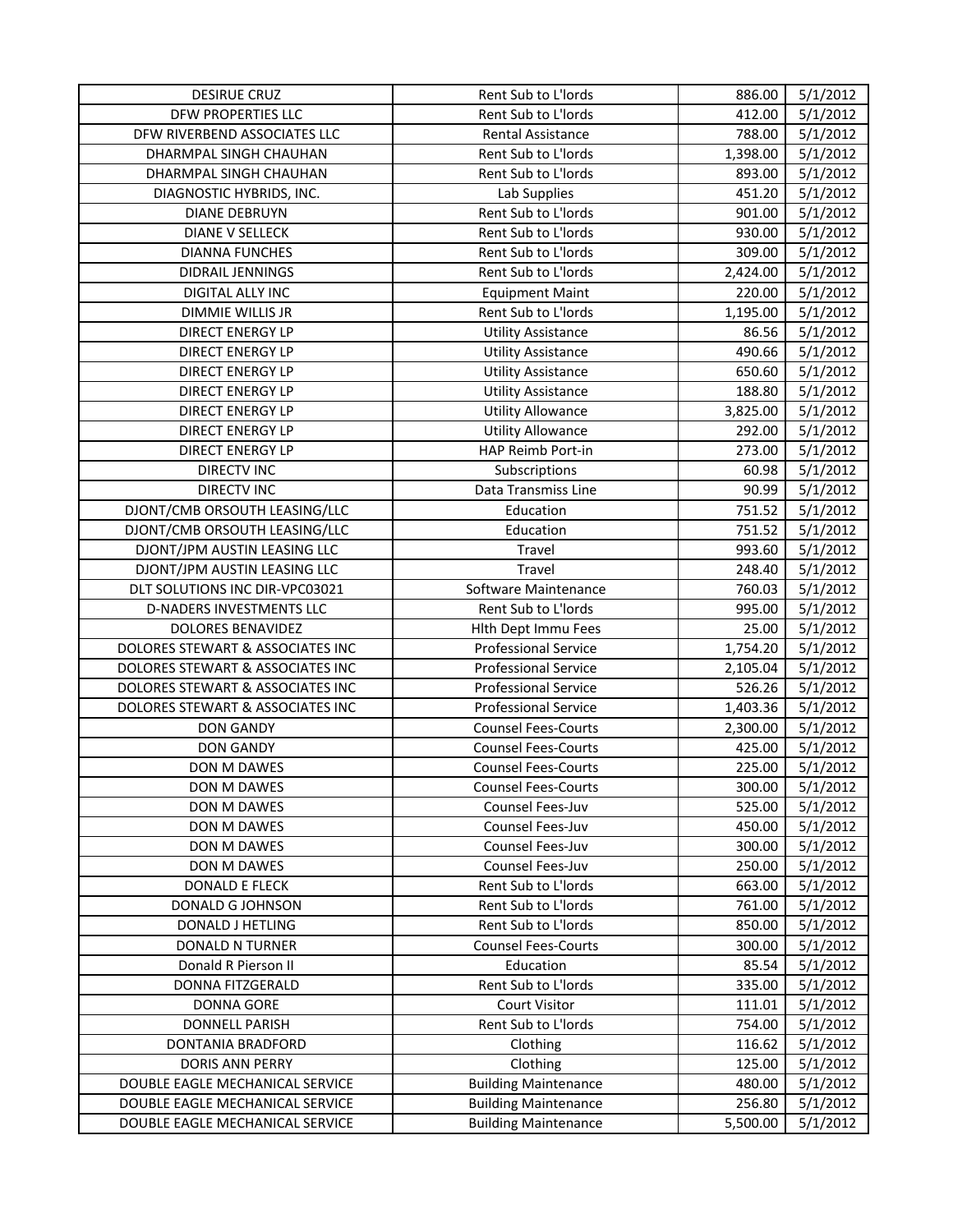| DOUBLE EAGLE MECHANICAL SERVICE | <b>Building Maintenance</b> | 378.00    | 5/1/2012 |
|---------------------------------|-----------------------------|-----------|----------|
| DOUBLE EAGLE MECHANICAL SERVICE | <b>Building Maintenance</b> | 72.00     | 5/1/2012 |
| DOUBLE EAGLE MECHANICAL SERVICE | <b>Building Maintenance</b> | 500.00    | 5/1/2012 |
| DOUBLE EAGLE MECHANICAL SERVICE | <b>Building Maintenance</b> | 54.00     | 5/1/2012 |
| DOUBLE EAGLE MECHANICAL SERVICE | A/C Maint Contract          | 7,500.00  | 5/1/2012 |
| DOUBLE EAGLE MECHANICAL SERVICE | A/C Maint Contract          | 300.00    | 5/1/2012 |
| DOUBLE EAGLE MECHANICAL SERVICE | A/C Maint Contract          | 250.00    | 5/1/2012 |
| DOUBLE EAGLE MECHANICAL SERVICE | A/C Maint Contract          | 250.00    | 5/1/2012 |
| DOUBLE EAGLE MECHANICAL SERVICE | A/C Maint Contract          | 63.07     | 5/1/2012 |
| DOUBLE EAGLE MECHANICAL SERVICE | A/C Maint Contract          | 1,768.57  | 5/1/2012 |
| DOUBLE EAGLE MECHANICAL SERVICE | <b>Building Maintenance</b> | 508.11    | 5/1/2012 |
| DOUBLE EAGLE MECHANICAL SERVICE | A/C Maint Contract          | 770.00    | 5/1/2012 |
| DOUBLE EAGLE MECHANICAL SERVICE | <b>Building Maintenance</b> | 312.00    | 5/1/2012 |
| DOUBLE EAGLE MECHANICAL SERVICE | <b>Building Maintenance</b> | 507.86    | 5/1/2012 |
| DOUBLETREE HOTEL AT AUSTIN      | Education                   | 396.75    | 5/1/2012 |
| DOUBLETREE HOTEL AT AUSTIN      | Education                   | 396.75    | 5/1/2012 |
| DOUBLETREE HOTEL AT AUSTIN      | Education                   | 396.75    | 5/1/2012 |
| DOUBLETREE HOTEL AT AUSTIN      | Education                   | 264.50    | 5/1/2012 |
| DOUBLETREE HOTEL AT AUSTIN      | Education                   | 396.75    | 5/1/2012 |
| DOUBLETREE HOTEL AT AUSTIN      | Education                   | 396.75    | 5/1/2012 |
| <b>DOUGLASS DISTRIBUTING</b>    | Gasoline Inventory          | 22,527.73 | 5/1/2012 |
| <b>DOUGLASS DISTRIBUTING</b>    | Gasoline Inventory          | 62,964.78 | 5/1/2012 |
| <b>DPI ENERGY LLC</b>           | <b>Utility Allowance</b>    | 1,060.00  | 5/1/2012 |
| <b>DPI ENERGY LLC</b>           | HAP Reimb Port-in           | 92.00     | 5/1/2012 |
| DRAKE COMMUNICATIONS INC        | <b>Equipment Maint</b>      | 460.00    | 5/1/2012 |
| DRAKE COMMUNICATIONS INC        | <b>Equipment Maint</b>      | 145.00    | 5/1/2012 |
| <b>DSCI INC and</b>             | Rehab/Preserve Act          | 2,000.00  | 5/1/2012 |
| <b>DSCI INC and</b>             | Rehab/Preserve Act          | 24,515.00 | 5/1/2012 |
| DT WOODLAND OAKS APARTMENTS LP  | Rent Sub to L'Iords         | 1,007.00  | 5/1/2012 |
| DT WOODLAND OAKS APARTMENTS LP  | Rent Sub to L'Iords         | 1,270.00  | 5/1/2012 |
| DU T PHAM                       | HAP Reimb Port-in           | 940.00    | 5/1/2012 |
| Dubaliel Estremera              | Education                   | 137.33    | 5/1/2012 |
| <b>DULCE BARRERA</b>            | <b>Restitution Payable</b>  | 190.71    | 5/1/2012 |
| <b>DUNG Q TRAN</b>              | Rent Sub to L'Iords         | 1,797.00  | 5/1/2012 |
| <b>DUNG Q TRAN</b>              | HAP Reimb Port-in           | (906.00)  | 5/1/2012 |
| DURKIN LAW OFFICES PC           | Counsel Fees-Juv            | 300.00    | 5/1/2012 |
| DURKIN LAW OFFICES PC           | Counsel Fees-Juv            | 582.50    | 5/1/2012 |
| DURKIN LAW OFFICES PC           | <b>Counsel Fees - CPS</b>   | 100.00    | 5/1/2012 |
| DURKIN LAW OFFICES PC           | <b>Counsel Fees - CPS</b>   | 150.00    | 5/1/2012 |
| Dustin J Gerold                 | Education                   | 48.18     | 5/1/2012 |
| DW REALTY INC                   | Rent Sub to L'Iords         | 707.00    | 5/1/2012 |
| DYANN WILLIAMS                  | HAP Reimb Port-in           | 917.00    | 5/1/2012 |
| DYNA TEN CORPORATION            | A/C Maint Contract          | 703.80    | 5/1/2012 |
| DYNA TEN CORPORATION            | A/C Maint Contract          | 391.97    | 5/1/2012 |
| EAN HOLDINGS LLC                | Vehicle Lease               | 4,140.00  | 5/1/2012 |
| EAN HOLDINGS LLC                | Travel                      | 67.83     | 5/1/2012 |
| EARL E BATES JR                 | <b>Counsel Fees-Courts</b>  | 400.00    | 5/1/2012 |
| <b>EARL E BATES JR</b>          | <b>Counsel Fees-Courts</b>  | 600.00    | 5/1/2012 |
| EARL G GOEZ                     | Rent Sub to L'Iords         | 1,050.00  | 5/1/2012 |
| <b>EARL GREINETZ</b>            | Rent Sub to L'Iords         | 1,128.00  | 5/1/2012 |
| EASTCHASE MILL VALLEY LLC       | Rent Sub to L'Iords         | 1,117.00  | 5/1/2012 |
| EASTCHASE MILL VALLEY LLC       | Rent Sub to L'Iords         | 1,816.00  | 5/1/2012 |
| <b>EASTERN LAB SERVICES</b>     | Lab Supplies                | 496.00    | 5/1/2012 |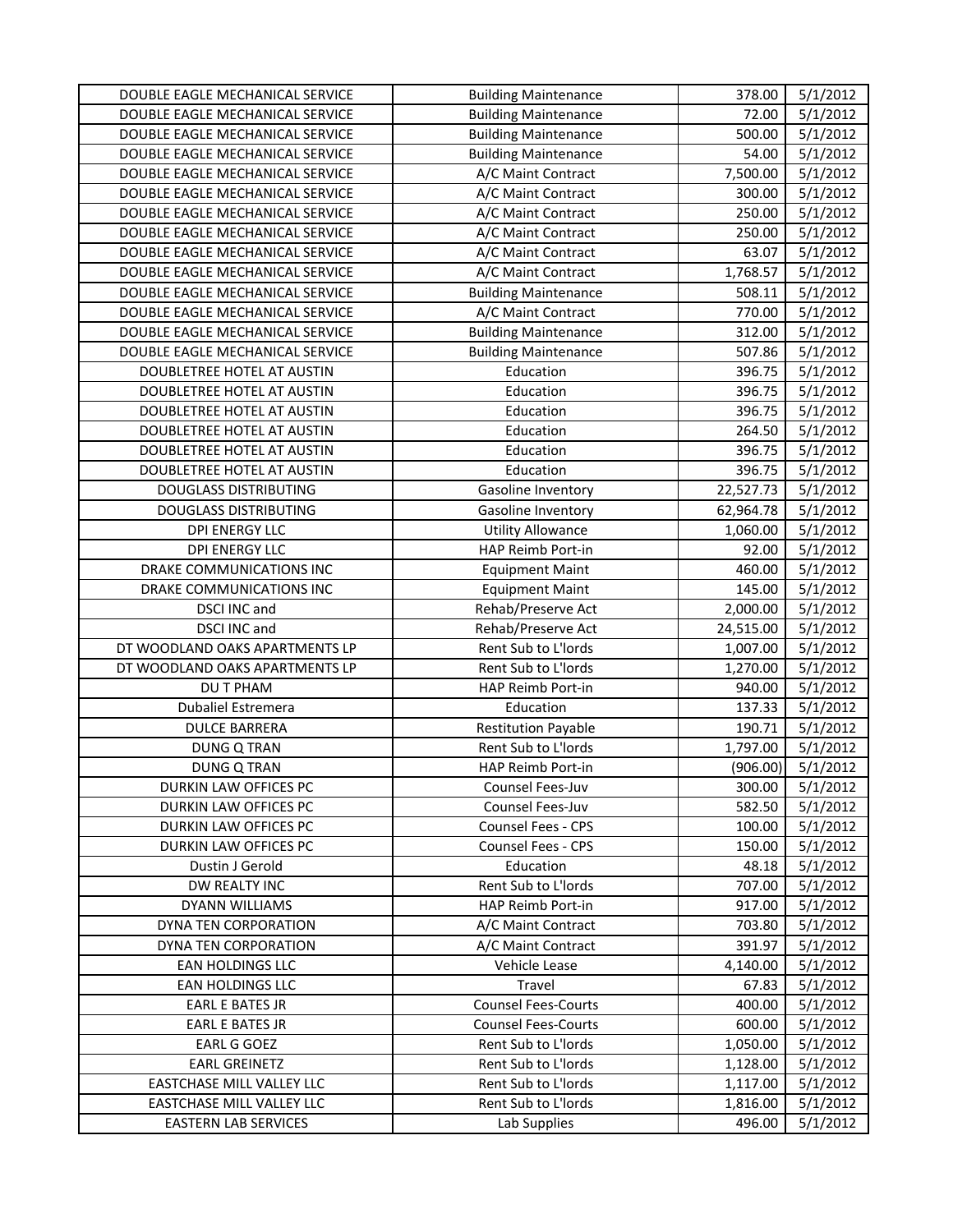| <b>EBSCO INDUSTRIES INC</b>      | Law Books                   | 524.03    | 5/1/2012 |
|----------------------------------|-----------------------------|-----------|----------|
| <b>ED FASKE</b>                  | Rent Sub to L'Iords         | 673.00    | 5/1/2012 |
| <b>EDGAR RAMIREZ</b>             | Rent Sub to L'Iords         | 1,469.00  | 5/1/2012 |
| <b>EDNA BLAKE MOORE</b>          | Clothing                    | 225.00    | 5/1/2012 |
| <b>EDWARD G JONES</b>            | <b>Counsel Fees-Courts</b>  | 500.00    | 5/1/2012 |
| <b>EDWARD G JONES</b>            | <b>Counsel Fees-Courts</b>  | 150.00    | 5/1/2012 |
| <b>EDWARD G JONES</b>            | <b>Counsel Fees-Courts</b>  | 175.00    | 5/1/2012 |
| <b>EDWARD G JONES</b>            | <b>Counsel Fees-Courts</b>  | 800.00    | 5/1/2012 |
| <b>EDWARD K HAHN</b>             | Rent Sub to L'Iords         | 363.00    | 5/1/2012 |
| <b>EDWING STEPHENS</b>           | Reporter's Records          | 3,732.00  | 5/1/2012 |
| <b>EDWIN YOUNGBLOOD</b>          | <b>Counsel Fees-Courts</b>  | 200.00    | 5/1/2012 |
| <b>EDWIN YOUNGBLOOD</b>          | <b>Counsel Fees-Courts</b>  | 1,900.00  | 5/1/2012 |
| <b>EDWIN YOUNGBLOOD</b>          | <b>Counsel Fees-Courts</b>  | 610.00    | 5/1/2012 |
| <b>EDWIN YOUNGBLOOD</b>          | <b>Counsel Fees-Courts</b>  | 955.00    | 5/1/2012 |
| EDWIN YOUNGBLOOD                 | <b>Counsel Fees-Courts</b>  | 500.00    | 5/1/2012 |
| EDWIN YOUNGBLOOD                 | <b>Counsel Fees-Courts</b>  | 711.25    | 5/1/2012 |
| EDWIN YOUNGBLOOD                 | <b>Counsel Fees-Courts</b>  | 280.00    | 5/1/2012 |
| <b>EDWIN YOUNGBLOOD</b>          | <b>Counsel Fees-Courts</b>  | 652.50    | 5/1/2012 |
| <b>EDWIN YOUNGBLOOD</b>          | Counsel Fees-Juv            | 1,077.50  | 5/1/2012 |
| <b>EDWIN YOUNGBLOOD</b>          | Counsel Fees - CPS          | 200.00    | 5/1/2012 |
| EJLAD INVESTMENTS LLC            | Rent Sub to L'Iords         | 1,390.00  | 5/1/2012 |
| ELECTRONIC TECHNOLOGIES CORP USA | <b>Equipment Maint</b>      | 7,499.91  | 5/1/2012 |
| ELEMENTS OF ARCHITECTURE INC     | <b>Professional Service</b> | 1,146.00  | 5/1/2012 |
| <b>ELISA RAUCH</b>               | Rent Sub to L'Iords         | 933.00    | 5/1/2012 |
| ELIZABETH RIVERA                 | <b>Counsel Fees-Courts</b>  | 575.00    | 5/1/2012 |
| ELKINS TRUE VALUE HARDWARE       | <b>Estray Livestock</b>     | 32.95     | 5/1/2012 |
| ELLEN B KAGEN                    | Education                   | 9,000.00  | 5/1/2012 |
| <b>ELLEN B KAGEN</b>             | Education                   | 822.80    | 5/1/2012 |
| ELOY SEPULVEDA                   | <b>Counsel Fees-Courts</b>  | 3,750.00  | 5/1/2012 |
| ELOY SEPULVEDA                   | <b>Counsel Fees-Courts</b>  | 100.00    | 5/1/2012 |
| ELROD'S COST PLUS #11            | Food/Hygiene Assist         | 20.00     | 5/1/2012 |
| ELROD'S COST PLUS #7             | Food/Hygiene Assist         | 20.00     | 5/1/2012 |
| EMC INTEGRATED SYSTEMS GROUP     | <b>Equipment Maint</b>      | 1,779.00  | 5/1/2012 |
| <b>EMERALD PARK APARTMENTS</b>   | Rental Assistance           | 625.00    | 5/1/2012 |
| <b>EMERALD PARK APARTMENTS</b>   | <b>Utility Assistance</b>   | 40.68     | 5/1/2012 |
| <b>EMERALD TRAILS LLC</b>        | Rent Sub to L'Iords         | 412.00    | 5/1/2012 |
| <b>EMMA J JOHNSON</b>            | Rent Sub to L'Iords         | 688.00    | 5/1/2012 |
| <b>EMMANUEL E AJAEGBU</b>        | Rent Sub to L'Iords         | 578.00    | 5/1/2012 |
| <b>EMMANUELL BIRDOW</b>          | <b>Professional Service</b> | 123.90    | 5/1/2012 |
| <b>EMPIRE PAPER</b>              | <b>Custodian Supplies</b>   | 1,740.60  | 5/1/2012 |
| ENCLAVE @ PARKVIEW LP            | Rent Sub to L'Iords         | 1,423.00  | 5/1/2012 |
| ENCLAVE @ PARKVIEW LP            | Rent Sub to L'Iords         | 431.00    | 5/1/2012 |
| ENCLAVE @ PARKVIEW LP            | Rent Sub to L'Iords         | 226.00    | 5/1/2012 |
| ENCLAVE @ PARKVIEW LP            | HAP Reimb Port-in           | 690.00    | 5/1/2012 |
| <b>ENEX HOSEA CARO</b>           | Rent Sub to L'Iords         | 775.00    | 5/1/2012 |
| <b>ENTRUST ENERGY INC</b>        | <b>Utility Assistance</b>   | 110.10    | 5/1/2012 |
| <b>ENTRUST ENERGY INC</b>        | HAP Reimb Port-in           | 72.00     | 5/1/2012 |
| <b>ENVIROMATIC SERVICES</b>      | <b>Building Maintenance</b> | 3,040.40  | 5/1/2012 |
| <b>ENVIROMATIC SERVICES</b>      | A/C Maint Contract          | 2,637.95  | 5/1/2012 |
| <b>ENVIROMATIC SERVICES</b>      | A/C Maint Contract          | 202.59    | 5/1/2012 |
| <b>ENVIROMATIC SERVICES</b>      | <b>Professional Service</b> | 23,820.00 | 5/1/2012 |
| <b>ENVIROMATIC SERVICES</b>      | A/C Maint Contract          | 380.00    | 5/1/2012 |
| <b>ENVIROMATIC SERVICES</b>      | A/C Maint Contract          | 95.00     | 5/1/2012 |
|                                  |                             |           |          |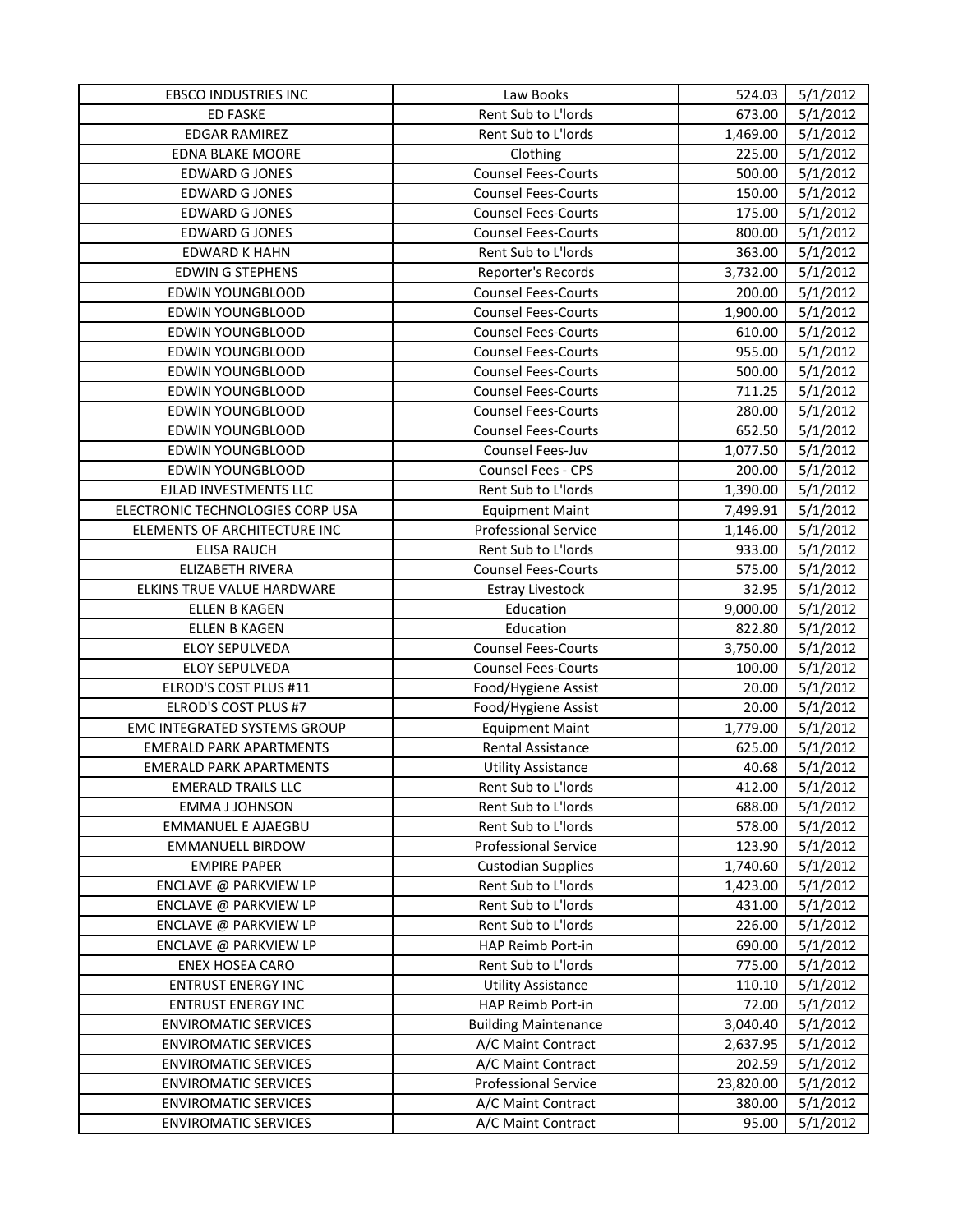| EQUIPMENT DEPOT-FORT WORTH     | <b>Equipment Maint</b>      | 271.12    | 5/1/2012 |
|--------------------------------|-----------------------------|-----------|----------|
| ER INVESTIGATIVE NETWORK       | Investigative               | 140.00    | 5/1/2012 |
| <b>EREKA JONES</b>             | Rent Sub to L'Iords         | 665.00    | 5/1/2012 |
| <b>ERIC B SIMMONS</b>          | Rent Sub to L'Iords         | 409.00    | 5/1/2012 |
| <b>ERIC CUMMINGS</b>           | <b>Counsel Fees-Courts</b>  | 490.00    | 5/1/2012 |
| <b>ERIC CUMMINGS</b>           | <b>Counsel Fees-Courts</b>  | 310.00    | 5/1/2012 |
| <b>ERIC CUMMINGS</b>           | <b>Counsel Fees-Courts</b>  | 220.00    | 5/1/2012 |
| <b>ERIC CUMMINGS</b>           | <b>Counsel Fees-Courts</b>  | 550.00    | 5/1/2012 |
| ERIC D BEAL                    | Counsel Fees - CPS          | 100.00    | 5/1/2012 |
| ERICA WILCOX                   | Trust - Constable 8         | 879.33    | 5/1/2012 |
| <b>ERICK MCNAIR</b>            | Rent Sub to L'Iords         | 1,070.00  | 5/1/2012 |
| <b>ERNESTINE STEVENSON</b>     | Clothing                    | 123.33    | 5/1/2012 |
| ESTATE OF FRANK M PUSKARICH SR | Rent Sub to L'Iords         | 158.00    | 5/1/2012 |
| <b>ESTELLE WILSON</b>          | Rent Sub to L'Iords         | 350.00    | 5/1/2012 |
| <b>ESTHER AGUIRRE</b>          | Rent Sub to L'Iords         | 138.00    | 5/1/2012 |
| <b>ESTHER IGHODARO</b>         | <b>Hith Dept Immu Fees</b>  | 5.00      | 5/1/2012 |
| <b>ESTHER RASHAD</b>           | Rent Sub to L'Iords         | 702.00    | 5/1/2012 |
| EULESS SYCAMORE CIRCLE LLC     | HAP Reimb Port-in           | 735.00    | 5/1/2012 |
| <b>EVCO PARTNERS LP</b>        | <b>Supplies</b>             | 47.30     | 5/1/2012 |
| <b>EVCO PARTNERS LP</b>        | Supplies                    | 5.26      | 5/1/2012 |
| <b>EVCO PARTNERS LP</b>        | Supplies                    | 320.60    | 5/1/2012 |
| <b>EVCO PARTNERS LP</b>        | Safety/Tact Supplies        | 465.53    | 5/1/2012 |
| <b>EVCO PARTNERS LP</b>        | Supplies                    | 124.48    | 5/1/2012 |
| <b>EVCO PARTNERS LP</b>        | Supplies                    | 29.61     | 5/1/2012 |
| <b>EVCO PARTNERS LP</b>        | Supplies                    | 170.43    | 5/1/2012 |
| <b>EVCO PARTNERS LP</b>        | Supplies                    | 21.00     | 5/1/2012 |
| <b>EVCO PARTNERS LP</b>        | <b>Computer Supplies</b>    | 180.00    | 5/1/2012 |
| <b>EVCO PARTNERS LP</b>        | <b>Custodian Supplies</b>   | 307.20    | 5/1/2012 |
| <b>EVCO PARTNERS LP</b>        | Parts and Supplies          | 58.48     | 5/1/2012 |
| <b>EVCO PARTNERS LP</b>        | Parts and Supplies          | 141.00    | 5/1/2012 |
| <b>EVCO PARTNERS LP</b>        | <b>Building Maintenance</b> | 593.90    | 5/1/2012 |
| <b>EVCO PARTNERS LP</b>        | <b>Building Maintenance</b> | 169.20    | 5/1/2012 |
| <b>EVCO PARTNERS LP</b>        | <b>Building Maintenance</b> | 57.56     | 5/1/2012 |
| <b>EVCO PARTNERS LP</b>        | Landscaping Expense         | 79.33     | 5/1/2012 |
| <b>EVCO PARTNERS LP</b>        | Field Equip&Supplies        | 49.78     | 5/1/2012 |
| <b>EVCO PARTNERS LP</b>        | Parts and Supplies          | 10.52     | 5/1/2012 |
| <b>EVCO PARTNERS LP</b>        | <b>Custodian Supplies</b>   | 360.96    | 5/1/2012 |
| <b>EVCO PARTNERS LP</b>        | <b>Custodian Supplies</b>   | 178.20    | 5/1/2012 |
| <b>EVCO PARTNERS LP</b>        | <b>Building Maintenance</b> | 360.81    | 5/1/2012 |
| <b>EVCO PARTNERS LP</b>        | A/C Maint Contract          | 191.98    | 5/1/2012 |
| <b>EVCO PARTNERS LP</b>        | Non-Track Equipment         |           | 5/1/2012 |
| <b>EVERETT DELEON CHAMBERS</b> | Counsel Fees-Probate        | 400.00    | 5/1/2012 |
| EVERY DAY LIFE RTC             | <b>Residential Servc</b>    | 15,838.52 | 5/1/2012 |
| <b>EVRIDGE TRACTOR INC</b>     | Parts and Supplies          | 221.91    | 5/1/2012 |
| <b>EVRIDGE TRACTOR INC</b>     | Parts and Supplies          | 191.14    | 5/1/2012 |
| <b>EVRIDGE TRACTOR INC</b>     | Parts and Supplies          | 840.00    | 5/1/2012 |
| <b>EVRIDGE TRACTOR INC</b>     | Parts and Supplies          | 797.70    | 5/1/2012 |
| <b>EVRIDGE TRACTOR INC</b>     | Parts and Supplies          | 611.00    | 5/1/2012 |
| <b>EVRIDGE TRACTOR INC</b>     | Parts and Supplies          | 904.41    | 5/1/2012 |
| EZ ELECTRICAL CONTRACTORS LLC  | <b>Building Maintenance</b> | 42.30     | 5/1/2012 |
| EZ ELECTRICAL CONTRACTORS LLC  | <b>Building Maintenance</b> | 372.67    | 5/1/2012 |
| EZ ELECTRICAL CONTRACTORS LLC  | <b>Building Maintenance</b> | 195.43    | 5/1/2012 |
| EZ ELECTRICAL CONTRACTORS LLC  | <b>Building Maintenance</b> | 124.73    | 5/1/2012 |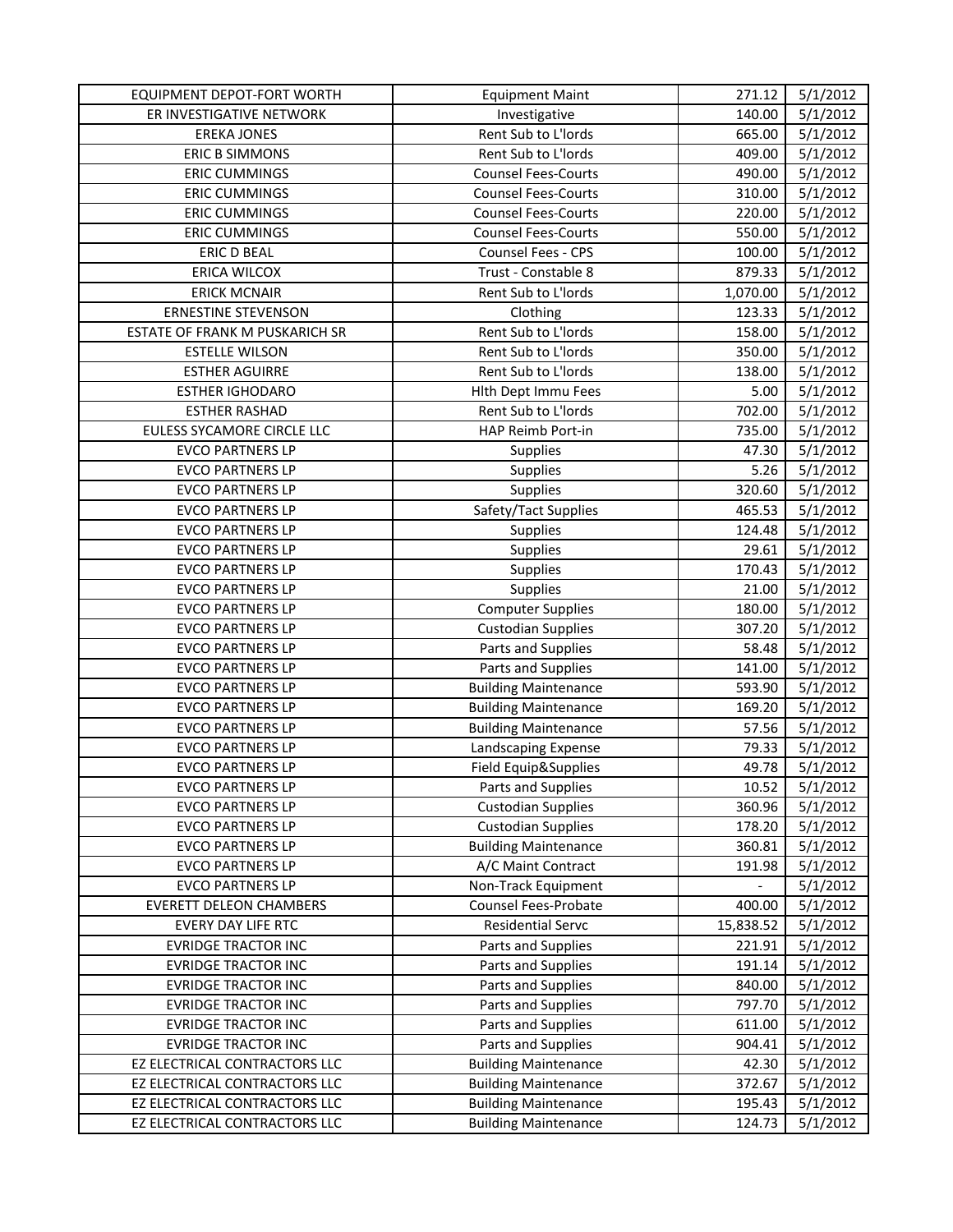| <b>EZ LEASE</b>                     | Rent Sub to L'Iords         | 1,653.00 | 5/1/2012 |
|-------------------------------------|-----------------------------|----------|----------|
| <b>EZELL WILDER</b>                 | Rent Sub to L'Iords         | 405.00   | 5/1/2012 |
| F & S CAPITAL LLC                   | Rent Sub to L'Iords         | 2,516.00 | 5/1/2012 |
| F & S CAPITAL LLC                   | Rent Sub to L'Iords         | 754.00   | 5/1/2012 |
| F STEVEN MCCLURE AND ASSOCIATES PLL | <b>Counsel Fees-Courts</b>  | 200.00   | 5/1/2012 |
| <b>FABIN CAMACHO</b>                | Rent Sub to L'Iords         | 386.00   | 5/1/2012 |
| FACILITY SOLUTIONS GROUP INC        | <b>Building Maintenance</b> | 975.00   | 5/1/2012 |
| FAMILY DOLLAR # 6556                | Other Payable               | 59.97    | 5/1/2012 |
| FAMILY DOLLAR # 6556                | Food/Hygiene Assist         | 309.90   | 5/1/2012 |
| FAMILY DOLLAR #3660                 | Food/Hygiene Assist         | 109.49   | 5/1/2012 |
| FAMILY DOLLAR #3926                 | Other Payable               | 63.31    | 5/1/2012 |
| FAMILY DOLLAR #3926                 | Food/Hygiene Assist         | 200.17   | 5/1/2012 |
| FAMILY DOLLAR #4285                 | Food/Hygiene Assist         | 70.00    | 5/1/2012 |
| FAMILY DOLLAR #4688                 | Food/Hygiene Assist         | 99.19    | 5/1/2012 |
| FAMILY DOLLAR #5670                 | Food/Hygiene Assist         | 20.00    | 5/1/2012 |
| FAMILY DOLLAR #6089                 | Food/Hygiene Assist         | 157.00   | 5/1/2012 |
| FAMILY DOLLAR #6468                 | Food/Hygiene Assist         | 20.00    | 5/1/2012 |
| FAMILY DOLLAR #6962                 | Food/Hygiene Assist         | 56.43    | 5/1/2012 |
| FAMILY DOLLAR #8326                 | Food/Hygiene Assist         | 79.49    | 5/1/2012 |
| <b>FAMILY DOLLAR STORE</b>          | Food/Hygiene Assist         | 299.12   | 5/1/2012 |
| FARMER & ASSOCIATES, INC.           | Non-Track Equipment         | 365.00   | 5/1/2012 |
| <b>FARMERS MARKET</b>               | Food                        | 796.75   | 5/1/2012 |
| FARSHID KHOSHGAM                    | Rent Sub to L'Iords         | 451.00   | 5/1/2012 |
| <b>FASCLAMPITT PAPER STORE</b>      | <b>Graphics Inventory</b>   | 551.20   | 5/1/2012 |
| <b>FASCLAMPITT PAPER STORE</b>      | Graphics Inventory          | 174.15   | 5/1/2012 |
| <b>FASCLAMPITT PAPER STORE</b>      | <b>Graphics Inventory</b>   | 3,652.80 | 5/1/2012 |
| <b>FASCLAMPITT PAPER STORE</b>      | <b>Graphics Inventory</b>   | 2,756.00 | 5/1/2012 |
| <b>FEDEX</b>                        | Postage                     | 90.20    | 5/1/2012 |
| <b>FEDEX</b>                        | Postage                     | 35.80    | 5/1/2012 |
| <b>FEDEX</b>                        | Postage                     | 171.02   | 5/1/2012 |
| <b>FEDEX</b>                        | Postage                     | 1,131.02 | 5/1/2012 |
| <b>FEDEX</b>                        | Postage                     | 124.79   | 5/1/2012 |
| <b>FEDEX</b>                        | Postage                     | 71.56    | 5/1/2012 |
| <b>FEDEX</b>                        | Postage                     | 29.72    | 5/1/2012 |
| <b>FEDEX</b>                        | Postage                     | 47.94    | 5/1/2012 |
| <b>FEDEX</b>                        | Postage                     | 29.98    | 5/1/2012 |
| <b>FEDEX</b>                        | Postage                     | 47.94    | 5/1/2012 |
| FELIPE O CALZADA                    | <b>Counsel Fees-Courts</b>  | 600.00   | 5/1/2012 |
| FELIPE O CALZADA                    | <b>Counsel Fees-Courts</b>  | 575.00   | 5/1/2012 |
| FELIPE O CALZADA                    | Counsel Fees-Juv            | 400.00   | 5/1/2012 |
| FELIPE O CALZADA                    | Counsel Fees - CPS          | 400.00   | 5/1/2012 |
| <b>FELIX GALINDO</b>                | HAP Reimb Port-in           | 675.00   | 5/1/2012 |
| <b>FERRELLGAS</b>                   | Fuel                        | 57.23    | 5/1/2012 |
| FERTITTA HOSPITALITY                | Education                   | 116.15   | 5/1/2012 |
| FERTITTA HOSPITALITY                | Education                   | 378.35   | 5/1/2012 |
| FERTITTA HOSPITALITY                | Education                   | 378.35   | 5/1/2012 |
| FIELDER G PARTNERS LP               | Rental Assistance           | 755.00   | 5/1/2012 |
| FIELDER G PARTNERS LP               | <b>Utility Assistance</b>   | 59.47    | 5/1/2012 |
| FIESTA #46                          | Food/Hygiene Assist         | 40.00    | 5/1/2012 |
| FIESTA MART #61                     | Food/Hygiene Assist         | 120.00   | 5/1/2012 |
| FIESTA MART #69                     | Food/Hygiene Assist         | 20.00    | 5/1/2012 |
| FIESTA MART #76                     | Food/Hygiene Assist         | 416.14   | 5/1/2012 |
| FIESTA MART INC                     | Food/Hygiene Assist         | 58.89    | 5/1/2012 |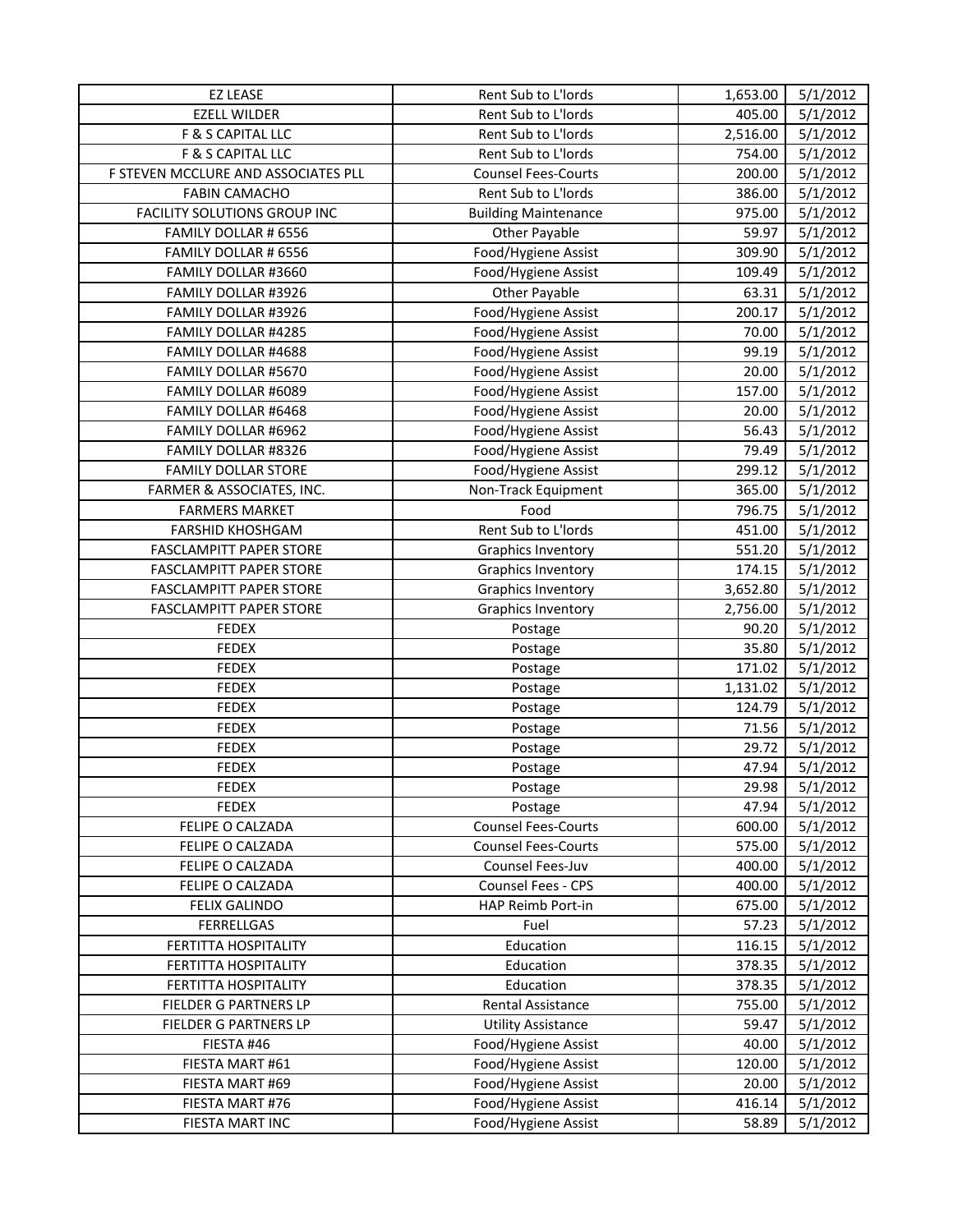| FILTER SYSTEMS INC                  | <b>Building Maintenance</b> | 490.36    | 5/1/2012 |
|-------------------------------------|-----------------------------|-----------|----------|
| FILTER SYSTEMS INC                  | A/C Maint Contract          | 1,546.76  | 5/1/2012 |
| FIRST CALL MORGUE                   | <b>Professional Service</b> | 100.00    | 5/1/2012 |
| FIRST CHOICE POWER                  | <b>Utility Assistance</b>   | 55.30     | 5/1/2012 |
| <b>FIRST CHOICE POWER</b>           | <b>Utility Assistance</b>   | 1,517.09  | 5/1/2012 |
| <b>FIRST CHOICE POWER</b>           | <b>Utility Allowance</b>    | 2,900.00  | 5/1/2012 |
| FIRST CHOICE POWER                  | <b>Utility Allowance</b>    | 31.00     | 5/1/2012 |
| FIRST CHOICE POWER                  | HAP Reimb Port-in           | 391.00    | 5/1/2012 |
| FIRST CONSOLIDATED ASSET MGMT LLC   | Rent Sub to L'Iords         | 440.00    | 5/1/2012 |
| <b>FISHER SCIENTIFIC</b>            | Lab Supplies                | 339.75    | 5/1/2012 |
| <b>FISHER SCIENTIFIC</b>            | Lab Supplies                | 167.52    | 5/1/2012 |
| <b>FISHER SCIENTIFIC</b>            | Lab Supplies                | 472.85    | 5/1/2012 |
| <b>FISHER SCIENTIFIC</b>            | Lab Supplies                | 549.76    | 5/1/2012 |
| <b>FISHER SCIENTIFIC</b>            | Lab Supplies                | 470.92    | 5/1/2012 |
| <b>FISHER SCIENTIFIC</b>            | Lab Supplies                | 490.00    | 5/1/2012 |
| <b>FISHER SCIENTIFIC</b>            | Lab Supplies                | 147.60    | 5/1/2012 |
| <b>FISHER SCIENTIFIC</b>            | Lab Supplies                | 3,392.15  | 5/1/2012 |
| FIVE STAR CORRECTIONAL SERVICES INC | Food Contr/Prisoners        | 75,204.78 | 5/1/2012 |
| FIVE STAR CORRECTIONAL SERVICES INC | Food Contr/Employees        | 2,500.22  | 5/1/2012 |
| <b>FLEETSCREEN LTD</b>              | <b>Medical Supplies</b>     | 631.00    | 5/1/2012 |
| FLOWER MOUND WATER BLAST INC        | <b>Erosion Control</b>      | 975.00    | 5/1/2012 |
| FLOYD L PETERSON                    | Rent Sub to L'Iords         | 576.00    | 5/1/2012 |
| <b>FLOYD ROBINSON</b>               | Rent Sub to L'Iords         | 284.00    | 5/1/2012 |
| FLYNN, FRANCIS & CLARK LLP          | <b>Counsel Fees-Courts</b>  | 350.00    | 5/1/2012 |
| FLYNN, FRANCIS & CLARK LLP          | Counsel Fees-Juv            | 400.00    | 5/1/2012 |
| FLYNN, FRANCIS & CLARK LLP          | Counsel Fees - CPS          | 200.00    | 5/1/2012 |
| <b>FOOD CITY</b>                    | Food/Hygiene Assist         | 20.00     | 5/1/2012 |
| <b>FOODLAND MARKETS</b>             | Food/Hygiene Assist         | 75.00     | 5/1/2012 |
| FORD & SONS REAL ESTATE INVESTORS   | Rent Sub to L'Iords         | 788.00    | 5/1/2012 |
| FORENSIC CONSULTANT SERVICES        | <b>Professional Service</b> | 1,500.00  | 5/1/2012 |
| FORESIGHT MANAGEMENT & DEVELOPMENT  | Rent Sub to L'Iords         | 749.00    | 5/1/2012 |
| FORT WORTH AFFORDABILITY INC        | Rent Sub to L'Iords         | 650.00    | 5/1/2012 |
| FORT WORTH AFFORDABILITY INC        | Rent Sub to L'Iords         | 2,240.00  | 5/1/2012 |
| FORT WORTH AFFORDABILITY INC        | Rent Sub to L'Iords         | 239.00    | 5/1/2012 |
| FORT WORTH AFFORDABILITY INC        | HAP Reimb Port-in           | 759.00    | 5/1/2012 |
| FORT WORTH AFFORDABILITY INC        | HAP Reimb Port-in           | 684.00    | 5/1/2012 |
| FORT WORTH AMBASSADOR APARTMENTS    | Rent Sub to L'Iords         | 403.00    | 5/1/2012 |
| FORT WORTH AUTO GLASS CENTER LTD    | Central Garage Inv          | 172.31    | 5/1/2012 |
| FORT WORTH ELECTRIC                 | <b>Building Maintenance</b> | 861.76    | 5/1/2012 |
| FORT WORTH ELECTRIC                 | <b>Building Maintenance</b> | 114.00    | 5/1/2012 |
| FORT WORTH PROPERTY MANAGEMENT LLC  | Rent Sub to L'Iords         | 700.00    | 5/1/2012 |
| FORT WORTH TRANSPORTATION AUTHORITY | Transportation              | 1,589.00  | 5/1/2012 |
| FORT WORTH WATER DEPARTMENT         | Water                       | 40.07     | 5/1/2012 |
| FORT WORTH WATER DEPARTMENT         | Water                       | 264.26    | 5/1/2012 |
| FORT WORTH WATER DEPARTMENT         | Water                       | 617.47    | 5/1/2012 |
| FORT WORTH WATER DEPARTMENT         | Water                       | 294.46    | 5/1/2012 |
| FORT WORTH WATER DEPARTMENT         | Water                       | 738.14    | 5/1/2012 |
| FORT WORTH WATER DEPARTMENT         | Water                       | 437.40    | 5/1/2012 |
| FORT WORTH WATER DEPARTMENT         | Water                       | 583.20    | 5/1/2012 |
| FORT WORTH WATER DEPARTMENT         | Water                       | 682.41    | 5/1/2012 |
| FORT WORTH WATER DEPARTMENT         | Water                       | 280.80    | 5/1/2012 |
| FORT WORTH WATER DEPARTMENT         | Water                       | 324.00    | 5/1/2012 |
| FORT WORTH WATER DEPARTMENT         | Water                       | 1,452.60  | 5/1/2012 |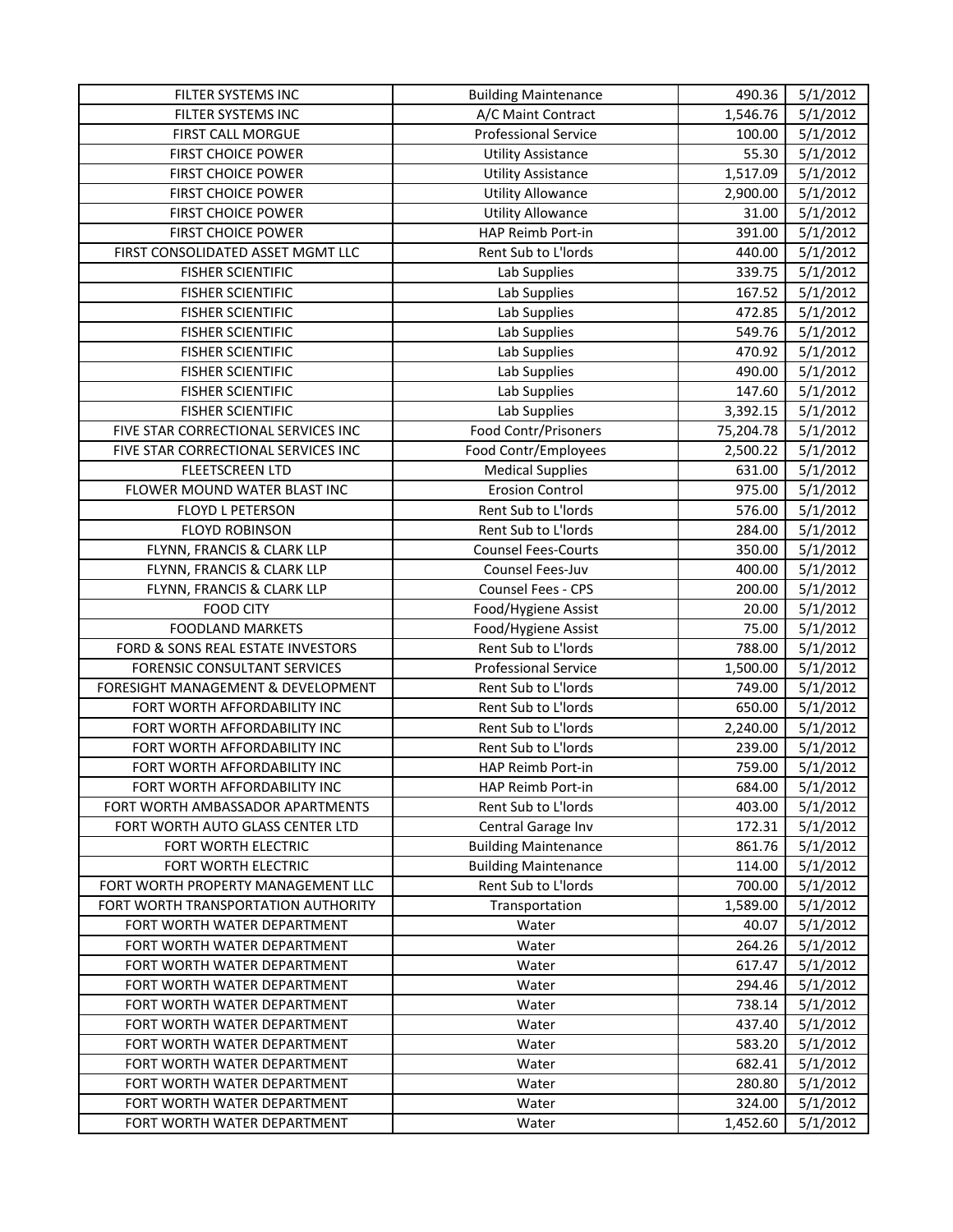| FORT WORTH WATER DEPARTMENT       | Water                       | 114.80   | 5/1/2012 |
|-----------------------------------|-----------------------------|----------|----------|
| FORT WORTH WATER DEPARTMENT       | Water                       | 118.80   | 5/1/2012 |
| FORT WORTH WATER DEPARTMENT       | Water                       | 48.04    | 5/1/2012 |
| FORT WORTH WATER DEPARTMENT       | Water                       | 237.60   | 5/1/2012 |
| FORT WORTH WATER DEPARTMENT       | Water                       | 418.36   | 5/1/2012 |
| FORT WORTH WATER DEPARTMENT       | Water                       | 81.00    | 5/1/2012 |
| FORT WORTH WATER DEPARTMENT       | Water                       | 108.00   | 5/1/2012 |
| FORT WORTH WATER DEPARTMENT       | <b>Utility Assistance</b>   | 8,150.18 | 5/1/2012 |
| FORT WORTH WATER DEPARTMENT       | Water                       | 162.00   | 5/1/2012 |
| FORT WORTH WATER DEPARTMENT       | Water                       | 175.41   | 5/1/2012 |
| FORT WORTH WATER DEPARTMENT       | Water                       | 3,186.00 | 5/1/2012 |
| <b>FORTUNE REAL PROPERTY</b>      | Rent Sub to L'Iords         | 514.00   | 5/1/2012 |
| <b>FOUR BUCKS LLC</b>             | Rent Sub to L'Iords         | 1,078.00 | 5/1/2012 |
| FOUR SEASONS AT CLEAR CREEK LTD   | Rent Sub to L'Iords         | 4,017.00 | 5/1/2012 |
| FOUR SEASONS AT CLEAR CREEK LTD   | HAP Reimb Port-in           | 669.00   | 5/1/2012 |
| FPC REGIONAL PLACE APTS LTD       | Rent Sub to L'Iords         | 675.00   | 5/1/2012 |
| FQFW LIMITED PARTNERSHIP          | <b>Rent Sub to L'Iords</b>  | 1,287.00 | 5/1/2012 |
| <b>FRANCES B JANEZIC</b>          | <b>Professional Service</b> | 701.68   | 5/1/2012 |
| <b>FRANCES B JANEZIC</b>          | <b>Professional Service</b> | 350.84   | 5/1/2012 |
| FRANCISCO HERNANDEZ JR            | <b>Counsel Fees-Courts</b>  | 400.00   | 5/1/2012 |
| FRANCISCO HERNANDEZ JR            | <b>Counsel Fees-Courts</b>  | 450.00   | 5/1/2012 |
| FRANCISCO HERNANDEZ JR            | <b>Counsel Fees-Courts</b>  | 450.00   | 5/1/2012 |
| FRANCISCO HERNANDEZ JR            | <b>Counsel Fees-Courts</b>  | 750.00   | 5/1/2012 |
| FRANCISCO HERNANDEZ JR            | <b>Counsel Fees-Courts</b>  | 1,750.00 | 5/1/2012 |
| FRANCISCO HERNANDEZ JR            | <b>Counsel Fees-Courts</b>  | 500.00   | 5/1/2012 |
| FRANCISCO HERNANDEZ JR            | <b>Counsel Fees-Courts</b>  | 100.00   | 5/1/2012 |
| FRANCISCO HERNANDEZ JR            | <b>Professional Service</b> | 552.50   | 5/1/2012 |
| FRANCISCO HERNANDEZ JR            | <b>Professional Service</b> | 276.25   | 5/1/2012 |
| <b>FRANCISCO RIOS</b>             | Rent Sub to L'Iords         | 525.00   | 5/1/2012 |
| <b>FRANK ADLER</b>                | Counsel Fees-Juv            | 500.00   | 5/1/2012 |
| <b>FRANK ADLER</b>                | Counsel Fees - CPS          | 1,945.00 | 5/1/2012 |
| <b>FRANK R WARREN</b>             | <b>Rent Sub to L'Iords</b>  | 2,965.00 | 5/1/2012 |
| <b>FRANK R WARREN</b>             | HAP Reimb Port-in           | 1,476.00 | 5/1/2012 |
| FRED A ANDREWS                    | Rent Sub to L'Iords         | 288.00   | 5/1/2012 |
| <b>FRED ANTHONY UFOLLA</b>        | <b>Restitution Payable</b>  | 87.33    | 5/1/2012 |
| FRED CLARK FELT CO                | <b>Bedding and Clothing</b> | 2,281.60 | 5/1/2012 |
| FRED CUMMINGS                     | <b>Counsel Fees-Courts</b>  | 3,960.00 | 5/1/2012 |
| FRED CUMMINGS                     | <b>Counsel Fees-Courts</b>  | 100.00   | 5/1/2012 |
| FRED CUMMINGS                     | Cnsl Fees-Crim Appls        | 2,490.00 | 5/1/2012 |
| <b>FRED QUATRO</b>                | Rent Sub to L'Iords         | 631.00   | 5/1/2012 |
| FREDDIE L RUFFIN                  | Rent Sub to L'Iords         | 437.00   | 5/1/2012 |
| FREDDY GOMEZ                      | Rent Sub to L'Iords         | 408.00   | 5/1/2012 |
| FREDERICK GLEN MCCARTHY           | Rent Sub to L'Iords         | 383.00   | 5/1/2012 |
| FREMANI PROPERTIES LLC            | Rent Sub to L'Iords         | 622.00   | 5/1/2012 |
| FRENCHELL WHITE                   | Rent Sub to L'Iords         | 615.00   | 5/1/2012 |
| <b>FRONING &amp; ASSOCIATES</b>   | Reporter's Records          | 278.00   | 5/1/2012 |
| FRONTLINE PROPERTY MANAGEMENT INC | Rent Sub to L'Iords         | 4,004.00 | 5/1/2012 |
| FRONTLINE PROPERTY MANAGEMENT INC | HAP Reimb Port-in           | 760.00   | 5/1/2012 |
| FT WORTH LAUNDRY & DRY CLEAN      | <b>Support Serv Supply</b>  | 54.25    | 5/1/2012 |
| FT WORTH LAUNDRY & DRY CLEAN      | Lab Equip Mainten           | 50.00    | 5/1/2012 |
| FULCRUM RETAIL ENERGY LLC         | <b>Utility Assistance</b>   | 334.29   | 5/1/2012 |
| FULCRUM RETAIL ENERGY LLC         | <b>Utility Allowance</b>    | 523.00   | 5/1/2012 |
| FULCRUM RETAIL ENERGY LLC         | <b>Utility Allowance</b>    | 50.00    | 5/1/2012 |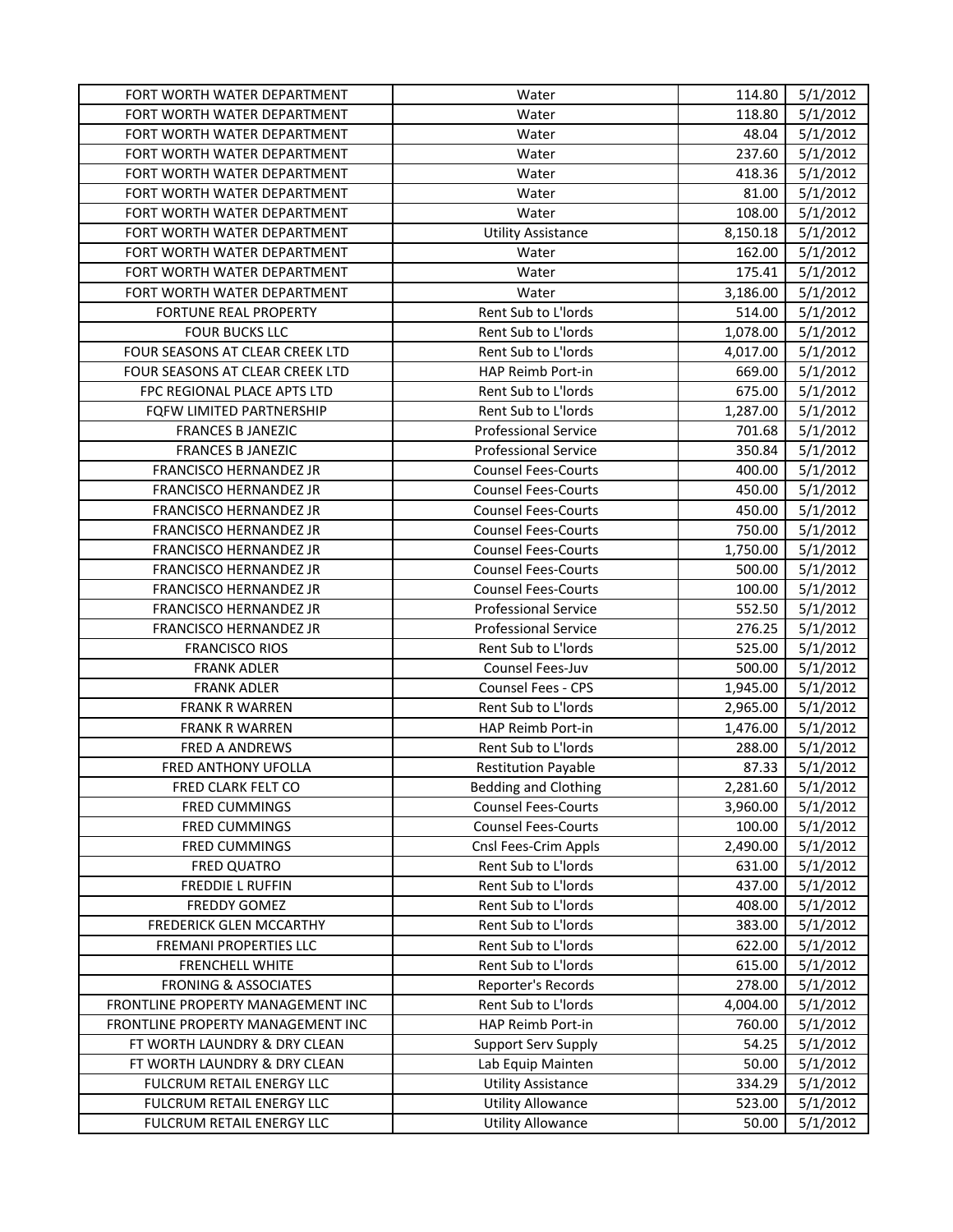| FULGHAM LAW FIRM PC                      | <b>Counsel Fees-Courts</b>  | 600.00   | 5/1/2012 |
|------------------------------------------|-----------------------------|----------|----------|
| FULGHAM LAW FIRM PC                      | <b>Counsel Fees-Courts</b>  | 700.00   | 5/1/2012 |
| FW BRENTWOOD APTS LTD                    | Rent Sub to L'Iords         | 3,433.00 | 5/1/2012 |
| FW BRENTWOOD APTS LTD                    | Rent Sub to L'Iords         | 518.00   | 5/1/2012 |
| FW BRENTWOOD APTS LTD                    | Rent Sub to L'Iords         | 1,204.00 | 5/1/2012 |
| FW BRENTWOOD APTS LTD                    | HAP Reimb Port-in           | 957.00   | 5/1/2012 |
| FW EASTLAND HOUSING PARTNERS LTD         | Rent Sub to L'Iords         | 5,150.00 | 5/1/2012 |
| FW MILLSTONE PARTNERS LP                 | Rent Sub to L'Iords         | 1,596.00 | 5/1/2012 |
| FW MILLSTONE PARTNERS LP                 | HAP Reimb Port-in           | 853.00   | 5/1/2012 |
| FW VALENCIA PALMS APARTMENTS LP          | Rent Sub to L'Iords         | 706.00   | 5/1/2012 |
| <b>G ALAN STEELE</b>                     | <b>Counsel Fees-Courts</b>  | 175.00   | 5/1/2012 |
| <b>G ALAN STEELE</b>                     | <b>Counsel Fees-Courts</b>  | 200.00   | 5/1/2012 |
| <b>G ALAN STEELE</b>                     | Counsel Fees - CPS          | 100.00   | 5/1/2012 |
| <b>G ANDREW PLATT</b>                    | <b>Counsel Fees-Courts</b>  | 750.00   | 5/1/2012 |
| <b>G ANDREW PLATT</b>                    | <b>Counsel Fees-Courts</b>  | 1,300.00 | 5/1/2012 |
| <b>GABRIEL CASTRO</b>                    | Rent Sub to L'Iords         | 1,367.00 | 5/1/2012 |
| <b>GARLAN HOLDEN</b>                     | Rent Sub to L'Iords         | 414.00   | 5/1/2012 |
| <b>GARLAND HOUSING AUTHORITY</b>         | Port HAP Port-out           | 324.00   | 5/1/2012 |
| <b>GARLAND HOUSING AUTHORITY</b>         | Port Admin Fee Expen        | 42.87    | 5/1/2012 |
| <b>GARY MEDLIN</b>                       | <b>Counsel Fees-Courts</b>  | 1,010.00 | 5/1/2012 |
| Gayla J Neal                             | Education                   | 100.00   | 5/1/2012 |
| <b>GAYLE C ISBELL</b>                    | Counsel Fees - CPS          | 970.00   | 5/1/2012 |
| GCAT-GOVERNMENTAL COLLECTORS             | Education                   | 215.00   | 5/1/2012 |
| <b>GE FOODLAND INC</b>                   | Food/Hygiene Assist         | 20.00    | 5/1/2012 |
| <b>GEM JONES</b>                         | Rent Sub to L'Iords         | 1,530.00 | 5/1/2012 |
| <b>GENE THOMAS</b>                       | <b>Meeting Expenses</b>     | 37.48    | 5/1/2012 |
| <b>GENE TIPPENS</b>                      | Rent Sub to L'Iords         | 1,342.00 | 5/1/2012 |
| <b>GENE TIPPENS</b>                      | HAP Reimb Port-in           | 900.00   | 5/1/2012 |
| <b>GEORGE MACKEY</b>                     | <b>Counsel Fees-Courts</b>  | 650.00   | 5/1/2012 |
| <b>GEORGE MACKEY</b>                     | <b>Counsel Fees-Courts</b>  | 700.00   | 5/1/2012 |
| <b>GEORGE R TRIMBER LAW OFFICE</b>       | <b>Counsel Fees-Courts</b>  | 2,450.00 | 5/1/2012 |
| <b>GEORGE R TRIMBER LAW OFFICE</b>       | <b>Counsel Fees-Courts</b>  | 2,675.00 | 5/1/2012 |
| <b>GEORGE R TRIMBER LAW OFFICE</b>       | <b>Counsel Fees-Courts</b>  | 587.50   | 5/1/2012 |
| <b>GEORGE R TRIMBER LAW OFFICE</b>       | <b>Counsel Fees-Courts</b>  | 550.00   | 5/1/2012 |
| <b>GEORGE W NORRIS</b>                   | Rent Sub to L'Iords         | 900.00   | 5/1/2012 |
| Georgia A Haynes                         | Travel                      | 205.00   | 5/1/2012 |
| <b>GEORGIA DEPT OF COMMUNITY AFFAIRS</b> | Port HAP Port-out           | 1,763.00 | 5/1/2012 |
| <b>GEORGIA DEPT OF COMMUNITY AFFAIRS</b> | Port Admin Fee Expen        | 85.74    | 5/1/2012 |
| <b>GEOSHACK</b>                          | Parts and Supplies          | 235.97   | 5/1/2012 |
| <b>GERARD KARDONSKY</b>                  | <b>Counsel Fees-Courts</b>  | 100.00   | 5/1/2012 |
| <b>GERARD KARDONSKY</b>                  | <b>Counsel Fees-Courts</b>  | 212.50   | 5/1/2012 |
| <b>GERMAIN ROJO</b>                      | Rent Sub to L'Iords         | 361.00   | 5/1/2012 |
| <b>GERMAINE WRIGHT</b>                   | Rent Sub to L'Iords         | 813.00   | 5/1/2012 |
| <b>GERRY LYNN INC</b>                    | Rent Sub to L'Iords         | 2,536.00 | 5/1/2012 |
| <b>GERRY LYNN INC</b>                    | Rent Sub to L'Iords         | 685.00   | 5/1/2012 |
| <b>GERRY LYNN INC</b>                    | HAP Reimb Port-in           | 750.00   | 5/1/2012 |
| GES                                      | <b>Building Maintenance</b> | 231.00   | 5/1/2012 |
| <b>GES</b>                               | <b>Building Maintenance</b> | 496.00   | 5/1/2012 |
| <b>GES</b>                               | <b>Building Maintenance</b> | 248.00   | 5/1/2012 |
| GES                                      | <b>Building Maintenance</b> | 83.12    | 5/1/2012 |
| <b>GES</b>                               | A/C Maint Contract          | 630.00   | 5/1/2012 |
| <b>GES</b>                               | A/C Maint Contract          | 517.57   | 5/1/2012 |
| <b>GES</b>                               | A/C Maint Contract          | 577.11   | 5/1/2012 |
|                                          |                             |          |          |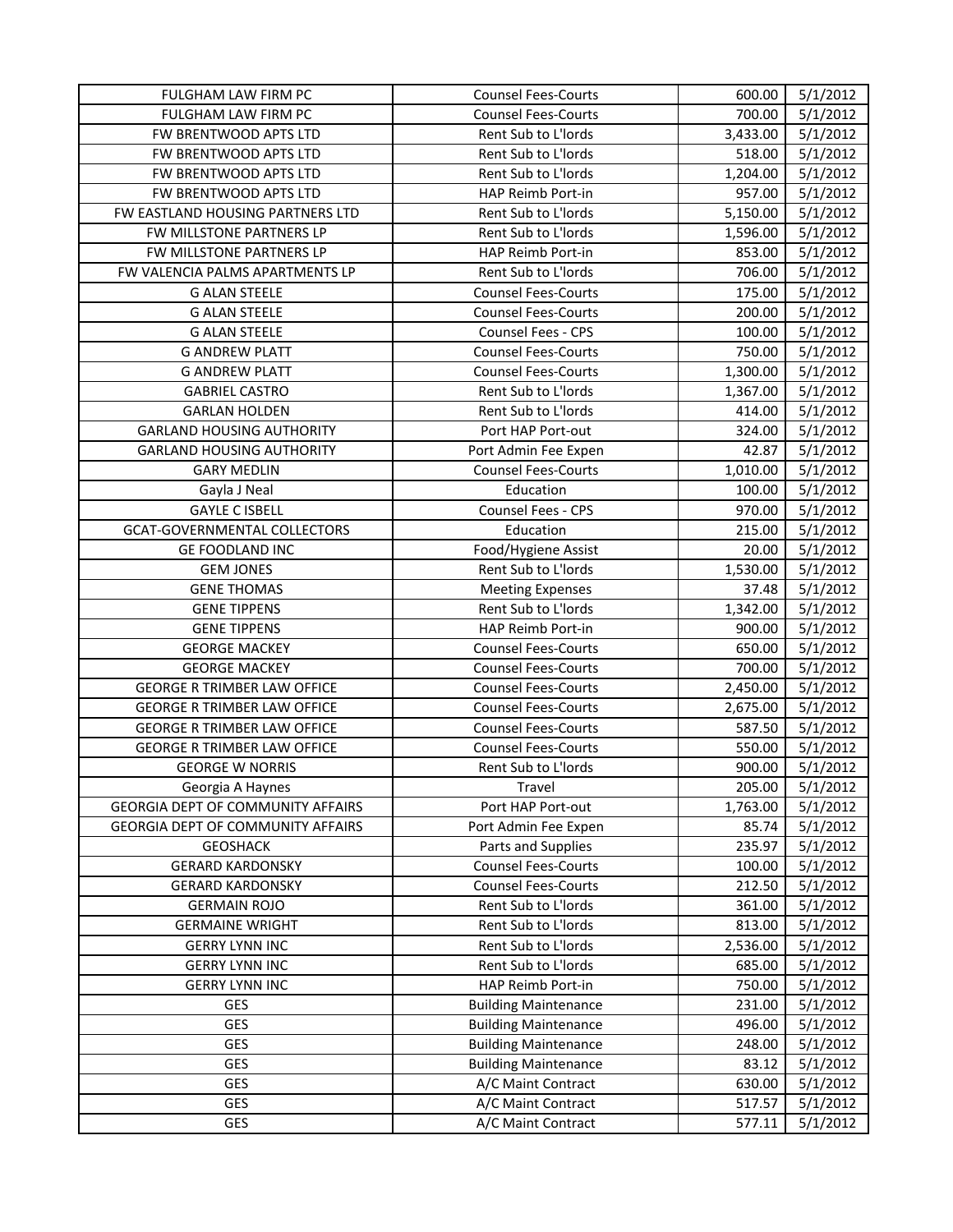| GES                                     | A/C Maint Contract          | 228.85       | 5/1/2012 |
|-----------------------------------------|-----------------------------|--------------|----------|
| GES                                     | A/C Maint Contract          | 627.31       | 5/1/2012 |
| GES                                     | A/C Maint Contract          | 425.52       | 5/1/2012 |
| GES                                     | A/C Maint Contract          | 4,507.58     | 5/1/2012 |
| GES                                     | A/C Maint Contract          | 8,000.00     | 5/1/2012 |
| GES                                     | A/C Maint Contract          | 325.12       | 5/1/2012 |
| <b>GEXA ENERGY CORPORATION</b>          | <b>Utility Allowance</b>    | 226.00       | 5/1/2012 |
| <b>GIAN S TANWAR</b>                    | Rent Sub to L'Iords         | 3,242.00     | 5/1/2012 |
| <b>GILBANE BUILDING CO</b>              | Retainage                   | (41, 563.00) | 5/1/2012 |
| <b>GILBANE BUILDING CO</b>              | <b>Professional Service</b> | 961,033.00   | 5/1/2012 |
| <b>GILBERT RUSSELL ROWE</b>             | <b>Counsel Fees-Courts</b>  | 875.00       | 5/1/2012 |
| <b>GILBERT RUSSELL ROWE</b>             | <b>Counsel Fees-Courts</b>  | 2,750.00     | 5/1/2012 |
| <b>GILBERT RUSSELL ROWE</b>             | <b>Counsel Fees-Courts</b>  | 550.00       | 5/1/2012 |
| <b>GILBERT RUSSELL ROWE</b>             | <b>Counsel Fees-Courts</b>  | 300.00       | 5/1/2012 |
| <b>GILBERT RUSSELL ROWE</b>             | <b>Counsel Fees-Courts</b>  | 175.00       | 5/1/2012 |
| <b>GILBERT RUSSELL ROWE</b>             | <b>Counsel Fees-Courts</b>  | 375.00       | 5/1/2012 |
| <b>GILBERTO TORREZ</b>                  | Investigative               | 2,250.00     | 5/1/2012 |
| <b>GILLES SENSENBRENNER</b>             | Prepaid - Rent              | 8,305.02     | 5/1/2012 |
| <b>GJA INVESTMENTS LP</b>               | Rent Sub to L'Iords         | 686.00       | 5/1/2012 |
| <b>GLAXO SMITH KLINE (GSK)</b>          | <b>Medical Supplies</b>     | 5,202.05     | 5/1/2012 |
| <b>GLAXO SMITH KLINE (GSK)</b>          | <b>Medical Supplies</b>     | 655.60       | 5/1/2012 |
| <b>GLAXO SMITH KLINE (GSK)</b>          | <b>Medical Supplies</b>     | 3,669.33     | 5/1/2012 |
| <b>GLEN ROSE PARK APARTMENTS</b>        | Rent Sub to L'Iords         | 3,010.00     | 5/1/2012 |
| <b>GLOBAL INDUSTRIES INC</b>            | Non-Track Equipment         | 2,484.83     | 5/1/2012 |
| <b>GLOBAL PAYMENTS INC</b>              | Hith Dept Immu Fees         | 423.42       | 5/1/2012 |
| <b>GLOBAL PAYMENTS INC</b>              | Hlth Dept Immu Fees         | 147.46       | 5/1/2012 |
| <b>GLOBAL PAYMENTS INC</b>              | Hith Internat'l Trav        | 675.34       | 5/1/2012 |
| <b>GLORIOUS SUNSHINE USA</b>            | Rental Assistance           | 710.00       | 5/1/2012 |
| <b>GOMEZ FLOOR COVERING INC</b>         | <b>Building Maintenance</b> | 13,408.65    | 5/1/2012 |
| <b>GONY LTD</b>                         | Prepaid - Rent              | 9,450.00     | 5/1/2012 |
| <b>GORDON T ARMSTRONG</b>               | Rent Sub to L'Iords         | 422.00       | 5/1/2012 |
| <b>GRAND PRAIRIE HOUSING ASSISTANCE</b> | Port HAP Port-out           | 5,233.00     | 5/1/2012 |
| <b>GRAND PRAIRIE HOUSING ASSISTANCE</b> | Port Admin Fee Expen        | 300.09       | 5/1/2012 |
| <b>GRAND PRAIRIE POLICE DEPARTMENT</b>  | Due to Other Govts          | 7.62         | 5/1/2012 |
| <b>GRANGER GROUP INC</b>                | <b>Bonds</b>                | 71.00        | 5/1/2012 |
| <b>GRANICUS INC</b>                     | Software Maintenance        | 52.00        | 5/1/2012 |
| <b>GREATEST-GEN SENIOR HOUSING LTD</b>  | Rent Sub to L'Iords         | 3,997.00     | 5/1/2012 |
| <b>GREATEST-GEN SENIOR HOUSING LTD</b>  | Rent Sub to L'Iords         | 376.00       | 5/1/2012 |
| <b>GREEN MOUNTAIN ENERGY COMPANY</b>    | <b>Utility Assistance</b>   | 85.00        | 5/1/2012 |
| <b>GREEN MOUNTAIN ENERGY COMPANY</b>    | <b>Utility Assistance</b>   | 84.00        | 5/1/2012 |
| <b>GREEN MOUNTAIN ENERGY COMPANY</b>    | <b>Utility Assistance</b>   | 312.97       | 5/1/2012 |
| <b>GREEN MOUNTAIN ENERGY COMPANY</b>    | <b>Utility Assistance</b>   | 490.00       | 5/1/2012 |
| <b>GREEN MOUNTAIN ENERGY COMPANY</b>    | <b>Utility Assistance</b>   | 88.82        | 5/1/2012 |
| <b>GREEN MOUNTAIN ENERGY COMPANY</b>    | <b>Utility Assistance</b>   | 66.83        | 5/1/2012 |
| <b>GREEN MOUNTAIN ENERGY COMPANY</b>    | <b>Utility Assistance</b>   | 12.47        | 5/1/2012 |
| <b>GREEN MOUNTAIN ENERGY COMPANY</b>    | <b>Utility Assistance</b>   | 174.64       | 5/1/2012 |
| <b>GREEN MOUNTAIN ENERGY COMPANY</b>    | <b>Utility Assistance</b>   | 391.71       | 5/1/2012 |
| <b>GREEN MOUNTAIN ENERGY COMPANY</b>    | <b>Utility Assistance</b>   | 399.72       | 5/1/2012 |
| <b>GREEN MOUNTAIN ENERGY COMPANY</b>    | <b>Utility Assistance</b>   | 271.57       | 5/1/2012 |
| <b>GREEN MOUNTAIN ENERGY COMPANY</b>    | <b>Utility Allowance</b>    | 549.00       | 5/1/2012 |
| <b>GREEN MOUNTAIN ENERGY COMPANY</b>    | HAP Reimb Port-in           | 104.00       | 5/1/2012 |
| <b>GREEN PLANET INC</b>                 | Lab Equip Mainten           | 170.00       | 5/1/2012 |
| <b>GREENWOOD MOUNT OLIVET</b>           | <b>County Burials</b>       | 495.00       | 5/1/2012 |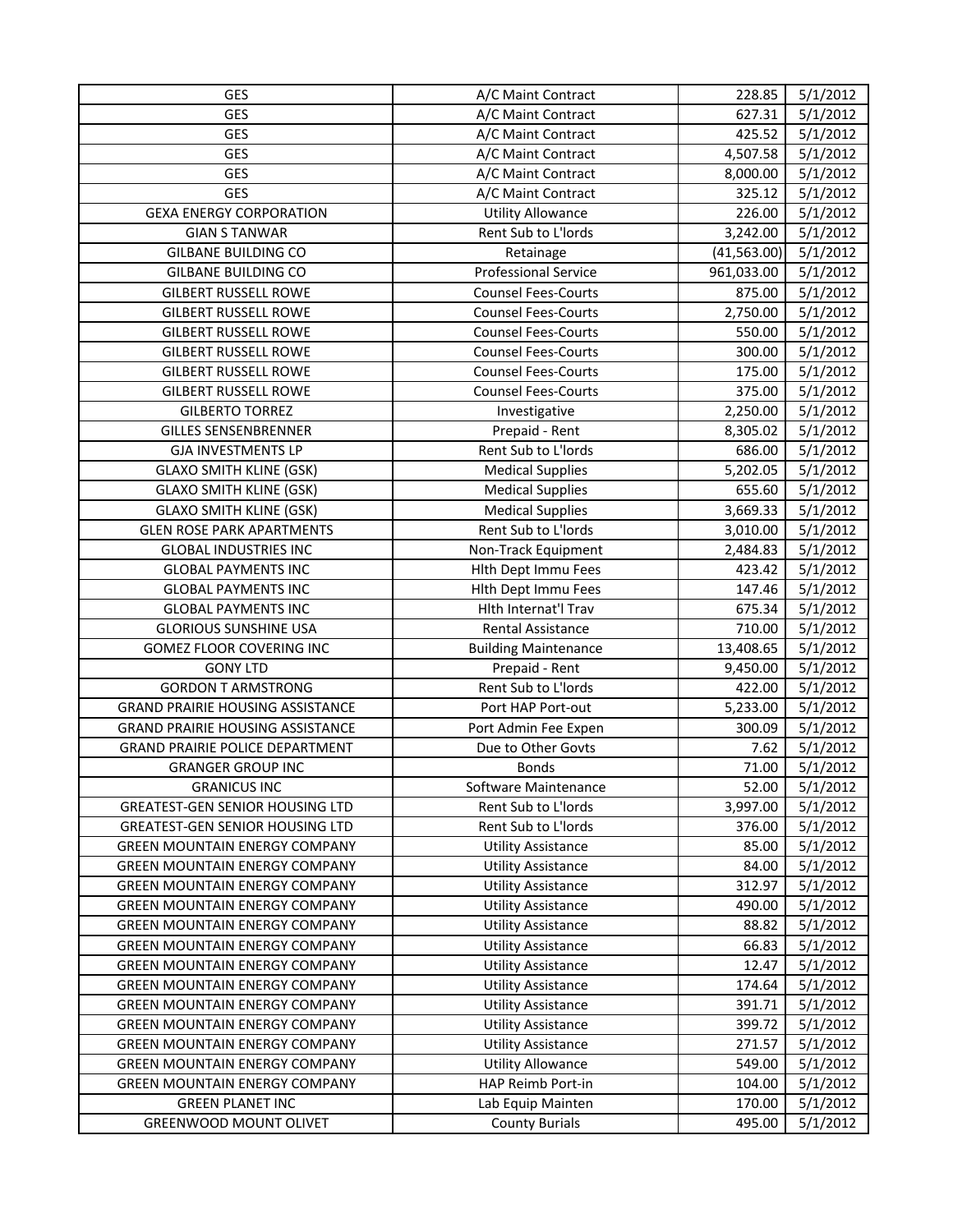| <b>GREG GRAY</b>                | <b>Counsel Fees-Courts</b> | 6,000.00 | 5/1/2012 |
|---------------------------------|----------------------------|----------|----------|
| <b>GREG GRAY</b>                | <b>Counsel Fees-Courts</b> | 100.00   | 5/1/2012 |
| <b>GREG GRAY</b>                | <b>Counsel Fees-Courts</b> | 300.00   | 5/1/2012 |
| <b>GREG PIZARRO</b>             | <b>Witness Travel</b>      | 63.94    | 5/1/2012 |
| <b>GREGG GOODWIN</b>            | Rent Sub to L'Iords        | 725.00   | 5/1/2012 |
| <b>GREGORY S STITH</b>          | Rent Sub to L'Iords        | 706.00   | 5/1/2012 |
| <b>GSBS BATENHORST INC</b>      | Non-Track Const/Bldg       | 315.00   | 5/1/2012 |
| <b>GST PUBLIC SAFETY SUPPLY</b> | Clothing                   | 92.40    | 5/1/2012 |
| <b>GST PUBLIC SAFETY SUPPLY</b> | Clothing                   | 2,079.91 | 5/1/2012 |
| <b>GST PUBLIC SAFETY SUPPLY</b> | Clothing                   | 2,072.65 | 5/1/2012 |
| <b>GST PUBLIC SAFETY SUPPLY</b> | Clothing                   | (172.69) | 5/1/2012 |
| <b>GST PUBLIC SAFETY SUPPLY</b> | Clothing                   | 2,618.81 | 5/1/2012 |
| <b>GST PUBLIC SAFETY SUPPLY</b> | Clothing                   | 2,682.99 | 5/1/2012 |
| <b>GST PUBLIC SAFETY SUPPLY</b> | Clothing                   | 2,370.56 | 5/1/2012 |
| <b>GST PUBLIC SAFETY SUPPLY</b> | Clothing                   | 697.90   | 5/1/2012 |
| <b>GST PUBLIC SAFETY SUPPLY</b> | Clothing                   | 2,340.61 | 5/1/2012 |
| <b>GUADALUPE R CASTRO</b>       | Rent Sub to L'Iords        | 825.00   | 5/1/2012 |
| <b>GW OUTFITTERS LP</b>         | <b>Supplies</b>            | 198.00   | 5/1/2012 |
| <b>GW OUTFITTERS LP</b>         | <b>Supplies</b>            | 99.00    | 5/1/2012 |
| <b>GW OUTFITTERS LP</b>         | <b>Supplies</b>            | 49.50    | 5/1/2012 |
| <b>GWENDOLYN HOWARD</b>         | Rent Sub to L'Iords        | 625.00   | 5/1/2012 |
| <b>GWENDOLYN PRICE MCCOWEN</b>  | Rent Sub to L'Iords        | 561.00   | 5/1/2012 |
| H D SMITH WHOLESALE CO          | <b>Medical Supplies</b>    | 5,558.25 | 5/1/2012 |
| H D SMITH WHOLESALE CO          | <b>Medical Supplies</b>    | 347.85   | 5/1/2012 |
| H KENNETH JETT                  | Rent Sub to L'Iords        | 811.00   | 5/1/2012 |
| HACIENDA REDEVELOPMENT LLC      | Rental Assistance          | 575.00   | 5/1/2012 |
| <b>HAI NGUYEN</b>               | Prepaid - Rent             | 2,750.00 | 5/1/2012 |
| HALAWA VIEW APARTMENTS GP       | Prepaid - Rent             | 488.33   | 5/1/2012 |
| HALAWA VIEW APARTMENTS GP       | Rent                       | (133.23) | 5/1/2012 |
| HALAWA VIEW APARTMENTS GP       | Prepaid - Rent             | 2,807.88 | 5/1/2012 |
| HALAWA VIEW APARTMENTS GP       | Rent                       | (421.35) | 5/1/2012 |
| HALAWA VIEW APARTMENTS GP       | Rent                       | (153.21) | 5/1/2012 |
| HALAWA VIEW APARTMENTS GP       | Rent                       | (191.51) | 5/1/2012 |
| HALAWA VIEW APARTMENTS GP       | Prepaid - Rent             | 2,807.88 | 5/1/2012 |
| HALAWA VIEW APARTMENTS GP       | Rent                       | (766.07) | 5/1/2012 |
| HALL & MIXON PLLC               | Counsel Fees-Probate       | 250.00   | 5/1/2012 |
| HAMID JAY ASKARI                | Rent Sub to L'Iords        | 485.00   | 5/1/2012 |
| <b>HAMID JAY ASKARI</b>         | HAP Reimb Port-in          | 1,000.00 | 5/1/2012 |
| HAMIDA A ABDAL-KHALLAQ INC      | <b>Counsel Fees-Courts</b> | 550.00   | 5/1/2012 |
| HAMIDA A ABDAL-KHALLAQ INC      | <b>Counsel Fees-Courts</b> | 250.00   | 5/1/2012 |
| HAMIDA A ABDAL-KHALLAQ INC      | Counsel Fees-Juv           | 100.00   | 5/1/2012 |
| HAMMOND HOUSING AUTHORITY       | Port HAP Port-out          | 562.00   | 5/1/2012 |
| HAMMOND HOUSING AUTHORITY       | Port Admin Fee Expen       | 42.87    | 5/1/2012 |
| <b>HANNAH ISAACS</b>            | Rent Sub to L'Iords        | 637.00   | 5/1/2012 |
| HANSON AGGREGATES CENTRAL INC   | Rock and Gravel            | 699.76   | 5/1/2012 |
| HAO WEI HSU                     | Rent Sub to L'Iords        | 900.00   | 5/1/2012 |
| <b>HAPPY HABITATS LLC</b>       | Rental Assistance          | 550.00   | 5/1/2012 |
| <b>HAPPY HABITATS LLC</b>       | Rent Sub to L'Iords        | 3,094.00 | 5/1/2012 |
| <b>HAPPY HABITATS LLC</b>       | Rent Sub to L'Iords        | 401.00   | 5/1/2012 |
| <b>HAPPY HABITATS LLC</b>       | Rent Sub to L'Iords        | 649.00   | 5/1/2012 |
| HAPPY SOFTWARE INC              | Education                  | 1,190.00 | 5/1/2012 |
| HARDIN MORTGAGE COMPANY INC     | Rent Sub to L'Iords        | 888.00   | 5/1/2012 |
| <b>HARDY DIAGNOSTICS</b>        | Lab Supplies               | 122.44   | 5/1/2012 |
|                                 |                            |          |          |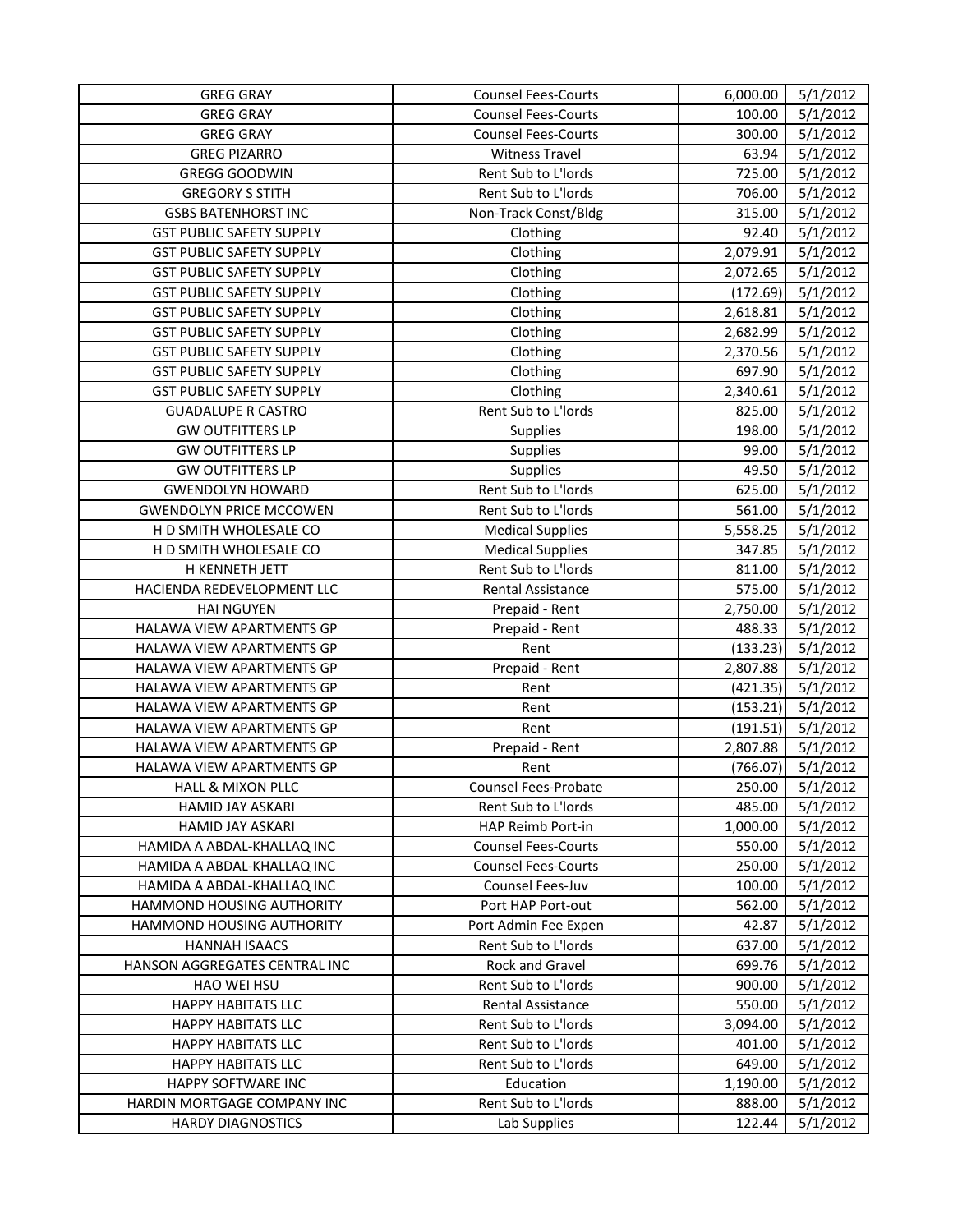| <b>HARMONY VITACCO</b>              | Rent Sub to L'Iords        | 549.00   | 5/1/2012 |
|-------------------------------------|----------------------------|----------|----------|
| HAROLD R & JOYCE SCHATZ REV TRUST   | Rent Sub to L'Iords        | 715.00   | 5/1/2012 |
| <b>HAROLD V JOHNSON</b>             | <b>Counsel Fees-Courts</b> | 100.00   | 5/1/2012 |
| HAROLD V JOHNSON                    | <b>Counsel Fees-Courts</b> | 350.00   | 5/1/2012 |
| HAROLD V JOHNSON                    | <b>Counsel Fees-Courts</b> | 137.50   | 5/1/2012 |
| HARRELL WOODARD                     | Rent Sub to L'Iords        | 329.00   | 5/1/2012 |
| HARRY HARRIS, III                   | <b>Counsel Fees-Courts</b> | 600.00   | 5/1/2012 |
| HARRY HARRIS, III                   | <b>Counsel Fees-Courts</b> | 250.00   | 5/1/2012 |
| <b>HARRY SWEETSER</b>               | Rent Sub to L'Iords        | 796.00   | 5/1/2012 |
| HART INTERCIVIC INC                 | <b>Voting Supplies</b>     | 4,350.00 | 5/1/2012 |
| HARVARD BUSINESS REVIEW             | Subscriptions              | 119.00   | 5/1/2012 |
| <b>HAZELNUT LLC</b>                 | Rent Sub to L'Iords        | 310.00   | 5/1/2012 |
| HD SUPPLY CONSTRUCTION SUPPLY LTD   | Clothing                   | 339.60   | 5/1/2012 |
| HDC FOREST HILL LIMITED PARTNERSHIP | Rent Sub to L'Iords        | 7,516.00 | 5/1/2012 |
| HDC FOREST HILL LIMITED PARTNERSHIP | Rent Sub to L'Iords        | 1,568.00 | 5/1/2012 |
| HDC FOREST HILL LIMITED PARTNERSHIP | HAP Reimb Port-in          | 546.00   | 5/1/2012 |
| HEALTHY LIFE GOALS LLC              | Rent Sub to L'Iords        | 1,719.00 | 5/1/2012 |
| HEARTLAND ASPHALT MATERIALS INC     | Asphalt-Liquid             | 2,799.50 | 5/1/2012 |
| HEARTLAND ASPHALT MATERIALS INC     | Asphalt-Liquid             | 2,527.65 | 5/1/2012 |
| <b>Heather A MacGregor</b>          | Education                  | 122.00   | 5/1/2012 |
| <b>HEATHER LARSEN</b>               | Rent Sub to L'Iords        | 700.00   | 5/1/2012 |
| HEATHER YVONNE OGIER                | Counsel Fees-Juv           | 200.00   | 5/1/2012 |
| HEATHER YVONNE OGIER                | <b>Counsel Fees - CPS</b>  | 3,280.00 | 5/1/2012 |
| <b>HELBING'S MOBIL SERVICE</b>      | Central Garage Inv         | 397.50   | 5/1/2012 |
| <b>HELLO DIRECT</b>                 | <b>Equipment Maint</b>     | 1,103.77 | 5/1/2012 |
| HELPING OPEN PEOPLES EYES, INC.     | O/P Group Counseling       | 1,510.00 | 5/1/2012 |
| HEMPHILL SAMARITAN LP               | Rent Sub to L'Iords        | 117.00   | 5/1/2012 |
| <b>HENDERSON R PALMER</b>           | Rent Sub to L'Iords        | 885.00   | 5/1/2012 |
| HERITAGE PARK VISTA HOUSING PARTNER | Rent Sub to L'Iords        | 348.00   | 5/1/2012 |
| HERITAGE PARK VISTA HOUSING PARTNER | HAP Reimb Port-in          | 260.00   | 5/1/2012 |
| <b>HERKIM LIMITED</b>               | Rent Sub to L'Iords        | 933.00   | 5/1/2012 |
| HHA INVESTORS LLC                   | Rent Sub to L'Iords        | 5,118.00 | 5/1/2012 |
| HHA INVESTORS LLC                   | Rent Sub to L'Iords        | 1,874.00 | 5/1/2012 |
| HHA INVESTORS LLC                   | Rent Sub to L'Iords        | 1,192.00 | 5/1/2012 |
| <b>HIGHSMITH</b>                    | Non-Track Equipment        | 1,282.52 | 5/1/2012 |
| HILLSIDE VIEW SG LLC                | Rent Sub to L'Iords        | 532.00   | 5/1/2012 |
| HIRED HANDS INC                     | <b>Interpreter Fees</b>    | 140.00   | 5/1/2012 |
| <b>HIXLO LTD</b>                    | Rent Sub to L'Iords        | 516.00   | 5/1/2012 |
| <b>HM TRAVEL LLC</b>                | Rent Sub to L'Iords        | 1,114.00 | 5/1/2012 |
| HM TRAVEL LLC                       | HAP Reimb Port-in          | 2,162.00 | 5/1/2012 |
| HOA THI VU                          | Rent Sub to L'Iords        | 842.00   | 5/1/2012 |
| <b>HOANG NGUYEN</b>                 | Rent Sub to L'Iords        | 361.00   | 5/1/2012 |
| <b>HOBART SERVICE</b>               | Kitchen Maintenance        | 263.45   | 5/1/2012 |
| <b>HOBART SERVICE</b>               | Kitchen Maintenance        | 4,077.50 | 5/1/2012 |
| <b>HOBART SERVICE</b>               | Kitchen Maintenance        | 1,038.65 | 5/1/2012 |
| HOLIDAY INN AUSTIN MIDTOWN          | Travel                     | 97.75    | 5/1/2012 |
| HOLLIS SLOAN GST EXEMPT TRUST       | Rent Sub to L'Iords        | 625.00   | 5/1/2012 |
| HOLLIS SLOAN GST EXEMPT TRUST       | HAP Reimb Port-in          | 625.00   | 5/1/2012 |
| HOLLIS SLOAN NON-GST EXEMPT TRUST   | Rent Sub to L'Iords        | 550.00   | 5/1/2012 |
| HOLLY JERILYN GONZALEZ              | HAP Reimb Port-in          | 821.00   | 5/1/2012 |
| HOLT COMPANY OF TEXAS               | Parts and Supplies         | 31.68    | 5/1/2012 |
| HOLT COMPANY OF TEXAS               | Parts and Supplies         | 158.54   | 5/1/2012 |
| HOLT COMPANY OF TEXAS               | Parts and Supplies         | 3,102.58 | 5/1/2012 |
|                                     |                            |          |          |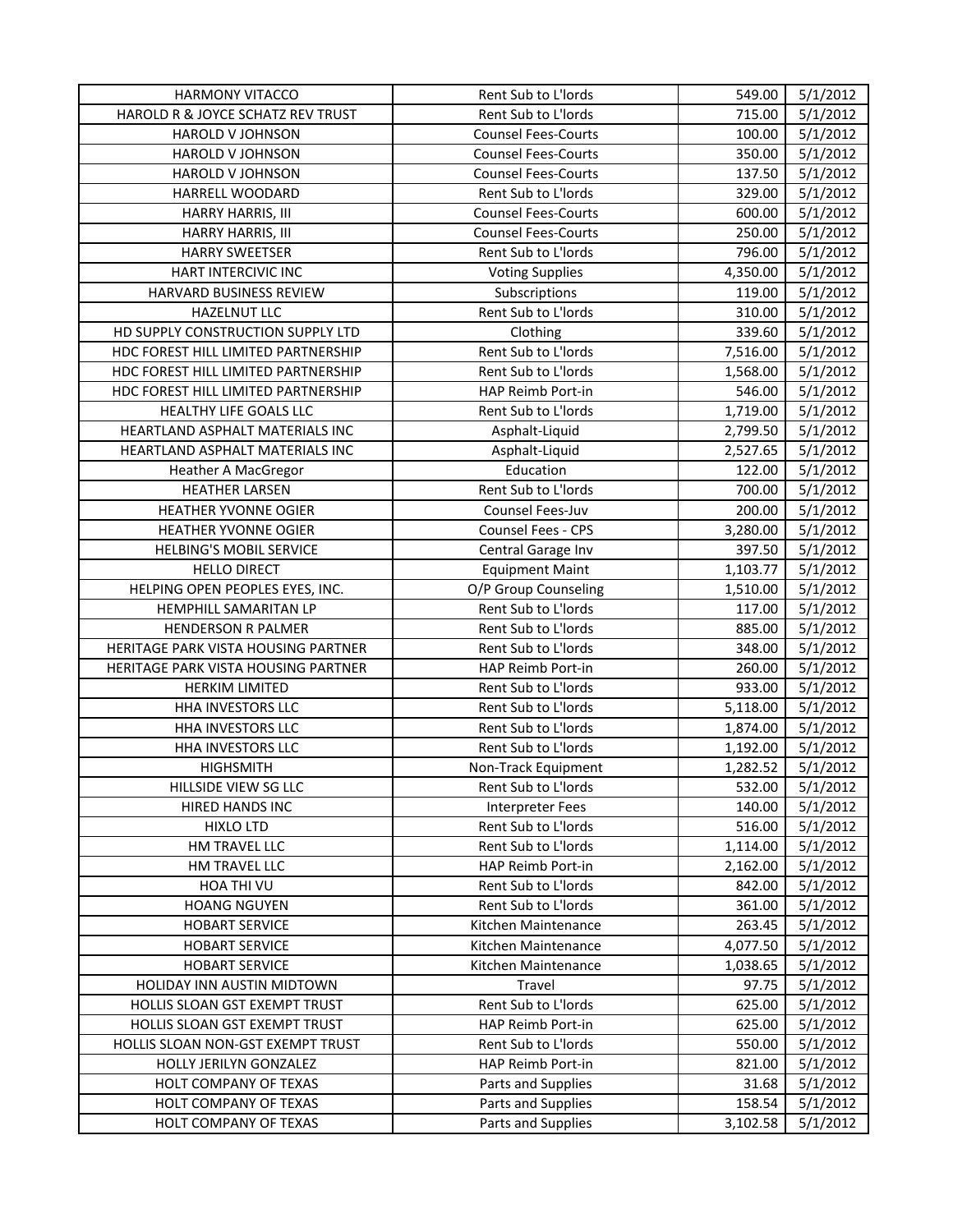| <b>HOME SECURITY CENTRAL</b>      | <b>Equipment Maint</b>      | 190.00   | 5/1/2012 |
|-----------------------------------|-----------------------------|----------|----------|
| HOME SECURITY CENTRAL             | <b>Equipment Maint</b>      | 190.00   | 5/1/2012 |
| HOME TEX ENTERPRISES LLC          | Rent Sub to L'Iords         | 1,000.00 | 5/1/2012 |
| HOME TOWNE AT MATADOR RANCH LP    | Rent Sub to L'Iords         | 6,872.00 | 5/1/2012 |
| HOME TOWNE AT MATADOR RANCH LP    | Rent Sub to L'Iords         | 528.00   | 5/1/2012 |
| HOME TOWNE AT MATADOR RANCH LP    | HAP Reimb Port-in           | 524.00   | 5/1/2012 |
| HOMES OF PARKER COMMONS           | Rent Sub to L'Iords         | 563.00   | 5/1/2012 |
| HOMES OF PARKER COMMONS           | Rent Sub to L'Iords         | 1,451.00 | 5/1/2012 |
| HOMES OF PARKER COMMONS           | Rent Sub to L'Iords         | 319.00   | 5/1/2012 |
| HOMETEX AFW LLC                   | Rent Sub to L'Iords         | 502.00   | 5/1/2012 |
| <b>HORIZONS AT SUNRIDGE</b>       | <b>Rental Assistance</b>    | 575.00   | 5/1/2012 |
| HOTEL GALVEZ                      | Education                   | 351.90   | 5/1/2012 |
| HOTEL GALVEZ                      | Education                   | 351.90   | 5/1/2012 |
| <b>HOTEL GALVEZ</b>               | Education                   | 351.90   | 5/1/2012 |
| HOUSEHOLD DRIVERS REPORT          | Subscriptions               | 34.00    | 5/1/2012 |
| <b>HOUSING AUTHORITY</b>          | Port HAP Port-out           | 2,188.00 | 5/1/2012 |
| <b>HOUSING AUTHORITY</b>          | Port Admin Fee Expen        | 171.48   | 5/1/2012 |
| HOUSING AUTHORITY OF COLLEGE PARK | Port HAP Port-out           | 730.00   | 5/1/2012 |
| HOUSING AUTHORITY OF COLLEGE PARK | Port Admin Fee Expen        | 42.87    | 5/1/2012 |
| HOUSING AUTHORITY OF NEW ORLEANS  | Port HAP Port-out           | 6,452.00 | 5/1/2012 |
| HOUSING AUTHORITY OF NEW ORLEANS  | Port Admin Fee Expen        | 300.09   | 5/1/2012 |
| HOUSING AUTHORITY OF THE CITY OF  | Port HAP Port-out           | 539.00   | 5/1/2012 |
| HOUSING AUTHORITY OF THE CITY OF  | Port Admin Fee Expen        | 42.87    | 5/1/2012 |
| HSBC BUSINESS SOLUTIONS           | <b>Building Maintenance</b> | 67.00    | 5/1/2012 |
| HST LESSEE DENVER LLC             | Prepaid - Travel            | 730.45   | 5/1/2012 |
| HUB INTERNATIONAL RIGG            | Casualty Insurance          | 900.00   | 5/1/2012 |
| HUGH L ROBERTS JR                 | Rent Sub to L'Iords         | 118.00   | 5/1/2012 |
| HUNTINGTON PLACE APARTMENTS LTD   | Rental Assistance           | 500.00   | 5/1/2012 |
| HUNTINGTON PLACE APARTMENTS LTD   | Rent Sub to L'Iords         | 753.00   | 5/1/2012 |
| HUNTINGTON PLACE APARTMENTS LTD   | Rent Sub to L'Iords         | 821.00   | 5/1/2012 |
| HURST-JEREMIAH 29:11 LP           | Rent Sub to L'Iords         | 5,098.00 | 5/1/2012 |
| HURST-JEREMIAH 29:11 LP           | Rent Sub to L'Iords         | 1,172.00 | 5/1/2012 |
| HURST-JEREMIAH 29:11 LP           | HAP Reimb Port-in           | 631.00   | 5/1/2012 |
| <b>HYDN P VALES</b>               | Rent Sub to L'Iords         | 951.00   | 5/1/2012 |
| ICS                               | Sheriff Inventory           | 792.00   | 5/1/2012 |
| ICS                               | Shrff Commissary Inv        | 648.00   | 5/1/2012 |
| <b>IMAD FATEN DAOUK</b>           | Rent Sub to L'Iords         | 785.00   | 5/1/2012 |
| <b>IMAGETEK OFFICE SYSTEMS</b>    | <b>Equipment Maint</b>      | 41.69    | 5/1/2012 |
| INDEPENDENT ENVIRONMENTAL SERV    | <b>Disposal Service</b>     | 20.00    | 5/1/2012 |
| INDEPENDENT ENVIRONMENTAL SERV    | <b>Building Maintenance</b> | 88.60    | 5/1/2012 |
| INDEPENDENT ENVIRONMENTAL SERV    | <b>Building Maintenance</b> | 75.49    | 5/1/2012 |
| INDEPENDENT ENVIRONMENTAL SERV    | <b>Disposal Service</b>     | 30.00    | 5/1/2012 |
| INDEPENDENT ENVIRONMENTAL SERV    | <b>Support Serv Supply</b>  | 106.00   | 5/1/2012 |
| INDEPENDENT ENVIRONMENTAL SERV    | <b>Disposal Service</b>     | 50.00    | 5/1/2012 |
| INDEPENDENT ENVIRONMENTAL SERV    | <b>Disposal Service</b>     | 220.00   | 5/1/2012 |
| INDEPENDENT ENVIRONMENTAL SERV    | <b>Disposal Service</b>     | 235.00   | 5/1/2012 |
| INDEPENDENT ENVIRONMENTAL SERV    | <b>Disposal Service</b>     | 50.00    | 5/1/2012 |
| INDEPENDENT ENVIRONMENTAL SERV    | <b>Disposal Service</b>     | 50.00    | 5/1/2012 |
| INDEPENDENT ENVIRONMENTAL SERV    | <b>Disposal Service</b>     | 146.00   | 5/1/2012 |
| INDEPENDENT ENVIRONMENTAL SERV    | <b>Disposal Service</b>     | 140.40   | 5/1/2012 |
| INDEPENDENT ENVIRONMENTAL SERV    | <b>Disposal Service</b>     | 1,283.00 | 5/1/2012 |
| INDEPENDENT ENVIRONMENTAL SERV    | <b>Disposal Service</b>     | 520.00   | 5/1/2012 |
| INDEPENDENT ENVIRONMENTAL SERV    | <b>Disposal Service</b>     | 1,773.66 | 5/1/2012 |
|                                   |                             |          |          |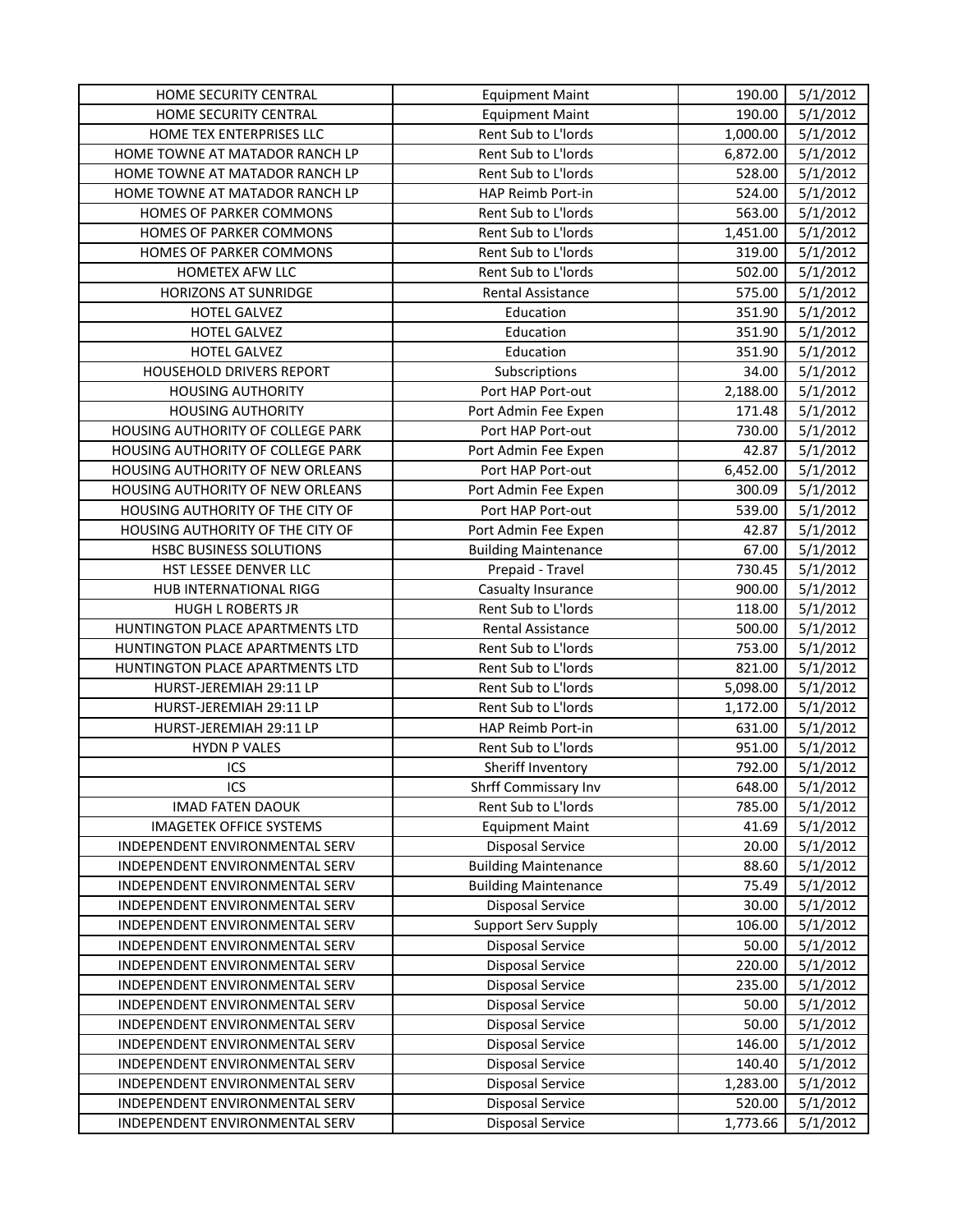| INDEPENDENT ENVIRONMENTAL SERV      | <b>Disposal Service</b>     | 264.00    | 5/1/2012 |
|-------------------------------------|-----------------------------|-----------|----------|
| INDEPENDENT ENVIRONMENTAL SERV      | <b>Disposal Service</b>     | 50.00     | 5/1/2012 |
| INDEPENDENT ENVIRONMENTAL SERV      | <b>Disposal Service</b>     | 73.92     | 5/1/2012 |
| INDEPENDENT ENVIRONMENTAL SERV      | <b>Disposal Service</b>     | 264.00    | 5/1/2012 |
| INDEPENDENT ENVIRONMENTAL SERV      | <b>Disposal Service</b>     | 170.00    | 5/1/2012 |
| INDEPENDENT ENVIRONMENTAL SERV      | <b>Disposal Service</b>     | 135.00    | 5/1/2012 |
| INDEPENDENT ENVIRONMENTAL SERV      | <b>Disposal Service</b>     | 135.00    | 5/1/2012 |
| INDEPENDENT ENVIRONMENTAL SERV      | <b>Disposal Service</b>     | 30.00     | 5/1/2012 |
| INDEPENDENT ENVIRONMENTAL SERV      | <b>Disposal Service</b>     | 50.00     | 5/1/2012 |
| INDEPENDENT ENVIRONMENTAL SERV      | <b>Disposal Service</b>     | 25.00     | 5/1/2012 |
| INDEPENDENT ENVIRONMENTAL SERV      | <b>Disposal Service</b>     | 125.00    | 5/1/2012 |
| INDEPENDENT ENVIRONMENTAL SERV      | <b>Disposal Service</b>     | 54.15     | 5/1/2012 |
| INDEPENDENT ENVIRONMENTAL SERV      | <b>Disposal Service</b>     | 149.28    | 5/1/2012 |
| INDEPENDENT ENVIRONMENTAL SERV      | <b>Disposal Service</b>     | 503.00    | 5/1/2012 |
| INDEPENDENT ENVIRONMENTAL SERV      | <b>Disposal Service</b>     | 400.00    | 5/1/2012 |
| <b>INGRID MANZANAREZ</b>            | <b>Witness Travel</b>       | 274.02    | 5/1/2012 |
| INTEGRATED FORENSIC LAB INC         | Investigative               | 1,250.00  | 5/1/2012 |
| INTERCON ENVIRONMENTAL INC          | Non-Track Equipment         | 2,177.00  | 5/1/2012 |
| INTERCON ENVIRONMENTAL INC          | Non-Track Equipment         | 870.00    | 5/1/2012 |
| INTERNATIONAL COMMUNITY CORRECTIONS | Tuition C/room Train        | 250.00    | 5/1/2012 |
| INTERSTATE BATTERY OF FT WORTH      | Central Garage Inv          | 196.90    | 5/1/2012 |
| <b>INVERNESS INTEREST GROUP</b>     | Rent Sub to L'Iords         | 1,746.00  | 5/1/2012 |
| <b>INX LLC</b>                      | Non-Track Equipment         | 63.60     | 5/1/2012 |
| <b>IRENE CEBALLOS</b>               | <b>Relative Assistance</b>  | 900.00    | 5/1/2012 |
| <b>IRON MOUNTAIN</b>                | Rent                        | 2,984.02  | 5/1/2012 |
| IRONWOOD RANCH TOWNHOMES LP         | Rent Sub to L'Iords         | 12,615.00 | 5/1/2012 |
| IRONWOOD RANCH TOWNHOMES LP         | Rent Sub to L'Iords         | 627.00    | 5/1/2012 |
| IRONWOOD RANCH TOWNHOMES LP         | HAP Reimb Port-in           | 1,783.00  | 5/1/2012 |
| <b>IRVING HOLDINGS INC</b>          | Transportation              | 109.25    | 5/1/2012 |
| IRVING HOLDINGS INC                 | Transportation              | 23.00     | 5/1/2012 |
| <b>IRVING HOLDINGS INC</b>          | Transportation              | 2,226.51  | 5/1/2012 |
| <b>IRVING INVESTMENTS LTD</b>       | Rent Sub to L'Iords         | 721.00    | 5/1/2012 |
| IRVING WEST BUILDING CO., INC       | Rent Sub to L'Iords         | (518.00)  | 5/1/2012 |
| IRVING WEST BUILDING CO., INC       | Rent Sub to L'Iords         | 698.00    | 5/1/2012 |
| IRVING WEST BUILDING CO., INC       | HAP Reimb Port-in           | 553.00    | 5/1/2012 |
| <b>ISAAC JONES</b>                  | Rent Sub to L'Iords         | 671.00    | 5/1/2012 |
| <b>ISAAC PIEDRA</b>                 | Rent Sub to L'Iords         | 1,014.00  | 5/1/2012 |
| <b>ISABEL R OCHOA</b>               | Rent Sub to L'Iords         | 911.00    | 5/1/2012 |
| J & S SWINK ENTERPRISES INC         | <b>Equipment Maint</b>      | 1,400.00  | 5/1/2012 |
| J A SEXAUER                         | <b>Building Maintenance</b> | 204.48    | 5/1/2012 |
| J A SEXAUER                         | <b>Building Maintenance</b> | 2,434.86  | 5/1/2012 |
| J A SEXAUER                         | <b>Building Maintenance</b> | (262.36)  | 5/1/2012 |
| J A SEXAUER                         | <b>Building Maintenance</b> | 659.68    | 5/1/2012 |
| J A SEXAUER                         | <b>Building Maintenance</b> | (126.66)  | 5/1/2012 |
| J ANTHONY SMITH                     | Rent Sub to L'Iords         | 948.00    | 5/1/2012 |
| J MASON PROPERTIES LLC              | Rent Sub to L'Iords         | 859.00    | 5/1/2012 |
| <b>J R MOLINA</b>                   | <b>Interpreter Fees</b>     | 50.00     | 5/1/2012 |
| <b>J STEVEN BUSH</b>                | <b>Counsel Fees-Courts</b>  | 400.00    | 5/1/2012 |
| <b>J STEVEN BUSH</b>                | <b>Counsel Fees-Courts</b>  | 340.00    | 5/1/2012 |
| <b>J STEVEN BUSH</b>                | <b>Counsel Fees-Courts</b>  | 790.00    | 5/1/2012 |
| <b>J STEVEN BUSH</b>                | <b>Counsel Fees-Courts</b>  | 500.00    | 5/1/2012 |
| JACK B ADAMS                        | Rent Sub to L'Iords         | 871.00    | 5/1/2012 |
| JACK G DUFFY, JR.                   | <b>Counsel Fees-Courts</b>  | 500.00    | 5/1/2012 |
|                                     |                             |           |          |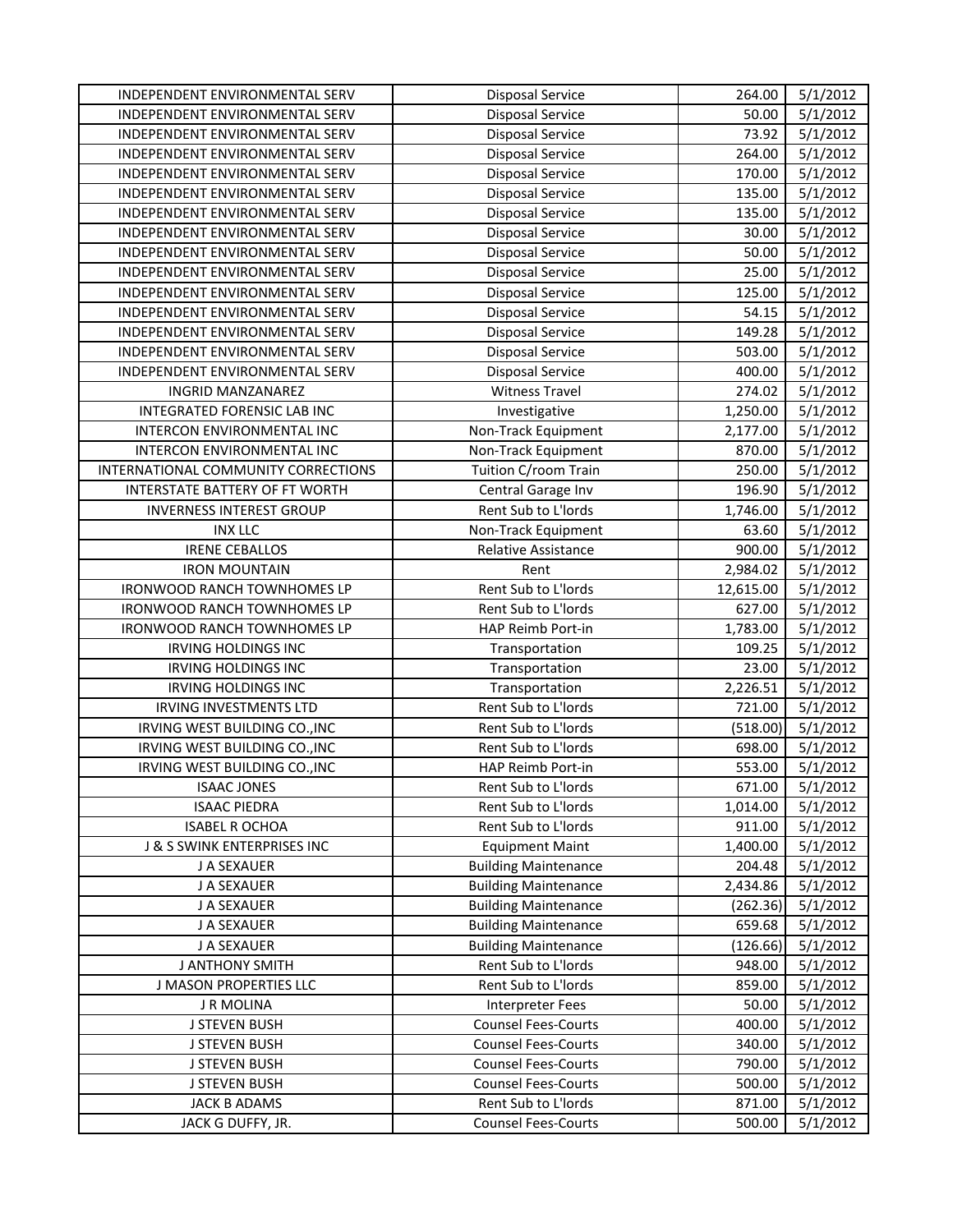| <b>JACK HENSON JR</b>        | Rent Sub to L'Iords         | 757.00   | 5/1/2012 |
|------------------------------|-----------------------------|----------|----------|
| JACK L CASE                  | Rent Sub to L'Iords         | 510.00   | 5/1/2012 |
| JACK L HINES JR              | <b>Building Maintenance</b> | 5,950.00 | 5/1/2012 |
| <b>JACK T MILLER</b>         | Rent Sub to L'Iords         | 373.00   | 5/1/2012 |
| <b>JACKIE MARTIN</b>         | Counsel Fees - CPS          | 100.00   | 5/1/2012 |
| <b>JACQUELINE LEE</b>        | Rent Sub to L'Iords         | 956.00   | 5/1/2012 |
| Jamaine Walker               | Education                   | 140.00   | 5/1/2012 |
| JAMES D RENFORTH II          | <b>Counsel Fees-Courts</b>  | 1,100.00 | 5/1/2012 |
| JAMES D RENFORTH II          | <b>Counsel Fees-Courts</b>  | 1,200.00 | 5/1/2012 |
| JAMES D RENFORTH II          | <b>Counsel Fees-Courts</b>  | 400.00   | 5/1/2012 |
| <b>JAMES DALE ERWIN</b>      | Rent Sub to L'Iords         | 995.00   | 5/1/2012 |
| JAMES F CZACH JR             | Rent Sub to L'Iords         | 433.00   | 5/1/2012 |
| <b>JAMES MASEK</b>           | <b>Counsel Fees-Courts</b>  | 100.00   | 5/1/2012 |
| <b>JAMES MASEK</b>           | Counsel Fees - CPS          | 3,680.00 | 5/1/2012 |
| <b>JAMES MCNEILL</b>         | Rent Sub to L'Iords         | 601.00   | 5/1/2012 |
| JAMES MICHAEL GALLEGOS       | Rent Sub to L'Iords         | 548.00   | 5/1/2012 |
| JAMES P CAVANAUGH            | Rent Sub to L'Iords         | 795.00   | 5/1/2012 |
| JAMES PUBLISHING CO          | Law Books                   | 97.94    | 5/1/2012 |
| <b>JAMES R HUDSON</b>        | Rent Sub to L'Iords         | 499.00   | 5/1/2012 |
| <b>JAMES R LAMPIN</b>        | Rent Sub to L'Iords         | 565.00   | 5/1/2012 |
| <b>JAMES RUSSELL</b>         | <b>Restitution Payable</b>  | 170.00   | 5/1/2012 |
| <b>JAMES S DENNIS</b>        | Rent Sub to L'Iords         | 1,540.00 | 5/1/2012 |
| <b>JAMES WIGEN</b>           | Rent Sub to L'Iords         | 764.00   | 5/1/2012 |
| <b>JANA KAY BRAVO</b>        | <b>Professional Service</b> | 1,578.78 | 5/1/2012 |
| <b>JANA KAY BRAVO</b>        | Reporter's Records          | 148.00   | 5/1/2012 |
| <b>JANA WILLIAMS</b>         | Clothing                    | 249.17   | 5/1/2012 |
| JANE LANE APARTMENTS LLC     | Rent Sub to L'Iords         | 2,817.00 | 5/1/2012 |
| Janelle M Harvison           | Education                   | 122.00   | 5/1/2012 |
| JANET S O'NEIL               | Counsel Fees - CPS          | 250.00   | 5/1/2012 |
| <b>JANICE F STEWART</b>      | Rent Sub to L'Iords         | 597.00   | 5/1/2012 |
| <b>JANPAK</b>                | Sheriff Inventory           | 493.44   | 5/1/2012 |
| <b>JANPAK</b>                | Sheriff Inventory           | 491.76   | 5/1/2012 |
| <b>JANPAK</b>                | Sheriff Inventory           | 482.69   | 5/1/2012 |
| <b>JANPAK</b>                | Sheriff Inventory           | 297.92   | 5/1/2012 |
| <b>JANPAK</b>                | Lab Supplies                | 7.95     | 5/1/2012 |
| <b>JARC ASSOCIATES</b>       | Rent Sub to L'Iords         | 879.00   | 5/1/2012 |
| <b>JARC ASSOCIATES</b>       | HAP Reimb Port-in           | 800.00   | 5/1/2012 |
| <b>JASON A STEWART</b>       | Rent Sub to L'Iords         | 495.00   | 5/1/2012 |
| <b>JAVONNA L TUNSTALL</b>    | Rent Sub to L'Iords         | 772.00   | 5/1/2012 |
| <b>JAY GILBERT CABALLERO</b> | <b>Counsel Fees-Courts</b>  | 600.00   | 5/1/2012 |
| <b>JEANIE MORRIS</b>         | <b>Professional Service</b> | 1,578.78 | 5/1/2012 |
| <b>JEANIE MORRIS</b>         | Reporter's Records          | 44.00    | 5/1/2012 |
| <b>JEFF NEALE</b>            | Rent Sub to L'Iords         | 968.00   | 5/1/2012 |
| <b>JEFF NEALE</b>            | HAP Reimb Port-in           | 1,723.00 | 5/1/2012 |
| JEFF S HOOVER                | <b>Counsel Fees-Courts</b>  | 500.00   | 5/1/2012 |
| JEFFERY D KING SR            | Rent Sub to L'Iords         | 469.00   | 5/1/2012 |
| JEFFERY DAVID BONCEK         | <b>Counsel Fees-Courts</b>  | 350.00   | 5/1/2012 |
| JEFFERY DAVID BONCEK         | <b>Counsel Fees-Courts</b>  | 412.50   | 5/1/2012 |
| JEFFERY DAVID BONCEK         | <b>Litigation Expense</b>   | 61.42    | 5/1/2012 |
| <b>JEFFREY A HOKE</b>        | Rent Sub to L'Iords         | 813.00   | 5/1/2012 |
| JEFFREY B CAIN               | <b>Professional Service</b> | 2,787.50 | 5/1/2012 |
| JEFFREY I BAROWITZ           | <b>Professional Service</b> | 3,000.00 | 5/1/2012 |
| JEFFREY L QUICK              | Rent Sub to L'Iords         | 432.00   | 5/1/2012 |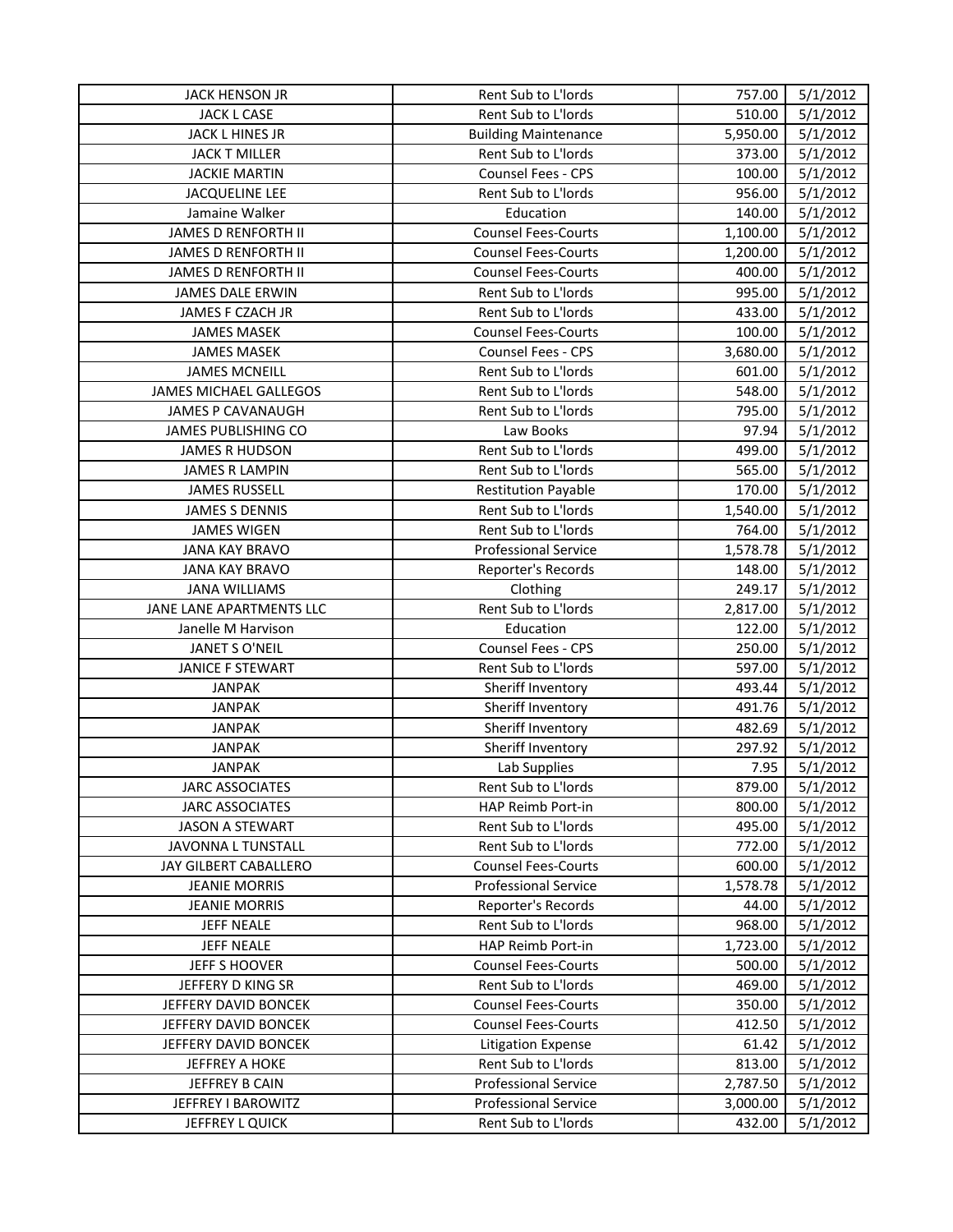| JEFFREY S STEWART PC            | <b>Counsel Fees-Courts</b>  | 200.00   | 5/1/2012 |
|---------------------------------|-----------------------------|----------|----------|
| JEFFREY S STEWART PC            | <b>Counsel Fees-Courts</b>  | 100.00   | 5/1/2012 |
| <b>JENNIE R DUKE</b>            | <b>Counsel Fees-Courts</b>  | 500.00   | 5/1/2012 |
| JENNIE R DUKE                   | <b>Counsel Fees-Courts</b>  | 1,100.00 | 5/1/2012 |
| JENNIFER BOATRIGHT              | Rent Sub to L'Iords         | 841.00   | 5/1/2012 |
| <b>JENNIFER GARCIA</b>          | <b>Witness Travel</b>       | 357.09   | 5/1/2012 |
| JENNIFER L WIGGINS              | <b>Counsel Fees-Courts</b>  | 700.00   | 5/1/2012 |
| JENNIFER M SMITH                | Clothing                    | 111.25   | 5/1/2012 |
| <b>JENNIFER TRAN</b>            | Rent Sub to L'Iords         | 1,050.00 | 5/1/2012 |
| JEROLD S MOORE                  | Rent Sub to L'Iords         | 642.00   | 5/1/2012 |
| <b>JERRY A WINN</b>             | Rent Sub to L'Iords         | 821.00   | 5/1/2012 |
| <b>JERRY L BOYETT</b>           | Rent Sub to L'Iords         | 726.00   | 5/1/2012 |
| JERRY NELSON JENKINS            | Rent Sub to L'Iords         | 338.00   | 5/1/2012 |
| <b>JERRY PIERCE</b>             | Rent Sub to L'Iords         | 601.00   | 5/1/2012 |
| <b>JERRY WALKER</b>             | <b>Counsel Fees-Courts</b>  | 125.00   | 5/1/2012 |
| <b>JERRY WOOD</b>               | <b>Counsel Fees-Courts</b>  | 650.00   | 5/1/2012 |
| <b>JERRY WOOD</b>               | <b>Counsel Fees-Courts</b>  | 200.00   | 5/1/2012 |
| <b>JERRY WOOD</b>               | <b>Counsel Fees-Courts</b>  | 300.00   | 5/1/2012 |
| <b>JESSE L MORRIS</b>           | Rent Sub to L'Iords         | 686.00   | 5/1/2012 |
| <b>JESSICA LYNN TYNDELL</b>     | <b>Restitution Payable</b>  | 140.00   | 5/1/2012 |
| <b>JESUS NEVAREZ</b>            | <b>Counsel Fees-Courts</b>  | 850.00   | 5/1/2012 |
| <b>JESUS NEVAREZ</b>            | <b>Counsel Fees-Courts</b>  | 350.00   | 5/1/2012 |
| <b>JESUS NEVAREZ</b>            | <b>Counsel Fees-Courts</b>  | 400.00   | 5/1/2012 |
| <b>JESUS NEVAREZ</b>            | Counsel Fees-Juv            | 300.00   | 5/1/2012 |
| <b>JESUS NEVAREZ</b>            | Counsel Fees - CPS          | 500.00   | 5/1/2012 |
| JIM BEARDEN AND ASSOCIATES PLLC | <b>Counsel Fees - CPS</b>   | 150.00   | 5/1/2012 |
| <b>JIM C MINTER</b>             | <b>Counsel Fees-Courts</b>  | 400.00   | 5/1/2012 |
| <b>JIM C MINTER</b>             | <b>Counsel Fees-Courts</b>  | 500.00   | 5/1/2012 |
| <b>JIM CULBERTSON</b>           | Counsel Fees-Juv            | 400.00   | 5/1/2012 |
| <b>JIM CULBERTSON</b>           | Counsel Fees - CPS          | 300.00   | 5/1/2012 |
| <b>JIM LANE</b>                 | <b>Counsel Fees-Courts</b>  | 337.50   | 5/1/2012 |
| <b>JIM LANE</b>                 | <b>Counsel Fees-Courts</b>  | 138.00   | 5/1/2012 |
| JIMMIE LEE BELL                 | Rent Sub to L'Iords         | 2,907.00 | 5/1/2012 |
| <b>JIMMIE SAMPLEY</b>           | Clothing                    | 47.47    | 5/1/2012 |
| <b>JIMMY B JENSEN</b>           | <b>Professional Service</b> | 3,000.00 | 5/1/2012 |
| Jimmy R Politz                  | Education                   | 140.00   | 5/1/2012 |
| <b>JIM'S FUNERAL HOME</b>       | <b>County Burials</b>       | 700.00   | 5/1/2012 |
| <b>JJW PROPERTIES</b>           | HAP Reimb Port-in           | 407.00   | 5/1/2012 |
| <b>JMP INTEREST LTD</b>         | Law Books                   | 103.00   | 5/1/2012 |
| <b>JODY KUCZEK</b>              | <b>HAP Reimb Port-in</b>    | 714.00   | 5/1/2012 |
| Joe L Trammel                   | Education                   | 230.00   | 5/1/2012 |
| JOE LEE NORTON                  | Rent Sub to L'Iords         | 649.00   | 5/1/2012 |
| JOE RIDER PROPANE INC.          | <b>Utility Assistance</b>   | 490.00   | 5/1/2012 |
| <b>JOE TEAKELL</b>              | <b>Rent Sub to L'Iords</b>  | 1,825.00 | 5/1/2012 |
| <b>JOE TEAKELL</b>              | Rent Sub to L'Iords         | 534.00   | 5/1/2012 |
| <b>JOHN BENOIST</b>             | <b>Counsel Fees-Probate</b> | 4,200.00 | 5/1/2012 |
| JOHN CARL BEATTY                | <b>Counsel Fees-Courts</b>  | 1,070.00 | 5/1/2012 |
| JOHN CARL BEATTY                | <b>Counsel Fees-Courts</b>  | 1,650.00 | 5/1/2012 |
| JOHN CARL BEATTY                | <b>Counsel Fees-Courts</b>  | 287.50   | 5/1/2012 |
| JOHN CARL BEATTY                | Counsel Fees-Juv            | 200.00   | 5/1/2012 |
| JOHN CARL BEATTY                | <b>Counsel Fees - CPS</b>   | 100.00   | 5/1/2012 |
| JOHN DAVID ALVAREZ              | Rent Sub to L'Iords         | 701.00   | 5/1/2012 |
| John E Meskunas                 | Education                   | 147.87   | 5/1/2012 |
|                                 |                             |          |          |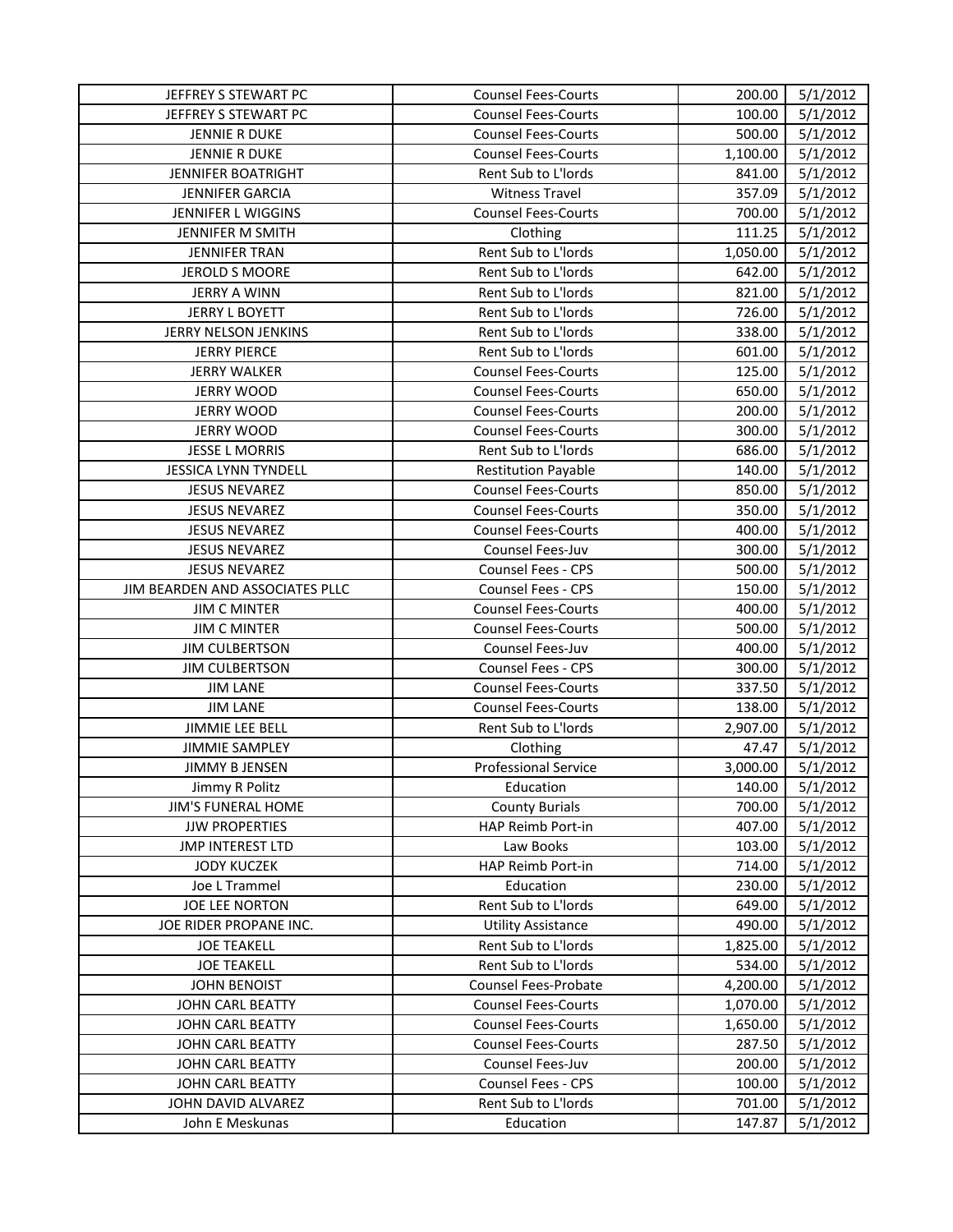| <b>JOHN ECK</b>               | Counsel Fees - CPS         | 400.00    | 5/1/2012 |
|-------------------------------|----------------------------|-----------|----------|
| <b>JOHN HARDING</b>           | <b>Counsel Fees-Courts</b> | 100.00    | 5/1/2012 |
| <b>JOHN HART</b>              | <b>Restitution Payable</b> | 50.00     | 5/1/2012 |
| JOHN J HALE                   | Rent Sub to L'Iords        | 519.00    | 5/1/2012 |
| JOHN KELLY BRITTAIN PROPERTY  | Rent Sub to L'Iords        | 12,972.00 | 5/1/2012 |
| JOHN KELLY BRITTAIN PROPERTY  | Rent Sub to L'Iords        | 311.00    | 5/1/2012 |
| JOHN KELLY BRITTAIN PROPERTY  | HAP Reimb Port-in          | 745.00    | 5/1/2012 |
| <b>JOHN LINEBARGER</b>        | <b>Counsel Fees-Courts</b> | 1,100.00  | 5/1/2012 |
| <b>JOHN LINEBARGER</b>        | <b>Counsel Fees-Courts</b> | 100.00    | 5/1/2012 |
| <b>JOHN LINEBARGER</b>        | <b>Counsel Fees-Courts</b> | 875.00    | 5/1/2012 |
| <b>JOHN LINEBARGER</b>        | <b>Counsel Fees-Courts</b> | 325.00    | 5/1/2012 |
| <b>JOHN LINEBARGER</b>        | <b>Counsel Fees-Courts</b> | 300.00    | 5/1/2012 |
| <b>JOHN LINEBARGER</b>        | <b>Counsel Fees-Courts</b> | 100.00    | 5/1/2012 |
| <b>JOHN M RAHIMI</b>          | Rent Sub to L'Iords        | 420.00    | 5/1/2012 |
| <b>JOHN RUDDER</b>            | Rent Sub to L'Iords        | 497.00    | 5/1/2012 |
| <b>JOHN W MCNARY</b>          | Rent Sub to L'Iords        | 360.00    | 5/1/2012 |
| JOHN W STICKELS               | <b>Counsel Fees-Courts</b> | 300.00    | 5/1/2012 |
| JOHN W STICKELS               | <b>Counsel Fees-Courts</b> | 100.00    | 5/1/2012 |
| JOHN W STICKELS               | <b>Counsel Fees-Courts</b> | 200.00    | 5/1/2012 |
| JOHN W STICKELS               | <b>Counsel Fees-Courts</b> | 625.00    | 5/1/2012 |
| JOHN W STICKELS               | <b>Counsel Fees-Courts</b> | 125.00    | 5/1/2012 |
| JOHN W STICKELS               | <b>Counsel Fees-Courts</b> | 100.00    | 5/1/2012 |
| JOHN W STICKELS               | <b>Counsel Fees-Courts</b> | 100.00    | 5/1/2012 |
| JOHN WRIGHT ASSOCIATES INC    | <b>Supplies</b>            | 290.11    | 5/1/2012 |
| JOHNNIE LEE WHITE             | Rent Sub to L'Iords        | 340.00    | 5/1/2012 |
| JOHNNY L MIKLE                | Rent Sub to L'Iords        | 927.00    | 5/1/2012 |
| JOHNNY R STEPHENS             | Rent Sub to L'Iords        | 421.00    | 5/1/2012 |
| <b>JOHNSON &amp; JOHNSON</b>  | <b>Counsel Fees-Courts</b> | 2,100.00  | 5/1/2012 |
| <b>JOHNSON &amp; JOHNSON</b>  | <b>Counsel Fees-Courts</b> | 833.33    | 5/1/2012 |
| <b>JOHNSON &amp; JOHNSON</b>  | <b>Counsel Fees-Courts</b> | 200.00    | 5/1/2012 |
| JOHNSON FAMILY PARTNERSHIP    | Rent Sub to L'Iords        | 2,829.00  | 5/1/2012 |
| JOHNSON FAMILY PARTNERSHIP    | Rent Sub to L'Iords        | 427.00    | 5/1/2012 |
| <b>JOHNSON PROPERTIES</b>     | Rent Sub to L'Iords        | 264.00    | 5/1/2012 |
| <b>JON WESTROM</b>            | Rent Sub to L'Iords        | 1,057.00  | 5/1/2012 |
| <b>JON WESTROM</b>            | Rent Sub to L'Iords        | 595.00    | 5/1/2012 |
| <b>JONATHAN SIMPSON</b>       | <b>Counsel Fees-Courts</b> | 550.00    | 5/1/2012 |
| <b>JONATHAN SIMPSON</b>       | <b>Counsel Fees-Courts</b> | 700.00    | 5/1/2012 |
| <b>JONATHAN SIMPSON</b>       | <b>Counsel Fees-Courts</b> | 300.00    | 5/1/2012 |
| JONES TRACTOR SALES & SERVICE | Parts and Supplies         | 874.85    | 5/1/2012 |
| <b>JORDON WEHNER</b>          | Rent Sub to L'Iords        | 8,305.00  | 5/1/2012 |
| <b>JORGE MENDOZA</b>          | Rent Sub to L'Iords        | 470.00    | 5/1/2012 |
| <b>JOSE HECTOR HUANTE</b>     | Rent Sub to L'Iords        | 973.00    | 5/1/2012 |
| <b>JOSE PALOS</b>             | <b>Relative Assistance</b> | 300.00    | 5/1/2012 |
| <b>JOSE R MERCED</b>          | <b>Rent Sub to L'Iords</b> | 290.00    | 5/1/2012 |
| <b>JOSEPH DAMIAN SERIO</b>    | Tuition C/room Train       | 1,094.80  | 5/1/2012 |
| JOSEPH J SIMELARO             | Rent Sub to L'Iords        | 489.00    | 5/1/2012 |
| <b>JOVITA ANAYA</b>           | Rent Sub to L'Iords        | 772.00    | 5/1/2012 |
| JOYCE E STEVENS P.C.          | <b>Counsel Fees-Courts</b> | 100.00    | 5/1/2012 |
| JOYCE E STEVENS P.C.          | Counsel Fees-Juv           | 200.00    | 5/1/2012 |
| JPCA OF TEXAS, INC            | Dues                       | 35.00     | 5/1/2012 |
| JPCA OF TEXAS, INC            | Dues                       | 35.00     | 5/1/2012 |
| JPCA OF TEXAS, INC            | Dues                       | 60.00     | 5/1/2012 |
| JPCA OF TEXAS, INC            | Dues                       | 35.00     | 5/1/2012 |
|                               |                            |           |          |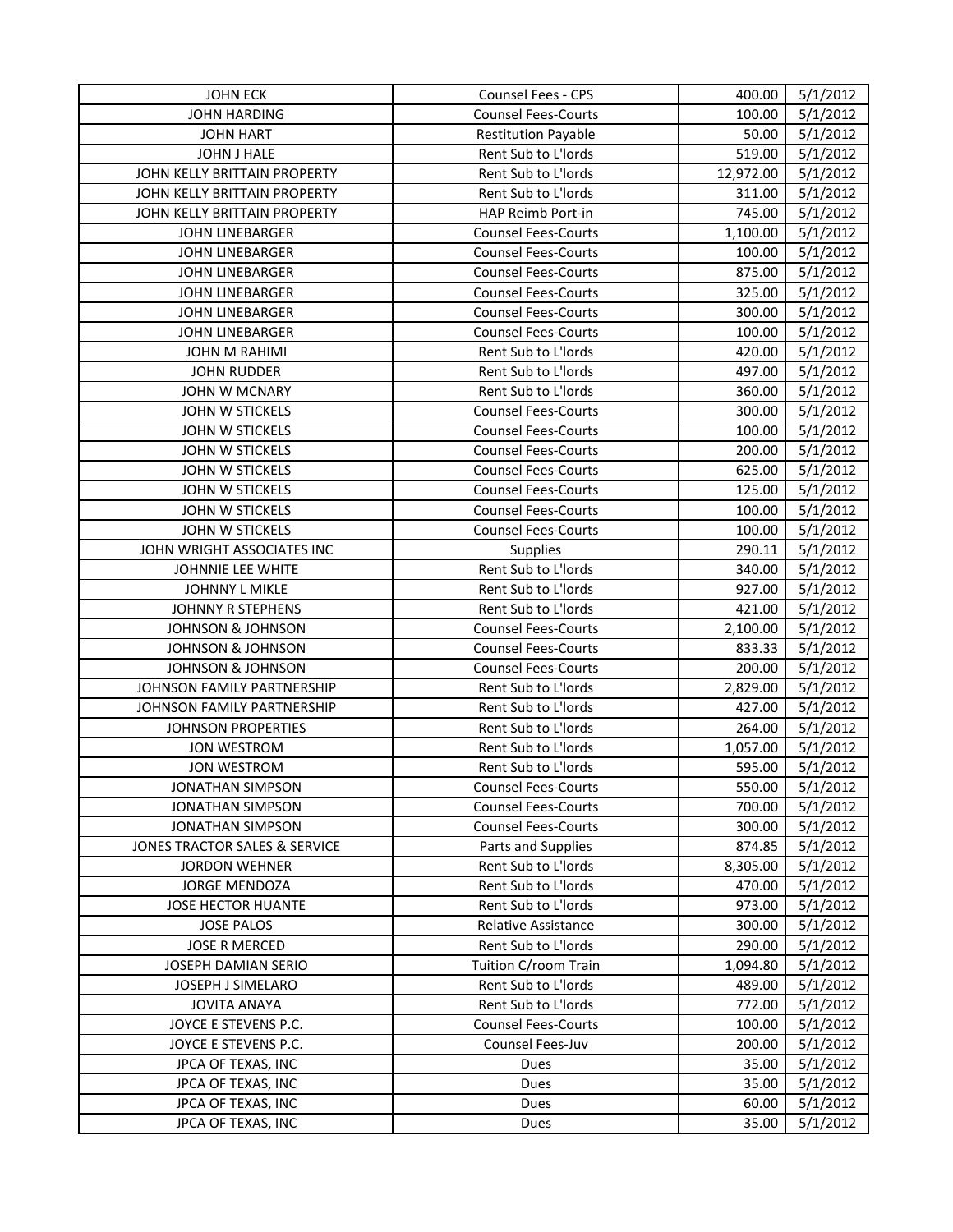| JPCA OF TEXAS, INC              | Dues                        | 35.00    | 5/1/2012 |
|---------------------------------|-----------------------------|----------|----------|
| JPCA OF TEXAS, INC              | Dues                        | 35.00    | 5/1/2012 |
| JPCA OF TEXAS, INC              | Dues                        | 35.00    | 5/1/2012 |
| JPCA OF TEXAS, INC              | Dues                        | 35.00    | 5/1/2012 |
| JP-FT WORTH APARTMENTS          | Rent Sub to L'Iords         | 2,078.00 | 5/1/2012 |
| JP-FT WORTH APARTMENTS          | Rent Sub to L'Iords         | 750.00   | 5/1/2012 |
| JP-FT WORTH APARTMENTS          | HAP Reimb Port-in           | 699.00   | 5/1/2012 |
| JPMORGAN CHASE BANK NA          | <b>Medical Supplies</b>     | 8.57     | 5/1/2012 |
| JPMORGAN CHASE BANK NA          | Education                   | 130.00   | 5/1/2012 |
| JPMORGAN CHASE BANK NA          | Education                   | 130.00   | 5/1/2012 |
| JPMORGAN CHASE BANK NA          | <b>County Projects</b>      | 65.47    | 5/1/2012 |
| JPMORGAN CHASE BANK NA          | <b>Professional Service</b> | 120.00   | 5/1/2012 |
| JPMORGAN CHASE BANK NA          | Travel                      | 25.00    | 5/1/2012 |
| JQH-SAN MARCUS DEVELOPMENT LLC  | Education                   | 379.50   | 5/1/2012 |
| JUAN M GONZALES                 | Rent Sub to L'Iords         | 821.00   | 5/1/2012 |
| <b>JUDGE PHILLIP VICK</b>       | Travel                      | 632.69   | 5/1/2012 |
| Judith R Choate                 | Mileage Allowance           | 78.81    | 5/1/2012 |
| JUDITH VAN HOOF                 | Counsel Fees - CPS          | 1,040.00 | 5/1/2012 |
| JUDITH VAN HOOF                 | <b>Counsel Fees-Probate</b> | 2,000.00 | 5/1/2012 |
| <b>JUDY BUNCH</b>               | Rent Sub to L'Iords         | 600.00   | 5/1/2012 |
| JUDY D. MILLER                  | Reporter's Records          | 349.80   | 5/1/2012 |
| <b>JUDY KAY YACIO</b>           | <b>Restitution Payable</b>  | 12.67    | 5/1/2012 |
| <b>JUDY MCBRIDE</b>             | Clothing                    | 200.00   | 5/1/2012 |
| <b>JUDY WRIGHT</b>              | <b>Restitution Payable</b>  | 32.41    | 5/1/2012 |
| <b>JULES DEHI KOUE</b>          | Rent Sub to L'Iords         | 529.00   | 5/1/2012 |
| <b>JULIA COOK</b>               | Rent Sub to L'Iords         | 596.00   | 5/1/2012 |
| Julia D Testa                   | Education                   | 137.33   | 5/1/2012 |
| JULIANNE B SHAUGHNESSY          | Rent Sub to L'Iords         | 1,701.00 | 5/1/2012 |
| JULIANNE B SHAUGHNESSY          | Rent Sub to L'Iords         | 821.00   | 5/1/2012 |
| JULIE JACOBSON                  | <b>Counsel Fees - CPS</b>   | 200.00   | 5/1/2012 |
| <b>JULIE R BOOTH</b>            | <b>Professional Service</b> | 877.10   | 5/1/2012 |
| JUNIOR LEE MARTIN               | Rent Sub to L'Iords         | 712.00   | 5/1/2012 |
| <b>JUNIOR S EDEY</b>            | Constable 8 Fees            | 10.00    | 5/1/2012 |
| JUNIPER GG FORT WORTH LLC       | Rent Sub to L'Iords         | 6,781.00 | 5/1/2012 |
| JUNIPER GG FORT WORTH LLC       | Rent Sub to L'Iords         | 748.00   | 5/1/2012 |
| JUNIPER GG FORT WORTH LLC       | HAP Reimb Port-in           | 2,611.00 | 5/1/2012 |
| JUST ENERGY TEXAS I CORP        | <b>Utility Assistance</b>   | 930.94   | 5/1/2012 |
| JUST ENERGY TEXAS I CORP        | <b>Utility Allowance</b>    | 330.00   | 5/1/2012 |
| <b>JUST ENERGY TEXAS I CORP</b> | HAP Reimb Port-in           | 74.00    | 5/1/2012 |
| <b>JUSTICE &amp; WHITE PLLC</b> | <b>Counsel Fees-Courts</b>  | 1,000.00 | 5/1/2012 |
| <b>JUSTICE &amp; WHITE PLLC</b> | <b>Counsel Fees-Courts</b>  | 200.00   | 5/1/2012 |
| <b>JUSTICE &amp; WHITE PLLC</b> | <b>Counsel Fees-Courts</b>  | 200.00   | 5/1/2012 |
| KAILO REAL ESTATE INVESTMENTS   | <b>HAP Reimb Port-in</b>    | 1,239.00 | 5/1/2012 |
| <b>KARA CARRERAS</b>            | <b>Counsel Fees-Courts</b>  | 150.00   | 5/1/2012 |
| <b>KARA CARRERAS</b>            | <b>Counsel Fees-Courts</b>  | 400.00   | 5/1/2012 |
| <b>KARA CARRERAS</b>            | <b>Counsel Fees-Courts</b>  | 600.00   | 5/1/2012 |
| <b>KARA CARRERAS</b>            | <b>Counsel Fees-Courts</b>  | 200.00   | 5/1/2012 |
| <b>KARA CARRERAS</b>            | <b>Counsel Fees-Courts</b>  | 650.00   | 5/1/2012 |
| <b>KARA CARRERAS</b>            | <b>Counsel Fees-Courts</b>  | 350.00   | 5/1/2012 |
| <b>KAREN A POWELL</b>           | Rent Sub to L'Iords         | 1,010.00 | 5/1/2012 |
| <b>KAREN BORGHESI SMITH</b>     | Reporter's Records          | 8,552.00 | 5/1/2012 |
| <b>KAREN C BOHLING</b>          | Rent Sub to L'Iords         | 675.00   | 5/1/2012 |
| Karen C Miller                  | Prepaid - Travel            | 72.00    | 5/1/2012 |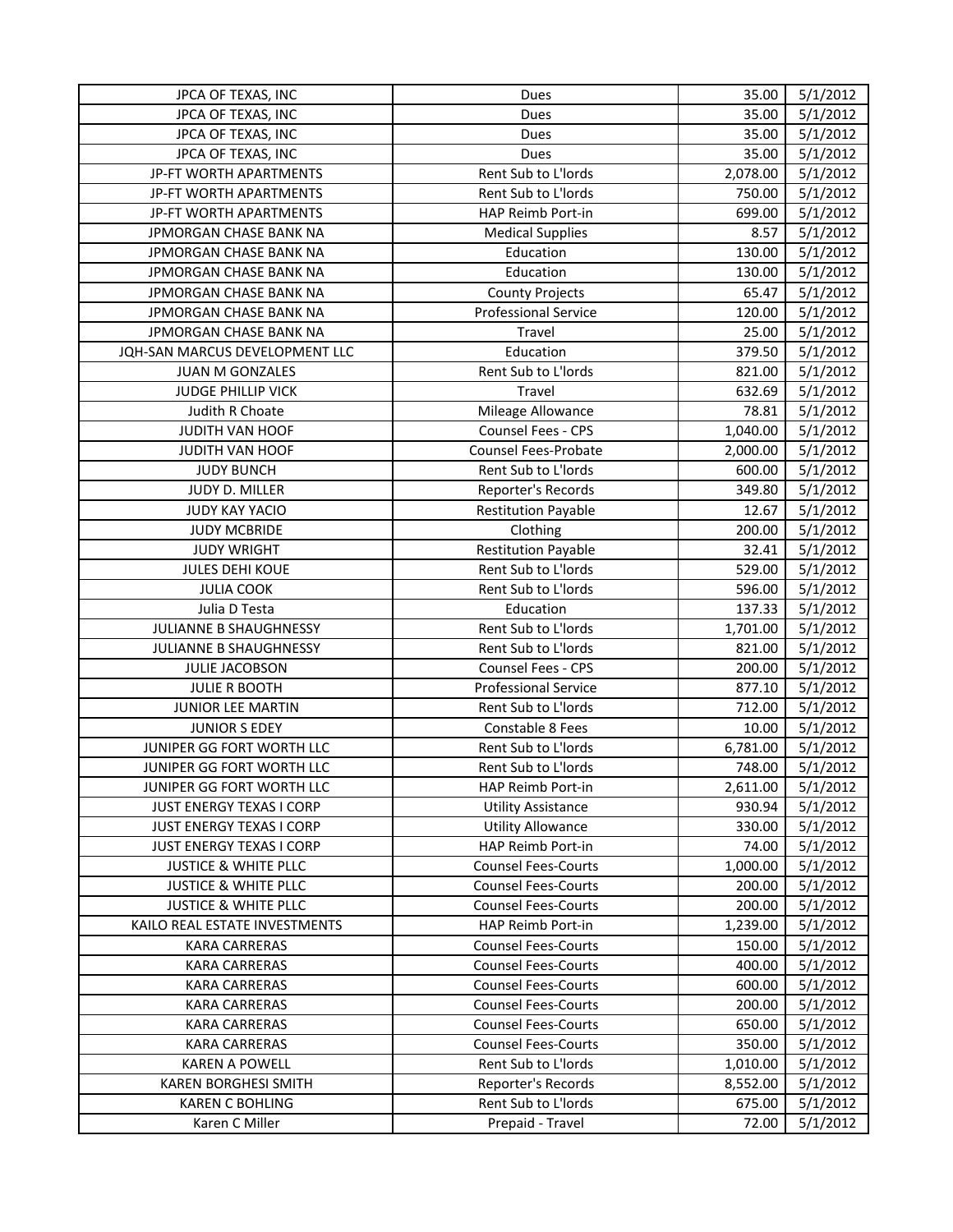| <b>KAREN J BROWN</b>            | <b>Professional Service</b> | 192.19   | 5/1/2012 |
|---------------------------------|-----------------------------|----------|----------|
| <b>KARIN DENISE MAYER</b>       | <b>Counsel Fees - CPS</b>   | 550.00   | 5/1/2012 |
| <b>KARMEN JOHNSON</b>           | Counsel Fees-Juv            | 200.00   | 5/1/2012 |
| <b>KARMEN JOHNSON</b>           | Counsel Fees-Juv            | 900.00   | 5/1/2012 |
| <b>KARMEN JOHNSON</b>           | <b>Counsel Fees - CPS</b>   | 2,297.42 | 5/1/2012 |
| KARTEN PSYCHOLOGICAL SERVICES   | Psych Exam/Testimony        | 3,150.00 | 5/1/2012 |
| KARTEN PSYCHOLOGICAL SERVICES   | Psych Exam/Testimony        | 350.00   | 5/1/2012 |
| KARTEN PSYCHOLOGICAL SERVICES   | Psych Exam/Testimony        | 350.00   | 5/1/2012 |
| KARTEN PSYCHOLOGICAL SERVICES   | Investigative               | 350.00   | 5/1/2012 |
| <b>KASHIF KHAN</b>              | Rent Sub to L'Iords         | 1,233.00 | 5/1/2012 |
| <b>KATESSA BELK</b>             | Damage Claims               | 1,109.47 | 5/1/2012 |
| KATHERINE BERWANGER             | <b>Restitution Payable</b>  | 40.00    | 5/1/2012 |
| KATHERYN HAYWOOD                | <b>Counsel Fees-Courts</b>  | 1,000.00 | 5/1/2012 |
| KATHERYN HAYWOOD                | <b>Counsel Fees-Courts</b>  | 200.00   | 5/1/2012 |
| KATHLEEN GALLAGHER REALTY       | Rent Sub to L'Iords         | 3,215.00 | 5/1/2012 |
| KATHLEEN JEANNE MEGONIGAL       | Counsel Fees-Juv            | 215.00   | 5/1/2012 |
| KATHLEEN JEANNE MEGONIGAL       | <b>Counsel Fees - CPS</b>   | 2,940.00 | 5/1/2012 |
| <b>KATHRYN B HARGIS</b>         | Rent Sub to L'Iords         | 570.00   | 5/1/2012 |
| KATHRYN N THOMPSON              | Rent Sub to L'Iords         | 990.00   | 5/1/2012 |
| KATHRYN S STEPHAN               | Rent Sub to L'Iords         | 372.00   | 5/1/2012 |
| <b>KATHY A LOWTHORP</b>         | <b>Counsel Fees-Courts</b>  | 300.00   | 5/1/2012 |
| <b>KATHY A LOWTHORP</b>         | <b>Counsel Fees-Courts</b>  | 500.00   | 5/1/2012 |
| <b>KATHY A LOWTHORP</b>         | <b>Counsel Fees-Courts</b>  | 100.00   | 5/1/2012 |
| <b>KATHY WALKER</b>             | Rent Sub to L'Iords         | 1,725.00 | 5/1/2012 |
| <b>KAYE LYNNE BOLL</b>          | <b>Counsel Fees-Courts</b>  | 1,250.00 | 5/1/2012 |
| KEARNEY/WYNN ATTORNEYS AT LAW   | <b>Counsel Fees-Courts</b>  | 750.00   | 5/1/2012 |
| KEARNEY/WYNN ATTORNEYS AT LAW   | <b>Counsel Fees-Courts</b>  | 200.00   | 5/1/2012 |
| Keegan A Martin                 | Mileage Allowance           | 71.04    | 5/1/2012 |
| <b>KEITH MCKAY</b>              | <b>Counsel Fees-Courts</b>  | 500.00   | 5/1/2012 |
| <b>KEITH MCKAY</b>              | <b>Counsel Fees-Courts</b>  | 125.00   | 5/1/2012 |
| <b>KELLER OUTDOOR POWER INC</b> | Landscaping Expense         | 1,018.78 | 5/1/2012 |
| <b>KELLER OUTDOOR POWER INC</b> | Parts and Supplies          | 151.02   | 5/1/2012 |
| KELLER SENIOR COMMUNITY LP      | Rent Sub to L'Iords         | 2,649.00 | 5/1/2012 |
| KELLER SENIOR COMMUNITY LP      | HAP Reimb Port-in           | 518.00   | 5/1/2012 |
| KELLY R GOODNESS PHD            | Psych Exam/Testimony        | 900.00   | 5/1/2012 |
| <b>KELLY R GOODNESS PHD</b>     | Psych Exam/Testimony        | 1,344.76 | 5/1/2012 |
| KELLY R GOODNESS PHD            | Psych Exam/Testimony        | 400.00   | 5/1/2012 |
| KELLY R GOODNESS PHD            | Psych Exam/Testimony        | 450.00   | 5/1/2012 |
| <b>KELLY R GOODNESS PHD</b>     | Psych Exam/Testimony        | 450.00   | 5/1/2012 |
| KELLY R GOODNESS PHD            | Psych Exam/Testimony        | 400.00   | 5/1/2012 |
| KELLY, HART & HALLMAN           | <b>Professional Service</b> | 805.00   | 5/1/2012 |
| <b>KELLYE SWANDA</b>            | <b>Counsel Fees - CPS</b>   | 2,705.00 | 5/1/2012 |
| <b>KELLYE WILLIAMS</b>          | Clothing                    | 100.00   | 5/1/2012 |
| <b>KENNETH CUTRER</b>           | <b>Counsel Fees-Courts</b>  | 400.00   | 5/1/2012 |
| <b>KENNETH CUTRER</b>           | <b>Counsel Fees-Courts</b>  | 200.00   | 5/1/2012 |
| <b>KENNETH CUTRER</b>           | <b>Counsel Fees-Courts</b>  | 350.00   | 5/1/2012 |
| <b>KENNETH N MORTON</b>         | Rent Sub to L'Iords         | 2,075.00 | 5/1/2012 |
| <b>KENNETH R GORDON PC</b>      | <b>Counsel Fees-Courts</b>  | 400.00   | 5/1/2012 |
| KENNETH R GORDON PC             | <b>Counsel Fees-Courts</b>  | 200.00   | 5/1/2012 |
| KENTRON HEALTH CARE INC         | Lab Supplies                | 131.76   | 5/1/2012 |
| <b>KERRI MARSHALL</b>           | Rent Sub to L'Iords         | 688.00   | 5/1/2012 |
| <b>KERRI WEBB</b>               | Rent Sub to L'Iords         | 390.00   | 5/1/2012 |
| <b>KERRY CRAWFORD</b>           | Rent Sub to L'Iords         | 434.00   | 5/1/2012 |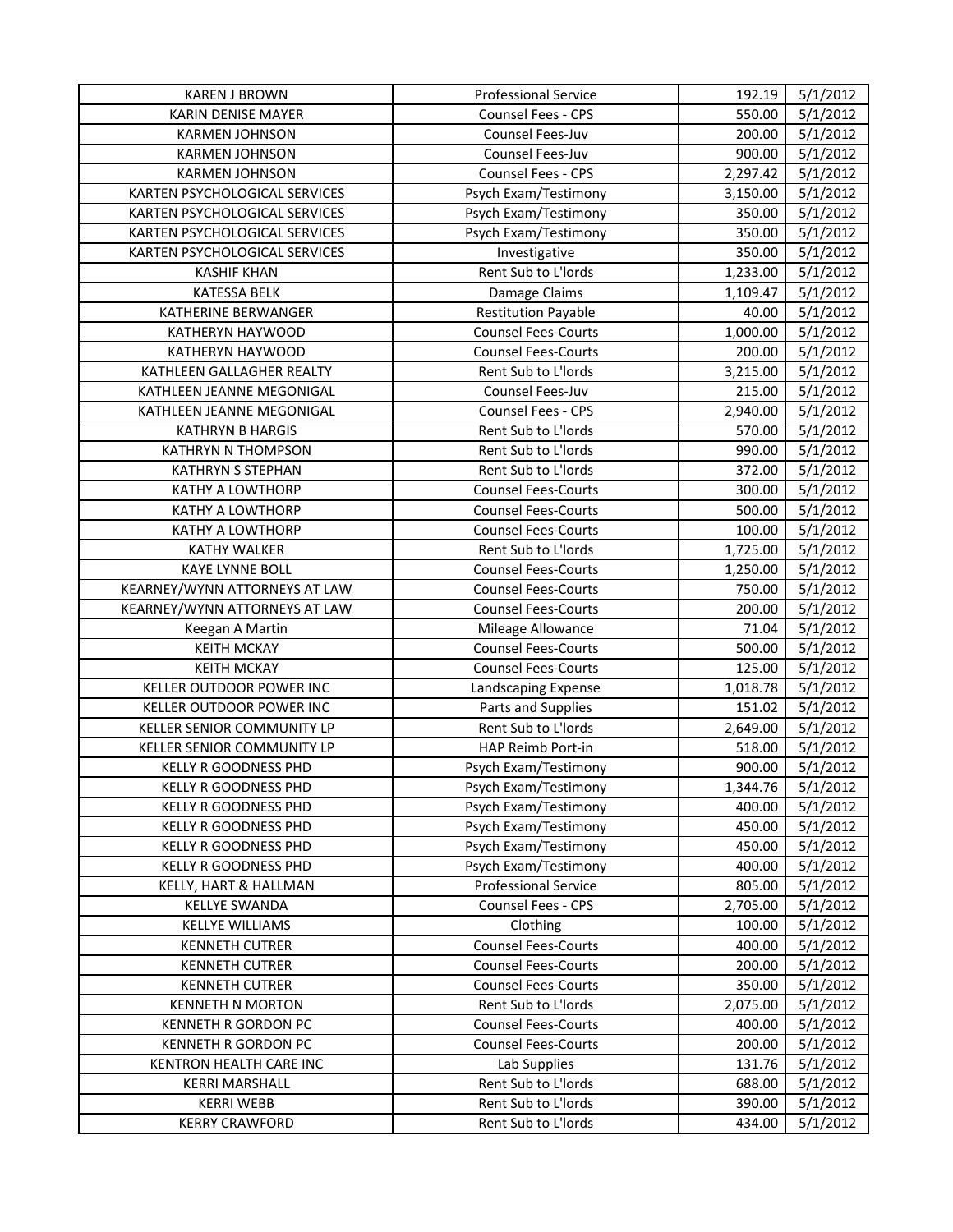| Counsel Fees-Juv<br>180.00<br>5/1/2012<br><b>KERRY OWENS</b><br>5/1/2012<br><b>KERRY OWENS</b><br><b>Counsel Fees - CPS</b><br>1,953.50<br>5/1/2012<br><b>KERRY YANEZ</b><br><b>Counsel Fees-Courts</b><br>800.00<br><b>KERRY YANEZ</b><br>500.00<br>5/1/2012<br><b>Counsel Fees-Courts</b><br><b>KEVIN D RILEY</b><br>Rent Sub to L'Iords<br>657.00<br>5/1/2012<br><b>KEYANNA L HUDSPETH</b><br>Rent Sub to L'Iords<br>571.00<br>5/1/2012<br><b>KHANH LE</b><br>Rent Sub to L'Iords<br>726.00<br>5/1/2012<br><b>KHANH V NGUYEN</b><br>HAP Reimb Port-in<br>546.00<br>5/1/2012<br>KILPATRICK INSURANCE AGNCY<br>5/1/2012<br><b>Bonds</b><br>71.00<br>KILPATRICK INSURANCE AGNCY<br><b>Bonds</b><br>71.00<br>5/1/2012<br>KIM & ANDREWS, ATTORNEYS AT LAW LLP<br><b>Counsel Fees-Courts</b><br>200.00<br>5/1/2012<br>KIM & ANDREWS, ATTORNEYS AT LAW LLP<br>400.00<br>5/1/2012<br><b>Counsel Fees-Courts</b><br><b>Counsel Fees-Courts</b><br>3,600.00<br>5/1/2012<br>KIM CATALANO<br>140.00<br>5/1/2012<br>Kim D Trussell<br>Education<br><b>Counsel Fees-Courts</b><br>250.00<br>5/1/2012<br>KIMBERLEY CAMPBELL<br>KIMBERLEY CAMPBELL<br><b>Counsel Fees-Courts</b><br>150.00<br>5/1/2012<br><b>Counsel Fees-Courts</b><br>325.00<br>5/1/2012<br>KIMBERLEY CAMPBELL<br>KIMBERLY A CHERRY<br>Reporter's Records<br>116.00<br>5/1/2012<br>Counsel Fees - CPS<br>5/1/2012<br>KIMBERLY DEWEY<br>100.00<br>KIMBERLY DOWNING<br>Clothing<br>200.00<br>5/1/2012<br>Rent Sub to L'Iords<br>5/1/2012<br>KIMBERLY NGUYEN<br>1,065.00<br>Rent Sub to L'Iords<br>750.00<br>5/1/2012<br><b>KINSEY KROEGER</b><br><b>KIRPAL BHOGAL</b><br>Rent Sub to L'Iords<br>1,419.00<br>5/1/2012<br>KNOWLES PUBLISHING<br>5/1/2012<br>Law Books<br>93.85<br><b>Counsel Fees-Courts</b><br>5/1/2012<br><b>KOBBY T WARREN</b><br>500.00<br><b>Counsel Fees-Courts</b><br>300.00<br>5/1/2012<br><b>KOBBY T WARREN</b><br><b>KOBBY T WARREN</b><br><b>Counsel Fees-Courts</b><br>300.00<br>5/1/2012<br><b>KOFI SEFAH</b><br>Rent Sub to L'Iords<br>6.00<br>5/1/2012<br>KONICA MINOLTA BUSINESS SOLUTIONS<br>123.00<br>5/1/2012<br><b>Equipment Maint</b><br>KONICA MINOLTA BUSINESS SOLUTIONS<br>(205.87)<br>5/1/2012<br><b>Equipment Maint</b><br>KONICA MINOLTA BUSINESS SOLUTIONS<br>127.30<br>5/1/2012<br><b>Equipment Maint</b><br>KORY W NELSON PLLC<br>Counsel Fees-Probate<br>750.00<br>5/1/2012<br>KOSEL INVESTMENTS INC<br>Rent Sub to L'Iords<br>945.00<br>5/1/2012<br>Rent Sub to L'Iords<br>217.00<br>5/1/2012<br><b>KRISTI LYNN JONES</b><br><b>Counsel Fees-Courts</b><br>100.00<br>5/1/2012<br><b>KRISTINA WEST</b><br>Counsel Fees-Juv<br>200.00<br>5/1/2012<br><b>KRISTINA WEST</b><br>Food/Hygiene Assist<br>349.03<br>5/1/2012<br><b>KROGER COMPANY</b><br>KRR VILLAS ON BEAR CREEK LP<br>Rent Sub to L'Iords<br>2,423.00<br>5/1/2012<br>KRR VILLAS ON BEAR CREEK LP<br>HAP Reimb Port-in<br>799.00<br>5/1/2012<br>Parts and Supplies<br>5/1/2012<br>KSM EXCHANGE LLC<br>95.66<br>Rent Sub to L'Iords<br>5/1/2012<br><b>KULVIR BHOGAL</b><br>4,563.00<br>HAP Reimb Port-in<br><b>KULVIR BHOGAL</b><br>810.00<br>5/1/2012<br>5/1/2012<br>L C JACKSON<br><b>Utility Allowance</b><br>24.00<br>5/1/2012<br>LA PRIMAVERA ASSOCIATES LP<br>Rent Sub to L'Iords<br>1,447.00<br>Rent Sub to L'Iords<br>339.00<br>5/1/2012<br>LA PRIMAVERA ASSOCIATES LP<br>Rent Sub to L'Iords<br>LA PRIMAVERA ASSOCIATES LP<br>1,256.00<br>5/1/2012<br>LA QUINTA INN AUSTIN CAPITOL<br>Travel<br>110.74<br>5/1/2012<br>LA QUINTA INN AUSTIN CAPITOL<br>195.50<br>5/1/2012<br>Travel<br>LAAUNDREANETTE L WILLIAMS<br>Rent Sub to L'Iords<br>446.00<br>5/1/2012<br><b>Professional Service</b><br>5/1/2012<br>LABORATORY CORP OF AMERICA<br>263.75<br>Rent Sub to L'Iords<br>LACKLAND TAJ LP<br>621.00<br>5/1/2012<br>Rent Sub to L'Iords<br>5/1/2012<br>LACKLAND TAJ LP<br>434.00 | <b>KERRY OWENS</b> | <b>Counsel Fees-Courts</b> | 100.00 | 5/1/2012 |
|---------------------------------------------------------------------------------------------------------------------------------------------------------------------------------------------------------------------------------------------------------------------------------------------------------------------------------------------------------------------------------------------------------------------------------------------------------------------------------------------------------------------------------------------------------------------------------------------------------------------------------------------------------------------------------------------------------------------------------------------------------------------------------------------------------------------------------------------------------------------------------------------------------------------------------------------------------------------------------------------------------------------------------------------------------------------------------------------------------------------------------------------------------------------------------------------------------------------------------------------------------------------------------------------------------------------------------------------------------------------------------------------------------------------------------------------------------------------------------------------------------------------------------------------------------------------------------------------------------------------------------------------------------------------------------------------------------------------------------------------------------------------------------------------------------------------------------------------------------------------------------------------------------------------------------------------------------------------------------------------------------------------------------------------------------------------------------------------------------------------------------------------------------------------------------------------------------------------------------------------------------------------------------------------------------------------------------------------------------------------------------------------------------------------------------------------------------------------------------------------------------------------------------------------------------------------------------------------------------------------------------------------------------------------------------------------------------------------------------------------------------------------------------------------------------------------------------------------------------------------------------------------------------------------------------------------------------------------------------------------------------------------------------------------------------------------------------------------------------------------------------------------------------------------------------------------------------------------------------------------------------------------------------------------------------------------------------------------------------------------------------------------------------------------------------------------------------------------------------------------------------------------------------------------------------------------------------------------------------------------------------------------------------------------------------------------------------------------------------------------------------------------------------------------------------------------------------------------------|--------------------|----------------------------|--------|----------|
|                                                                                                                                                                                                                                                                                                                                                                                                                                                                                                                                                                                                                                                                                                                                                                                                                                                                                                                                                                                                                                                                                                                                                                                                                                                                                                                                                                                                                                                                                                                                                                                                                                                                                                                                                                                                                                                                                                                                                                                                                                                                                                                                                                                                                                                                                                                                                                                                                                                                                                                                                                                                                                                                                                                                                                                                                                                                                                                                                                                                                                                                                                                                                                                                                                                                                                                                                                                                                                                                                                                                                                                                                                                                                                                                                                                                                                                   |                    |                            |        |          |
|                                                                                                                                                                                                                                                                                                                                                                                                                                                                                                                                                                                                                                                                                                                                                                                                                                                                                                                                                                                                                                                                                                                                                                                                                                                                                                                                                                                                                                                                                                                                                                                                                                                                                                                                                                                                                                                                                                                                                                                                                                                                                                                                                                                                                                                                                                                                                                                                                                                                                                                                                                                                                                                                                                                                                                                                                                                                                                                                                                                                                                                                                                                                                                                                                                                                                                                                                                                                                                                                                                                                                                                                                                                                                                                                                                                                                                                   |                    |                            |        |          |
|                                                                                                                                                                                                                                                                                                                                                                                                                                                                                                                                                                                                                                                                                                                                                                                                                                                                                                                                                                                                                                                                                                                                                                                                                                                                                                                                                                                                                                                                                                                                                                                                                                                                                                                                                                                                                                                                                                                                                                                                                                                                                                                                                                                                                                                                                                                                                                                                                                                                                                                                                                                                                                                                                                                                                                                                                                                                                                                                                                                                                                                                                                                                                                                                                                                                                                                                                                                                                                                                                                                                                                                                                                                                                                                                                                                                                                                   |                    |                            |        |          |
|                                                                                                                                                                                                                                                                                                                                                                                                                                                                                                                                                                                                                                                                                                                                                                                                                                                                                                                                                                                                                                                                                                                                                                                                                                                                                                                                                                                                                                                                                                                                                                                                                                                                                                                                                                                                                                                                                                                                                                                                                                                                                                                                                                                                                                                                                                                                                                                                                                                                                                                                                                                                                                                                                                                                                                                                                                                                                                                                                                                                                                                                                                                                                                                                                                                                                                                                                                                                                                                                                                                                                                                                                                                                                                                                                                                                                                                   |                    |                            |        |          |
|                                                                                                                                                                                                                                                                                                                                                                                                                                                                                                                                                                                                                                                                                                                                                                                                                                                                                                                                                                                                                                                                                                                                                                                                                                                                                                                                                                                                                                                                                                                                                                                                                                                                                                                                                                                                                                                                                                                                                                                                                                                                                                                                                                                                                                                                                                                                                                                                                                                                                                                                                                                                                                                                                                                                                                                                                                                                                                                                                                                                                                                                                                                                                                                                                                                                                                                                                                                                                                                                                                                                                                                                                                                                                                                                                                                                                                                   |                    |                            |        |          |
|                                                                                                                                                                                                                                                                                                                                                                                                                                                                                                                                                                                                                                                                                                                                                                                                                                                                                                                                                                                                                                                                                                                                                                                                                                                                                                                                                                                                                                                                                                                                                                                                                                                                                                                                                                                                                                                                                                                                                                                                                                                                                                                                                                                                                                                                                                                                                                                                                                                                                                                                                                                                                                                                                                                                                                                                                                                                                                                                                                                                                                                                                                                                                                                                                                                                                                                                                                                                                                                                                                                                                                                                                                                                                                                                                                                                                                                   |                    |                            |        |          |
|                                                                                                                                                                                                                                                                                                                                                                                                                                                                                                                                                                                                                                                                                                                                                                                                                                                                                                                                                                                                                                                                                                                                                                                                                                                                                                                                                                                                                                                                                                                                                                                                                                                                                                                                                                                                                                                                                                                                                                                                                                                                                                                                                                                                                                                                                                                                                                                                                                                                                                                                                                                                                                                                                                                                                                                                                                                                                                                                                                                                                                                                                                                                                                                                                                                                                                                                                                                                                                                                                                                                                                                                                                                                                                                                                                                                                                                   |                    |                            |        |          |
|                                                                                                                                                                                                                                                                                                                                                                                                                                                                                                                                                                                                                                                                                                                                                                                                                                                                                                                                                                                                                                                                                                                                                                                                                                                                                                                                                                                                                                                                                                                                                                                                                                                                                                                                                                                                                                                                                                                                                                                                                                                                                                                                                                                                                                                                                                                                                                                                                                                                                                                                                                                                                                                                                                                                                                                                                                                                                                                                                                                                                                                                                                                                                                                                                                                                                                                                                                                                                                                                                                                                                                                                                                                                                                                                                                                                                                                   |                    |                            |        |          |
|                                                                                                                                                                                                                                                                                                                                                                                                                                                                                                                                                                                                                                                                                                                                                                                                                                                                                                                                                                                                                                                                                                                                                                                                                                                                                                                                                                                                                                                                                                                                                                                                                                                                                                                                                                                                                                                                                                                                                                                                                                                                                                                                                                                                                                                                                                                                                                                                                                                                                                                                                                                                                                                                                                                                                                                                                                                                                                                                                                                                                                                                                                                                                                                                                                                                                                                                                                                                                                                                                                                                                                                                                                                                                                                                                                                                                                                   |                    |                            |        |          |
|                                                                                                                                                                                                                                                                                                                                                                                                                                                                                                                                                                                                                                                                                                                                                                                                                                                                                                                                                                                                                                                                                                                                                                                                                                                                                                                                                                                                                                                                                                                                                                                                                                                                                                                                                                                                                                                                                                                                                                                                                                                                                                                                                                                                                                                                                                                                                                                                                                                                                                                                                                                                                                                                                                                                                                                                                                                                                                                                                                                                                                                                                                                                                                                                                                                                                                                                                                                                                                                                                                                                                                                                                                                                                                                                                                                                                                                   |                    |                            |        |          |
|                                                                                                                                                                                                                                                                                                                                                                                                                                                                                                                                                                                                                                                                                                                                                                                                                                                                                                                                                                                                                                                                                                                                                                                                                                                                                                                                                                                                                                                                                                                                                                                                                                                                                                                                                                                                                                                                                                                                                                                                                                                                                                                                                                                                                                                                                                                                                                                                                                                                                                                                                                                                                                                                                                                                                                                                                                                                                                                                                                                                                                                                                                                                                                                                                                                                                                                                                                                                                                                                                                                                                                                                                                                                                                                                                                                                                                                   |                    |                            |        |          |
|                                                                                                                                                                                                                                                                                                                                                                                                                                                                                                                                                                                                                                                                                                                                                                                                                                                                                                                                                                                                                                                                                                                                                                                                                                                                                                                                                                                                                                                                                                                                                                                                                                                                                                                                                                                                                                                                                                                                                                                                                                                                                                                                                                                                                                                                                                                                                                                                                                                                                                                                                                                                                                                                                                                                                                                                                                                                                                                                                                                                                                                                                                                                                                                                                                                                                                                                                                                                                                                                                                                                                                                                                                                                                                                                                                                                                                                   |                    |                            |        |          |
|                                                                                                                                                                                                                                                                                                                                                                                                                                                                                                                                                                                                                                                                                                                                                                                                                                                                                                                                                                                                                                                                                                                                                                                                                                                                                                                                                                                                                                                                                                                                                                                                                                                                                                                                                                                                                                                                                                                                                                                                                                                                                                                                                                                                                                                                                                                                                                                                                                                                                                                                                                                                                                                                                                                                                                                                                                                                                                                                                                                                                                                                                                                                                                                                                                                                                                                                                                                                                                                                                                                                                                                                                                                                                                                                                                                                                                                   |                    |                            |        |          |
|                                                                                                                                                                                                                                                                                                                                                                                                                                                                                                                                                                                                                                                                                                                                                                                                                                                                                                                                                                                                                                                                                                                                                                                                                                                                                                                                                                                                                                                                                                                                                                                                                                                                                                                                                                                                                                                                                                                                                                                                                                                                                                                                                                                                                                                                                                                                                                                                                                                                                                                                                                                                                                                                                                                                                                                                                                                                                                                                                                                                                                                                                                                                                                                                                                                                                                                                                                                                                                                                                                                                                                                                                                                                                                                                                                                                                                                   |                    |                            |        |          |
|                                                                                                                                                                                                                                                                                                                                                                                                                                                                                                                                                                                                                                                                                                                                                                                                                                                                                                                                                                                                                                                                                                                                                                                                                                                                                                                                                                                                                                                                                                                                                                                                                                                                                                                                                                                                                                                                                                                                                                                                                                                                                                                                                                                                                                                                                                                                                                                                                                                                                                                                                                                                                                                                                                                                                                                                                                                                                                                                                                                                                                                                                                                                                                                                                                                                                                                                                                                                                                                                                                                                                                                                                                                                                                                                                                                                                                                   |                    |                            |        |          |
|                                                                                                                                                                                                                                                                                                                                                                                                                                                                                                                                                                                                                                                                                                                                                                                                                                                                                                                                                                                                                                                                                                                                                                                                                                                                                                                                                                                                                                                                                                                                                                                                                                                                                                                                                                                                                                                                                                                                                                                                                                                                                                                                                                                                                                                                                                                                                                                                                                                                                                                                                                                                                                                                                                                                                                                                                                                                                                                                                                                                                                                                                                                                                                                                                                                                                                                                                                                                                                                                                                                                                                                                                                                                                                                                                                                                                                                   |                    |                            |        |          |
|                                                                                                                                                                                                                                                                                                                                                                                                                                                                                                                                                                                                                                                                                                                                                                                                                                                                                                                                                                                                                                                                                                                                                                                                                                                                                                                                                                                                                                                                                                                                                                                                                                                                                                                                                                                                                                                                                                                                                                                                                                                                                                                                                                                                                                                                                                                                                                                                                                                                                                                                                                                                                                                                                                                                                                                                                                                                                                                                                                                                                                                                                                                                                                                                                                                                                                                                                                                                                                                                                                                                                                                                                                                                                                                                                                                                                                                   |                    |                            |        |          |
|                                                                                                                                                                                                                                                                                                                                                                                                                                                                                                                                                                                                                                                                                                                                                                                                                                                                                                                                                                                                                                                                                                                                                                                                                                                                                                                                                                                                                                                                                                                                                                                                                                                                                                                                                                                                                                                                                                                                                                                                                                                                                                                                                                                                                                                                                                                                                                                                                                                                                                                                                                                                                                                                                                                                                                                                                                                                                                                                                                                                                                                                                                                                                                                                                                                                                                                                                                                                                                                                                                                                                                                                                                                                                                                                                                                                                                                   |                    |                            |        |          |
|                                                                                                                                                                                                                                                                                                                                                                                                                                                                                                                                                                                                                                                                                                                                                                                                                                                                                                                                                                                                                                                                                                                                                                                                                                                                                                                                                                                                                                                                                                                                                                                                                                                                                                                                                                                                                                                                                                                                                                                                                                                                                                                                                                                                                                                                                                                                                                                                                                                                                                                                                                                                                                                                                                                                                                                                                                                                                                                                                                                                                                                                                                                                                                                                                                                                                                                                                                                                                                                                                                                                                                                                                                                                                                                                                                                                                                                   |                    |                            |        |          |
|                                                                                                                                                                                                                                                                                                                                                                                                                                                                                                                                                                                                                                                                                                                                                                                                                                                                                                                                                                                                                                                                                                                                                                                                                                                                                                                                                                                                                                                                                                                                                                                                                                                                                                                                                                                                                                                                                                                                                                                                                                                                                                                                                                                                                                                                                                                                                                                                                                                                                                                                                                                                                                                                                                                                                                                                                                                                                                                                                                                                                                                                                                                                                                                                                                                                                                                                                                                                                                                                                                                                                                                                                                                                                                                                                                                                                                                   |                    |                            |        |          |
|                                                                                                                                                                                                                                                                                                                                                                                                                                                                                                                                                                                                                                                                                                                                                                                                                                                                                                                                                                                                                                                                                                                                                                                                                                                                                                                                                                                                                                                                                                                                                                                                                                                                                                                                                                                                                                                                                                                                                                                                                                                                                                                                                                                                                                                                                                                                                                                                                                                                                                                                                                                                                                                                                                                                                                                                                                                                                                                                                                                                                                                                                                                                                                                                                                                                                                                                                                                                                                                                                                                                                                                                                                                                                                                                                                                                                                                   |                    |                            |        |          |
|                                                                                                                                                                                                                                                                                                                                                                                                                                                                                                                                                                                                                                                                                                                                                                                                                                                                                                                                                                                                                                                                                                                                                                                                                                                                                                                                                                                                                                                                                                                                                                                                                                                                                                                                                                                                                                                                                                                                                                                                                                                                                                                                                                                                                                                                                                                                                                                                                                                                                                                                                                                                                                                                                                                                                                                                                                                                                                                                                                                                                                                                                                                                                                                                                                                                                                                                                                                                                                                                                                                                                                                                                                                                                                                                                                                                                                                   |                    |                            |        |          |
|                                                                                                                                                                                                                                                                                                                                                                                                                                                                                                                                                                                                                                                                                                                                                                                                                                                                                                                                                                                                                                                                                                                                                                                                                                                                                                                                                                                                                                                                                                                                                                                                                                                                                                                                                                                                                                                                                                                                                                                                                                                                                                                                                                                                                                                                                                                                                                                                                                                                                                                                                                                                                                                                                                                                                                                                                                                                                                                                                                                                                                                                                                                                                                                                                                                                                                                                                                                                                                                                                                                                                                                                                                                                                                                                                                                                                                                   |                    |                            |        |          |
|                                                                                                                                                                                                                                                                                                                                                                                                                                                                                                                                                                                                                                                                                                                                                                                                                                                                                                                                                                                                                                                                                                                                                                                                                                                                                                                                                                                                                                                                                                                                                                                                                                                                                                                                                                                                                                                                                                                                                                                                                                                                                                                                                                                                                                                                                                                                                                                                                                                                                                                                                                                                                                                                                                                                                                                                                                                                                                                                                                                                                                                                                                                                                                                                                                                                                                                                                                                                                                                                                                                                                                                                                                                                                                                                                                                                                                                   |                    |                            |        |          |
|                                                                                                                                                                                                                                                                                                                                                                                                                                                                                                                                                                                                                                                                                                                                                                                                                                                                                                                                                                                                                                                                                                                                                                                                                                                                                                                                                                                                                                                                                                                                                                                                                                                                                                                                                                                                                                                                                                                                                                                                                                                                                                                                                                                                                                                                                                                                                                                                                                                                                                                                                                                                                                                                                                                                                                                                                                                                                                                                                                                                                                                                                                                                                                                                                                                                                                                                                                                                                                                                                                                                                                                                                                                                                                                                                                                                                                                   |                    |                            |        |          |
|                                                                                                                                                                                                                                                                                                                                                                                                                                                                                                                                                                                                                                                                                                                                                                                                                                                                                                                                                                                                                                                                                                                                                                                                                                                                                                                                                                                                                                                                                                                                                                                                                                                                                                                                                                                                                                                                                                                                                                                                                                                                                                                                                                                                                                                                                                                                                                                                                                                                                                                                                                                                                                                                                                                                                                                                                                                                                                                                                                                                                                                                                                                                                                                                                                                                                                                                                                                                                                                                                                                                                                                                                                                                                                                                                                                                                                                   |                    |                            |        |          |
|                                                                                                                                                                                                                                                                                                                                                                                                                                                                                                                                                                                                                                                                                                                                                                                                                                                                                                                                                                                                                                                                                                                                                                                                                                                                                                                                                                                                                                                                                                                                                                                                                                                                                                                                                                                                                                                                                                                                                                                                                                                                                                                                                                                                                                                                                                                                                                                                                                                                                                                                                                                                                                                                                                                                                                                                                                                                                                                                                                                                                                                                                                                                                                                                                                                                                                                                                                                                                                                                                                                                                                                                                                                                                                                                                                                                                                                   |                    |                            |        |          |
|                                                                                                                                                                                                                                                                                                                                                                                                                                                                                                                                                                                                                                                                                                                                                                                                                                                                                                                                                                                                                                                                                                                                                                                                                                                                                                                                                                                                                                                                                                                                                                                                                                                                                                                                                                                                                                                                                                                                                                                                                                                                                                                                                                                                                                                                                                                                                                                                                                                                                                                                                                                                                                                                                                                                                                                                                                                                                                                                                                                                                                                                                                                                                                                                                                                                                                                                                                                                                                                                                                                                                                                                                                                                                                                                                                                                                                                   |                    |                            |        |          |
|                                                                                                                                                                                                                                                                                                                                                                                                                                                                                                                                                                                                                                                                                                                                                                                                                                                                                                                                                                                                                                                                                                                                                                                                                                                                                                                                                                                                                                                                                                                                                                                                                                                                                                                                                                                                                                                                                                                                                                                                                                                                                                                                                                                                                                                                                                                                                                                                                                                                                                                                                                                                                                                                                                                                                                                                                                                                                                                                                                                                                                                                                                                                                                                                                                                                                                                                                                                                                                                                                                                                                                                                                                                                                                                                                                                                                                                   |                    |                            |        |          |
|                                                                                                                                                                                                                                                                                                                                                                                                                                                                                                                                                                                                                                                                                                                                                                                                                                                                                                                                                                                                                                                                                                                                                                                                                                                                                                                                                                                                                                                                                                                                                                                                                                                                                                                                                                                                                                                                                                                                                                                                                                                                                                                                                                                                                                                                                                                                                                                                                                                                                                                                                                                                                                                                                                                                                                                                                                                                                                                                                                                                                                                                                                                                                                                                                                                                                                                                                                                                                                                                                                                                                                                                                                                                                                                                                                                                                                                   |                    |                            |        |          |
|                                                                                                                                                                                                                                                                                                                                                                                                                                                                                                                                                                                                                                                                                                                                                                                                                                                                                                                                                                                                                                                                                                                                                                                                                                                                                                                                                                                                                                                                                                                                                                                                                                                                                                                                                                                                                                                                                                                                                                                                                                                                                                                                                                                                                                                                                                                                                                                                                                                                                                                                                                                                                                                                                                                                                                                                                                                                                                                                                                                                                                                                                                                                                                                                                                                                                                                                                                                                                                                                                                                                                                                                                                                                                                                                                                                                                                                   |                    |                            |        |          |
|                                                                                                                                                                                                                                                                                                                                                                                                                                                                                                                                                                                                                                                                                                                                                                                                                                                                                                                                                                                                                                                                                                                                                                                                                                                                                                                                                                                                                                                                                                                                                                                                                                                                                                                                                                                                                                                                                                                                                                                                                                                                                                                                                                                                                                                                                                                                                                                                                                                                                                                                                                                                                                                                                                                                                                                                                                                                                                                                                                                                                                                                                                                                                                                                                                                                                                                                                                                                                                                                                                                                                                                                                                                                                                                                                                                                                                                   |                    |                            |        |          |
|                                                                                                                                                                                                                                                                                                                                                                                                                                                                                                                                                                                                                                                                                                                                                                                                                                                                                                                                                                                                                                                                                                                                                                                                                                                                                                                                                                                                                                                                                                                                                                                                                                                                                                                                                                                                                                                                                                                                                                                                                                                                                                                                                                                                                                                                                                                                                                                                                                                                                                                                                                                                                                                                                                                                                                                                                                                                                                                                                                                                                                                                                                                                                                                                                                                                                                                                                                                                                                                                                                                                                                                                                                                                                                                                                                                                                                                   |                    |                            |        |          |
|                                                                                                                                                                                                                                                                                                                                                                                                                                                                                                                                                                                                                                                                                                                                                                                                                                                                                                                                                                                                                                                                                                                                                                                                                                                                                                                                                                                                                                                                                                                                                                                                                                                                                                                                                                                                                                                                                                                                                                                                                                                                                                                                                                                                                                                                                                                                                                                                                                                                                                                                                                                                                                                                                                                                                                                                                                                                                                                                                                                                                                                                                                                                                                                                                                                                                                                                                                                                                                                                                                                                                                                                                                                                                                                                                                                                                                                   |                    |                            |        |          |
|                                                                                                                                                                                                                                                                                                                                                                                                                                                                                                                                                                                                                                                                                                                                                                                                                                                                                                                                                                                                                                                                                                                                                                                                                                                                                                                                                                                                                                                                                                                                                                                                                                                                                                                                                                                                                                                                                                                                                                                                                                                                                                                                                                                                                                                                                                                                                                                                                                                                                                                                                                                                                                                                                                                                                                                                                                                                                                                                                                                                                                                                                                                                                                                                                                                                                                                                                                                                                                                                                                                                                                                                                                                                                                                                                                                                                                                   |                    |                            |        |          |
|                                                                                                                                                                                                                                                                                                                                                                                                                                                                                                                                                                                                                                                                                                                                                                                                                                                                                                                                                                                                                                                                                                                                                                                                                                                                                                                                                                                                                                                                                                                                                                                                                                                                                                                                                                                                                                                                                                                                                                                                                                                                                                                                                                                                                                                                                                                                                                                                                                                                                                                                                                                                                                                                                                                                                                                                                                                                                                                                                                                                                                                                                                                                                                                                                                                                                                                                                                                                                                                                                                                                                                                                                                                                                                                                                                                                                                                   |                    |                            |        |          |
|                                                                                                                                                                                                                                                                                                                                                                                                                                                                                                                                                                                                                                                                                                                                                                                                                                                                                                                                                                                                                                                                                                                                                                                                                                                                                                                                                                                                                                                                                                                                                                                                                                                                                                                                                                                                                                                                                                                                                                                                                                                                                                                                                                                                                                                                                                                                                                                                                                                                                                                                                                                                                                                                                                                                                                                                                                                                                                                                                                                                                                                                                                                                                                                                                                                                                                                                                                                                                                                                                                                                                                                                                                                                                                                                                                                                                                                   |                    |                            |        |          |
|                                                                                                                                                                                                                                                                                                                                                                                                                                                                                                                                                                                                                                                                                                                                                                                                                                                                                                                                                                                                                                                                                                                                                                                                                                                                                                                                                                                                                                                                                                                                                                                                                                                                                                                                                                                                                                                                                                                                                                                                                                                                                                                                                                                                                                                                                                                                                                                                                                                                                                                                                                                                                                                                                                                                                                                                                                                                                                                                                                                                                                                                                                                                                                                                                                                                                                                                                                                                                                                                                                                                                                                                                                                                                                                                                                                                                                                   |                    |                            |        |          |
|                                                                                                                                                                                                                                                                                                                                                                                                                                                                                                                                                                                                                                                                                                                                                                                                                                                                                                                                                                                                                                                                                                                                                                                                                                                                                                                                                                                                                                                                                                                                                                                                                                                                                                                                                                                                                                                                                                                                                                                                                                                                                                                                                                                                                                                                                                                                                                                                                                                                                                                                                                                                                                                                                                                                                                                                                                                                                                                                                                                                                                                                                                                                                                                                                                                                                                                                                                                                                                                                                                                                                                                                                                                                                                                                                                                                                                                   |                    |                            |        |          |
|                                                                                                                                                                                                                                                                                                                                                                                                                                                                                                                                                                                                                                                                                                                                                                                                                                                                                                                                                                                                                                                                                                                                                                                                                                                                                                                                                                                                                                                                                                                                                                                                                                                                                                                                                                                                                                                                                                                                                                                                                                                                                                                                                                                                                                                                                                                                                                                                                                                                                                                                                                                                                                                                                                                                                                                                                                                                                                                                                                                                                                                                                                                                                                                                                                                                                                                                                                                                                                                                                                                                                                                                                                                                                                                                                                                                                                                   |                    |                            |        |          |
|                                                                                                                                                                                                                                                                                                                                                                                                                                                                                                                                                                                                                                                                                                                                                                                                                                                                                                                                                                                                                                                                                                                                                                                                                                                                                                                                                                                                                                                                                                                                                                                                                                                                                                                                                                                                                                                                                                                                                                                                                                                                                                                                                                                                                                                                                                                                                                                                                                                                                                                                                                                                                                                                                                                                                                                                                                                                                                                                                                                                                                                                                                                                                                                                                                                                                                                                                                                                                                                                                                                                                                                                                                                                                                                                                                                                                                                   |                    |                            |        |          |
|                                                                                                                                                                                                                                                                                                                                                                                                                                                                                                                                                                                                                                                                                                                                                                                                                                                                                                                                                                                                                                                                                                                                                                                                                                                                                                                                                                                                                                                                                                                                                                                                                                                                                                                                                                                                                                                                                                                                                                                                                                                                                                                                                                                                                                                                                                                                                                                                                                                                                                                                                                                                                                                                                                                                                                                                                                                                                                                                                                                                                                                                                                                                                                                                                                                                                                                                                                                                                                                                                                                                                                                                                                                                                                                                                                                                                                                   |                    |                            |        |          |
|                                                                                                                                                                                                                                                                                                                                                                                                                                                                                                                                                                                                                                                                                                                                                                                                                                                                                                                                                                                                                                                                                                                                                                                                                                                                                                                                                                                                                                                                                                                                                                                                                                                                                                                                                                                                                                                                                                                                                                                                                                                                                                                                                                                                                                                                                                                                                                                                                                                                                                                                                                                                                                                                                                                                                                                                                                                                                                                                                                                                                                                                                                                                                                                                                                                                                                                                                                                                                                                                                                                                                                                                                                                                                                                                                                                                                                                   |                    |                            |        |          |
|                                                                                                                                                                                                                                                                                                                                                                                                                                                                                                                                                                                                                                                                                                                                                                                                                                                                                                                                                                                                                                                                                                                                                                                                                                                                                                                                                                                                                                                                                                                                                                                                                                                                                                                                                                                                                                                                                                                                                                                                                                                                                                                                                                                                                                                                                                                                                                                                                                                                                                                                                                                                                                                                                                                                                                                                                                                                                                                                                                                                                                                                                                                                                                                                                                                                                                                                                                                                                                                                                                                                                                                                                                                                                                                                                                                                                                                   |                    |                            |        |          |
|                                                                                                                                                                                                                                                                                                                                                                                                                                                                                                                                                                                                                                                                                                                                                                                                                                                                                                                                                                                                                                                                                                                                                                                                                                                                                                                                                                                                                                                                                                                                                                                                                                                                                                                                                                                                                                                                                                                                                                                                                                                                                                                                                                                                                                                                                                                                                                                                                                                                                                                                                                                                                                                                                                                                                                                                                                                                                                                                                                                                                                                                                                                                                                                                                                                                                                                                                                                                                                                                                                                                                                                                                                                                                                                                                                                                                                                   |                    |                            |        |          |
|                                                                                                                                                                                                                                                                                                                                                                                                                                                                                                                                                                                                                                                                                                                                                                                                                                                                                                                                                                                                                                                                                                                                                                                                                                                                                                                                                                                                                                                                                                                                                                                                                                                                                                                                                                                                                                                                                                                                                                                                                                                                                                                                                                                                                                                                                                                                                                                                                                                                                                                                                                                                                                                                                                                                                                                                                                                                                                                                                                                                                                                                                                                                                                                                                                                                                                                                                                                                                                                                                                                                                                                                                                                                                                                                                                                                                                                   |                    |                            |        |          |
|                                                                                                                                                                                                                                                                                                                                                                                                                                                                                                                                                                                                                                                                                                                                                                                                                                                                                                                                                                                                                                                                                                                                                                                                                                                                                                                                                                                                                                                                                                                                                                                                                                                                                                                                                                                                                                                                                                                                                                                                                                                                                                                                                                                                                                                                                                                                                                                                                                                                                                                                                                                                                                                                                                                                                                                                                                                                                                                                                                                                                                                                                                                                                                                                                                                                                                                                                                                                                                                                                                                                                                                                                                                                                                                                                                                                                                                   |                    |                            |        |          |
|                                                                                                                                                                                                                                                                                                                                                                                                                                                                                                                                                                                                                                                                                                                                                                                                                                                                                                                                                                                                                                                                                                                                                                                                                                                                                                                                                                                                                                                                                                                                                                                                                                                                                                                                                                                                                                                                                                                                                                                                                                                                                                                                                                                                                                                                                                                                                                                                                                                                                                                                                                                                                                                                                                                                                                                                                                                                                                                                                                                                                                                                                                                                                                                                                                                                                                                                                                                                                                                                                                                                                                                                                                                                                                                                                                                                                                                   |                    |                            |        |          |
|                                                                                                                                                                                                                                                                                                                                                                                                                                                                                                                                                                                                                                                                                                                                                                                                                                                                                                                                                                                                                                                                                                                                                                                                                                                                                                                                                                                                                                                                                                                                                                                                                                                                                                                                                                                                                                                                                                                                                                                                                                                                                                                                                                                                                                                                                                                                                                                                                                                                                                                                                                                                                                                                                                                                                                                                                                                                                                                                                                                                                                                                                                                                                                                                                                                                                                                                                                                                                                                                                                                                                                                                                                                                                                                                                                                                                                                   |                    |                            |        |          |
|                                                                                                                                                                                                                                                                                                                                                                                                                                                                                                                                                                                                                                                                                                                                                                                                                                                                                                                                                                                                                                                                                                                                                                                                                                                                                                                                                                                                                                                                                                                                                                                                                                                                                                                                                                                                                                                                                                                                                                                                                                                                                                                                                                                                                                                                                                                                                                                                                                                                                                                                                                                                                                                                                                                                                                                                                                                                                                                                                                                                                                                                                                                                                                                                                                                                                                                                                                                                                                                                                                                                                                                                                                                                                                                                                                                                                                                   |                    |                            |        |          |
|                                                                                                                                                                                                                                                                                                                                                                                                                                                                                                                                                                                                                                                                                                                                                                                                                                                                                                                                                                                                                                                                                                                                                                                                                                                                                                                                                                                                                                                                                                                                                                                                                                                                                                                                                                                                                                                                                                                                                                                                                                                                                                                                                                                                                                                                                                                                                                                                                                                                                                                                                                                                                                                                                                                                                                                                                                                                                                                                                                                                                                                                                                                                                                                                                                                                                                                                                                                                                                                                                                                                                                                                                                                                                                                                                                                                                                                   |                    |                            |        |          |
|                                                                                                                                                                                                                                                                                                                                                                                                                                                                                                                                                                                                                                                                                                                                                                                                                                                                                                                                                                                                                                                                                                                                                                                                                                                                                                                                                                                                                                                                                                                                                                                                                                                                                                                                                                                                                                                                                                                                                                                                                                                                                                                                                                                                                                                                                                                                                                                                                                                                                                                                                                                                                                                                                                                                                                                                                                                                                                                                                                                                                                                                                                                                                                                                                                                                                                                                                                                                                                                                                                                                                                                                                                                                                                                                                                                                                                                   |                    |                            |        |          |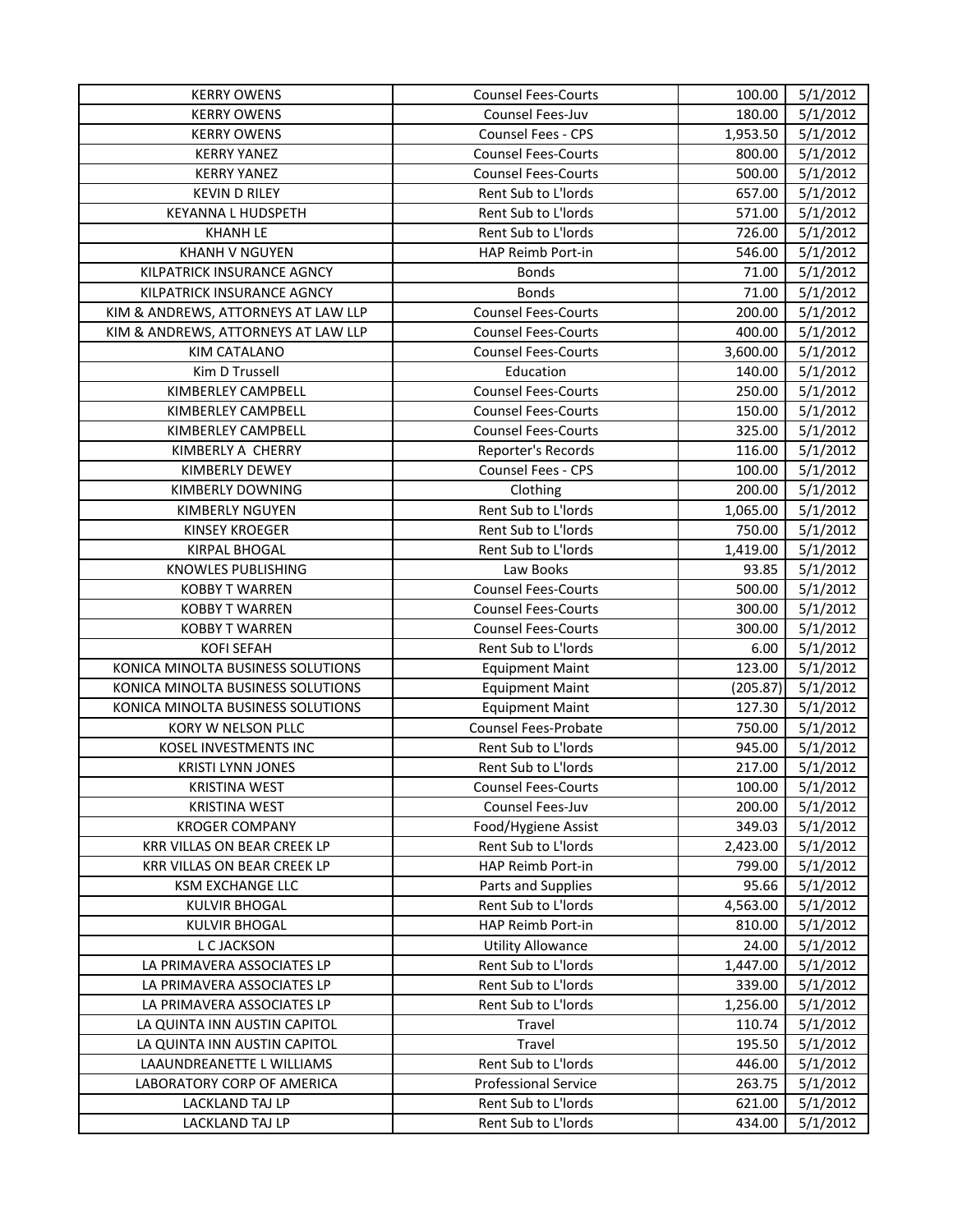| Rent Sub to L'Iords<br>5/1/2012<br>LADONNA GAIL AUBREY<br>396.00<br>65.00<br>5/1/2012<br>LAHAINA GROUP INC<br>Telephone-Basic<br>5/1/2012<br>LAHAINA GROUP INC<br><b>Equipment Maint</b><br>3,412.50<br>5/1/2012<br><b>LAHAINA GROUP INC</b><br><b>Building Maintenance</b><br>65.00<br>5/1/2012<br>LAHAINA GROUP INC<br>65.00<br><b>Building Maintenance</b><br>Rent Sub to L'Iords<br>5/1/2012<br><b>LAJONDA HARRIS</b><br>850.00<br>Rent Sub to L'Iords<br>5/1/2012<br>LAKEVIEW ON SHADY OAKS LLC<br>4,341.00<br>5/1/2012<br>LAKEVIEW ON SHADY OAKS LLC<br>Rent Sub to L'Iords<br>403.00<br>LAKEVIEW ON SHADY OAKS LLC<br>HAP Reimb Port-in<br>5/1/2012<br>474.00<br><b>LAL CHAUHAN</b><br>Rent Sub to L'Iords<br>482.00<br>5/1/2012<br>Rent Sub to L'Iords<br>975.00<br>5/1/2012<br>LAMAR Q WILLIAMS<br>119.51<br>5/1/2012<br>L'AMOR VILLAGE RTC<br>Clothing<br>5/1/2012<br>LAN NINH HUYNH<br>HAP Reimb Port-in<br>453.00<br><b>Professional Service</b><br>3,000.00<br>5/1/2012<br>LANCE R FREEMAN SR<br><b>Professional Service</b><br>2.22<br>5/1/2012<br>LANGUAGE LINE SERVICES INC<br>LANGUAGE LINE SERVICES INC<br>20.25<br>5/1/2012<br><b>Interpreter Fees</b><br>LANGUAGE LINE SERVICES INC<br>5/1/2012<br><b>Interpreter Fees</b><br>25.31<br>LANGUAGE LINE SERVICES INC<br>5.18<br>5/1/2012<br><b>Interpreter Fees</b><br>125.80<br>5/1/2012<br>LANGUAGE LINE SERVICES INC<br><b>Interpreter Fees</b><br>Counsel Fees - CPS<br>5/1/2012<br><b>LANTIS G ROBERTS</b><br>100.00<br>275.00<br><b>LARRY E REED</b><br><b>Counsel Fees-Courts</b><br>5/1/2012<br><b>LARRY E REED</b><br><b>Counsel Fees-Courts</b><br>200.00<br>5/1/2012<br>550.00<br>5/1/2012<br>LASERLINK INTERNATIONAL INC<br>Supplies<br>5/1/2012<br>LASERLINK INTERNATIONAL INC<br>Supplies<br>1,258.00<br>LASERLINK INTERNATIONAL INC<br>Supplies<br>5/1/2012<br>544.00<br>5/1/2012<br>LASERLINK INTERNATIONAL INC<br>Supplies<br>542.00<br>LASERLINK INTERNATIONAL INC<br>150.00<br>5/1/2012<br><b>Supplies</b><br>5/1/2012<br>LASERLINK INTERNATIONAL INC<br>Supplies<br>150.00<br>720.00<br>5/1/2012<br>LASERLINK INTERNATIONAL INC<br>Supplies<br>Sheriff Inventory<br>LASERLINK INTERNATIONAL INC<br>432.00<br>5/1/2012<br>Sheriff Inventory<br>755.70<br>LASERLINK INTERNATIONAL INC<br>5/1/2012<br>5/1/2012<br>LASERLINK INTERNATIONAL INC<br>Supplies<br>75.00<br>5/1/2012<br>LASERLINK INTERNATIONAL INC<br>Supplies<br>336.00<br>Supplies<br>5/1/2012<br>LASERLINK INTERNATIONAL INC<br>150.00<br>LASERLINK INTERNATIONAL INC<br>Supplies<br>112.00<br>5/1/2012<br>98.00<br>5/1/2012<br>LASERLINK INTERNATIONAL INC<br>Supplies<br>LASERLINK INTERNATIONAL INC<br>5/1/2012<br>Supplies<br>142.00<br>5/1/2012<br>540.00<br>LASERLINK INTERNATIONAL INC<br><b>Supplies</b><br>LASERLINK INTERNATIONAL INC<br>Supplies<br>105.00<br>5/1/2012<br>LASERLINK INTERNATIONAL INC<br>Supplies<br>98.25<br>5/1/2012<br>5/1/2012<br>LASERLINK INTERNATIONAL INC<br>144.00<br><b>Supplies</b><br>Supplies<br>5/1/2012<br>LASERLINK INTERNATIONAL INC<br>230.00<br>LASERLINK INTERNATIONAL INC<br>5/1/2012<br><b>Supplies</b><br>125.95<br>270.00<br>5/1/2012<br>LASERLINK INTERNATIONAL INC<br>Supplies<br>599.50<br>5/1/2012<br>LASERLINK INTERNATIONAL INC<br>Supplies<br>LASERLINK INTERNATIONAL INC<br>719.40<br>5/1/2012<br><b>Supplies</b><br>Supplies<br>576.00<br>5/1/2012<br>LASERLINK INTERNATIONAL INC<br>LASERLINK INTERNATIONAL INC<br><b>Computer Supplies</b><br>5,090.00<br>5/1/2012<br>LASERLINK INTERNATIONAL INC<br><b>Computer Supplies</b><br>359.70<br>5/1/2012<br><b>Computer Supplies</b><br>5/1/2012<br>LASERLINK INTERNATIONAL INC<br>288.00<br><b>Computer Supplies</b><br>5/1/2012<br>LASERLINK INTERNATIONAL INC<br>444.00<br>LASERLINK INTERNATIONAL INC<br>Supplies<br>291.00<br>5/1/2012 | <b>LACY BRITTEN</b> | Counsel Fees - CPS | 4,385.00 | 5/1/2012 |
|------------------------------------------------------------------------------------------------------------------------------------------------------------------------------------------------------------------------------------------------------------------------------------------------------------------------------------------------------------------------------------------------------------------------------------------------------------------------------------------------------------------------------------------------------------------------------------------------------------------------------------------------------------------------------------------------------------------------------------------------------------------------------------------------------------------------------------------------------------------------------------------------------------------------------------------------------------------------------------------------------------------------------------------------------------------------------------------------------------------------------------------------------------------------------------------------------------------------------------------------------------------------------------------------------------------------------------------------------------------------------------------------------------------------------------------------------------------------------------------------------------------------------------------------------------------------------------------------------------------------------------------------------------------------------------------------------------------------------------------------------------------------------------------------------------------------------------------------------------------------------------------------------------------------------------------------------------------------------------------------------------------------------------------------------------------------------------------------------------------------------------------------------------------------------------------------------------------------------------------------------------------------------------------------------------------------------------------------------------------------------------------------------------------------------------------------------------------------------------------------------------------------------------------------------------------------------------------------------------------------------------------------------------------------------------------------------------------------------------------------------------------------------------------------------------------------------------------------------------------------------------------------------------------------------------------------------------------------------------------------------------------------------------------------------------------------------------------------------------------------------------------------------------------------------------------------------------------------------------------------------------------------------------------------------------------------------------------------------------------------------------------------------------------------------------------------------------------------------------------------------------------------------------------------------------------------------------------------------------------------------------------------------------------------------------------------------------------------------------------------------------------------------------------------------|---------------------|--------------------|----------|----------|
|                                                                                                                                                                                                                                                                                                                                                                                                                                                                                                                                                                                                                                                                                                                                                                                                                                                                                                                                                                                                                                                                                                                                                                                                                                                                                                                                                                                                                                                                                                                                                                                                                                                                                                                                                                                                                                                                                                                                                                                                                                                                                                                                                                                                                                                                                                                                                                                                                                                                                                                                                                                                                                                                                                                                                                                                                                                                                                                                                                                                                                                                                                                                                                                                                                                                                                                                                                                                                                                                                                                                                                                                                                                                                                                                                                                                      |                     |                    |          |          |
|                                                                                                                                                                                                                                                                                                                                                                                                                                                                                                                                                                                                                                                                                                                                                                                                                                                                                                                                                                                                                                                                                                                                                                                                                                                                                                                                                                                                                                                                                                                                                                                                                                                                                                                                                                                                                                                                                                                                                                                                                                                                                                                                                                                                                                                                                                                                                                                                                                                                                                                                                                                                                                                                                                                                                                                                                                                                                                                                                                                                                                                                                                                                                                                                                                                                                                                                                                                                                                                                                                                                                                                                                                                                                                                                                                                                      |                     |                    |          |          |
|                                                                                                                                                                                                                                                                                                                                                                                                                                                                                                                                                                                                                                                                                                                                                                                                                                                                                                                                                                                                                                                                                                                                                                                                                                                                                                                                                                                                                                                                                                                                                                                                                                                                                                                                                                                                                                                                                                                                                                                                                                                                                                                                                                                                                                                                                                                                                                                                                                                                                                                                                                                                                                                                                                                                                                                                                                                                                                                                                                                                                                                                                                                                                                                                                                                                                                                                                                                                                                                                                                                                                                                                                                                                                                                                                                                                      |                     |                    |          |          |
|                                                                                                                                                                                                                                                                                                                                                                                                                                                                                                                                                                                                                                                                                                                                                                                                                                                                                                                                                                                                                                                                                                                                                                                                                                                                                                                                                                                                                                                                                                                                                                                                                                                                                                                                                                                                                                                                                                                                                                                                                                                                                                                                                                                                                                                                                                                                                                                                                                                                                                                                                                                                                                                                                                                                                                                                                                                                                                                                                                                                                                                                                                                                                                                                                                                                                                                                                                                                                                                                                                                                                                                                                                                                                                                                                                                                      |                     |                    |          |          |
|                                                                                                                                                                                                                                                                                                                                                                                                                                                                                                                                                                                                                                                                                                                                                                                                                                                                                                                                                                                                                                                                                                                                                                                                                                                                                                                                                                                                                                                                                                                                                                                                                                                                                                                                                                                                                                                                                                                                                                                                                                                                                                                                                                                                                                                                                                                                                                                                                                                                                                                                                                                                                                                                                                                                                                                                                                                                                                                                                                                                                                                                                                                                                                                                                                                                                                                                                                                                                                                                                                                                                                                                                                                                                                                                                                                                      |                     |                    |          |          |
|                                                                                                                                                                                                                                                                                                                                                                                                                                                                                                                                                                                                                                                                                                                                                                                                                                                                                                                                                                                                                                                                                                                                                                                                                                                                                                                                                                                                                                                                                                                                                                                                                                                                                                                                                                                                                                                                                                                                                                                                                                                                                                                                                                                                                                                                                                                                                                                                                                                                                                                                                                                                                                                                                                                                                                                                                                                                                                                                                                                                                                                                                                                                                                                                                                                                                                                                                                                                                                                                                                                                                                                                                                                                                                                                                                                                      |                     |                    |          |          |
|                                                                                                                                                                                                                                                                                                                                                                                                                                                                                                                                                                                                                                                                                                                                                                                                                                                                                                                                                                                                                                                                                                                                                                                                                                                                                                                                                                                                                                                                                                                                                                                                                                                                                                                                                                                                                                                                                                                                                                                                                                                                                                                                                                                                                                                                                                                                                                                                                                                                                                                                                                                                                                                                                                                                                                                                                                                                                                                                                                                                                                                                                                                                                                                                                                                                                                                                                                                                                                                                                                                                                                                                                                                                                                                                                                                                      |                     |                    |          |          |
|                                                                                                                                                                                                                                                                                                                                                                                                                                                                                                                                                                                                                                                                                                                                                                                                                                                                                                                                                                                                                                                                                                                                                                                                                                                                                                                                                                                                                                                                                                                                                                                                                                                                                                                                                                                                                                                                                                                                                                                                                                                                                                                                                                                                                                                                                                                                                                                                                                                                                                                                                                                                                                                                                                                                                                                                                                                                                                                                                                                                                                                                                                                                                                                                                                                                                                                                                                                                                                                                                                                                                                                                                                                                                                                                                                                                      |                     |                    |          |          |
|                                                                                                                                                                                                                                                                                                                                                                                                                                                                                                                                                                                                                                                                                                                                                                                                                                                                                                                                                                                                                                                                                                                                                                                                                                                                                                                                                                                                                                                                                                                                                                                                                                                                                                                                                                                                                                                                                                                                                                                                                                                                                                                                                                                                                                                                                                                                                                                                                                                                                                                                                                                                                                                                                                                                                                                                                                                                                                                                                                                                                                                                                                                                                                                                                                                                                                                                                                                                                                                                                                                                                                                                                                                                                                                                                                                                      |                     |                    |          |          |
|                                                                                                                                                                                                                                                                                                                                                                                                                                                                                                                                                                                                                                                                                                                                                                                                                                                                                                                                                                                                                                                                                                                                                                                                                                                                                                                                                                                                                                                                                                                                                                                                                                                                                                                                                                                                                                                                                                                                                                                                                                                                                                                                                                                                                                                                                                                                                                                                                                                                                                                                                                                                                                                                                                                                                                                                                                                                                                                                                                                                                                                                                                                                                                                                                                                                                                                                                                                                                                                                                                                                                                                                                                                                                                                                                                                                      |                     |                    |          |          |
|                                                                                                                                                                                                                                                                                                                                                                                                                                                                                                                                                                                                                                                                                                                                                                                                                                                                                                                                                                                                                                                                                                                                                                                                                                                                                                                                                                                                                                                                                                                                                                                                                                                                                                                                                                                                                                                                                                                                                                                                                                                                                                                                                                                                                                                                                                                                                                                                                                                                                                                                                                                                                                                                                                                                                                                                                                                                                                                                                                                                                                                                                                                                                                                                                                                                                                                                                                                                                                                                                                                                                                                                                                                                                                                                                                                                      |                     |                    |          |          |
|                                                                                                                                                                                                                                                                                                                                                                                                                                                                                                                                                                                                                                                                                                                                                                                                                                                                                                                                                                                                                                                                                                                                                                                                                                                                                                                                                                                                                                                                                                                                                                                                                                                                                                                                                                                                                                                                                                                                                                                                                                                                                                                                                                                                                                                                                                                                                                                                                                                                                                                                                                                                                                                                                                                                                                                                                                                                                                                                                                                                                                                                                                                                                                                                                                                                                                                                                                                                                                                                                                                                                                                                                                                                                                                                                                                                      |                     |                    |          |          |
|                                                                                                                                                                                                                                                                                                                                                                                                                                                                                                                                                                                                                                                                                                                                                                                                                                                                                                                                                                                                                                                                                                                                                                                                                                                                                                                                                                                                                                                                                                                                                                                                                                                                                                                                                                                                                                                                                                                                                                                                                                                                                                                                                                                                                                                                                                                                                                                                                                                                                                                                                                                                                                                                                                                                                                                                                                                                                                                                                                                                                                                                                                                                                                                                                                                                                                                                                                                                                                                                                                                                                                                                                                                                                                                                                                                                      |                     |                    |          |          |
|                                                                                                                                                                                                                                                                                                                                                                                                                                                                                                                                                                                                                                                                                                                                                                                                                                                                                                                                                                                                                                                                                                                                                                                                                                                                                                                                                                                                                                                                                                                                                                                                                                                                                                                                                                                                                                                                                                                                                                                                                                                                                                                                                                                                                                                                                                                                                                                                                                                                                                                                                                                                                                                                                                                                                                                                                                                                                                                                                                                                                                                                                                                                                                                                                                                                                                                                                                                                                                                                                                                                                                                                                                                                                                                                                                                                      |                     |                    |          |          |
|                                                                                                                                                                                                                                                                                                                                                                                                                                                                                                                                                                                                                                                                                                                                                                                                                                                                                                                                                                                                                                                                                                                                                                                                                                                                                                                                                                                                                                                                                                                                                                                                                                                                                                                                                                                                                                                                                                                                                                                                                                                                                                                                                                                                                                                                                                                                                                                                                                                                                                                                                                                                                                                                                                                                                                                                                                                                                                                                                                                                                                                                                                                                                                                                                                                                                                                                                                                                                                                                                                                                                                                                                                                                                                                                                                                                      |                     |                    |          |          |
|                                                                                                                                                                                                                                                                                                                                                                                                                                                                                                                                                                                                                                                                                                                                                                                                                                                                                                                                                                                                                                                                                                                                                                                                                                                                                                                                                                                                                                                                                                                                                                                                                                                                                                                                                                                                                                                                                                                                                                                                                                                                                                                                                                                                                                                                                                                                                                                                                                                                                                                                                                                                                                                                                                                                                                                                                                                                                                                                                                                                                                                                                                                                                                                                                                                                                                                                                                                                                                                                                                                                                                                                                                                                                                                                                                                                      |                     |                    |          |          |
|                                                                                                                                                                                                                                                                                                                                                                                                                                                                                                                                                                                                                                                                                                                                                                                                                                                                                                                                                                                                                                                                                                                                                                                                                                                                                                                                                                                                                                                                                                                                                                                                                                                                                                                                                                                                                                                                                                                                                                                                                                                                                                                                                                                                                                                                                                                                                                                                                                                                                                                                                                                                                                                                                                                                                                                                                                                                                                                                                                                                                                                                                                                                                                                                                                                                                                                                                                                                                                                                                                                                                                                                                                                                                                                                                                                                      |                     |                    |          |          |
|                                                                                                                                                                                                                                                                                                                                                                                                                                                                                                                                                                                                                                                                                                                                                                                                                                                                                                                                                                                                                                                                                                                                                                                                                                                                                                                                                                                                                                                                                                                                                                                                                                                                                                                                                                                                                                                                                                                                                                                                                                                                                                                                                                                                                                                                                                                                                                                                                                                                                                                                                                                                                                                                                                                                                                                                                                                                                                                                                                                                                                                                                                                                                                                                                                                                                                                                                                                                                                                                                                                                                                                                                                                                                                                                                                                                      |                     |                    |          |          |
|                                                                                                                                                                                                                                                                                                                                                                                                                                                                                                                                                                                                                                                                                                                                                                                                                                                                                                                                                                                                                                                                                                                                                                                                                                                                                                                                                                                                                                                                                                                                                                                                                                                                                                                                                                                                                                                                                                                                                                                                                                                                                                                                                                                                                                                                                                                                                                                                                                                                                                                                                                                                                                                                                                                                                                                                                                                                                                                                                                                                                                                                                                                                                                                                                                                                                                                                                                                                                                                                                                                                                                                                                                                                                                                                                                                                      |                     |                    |          |          |
|                                                                                                                                                                                                                                                                                                                                                                                                                                                                                                                                                                                                                                                                                                                                                                                                                                                                                                                                                                                                                                                                                                                                                                                                                                                                                                                                                                                                                                                                                                                                                                                                                                                                                                                                                                                                                                                                                                                                                                                                                                                                                                                                                                                                                                                                                                                                                                                                                                                                                                                                                                                                                                                                                                                                                                                                                                                                                                                                                                                                                                                                                                                                                                                                                                                                                                                                                                                                                                                                                                                                                                                                                                                                                                                                                                                                      |                     |                    |          |          |
|                                                                                                                                                                                                                                                                                                                                                                                                                                                                                                                                                                                                                                                                                                                                                                                                                                                                                                                                                                                                                                                                                                                                                                                                                                                                                                                                                                                                                                                                                                                                                                                                                                                                                                                                                                                                                                                                                                                                                                                                                                                                                                                                                                                                                                                                                                                                                                                                                                                                                                                                                                                                                                                                                                                                                                                                                                                                                                                                                                                                                                                                                                                                                                                                                                                                                                                                                                                                                                                                                                                                                                                                                                                                                                                                                                                                      |                     |                    |          |          |
|                                                                                                                                                                                                                                                                                                                                                                                                                                                                                                                                                                                                                                                                                                                                                                                                                                                                                                                                                                                                                                                                                                                                                                                                                                                                                                                                                                                                                                                                                                                                                                                                                                                                                                                                                                                                                                                                                                                                                                                                                                                                                                                                                                                                                                                                                                                                                                                                                                                                                                                                                                                                                                                                                                                                                                                                                                                                                                                                                                                                                                                                                                                                                                                                                                                                                                                                                                                                                                                                                                                                                                                                                                                                                                                                                                                                      |                     |                    |          |          |
|                                                                                                                                                                                                                                                                                                                                                                                                                                                                                                                                                                                                                                                                                                                                                                                                                                                                                                                                                                                                                                                                                                                                                                                                                                                                                                                                                                                                                                                                                                                                                                                                                                                                                                                                                                                                                                                                                                                                                                                                                                                                                                                                                                                                                                                                                                                                                                                                                                                                                                                                                                                                                                                                                                                                                                                                                                                                                                                                                                                                                                                                                                                                                                                                                                                                                                                                                                                                                                                                                                                                                                                                                                                                                                                                                                                                      |                     |                    |          |          |
|                                                                                                                                                                                                                                                                                                                                                                                                                                                                                                                                                                                                                                                                                                                                                                                                                                                                                                                                                                                                                                                                                                                                                                                                                                                                                                                                                                                                                                                                                                                                                                                                                                                                                                                                                                                                                                                                                                                                                                                                                                                                                                                                                                                                                                                                                                                                                                                                                                                                                                                                                                                                                                                                                                                                                                                                                                                                                                                                                                                                                                                                                                                                                                                                                                                                                                                                                                                                                                                                                                                                                                                                                                                                                                                                                                                                      |                     |                    |          |          |
|                                                                                                                                                                                                                                                                                                                                                                                                                                                                                                                                                                                                                                                                                                                                                                                                                                                                                                                                                                                                                                                                                                                                                                                                                                                                                                                                                                                                                                                                                                                                                                                                                                                                                                                                                                                                                                                                                                                                                                                                                                                                                                                                                                                                                                                                                                                                                                                                                                                                                                                                                                                                                                                                                                                                                                                                                                                                                                                                                                                                                                                                                                                                                                                                                                                                                                                                                                                                                                                                                                                                                                                                                                                                                                                                                                                                      |                     |                    |          |          |
|                                                                                                                                                                                                                                                                                                                                                                                                                                                                                                                                                                                                                                                                                                                                                                                                                                                                                                                                                                                                                                                                                                                                                                                                                                                                                                                                                                                                                                                                                                                                                                                                                                                                                                                                                                                                                                                                                                                                                                                                                                                                                                                                                                                                                                                                                                                                                                                                                                                                                                                                                                                                                                                                                                                                                                                                                                                                                                                                                                                                                                                                                                                                                                                                                                                                                                                                                                                                                                                                                                                                                                                                                                                                                                                                                                                                      |                     |                    |          |          |
|                                                                                                                                                                                                                                                                                                                                                                                                                                                                                                                                                                                                                                                                                                                                                                                                                                                                                                                                                                                                                                                                                                                                                                                                                                                                                                                                                                                                                                                                                                                                                                                                                                                                                                                                                                                                                                                                                                                                                                                                                                                                                                                                                                                                                                                                                                                                                                                                                                                                                                                                                                                                                                                                                                                                                                                                                                                                                                                                                                                                                                                                                                                                                                                                                                                                                                                                                                                                                                                                                                                                                                                                                                                                                                                                                                                                      |                     |                    |          |          |
|                                                                                                                                                                                                                                                                                                                                                                                                                                                                                                                                                                                                                                                                                                                                                                                                                                                                                                                                                                                                                                                                                                                                                                                                                                                                                                                                                                                                                                                                                                                                                                                                                                                                                                                                                                                                                                                                                                                                                                                                                                                                                                                                                                                                                                                                                                                                                                                                                                                                                                                                                                                                                                                                                                                                                                                                                                                                                                                                                                                                                                                                                                                                                                                                                                                                                                                                                                                                                                                                                                                                                                                                                                                                                                                                                                                                      |                     |                    |          |          |
|                                                                                                                                                                                                                                                                                                                                                                                                                                                                                                                                                                                                                                                                                                                                                                                                                                                                                                                                                                                                                                                                                                                                                                                                                                                                                                                                                                                                                                                                                                                                                                                                                                                                                                                                                                                                                                                                                                                                                                                                                                                                                                                                                                                                                                                                                                                                                                                                                                                                                                                                                                                                                                                                                                                                                                                                                                                                                                                                                                                                                                                                                                                                                                                                                                                                                                                                                                                                                                                                                                                                                                                                                                                                                                                                                                                                      |                     |                    |          |          |
|                                                                                                                                                                                                                                                                                                                                                                                                                                                                                                                                                                                                                                                                                                                                                                                                                                                                                                                                                                                                                                                                                                                                                                                                                                                                                                                                                                                                                                                                                                                                                                                                                                                                                                                                                                                                                                                                                                                                                                                                                                                                                                                                                                                                                                                                                                                                                                                                                                                                                                                                                                                                                                                                                                                                                                                                                                                                                                                                                                                                                                                                                                                                                                                                                                                                                                                                                                                                                                                                                                                                                                                                                                                                                                                                                                                                      |                     |                    |          |          |
|                                                                                                                                                                                                                                                                                                                                                                                                                                                                                                                                                                                                                                                                                                                                                                                                                                                                                                                                                                                                                                                                                                                                                                                                                                                                                                                                                                                                                                                                                                                                                                                                                                                                                                                                                                                                                                                                                                                                                                                                                                                                                                                                                                                                                                                                                                                                                                                                                                                                                                                                                                                                                                                                                                                                                                                                                                                                                                                                                                                                                                                                                                                                                                                                                                                                                                                                                                                                                                                                                                                                                                                                                                                                                                                                                                                                      |                     |                    |          |          |
|                                                                                                                                                                                                                                                                                                                                                                                                                                                                                                                                                                                                                                                                                                                                                                                                                                                                                                                                                                                                                                                                                                                                                                                                                                                                                                                                                                                                                                                                                                                                                                                                                                                                                                                                                                                                                                                                                                                                                                                                                                                                                                                                                                                                                                                                                                                                                                                                                                                                                                                                                                                                                                                                                                                                                                                                                                                                                                                                                                                                                                                                                                                                                                                                                                                                                                                                                                                                                                                                                                                                                                                                                                                                                                                                                                                                      |                     |                    |          |          |
|                                                                                                                                                                                                                                                                                                                                                                                                                                                                                                                                                                                                                                                                                                                                                                                                                                                                                                                                                                                                                                                                                                                                                                                                                                                                                                                                                                                                                                                                                                                                                                                                                                                                                                                                                                                                                                                                                                                                                                                                                                                                                                                                                                                                                                                                                                                                                                                                                                                                                                                                                                                                                                                                                                                                                                                                                                                                                                                                                                                                                                                                                                                                                                                                                                                                                                                                                                                                                                                                                                                                                                                                                                                                                                                                                                                                      |                     |                    |          |          |
|                                                                                                                                                                                                                                                                                                                                                                                                                                                                                                                                                                                                                                                                                                                                                                                                                                                                                                                                                                                                                                                                                                                                                                                                                                                                                                                                                                                                                                                                                                                                                                                                                                                                                                                                                                                                                                                                                                                                                                                                                                                                                                                                                                                                                                                                                                                                                                                                                                                                                                                                                                                                                                                                                                                                                                                                                                                                                                                                                                                                                                                                                                                                                                                                                                                                                                                                                                                                                                                                                                                                                                                                                                                                                                                                                                                                      |                     |                    |          |          |
|                                                                                                                                                                                                                                                                                                                                                                                                                                                                                                                                                                                                                                                                                                                                                                                                                                                                                                                                                                                                                                                                                                                                                                                                                                                                                                                                                                                                                                                                                                                                                                                                                                                                                                                                                                                                                                                                                                                                                                                                                                                                                                                                                                                                                                                                                                                                                                                                                                                                                                                                                                                                                                                                                                                                                                                                                                                                                                                                                                                                                                                                                                                                                                                                                                                                                                                                                                                                                                                                                                                                                                                                                                                                                                                                                                                                      |                     |                    |          |          |
|                                                                                                                                                                                                                                                                                                                                                                                                                                                                                                                                                                                                                                                                                                                                                                                                                                                                                                                                                                                                                                                                                                                                                                                                                                                                                                                                                                                                                                                                                                                                                                                                                                                                                                                                                                                                                                                                                                                                                                                                                                                                                                                                                                                                                                                                                                                                                                                                                                                                                                                                                                                                                                                                                                                                                                                                                                                                                                                                                                                                                                                                                                                                                                                                                                                                                                                                                                                                                                                                                                                                                                                                                                                                                                                                                                                                      |                     |                    |          |          |
|                                                                                                                                                                                                                                                                                                                                                                                                                                                                                                                                                                                                                                                                                                                                                                                                                                                                                                                                                                                                                                                                                                                                                                                                                                                                                                                                                                                                                                                                                                                                                                                                                                                                                                                                                                                                                                                                                                                                                                                                                                                                                                                                                                                                                                                                                                                                                                                                                                                                                                                                                                                                                                                                                                                                                                                                                                                                                                                                                                                                                                                                                                                                                                                                                                                                                                                                                                                                                                                                                                                                                                                                                                                                                                                                                                                                      |                     |                    |          |          |
|                                                                                                                                                                                                                                                                                                                                                                                                                                                                                                                                                                                                                                                                                                                                                                                                                                                                                                                                                                                                                                                                                                                                                                                                                                                                                                                                                                                                                                                                                                                                                                                                                                                                                                                                                                                                                                                                                                                                                                                                                                                                                                                                                                                                                                                                                                                                                                                                                                                                                                                                                                                                                                                                                                                                                                                                                                                                                                                                                                                                                                                                                                                                                                                                                                                                                                                                                                                                                                                                                                                                                                                                                                                                                                                                                                                                      |                     |                    |          |          |
|                                                                                                                                                                                                                                                                                                                                                                                                                                                                                                                                                                                                                                                                                                                                                                                                                                                                                                                                                                                                                                                                                                                                                                                                                                                                                                                                                                                                                                                                                                                                                                                                                                                                                                                                                                                                                                                                                                                                                                                                                                                                                                                                                                                                                                                                                                                                                                                                                                                                                                                                                                                                                                                                                                                                                                                                                                                                                                                                                                                                                                                                                                                                                                                                                                                                                                                                                                                                                                                                                                                                                                                                                                                                                                                                                                                                      |                     |                    |          |          |
|                                                                                                                                                                                                                                                                                                                                                                                                                                                                                                                                                                                                                                                                                                                                                                                                                                                                                                                                                                                                                                                                                                                                                                                                                                                                                                                                                                                                                                                                                                                                                                                                                                                                                                                                                                                                                                                                                                                                                                                                                                                                                                                                                                                                                                                                                                                                                                                                                                                                                                                                                                                                                                                                                                                                                                                                                                                                                                                                                                                                                                                                                                                                                                                                                                                                                                                                                                                                                                                                                                                                                                                                                                                                                                                                                                                                      |                     |                    |          |          |
|                                                                                                                                                                                                                                                                                                                                                                                                                                                                                                                                                                                                                                                                                                                                                                                                                                                                                                                                                                                                                                                                                                                                                                                                                                                                                                                                                                                                                                                                                                                                                                                                                                                                                                                                                                                                                                                                                                                                                                                                                                                                                                                                                                                                                                                                                                                                                                                                                                                                                                                                                                                                                                                                                                                                                                                                                                                                                                                                                                                                                                                                                                                                                                                                                                                                                                                                                                                                                                                                                                                                                                                                                                                                                                                                                                                                      |                     |                    |          |          |
|                                                                                                                                                                                                                                                                                                                                                                                                                                                                                                                                                                                                                                                                                                                                                                                                                                                                                                                                                                                                                                                                                                                                                                                                                                                                                                                                                                                                                                                                                                                                                                                                                                                                                                                                                                                                                                                                                                                                                                                                                                                                                                                                                                                                                                                                                                                                                                                                                                                                                                                                                                                                                                                                                                                                                                                                                                                                                                                                                                                                                                                                                                                                                                                                                                                                                                                                                                                                                                                                                                                                                                                                                                                                                                                                                                                                      |                     |                    |          |          |
|                                                                                                                                                                                                                                                                                                                                                                                                                                                                                                                                                                                                                                                                                                                                                                                                                                                                                                                                                                                                                                                                                                                                                                                                                                                                                                                                                                                                                                                                                                                                                                                                                                                                                                                                                                                                                                                                                                                                                                                                                                                                                                                                                                                                                                                                                                                                                                                                                                                                                                                                                                                                                                                                                                                                                                                                                                                                                                                                                                                                                                                                                                                                                                                                                                                                                                                                                                                                                                                                                                                                                                                                                                                                                                                                                                                                      |                     |                    |          |          |
|                                                                                                                                                                                                                                                                                                                                                                                                                                                                                                                                                                                                                                                                                                                                                                                                                                                                                                                                                                                                                                                                                                                                                                                                                                                                                                                                                                                                                                                                                                                                                                                                                                                                                                                                                                                                                                                                                                                                                                                                                                                                                                                                                                                                                                                                                                                                                                                                                                                                                                                                                                                                                                                                                                                                                                                                                                                                                                                                                                                                                                                                                                                                                                                                                                                                                                                                                                                                                                                                                                                                                                                                                                                                                                                                                                                                      |                     |                    |          |          |
|                                                                                                                                                                                                                                                                                                                                                                                                                                                                                                                                                                                                                                                                                                                                                                                                                                                                                                                                                                                                                                                                                                                                                                                                                                                                                                                                                                                                                                                                                                                                                                                                                                                                                                                                                                                                                                                                                                                                                                                                                                                                                                                                                                                                                                                                                                                                                                                                                                                                                                                                                                                                                                                                                                                                                                                                                                                                                                                                                                                                                                                                                                                                                                                                                                                                                                                                                                                                                                                                                                                                                                                                                                                                                                                                                                                                      |                     |                    |          |          |
|                                                                                                                                                                                                                                                                                                                                                                                                                                                                                                                                                                                                                                                                                                                                                                                                                                                                                                                                                                                                                                                                                                                                                                                                                                                                                                                                                                                                                                                                                                                                                                                                                                                                                                                                                                                                                                                                                                                                                                                                                                                                                                                                                                                                                                                                                                                                                                                                                                                                                                                                                                                                                                                                                                                                                                                                                                                                                                                                                                                                                                                                                                                                                                                                                                                                                                                                                                                                                                                                                                                                                                                                                                                                                                                                                                                                      |                     |                    |          |          |
|                                                                                                                                                                                                                                                                                                                                                                                                                                                                                                                                                                                                                                                                                                                                                                                                                                                                                                                                                                                                                                                                                                                                                                                                                                                                                                                                                                                                                                                                                                                                                                                                                                                                                                                                                                                                                                                                                                                                                                                                                                                                                                                                                                                                                                                                                                                                                                                                                                                                                                                                                                                                                                                                                                                                                                                                                                                                                                                                                                                                                                                                                                                                                                                                                                                                                                                                                                                                                                                                                                                                                                                                                                                                                                                                                                                                      |                     |                    |          |          |
|                                                                                                                                                                                                                                                                                                                                                                                                                                                                                                                                                                                                                                                                                                                                                                                                                                                                                                                                                                                                                                                                                                                                                                                                                                                                                                                                                                                                                                                                                                                                                                                                                                                                                                                                                                                                                                                                                                                                                                                                                                                                                                                                                                                                                                                                                                                                                                                                                                                                                                                                                                                                                                                                                                                                                                                                                                                                                                                                                                                                                                                                                                                                                                                                                                                                                                                                                                                                                                                                                                                                                                                                                                                                                                                                                                                                      |                     |                    |          |          |
|                                                                                                                                                                                                                                                                                                                                                                                                                                                                                                                                                                                                                                                                                                                                                                                                                                                                                                                                                                                                                                                                                                                                                                                                                                                                                                                                                                                                                                                                                                                                                                                                                                                                                                                                                                                                                                                                                                                                                                                                                                                                                                                                                                                                                                                                                                                                                                                                                                                                                                                                                                                                                                                                                                                                                                                                                                                                                                                                                                                                                                                                                                                                                                                                                                                                                                                                                                                                                                                                                                                                                                                                                                                                                                                                                                                                      |                     |                    |          |          |
|                                                                                                                                                                                                                                                                                                                                                                                                                                                                                                                                                                                                                                                                                                                                                                                                                                                                                                                                                                                                                                                                                                                                                                                                                                                                                                                                                                                                                                                                                                                                                                                                                                                                                                                                                                                                                                                                                                                                                                                                                                                                                                                                                                                                                                                                                                                                                                                                                                                                                                                                                                                                                                                                                                                                                                                                                                                                                                                                                                                                                                                                                                                                                                                                                                                                                                                                                                                                                                                                                                                                                                                                                                                                                                                                                                                                      |                     |                    |          |          |
|                                                                                                                                                                                                                                                                                                                                                                                                                                                                                                                                                                                                                                                                                                                                                                                                                                                                                                                                                                                                                                                                                                                                                                                                                                                                                                                                                                                                                                                                                                                                                                                                                                                                                                                                                                                                                                                                                                                                                                                                                                                                                                                                                                                                                                                                                                                                                                                                                                                                                                                                                                                                                                                                                                                                                                                                                                                                                                                                                                                                                                                                                                                                                                                                                                                                                                                                                                                                                                                                                                                                                                                                                                                                                                                                                                                                      |                     |                    |          |          |
|                                                                                                                                                                                                                                                                                                                                                                                                                                                                                                                                                                                                                                                                                                                                                                                                                                                                                                                                                                                                                                                                                                                                                                                                                                                                                                                                                                                                                                                                                                                                                                                                                                                                                                                                                                                                                                                                                                                                                                                                                                                                                                                                                                                                                                                                                                                                                                                                                                                                                                                                                                                                                                                                                                                                                                                                                                                                                                                                                                                                                                                                                                                                                                                                                                                                                                                                                                                                                                                                                                                                                                                                                                                                                                                                                                                                      |                     |                    |          |          |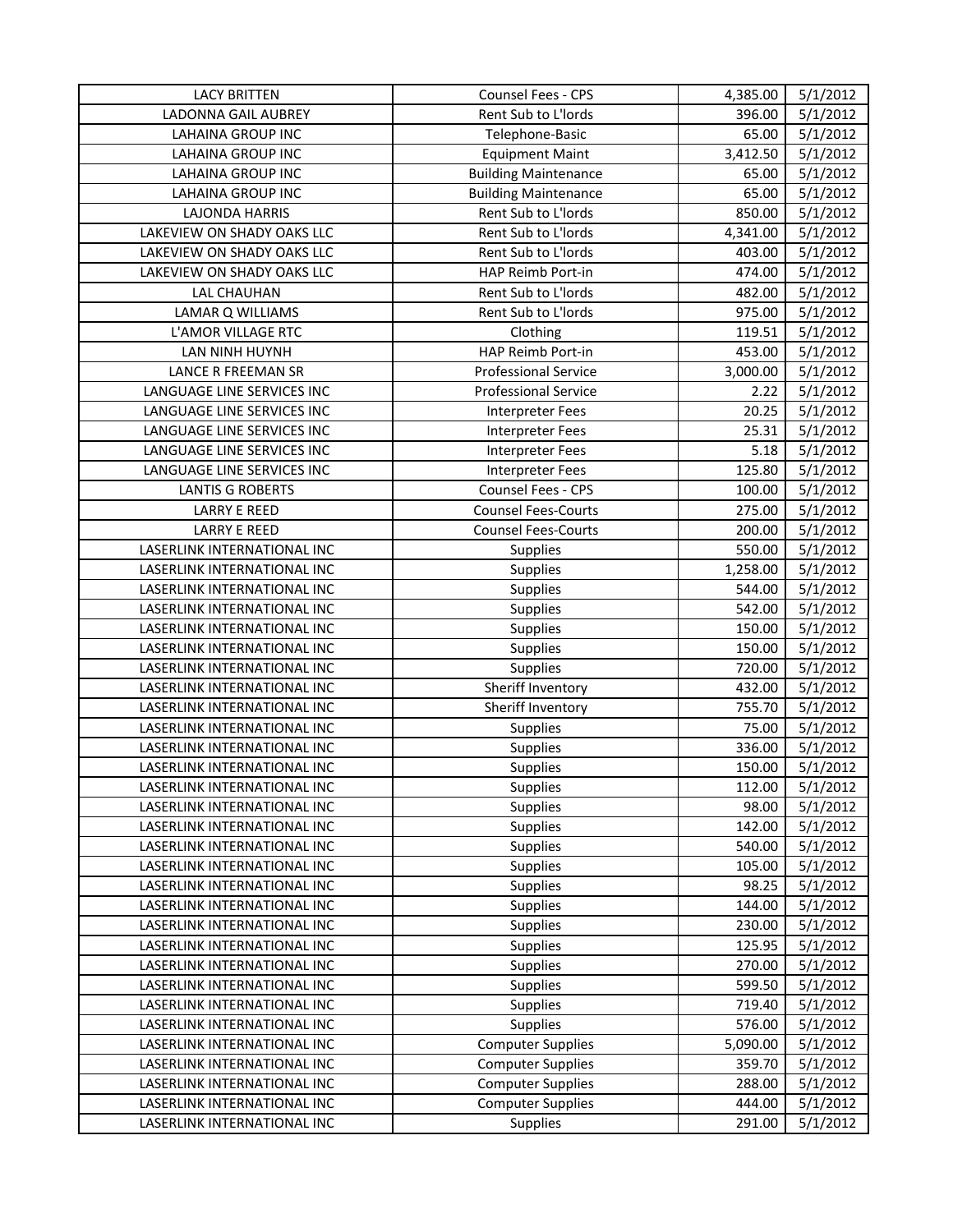| LAST GROUP ENTERPRISES INC<br><b>Custodian Supplies</b><br>260.40<br>5/1/2012<br>5/1/2012<br>LATEPH ADENIJI<br><b>Counsel Fees-Courts</b><br>2,710.00<br>LATEPH ADENIJI<br><b>Counsel Fees-Courts</b><br>175.00<br>5/1/2012<br>Counsel Fees-Juv<br>5/1/2012<br>LATEPH ADENIJI<br>300.00<br>LATEPH ADENIJI<br><b>Counsel Fees - CPS</b><br>100.00<br>5/1/2012<br>550.00<br>5/1/2012<br><b>LAUCO ENTERPRISES</b><br>Rent Sub to L'Iords<br>LAURANCE TRAYLOR<br>Rent Sub to L'Iords<br>418.00<br>5/1/2012<br>LAUREN GRAHAM & ASSOCIATES PLLC<br>5/1/2012<br><b>Counsel Fees-Courts</b><br>350.00<br>LAURIVA DAY<br>Rent Sub to L'Iords<br>1,447.00<br>5/1/2012<br>LAW OFC OF PATTON E MAYNARD PC<br><b>Counsel Fees-Courts</b><br>150.00<br>5/1/2012<br>LAW OFFICE EDWARD E CASTILLO PLLC<br>5/1/2012<br><b>Counsel Fees-Courts</b><br>400.00<br>LAW OFFICE EDWARD E CASTILLO PLLC<br>600.00<br>5/1/2012<br><b>Counsel Fees-Courts</b><br>237.50<br>LAW OFFICE EDWARD E CASTILLO PLLC<br>5/1/2012<br><b>Counsel Fees-Courts</b><br>LAW OFFICE EDWARD E CASTILLO PLLC<br>100.00<br>5/1/2012<br>Counsel Fees-Juv<br>100.00<br>LAW OFFICE OF ALICE RODRIGUEZ<br>5/1/2012<br><b>Counsel Fees - CPS</b><br>5/1/2012<br>LAW OFFICE OF BRADLEY L CLARK PC<br><b>Counsel Fees-Courts</b><br>200.00<br>LAW OFFICE OF BRADLEY L CLARK PC<br><b>Counsel Fees-Courts</b><br>1,350.00<br>5/1/2012<br>LAW OFFICE OF BRADLEY L CLARK PC<br><b>Counsel Fees - CPS</b><br>250.00<br>5/1/2012<br>LAW OFFICE OF BRADLEY L CLARK PC<br>Counsel Fees - CPS<br>350.00<br>5/1/2012<br>5/1/2012<br>LAW OFFICE OF COURTNEY MILLER PC<br><b>Counsel Fees-Courts</b><br>500.00<br>LAW OFFICE OF GANOZA & RODRIGUEZ<br>225.00<br>5/1/2012<br><b>Counsel Fees-Courts</b><br>5/1/2012<br>LAW OFFICE OF GANOZA & RODRIGUEZ<br>Counsel Fees-Juv<br>400.00<br>300.00<br>LAW OFFICE OF GARY L NICKELSON<br>5/1/2012<br>Counsel Fees-Juv<br>LAW OFFICE OF HARMONY M SCHUERMAN P<br>5/1/2012<br><b>Counsel Fees-Courts</b><br>100.00<br>5/1/2012<br>LAW OFFICE OF HARMONY M SCHUERMAN P<br>Counsel Fees-Juv<br>300.00<br>LAW OFFICE OF HOANG AND TRAN PLLC<br><b>Counsel Fees-Courts</b><br>200.00<br>5/1/2012<br>LAW OFFICE OF JO AN G ASHLEY<br>Counsel Fees-Juv<br>200.00<br>5/1/2012<br>5/1/2012<br>LAW OFFICE OF JO AN G ASHLEY<br>Counsel Fees - CPS<br>100.00<br>LAW OFFICE OF KEE A ABLES PC<br>5/1/2012<br>Counsel Fees-Juv<br>200.00<br>LAW OFFICE OF KEE A ABLES PC<br>100.00<br>5/1/2012<br>Counsel Fees - CPS<br>LAW OFFICE OF KENNETH NEWELL PLLC<br><b>Counsel Fees-Courts</b><br>300.00<br>5/1/2012<br>LAW OFFICE OF LISA HAINES<br>Counsel Fees-Probate<br>2,200.00<br>5/1/2012<br>5/1/2012<br>LAW OFFICE OF LORI A SPEARMAN PC<br><b>Counsel Fees - CPS</b><br>950.00<br>LAW OFFICE OF MEDA BOURLAND PLLC<br><b>Counsel Fees-Courts</b><br>350.00<br>5/1/2012<br>LAW OFFICE OF TIM CHOY<br><b>Counsel Fees-Courts</b><br>150.00<br>5/1/2012<br>LAW OFFICES OF RACHEL E DALTON<br>340.00<br>5/1/2012<br><b>Counsel Fees-Courts</b><br>LAWANDA HURST<br>Rent Sub to L'Iords<br>869.00<br>5/1/2012<br><b>LAWRENCE BARRETT</b><br>Rent Sub to L'Iords<br>5/1/2012<br>210.00<br>Parts and Supplies<br>135.26<br>5/1/2012<br>LAWSON PRODUCTS INC<br>LAWTON HOUSING AUTHORITY<br>Port HAP Port-out<br>132.00<br>5/1/2012<br>5/1/2012<br><b>LAWTON HOUSING AUTHORITY</b><br>Port Admin Fee Expen<br>42.87<br>Rent Sub to L'Iords<br>479.00<br>5/1/2012<br>LAYTON MANOR PARTNERS INC<br>Rent Sub to L'Iords<br>5/1/2012<br>LAZARUS LEASING INC<br>825.00<br>LEAH PALOMERO PARRENO WILDE<br>Rent Sub to L'Iords<br>5/1/2012<br>401.00<br>Rent Sub to L'Iords<br>5/1/2012<br>LEE E WEST JR<br>1,005.00<br>LEGG MASON REAL ESTATE CAPITAL II<br>Rent Sub to L'Iords<br>3,704.00<br>5/1/2012<br>Lab Supplies<br>5/1/2012<br>LEICA BIOSYSTEMS RICHMOND<br>1,085.62<br>Counsel Fees - CPS<br>5/1/2012<br>LEIGH ANN SCHENK<br>100.00<br>5/1/2012<br>Leighton G Iles<br>Travel<br>422.38<br>LENA POPE HOME INC<br>5/1/2012<br><b>Subrecipient Service</b><br>2,875.00<br><b>Counseling Services</b><br>5/1/2012<br>LENA POPE HOME INC<br>16,673.62<br><b>Professional Service</b><br>5/1/2012<br>LENA POPE HOME INC<br>4,464.40 | LAST GROUP ENTERPRISES INC | Sheriff Inventory | 1,302.00 | 5/1/2012 |
|-------------------------------------------------------------------------------------------------------------------------------------------------------------------------------------------------------------------------------------------------------------------------------------------------------------------------------------------------------------------------------------------------------------------------------------------------------------------------------------------------------------------------------------------------------------------------------------------------------------------------------------------------------------------------------------------------------------------------------------------------------------------------------------------------------------------------------------------------------------------------------------------------------------------------------------------------------------------------------------------------------------------------------------------------------------------------------------------------------------------------------------------------------------------------------------------------------------------------------------------------------------------------------------------------------------------------------------------------------------------------------------------------------------------------------------------------------------------------------------------------------------------------------------------------------------------------------------------------------------------------------------------------------------------------------------------------------------------------------------------------------------------------------------------------------------------------------------------------------------------------------------------------------------------------------------------------------------------------------------------------------------------------------------------------------------------------------------------------------------------------------------------------------------------------------------------------------------------------------------------------------------------------------------------------------------------------------------------------------------------------------------------------------------------------------------------------------------------------------------------------------------------------------------------------------------------------------------------------------------------------------------------------------------------------------------------------------------------------------------------------------------------------------------------------------------------------------------------------------------------------------------------------------------------------------------------------------------------------------------------------------------------------------------------------------------------------------------------------------------------------------------------------------------------------------------------------------------------------------------------------------------------------------------------------------------------------------------------------------------------------------------------------------------------------------------------------------------------------------------------------------------------------------------------------------------------------------------------------------------------------------------------------------------------------------------------------------------------------------------------------------------------------------------------------------------------------------------------------------------------------------------------------------------------------------------------------------------------------------------------------------------------------------------------------------------------------------------------------------------------------------------------------------------------------------------------|----------------------------|-------------------|----------|----------|
|                                                                                                                                                                                                                                                                                                                                                                                                                                                                                                                                                                                                                                                                                                                                                                                                                                                                                                                                                                                                                                                                                                                                                                                                                                                                                                                                                                                                                                                                                                                                                                                                                                                                                                                                                                                                                                                                                                                                                                                                                                                                                                                                                                                                                                                                                                                                                                                                                                                                                                                                                                                                                                                                                                                                                                                                                                                                                                                                                                                                                                                                                                                                                                                                                                                                                                                                                                                                                                                                                                                                                                                                                                                                                                                                                                                                                                                                                                                                                                                                                                                                                                                                                                                           |                            |                   |          |          |
|                                                                                                                                                                                                                                                                                                                                                                                                                                                                                                                                                                                                                                                                                                                                                                                                                                                                                                                                                                                                                                                                                                                                                                                                                                                                                                                                                                                                                                                                                                                                                                                                                                                                                                                                                                                                                                                                                                                                                                                                                                                                                                                                                                                                                                                                                                                                                                                                                                                                                                                                                                                                                                                                                                                                                                                                                                                                                                                                                                                                                                                                                                                                                                                                                                                                                                                                                                                                                                                                                                                                                                                                                                                                                                                                                                                                                                                                                                                                                                                                                                                                                                                                                                                           |                            |                   |          |          |
|                                                                                                                                                                                                                                                                                                                                                                                                                                                                                                                                                                                                                                                                                                                                                                                                                                                                                                                                                                                                                                                                                                                                                                                                                                                                                                                                                                                                                                                                                                                                                                                                                                                                                                                                                                                                                                                                                                                                                                                                                                                                                                                                                                                                                                                                                                                                                                                                                                                                                                                                                                                                                                                                                                                                                                                                                                                                                                                                                                                                                                                                                                                                                                                                                                                                                                                                                                                                                                                                                                                                                                                                                                                                                                                                                                                                                                                                                                                                                                                                                                                                                                                                                                                           |                            |                   |          |          |
|                                                                                                                                                                                                                                                                                                                                                                                                                                                                                                                                                                                                                                                                                                                                                                                                                                                                                                                                                                                                                                                                                                                                                                                                                                                                                                                                                                                                                                                                                                                                                                                                                                                                                                                                                                                                                                                                                                                                                                                                                                                                                                                                                                                                                                                                                                                                                                                                                                                                                                                                                                                                                                                                                                                                                                                                                                                                                                                                                                                                                                                                                                                                                                                                                                                                                                                                                                                                                                                                                                                                                                                                                                                                                                                                                                                                                                                                                                                                                                                                                                                                                                                                                                                           |                            |                   |          |          |
|                                                                                                                                                                                                                                                                                                                                                                                                                                                                                                                                                                                                                                                                                                                                                                                                                                                                                                                                                                                                                                                                                                                                                                                                                                                                                                                                                                                                                                                                                                                                                                                                                                                                                                                                                                                                                                                                                                                                                                                                                                                                                                                                                                                                                                                                                                                                                                                                                                                                                                                                                                                                                                                                                                                                                                                                                                                                                                                                                                                                                                                                                                                                                                                                                                                                                                                                                                                                                                                                                                                                                                                                                                                                                                                                                                                                                                                                                                                                                                                                                                                                                                                                                                                           |                            |                   |          |          |
|                                                                                                                                                                                                                                                                                                                                                                                                                                                                                                                                                                                                                                                                                                                                                                                                                                                                                                                                                                                                                                                                                                                                                                                                                                                                                                                                                                                                                                                                                                                                                                                                                                                                                                                                                                                                                                                                                                                                                                                                                                                                                                                                                                                                                                                                                                                                                                                                                                                                                                                                                                                                                                                                                                                                                                                                                                                                                                                                                                                                                                                                                                                                                                                                                                                                                                                                                                                                                                                                                                                                                                                                                                                                                                                                                                                                                                                                                                                                                                                                                                                                                                                                                                                           |                            |                   |          |          |
|                                                                                                                                                                                                                                                                                                                                                                                                                                                                                                                                                                                                                                                                                                                                                                                                                                                                                                                                                                                                                                                                                                                                                                                                                                                                                                                                                                                                                                                                                                                                                                                                                                                                                                                                                                                                                                                                                                                                                                                                                                                                                                                                                                                                                                                                                                                                                                                                                                                                                                                                                                                                                                                                                                                                                                                                                                                                                                                                                                                                                                                                                                                                                                                                                                                                                                                                                                                                                                                                                                                                                                                                                                                                                                                                                                                                                                                                                                                                                                                                                                                                                                                                                                                           |                            |                   |          |          |
|                                                                                                                                                                                                                                                                                                                                                                                                                                                                                                                                                                                                                                                                                                                                                                                                                                                                                                                                                                                                                                                                                                                                                                                                                                                                                                                                                                                                                                                                                                                                                                                                                                                                                                                                                                                                                                                                                                                                                                                                                                                                                                                                                                                                                                                                                                                                                                                                                                                                                                                                                                                                                                                                                                                                                                                                                                                                                                                                                                                                                                                                                                                                                                                                                                                                                                                                                                                                                                                                                                                                                                                                                                                                                                                                                                                                                                                                                                                                                                                                                                                                                                                                                                                           |                            |                   |          |          |
|                                                                                                                                                                                                                                                                                                                                                                                                                                                                                                                                                                                                                                                                                                                                                                                                                                                                                                                                                                                                                                                                                                                                                                                                                                                                                                                                                                                                                                                                                                                                                                                                                                                                                                                                                                                                                                                                                                                                                                                                                                                                                                                                                                                                                                                                                                                                                                                                                                                                                                                                                                                                                                                                                                                                                                                                                                                                                                                                                                                                                                                                                                                                                                                                                                                                                                                                                                                                                                                                                                                                                                                                                                                                                                                                                                                                                                                                                                                                                                                                                                                                                                                                                                                           |                            |                   |          |          |
|                                                                                                                                                                                                                                                                                                                                                                                                                                                                                                                                                                                                                                                                                                                                                                                                                                                                                                                                                                                                                                                                                                                                                                                                                                                                                                                                                                                                                                                                                                                                                                                                                                                                                                                                                                                                                                                                                                                                                                                                                                                                                                                                                                                                                                                                                                                                                                                                                                                                                                                                                                                                                                                                                                                                                                                                                                                                                                                                                                                                                                                                                                                                                                                                                                                                                                                                                                                                                                                                                                                                                                                                                                                                                                                                                                                                                                                                                                                                                                                                                                                                                                                                                                                           |                            |                   |          |          |
|                                                                                                                                                                                                                                                                                                                                                                                                                                                                                                                                                                                                                                                                                                                                                                                                                                                                                                                                                                                                                                                                                                                                                                                                                                                                                                                                                                                                                                                                                                                                                                                                                                                                                                                                                                                                                                                                                                                                                                                                                                                                                                                                                                                                                                                                                                                                                                                                                                                                                                                                                                                                                                                                                                                                                                                                                                                                                                                                                                                                                                                                                                                                                                                                                                                                                                                                                                                                                                                                                                                                                                                                                                                                                                                                                                                                                                                                                                                                                                                                                                                                                                                                                                                           |                            |                   |          |          |
|                                                                                                                                                                                                                                                                                                                                                                                                                                                                                                                                                                                                                                                                                                                                                                                                                                                                                                                                                                                                                                                                                                                                                                                                                                                                                                                                                                                                                                                                                                                                                                                                                                                                                                                                                                                                                                                                                                                                                                                                                                                                                                                                                                                                                                                                                                                                                                                                                                                                                                                                                                                                                                                                                                                                                                                                                                                                                                                                                                                                                                                                                                                                                                                                                                                                                                                                                                                                                                                                                                                                                                                                                                                                                                                                                                                                                                                                                                                                                                                                                                                                                                                                                                                           |                            |                   |          |          |
|                                                                                                                                                                                                                                                                                                                                                                                                                                                                                                                                                                                                                                                                                                                                                                                                                                                                                                                                                                                                                                                                                                                                                                                                                                                                                                                                                                                                                                                                                                                                                                                                                                                                                                                                                                                                                                                                                                                                                                                                                                                                                                                                                                                                                                                                                                                                                                                                                                                                                                                                                                                                                                                                                                                                                                                                                                                                                                                                                                                                                                                                                                                                                                                                                                                                                                                                                                                                                                                                                                                                                                                                                                                                                                                                                                                                                                                                                                                                                                                                                                                                                                                                                                                           |                            |                   |          |          |
|                                                                                                                                                                                                                                                                                                                                                                                                                                                                                                                                                                                                                                                                                                                                                                                                                                                                                                                                                                                                                                                                                                                                                                                                                                                                                                                                                                                                                                                                                                                                                                                                                                                                                                                                                                                                                                                                                                                                                                                                                                                                                                                                                                                                                                                                                                                                                                                                                                                                                                                                                                                                                                                                                                                                                                                                                                                                                                                                                                                                                                                                                                                                                                                                                                                                                                                                                                                                                                                                                                                                                                                                                                                                                                                                                                                                                                                                                                                                                                                                                                                                                                                                                                                           |                            |                   |          |          |
|                                                                                                                                                                                                                                                                                                                                                                                                                                                                                                                                                                                                                                                                                                                                                                                                                                                                                                                                                                                                                                                                                                                                                                                                                                                                                                                                                                                                                                                                                                                                                                                                                                                                                                                                                                                                                                                                                                                                                                                                                                                                                                                                                                                                                                                                                                                                                                                                                                                                                                                                                                                                                                                                                                                                                                                                                                                                                                                                                                                                                                                                                                                                                                                                                                                                                                                                                                                                                                                                                                                                                                                                                                                                                                                                                                                                                                                                                                                                                                                                                                                                                                                                                                                           |                            |                   |          |          |
|                                                                                                                                                                                                                                                                                                                                                                                                                                                                                                                                                                                                                                                                                                                                                                                                                                                                                                                                                                                                                                                                                                                                                                                                                                                                                                                                                                                                                                                                                                                                                                                                                                                                                                                                                                                                                                                                                                                                                                                                                                                                                                                                                                                                                                                                                                                                                                                                                                                                                                                                                                                                                                                                                                                                                                                                                                                                                                                                                                                                                                                                                                                                                                                                                                                                                                                                                                                                                                                                                                                                                                                                                                                                                                                                                                                                                                                                                                                                                                                                                                                                                                                                                                                           |                            |                   |          |          |
|                                                                                                                                                                                                                                                                                                                                                                                                                                                                                                                                                                                                                                                                                                                                                                                                                                                                                                                                                                                                                                                                                                                                                                                                                                                                                                                                                                                                                                                                                                                                                                                                                                                                                                                                                                                                                                                                                                                                                                                                                                                                                                                                                                                                                                                                                                                                                                                                                                                                                                                                                                                                                                                                                                                                                                                                                                                                                                                                                                                                                                                                                                                                                                                                                                                                                                                                                                                                                                                                                                                                                                                                                                                                                                                                                                                                                                                                                                                                                                                                                                                                                                                                                                                           |                            |                   |          |          |
|                                                                                                                                                                                                                                                                                                                                                                                                                                                                                                                                                                                                                                                                                                                                                                                                                                                                                                                                                                                                                                                                                                                                                                                                                                                                                                                                                                                                                                                                                                                                                                                                                                                                                                                                                                                                                                                                                                                                                                                                                                                                                                                                                                                                                                                                                                                                                                                                                                                                                                                                                                                                                                                                                                                                                                                                                                                                                                                                                                                                                                                                                                                                                                                                                                                                                                                                                                                                                                                                                                                                                                                                                                                                                                                                                                                                                                                                                                                                                                                                                                                                                                                                                                                           |                            |                   |          |          |
|                                                                                                                                                                                                                                                                                                                                                                                                                                                                                                                                                                                                                                                                                                                                                                                                                                                                                                                                                                                                                                                                                                                                                                                                                                                                                                                                                                                                                                                                                                                                                                                                                                                                                                                                                                                                                                                                                                                                                                                                                                                                                                                                                                                                                                                                                                                                                                                                                                                                                                                                                                                                                                                                                                                                                                                                                                                                                                                                                                                                                                                                                                                                                                                                                                                                                                                                                                                                                                                                                                                                                                                                                                                                                                                                                                                                                                                                                                                                                                                                                                                                                                                                                                                           |                            |                   |          |          |
|                                                                                                                                                                                                                                                                                                                                                                                                                                                                                                                                                                                                                                                                                                                                                                                                                                                                                                                                                                                                                                                                                                                                                                                                                                                                                                                                                                                                                                                                                                                                                                                                                                                                                                                                                                                                                                                                                                                                                                                                                                                                                                                                                                                                                                                                                                                                                                                                                                                                                                                                                                                                                                                                                                                                                                                                                                                                                                                                                                                                                                                                                                                                                                                                                                                                                                                                                                                                                                                                                                                                                                                                                                                                                                                                                                                                                                                                                                                                                                                                                                                                                                                                                                                           |                            |                   |          |          |
|                                                                                                                                                                                                                                                                                                                                                                                                                                                                                                                                                                                                                                                                                                                                                                                                                                                                                                                                                                                                                                                                                                                                                                                                                                                                                                                                                                                                                                                                                                                                                                                                                                                                                                                                                                                                                                                                                                                                                                                                                                                                                                                                                                                                                                                                                                                                                                                                                                                                                                                                                                                                                                                                                                                                                                                                                                                                                                                                                                                                                                                                                                                                                                                                                                                                                                                                                                                                                                                                                                                                                                                                                                                                                                                                                                                                                                                                                                                                                                                                                                                                                                                                                                                           |                            |                   |          |          |
|                                                                                                                                                                                                                                                                                                                                                                                                                                                                                                                                                                                                                                                                                                                                                                                                                                                                                                                                                                                                                                                                                                                                                                                                                                                                                                                                                                                                                                                                                                                                                                                                                                                                                                                                                                                                                                                                                                                                                                                                                                                                                                                                                                                                                                                                                                                                                                                                                                                                                                                                                                                                                                                                                                                                                                                                                                                                                                                                                                                                                                                                                                                                                                                                                                                                                                                                                                                                                                                                                                                                                                                                                                                                                                                                                                                                                                                                                                                                                                                                                                                                                                                                                                                           |                            |                   |          |          |
|                                                                                                                                                                                                                                                                                                                                                                                                                                                                                                                                                                                                                                                                                                                                                                                                                                                                                                                                                                                                                                                                                                                                                                                                                                                                                                                                                                                                                                                                                                                                                                                                                                                                                                                                                                                                                                                                                                                                                                                                                                                                                                                                                                                                                                                                                                                                                                                                                                                                                                                                                                                                                                                                                                                                                                                                                                                                                                                                                                                                                                                                                                                                                                                                                                                                                                                                                                                                                                                                                                                                                                                                                                                                                                                                                                                                                                                                                                                                                                                                                                                                                                                                                                                           |                            |                   |          |          |
|                                                                                                                                                                                                                                                                                                                                                                                                                                                                                                                                                                                                                                                                                                                                                                                                                                                                                                                                                                                                                                                                                                                                                                                                                                                                                                                                                                                                                                                                                                                                                                                                                                                                                                                                                                                                                                                                                                                                                                                                                                                                                                                                                                                                                                                                                                                                                                                                                                                                                                                                                                                                                                                                                                                                                                                                                                                                                                                                                                                                                                                                                                                                                                                                                                                                                                                                                                                                                                                                                                                                                                                                                                                                                                                                                                                                                                                                                                                                                                                                                                                                                                                                                                                           |                            |                   |          |          |
|                                                                                                                                                                                                                                                                                                                                                                                                                                                                                                                                                                                                                                                                                                                                                                                                                                                                                                                                                                                                                                                                                                                                                                                                                                                                                                                                                                                                                                                                                                                                                                                                                                                                                                                                                                                                                                                                                                                                                                                                                                                                                                                                                                                                                                                                                                                                                                                                                                                                                                                                                                                                                                                                                                                                                                                                                                                                                                                                                                                                                                                                                                                                                                                                                                                                                                                                                                                                                                                                                                                                                                                                                                                                                                                                                                                                                                                                                                                                                                                                                                                                                                                                                                                           |                            |                   |          |          |
|                                                                                                                                                                                                                                                                                                                                                                                                                                                                                                                                                                                                                                                                                                                                                                                                                                                                                                                                                                                                                                                                                                                                                                                                                                                                                                                                                                                                                                                                                                                                                                                                                                                                                                                                                                                                                                                                                                                                                                                                                                                                                                                                                                                                                                                                                                                                                                                                                                                                                                                                                                                                                                                                                                                                                                                                                                                                                                                                                                                                                                                                                                                                                                                                                                                                                                                                                                                                                                                                                                                                                                                                                                                                                                                                                                                                                                                                                                                                                                                                                                                                                                                                                                                           |                            |                   |          |          |
|                                                                                                                                                                                                                                                                                                                                                                                                                                                                                                                                                                                                                                                                                                                                                                                                                                                                                                                                                                                                                                                                                                                                                                                                                                                                                                                                                                                                                                                                                                                                                                                                                                                                                                                                                                                                                                                                                                                                                                                                                                                                                                                                                                                                                                                                                                                                                                                                                                                                                                                                                                                                                                                                                                                                                                                                                                                                                                                                                                                                                                                                                                                                                                                                                                                                                                                                                                                                                                                                                                                                                                                                                                                                                                                                                                                                                                                                                                                                                                                                                                                                                                                                                                                           |                            |                   |          |          |
|                                                                                                                                                                                                                                                                                                                                                                                                                                                                                                                                                                                                                                                                                                                                                                                                                                                                                                                                                                                                                                                                                                                                                                                                                                                                                                                                                                                                                                                                                                                                                                                                                                                                                                                                                                                                                                                                                                                                                                                                                                                                                                                                                                                                                                                                                                                                                                                                                                                                                                                                                                                                                                                                                                                                                                                                                                                                                                                                                                                                                                                                                                                                                                                                                                                                                                                                                                                                                                                                                                                                                                                                                                                                                                                                                                                                                                                                                                                                                                                                                                                                                                                                                                                           |                            |                   |          |          |
|                                                                                                                                                                                                                                                                                                                                                                                                                                                                                                                                                                                                                                                                                                                                                                                                                                                                                                                                                                                                                                                                                                                                                                                                                                                                                                                                                                                                                                                                                                                                                                                                                                                                                                                                                                                                                                                                                                                                                                                                                                                                                                                                                                                                                                                                                                                                                                                                                                                                                                                                                                                                                                                                                                                                                                                                                                                                                                                                                                                                                                                                                                                                                                                                                                                                                                                                                                                                                                                                                                                                                                                                                                                                                                                                                                                                                                                                                                                                                                                                                                                                                                                                                                                           |                            |                   |          |          |
|                                                                                                                                                                                                                                                                                                                                                                                                                                                                                                                                                                                                                                                                                                                                                                                                                                                                                                                                                                                                                                                                                                                                                                                                                                                                                                                                                                                                                                                                                                                                                                                                                                                                                                                                                                                                                                                                                                                                                                                                                                                                                                                                                                                                                                                                                                                                                                                                                                                                                                                                                                                                                                                                                                                                                                                                                                                                                                                                                                                                                                                                                                                                                                                                                                                                                                                                                                                                                                                                                                                                                                                                                                                                                                                                                                                                                                                                                                                                                                                                                                                                                                                                                                                           |                            |                   |          |          |
|                                                                                                                                                                                                                                                                                                                                                                                                                                                                                                                                                                                                                                                                                                                                                                                                                                                                                                                                                                                                                                                                                                                                                                                                                                                                                                                                                                                                                                                                                                                                                                                                                                                                                                                                                                                                                                                                                                                                                                                                                                                                                                                                                                                                                                                                                                                                                                                                                                                                                                                                                                                                                                                                                                                                                                                                                                                                                                                                                                                                                                                                                                                                                                                                                                                                                                                                                                                                                                                                                                                                                                                                                                                                                                                                                                                                                                                                                                                                                                                                                                                                                                                                                                                           |                            |                   |          |          |
|                                                                                                                                                                                                                                                                                                                                                                                                                                                                                                                                                                                                                                                                                                                                                                                                                                                                                                                                                                                                                                                                                                                                                                                                                                                                                                                                                                                                                                                                                                                                                                                                                                                                                                                                                                                                                                                                                                                                                                                                                                                                                                                                                                                                                                                                                                                                                                                                                                                                                                                                                                                                                                                                                                                                                                                                                                                                                                                                                                                                                                                                                                                                                                                                                                                                                                                                                                                                                                                                                                                                                                                                                                                                                                                                                                                                                                                                                                                                                                                                                                                                                                                                                                                           |                            |                   |          |          |
|                                                                                                                                                                                                                                                                                                                                                                                                                                                                                                                                                                                                                                                                                                                                                                                                                                                                                                                                                                                                                                                                                                                                                                                                                                                                                                                                                                                                                                                                                                                                                                                                                                                                                                                                                                                                                                                                                                                                                                                                                                                                                                                                                                                                                                                                                                                                                                                                                                                                                                                                                                                                                                                                                                                                                                                                                                                                                                                                                                                                                                                                                                                                                                                                                                                                                                                                                                                                                                                                                                                                                                                                                                                                                                                                                                                                                                                                                                                                                                                                                                                                                                                                                                                           |                            |                   |          |          |
|                                                                                                                                                                                                                                                                                                                                                                                                                                                                                                                                                                                                                                                                                                                                                                                                                                                                                                                                                                                                                                                                                                                                                                                                                                                                                                                                                                                                                                                                                                                                                                                                                                                                                                                                                                                                                                                                                                                                                                                                                                                                                                                                                                                                                                                                                                                                                                                                                                                                                                                                                                                                                                                                                                                                                                                                                                                                                                                                                                                                                                                                                                                                                                                                                                                                                                                                                                                                                                                                                                                                                                                                                                                                                                                                                                                                                                                                                                                                                                                                                                                                                                                                                                                           |                            |                   |          |          |
|                                                                                                                                                                                                                                                                                                                                                                                                                                                                                                                                                                                                                                                                                                                                                                                                                                                                                                                                                                                                                                                                                                                                                                                                                                                                                                                                                                                                                                                                                                                                                                                                                                                                                                                                                                                                                                                                                                                                                                                                                                                                                                                                                                                                                                                                                                                                                                                                                                                                                                                                                                                                                                                                                                                                                                                                                                                                                                                                                                                                                                                                                                                                                                                                                                                                                                                                                                                                                                                                                                                                                                                                                                                                                                                                                                                                                                                                                                                                                                                                                                                                                                                                                                                           |                            |                   |          |          |
|                                                                                                                                                                                                                                                                                                                                                                                                                                                                                                                                                                                                                                                                                                                                                                                                                                                                                                                                                                                                                                                                                                                                                                                                                                                                                                                                                                                                                                                                                                                                                                                                                                                                                                                                                                                                                                                                                                                                                                                                                                                                                                                                                                                                                                                                                                                                                                                                                                                                                                                                                                                                                                                                                                                                                                                                                                                                                                                                                                                                                                                                                                                                                                                                                                                                                                                                                                                                                                                                                                                                                                                                                                                                                                                                                                                                                                                                                                                                                                                                                                                                                                                                                                                           |                            |                   |          |          |
|                                                                                                                                                                                                                                                                                                                                                                                                                                                                                                                                                                                                                                                                                                                                                                                                                                                                                                                                                                                                                                                                                                                                                                                                                                                                                                                                                                                                                                                                                                                                                                                                                                                                                                                                                                                                                                                                                                                                                                                                                                                                                                                                                                                                                                                                                                                                                                                                                                                                                                                                                                                                                                                                                                                                                                                                                                                                                                                                                                                                                                                                                                                                                                                                                                                                                                                                                                                                                                                                                                                                                                                                                                                                                                                                                                                                                                                                                                                                                                                                                                                                                                                                                                                           |                            |                   |          |          |
|                                                                                                                                                                                                                                                                                                                                                                                                                                                                                                                                                                                                                                                                                                                                                                                                                                                                                                                                                                                                                                                                                                                                                                                                                                                                                                                                                                                                                                                                                                                                                                                                                                                                                                                                                                                                                                                                                                                                                                                                                                                                                                                                                                                                                                                                                                                                                                                                                                                                                                                                                                                                                                                                                                                                                                                                                                                                                                                                                                                                                                                                                                                                                                                                                                                                                                                                                                                                                                                                                                                                                                                                                                                                                                                                                                                                                                                                                                                                                                                                                                                                                                                                                                                           |                            |                   |          |          |
|                                                                                                                                                                                                                                                                                                                                                                                                                                                                                                                                                                                                                                                                                                                                                                                                                                                                                                                                                                                                                                                                                                                                                                                                                                                                                                                                                                                                                                                                                                                                                                                                                                                                                                                                                                                                                                                                                                                                                                                                                                                                                                                                                                                                                                                                                                                                                                                                                                                                                                                                                                                                                                                                                                                                                                                                                                                                                                                                                                                                                                                                                                                                                                                                                                                                                                                                                                                                                                                                                                                                                                                                                                                                                                                                                                                                                                                                                                                                                                                                                                                                                                                                                                                           |                            |                   |          |          |
|                                                                                                                                                                                                                                                                                                                                                                                                                                                                                                                                                                                                                                                                                                                                                                                                                                                                                                                                                                                                                                                                                                                                                                                                                                                                                                                                                                                                                                                                                                                                                                                                                                                                                                                                                                                                                                                                                                                                                                                                                                                                                                                                                                                                                                                                                                                                                                                                                                                                                                                                                                                                                                                                                                                                                                                                                                                                                                                                                                                                                                                                                                                                                                                                                                                                                                                                                                                                                                                                                                                                                                                                                                                                                                                                                                                                                                                                                                                                                                                                                                                                                                                                                                                           |                            |                   |          |          |
|                                                                                                                                                                                                                                                                                                                                                                                                                                                                                                                                                                                                                                                                                                                                                                                                                                                                                                                                                                                                                                                                                                                                                                                                                                                                                                                                                                                                                                                                                                                                                                                                                                                                                                                                                                                                                                                                                                                                                                                                                                                                                                                                                                                                                                                                                                                                                                                                                                                                                                                                                                                                                                                                                                                                                                                                                                                                                                                                                                                                                                                                                                                                                                                                                                                                                                                                                                                                                                                                                                                                                                                                                                                                                                                                                                                                                                                                                                                                                                                                                                                                                                                                                                                           |                            |                   |          |          |
|                                                                                                                                                                                                                                                                                                                                                                                                                                                                                                                                                                                                                                                                                                                                                                                                                                                                                                                                                                                                                                                                                                                                                                                                                                                                                                                                                                                                                                                                                                                                                                                                                                                                                                                                                                                                                                                                                                                                                                                                                                                                                                                                                                                                                                                                                                                                                                                                                                                                                                                                                                                                                                                                                                                                                                                                                                                                                                                                                                                                                                                                                                                                                                                                                                                                                                                                                                                                                                                                                                                                                                                                                                                                                                                                                                                                                                                                                                                                                                                                                                                                                                                                                                                           |                            |                   |          |          |
|                                                                                                                                                                                                                                                                                                                                                                                                                                                                                                                                                                                                                                                                                                                                                                                                                                                                                                                                                                                                                                                                                                                                                                                                                                                                                                                                                                                                                                                                                                                                                                                                                                                                                                                                                                                                                                                                                                                                                                                                                                                                                                                                                                                                                                                                                                                                                                                                                                                                                                                                                                                                                                                                                                                                                                                                                                                                                                                                                                                                                                                                                                                                                                                                                                                                                                                                                                                                                                                                                                                                                                                                                                                                                                                                                                                                                                                                                                                                                                                                                                                                                                                                                                                           |                            |                   |          |          |
|                                                                                                                                                                                                                                                                                                                                                                                                                                                                                                                                                                                                                                                                                                                                                                                                                                                                                                                                                                                                                                                                                                                                                                                                                                                                                                                                                                                                                                                                                                                                                                                                                                                                                                                                                                                                                                                                                                                                                                                                                                                                                                                                                                                                                                                                                                                                                                                                                                                                                                                                                                                                                                                                                                                                                                                                                                                                                                                                                                                                                                                                                                                                                                                                                                                                                                                                                                                                                                                                                                                                                                                                                                                                                                                                                                                                                                                                                                                                                                                                                                                                                                                                                                                           |                            |                   |          |          |
|                                                                                                                                                                                                                                                                                                                                                                                                                                                                                                                                                                                                                                                                                                                                                                                                                                                                                                                                                                                                                                                                                                                                                                                                                                                                                                                                                                                                                                                                                                                                                                                                                                                                                                                                                                                                                                                                                                                                                                                                                                                                                                                                                                                                                                                                                                                                                                                                                                                                                                                                                                                                                                                                                                                                                                                                                                                                                                                                                                                                                                                                                                                                                                                                                                                                                                                                                                                                                                                                                                                                                                                                                                                                                                                                                                                                                                                                                                                                                                                                                                                                                                                                                                                           |                            |                   |          |          |
|                                                                                                                                                                                                                                                                                                                                                                                                                                                                                                                                                                                                                                                                                                                                                                                                                                                                                                                                                                                                                                                                                                                                                                                                                                                                                                                                                                                                                                                                                                                                                                                                                                                                                                                                                                                                                                                                                                                                                                                                                                                                                                                                                                                                                                                                                                                                                                                                                                                                                                                                                                                                                                                                                                                                                                                                                                                                                                                                                                                                                                                                                                                                                                                                                                                                                                                                                                                                                                                                                                                                                                                                                                                                                                                                                                                                                                                                                                                                                                                                                                                                                                                                                                                           |                            |                   |          |          |
|                                                                                                                                                                                                                                                                                                                                                                                                                                                                                                                                                                                                                                                                                                                                                                                                                                                                                                                                                                                                                                                                                                                                                                                                                                                                                                                                                                                                                                                                                                                                                                                                                                                                                                                                                                                                                                                                                                                                                                                                                                                                                                                                                                                                                                                                                                                                                                                                                                                                                                                                                                                                                                                                                                                                                                                                                                                                                                                                                                                                                                                                                                                                                                                                                                                                                                                                                                                                                                                                                                                                                                                                                                                                                                                                                                                                                                                                                                                                                                                                                                                                                                                                                                                           |                            |                   |          |          |
|                                                                                                                                                                                                                                                                                                                                                                                                                                                                                                                                                                                                                                                                                                                                                                                                                                                                                                                                                                                                                                                                                                                                                                                                                                                                                                                                                                                                                                                                                                                                                                                                                                                                                                                                                                                                                                                                                                                                                                                                                                                                                                                                                                                                                                                                                                                                                                                                                                                                                                                                                                                                                                                                                                                                                                                                                                                                                                                                                                                                                                                                                                                                                                                                                                                                                                                                                                                                                                                                                                                                                                                                                                                                                                                                                                                                                                                                                                                                                                                                                                                                                                                                                                                           |                            |                   |          |          |
|                                                                                                                                                                                                                                                                                                                                                                                                                                                                                                                                                                                                                                                                                                                                                                                                                                                                                                                                                                                                                                                                                                                                                                                                                                                                                                                                                                                                                                                                                                                                                                                                                                                                                                                                                                                                                                                                                                                                                                                                                                                                                                                                                                                                                                                                                                                                                                                                                                                                                                                                                                                                                                                                                                                                                                                                                                                                                                                                                                                                                                                                                                                                                                                                                                                                                                                                                                                                                                                                                                                                                                                                                                                                                                                                                                                                                                                                                                                                                                                                                                                                                                                                                                                           |                            |                   |          |          |
|                                                                                                                                                                                                                                                                                                                                                                                                                                                                                                                                                                                                                                                                                                                                                                                                                                                                                                                                                                                                                                                                                                                                                                                                                                                                                                                                                                                                                                                                                                                                                                                                                                                                                                                                                                                                                                                                                                                                                                                                                                                                                                                                                                                                                                                                                                                                                                                                                                                                                                                                                                                                                                                                                                                                                                                                                                                                                                                                                                                                                                                                                                                                                                                                                                                                                                                                                                                                                                                                                                                                                                                                                                                                                                                                                                                                                                                                                                                                                                                                                                                                                                                                                                                           |                            |                   |          |          |
|                                                                                                                                                                                                                                                                                                                                                                                                                                                                                                                                                                                                                                                                                                                                                                                                                                                                                                                                                                                                                                                                                                                                                                                                                                                                                                                                                                                                                                                                                                                                                                                                                                                                                                                                                                                                                                                                                                                                                                                                                                                                                                                                                                                                                                                                                                                                                                                                                                                                                                                                                                                                                                                                                                                                                                                                                                                                                                                                                                                                                                                                                                                                                                                                                                                                                                                                                                                                                                                                                                                                                                                                                                                                                                                                                                                                                                                                                                                                                                                                                                                                                                                                                                                           |                            |                   |          |          |
|                                                                                                                                                                                                                                                                                                                                                                                                                                                                                                                                                                                                                                                                                                                                                                                                                                                                                                                                                                                                                                                                                                                                                                                                                                                                                                                                                                                                                                                                                                                                                                                                                                                                                                                                                                                                                                                                                                                                                                                                                                                                                                                                                                                                                                                                                                                                                                                                                                                                                                                                                                                                                                                                                                                                                                                                                                                                                                                                                                                                                                                                                                                                                                                                                                                                                                                                                                                                                                                                                                                                                                                                                                                                                                                                                                                                                                                                                                                                                                                                                                                                                                                                                                                           |                            |                   |          |          |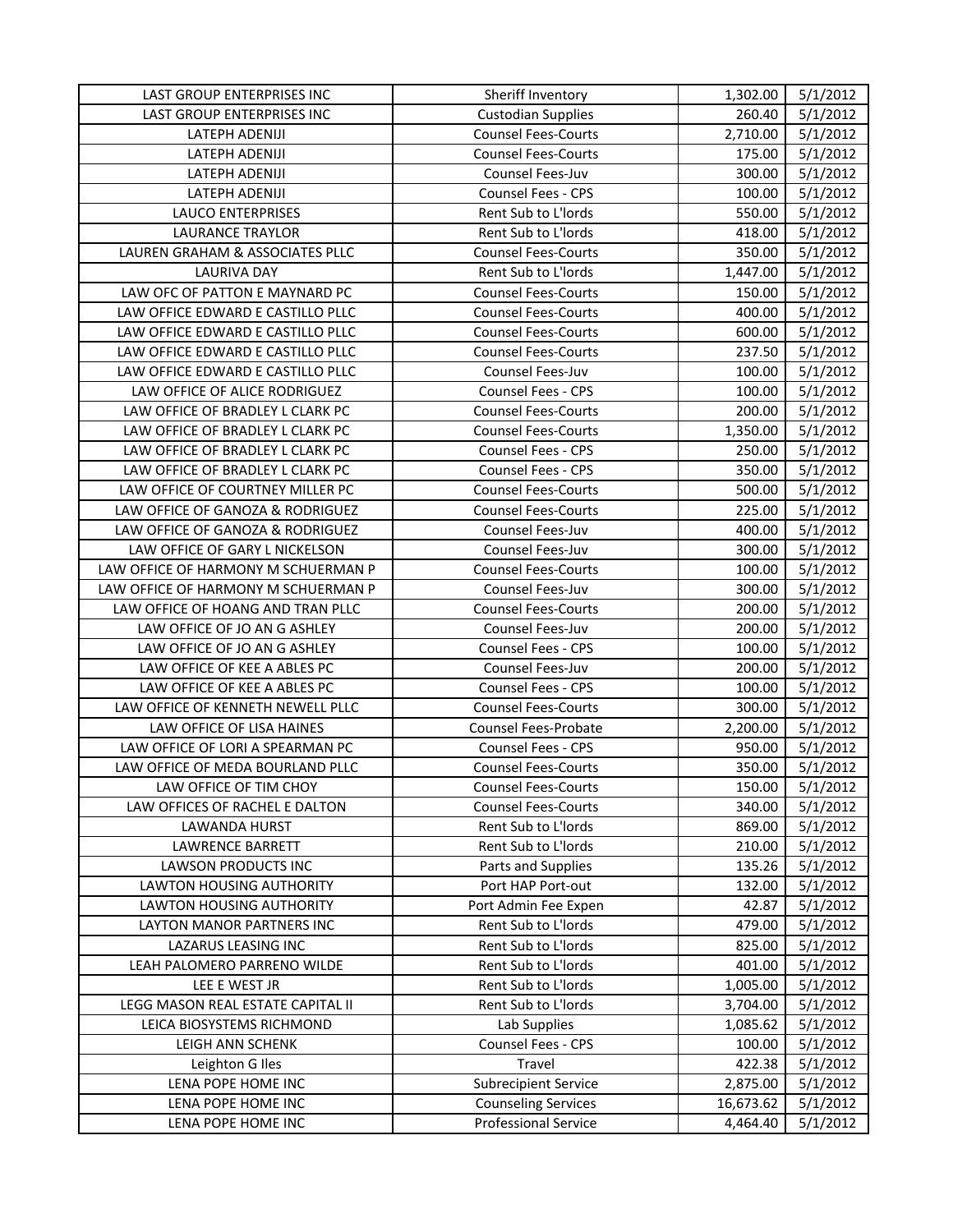| LENA POPE HOME INC                  | <b>Professional Service</b> | 50,173.43 | 5/1/2012 |
|-------------------------------------|-----------------------------|-----------|----------|
| LENA POPE HOME INC                  | <b>Professional Service</b> | 133.58    | 5/1/2012 |
| LENA POPE HOME INC                  | <b>Professional Service</b> | 323.71    | 5/1/2012 |
| LENA POPE HOME INC                  | <b>Professional Service</b> | 38,844.00 | 5/1/2012 |
| LENA POPE HOME INC                  | Prepaid - Rent              | 21,185.25 | 5/1/2012 |
| LENA POPE HOME INC                  | <b>Professional Service</b> | 6,369.00  | 5/1/2012 |
| LEON REED JR                        | <b>Professional Service</b> | 337.50    | 5/1/2012 |
| LEON REED JR                        | <b>Counsel Fees-Courts</b>  | 100.00    | 5/1/2012 |
| LEON REED JR                        | <b>Counsel Fees-Courts</b>  | 1,050.00  | 5/1/2012 |
| LEON REED JR                        | <b>Counsel Fees-Courts</b>  | 250.00    | 5/1/2012 |
| <b>LEONARD BAKER</b>                | Rent Sub to L'Iords         | 387.00    | 5/1/2012 |
| LEONARD W MOORE III                 | Rent Sub to L'Iords         | 5,015.00  | 5/1/2012 |
| LEONARD W MOORE III                 | Rent Sub to L'Iords         | 645.00    | 5/1/2012 |
| LEONARDS FARM AND RANCH             | Parts and Supplies          | 48.36     | 5/1/2012 |
| <b>LEROY YORK</b>                   | Rent Sub to L'Iords         | 4,856.00  | 5/1/2012 |
| <b>LEROY YORK</b>                   | Rent Sub to L'Iords         | 1,400.00  | 5/1/2012 |
| LESLEE MATTHEWS                     | <b>Court Visitor</b>        | 53.84     | 5/1/2012 |
| LESLIE J BURGOYNE                   | <b>Counsel Fees - CPS</b>   | 300.00    | 5/1/2012 |
| LESLIE JOHNS                        | <b>Counsel Fees-Courts</b>  | 75.00     | 5/1/2012 |
| LESLIE JOHNS                        | <b>Counsel Fees-Courts</b>  | 265.00    | 5/1/2012 |
| <b>LESLIE NORMAN</b>                | Rent Sub to L'Iords         | 533.00    | 5/1/2012 |
| <b>LESTER K REED</b>                | Counsel Fees - CPS          | 1,030.00  | 5/1/2012 |
| LETA AL AZZAM                       | Clothing                    | 119.93    | 5/1/2012 |
| LETTERPRESS GRAPHICS INC            | <b>Graphics Inventory</b>   | 3,750.00  | 5/1/2012 |
| LEX JOHNSTON                        | <b>Counsel Fees-Courts</b>  | 1,000.00  | 5/1/2012 |
| LEXISNEXIS                          | Law Books                   | 230.00    | 5/1/2012 |
| LEXISNEXIS                          | On-Line Service             | 1,170.47  | 5/1/2012 |
| LEXISNEXIS RISK DATA MANAGEMENT INC | Cert Copies/Trans           | 449.05    | 5/1/2012 |
| LEXISNEXIS RISK DATA MANAGEMENT INC | Subscriptions               | 109.95    | 5/1/2012 |
| LIBBY BRADY REAL ESTATE INC         | Rent Sub to L'Iords         | 1,494.00  | 5/1/2012 |
| LIBERTY MUTUAL GROUP                | <b>Bonds</b>                | 185.00    | 5/1/2012 |
| <b>LILLIE HATCHETT</b>              | Rent Sub to L'Iords         | 1,113.00  | 5/1/2012 |
| <b>LINDA GULLEY</b>                 | Clothing                    | 201.49    | 5/1/2012 |
| LINDSEY WALLECK                     | Clothing                    | 100.00    | 5/1/2012 |
| LINEBARGER GOGGAN BLAIR & SAMPSON   | JP Collection Fee           | 5,175.43  | 5/1/2012 |
| LIONEL ROBINSON                     | Rent Sub to L'Iords         | 924.00    | 5/1/2012 |
| <b>LISA C BELL</b>                  | Rent Sub to L'Iords         | 710.00    | 5/1/2012 |
| LISA HOOBLER                        | <b>Counsel Fees-Courts</b>  | 420.00    | 5/1/2012 |
| LISA HOOBLER                        | <b>Counsel Fees-Courts</b>  | 500.00    | 5/1/2012 |
| <b>LISA HOOBLER</b>                 | <b>Counsel Fees-Courts</b>  | 100.00    | 5/1/2012 |
| LISA L DAWSON                       | Rent Sub to L'Iords         | 642.00    | 5/1/2012 |
| <b>LISA MORTON</b>                  | Reporter's Records          | 148.00    | 5/1/2012 |
| <b>LISA MORTON</b>                  | Reporter's Records          | 114.40    | 5/1/2012 |
| LISA MULLEN                         | <b>Counsel Fees-Courts</b>  | 175.00    | 5/1/2012 |
| <b>LOCK TIGHT SECURITY INC</b>      | <b>Equipment Maint</b>      | 51.75     | 5/1/2012 |
| LOCK TIGHT SECURITY INC             | Vehicle Maintenance         | 284.00    | 5/1/2012 |
| LOCK TIGHT SECURITY INC             | <b>Supplies</b>             | 12.00     | 5/1/2012 |
| LOCK TIGHT SECURITY INC             | <b>Equipment Maint</b>      | 34.50     | 5/1/2012 |
| LOCK TIGHT SECURITY INC             | <b>Equipment Maint</b>      | 92.04     | 5/1/2012 |
| LOCK TIGHT SECURITY INC             | <b>Equipment Maint</b>      | 69.00     | 5/1/2012 |
| LOCK TIGHT SECURITY INC             | <b>Equipment Maint</b>      | 45.96     | 5/1/2012 |
| LOCK TIGHT SECURITY INC             | <b>Building Maintenance</b> | 330.75    | 5/1/2012 |
| LOCK TIGHT SECURITY INC             | <b>Building Maintenance</b> | 70.90     | 5/1/2012 |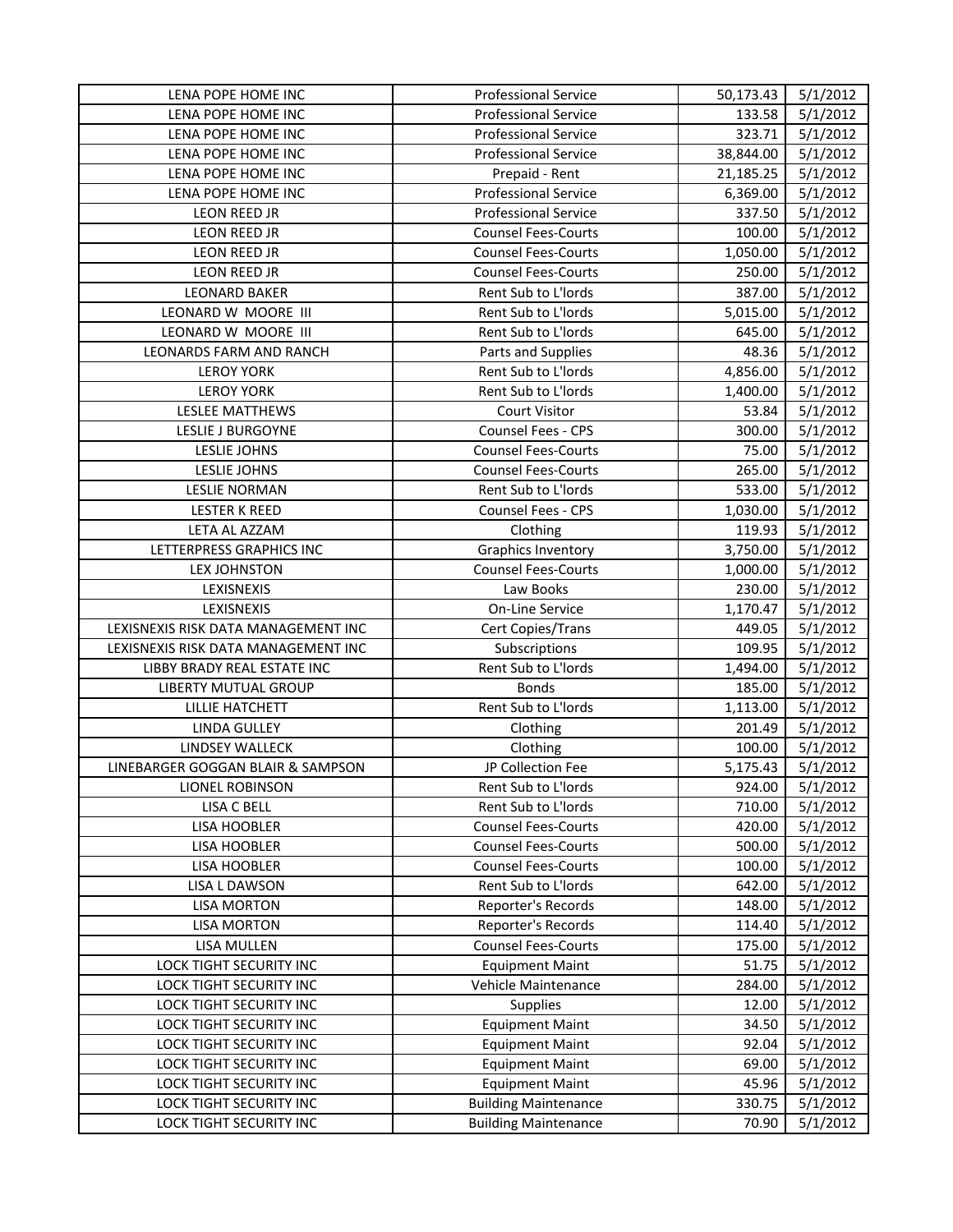| Rent Sub to L'Iords<br>LODGE PROPERTIES MANAGEMENT LLC<br>5/1/2012<br>1,088.00<br>Rent Sub to L'Iords<br>5/1/2012<br>LONG NGUYEN<br>684.00<br><b>LONNA L TAYLOR</b><br><b>Professional Service</b><br>1,700.00<br>5/1/2012<br><b>LORINE FAYE DUFFEY</b><br>Rent Sub to L'Iords<br>5/1/2012<br>588.00<br>5/1/2012<br>Lorraine C Adams<br>Travel<br>140.00<br>LOS ANGELES COUNTY SHERIFF<br><b>Court Costs</b><br>45.00<br>5/1/2012<br>Rent Sub to L'Iords<br>5/1/2012<br>LOUIE BRICE HARTGRAVES<br>555.00<br>Rent Sub to L'Iords<br>5/1/2012<br>LOUIE M HEERWAGEN JR<br>519.00<br>Louis E Sturns<br>5/1/2012<br><b>Jury Costs</b><br>66.14<br>LOWE'S<br>5/1/2012<br><b>Supplies</b><br>7.56<br>LOWE'S<br>950.03<br>5/1/2012<br><b>Supplies</b><br>LOWE'S<br>Support Serv Supply<br>5/1/2012<br>(2.48)<br>LOWE'S<br>5/1/2012<br>Parts and Supplies<br>68.07<br>LOWE'S<br>5/1/2012<br>Parts and Supplies<br>68.51<br>LOWE'S<br>105.20<br>Parts and Supplies<br>5/1/2012<br>LOWE'S<br>Field Equip&Supplies<br>5/1/2012<br>21.33<br>LOWE'S<br><b>Small Tools</b><br>213.85<br>5/1/2012<br>LOWE'S<br><b>Small Tools</b><br>(29.96)<br>5/1/2012<br>LOWE'S<br>55.90<br>5/1/2012<br><b>Building Maintenance</b><br>LOWE'S<br>508.25<br>5/1/2012<br>A/C Maint Contract<br>LOWE'S<br>629.00<br>5/1/2012<br><b>Medical Supplies</b><br>LPD REALTY LLC<br>Rent Sub to L'Iords<br>833.00<br>5/1/2012<br>LRP KENSINGTON PARK LP<br>Rent Sub to L'Iords<br>186.00<br>5/1/2012<br>5/1/2012<br><b>LUANNE RUPP SPURRIER</b><br>Reporter's Records<br>572.00<br>LUNCH BOX<br>281.75<br>5/1/2012<br><b>Meeting Expenses</b><br><b>Residential Servc</b><br>LUTHERAN SOCIAL SERV OF THE SOUTH I<br>15,760.50<br>5/1/2012<br><b>LUVAN T TRAN</b><br>Rent Sub to L'Iords<br>950.00<br>5/1/2012<br><b>Counsel Fees-Courts</b><br>975.00<br>5/1/2012<br><b>LYNDA S TARWATER</b><br>566.67<br>5/1/2012<br><b>LYNDA S TARWATER</b><br><b>Counsel Fees-Courts</b><br>5/1/2012<br><b>Counsel Fees-Courts</b><br>850.00<br>LYNDA S TARWATER<br>100.00<br><b>LYNDA S TARWATER</b><br><b>Counsel Fees-Courts</b><br>5/1/2012<br>5/1/2012<br><b>LYNDA S TARWATER</b><br><b>Counsel Fees-Courts</b><br>250.00<br>5/1/2012<br>LYNETTE M HOUSER<br>Clothing<br>100.00<br>Counsel Fees - CPS<br>375.00<br>5/1/2012<br>LYNN S OLINGER<br>LYNNETTE WALLACE<br>Rent Sub to L'Iords<br>625.00<br>5/1/2012<br>MAEDC-FAIR OAKS LLP<br>Rent Sub to L'Iords<br>842.00<br>5/1/2012<br>MAEDC-FAIR OAKS LLP<br>HAP Reimb Port-in<br>5/1/2012<br>1,142.00<br><b>Counsel Fees - CPS</b><br>5/1/2012<br>M SUZANNE FROSSARD PC<br>100.00<br><b>Counsel Fees-Courts</b><br>M TRENT LOFTIN<br>1,000.00<br>5/1/2012<br>M TRENT LOFTIN<br><b>Counsel Fees-Courts</b><br>400.00<br>5/1/2012<br>Counsel Fees-Juv<br>5/1/2012<br>M TRENT LOFTIN<br>200.00<br>Rent Sub to L'Iords<br><b>MACK TIPPENS</b><br>724.00<br>5/1/2012<br><b>MACKJ INC</b><br>Rent Sub to L'Iords<br>617.00<br>5/1/2012<br>MADERA LINCOLN MEADOWS LP<br>Rent Sub to L'Iords<br>5/1/2012<br>2,106.00<br>MADISON SUMMIT LTD<br>5/1/2012<br>Prepaid - Rent<br>5,515.00<br>MAEDC HULEN BEND SENIOR COMMUNITY L<br>Rent Sub to L'Iords<br>5,259.00<br>5/1/2012<br>Rent Sub to L'Iords<br>MAEDC HULEN BEND SENIOR COMMUNITY L<br>398.00<br>5/1/2012<br>MAEDC HULEN BEND SENIOR COMMUNITY L<br>HAP Reimb Port-in<br>1,056.00<br>5/1/2012<br>Rent Sub to L'Iords<br>MAEDC PALM HOUSE LLC<br>276.00<br>5/1/2012<br>Rent Sub to L'Iords<br>MAGNOLIA PROJECTS, LTD<br>5/1/2012<br>304.00<br><b>MAHIN JAN KIANI</b><br>Rent Sub to L'Iords<br>1,386.00<br>5/1/2012 | LOCK TIGHT SECURITY INC | <b>Building Maintenance</b> | 666.74 | 5/1/2012 |
|-------------------------------------------------------------------------------------------------------------------------------------------------------------------------------------------------------------------------------------------------------------------------------------------------------------------------------------------------------------------------------------------------------------------------------------------------------------------------------------------------------------------------------------------------------------------------------------------------------------------------------------------------------------------------------------------------------------------------------------------------------------------------------------------------------------------------------------------------------------------------------------------------------------------------------------------------------------------------------------------------------------------------------------------------------------------------------------------------------------------------------------------------------------------------------------------------------------------------------------------------------------------------------------------------------------------------------------------------------------------------------------------------------------------------------------------------------------------------------------------------------------------------------------------------------------------------------------------------------------------------------------------------------------------------------------------------------------------------------------------------------------------------------------------------------------------------------------------------------------------------------------------------------------------------------------------------------------------------------------------------------------------------------------------------------------------------------------------------------------------------------------------------------------------------------------------------------------------------------------------------------------------------------------------------------------------------------------------------------------------------------------------------------------------------------------------------------------------------------------------------------------------------------------------------------------------------------------------------------------------------------------------------------------------------------------------------------------------------------------------------------------------------------------------------------------------------------------------------------------------------------------------------------------------------------------------------------------------------------------------------------------------------------------------------------------------------------------------------------------------------------------------------------------------------------------------------------------------------------------------------------------------------------------------------------------------------------------------------------------------------------------------------------------------------------------------------------------------------------------------------------------------------------------------------------------------|-------------------------|-----------------------------|--------|----------|
|                                                                                                                                                                                                                                                                                                                                                                                                                                                                                                                                                                                                                                                                                                                                                                                                                                                                                                                                                                                                                                                                                                                                                                                                                                                                                                                                                                                                                                                                                                                                                                                                                                                                                                                                                                                                                                                                                                                                                                                                                                                                                                                                                                                                                                                                                                                                                                                                                                                                                                                                                                                                                                                                                                                                                                                                                                                                                                                                                                                                                                                                                                                                                                                                                                                                                                                                                                                                                                                                                                                                                                   |                         |                             |        |          |
|                                                                                                                                                                                                                                                                                                                                                                                                                                                                                                                                                                                                                                                                                                                                                                                                                                                                                                                                                                                                                                                                                                                                                                                                                                                                                                                                                                                                                                                                                                                                                                                                                                                                                                                                                                                                                                                                                                                                                                                                                                                                                                                                                                                                                                                                                                                                                                                                                                                                                                                                                                                                                                                                                                                                                                                                                                                                                                                                                                                                                                                                                                                                                                                                                                                                                                                                                                                                                                                                                                                                                                   |                         |                             |        |          |
|                                                                                                                                                                                                                                                                                                                                                                                                                                                                                                                                                                                                                                                                                                                                                                                                                                                                                                                                                                                                                                                                                                                                                                                                                                                                                                                                                                                                                                                                                                                                                                                                                                                                                                                                                                                                                                                                                                                                                                                                                                                                                                                                                                                                                                                                                                                                                                                                                                                                                                                                                                                                                                                                                                                                                                                                                                                                                                                                                                                                                                                                                                                                                                                                                                                                                                                                                                                                                                                                                                                                                                   |                         |                             |        |          |
|                                                                                                                                                                                                                                                                                                                                                                                                                                                                                                                                                                                                                                                                                                                                                                                                                                                                                                                                                                                                                                                                                                                                                                                                                                                                                                                                                                                                                                                                                                                                                                                                                                                                                                                                                                                                                                                                                                                                                                                                                                                                                                                                                                                                                                                                                                                                                                                                                                                                                                                                                                                                                                                                                                                                                                                                                                                                                                                                                                                                                                                                                                                                                                                                                                                                                                                                                                                                                                                                                                                                                                   |                         |                             |        |          |
|                                                                                                                                                                                                                                                                                                                                                                                                                                                                                                                                                                                                                                                                                                                                                                                                                                                                                                                                                                                                                                                                                                                                                                                                                                                                                                                                                                                                                                                                                                                                                                                                                                                                                                                                                                                                                                                                                                                                                                                                                                                                                                                                                                                                                                                                                                                                                                                                                                                                                                                                                                                                                                                                                                                                                                                                                                                                                                                                                                                                                                                                                                                                                                                                                                                                                                                                                                                                                                                                                                                                                                   |                         |                             |        |          |
|                                                                                                                                                                                                                                                                                                                                                                                                                                                                                                                                                                                                                                                                                                                                                                                                                                                                                                                                                                                                                                                                                                                                                                                                                                                                                                                                                                                                                                                                                                                                                                                                                                                                                                                                                                                                                                                                                                                                                                                                                                                                                                                                                                                                                                                                                                                                                                                                                                                                                                                                                                                                                                                                                                                                                                                                                                                                                                                                                                                                                                                                                                                                                                                                                                                                                                                                                                                                                                                                                                                                                                   |                         |                             |        |          |
|                                                                                                                                                                                                                                                                                                                                                                                                                                                                                                                                                                                                                                                                                                                                                                                                                                                                                                                                                                                                                                                                                                                                                                                                                                                                                                                                                                                                                                                                                                                                                                                                                                                                                                                                                                                                                                                                                                                                                                                                                                                                                                                                                                                                                                                                                                                                                                                                                                                                                                                                                                                                                                                                                                                                                                                                                                                                                                                                                                                                                                                                                                                                                                                                                                                                                                                                                                                                                                                                                                                                                                   |                         |                             |        |          |
|                                                                                                                                                                                                                                                                                                                                                                                                                                                                                                                                                                                                                                                                                                                                                                                                                                                                                                                                                                                                                                                                                                                                                                                                                                                                                                                                                                                                                                                                                                                                                                                                                                                                                                                                                                                                                                                                                                                                                                                                                                                                                                                                                                                                                                                                                                                                                                                                                                                                                                                                                                                                                                                                                                                                                                                                                                                                                                                                                                                                                                                                                                                                                                                                                                                                                                                                                                                                                                                                                                                                                                   |                         |                             |        |          |
|                                                                                                                                                                                                                                                                                                                                                                                                                                                                                                                                                                                                                                                                                                                                                                                                                                                                                                                                                                                                                                                                                                                                                                                                                                                                                                                                                                                                                                                                                                                                                                                                                                                                                                                                                                                                                                                                                                                                                                                                                                                                                                                                                                                                                                                                                                                                                                                                                                                                                                                                                                                                                                                                                                                                                                                                                                                                                                                                                                                                                                                                                                                                                                                                                                                                                                                                                                                                                                                                                                                                                                   |                         |                             |        |          |
|                                                                                                                                                                                                                                                                                                                                                                                                                                                                                                                                                                                                                                                                                                                                                                                                                                                                                                                                                                                                                                                                                                                                                                                                                                                                                                                                                                                                                                                                                                                                                                                                                                                                                                                                                                                                                                                                                                                                                                                                                                                                                                                                                                                                                                                                                                                                                                                                                                                                                                                                                                                                                                                                                                                                                                                                                                                                                                                                                                                                                                                                                                                                                                                                                                                                                                                                                                                                                                                                                                                                                                   |                         |                             |        |          |
|                                                                                                                                                                                                                                                                                                                                                                                                                                                                                                                                                                                                                                                                                                                                                                                                                                                                                                                                                                                                                                                                                                                                                                                                                                                                                                                                                                                                                                                                                                                                                                                                                                                                                                                                                                                                                                                                                                                                                                                                                                                                                                                                                                                                                                                                                                                                                                                                                                                                                                                                                                                                                                                                                                                                                                                                                                                                                                                                                                                                                                                                                                                                                                                                                                                                                                                                                                                                                                                                                                                                                                   |                         |                             |        |          |
|                                                                                                                                                                                                                                                                                                                                                                                                                                                                                                                                                                                                                                                                                                                                                                                                                                                                                                                                                                                                                                                                                                                                                                                                                                                                                                                                                                                                                                                                                                                                                                                                                                                                                                                                                                                                                                                                                                                                                                                                                                                                                                                                                                                                                                                                                                                                                                                                                                                                                                                                                                                                                                                                                                                                                                                                                                                                                                                                                                                                                                                                                                                                                                                                                                                                                                                                                                                                                                                                                                                                                                   |                         |                             |        |          |
|                                                                                                                                                                                                                                                                                                                                                                                                                                                                                                                                                                                                                                                                                                                                                                                                                                                                                                                                                                                                                                                                                                                                                                                                                                                                                                                                                                                                                                                                                                                                                                                                                                                                                                                                                                                                                                                                                                                                                                                                                                                                                                                                                                                                                                                                                                                                                                                                                                                                                                                                                                                                                                                                                                                                                                                                                                                                                                                                                                                                                                                                                                                                                                                                                                                                                                                                                                                                                                                                                                                                                                   |                         |                             |        |          |
|                                                                                                                                                                                                                                                                                                                                                                                                                                                                                                                                                                                                                                                                                                                                                                                                                                                                                                                                                                                                                                                                                                                                                                                                                                                                                                                                                                                                                                                                                                                                                                                                                                                                                                                                                                                                                                                                                                                                                                                                                                                                                                                                                                                                                                                                                                                                                                                                                                                                                                                                                                                                                                                                                                                                                                                                                                                                                                                                                                                                                                                                                                                                                                                                                                                                                                                                                                                                                                                                                                                                                                   |                         |                             |        |          |
|                                                                                                                                                                                                                                                                                                                                                                                                                                                                                                                                                                                                                                                                                                                                                                                                                                                                                                                                                                                                                                                                                                                                                                                                                                                                                                                                                                                                                                                                                                                                                                                                                                                                                                                                                                                                                                                                                                                                                                                                                                                                                                                                                                                                                                                                                                                                                                                                                                                                                                                                                                                                                                                                                                                                                                                                                                                                                                                                                                                                                                                                                                                                                                                                                                                                                                                                                                                                                                                                                                                                                                   |                         |                             |        |          |
|                                                                                                                                                                                                                                                                                                                                                                                                                                                                                                                                                                                                                                                                                                                                                                                                                                                                                                                                                                                                                                                                                                                                                                                                                                                                                                                                                                                                                                                                                                                                                                                                                                                                                                                                                                                                                                                                                                                                                                                                                                                                                                                                                                                                                                                                                                                                                                                                                                                                                                                                                                                                                                                                                                                                                                                                                                                                                                                                                                                                                                                                                                                                                                                                                                                                                                                                                                                                                                                                                                                                                                   |                         |                             |        |          |
|                                                                                                                                                                                                                                                                                                                                                                                                                                                                                                                                                                                                                                                                                                                                                                                                                                                                                                                                                                                                                                                                                                                                                                                                                                                                                                                                                                                                                                                                                                                                                                                                                                                                                                                                                                                                                                                                                                                                                                                                                                                                                                                                                                                                                                                                                                                                                                                                                                                                                                                                                                                                                                                                                                                                                                                                                                                                                                                                                                                                                                                                                                                                                                                                                                                                                                                                                                                                                                                                                                                                                                   |                         |                             |        |          |
|                                                                                                                                                                                                                                                                                                                                                                                                                                                                                                                                                                                                                                                                                                                                                                                                                                                                                                                                                                                                                                                                                                                                                                                                                                                                                                                                                                                                                                                                                                                                                                                                                                                                                                                                                                                                                                                                                                                                                                                                                                                                                                                                                                                                                                                                                                                                                                                                                                                                                                                                                                                                                                                                                                                                                                                                                                                                                                                                                                                                                                                                                                                                                                                                                                                                                                                                                                                                                                                                                                                                                                   |                         |                             |        |          |
|                                                                                                                                                                                                                                                                                                                                                                                                                                                                                                                                                                                                                                                                                                                                                                                                                                                                                                                                                                                                                                                                                                                                                                                                                                                                                                                                                                                                                                                                                                                                                                                                                                                                                                                                                                                                                                                                                                                                                                                                                                                                                                                                                                                                                                                                                                                                                                                                                                                                                                                                                                                                                                                                                                                                                                                                                                                                                                                                                                                                                                                                                                                                                                                                                                                                                                                                                                                                                                                                                                                                                                   |                         |                             |        |          |
|                                                                                                                                                                                                                                                                                                                                                                                                                                                                                                                                                                                                                                                                                                                                                                                                                                                                                                                                                                                                                                                                                                                                                                                                                                                                                                                                                                                                                                                                                                                                                                                                                                                                                                                                                                                                                                                                                                                                                                                                                                                                                                                                                                                                                                                                                                                                                                                                                                                                                                                                                                                                                                                                                                                                                                                                                                                                                                                                                                                                                                                                                                                                                                                                                                                                                                                                                                                                                                                                                                                                                                   |                         |                             |        |          |
|                                                                                                                                                                                                                                                                                                                                                                                                                                                                                                                                                                                                                                                                                                                                                                                                                                                                                                                                                                                                                                                                                                                                                                                                                                                                                                                                                                                                                                                                                                                                                                                                                                                                                                                                                                                                                                                                                                                                                                                                                                                                                                                                                                                                                                                                                                                                                                                                                                                                                                                                                                                                                                                                                                                                                                                                                                                                                                                                                                                                                                                                                                                                                                                                                                                                                                                                                                                                                                                                                                                                                                   |                         |                             |        |          |
|                                                                                                                                                                                                                                                                                                                                                                                                                                                                                                                                                                                                                                                                                                                                                                                                                                                                                                                                                                                                                                                                                                                                                                                                                                                                                                                                                                                                                                                                                                                                                                                                                                                                                                                                                                                                                                                                                                                                                                                                                                                                                                                                                                                                                                                                                                                                                                                                                                                                                                                                                                                                                                                                                                                                                                                                                                                                                                                                                                                                                                                                                                                                                                                                                                                                                                                                                                                                                                                                                                                                                                   |                         |                             |        |          |
|                                                                                                                                                                                                                                                                                                                                                                                                                                                                                                                                                                                                                                                                                                                                                                                                                                                                                                                                                                                                                                                                                                                                                                                                                                                                                                                                                                                                                                                                                                                                                                                                                                                                                                                                                                                                                                                                                                                                                                                                                                                                                                                                                                                                                                                                                                                                                                                                                                                                                                                                                                                                                                                                                                                                                                                                                                                                                                                                                                                                                                                                                                                                                                                                                                                                                                                                                                                                                                                                                                                                                                   |                         |                             |        |          |
|                                                                                                                                                                                                                                                                                                                                                                                                                                                                                                                                                                                                                                                                                                                                                                                                                                                                                                                                                                                                                                                                                                                                                                                                                                                                                                                                                                                                                                                                                                                                                                                                                                                                                                                                                                                                                                                                                                                                                                                                                                                                                                                                                                                                                                                                                                                                                                                                                                                                                                                                                                                                                                                                                                                                                                                                                                                                                                                                                                                                                                                                                                                                                                                                                                                                                                                                                                                                                                                                                                                                                                   |                         |                             |        |          |
|                                                                                                                                                                                                                                                                                                                                                                                                                                                                                                                                                                                                                                                                                                                                                                                                                                                                                                                                                                                                                                                                                                                                                                                                                                                                                                                                                                                                                                                                                                                                                                                                                                                                                                                                                                                                                                                                                                                                                                                                                                                                                                                                                                                                                                                                                                                                                                                                                                                                                                                                                                                                                                                                                                                                                                                                                                                                                                                                                                                                                                                                                                                                                                                                                                                                                                                                                                                                                                                                                                                                                                   |                         |                             |        |          |
|                                                                                                                                                                                                                                                                                                                                                                                                                                                                                                                                                                                                                                                                                                                                                                                                                                                                                                                                                                                                                                                                                                                                                                                                                                                                                                                                                                                                                                                                                                                                                                                                                                                                                                                                                                                                                                                                                                                                                                                                                                                                                                                                                                                                                                                                                                                                                                                                                                                                                                                                                                                                                                                                                                                                                                                                                                                                                                                                                                                                                                                                                                                                                                                                                                                                                                                                                                                                                                                                                                                                                                   |                         |                             |        |          |
|                                                                                                                                                                                                                                                                                                                                                                                                                                                                                                                                                                                                                                                                                                                                                                                                                                                                                                                                                                                                                                                                                                                                                                                                                                                                                                                                                                                                                                                                                                                                                                                                                                                                                                                                                                                                                                                                                                                                                                                                                                                                                                                                                                                                                                                                                                                                                                                                                                                                                                                                                                                                                                                                                                                                                                                                                                                                                                                                                                                                                                                                                                                                                                                                                                                                                                                                                                                                                                                                                                                                                                   |                         |                             |        |          |
|                                                                                                                                                                                                                                                                                                                                                                                                                                                                                                                                                                                                                                                                                                                                                                                                                                                                                                                                                                                                                                                                                                                                                                                                                                                                                                                                                                                                                                                                                                                                                                                                                                                                                                                                                                                                                                                                                                                                                                                                                                                                                                                                                                                                                                                                                                                                                                                                                                                                                                                                                                                                                                                                                                                                                                                                                                                                                                                                                                                                                                                                                                                                                                                                                                                                                                                                                                                                                                                                                                                                                                   |                         |                             |        |          |
|                                                                                                                                                                                                                                                                                                                                                                                                                                                                                                                                                                                                                                                                                                                                                                                                                                                                                                                                                                                                                                                                                                                                                                                                                                                                                                                                                                                                                                                                                                                                                                                                                                                                                                                                                                                                                                                                                                                                                                                                                                                                                                                                                                                                                                                                                                                                                                                                                                                                                                                                                                                                                                                                                                                                                                                                                                                                                                                                                                                                                                                                                                                                                                                                                                                                                                                                                                                                                                                                                                                                                                   |                         |                             |        |          |
|                                                                                                                                                                                                                                                                                                                                                                                                                                                                                                                                                                                                                                                                                                                                                                                                                                                                                                                                                                                                                                                                                                                                                                                                                                                                                                                                                                                                                                                                                                                                                                                                                                                                                                                                                                                                                                                                                                                                                                                                                                                                                                                                                                                                                                                                                                                                                                                                                                                                                                                                                                                                                                                                                                                                                                                                                                                                                                                                                                                                                                                                                                                                                                                                                                                                                                                                                                                                                                                                                                                                                                   |                         |                             |        |          |
|                                                                                                                                                                                                                                                                                                                                                                                                                                                                                                                                                                                                                                                                                                                                                                                                                                                                                                                                                                                                                                                                                                                                                                                                                                                                                                                                                                                                                                                                                                                                                                                                                                                                                                                                                                                                                                                                                                                                                                                                                                                                                                                                                                                                                                                                                                                                                                                                                                                                                                                                                                                                                                                                                                                                                                                                                                                                                                                                                                                                                                                                                                                                                                                                                                                                                                                                                                                                                                                                                                                                                                   |                         |                             |        |          |
|                                                                                                                                                                                                                                                                                                                                                                                                                                                                                                                                                                                                                                                                                                                                                                                                                                                                                                                                                                                                                                                                                                                                                                                                                                                                                                                                                                                                                                                                                                                                                                                                                                                                                                                                                                                                                                                                                                                                                                                                                                                                                                                                                                                                                                                                                                                                                                                                                                                                                                                                                                                                                                                                                                                                                                                                                                                                                                                                                                                                                                                                                                                                                                                                                                                                                                                                                                                                                                                                                                                                                                   |                         |                             |        |          |
|                                                                                                                                                                                                                                                                                                                                                                                                                                                                                                                                                                                                                                                                                                                                                                                                                                                                                                                                                                                                                                                                                                                                                                                                                                                                                                                                                                                                                                                                                                                                                                                                                                                                                                                                                                                                                                                                                                                                                                                                                                                                                                                                                                                                                                                                                                                                                                                                                                                                                                                                                                                                                                                                                                                                                                                                                                                                                                                                                                                                                                                                                                                                                                                                                                                                                                                                                                                                                                                                                                                                                                   |                         |                             |        |          |
|                                                                                                                                                                                                                                                                                                                                                                                                                                                                                                                                                                                                                                                                                                                                                                                                                                                                                                                                                                                                                                                                                                                                                                                                                                                                                                                                                                                                                                                                                                                                                                                                                                                                                                                                                                                                                                                                                                                                                                                                                                                                                                                                                                                                                                                                                                                                                                                                                                                                                                                                                                                                                                                                                                                                                                                                                                                                                                                                                                                                                                                                                                                                                                                                                                                                                                                                                                                                                                                                                                                                                                   |                         |                             |        |          |
|                                                                                                                                                                                                                                                                                                                                                                                                                                                                                                                                                                                                                                                                                                                                                                                                                                                                                                                                                                                                                                                                                                                                                                                                                                                                                                                                                                                                                                                                                                                                                                                                                                                                                                                                                                                                                                                                                                                                                                                                                                                                                                                                                                                                                                                                                                                                                                                                                                                                                                                                                                                                                                                                                                                                                                                                                                                                                                                                                                                                                                                                                                                                                                                                                                                                                                                                                                                                                                                                                                                                                                   |                         |                             |        |          |
|                                                                                                                                                                                                                                                                                                                                                                                                                                                                                                                                                                                                                                                                                                                                                                                                                                                                                                                                                                                                                                                                                                                                                                                                                                                                                                                                                                                                                                                                                                                                                                                                                                                                                                                                                                                                                                                                                                                                                                                                                                                                                                                                                                                                                                                                                                                                                                                                                                                                                                                                                                                                                                                                                                                                                                                                                                                                                                                                                                                                                                                                                                                                                                                                                                                                                                                                                                                                                                                                                                                                                                   |                         |                             |        |          |
|                                                                                                                                                                                                                                                                                                                                                                                                                                                                                                                                                                                                                                                                                                                                                                                                                                                                                                                                                                                                                                                                                                                                                                                                                                                                                                                                                                                                                                                                                                                                                                                                                                                                                                                                                                                                                                                                                                                                                                                                                                                                                                                                                                                                                                                                                                                                                                                                                                                                                                                                                                                                                                                                                                                                                                                                                                                                                                                                                                                                                                                                                                                                                                                                                                                                                                                                                                                                                                                                                                                                                                   |                         |                             |        |          |
|                                                                                                                                                                                                                                                                                                                                                                                                                                                                                                                                                                                                                                                                                                                                                                                                                                                                                                                                                                                                                                                                                                                                                                                                                                                                                                                                                                                                                                                                                                                                                                                                                                                                                                                                                                                                                                                                                                                                                                                                                                                                                                                                                                                                                                                                                                                                                                                                                                                                                                                                                                                                                                                                                                                                                                                                                                                                                                                                                                                                                                                                                                                                                                                                                                                                                                                                                                                                                                                                                                                                                                   |                         |                             |        |          |
|                                                                                                                                                                                                                                                                                                                                                                                                                                                                                                                                                                                                                                                                                                                                                                                                                                                                                                                                                                                                                                                                                                                                                                                                                                                                                                                                                                                                                                                                                                                                                                                                                                                                                                                                                                                                                                                                                                                                                                                                                                                                                                                                                                                                                                                                                                                                                                                                                                                                                                                                                                                                                                                                                                                                                                                                                                                                                                                                                                                                                                                                                                                                                                                                                                                                                                                                                                                                                                                                                                                                                                   |                         |                             |        |          |
|                                                                                                                                                                                                                                                                                                                                                                                                                                                                                                                                                                                                                                                                                                                                                                                                                                                                                                                                                                                                                                                                                                                                                                                                                                                                                                                                                                                                                                                                                                                                                                                                                                                                                                                                                                                                                                                                                                                                                                                                                                                                                                                                                                                                                                                                                                                                                                                                                                                                                                                                                                                                                                                                                                                                                                                                                                                                                                                                                                                                                                                                                                                                                                                                                                                                                                                                                                                                                                                                                                                                                                   |                         |                             |        |          |
|                                                                                                                                                                                                                                                                                                                                                                                                                                                                                                                                                                                                                                                                                                                                                                                                                                                                                                                                                                                                                                                                                                                                                                                                                                                                                                                                                                                                                                                                                                                                                                                                                                                                                                                                                                                                                                                                                                                                                                                                                                                                                                                                                                                                                                                                                                                                                                                                                                                                                                                                                                                                                                                                                                                                                                                                                                                                                                                                                                                                                                                                                                                                                                                                                                                                                                                                                                                                                                                                                                                                                                   |                         |                             |        |          |
|                                                                                                                                                                                                                                                                                                                                                                                                                                                                                                                                                                                                                                                                                                                                                                                                                                                                                                                                                                                                                                                                                                                                                                                                                                                                                                                                                                                                                                                                                                                                                                                                                                                                                                                                                                                                                                                                                                                                                                                                                                                                                                                                                                                                                                                                                                                                                                                                                                                                                                                                                                                                                                                                                                                                                                                                                                                                                                                                                                                                                                                                                                                                                                                                                                                                                                                                                                                                                                                                                                                                                                   |                         |                             |        |          |
|                                                                                                                                                                                                                                                                                                                                                                                                                                                                                                                                                                                                                                                                                                                                                                                                                                                                                                                                                                                                                                                                                                                                                                                                                                                                                                                                                                                                                                                                                                                                                                                                                                                                                                                                                                                                                                                                                                                                                                                                                                                                                                                                                                                                                                                                                                                                                                                                                                                                                                                                                                                                                                                                                                                                                                                                                                                                                                                                                                                                                                                                                                                                                                                                                                                                                                                                                                                                                                                                                                                                                                   |                         |                             |        |          |
|                                                                                                                                                                                                                                                                                                                                                                                                                                                                                                                                                                                                                                                                                                                                                                                                                                                                                                                                                                                                                                                                                                                                                                                                                                                                                                                                                                                                                                                                                                                                                                                                                                                                                                                                                                                                                                                                                                                                                                                                                                                                                                                                                                                                                                                                                                                                                                                                                                                                                                                                                                                                                                                                                                                                                                                                                                                                                                                                                                                                                                                                                                                                                                                                                                                                                                                                                                                                                                                                                                                                                                   |                         |                             |        |          |
|                                                                                                                                                                                                                                                                                                                                                                                                                                                                                                                                                                                                                                                                                                                                                                                                                                                                                                                                                                                                                                                                                                                                                                                                                                                                                                                                                                                                                                                                                                                                                                                                                                                                                                                                                                                                                                                                                                                                                                                                                                                                                                                                                                                                                                                                                                                                                                                                                                                                                                                                                                                                                                                                                                                                                                                                                                                                                                                                                                                                                                                                                                                                                                                                                                                                                                                                                                                                                                                                                                                                                                   |                         |                             |        |          |
|                                                                                                                                                                                                                                                                                                                                                                                                                                                                                                                                                                                                                                                                                                                                                                                                                                                                                                                                                                                                                                                                                                                                                                                                                                                                                                                                                                                                                                                                                                                                                                                                                                                                                                                                                                                                                                                                                                                                                                                                                                                                                                                                                                                                                                                                                                                                                                                                                                                                                                                                                                                                                                                                                                                                                                                                                                                                                                                                                                                                                                                                                                                                                                                                                                                                                                                                                                                                                                                                                                                                                                   |                         |                             |        |          |
|                                                                                                                                                                                                                                                                                                                                                                                                                                                                                                                                                                                                                                                                                                                                                                                                                                                                                                                                                                                                                                                                                                                                                                                                                                                                                                                                                                                                                                                                                                                                                                                                                                                                                                                                                                                                                                                                                                                                                                                                                                                                                                                                                                                                                                                                                                                                                                                                                                                                                                                                                                                                                                                                                                                                                                                                                                                                                                                                                                                                                                                                                                                                                                                                                                                                                                                                                                                                                                                                                                                                                                   |                         |                             |        |          |
|                                                                                                                                                                                                                                                                                                                                                                                                                                                                                                                                                                                                                                                                                                                                                                                                                                                                                                                                                                                                                                                                                                                                                                                                                                                                                                                                                                                                                                                                                                                                                                                                                                                                                                                                                                                                                                                                                                                                                                                                                                                                                                                                                                                                                                                                                                                                                                                                                                                                                                                                                                                                                                                                                                                                                                                                                                                                                                                                                                                                                                                                                                                                                                                                                                                                                                                                                                                                                                                                                                                                                                   |                         |                             |        |          |
|                                                                                                                                                                                                                                                                                                                                                                                                                                                                                                                                                                                                                                                                                                                                                                                                                                                                                                                                                                                                                                                                                                                                                                                                                                                                                                                                                                                                                                                                                                                                                                                                                                                                                                                                                                                                                                                                                                                                                                                                                                                                                                                                                                                                                                                                                                                                                                                                                                                                                                                                                                                                                                                                                                                                                                                                                                                                                                                                                                                                                                                                                                                                                                                                                                                                                                                                                                                                                                                                                                                                                                   |                         |                             |        |          |
|                                                                                                                                                                                                                                                                                                                                                                                                                                                                                                                                                                                                                                                                                                                                                                                                                                                                                                                                                                                                                                                                                                                                                                                                                                                                                                                                                                                                                                                                                                                                                                                                                                                                                                                                                                                                                                                                                                                                                                                                                                                                                                                                                                                                                                                                                                                                                                                                                                                                                                                                                                                                                                                                                                                                                                                                                                                                                                                                                                                                                                                                                                                                                                                                                                                                                                                                                                                                                                                                                                                                                                   |                         |                             |        |          |
|                                                                                                                                                                                                                                                                                                                                                                                                                                                                                                                                                                                                                                                                                                                                                                                                                                                                                                                                                                                                                                                                                                                                                                                                                                                                                                                                                                                                                                                                                                                                                                                                                                                                                                                                                                                                                                                                                                                                                                                                                                                                                                                                                                                                                                                                                                                                                                                                                                                                                                                                                                                                                                                                                                                                                                                                                                                                                                                                                                                                                                                                                                                                                                                                                                                                                                                                                                                                                                                                                                                                                                   |                         |                             |        |          |
|                                                                                                                                                                                                                                                                                                                                                                                                                                                                                                                                                                                                                                                                                                                                                                                                                                                                                                                                                                                                                                                                                                                                                                                                                                                                                                                                                                                                                                                                                                                                                                                                                                                                                                                                                                                                                                                                                                                                                                                                                                                                                                                                                                                                                                                                                                                                                                                                                                                                                                                                                                                                                                                                                                                                                                                                                                                                                                                                                                                                                                                                                                                                                                                                                                                                                                                                                                                                                                                                                                                                                                   | <b>MAHIN JAN KIANI</b>  | Rent Sub to L'Iords         | 900.00 | 5/1/2012 |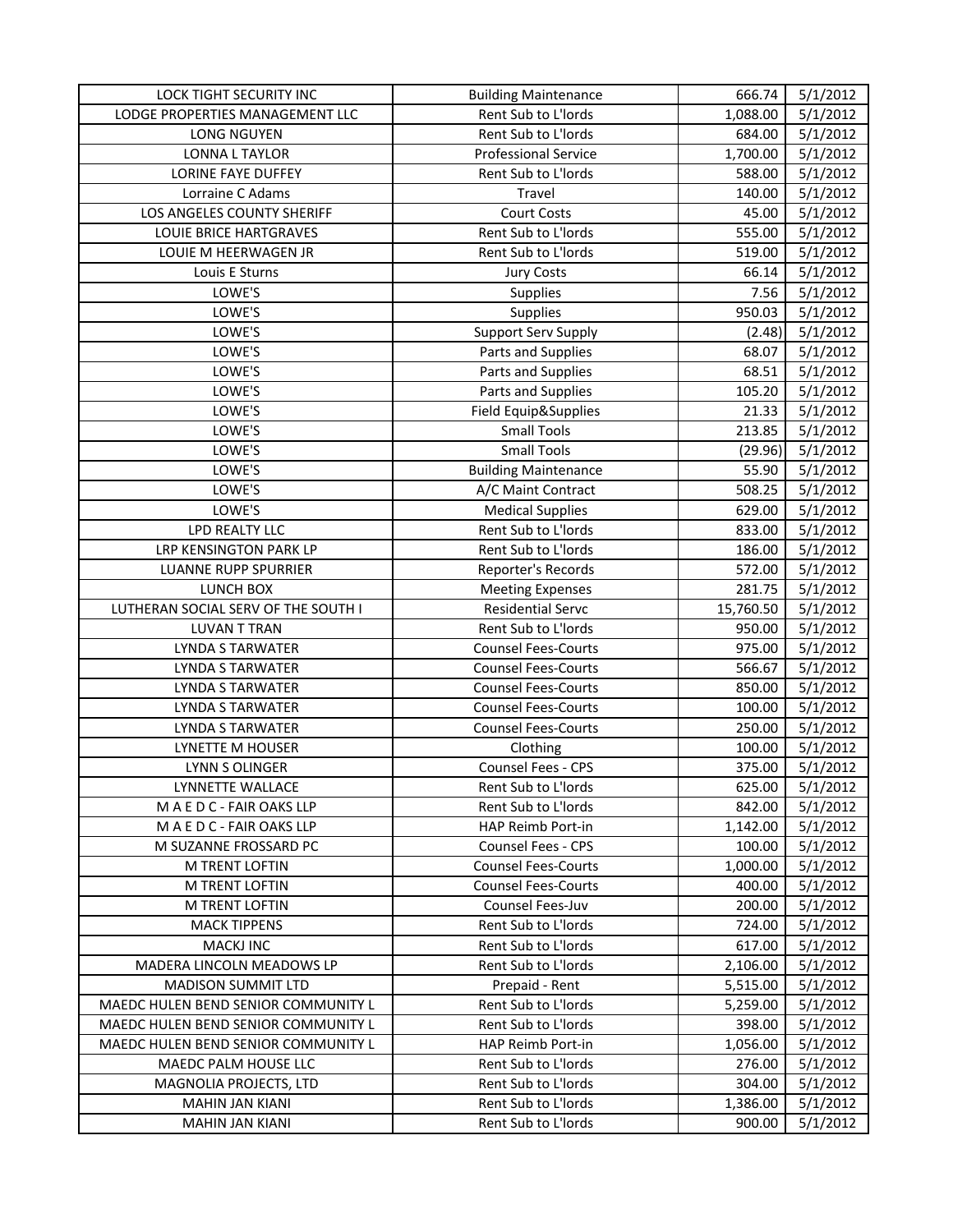| MAINSTREAM PROPERTIES INC          | Rent Sub to L'Iords         | 2,076.00 | 5/1/2012 |
|------------------------------------|-----------------------------|----------|----------|
| MAMIE BUSH JOHNSON                 | <b>Counsel Fees-Courts</b>  | 100.00   | 5/1/2012 |
| MAMIE BUSH JOHNSON                 | <b>Counsel Fees-Courts</b>  | 300.00   | 5/1/2012 |
| MANAGED HEALTH NETWORK INC         | <b>Employee Group Ins</b>   | 915.98   | 5/1/2012 |
| MANER FIRE EQUIPMENT, INC          | <b>Building Maintenance</b> | 202.55   | 5/1/2012 |
| MANER FIRE EQUIPMENT, INC          | <b>Building Maintenance</b> | 353.65   | 5/1/2012 |
| MANER FIRE EQUIPMENT, INC          | <b>Building Maintenance</b> | 289.15   | 5/1/2012 |
| MANER FIRE EQUIPMENT, INC          | <b>Building Maintenance</b> | 30.25    | 5/1/2012 |
| MANER FIRE EQUIPMENT, INC          | <b>Building Maintenance</b> | 369.70   | 5/1/2012 |
| MANER FIRE EQUIPMENT, INC          | <b>Building Maintenance</b> | 58.85    | 5/1/2012 |
| <b>MANOHAR RAJPUT</b>              | Rent Sub to L'Iords         | 784.00   | 5/1/2012 |
| MANSFIELD AREA CHAMBER OF COMMERCE | <b>Meeting Expenses</b>     | 20.00    | 5/1/2012 |
| MANSFIELD FUNERAL HOME             | <b>County Burials</b>       | 700.00   | 5/1/2012 |
| MANSFIELD RETIREMENT LTD           | Rent Sub to L'Iords         | 303.00   | 5/1/2012 |
| MANUEL DELGADO JR                  | Rent Sub to L'Iords         | 160.00   | 5/1/2012 |
| <b>MANUEL MURILLO</b>              | Rent Sub to L'Iords         | 832.00   | 5/1/2012 |
| MARA R CERGOL                      | <b>Professional Service</b> | 3,000.00 | 5/1/2012 |
| <b>MARC TAKACS</b>                 | Rent Sub to L'Iords         | 821.00   | 5/1/2012 |
| MARCELLA WILSON-CROPPER            | <b>Professional Service</b> | 65.00    | 5/1/2012 |
| MARCELLA WILSON-CROPPER            | <b>Professional Service</b> | 195.00   | 5/1/2012 |
| MARCELLA WILSON-CROPPER            | <b>Professional Service</b> | 390.00   | 5/1/2012 |
| MARCELLA WILSON-CROPPER            | <b>Professional Service</b> | 520.00   | 5/1/2012 |
| MAREN ENGINEERING CORP             | Education                   | 3,820.47 | 5/1/2012 |
| MARGAREET RUSSELL                  | Clothing                    | 137.95   | 5/1/2012 |
| MARGARET G ANDERSON                | Rent Sub to L'Iords         | 850.00   | 5/1/2012 |
| MARIA RAMIREZ                      | Rent Sub to L'Iords         | 749.00   | 5/1/2012 |
| MARIA ROSARIO SAI MADIGAN          | Rent Sub to L'Iords         | 583.00   | 5/1/2012 |
| <b>MARIA SANCHEZ</b>               | Rent Sub to L'Iords         | 535.00   | 5/1/2012 |
| MARIE PIGG REAL ESTATE             | Rent Sub to L'Iords         | 624.00   | 5/1/2012 |
| <b>MARILYN SLACK</b>               | <b>Counsel Fees-Courts</b>  | 500.00   | 5/1/2012 |
| MARINE CREEK RESIDENTIAL LP        | Rent Sub to L'Iords         | 4,677.00 | 5/1/2012 |
| MARINE CREEK RESIDENTIAL LP        | Rent Sub to L'Iords         | 895.00   | 5/1/2012 |
| MARINE CREEK RESIDENTIAL LP        | HAP Reimb Port-in           | 427.00   | 5/1/2012 |
| <b>MARION BAUGH</b>                | HAP Reimb Port-in           | 918.00   | 5/1/2012 |
| <b>MARION J AIKEN</b>              | Rent Sub to L'Iords         | 884.00   | 5/1/2012 |
| <b>MARK D HIXSON</b>               | Rent Sub to L'Iords         | 1,268.00 | 5/1/2012 |
| MARK D SCOTT & ASSOCIATES PLLC     | <b>Counsel Fees-Courts</b>  | 150.00   | 5/1/2012 |
| MARK D SCOTT & ASSOCIATES PLLC     | <b>Counsel Fees-Courts</b>  | 156.25   | 5/1/2012 |
| MARK D SCOTT & ASSOCIATES PLLC     | <b>Counsel Fees-Courts</b>  | 275.00   | 5/1/2012 |
| MARK D SCOTT & ASSOCIATES PLLC     | <b>Counsel Fees-Courts</b>  | 775.00   | 5/1/2012 |
| MARK D SCOTT & ASSOCIATES PLLC     | <b>Counsel Fees-Courts</b>  | 250.00   | 5/1/2012 |
| MARK D SCOTT & ASSOCIATES PLLC     | <b>Counsel Fees-Courts</b>  | 200.00   | 5/1/2012 |
| MARK D SCOTT & ASSOCIATES PLLC     | <b>Counsel Fees-Courts</b>  | 125.00   | 5/1/2012 |
| <b>MARK D SHEARER</b>              | Rent Sub to L'Iords         | 1,734.00 | 5/1/2012 |
| <b>MARK MCGINNIS</b>               | Rent Sub to L'Iords         | 832.00   | 5/1/2012 |
| <b>MARK ROSTEET</b>                | <b>Counsel Fees-Courts</b>  | 400.00   | 5/1/2012 |
| <b>MARK ROSTEET</b>                | <b>Counsel Fees-Courts</b>  | 300.00   | 5/1/2012 |
| <b>MARK ROSTEET</b>                | <b>Counsel Fees-Courts</b>  | 400.00   | 5/1/2012 |
| <b>MARK ROSTEET</b>                | <b>Counsel Fees-Courts</b>  | 700.00   | 5/1/2012 |
| <b>MARK ROSTEET</b>                | <b>Counsel Fees-Courts</b>  | 100.00   | 5/1/2012 |
| <b>MARK SCOTT WILLIS</b>           | Rent Sub to L'Iords         | 461.00   | 5/1/2012 |
| Martha T Ouk                       | Travel                      | 215.00   | 5/1/2012 |
| <b>MARTHA TRAN</b>                 | Rent Sub to L'Iords         | 821.00   | 5/1/2012 |
|                                    |                             |          |          |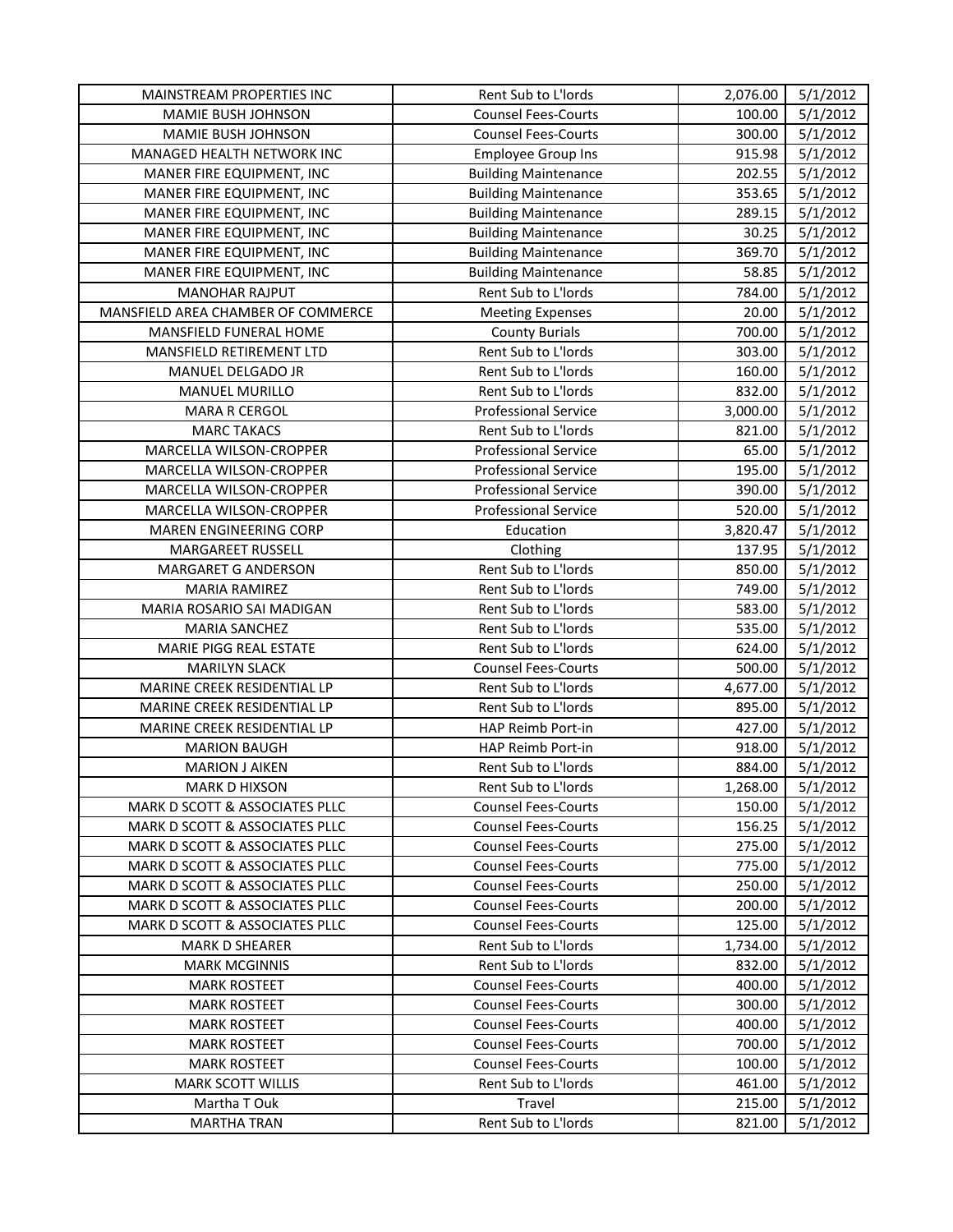| MARTINEZ & BONE REALTY INC          | Rent Sub to L'Iords         | 651.00   | 5/1/2012 |
|-------------------------------------|-----------------------------|----------|----------|
| MARY A CONNELL                      | Psych Exam/Testimony        | 2,700.00 | 5/1/2012 |
| <b>MARY B THORNTON</b>              | <b>Counsel Fees-Courts</b>  | 1,650.00 | 5/1/2012 |
| <b>MARY B THORNTON</b>              | <b>Counsel Fees-Courts</b>  | 150.00   | 5/1/2012 |
| <b>MARY B THORNTON</b>              | <b>Counsel Fees-Courts</b>  | 600.00   | 5/1/2012 |
| <b>MARY B THORNTON</b>              | Cnsl Fees-Crim Appls        | 6,450.00 | 5/1/2012 |
| MARY ELLEN ECKLUND                  | Rent Sub to L'Iords         | 427.00   | 5/1/2012 |
| MARY J YOUNG                        | <b>Counsel Fees-Courts</b>  | 1,870.00 | 5/1/2012 |
| <b>MARY J YOUNG</b>                 | <b>Counsel Fees-Courts</b>  | 250.00   | 5/1/2012 |
| MARY LILLARD INTERMEDIATE           | <b>Restitution Payable</b>  | 90.00    | 5/1/2012 |
| <b>MARY M BURDETTE</b>              | Investigative               | 806.25   | 5/1/2012 |
| <b>MARY R THOMSEN</b>               | Counsel Fees-Juv            | 475.00   | 5/1/2012 |
| <b>MARY R THOMSEN</b>               | Counsel Fees - CPS          | 200.00   | 5/1/2012 |
| MASSIE'S LOCKSMITH                  | <b>Building Maintenance</b> | 90.00    | 5/1/2012 |
| MASSIE'S LOCKSMITH                  | <b>Building Maintenance</b> | 132.00   | 5/1/2012 |
| MASSIE'S LOCKSMITH                  | <b>Building Maintenance</b> | 90.00    | 5/1/2012 |
| MASSIE'S LOCKSMITH                  | <b>Building Maintenance</b> | 70.00    | 5/1/2012 |
| MATERA PAPER COMPANY INC            | Sheriff Inventory           | 431.71   | 5/1/2012 |
| MATRIX ASSOCIATES                   | Rent Sub to L'Iords         | 751.00   | 5/1/2012 |
| MATTHEW BENDER & COMPANY INC        | Law Books                   | 203.50   | 5/1/2012 |
| <b>MAX BREWINGTON</b>               | Counsel Fees - CPS          | 100.00   | 5/1/2012 |
| <b>MAX JOHN STRIKER</b>             | <b>Counsel Fees-Courts</b>  | 250.00   | 5/1/2012 |
| MCARTHUR LAW FIRM PLLC              | Counsel Fees - CPS          | 100.00   | 5/1/2012 |
| MCQUAY INTERNATIONAL                | A/C Maint Contract          | 1,654.75 | 5/1/2012 |
| MCQUAY INTERNATIONAL                | A/C Maint Contract          | 1,011.50 | 5/1/2012 |
| MCQUAY INTERNATIONAL                | A/C Maint Contract          | 985.00   | 5/1/2012 |
| MCQUAY INTERNATIONAL                | A/C Maint Contract          | 1,869.00 | 5/1/2012 |
| MCQUAY INTERNATIONAL                | A/C Maint Contract          | 985.00   | 5/1/2012 |
| MCQUAY INTERNATIONAL                | A/C Maint Contract          | 4,050.00 | 5/1/2012 |
| MCQUAY INTERNATIONAL                | A/C Maint Contract          | 2,271.00 | 5/1/2012 |
| MCQUAY INTERNATIONAL                | A/C Maint Contract          | 2,753.50 | 5/1/2012 |
| MCQUAY INTERNATIONAL                | A/C Maint Contract          | 985.00   | 5/1/2012 |
| <b>MDRD LLC</b>                     | Rent Sub to L'Iords         | 452.00   | 5/1/2012 |
| <b>MDRD LLC</b>                     | Rent Sub to L'Iords         | 406.00   | 5/1/2012 |
| MEADOWS OF BEDFORD II APT INVESTORS | Rent Sub to L'Iords         | 1,951.00 | 5/1/2012 |
| MEADOWS OF BEDFORD II APT INVESTORS | Rent Sub to L'Iords         | 945.00   | 5/1/2012 |
| MEADOWS OF BEDFORD II APT INVESTORS | HAP Reimb Port-in           | 510.00   | 5/1/2012 |
| <b>MEDINA &amp; MEDINA INC</b>      | Central Garage Inv          | 100.00   | 5/1/2012 |
| MEDINA & MEDINA INC                 | Central Garage Inv          | 160.00   | 5/1/2012 |
| MEDINA & MEDINA INC                 | Parts and Supplies          | 50.00    | 5/1/2012 |
| MEDLAN FUNERAL SERVICES INC         | <b>County Burials</b>       | 1,030.00 | 5/1/2012 |
| MEDLINE INDUSTRIES INC              | Lab Supplies                | 145.60   | 5/1/2012 |
| <b>MELANIE F WEBB</b>               | Psych Exam/Testimony        | 1,150.00 | 5/1/2012 |
| Melei H Kelly                       | Education                   | 121.51   | 5/1/2012 |
| MELINDA NEUMANN                     | Clothing                    | 87.36    | 5/1/2012 |
| MELISSA KIRKLAND                    | <b>Restitution Payable</b>  | 30.76    | 5/1/2012 |
| MELISSA L HAMRICK                   | <b>Counsel Fees-Courts</b>  | 175.00   | 5/1/2012 |
| MELISSA L HAMRICK                   | <b>Counsel Fees-Courts</b>  | 225.00   | 5/1/2012 |
| MELISSA L HAMRICK                   | <b>Counsel Fees-Courts</b>  | 200.00   | 5/1/2012 |
| MELISSA L HAMRICK                   | <b>Counsel Fees-Courts</b>  | 275.00   | 5/1/2012 |
| Melissa Y Patterson                 | Travel                      | 274.00   | 5/1/2012 |
| <b>MELISSIA Y TALTON</b>            | Rent Sub to L'Iords         | 181.00   | 5/1/2012 |
| <b>MELODY HARRIS</b>                | Clothing                    | 200.00   | 5/1/2012 |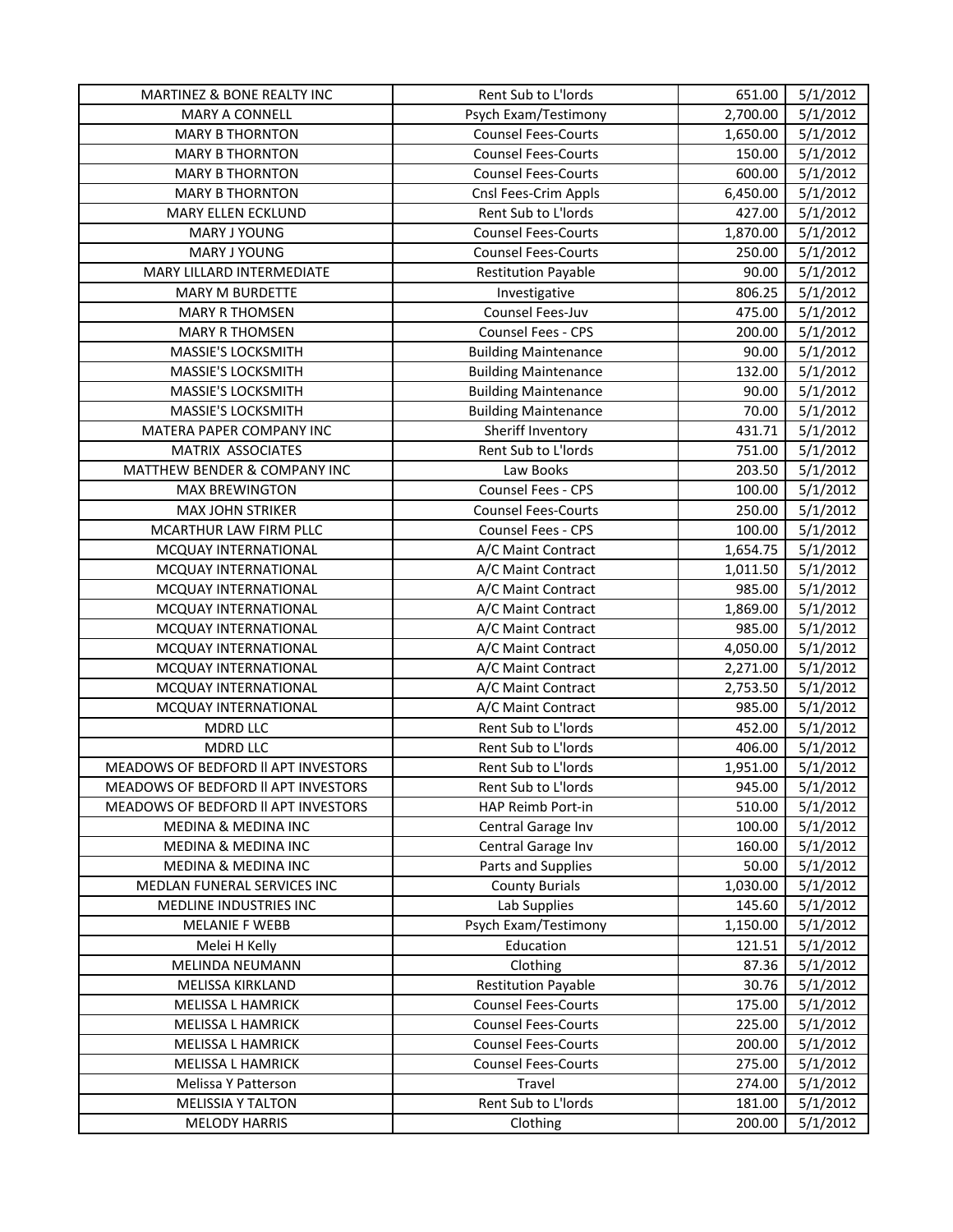| MELVILLE R ASHDOWN                       | Rent Sub to L'Iords         | 2,384.00  | 5/1/2012 |
|------------------------------------------|-----------------------------|-----------|----------|
| MELVILLE R ASHDOWN                       | Rent Sub to L'Iords         | 2,147.00  | 5/1/2012 |
| MEMBER'S BUILDING MAINTENANCE LLC        | <b>Custodian Services</b>   | 5,783.87  | 5/1/2012 |
| MEMBER'S BUILDING MAINTENANCE LLC        | <b>Custodian Services</b>   | 505.08    | 5/1/2012 |
| MEMBER'S BUILDING MAINTENANCE LLC        | <b>Custodian Services</b>   | 1,936.14  | 5/1/2012 |
| MEMBER'S BUILDING MAINTENANCE LLC        | <b>Custodian Services</b>   | 1,851.96  | 5/1/2012 |
| MEMBER'S BUILDING MAINTENANCE LLC        | <b>Custodian Services</b>   | 505.08    | 5/1/2012 |
| MEMBER'S BUILDING MAINTENANCE LLC        | <b>Custodian Services</b>   | 1,010.16  | 5/1/2012 |
| MEMBER'S BUILDING MAINTENANCE LLC        | <b>Custodian Services</b>   | 56.12     | 5/1/2012 |
| MEMBER'S BUILDING MAINTENANCE LLC        | <b>Custodian Services</b>   | 617.32    | 5/1/2012 |
| MEMBER'S BUILDING MAINTENANCE LLC        | <b>Custodian Services</b>   | 1,010.16  | 5/1/2012 |
| MEMBER'S BUILDING MAINTENANCE LLC        | <b>Custodian Services</b>   | 715.53    | 5/1/2012 |
| MEMBER'S BUILDING MAINTENANCE LLC        | <b>Custodian Services</b>   | 1,234.64  | 5/1/2012 |
| MEMBER'S BUILDING MAINTENANCE LLC        | <b>Custodian Services</b>   | 1,234.64  | 5/1/2012 |
| MEMBER'S BUILDING MAINTENANCE LLC        | <b>Custodian Services</b>   | 2,160.62  | 5/1/2012 |
| MEMBER'S BUILDING MAINTENANCE LLC        | <b>Custodian Services</b>   | 771.65    | 5/1/2012 |
| MEMBER'S BUILDING MAINTENANCE LLC        | <b>Custodian Services</b>   | 715.53    | 5/1/2012 |
| MEMBER'S BUILDING MAINTENANCE LLC        | <b>Custodian Services</b>   | 3,956.46  | 5/1/2012 |
| MEMBER'S BUILDING MAINTENANCE LLC        | <b>Custodian Services</b>   | 1,220.61  | 5/1/2012 |
| MEMBER'S BUILDING MAINTENANCE LLC        | <b>Custodian Services</b>   | 1,967.71  | 5/1/2012 |
| MEMBER'S BUILDING MAINTENANCE LLC        | <b>Custodian Services</b>   | 2,862.12  | 5/1/2012 |
| MEMBER'S BUILDING MAINTENANCE LLC        | <b>Custodian Services</b>   | 7,660.38  | 5/1/2012 |
| MEMBER'S BUILDING MAINTENANCE LLC        | <b>Custodian Services</b>   | 7,520.08  | 5/1/2012 |
| MEMBER'S BUILDING MAINTENANCE LLC        | <b>Custodian Services</b>   | 505.08    | 5/1/2012 |
| MEMBER'S BUILDING MAINTENANCE LLC        | <b>Custodian Services</b>   | 6,096.04  | 5/1/2012 |
| MEMBER'S BUILDING MAINTENANCE LLC        | <b>Custodian Services</b>   | 5,871.56  | 5/1/2012 |
| MEMBER'S BUILDING MAINTENANCE LLC        | <b>Custodian Services</b>   | 1,220.61  | 5/1/2012 |
| MEMBER'S BUILDING MAINTENANCE LLC        | <b>Custodian Services</b>   | 1,385.46  | 5/1/2012 |
| MEMBER'S BUILDING MAINTENANCE LLC        | <b>Custodian Services</b>   | 1,052.25  | 5/1/2012 |
| MEMBER'S BUILDING MAINTENANCE LLC        | <b>Custodian Services</b>   | 662.92    | 5/1/2012 |
| MEMBER'S BUILDING MAINTENANCE LLC        | Contract Labor              | 2,414.16  | 5/1/2012 |
| <b>MEMBER'S BUILDING MAINTENANCE LLC</b> | Contract Labor              | 2,414.16  | 5/1/2012 |
| MEMBER'S BUILDING MAINTENANCE LLC        | Contract Labor              | 2,414.16  | 5/1/2012 |
| MEMBER'S BUILDING MAINTENANCE LLC        | <b>Custodian Services</b>   | 1,343.37  | 5/1/2012 |
| <b>MEMBER'S BUILDING MAINTENANCE LLC</b> | <b>Custodian Services</b>   | 813.74    | 5/1/2012 |
| MERCANTILE PARTNERS LP                   | Prepaid - Rent              | 16,128.88 | 5/1/2012 |
| MERCANTILE PARTNERS LP                   | Prepaid - Other             | 5,663.52  | 5/1/2012 |
| MERCANTILE PARTNERS LP                   | Prepaid - Rent              | 4,375.00  | 5/1/2012 |
| MERCANTILE PARTNERS LP                   | Prepaid - Other             | 1,536.48  | 5/1/2012 |
| MEREDITH N EGAN                          | <b>Professional Service</b> | 1,750.00  | 5/1/2012 |
| METRO JOINT VENTURE                      | Rental Assistance           | 499.00    | 5/1/2012 |
| METROPLEX BATTERY INC                    | Parts and Supplies          | 1,053.28  | 5/1/2012 |
| METROPLEX SERVICE WELDING                | <b>Building Maintenance</b> | 10.54     | 5/1/2012 |
| METROPLEX SERVICE WELDING                | Lab Equip Mainten           | 954.56    | 5/1/2012 |
| METROPLEX SERVICE WELDING                | Parts and Supplies          | 32.47     | 5/1/2012 |
| METROPLEX SERVICE WELDING                | Parts and Supplies          | 142.00    | 5/1/2012 |
| METROPLEX SERVICE WELDING                | Parts and Supplies          | 73.78     | 5/1/2012 |
| METROPLEX SERVICE WELDING                | Fuel                        | 104.00    | 5/1/2012 |
| MHMR OF TARRANT COUNTY                   | <b>Subrecipient Service</b> | 1,391.11  | 5/1/2012 |
| MHMR OF TARRANT COUNTY                   | <b>Subrecipient Service</b> | 8,740.13  | 5/1/2012 |
| MHMR OF TARRANT COUNTY                   | <b>Subrecipient Service</b> | 1,169.00  | 5/1/2012 |
| MHMR OF TARRANT COUNTY                   | Spec Needs Off Proj         | 8,079.06  | 5/1/2012 |
| MHMR OF TARRANT COUNTY                   | <b>MHMR</b>                 | 3,905.28  | 5/1/2012 |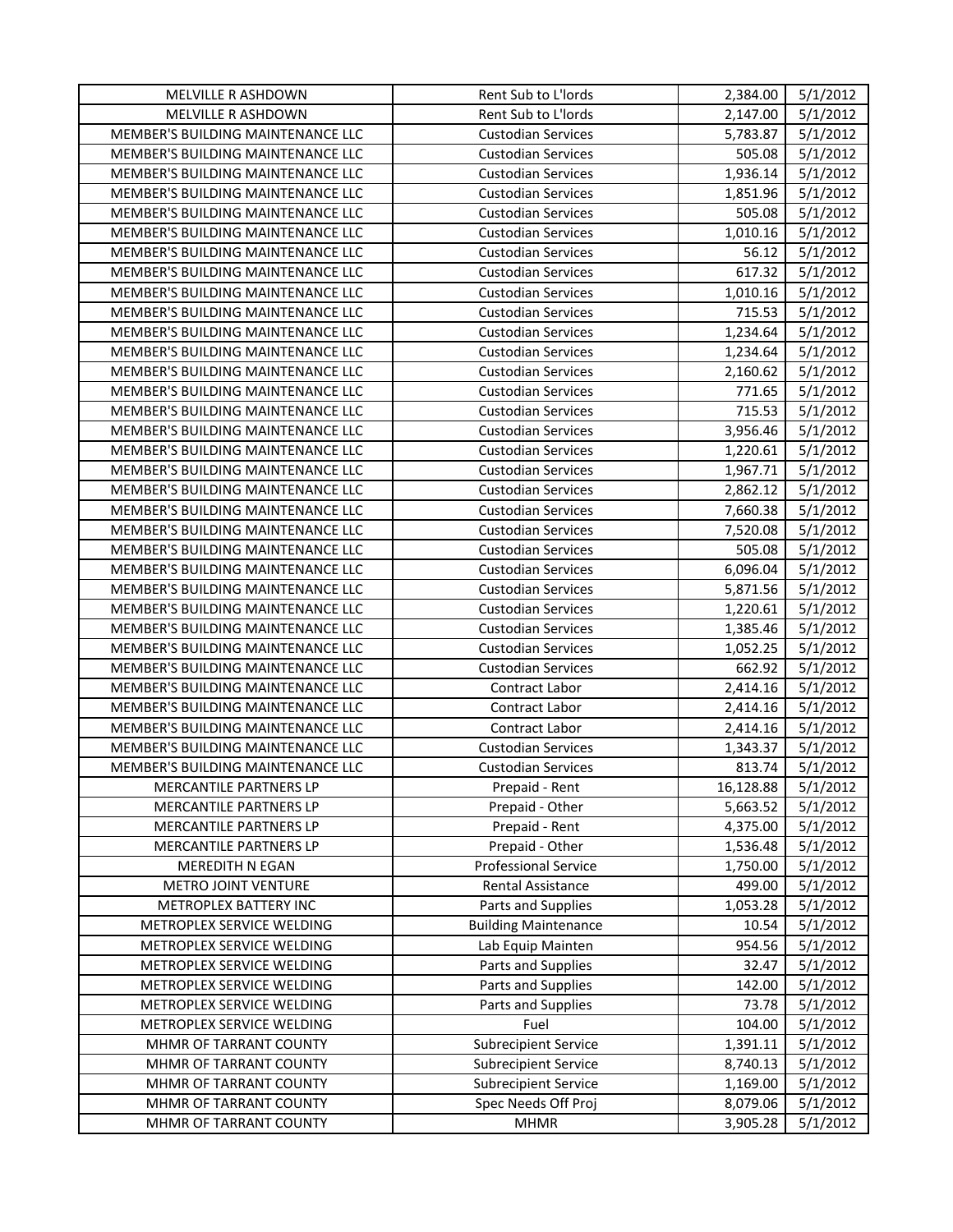| MHMR OF TARRANT COUNTY             | Prepaid - Rent              | 4,247.48  | 5/1/2012 |
|------------------------------------|-----------------------------|-----------|----------|
| MHMR OF TARRANT COUNTY             | <b>Professional Service</b> | 2,166.66  | 5/1/2012 |
| MHMR OF TARRANT COUNTY             | Spec Needs Off Proj         | 28,634.81 | 5/1/2012 |
| MHMR OF TARRANT COUNTY             | <b>Professional Service</b> | 2,560.00  | 5/1/2012 |
| MICHAEL BERGER                     | Counsel Fees-Juv            | 700.00    | 5/1/2012 |
| MICHAEL BERGER                     | Counsel Fees - CPS          | 350.00    | 5/1/2012 |
| MICHAEL BERGER                     | Cnsl Fees-Juv Det&Tr        | 100.00    | 5/1/2012 |
| MICHAEL BERGER                     | Cnsl Fees-Crim Appls        | 3,310.00  | 5/1/2012 |
| MICHAEL BERGER                     | Crim Appeal-OthrCost        | 80.75     | 5/1/2012 |
| MICHAEL D TOLAND                   | Rent Sub to L'Iords         | 431.00    | 5/1/2012 |
| MICHAEL DEEGAN                     | <b>Counsel Fees-Courts</b>  | 250.00    | 5/1/2012 |
| MICHAEL DEEGAN                     | <b>Counsel Fees-Courts</b>  | 350.00    | 5/1/2012 |
| MICHAEL HAILEY                     | Rent Sub to L'Iords         | 950.00    | 5/1/2012 |
| MICHAEL JAMES WILLIAMS             | HAP Reimb Port-in           | 436.00    | 5/1/2012 |
| MICHAEL KEVIN DAVIS                | Parts and Supplies          | 640.00    | 5/1/2012 |
| MICHAEL KEVIN DAVIS                | <b>Tires and Tubes</b>      | 220.00    | 5/1/2012 |
| MICHAEL LOGAN WARE                 | Cnsl Fees-Cap Murder        | 530.00    | 5/1/2012 |
| MICHAEL MOORE                      | Rent Sub to L'Iords         | 477.00    | 5/1/2012 |
| MICHAEL MOORE                      | Rent Sub to L'Iords         | 506.00    | 5/1/2012 |
| MICHAEL PAUL GARCIA                | <b>Counsel Fees-Courts</b>  | 400.00    | 5/1/2012 |
| MICHAEL PAUL GARCIA                | <b>Counsel Fees-Courts</b>  | 237.50    | 5/1/2012 |
| MICHAEL PAUL GARCIA                | <b>Counsel Fees-Courts</b>  | 300.00    | 5/1/2012 |
| MICHAEL PITTMAN                    | Psych Exam/Testimony        | 1,500.00  | 5/1/2012 |
| MICHAEL R GARTNER                  | Rent Sub to L'Iords         | 360.00    | 5/1/2012 |
| MICHAEL RINEHART                   | Rent Sub to L'Iords         | 1,126.00  | 5/1/2012 |
| MICHAEL SHAWN MATLOCK              | <b>Counsel Fees-Courts</b>  | 300.00    | 5/1/2012 |
| MICHAEL SHAWN MATLOCK              | <b>Counsel Fees-Courts</b>  | 450.00    | 5/1/2012 |
| MICHAEL SHAWN MATLOCK              | <b>Counsel Fees-Courts</b>  | 100.00    | 5/1/2012 |
| MICHAEL THOMPSON                   | Rent Sub to L'Iords         | 1,243.00  | 5/1/2012 |
| MICHAEL W MCCOWAN                  | Rent Sub to L'Iords         | 563.00    | 5/1/2012 |
| MICHELE M JOHNSON                  | Rent Sub to L'Iords         | 461.00    | 5/1/2012 |
| MICHELLE DO                        | Rent Sub to L'Iords         | 1,800.00  | 5/1/2012 |
| MICHELLE I EUGENE                  | Rent Sub to L'Iords         | 1,304.00  | 5/1/2012 |
| MICHELLE I EUGENE                  | HAP Reimb Port-in           | 337.00    | 5/1/2012 |
| MICROLITER ANALYTICAL SUPPLIES INC | Lab Supplies                | 380.20    | 5/1/2012 |
| MICROLITER ANALYTICAL SUPPLIES INC | Lab Supplies                | 950.00    | 5/1/2012 |
| MIDWEST BANK NOTE COMPANY          | Printing-Publication        | 6,776.00  | 5/1/2012 |
| MIDWEST MEDICAL SUPPLY CO, LLC     | <b>Medical Supplies</b>     | 823.75    | 5/1/2012 |
| MIDWEST MEDICAL SUPPLY CO, LLC     | Lab Supplies                | 150.00    | 5/1/2012 |
| MIDWEST SCIENTIFIC                 | Lab Supplies                | 345.00    | 5/1/2012 |
| MIGNEAULT FORT WORTH LP            | Rent Sub to L'Iords         | 745.00    | 5/1/2012 |
| MIGNEAULT FORT WORTH LP            | Rent Sub to L'Iords         | 278.00    | 5/1/2012 |
| MIGNEAULT FORT WORTH LP            | Rent Sub to L'Iords         | 595.00    | 5/1/2012 |
| MIKE CROXTON                       | Rent Sub to L'Iords         | 530.00    | 5/1/2012 |
| MILTON C UNDERWOOD                 | <b>Professional Service</b> | 1,907.99  | 5/1/2012 |
| MIMOSA LANE LLC                    | Prepaid - Rent              | 6,796.84  | 5/1/2012 |
| MINH HUONGTHI NGUYEN               | HAP Reimb Port-in           | 1,514.00  | 5/1/2012 |
| MINICK LAW PC                      | <b>Counsel Fees-Courts</b>  | 825.00    | 5/1/2012 |
| MINICK LAW PC                      | <b>Counsel Fees-Courts</b>  | 1,050.00  | 5/1/2012 |
| MINICK LAW PC                      | <b>Counsel Fees-Courts</b>  | 100.00    | 5/1/2012 |
| MIPHI INVESTMENTS LLC              | Rent Sub to L'Iords         | 1,445.00  | 5/1/2012 |
| MIR UZAIR                          | Rent Sub to L'Iords         | 518.00    | 5/1/2012 |
| MITEFF FAMILY PARTNERSHIP          | Rent Sub to L'Iords         | 1,018.00  | 5/1/2012 |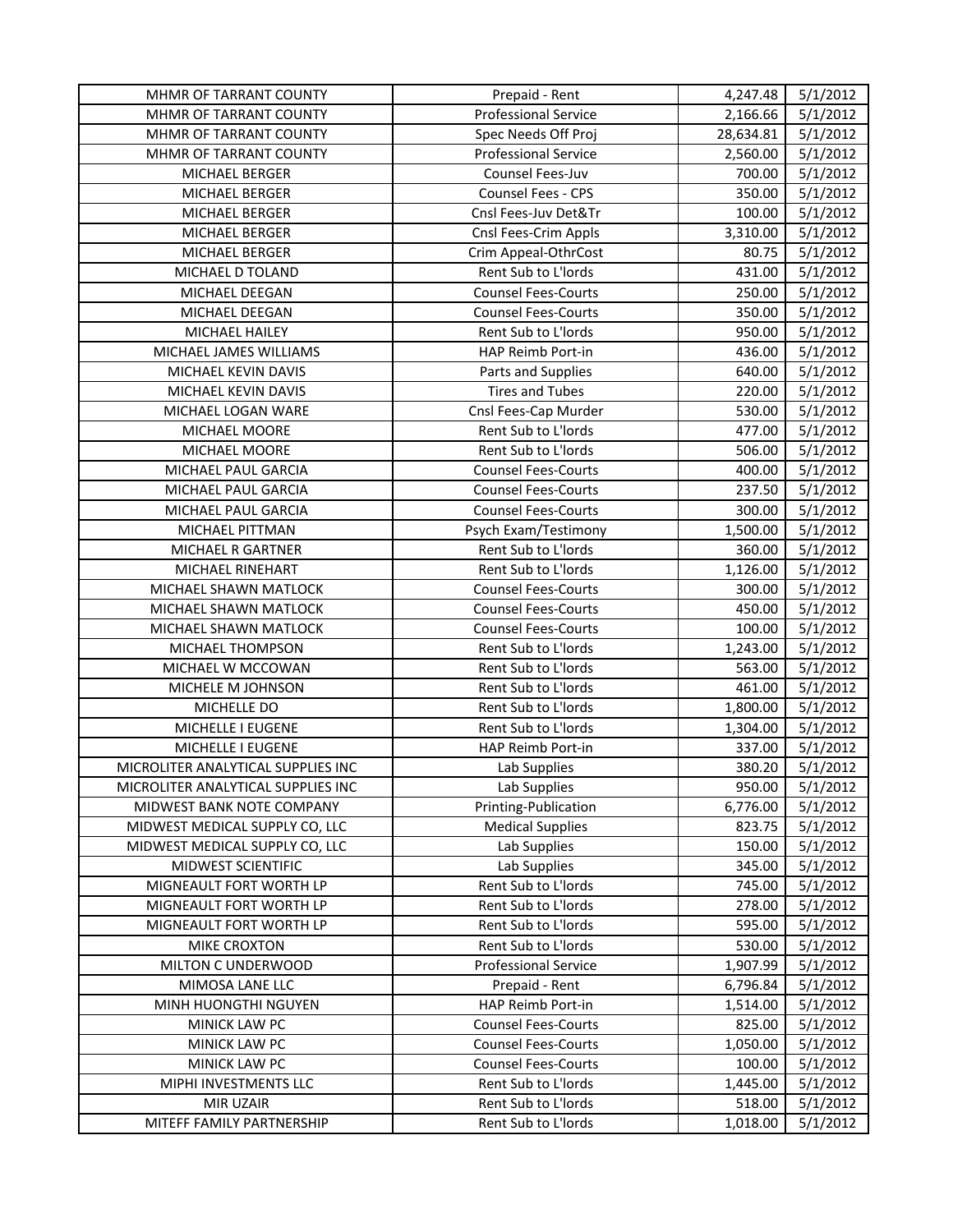| <b>MONICA LEUCK</b>                 | Rent Sub to L'Iords         | 562.00   | 5/1/2012 |
|-------------------------------------|-----------------------------|----------|----------|
| <b>MONTE LAWLIS</b>                 | Travel                      | 215.34   | 5/1/2012 |
| MOORE FUNERAL HOMES                 | <b>County Burials</b>       | 1,575.00 | 5/1/2012 |
| MOORE MEDICAL LLC                   | Sheriff Inventory           | 2,420.00 | 5/1/2012 |
| MORPHIX TECHNOLOGIES INC            | <b>Supplies</b>             | 1,740.00 | 5/1/2012 |
| MOSS COURT REPORTING LLC            | Reporter's Records          | 196.00   | 5/1/2012 |
| MOSS COURT REPORTING LLC            | Reporter's Records          | 252.00   | 5/1/2012 |
| MOTION INDUSTRIES INC               | Parts and Supplies          | 407.02   | 5/1/2012 |
| MOTION INDUSTRIES INC               | Parts and Supplies          | 37.68    | 5/1/2012 |
| MOTION INDUSTRIES INC               | Parts and Supplies          | 28.87    | 5/1/2012 |
| MOTION INDUSTRIES INC               | Grease and Oil              | 286.00   | 5/1/2012 |
| MOUSER ELECTRONICS INC              | Supplies                    | 88.16    | 5/1/2012 |
| MOUSER ELECTRONICS INC              | <b>Computer Maintenance</b> | 79.51    | 5/1/2012 |
| Mr Carnelius L Carey                | Transportation              | 33.05    | 5/1/2012 |
| Mr D Miles Brissette                | Travel                      | 337.10   | 5/1/2012 |
| Mr David G Jefferson                | Education                   | 32.83    | 5/1/2012 |
| Mr Ernest J Vanderleest             | Travel                      | 18.00    | 5/1/2012 |
| Mr Gerald F Murray                  | Travel                      | 147.01   | 5/1/2012 |
| Mr Gerald R Smith                   | Education                   | 994.49   | 5/1/2012 |
| Mr Greg Williams                    | Cert Copies/Trans           | 17.95    | 5/1/2012 |
| Mr Greg Williams                    | Travel                      | 60.00    | 5/1/2012 |
| Mr J D Johnson                      | Liaison Expense             | 20.00    | 5/1/2012 |
| Mr Jacinto A Ramos Jr               | Supplies                    | 15.00    | 5/1/2012 |
| Mr Jason W Peters                   | Education                   | 140.00   | 5/1/2012 |
| Mr Kenneth D Johnson                | Education                   | 99.01    | 5/1/2012 |
| Mr Leslie J Smith                   | Education                   | 314.40   | 5/1/2012 |
| Mr Mark C Mendez                    | Travel                      | 40.00    | 5/1/2012 |
| Mr Mark P Porter                    | Travel                      | 18.00    | 5/1/2012 |
| Mr Randall V Skinner                | Education                   | 205.00   | 5/1/2012 |
| Mr Richard N Dickison               | Travel                      | 100.00   | 5/1/2012 |
| Mr Robert A Berndt                  | Education                   | 276.88   | 5/1/2012 |
| Mr Shawn Sears                      | Education                   | 114.79   | 5/1/2012 |
| Mr Stephen C Maxwell                | Education                   | 180.00   | 5/1/2012 |
| Mr Steven G Sparks                  | Education                   | 90.00    | 5/1/2012 |
| Mr William W Harris                 | Education                   | 706.56   | 5/1/2012 |
| MRI COUNTRY BEND INVESTMENT FUND LP | Rent Sub to L'Iords         | 1,570.00 | 5/1/2012 |
| MRI COUNTRY BEND INVESTMENT FUND LP | Rent Sub to L'Iords         | 378.00   | 5/1/2012 |
| MRI RIVER GLEN INVESTMENT FUND LP   | Rent Sub to L'Iords         | 3,167.00 | 5/1/2012 |
| MRI RIVER GLEN INVESTMENT FUND LP   | Rent Sub to L'Iords         | 669.00   | 5/1/2012 |
| Ms Ann L Diamond                    | Education                   | 86.04    | 5/1/2012 |
| Ms Betty J Davis                    | Travel                      | 378.45   | 5/1/2012 |
| Ms Christina S Glenn                | Education                   | 735.00   | 5/1/2012 |
| Ms Constance L Patton               | Education                   | 363.77   | 5/1/2012 |
| Ms Cynthia G Williams               | Mileage Allowance           | 48.29    | 5/1/2012 |
| Ms Cynthia G Williams               | Travel                      | 6.00     | 5/1/2012 |
| Ms Dana M Womack                    | Education                   | 88.00    | 5/1/2012 |
| Ms Elizabeth C Jack                 | Travel                      | 1,247.28 | 5/1/2012 |
| Ms Gloria O Fields                  | Parking                     | 30.00    | 5/1/2012 |
| Ms Jeana I Lamb                     | Education                   | 959.38   | 5/1/2012 |
| Ms Jennie G Hoop                    | Travel                      | 100.00   | 5/1/2012 |
| Ms Jill Patton                      | Education                   | 121.81   | 5/1/2012 |
| Ms Judith G Wells                   | Dues                        | 60.00    | 5/1/2012 |
| Ms Kathryn A Manning                | Education                   | 141.66   | 5/1/2012 |
|                                     |                             |          |          |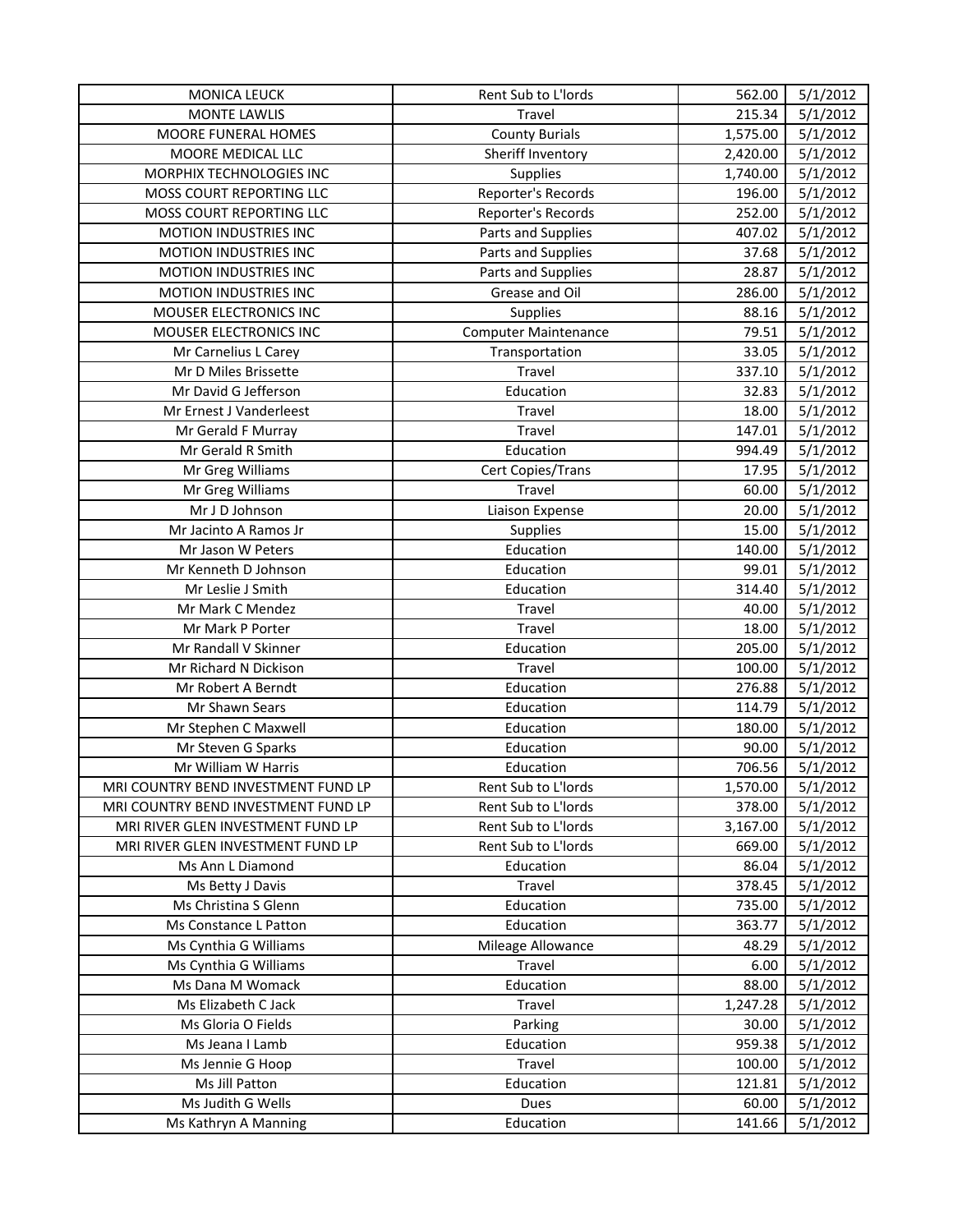| Education<br>5/1/2012<br>Ms Kimberly J Turner<br>20.00<br>38.17<br>5/1/2012<br>Ms Laura A Yanes<br>Education<br>5/1/2012<br>Ms Laura E Weist<br>Education<br>936.60<br>5/1/2012<br>Ms Marquetta E Westmoreland<br>Mileage Allowance<br>184.26<br>5/1/2012<br>Travel<br>30.00<br>Ms Marquetta E Westmoreland<br>5/1/2012<br>Ms Mary A Tobar<br>Travel<br>60.00<br>5/1/2012<br>Ms Patricia E Ward<br>Travel<br>30.00<br>5/1/2012<br>Ms Roselee Kerr<br>Education<br>40.00<br>5/1/2012<br>Ms S Renee Tidwell<br>Education<br>180.00<br>Education<br>180.00<br>5/1/2012<br>Ms Sherrye C Owen<br>5/1/2012<br>Ms Suzanne F McKenzie<br>Education<br>425.00<br>5/1/2012<br>Ms Teresa J Bates<br>(494.70)<br>Prepaid - Travel<br>5/1/2012<br>Ms Teresa J Bates<br>Travel<br>787.41<br><b>Medical Services</b><br>5/1/2012<br><b>MULLINS LABORATORY</b><br>54.60<br>87.42<br>5/1/2012<br>MULTIFAMILY UTILITY COMPANY INC<br><b>Utility Assistance</b><br>5/1/2012<br>MVM SERVICES LLC<br>Prepaid - Rent<br>4,373.33<br>Rent Sub to L'Iords<br>5/1/2012<br><b>NADA J RUDDOCK</b><br>616.00<br><b>NAFA INC</b><br>Parts and Supplies<br>139.38<br>5/1/2012<br><b>NAFA INC</b><br>125.71<br>5/1/2012<br>Parts and Supplies<br>Rent Sub to L'Iords<br>5/1/2012<br><b>NAHEED S NASIR</b><br>1,400.00<br>5/1/2012<br><b>NAN BOWEN</b><br>Rent Sub to L'Iords<br>240.00<br>5/1/2012<br><b>NANCY FUGATE</b><br>Rent Sub to L'Iords<br>1,000.00<br>5/1/2012<br><b>NANCY GORDON</b><br><b>Counsel Fees-Courts</b><br>830.00<br>Counsel Fees - CPS<br>5/1/2012<br><b>NANCY GORDON</b><br>300.00<br><b>NANCY GORDON</b><br><b>Counsel Fees - CPS</b><br>5/1/2012<br>2,150.00<br>Rent Sub to L'Iords<br>5/1/2012<br>NANCY J CLAUNCH<br>2,245.00<br><b>NANCY RUTH DEWEES</b><br>Counsel Fees-Juv<br>195.00<br>5/1/2012<br>5/1/2012<br>NANKUMARI RAJPUT BHATTI<br>Rent Sub to L'Iords<br>1,158.00<br>Rent Sub to L'Iords<br>5/1/2012<br>NAOYA ORIME<br>685.00<br>5/1/2012<br><b>NARDIS INC</b><br>Safety/Tact Supplies<br>3,201.00<br><b>NASW PRESS</b><br>Education<br>34.94<br>5/1/2012<br>5/1/2012<br>HAP Reimb Port-in<br>977.00<br><b>NATHAN J FRY</b><br>125.00<br>5/1/2012<br>NATIONAL ASSOC FOR COURT MGMT<br>Dues<br>Tuition C/room Train<br>710.50<br>5/1/2012<br>NATIONAL ASSOCIATION OF DRUG<br>NATIONAL ASSOCIATION OF DRUG<br>Tuition C/room Train<br>650.00<br>5/1/2012<br>NATIONAL ASSOCIATION OF DRUG<br>Tuition C/room Train<br>650.00<br>5/1/2012<br>NATIONAL ASSOCIATION OF DRUG<br>Tuition C/room Train<br>589.50<br>5/1/2012<br><b>Professional Service</b><br>5/1/2012<br><b>NATIVIDAD C PARKER</b><br>208.98<br><b>NAVARRO COUNTY</b><br>Constable 4 Fees<br>50.00<br>5/1/2012<br><b>Counsel Fees-Courts</b><br>4,900.00<br><b>NAVID ALBAND</b><br>5/1/2012<br><b>Counsel Fees-Courts</b><br>5/1/2012<br><b>NAVID ALBAND</b><br>900.00<br><b>Counsel Fees-Courts</b><br><b>NAVID ALBAND</b><br>256.25<br>5/1/2012<br><b>Counsel Fees-Courts</b><br><b>NAVID ALBAND</b><br>1,175.00<br>5/1/2012<br><b>NAVID ALBAND</b><br><b>Counsel Fees-Courts</b><br>175.00<br>5/1/2012<br><b>Counsel Fees-Courts</b><br>5/1/2012<br><b>NAVID ALBAND</b><br>150.00<br>925.00<br><b>NAVID ALBAND</b><br><b>Counsel Fees-Courts</b><br>5/1/2012<br>NEI DEVELOPMENT LLC<br>Rent Sub to L'Iords<br>1,540.00<br>5/1/2012<br>NEIGHBORHOOD PARTNERS OF TX LP<br>HAP Reimb Port-in<br>199.00<br>5/1/2012<br>NEIGHBORHOOD WALMART #5181<br>Food/Hygiene Assist<br>120.00<br>5/1/2012<br>NELON LAW GROUP PLLC<br><b>Counsel Fees-Courts</b><br>1,150.00<br>5/1/2012<br>NELON LAW GROUP PLLC<br><b>Counsel Fees-Courts</b><br>875.00<br>5/1/2012 | Ms Keitha M Hallenbeck | Education                  | 26.00  | 5/1/2012 |
|-------------------------------------------------------------------------------------------------------------------------------------------------------------------------------------------------------------------------------------------------------------------------------------------------------------------------------------------------------------------------------------------------------------------------------------------------------------------------------------------------------------------------------------------------------------------------------------------------------------------------------------------------------------------------------------------------------------------------------------------------------------------------------------------------------------------------------------------------------------------------------------------------------------------------------------------------------------------------------------------------------------------------------------------------------------------------------------------------------------------------------------------------------------------------------------------------------------------------------------------------------------------------------------------------------------------------------------------------------------------------------------------------------------------------------------------------------------------------------------------------------------------------------------------------------------------------------------------------------------------------------------------------------------------------------------------------------------------------------------------------------------------------------------------------------------------------------------------------------------------------------------------------------------------------------------------------------------------------------------------------------------------------------------------------------------------------------------------------------------------------------------------------------------------------------------------------------------------------------------------------------------------------------------------------------------------------------------------------------------------------------------------------------------------------------------------------------------------------------------------------------------------------------------------------------------------------------------------------------------------------------------------------------------------------------------------------------------------------------------------------------------------------------------------------------------------------------------------------------------------------------------------------------------------------------------------------------------------------------------------------------------------------------------------------------------------------------------------------------------------------------------------------------------------------------------------------------------------------------------------------------------------------------------------------------------------------------------------------------------------------------------------------------------------------------------------------------------------------------------------------------------------------------------------------------------------------------------------------------------------------|------------------------|----------------------------|--------|----------|
|                                                                                                                                                                                                                                                                                                                                                                                                                                                                                                                                                                                                                                                                                                                                                                                                                                                                                                                                                                                                                                                                                                                                                                                                                                                                                                                                                                                                                                                                                                                                                                                                                                                                                                                                                                                                                                                                                                                                                                                                                                                                                                                                                                                                                                                                                                                                                                                                                                                                                                                                                                                                                                                                                                                                                                                                                                                                                                                                                                                                                                                                                                                                                                                                                                                                                                                                                                                                                                                                                                                                                                                                                         |                        |                            |        |          |
|                                                                                                                                                                                                                                                                                                                                                                                                                                                                                                                                                                                                                                                                                                                                                                                                                                                                                                                                                                                                                                                                                                                                                                                                                                                                                                                                                                                                                                                                                                                                                                                                                                                                                                                                                                                                                                                                                                                                                                                                                                                                                                                                                                                                                                                                                                                                                                                                                                                                                                                                                                                                                                                                                                                                                                                                                                                                                                                                                                                                                                                                                                                                                                                                                                                                                                                                                                                                                                                                                                                                                                                                                         |                        |                            |        |          |
|                                                                                                                                                                                                                                                                                                                                                                                                                                                                                                                                                                                                                                                                                                                                                                                                                                                                                                                                                                                                                                                                                                                                                                                                                                                                                                                                                                                                                                                                                                                                                                                                                                                                                                                                                                                                                                                                                                                                                                                                                                                                                                                                                                                                                                                                                                                                                                                                                                                                                                                                                                                                                                                                                                                                                                                                                                                                                                                                                                                                                                                                                                                                                                                                                                                                                                                                                                                                                                                                                                                                                                                                                         |                        |                            |        |          |
|                                                                                                                                                                                                                                                                                                                                                                                                                                                                                                                                                                                                                                                                                                                                                                                                                                                                                                                                                                                                                                                                                                                                                                                                                                                                                                                                                                                                                                                                                                                                                                                                                                                                                                                                                                                                                                                                                                                                                                                                                                                                                                                                                                                                                                                                                                                                                                                                                                                                                                                                                                                                                                                                                                                                                                                                                                                                                                                                                                                                                                                                                                                                                                                                                                                                                                                                                                                                                                                                                                                                                                                                                         |                        |                            |        |          |
|                                                                                                                                                                                                                                                                                                                                                                                                                                                                                                                                                                                                                                                                                                                                                                                                                                                                                                                                                                                                                                                                                                                                                                                                                                                                                                                                                                                                                                                                                                                                                                                                                                                                                                                                                                                                                                                                                                                                                                                                                                                                                                                                                                                                                                                                                                                                                                                                                                                                                                                                                                                                                                                                                                                                                                                                                                                                                                                                                                                                                                                                                                                                                                                                                                                                                                                                                                                                                                                                                                                                                                                                                         |                        |                            |        |          |
|                                                                                                                                                                                                                                                                                                                                                                                                                                                                                                                                                                                                                                                                                                                                                                                                                                                                                                                                                                                                                                                                                                                                                                                                                                                                                                                                                                                                                                                                                                                                                                                                                                                                                                                                                                                                                                                                                                                                                                                                                                                                                                                                                                                                                                                                                                                                                                                                                                                                                                                                                                                                                                                                                                                                                                                                                                                                                                                                                                                                                                                                                                                                                                                                                                                                                                                                                                                                                                                                                                                                                                                                                         |                        |                            |        |          |
|                                                                                                                                                                                                                                                                                                                                                                                                                                                                                                                                                                                                                                                                                                                                                                                                                                                                                                                                                                                                                                                                                                                                                                                                                                                                                                                                                                                                                                                                                                                                                                                                                                                                                                                                                                                                                                                                                                                                                                                                                                                                                                                                                                                                                                                                                                                                                                                                                                                                                                                                                                                                                                                                                                                                                                                                                                                                                                                                                                                                                                                                                                                                                                                                                                                                                                                                                                                                                                                                                                                                                                                                                         |                        |                            |        |          |
|                                                                                                                                                                                                                                                                                                                                                                                                                                                                                                                                                                                                                                                                                                                                                                                                                                                                                                                                                                                                                                                                                                                                                                                                                                                                                                                                                                                                                                                                                                                                                                                                                                                                                                                                                                                                                                                                                                                                                                                                                                                                                                                                                                                                                                                                                                                                                                                                                                                                                                                                                                                                                                                                                                                                                                                                                                                                                                                                                                                                                                                                                                                                                                                                                                                                                                                                                                                                                                                                                                                                                                                                                         |                        |                            |        |          |
|                                                                                                                                                                                                                                                                                                                                                                                                                                                                                                                                                                                                                                                                                                                                                                                                                                                                                                                                                                                                                                                                                                                                                                                                                                                                                                                                                                                                                                                                                                                                                                                                                                                                                                                                                                                                                                                                                                                                                                                                                                                                                                                                                                                                                                                                                                                                                                                                                                                                                                                                                                                                                                                                                                                                                                                                                                                                                                                                                                                                                                                                                                                                                                                                                                                                                                                                                                                                                                                                                                                                                                                                                         |                        |                            |        |          |
|                                                                                                                                                                                                                                                                                                                                                                                                                                                                                                                                                                                                                                                                                                                                                                                                                                                                                                                                                                                                                                                                                                                                                                                                                                                                                                                                                                                                                                                                                                                                                                                                                                                                                                                                                                                                                                                                                                                                                                                                                                                                                                                                                                                                                                                                                                                                                                                                                                                                                                                                                                                                                                                                                                                                                                                                                                                                                                                                                                                                                                                                                                                                                                                                                                                                                                                                                                                                                                                                                                                                                                                                                         |                        |                            |        |          |
|                                                                                                                                                                                                                                                                                                                                                                                                                                                                                                                                                                                                                                                                                                                                                                                                                                                                                                                                                                                                                                                                                                                                                                                                                                                                                                                                                                                                                                                                                                                                                                                                                                                                                                                                                                                                                                                                                                                                                                                                                                                                                                                                                                                                                                                                                                                                                                                                                                                                                                                                                                                                                                                                                                                                                                                                                                                                                                                                                                                                                                                                                                                                                                                                                                                                                                                                                                                                                                                                                                                                                                                                                         |                        |                            |        |          |
|                                                                                                                                                                                                                                                                                                                                                                                                                                                                                                                                                                                                                                                                                                                                                                                                                                                                                                                                                                                                                                                                                                                                                                                                                                                                                                                                                                                                                                                                                                                                                                                                                                                                                                                                                                                                                                                                                                                                                                                                                                                                                                                                                                                                                                                                                                                                                                                                                                                                                                                                                                                                                                                                                                                                                                                                                                                                                                                                                                                                                                                                                                                                                                                                                                                                                                                                                                                                                                                                                                                                                                                                                         |                        |                            |        |          |
|                                                                                                                                                                                                                                                                                                                                                                                                                                                                                                                                                                                                                                                                                                                                                                                                                                                                                                                                                                                                                                                                                                                                                                                                                                                                                                                                                                                                                                                                                                                                                                                                                                                                                                                                                                                                                                                                                                                                                                                                                                                                                                                                                                                                                                                                                                                                                                                                                                                                                                                                                                                                                                                                                                                                                                                                                                                                                                                                                                                                                                                                                                                                                                                                                                                                                                                                                                                                                                                                                                                                                                                                                         |                        |                            |        |          |
|                                                                                                                                                                                                                                                                                                                                                                                                                                                                                                                                                                                                                                                                                                                                                                                                                                                                                                                                                                                                                                                                                                                                                                                                                                                                                                                                                                                                                                                                                                                                                                                                                                                                                                                                                                                                                                                                                                                                                                                                                                                                                                                                                                                                                                                                                                                                                                                                                                                                                                                                                                                                                                                                                                                                                                                                                                                                                                                                                                                                                                                                                                                                                                                                                                                                                                                                                                                                                                                                                                                                                                                                                         |                        |                            |        |          |
|                                                                                                                                                                                                                                                                                                                                                                                                                                                                                                                                                                                                                                                                                                                                                                                                                                                                                                                                                                                                                                                                                                                                                                                                                                                                                                                                                                                                                                                                                                                                                                                                                                                                                                                                                                                                                                                                                                                                                                                                                                                                                                                                                                                                                                                                                                                                                                                                                                                                                                                                                                                                                                                                                                                                                                                                                                                                                                                                                                                                                                                                                                                                                                                                                                                                                                                                                                                                                                                                                                                                                                                                                         |                        |                            |        |          |
|                                                                                                                                                                                                                                                                                                                                                                                                                                                                                                                                                                                                                                                                                                                                                                                                                                                                                                                                                                                                                                                                                                                                                                                                                                                                                                                                                                                                                                                                                                                                                                                                                                                                                                                                                                                                                                                                                                                                                                                                                                                                                                                                                                                                                                                                                                                                                                                                                                                                                                                                                                                                                                                                                                                                                                                                                                                                                                                                                                                                                                                                                                                                                                                                                                                                                                                                                                                                                                                                                                                                                                                                                         |                        |                            |        |          |
|                                                                                                                                                                                                                                                                                                                                                                                                                                                                                                                                                                                                                                                                                                                                                                                                                                                                                                                                                                                                                                                                                                                                                                                                                                                                                                                                                                                                                                                                                                                                                                                                                                                                                                                                                                                                                                                                                                                                                                                                                                                                                                                                                                                                                                                                                                                                                                                                                                                                                                                                                                                                                                                                                                                                                                                                                                                                                                                                                                                                                                                                                                                                                                                                                                                                                                                                                                                                                                                                                                                                                                                                                         |                        |                            |        |          |
|                                                                                                                                                                                                                                                                                                                                                                                                                                                                                                                                                                                                                                                                                                                                                                                                                                                                                                                                                                                                                                                                                                                                                                                                                                                                                                                                                                                                                                                                                                                                                                                                                                                                                                                                                                                                                                                                                                                                                                                                                                                                                                                                                                                                                                                                                                                                                                                                                                                                                                                                                                                                                                                                                                                                                                                                                                                                                                                                                                                                                                                                                                                                                                                                                                                                                                                                                                                                                                                                                                                                                                                                                         |                        |                            |        |          |
|                                                                                                                                                                                                                                                                                                                                                                                                                                                                                                                                                                                                                                                                                                                                                                                                                                                                                                                                                                                                                                                                                                                                                                                                                                                                                                                                                                                                                                                                                                                                                                                                                                                                                                                                                                                                                                                                                                                                                                                                                                                                                                                                                                                                                                                                                                                                                                                                                                                                                                                                                                                                                                                                                                                                                                                                                                                                                                                                                                                                                                                                                                                                                                                                                                                                                                                                                                                                                                                                                                                                                                                                                         |                        |                            |        |          |
|                                                                                                                                                                                                                                                                                                                                                                                                                                                                                                                                                                                                                                                                                                                                                                                                                                                                                                                                                                                                                                                                                                                                                                                                                                                                                                                                                                                                                                                                                                                                                                                                                                                                                                                                                                                                                                                                                                                                                                                                                                                                                                                                                                                                                                                                                                                                                                                                                                                                                                                                                                                                                                                                                                                                                                                                                                                                                                                                                                                                                                                                                                                                                                                                                                                                                                                                                                                                                                                                                                                                                                                                                         |                        |                            |        |          |
|                                                                                                                                                                                                                                                                                                                                                                                                                                                                                                                                                                                                                                                                                                                                                                                                                                                                                                                                                                                                                                                                                                                                                                                                                                                                                                                                                                                                                                                                                                                                                                                                                                                                                                                                                                                                                                                                                                                                                                                                                                                                                                                                                                                                                                                                                                                                                                                                                                                                                                                                                                                                                                                                                                                                                                                                                                                                                                                                                                                                                                                                                                                                                                                                                                                                                                                                                                                                                                                                                                                                                                                                                         |                        |                            |        |          |
|                                                                                                                                                                                                                                                                                                                                                                                                                                                                                                                                                                                                                                                                                                                                                                                                                                                                                                                                                                                                                                                                                                                                                                                                                                                                                                                                                                                                                                                                                                                                                                                                                                                                                                                                                                                                                                                                                                                                                                                                                                                                                                                                                                                                                                                                                                                                                                                                                                                                                                                                                                                                                                                                                                                                                                                                                                                                                                                                                                                                                                                                                                                                                                                                                                                                                                                                                                                                                                                                                                                                                                                                                         |                        |                            |        |          |
|                                                                                                                                                                                                                                                                                                                                                                                                                                                                                                                                                                                                                                                                                                                                                                                                                                                                                                                                                                                                                                                                                                                                                                                                                                                                                                                                                                                                                                                                                                                                                                                                                                                                                                                                                                                                                                                                                                                                                                                                                                                                                                                                                                                                                                                                                                                                                                                                                                                                                                                                                                                                                                                                                                                                                                                                                                                                                                                                                                                                                                                                                                                                                                                                                                                                                                                                                                                                                                                                                                                                                                                                                         |                        |                            |        |          |
|                                                                                                                                                                                                                                                                                                                                                                                                                                                                                                                                                                                                                                                                                                                                                                                                                                                                                                                                                                                                                                                                                                                                                                                                                                                                                                                                                                                                                                                                                                                                                                                                                                                                                                                                                                                                                                                                                                                                                                                                                                                                                                                                                                                                                                                                                                                                                                                                                                                                                                                                                                                                                                                                                                                                                                                                                                                                                                                                                                                                                                                                                                                                                                                                                                                                                                                                                                                                                                                                                                                                                                                                                         |                        |                            |        |          |
|                                                                                                                                                                                                                                                                                                                                                                                                                                                                                                                                                                                                                                                                                                                                                                                                                                                                                                                                                                                                                                                                                                                                                                                                                                                                                                                                                                                                                                                                                                                                                                                                                                                                                                                                                                                                                                                                                                                                                                                                                                                                                                                                                                                                                                                                                                                                                                                                                                                                                                                                                                                                                                                                                                                                                                                                                                                                                                                                                                                                                                                                                                                                                                                                                                                                                                                                                                                                                                                                                                                                                                                                                         |                        |                            |        |          |
|                                                                                                                                                                                                                                                                                                                                                                                                                                                                                                                                                                                                                                                                                                                                                                                                                                                                                                                                                                                                                                                                                                                                                                                                                                                                                                                                                                                                                                                                                                                                                                                                                                                                                                                                                                                                                                                                                                                                                                                                                                                                                                                                                                                                                                                                                                                                                                                                                                                                                                                                                                                                                                                                                                                                                                                                                                                                                                                                                                                                                                                                                                                                                                                                                                                                                                                                                                                                                                                                                                                                                                                                                         |                        |                            |        |          |
|                                                                                                                                                                                                                                                                                                                                                                                                                                                                                                                                                                                                                                                                                                                                                                                                                                                                                                                                                                                                                                                                                                                                                                                                                                                                                                                                                                                                                                                                                                                                                                                                                                                                                                                                                                                                                                                                                                                                                                                                                                                                                                                                                                                                                                                                                                                                                                                                                                                                                                                                                                                                                                                                                                                                                                                                                                                                                                                                                                                                                                                                                                                                                                                                                                                                                                                                                                                                                                                                                                                                                                                                                         |                        |                            |        |          |
|                                                                                                                                                                                                                                                                                                                                                                                                                                                                                                                                                                                                                                                                                                                                                                                                                                                                                                                                                                                                                                                                                                                                                                                                                                                                                                                                                                                                                                                                                                                                                                                                                                                                                                                                                                                                                                                                                                                                                                                                                                                                                                                                                                                                                                                                                                                                                                                                                                                                                                                                                                                                                                                                                                                                                                                                                                                                                                                                                                                                                                                                                                                                                                                                                                                                                                                                                                                                                                                                                                                                                                                                                         |                        |                            |        |          |
|                                                                                                                                                                                                                                                                                                                                                                                                                                                                                                                                                                                                                                                                                                                                                                                                                                                                                                                                                                                                                                                                                                                                                                                                                                                                                                                                                                                                                                                                                                                                                                                                                                                                                                                                                                                                                                                                                                                                                                                                                                                                                                                                                                                                                                                                                                                                                                                                                                                                                                                                                                                                                                                                                                                                                                                                                                                                                                                                                                                                                                                                                                                                                                                                                                                                                                                                                                                                                                                                                                                                                                                                                         |                        |                            |        |          |
|                                                                                                                                                                                                                                                                                                                                                                                                                                                                                                                                                                                                                                                                                                                                                                                                                                                                                                                                                                                                                                                                                                                                                                                                                                                                                                                                                                                                                                                                                                                                                                                                                                                                                                                                                                                                                                                                                                                                                                                                                                                                                                                                                                                                                                                                                                                                                                                                                                                                                                                                                                                                                                                                                                                                                                                                                                                                                                                                                                                                                                                                                                                                                                                                                                                                                                                                                                                                                                                                                                                                                                                                                         |                        |                            |        |          |
|                                                                                                                                                                                                                                                                                                                                                                                                                                                                                                                                                                                                                                                                                                                                                                                                                                                                                                                                                                                                                                                                                                                                                                                                                                                                                                                                                                                                                                                                                                                                                                                                                                                                                                                                                                                                                                                                                                                                                                                                                                                                                                                                                                                                                                                                                                                                                                                                                                                                                                                                                                                                                                                                                                                                                                                                                                                                                                                                                                                                                                                                                                                                                                                                                                                                                                                                                                                                                                                                                                                                                                                                                         |                        |                            |        |          |
|                                                                                                                                                                                                                                                                                                                                                                                                                                                                                                                                                                                                                                                                                                                                                                                                                                                                                                                                                                                                                                                                                                                                                                                                                                                                                                                                                                                                                                                                                                                                                                                                                                                                                                                                                                                                                                                                                                                                                                                                                                                                                                                                                                                                                                                                                                                                                                                                                                                                                                                                                                                                                                                                                                                                                                                                                                                                                                                                                                                                                                                                                                                                                                                                                                                                                                                                                                                                                                                                                                                                                                                                                         |                        |                            |        |          |
|                                                                                                                                                                                                                                                                                                                                                                                                                                                                                                                                                                                                                                                                                                                                                                                                                                                                                                                                                                                                                                                                                                                                                                                                                                                                                                                                                                                                                                                                                                                                                                                                                                                                                                                                                                                                                                                                                                                                                                                                                                                                                                                                                                                                                                                                                                                                                                                                                                                                                                                                                                                                                                                                                                                                                                                                                                                                                                                                                                                                                                                                                                                                                                                                                                                                                                                                                                                                                                                                                                                                                                                                                         |                        |                            |        |          |
|                                                                                                                                                                                                                                                                                                                                                                                                                                                                                                                                                                                                                                                                                                                                                                                                                                                                                                                                                                                                                                                                                                                                                                                                                                                                                                                                                                                                                                                                                                                                                                                                                                                                                                                                                                                                                                                                                                                                                                                                                                                                                                                                                                                                                                                                                                                                                                                                                                                                                                                                                                                                                                                                                                                                                                                                                                                                                                                                                                                                                                                                                                                                                                                                                                                                                                                                                                                                                                                                                                                                                                                                                         |                        |                            |        |          |
|                                                                                                                                                                                                                                                                                                                                                                                                                                                                                                                                                                                                                                                                                                                                                                                                                                                                                                                                                                                                                                                                                                                                                                                                                                                                                                                                                                                                                                                                                                                                                                                                                                                                                                                                                                                                                                                                                                                                                                                                                                                                                                                                                                                                                                                                                                                                                                                                                                                                                                                                                                                                                                                                                                                                                                                                                                                                                                                                                                                                                                                                                                                                                                                                                                                                                                                                                                                                                                                                                                                                                                                                                         |                        |                            |        |          |
|                                                                                                                                                                                                                                                                                                                                                                                                                                                                                                                                                                                                                                                                                                                                                                                                                                                                                                                                                                                                                                                                                                                                                                                                                                                                                                                                                                                                                                                                                                                                                                                                                                                                                                                                                                                                                                                                                                                                                                                                                                                                                                                                                                                                                                                                                                                                                                                                                                                                                                                                                                                                                                                                                                                                                                                                                                                                                                                                                                                                                                                                                                                                                                                                                                                                                                                                                                                                                                                                                                                                                                                                                         |                        |                            |        |          |
|                                                                                                                                                                                                                                                                                                                                                                                                                                                                                                                                                                                                                                                                                                                                                                                                                                                                                                                                                                                                                                                                                                                                                                                                                                                                                                                                                                                                                                                                                                                                                                                                                                                                                                                                                                                                                                                                                                                                                                                                                                                                                                                                                                                                                                                                                                                                                                                                                                                                                                                                                                                                                                                                                                                                                                                                                                                                                                                                                                                                                                                                                                                                                                                                                                                                                                                                                                                                                                                                                                                                                                                                                         |                        |                            |        |          |
|                                                                                                                                                                                                                                                                                                                                                                                                                                                                                                                                                                                                                                                                                                                                                                                                                                                                                                                                                                                                                                                                                                                                                                                                                                                                                                                                                                                                                                                                                                                                                                                                                                                                                                                                                                                                                                                                                                                                                                                                                                                                                                                                                                                                                                                                                                                                                                                                                                                                                                                                                                                                                                                                                                                                                                                                                                                                                                                                                                                                                                                                                                                                                                                                                                                                                                                                                                                                                                                                                                                                                                                                                         |                        |                            |        |          |
|                                                                                                                                                                                                                                                                                                                                                                                                                                                                                                                                                                                                                                                                                                                                                                                                                                                                                                                                                                                                                                                                                                                                                                                                                                                                                                                                                                                                                                                                                                                                                                                                                                                                                                                                                                                                                                                                                                                                                                                                                                                                                                                                                                                                                                                                                                                                                                                                                                                                                                                                                                                                                                                                                                                                                                                                                                                                                                                                                                                                                                                                                                                                                                                                                                                                                                                                                                                                                                                                                                                                                                                                                         |                        |                            |        |          |
|                                                                                                                                                                                                                                                                                                                                                                                                                                                                                                                                                                                                                                                                                                                                                                                                                                                                                                                                                                                                                                                                                                                                                                                                                                                                                                                                                                                                                                                                                                                                                                                                                                                                                                                                                                                                                                                                                                                                                                                                                                                                                                                                                                                                                                                                                                                                                                                                                                                                                                                                                                                                                                                                                                                                                                                                                                                                                                                                                                                                                                                                                                                                                                                                                                                                                                                                                                                                                                                                                                                                                                                                                         |                        |                            |        |          |
|                                                                                                                                                                                                                                                                                                                                                                                                                                                                                                                                                                                                                                                                                                                                                                                                                                                                                                                                                                                                                                                                                                                                                                                                                                                                                                                                                                                                                                                                                                                                                                                                                                                                                                                                                                                                                                                                                                                                                                                                                                                                                                                                                                                                                                                                                                                                                                                                                                                                                                                                                                                                                                                                                                                                                                                                                                                                                                                                                                                                                                                                                                                                                                                                                                                                                                                                                                                                                                                                                                                                                                                                                         |                        |                            |        |          |
|                                                                                                                                                                                                                                                                                                                                                                                                                                                                                                                                                                                                                                                                                                                                                                                                                                                                                                                                                                                                                                                                                                                                                                                                                                                                                                                                                                                                                                                                                                                                                                                                                                                                                                                                                                                                                                                                                                                                                                                                                                                                                                                                                                                                                                                                                                                                                                                                                                                                                                                                                                                                                                                                                                                                                                                                                                                                                                                                                                                                                                                                                                                                                                                                                                                                                                                                                                                                                                                                                                                                                                                                                         |                        |                            |        |          |
|                                                                                                                                                                                                                                                                                                                                                                                                                                                                                                                                                                                                                                                                                                                                                                                                                                                                                                                                                                                                                                                                                                                                                                                                                                                                                                                                                                                                                                                                                                                                                                                                                                                                                                                                                                                                                                                                                                                                                                                                                                                                                                                                                                                                                                                                                                                                                                                                                                                                                                                                                                                                                                                                                                                                                                                                                                                                                                                                                                                                                                                                                                                                                                                                                                                                                                                                                                                                                                                                                                                                                                                                                         |                        |                            |        |          |
|                                                                                                                                                                                                                                                                                                                                                                                                                                                                                                                                                                                                                                                                                                                                                                                                                                                                                                                                                                                                                                                                                                                                                                                                                                                                                                                                                                                                                                                                                                                                                                                                                                                                                                                                                                                                                                                                                                                                                                                                                                                                                                                                                                                                                                                                                                                                                                                                                                                                                                                                                                                                                                                                                                                                                                                                                                                                                                                                                                                                                                                                                                                                                                                                                                                                                                                                                                                                                                                                                                                                                                                                                         |                        |                            |        |          |
|                                                                                                                                                                                                                                                                                                                                                                                                                                                                                                                                                                                                                                                                                                                                                                                                                                                                                                                                                                                                                                                                                                                                                                                                                                                                                                                                                                                                                                                                                                                                                                                                                                                                                                                                                                                                                                                                                                                                                                                                                                                                                                                                                                                                                                                                                                                                                                                                                                                                                                                                                                                                                                                                                                                                                                                                                                                                                                                                                                                                                                                                                                                                                                                                                                                                                                                                                                                                                                                                                                                                                                                                                         |                        |                            |        |          |
|                                                                                                                                                                                                                                                                                                                                                                                                                                                                                                                                                                                                                                                                                                                                                                                                                                                                                                                                                                                                                                                                                                                                                                                                                                                                                                                                                                                                                                                                                                                                                                                                                                                                                                                                                                                                                                                                                                                                                                                                                                                                                                                                                                                                                                                                                                                                                                                                                                                                                                                                                                                                                                                                                                                                                                                                                                                                                                                                                                                                                                                                                                                                                                                                                                                                                                                                                                                                                                                                                                                                                                                                                         |                        |                            |        |          |
|                                                                                                                                                                                                                                                                                                                                                                                                                                                                                                                                                                                                                                                                                                                                                                                                                                                                                                                                                                                                                                                                                                                                                                                                                                                                                                                                                                                                                                                                                                                                                                                                                                                                                                                                                                                                                                                                                                                                                                                                                                                                                                                                                                                                                                                                                                                                                                                                                                                                                                                                                                                                                                                                                                                                                                                                                                                                                                                                                                                                                                                                                                                                                                                                                                                                                                                                                                                                                                                                                                                                                                                                                         |                        |                            |        |          |
|                                                                                                                                                                                                                                                                                                                                                                                                                                                                                                                                                                                                                                                                                                                                                                                                                                                                                                                                                                                                                                                                                                                                                                                                                                                                                                                                                                                                                                                                                                                                                                                                                                                                                                                                                                                                                                                                                                                                                                                                                                                                                                                                                                                                                                                                                                                                                                                                                                                                                                                                                                                                                                                                                                                                                                                                                                                                                                                                                                                                                                                                                                                                                                                                                                                                                                                                                                                                                                                                                                                                                                                                                         |                        |                            |        |          |
|                                                                                                                                                                                                                                                                                                                                                                                                                                                                                                                                                                                                                                                                                                                                                                                                                                                                                                                                                                                                                                                                                                                                                                                                                                                                                                                                                                                                                                                                                                                                                                                                                                                                                                                                                                                                                                                                                                                                                                                                                                                                                                                                                                                                                                                                                                                                                                                                                                                                                                                                                                                                                                                                                                                                                                                                                                                                                                                                                                                                                                                                                                                                                                                                                                                                                                                                                                                                                                                                                                                                                                                                                         |                        |                            |        |          |
|                                                                                                                                                                                                                                                                                                                                                                                                                                                                                                                                                                                                                                                                                                                                                                                                                                                                                                                                                                                                                                                                                                                                                                                                                                                                                                                                                                                                                                                                                                                                                                                                                                                                                                                                                                                                                                                                                                                                                                                                                                                                                                                                                                                                                                                                                                                                                                                                                                                                                                                                                                                                                                                                                                                                                                                                                                                                                                                                                                                                                                                                                                                                                                                                                                                                                                                                                                                                                                                                                                                                                                                                                         |                        |                            |        |          |
|                                                                                                                                                                                                                                                                                                                                                                                                                                                                                                                                                                                                                                                                                                                                                                                                                                                                                                                                                                                                                                                                                                                                                                                                                                                                                                                                                                                                                                                                                                                                                                                                                                                                                                                                                                                                                                                                                                                                                                                                                                                                                                                                                                                                                                                                                                                                                                                                                                                                                                                                                                                                                                                                                                                                                                                                                                                                                                                                                                                                                                                                                                                                                                                                                                                                                                                                                                                                                                                                                                                                                                                                                         |                        |                            |        |          |
|                                                                                                                                                                                                                                                                                                                                                                                                                                                                                                                                                                                                                                                                                                                                                                                                                                                                                                                                                                                                                                                                                                                                                                                                                                                                                                                                                                                                                                                                                                                                                                                                                                                                                                                                                                                                                                                                                                                                                                                                                                                                                                                                                                                                                                                                                                                                                                                                                                                                                                                                                                                                                                                                                                                                                                                                                                                                                                                                                                                                                                                                                                                                                                                                                                                                                                                                                                                                                                                                                                                                                                                                                         | NELON LAW GROUP PLLC   | <b>Counsel Fees-Courts</b> | 650.00 | 5/1/2012 |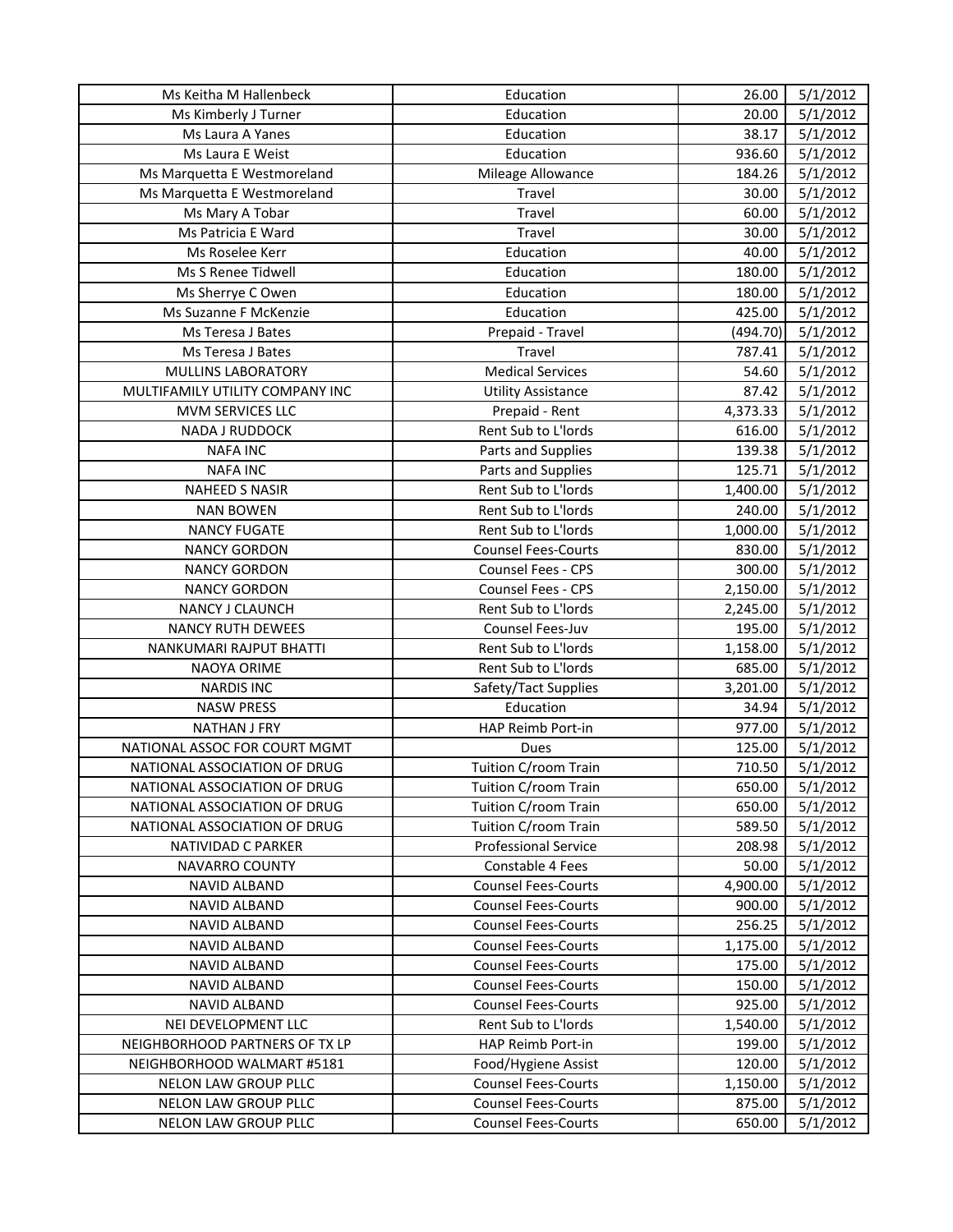| NEOS CONSULTING GROUP LLC           | <b>Professional Service</b> | 3,713.58  | 5/1/2012 |
|-------------------------------------|-----------------------------|-----------|----------|
| NEVILL BUSINESS MACHINES INC        | <b>Equipment Maint</b>      | 119.00    | 5/1/2012 |
| NEVILL BUSINESS MACHINES INC        | <b>Equipment Maint</b>      | 89.00     | 5/1/2012 |
| NEW HORIZONS RANCH & CENTER INC     | <b>Residential Servc</b>    | 12,857.25 | 5/1/2012 |
| NEWBORN & CHILDRENS MED SRVC        | <b>Medical Services</b>     | 2,640.00  | 5/1/2012 |
| NGOC BIGH NGUYEN                    | Rent Sub to L'Iords         | 900.00    | 5/1/2012 |
| NHUNG THI DINH                      | Rent Sub to L'Iords         | 911.00    | 5/1/2012 |
| NHUNG THI DINH                      | HAP Reimb Port-in           | 993.00    | 5/1/2012 |
| NICHOLAS GREGORY DAVIS              | <b>Counsel Fees-Courts</b>  | 150.00    | 5/1/2012 |
| NICHOLSON-WATERMAN FAMILY TRUST     | Rent Sub to L'Iords         | 489.00    | 5/1/2012 |
| NICHOLSON-WATERMAN FAMILY TRUST     | HAP Reimb Port-in           | 675.00    | 5/1/2012 |
| NICULINA HODADEA                    | Rent Sub to L'Iords         | 937.00    | 5/1/2012 |
| <b>NICVIN LLC</b>                   | Rent Sub to L'Iords         | 458.00    | 5/1/2012 |
| NIZAM PEERWANI, M.D., P.A.          | Misc Payable                | 29,311.10 | 5/1/2012 |
| NIZAM PEERWANI, M.D., P.A.          | Med Exam Contract           | 84,361.00 | 5/1/2012 |
| <b>NMS LABS</b>                     | <b>Professional Service</b> | 1,554.00  | 5/1/2012 |
| NORBERTO HERNANDEZ                  | <b>Relative Assistance</b>  | 300.00    | 5/1/2012 |
| NORCHEM DRUG TESTING                | <b>Professional Service</b> | 800.00    | 5/1/2012 |
| NORITSU AMERICA CORPORATION         | <b>Equipment Maint</b>      | 425.50    | 5/1/2012 |
| <b>NORSTAR</b>                      | Rent Sub to L'Iords         | 16,600.00 | 5/1/2012 |
| <b>NORSTAR</b>                      | Rent Sub to L'Iords         | 1,284.00  | 5/1/2012 |
| <b>NORSTAR</b>                      | Rent Sub to L'Iords         | 615.00    | 5/1/2012 |
| <b>NORSTAR</b>                      | HAP Reimb Port-in           | 3,889.00  | 5/1/2012 |
| NORTH HILLS APTS LTD                | Rent Sub to L'Iords         | 2,262.00  | 5/1/2012 |
| NORTH TEXAS ADDICTION COUNSELING    | O/P Group Counseling        | 2,697.75  | 5/1/2012 |
| NORTH TEXAS ADDICTION COUNSELING    | <b>Counseling Services</b>  | 770.25    | 5/1/2012 |
| NORTH TEXAS EQUITIES CORP           | Rent Sub to L'Iords         | 3,101.00  | 5/1/2012 |
| NORTH TEXAS FUNERAL HOMES LLC       | <b>County Burials</b>       | 990.00    | 5/1/2012 |
| NORTH TEXAS JUSTICE OF THE          | Education                   | 50.00     | 5/1/2012 |
| NORTH TEXAS JUSTICE OF THE          | Education                   | 50.00     | 5/1/2012 |
| NORTH TEXAS JUSTICE OF THE          | Education                   | 50.00     | 5/1/2012 |
| NORTH TEXAS REO GROUP INC           | Rent Sub to L'Iords         | 1,729.00  | 5/1/2012 |
| NORTH TEXAS TOLLWAY AUTHORITY-NTTA  | Vehicle Maintenance         | 11.32     | 5/1/2012 |
| NORTH TEXAS WHEELS AND CASTERS      | Parts and Supplies          | 4,112.05  | 5/1/2012 |
| NORTHCREST SHADYWOOD PARTNERS LP    | Rent Sub to L'Iords         | 1,080.00  | 5/1/2012 |
| NORTHCREST SHADYWOOD PARTNERS LP    | Rent Sub to L'Iords         | 450.00    | 5/1/2012 |
| NORTHCREST SHADYWOOD PARTNERS LP    | Rent Sub to L'Iords         | 1,715.00  | 5/1/2012 |
| NORTHCREST/SHADYWOOD PARTNERS LP    | Rent Sub to L'Iords         | 650.00    | 5/1/2012 |
| <b>NORTON METAL</b>                 | Parts and Supplies          | 328.40    | 5/1/2012 |
| NOTTING HILL PARTNERS LP            | Rent Sub to L'Iords         | 6,101.00  | 5/1/2012 |
| NOTTING HILL PARTNERS LP            | Rent Sub to L'Iords         | (3.00)    | 5/1/2012 |
| NOTTING HILL PARTNERS LP            | <b>Utility Allowance</b>    | 200.00    | 5/1/2012 |
| NOVARAD CORP                        | <b>Equipment Maint</b>      | 1,725.33  | 5/1/2012 |
| NOVARAD CORP                        | <b>Equipment Maint</b>      | 862.67    | 5/1/2012 |
| NOVARTIS VACCINES & DIAGNASTICS INC | <b>Medical Supplies</b>     | 1,035.22  | 5/1/2012 |
| NPOT PARTNERS I LP                  | Rent Sub to L'Iords         | 1,290.00  | 5/1/2012 |
| NSPIRE WOODS PARTNERS LLC           | Rent Sub to L'Iords         | 2,085.00  | 5/1/2012 |
| NSPIRE WOODS PARTNERS LLC           | Rent Sub to L'Iords         | 1,491.00  | 5/1/2012 |
| NSPIRE WOODS PARTNERS LLC           | Rent Sub to L'Iords         | 3,126.00  | 5/1/2012 |
| OAK FARMS DAIRY                     | Food                        | 1,517.48  | 5/1/2012 |
| OAK TIMBERS FORT WORTH SOUTH LP     | Rent Sub to L'Iords         | 631.00    | 5/1/2012 |
| OAK TIMBERS-FORT WORTH SOUTH LP     | Rent Sub to L'Iords         | 3,213.00  | 5/1/2012 |
| OAK TIMBERS-FORT WORTH SOUTH LP     | Rent Sub to L'Iords         | 1,427.00  | 5/1/2012 |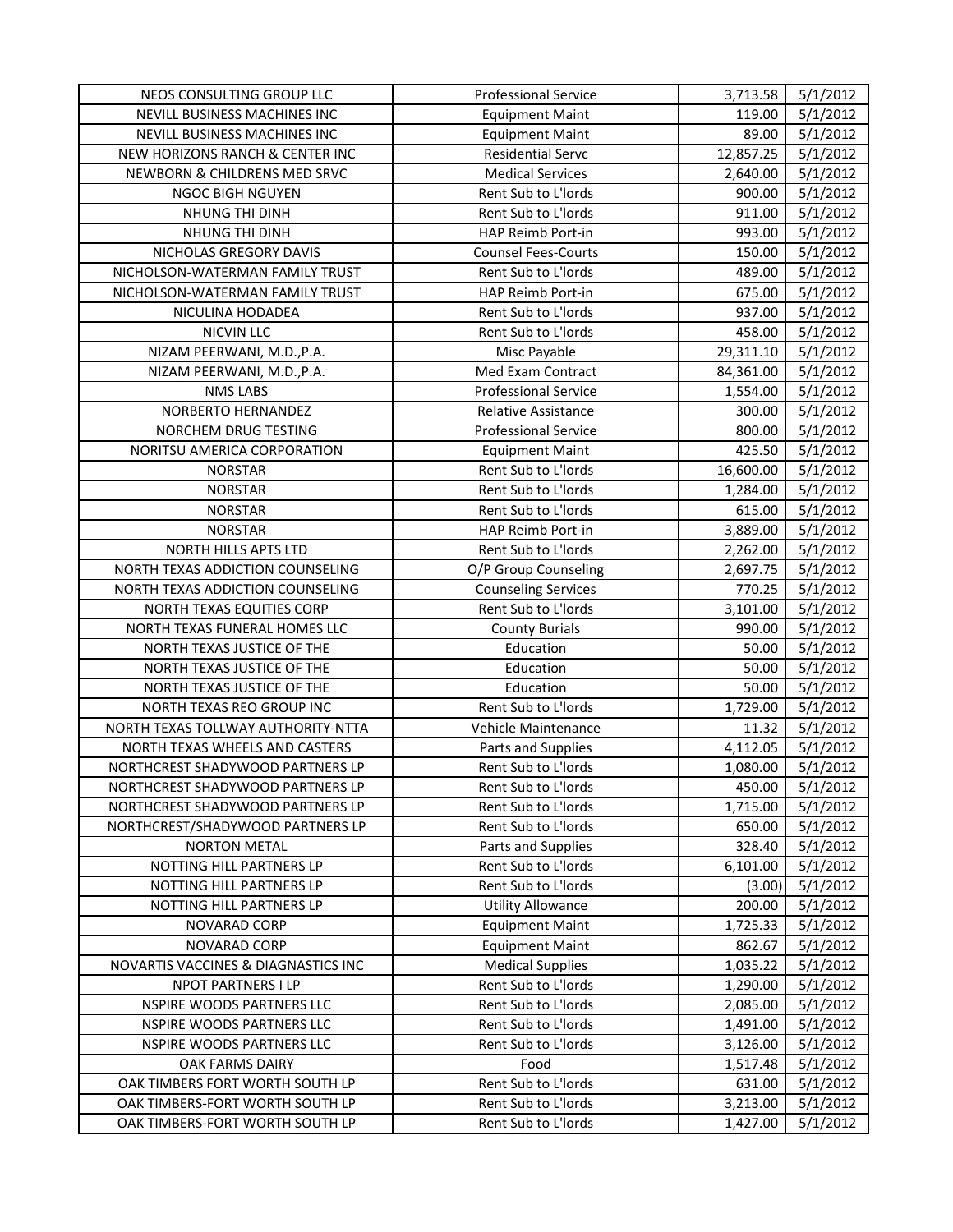| OAK TIMBERS-FORT WORTH SOUTH LP | HAP Reimb Port-in           | 1,097.00  | 5/1/2012 |
|---------------------------------|-----------------------------|-----------|----------|
| OAK TIMBERS-NORTH GREENBRIAR LP | Rent Sub to L'Iords         | 5,221.00  | 5/1/2012 |
| OAK TIMBERS-NORTH GREENBRIAR LP | Rent Sub to L'Iords         | 829.00    | 5/1/2012 |
| OAK TIMBERS-NORTH GREENBRIAR LP | HAP Reimb Port-in           | 1,369.00  | 5/1/2012 |
| OAK TIMBERS-WHITE SETTLEMENT    | Rent Sub to L'Iords         | 2,039.00  | 5/1/2012 |
| OAK TIMBERS-WHITE SETTLEMENT    | Rent Sub to L'Iords         | 1,717.00  | 5/1/2012 |
| OAK TIMBERS-WHITE SETTLEMENT    | HAP Reimb Port-in           | 391.00    | 5/1/2012 |
| OAK TIMBERS-WHITE SETTLEMENT II | Rent Sub to L'Iords         | 2,475.00  | 5/1/2012 |
| OAK TIMBERS-WHITE SETTLEMENT II | Rent Sub to L'Iords         | 823.00    | 5/1/2012 |
| OAK TIMBERS-WHITE SETTLEMENT II | HAP Reimb Port-in           | 428.00    | 5/1/2012 |
| <b>OBADIAH BOLES</b>            | Rent Sub to L'Iords         | 1,610.00  | 5/1/2012 |
| <b>OCEAN SYSTEMS</b>            | Software Maintenance        | 6,935.00  | 5/1/2012 |
| <b>OCE-USA INC</b>              | <b>Equipment Maint</b>      | 780.84    | 5/1/2012 |
| OCHO VEGAS INC                  | Rent Sub to L'Iords         | 168.00    | 5/1/2012 |
| OCHO VEGAS INC                  | Rent Sub to L'Iords         | 410.00    | 5/1/2012 |
| O'CONNOR PLACE LP               | Rent Sub to L'Iords         | 1,095.00  | 5/1/2012 |
| O'CONNOR PLACE LP               | Rent Sub to L'Iords         | 352.00    | 5/1/2012 |
| O'CONNOR PLACE LP               | Rent Sub to L'Iords         | 1,347.00  | 5/1/2012 |
| <b>ODIS A DARNELL</b>           | Rent Sub to L'Iords         | 824.00    | 5/1/2012 |
| OFCO OFFICE FURNITURE           | <b>Building Maintenance</b> | 799.00    | 5/1/2012 |
| OFEAR MOORE                     | Rent Sub to L'Iords         | 632.00    | 5/1/2012 |
| OFFICE AUTOMATION INC           | Supplies                    | 78.18     | 5/1/2012 |
| OFFICE STORE DEPOT INC          | <b>Equipment Maint</b>      | 5,822.28  | 5/1/2012 |
| OFFICE STORE DEPOT INC          | <b>Equipment Maint</b>      | 59.14     | 5/1/2012 |
| OHC SPECTRUM ONE LLC            | Rent Sub to L'Iords         | 3,854.00  | 5/1/2012 |
| OHC SPECTRUM ONE LLC            | Rent Sub to L'Iords         | 1,014.00  | 5/1/2012 |
| OHC SPECTRUM ONE LLC            | Rent Sub to L'Iords         | 650.00    | 5/1/2012 |
| OHC SPECTRUM ONE LLC            | HAP Reimb Port-in           | 2,120.00  | 5/1/2012 |
| OHC/COBBLESTONE LTD             | Rent Sub to L'Iords         | 6,254.00  | 5/1/2012 |
| OHC/COBBLESTONE LTD             | Rent Sub to L'Iords         | 2,275.00  | 5/1/2012 |
| OHC/COBBLESTONE LTD             | Rent Sub to L'Iords         | 476.00    | 5/1/2012 |
| OHC/COBBLESTONE LTD             | HAP Reimb Port-in           | 474.00    | 5/1/2012 |
| <b>OKEY AKPOM</b>               | <b>Counsel Fees-Courts</b>  | 500.00    | 5/1/2012 |
| OKLAHOMA HOUSING FINANCE AGENCY | Port HAP Port-out           | 686.00    | 5/1/2012 |
| OKLAHOMA HOUSING FINANCE AGENCY | Port Admin Fee Expen        | 42.87     | 5/1/2012 |
| <b>OLAMETER CORPORATION</b>     | <b>Building Maintenance</b> | 296.75    | 5/1/2012 |
| <b>OLINDA CORTEZ</b>            | Clothing                    | 100.00    | 5/1/2012 |
| OLIVE TREE REALTY SOLUTION LLC  | Rent Sub to L'Iords         | 497.00    | 5/1/2012 |
| OLMSTED COUNTY HOUSING AND      | Port HAP Port-out           | 743.00    | 5/1/2012 |
| OLMSTED COUNTY HOUSING AND      | Port Admin Fee Expen        | 42.87     | 5/1/2012 |
| OMEGA LABORATORIES INC          | Laboratory Costs            | 1,295.00  | 5/1/2012 |
| OMNI SOUTHPARK HOTEL            | Education                   | 227.70    | 5/1/2012 |
| OMNI SOUTHPARK HOTEL            | Education                   | 341.55    | 5/1/2012 |
| OMNI SOUTHPARK HOTEL            | Education                   | 227.70    | 5/1/2012 |
| OMNIBASE SERVICES OF TEXAS LP   | <b>TDPS OmniBase</b>        | 2,509.02  | 5/1/2012 |
| ONE AMELIA PARC LP              | Rent Sub to L'Iords         | 5,040.00  | 5/1/2012 |
| ONE AMELIA PARC LP              | HAP Reimb Port-in           | 1,842.00  | 5/1/2012 |
| ONE VILLAGE CREEK LP            | Rent Sub to L'Iords         | 17,609.00 | 5/1/2012 |
| ONE VILLAGE CREEK LP            | Rent Sub to L'Iords         | 2,568.00  | 5/1/2012 |
| ONE VILLAGE CREEK LP            | HAP Reimb Port-in           | 963.00    | 5/1/2012 |
| ONLINE TECH STORES.COM          | <b>Supplies</b>             | 26.00     | 5/1/2012 |
| ONLINE TECH STORES.COM          | <b>Computer Supplies</b>    | 324.00    | 5/1/2012 |
| ONLINE TECH STORES.COM          | <b>Computer Supplies</b>    | 92.40     | 5/1/2012 |
|                                 |                             |           |          |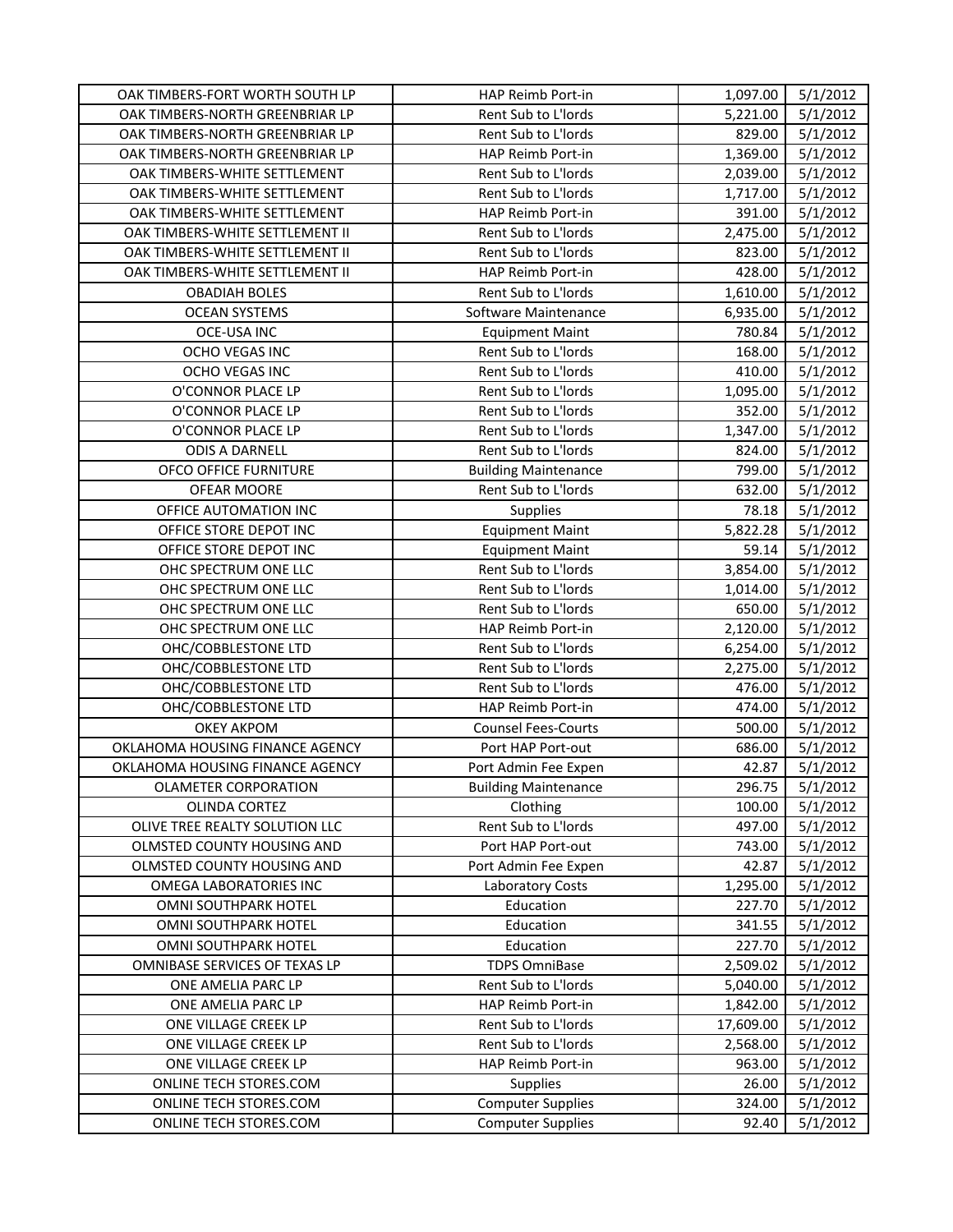| O'REILLY AUTO PARTS                       | <b>Supplies</b>             | 182.99    | 5/1/2012 |
|-------------------------------------------|-----------------------------|-----------|----------|
| O'REILLY AUTO PARTS                       | <b>Building Maintenance</b> | 499.96    | 5/1/2012 |
| <b>OSCAR G SETTLE</b>                     | <b>Counsel Fees-Courts</b>  | 300.00    | 5/1/2012 |
| OSWALDO ZELAYA                            | Rent Sub to L'Iords         | 429.00    | 5/1/2012 |
| <b>OVERTON FAMILY LIMITED PARTNERSHIP</b> | Rent Sub to L'Iords         | 825.00    | 5/1/2012 |
| <b>OVERTON SQUARE LP</b>                  | Rent Sub to L'Iords         | 4,242.00  | 5/1/2012 |
| <b>OVERTON SQUARE LP</b>                  | Rent Sub to L'Iords         | 717.00    | 5/1/2012 |
| <b>OVERTON SQUARE LP</b>                  | HAP Reimb Port-in           | 464.00    | 5/1/2012 |
| OWEN GROUP PROPERTY MANAGEMENT LLC        | Rent Sub to L'Iords         | 403.00    | 5/1/2012 |
| <b>OWENS &amp; OWENS</b>                  | <b>Professional Service</b> | 400.00    | 5/1/2012 |
| <b>OWENS &amp; OWENS</b>                  | <b>Counsel Fees-Courts</b>  | 100.00    | 5/1/2012 |
| <b>OWENS &amp; OWENS</b>                  | Counsel Fees-Juv            | 4,870.00  | 5/1/2012 |
| <b>OWENS &amp; OWENS</b>                  | <b>Counsel Fees - CPS</b>   | 3,429.82  | 5/1/2012 |
| <b>OWENS &amp; OWENS</b>                  | Counsel Fees-Probate        | 400.00    | 5/1/2012 |
| OZARKA DRINKING WATER                     | Graphics Inventory          | 17.96     | 5/1/2012 |
| OZARKA DRINKING WATER                     | Food                        | 339.05    | 5/1/2012 |
| OZARKA DRINKING WATER                     | Lab Equip Mainten           | 6.49      | 5/1/2012 |
| OZARKA DRINKING WATER                     | Water                       | 120.65    | 5/1/2012 |
| OZARKA DRINKING WATER                     | Health Promo Pgrm           | 77.88     | 5/1/2012 |
| P MICHAEL SCHNEIDER LAW FIRM PC           | <b>Counsel Fees-Courts</b>  | 300.00    | 5/1/2012 |
| P MICHAEL SCHNEIDER LAW FIRM PC           | <b>Counsel Fees-Courts</b>  | 1,550.00  | 5/1/2012 |
| P MICHAEL SCHNEIDER LAW FIRM PC           | <b>Counsel Fees-Courts</b>  | 200.00    | 5/1/2012 |
| P MICHAEL SCHNEIDER LAW FIRM PC           | <b>Counsel Fees-Courts</b>  | 200.00    | 5/1/2012 |
| P MICHAEL SCHNEIDER LAW FIRM PC           | <b>Counsel Fees-Courts</b>  | 100.00    | 5/1/2012 |
| P MICHAEL SCHNEIDER LAW FIRM PC           | <b>Counsel Fees-Courts</b>  | 300.00    | 5/1/2012 |
| P MICHAEL SCHNEIDER LAW FIRM PC           | <b>Counsel Fees-Courts</b>  | 312.50    | 5/1/2012 |
| P MICHAEL SCHNEIDER LAW FIRM PC           | Counsel Fees - CPS          | 1,800.00  | 5/1/2012 |
| P MICHAEL SCHNEIDER LAW FIRM PC           | <b>Counsel Fees - CPS</b>   | 100.00    | 5/1/2012 |
| P.I.E. MANAGEMENT LLC                     | <b>Professional Service</b> | 1,577.23  | 5/1/2012 |
| PACER SERVICE CENTER                      | Subscriptions               | 10.80     | 5/1/2012 |
| PAMELA GRESHAM                            | <b>Professional Service</b> | 2,157.36  | 5/1/2012 |
| PAMELA NELSON                             | <b>Professional Service</b> | 4,225.00  | 5/1/2012 |
| PAMELA S FERNANDEZ                        | <b>Counsel Fees-Courts</b>  | 500.00    | 5/1/2012 |
| PAMELA S FERNANDEZ                        | <b>Counsel Fees-Courts</b>  | 450.00    | 5/1/2012 |
| PAMELA S FERNANDEZ                        | <b>Counsel Fees-Courts</b>  | 1,900.00  | 5/1/2012 |
| PAMELA S FERNANDEZ                        | <b>Counsel Fees-Courts</b>  | 100.00    | 5/1/2012 |
| PAMELA TREST BERNARD                      | Rent Sub to L'Iords         | 333.00    | 5/1/2012 |
| PARK PLAZA SHOPPING CENTER                | Prepaid - Rent              | 4,250.00  | 5/1/2012 |
| PARK VISTA TOWNHOMES L P                  | Rent Sub to L'Iords         | 15,716.00 | 5/1/2012 |
| PARKER COUNTY DISTRICT CLERK              | Constable 4 Fees            | 20.00     | 5/1/2012 |
| PARKSIDE APARTMENTS LLC                   | Rent Sub to L'Iords         | 3,953.00  | 5/1/2012 |
| PARKSIDE PROPERTIES LP                    | Rent Sub to L'Iords         | 428.00    | 5/1/2012 |
| PARKSIDE PROPERTIES LP                    | HAP Reimb Port-in           | 354.00    | 5/1/2012 |
| PARNELL E RYAN                            | <b>Professional Service</b> | 3,080.00  | 5/1/2012 |
| PARODI PROPERTY LTD                       | Rent Sub to L'Iords         | 13,297.00 | 5/1/2012 |
| PARODI PROPERTY LTD                       | Rent Sub to L'Iords         | 3,355.00  | 5/1/2012 |
| PARODI PROPERTY LTD                       | Rent Sub to L'Iords         | 575.00    | 5/1/2012 |
| PASADA PROPERTY INVESTMENTS LLC           | Rent Sub to L'Iords         | 1,181.00  | 5/1/2012 |
| PASCALE BARLATIER SURPRIS                 | HAP Reimb Port-in           | 819.00    | 5/1/2012 |
| PATHWAY BUILDERS LP                       | Rent Sub to L'Iords         | 950.00    | 5/1/2012 |
| PATRICIA BACA                             | <b>Counsel Fees-Courts</b>  | 400.00    | 5/1/2012 |
| PATRICIA L SUMMERS                        | <b>Counsel Fees - CPS</b>   | 300.00    | 5/1/2012 |
| PATRICIA MARGARET MCBRIDE                 | <b>Counsel Fees-Courts</b>  | 550.00    | 5/1/2012 |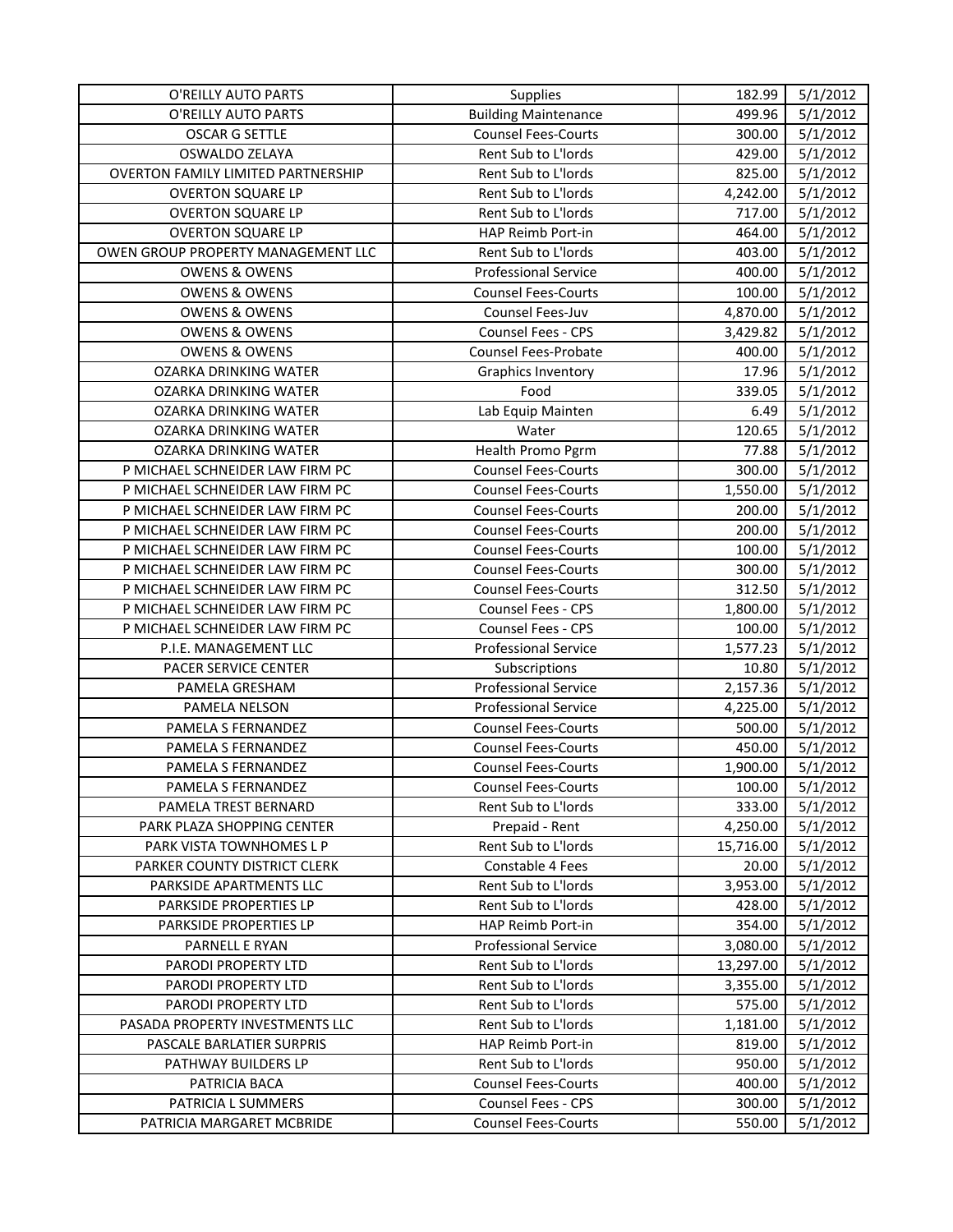| PATRICIA MARGARET MCBRIDE           | <b>Counsel Fees-Courts</b>  | 100.00    | 5/1/2012 |
|-------------------------------------|-----------------------------|-----------|----------|
| PATRICIA R POOL                     | Rent Sub to L'Iords         | 690.00    | 5/1/2012 |
| PATRICK CURRAN                      | <b>Counsel Fees-Courts</b>  | 300.00    | 5/1/2012 |
| PATRICK CURRAN                      | <b>Counsel Fees-Courts</b>  | 200.00    | 5/1/2012 |
| <b>PATRICK KEVLIN</b>               | Rent Sub to L'Iords         | 696.00    | 5/1/2012 |
| PATRICK R MCCARTY                   | <b>Counsel Fees-Courts</b>  | 300.00    | 5/1/2012 |
| PATRICK R MCCARTY                   | <b>Counsel Fees-Courts</b>  | 300.00    | 5/1/2012 |
| PATRICK R MCCARTY                   | <b>Counsel Fees-Courts</b>  | 650.00    | 5/1/2012 |
| PATRICK S DOHONEY & ASSOCIATES PLLC | <b>Counsel Fees-Courts</b>  | 250.00    | 5/1/2012 |
| PATTI RICHARDS                      | Reporter's Records          | 1,212.00  | 5/1/2012 |
| PATTY TILLMAN                       | Counsel Fees-Juv            | 725.00    | 5/1/2012 |
| PATTY TILLMAN                       | Counsel Fees - CPS          | 100.00    | 5/1/2012 |
| PAUL E MAYS                         | Rent Sub to L'Iords         | 940.00    | 5/1/2012 |
| PAUL FRANCIS                        | Cnsl Fees-Crim Appls        | 2,200.00  | 5/1/2012 |
| PAUL FRANCIS                        | Crim Appeal-OthrCost        | 33.75     | 5/1/2012 |
| PAUL LEWALLEN                       | <b>Counsel Fees-Courts</b>  | 550.00    | 5/1/2012 |
| PAUL LEWALLEN                       | <b>Counsel Fees-Courts</b>  | 300.00    | 5/1/2012 |
| PAUL MCGINNIS                       | Prepaid - Rent              | 3,075.00  | 5/1/2012 |
| PAUL MURRAY                         | Rent Sub to L'Iords         | 518.00    | 5/1/2012 |
| PAUL OKELLO                         | Rent Sub to L'Iords         | 837.00    | 5/1/2012 |
| PAUL V PREVITE                      | <b>Counsel Fees-Courts</b>  | 650.00    | 5/1/2012 |
| PAUL V PREVITE                      | <b>Counsel Fees-Courts</b>  | 125.00    | 5/1/2012 |
| PAUL V PREVITE                      | <b>Counsel Fees-Courts</b>  | 300.00    | 5/1/2012 |
| PECAN BEND APARTMENTS LTD           | Rent Sub to L'Iords         | 437.00    | 5/1/2012 |
| PECAN BEND APARTMENTS LTD           | HAP Reimb Port-in           | 357.00    | 5/1/2012 |
| PEDRO CISNEROS                      | <b>Counsel Fees-Courts</b>  | 100.00    | 5/1/2012 |
| PEGASUS SCHOOL INC                  | <b>Residential Servc</b>    | 22,534.75 | 5/1/2012 |
| PEGGY BALLEW                        | Reporter's Records          | 200.00    | 5/1/2012 |
| PENNIE CANALES                      | Relative Assistance         | 900.00    | 5/1/2012 |
| PENNIE CANALES                      | <b>Medical Services</b>     | 34.99     | 5/1/2012 |
| PENNSYLVANIA PLACE APARTMENTS LP    | Rent Sub to L'Iords         | 2,243.00  | 5/1/2012 |
| PENNSYLVANIA PLACE APARTMENTS LP    | Rent Sub to L'Iords         | 1,843.00  | 5/1/2012 |
| PENNSYLVANIA PLACE APARTMENTS LP    | HAP Reimb Port-in           | 588.00    | 5/1/2012 |
| PENSTAR POWER LLC                   | <b>Utility Allowance</b>    | 220.00    | 5/1/2012 |
| PENTHOUSE CONDOMINIUM HOA           | Prepaid - Rent              | 265.00    | 5/1/2012 |
| PEP BOYS                            | Field Equip&Supplies        | 99.96     | 5/1/2012 |
| PERIAN L CHEATWOOD                  | Rent Sub to L'Iords         | 447.00    | 5/1/2012 |
| PERKIN ELMER GENETICS INC           | <b>Professional Service</b> | 50.00     | 5/1/2012 |
| <b>PERRY BRIGHAM</b>                | Rent Sub to L'Iords         | 767.00    | 5/1/2012 |
| PERSONAL ACQUISITION MGMT & SALES I | Rent Sub to L'Iords         | 3,977.00  | 5/1/2012 |
| PERSONAL ACQUISITION MGMT & SALES I | Rent Sub to L'Iords         | 692.00    | 5/1/2012 |
| PERSONAL ACQUISITION MGMT & SALES I | Rent Sub to L'Iords         | 336.00    | 5/1/2012 |
| PETER A VAN DALEN                   | <b>Building Maintenance</b> | 125.00    | 5/1/2012 |
| PETER J WEBB                        | HAP Reimb Port-in           | 366.00    | 5/1/2012 |
| PETER SZWEDA                        | Rent Sub to L'Iords         | 355.00    | 5/1/2012 |
| PHAM HNU PHUONG                     | Rent Sub to L'Iords         | 784.00    | 5/1/2012 |
| PHAM HOANG LONG                     | Rent Sub to L'Iords         | 815.00    | 5/1/2012 |
| PHENOMENEX, INC.                    | Lab Equip Mainten           | 1,626.79  | 5/1/2012 |
| PHILLIP BARRON                      | Rent Sub to L'Iords         | 589.00    | 5/1/2012 |
| PHILLIP FEVANG                      | Rent Sub to L'Iords         | 667.00    | 5/1/2012 |
| PHILLIP S BARKER                    | Travel                      | 443.20    | 5/1/2012 |
| PHILLIP TRINH                       | Rent Sub to L'Iords         | 3,126.00  | 5/1/2012 |
| PHILPOTT FORD                       | Capital Outlay - Veh        | 49,348.00 | 5/1/2012 |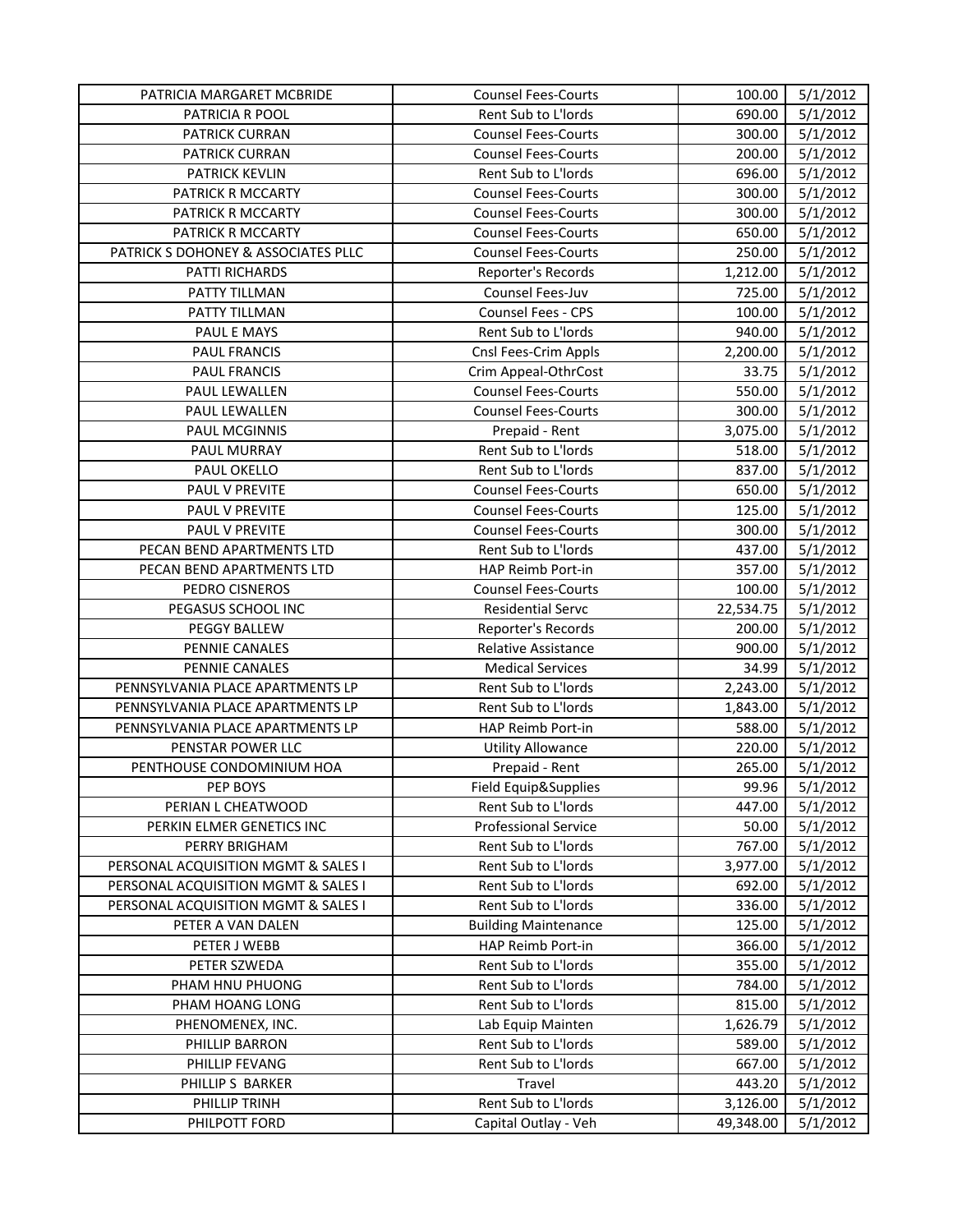| PHYLLIS GAINES<br>Rent Sub to L'Iords<br>742.00<br>5/1/2012<br><b>Counsel Fees-Courts</b><br>5/1/2012<br>PIA R. RODRIGUEZ<br>600.00<br>PIA R. RODRIGUEZ<br><b>Counsel Fees-Courts</b><br>5/1/2012<br>100.00<br>500.00<br>5/1/2012<br>PIA R. RODRIGUEZ<br><b>Counsel Fees-Courts</b><br>5/1/2012<br>PIA R. RODRIGUEZ<br><b>Counsel Fees-Courts</b><br>100.00<br>400.00<br>5/1/2012<br>PIA R. RODRIGUEZ<br><b>Counsel Fees-Courts</b><br>Counsel Fees - CPS<br>5/1/2012<br>PIA R. RODRIGUEZ<br>100.00<br>PIA R. RODRIGUEZ<br>5/1/2012<br><b>Interpreter Fees</b><br>50.00<br><b>Professional Service</b><br>PINNACLE CONSULTING MANAGEMENT<br>3,528.72<br>5/1/2012<br>PITNEY BOWES GLOBAL FINANCIAL<br>5/1/2012<br><b>Equipment Rentals</b><br>46.00<br>PLANO HOUSING AUTHORITY<br>5/1/2012<br>Port HAP Port-out<br>3,786.00<br>PLANO HOUSING AUTHORITY<br>5/1/2012<br>471.57<br>Port Admin Fee Expen<br>Rent Sub to L'Iords<br>1,080.00<br>5/1/2012<br>PLANTATION WEST APARTMENTS<br>Rent Sub to L'Iords<br>5/1/2012<br>PLATINUM PROPERTY MANAGEMENT<br>1,224.00<br>5/1/2012<br>POINT WEST ASSOCIATES LLC<br>Rent Sub to L'Iords<br>678.00<br>POINT WEST ASSOCIATES LLC<br>HAP Reimb Port-in<br>199.00<br>5/1/2012<br>POLLOCK PAPER DISTRIBUTORS<br>5/1/2012<br>Supplies<br>44.55<br>5/1/2012<br>POLLOCK PAPER DISTRIBUTORS<br>44.55<br><b>Supplies</b><br>POLLOCK PAPER DISTRIBUTORS<br>5/1/2012<br><b>Supplies</b><br>14.85<br>POLLOCK PAPER DISTRIBUTORS<br>5/1/2012<br><b>Supplies</b><br>14.85<br>5/1/2012<br>POLLOCK PAPER DISTRIBUTORS<br><b>Supplies</b><br>14.85<br><b>Custodian Supplies</b><br>309.00<br>5/1/2012<br>POLLOCK PAPER DISTRIBUTORS<br><b>Professional Service</b><br>5/1/2012<br>POLYGRAPH SCIENCE CENTER<br>2,467.00<br>Rent Sub to L'Iords<br>5/1/2012<br>POST OAK EAST APARTMENTS LP<br>17,427.00<br>Rent Sub to L'Iords<br>POST OAK EAST APARTMENTS LP<br>5/1/2012<br>1,010.00<br>Rent Sub to L'Iords<br>POST OAK EAST APARTMENTS LP<br>2,351.00<br>5/1/2012<br>5/1/2012<br>POST OAK EAST APARTMENTS LP<br>HAP Reimb Port-in<br>1,635.00<br>5/1/2012<br>POTBELLY SANDWICH WORKS LLC<br>Food<br>39.15<br><b>Custodian Supplies</b><br>72.05<br>5/1/2012<br>PRAETORIAN OPERATING INC<br>5/1/2012<br>PRAETORIAN OPERATING INC<br><b>Custodian Supplies</b><br>48.75<br>205.60<br>5/1/2012<br>PRAETORIAN OPERATING INC<br><b>Custodian Supplies</b><br>5/1/2012<br>PRAETORIAN OPERATING INC<br>Supplies<br>328.96<br>HAP Reimb Port-in<br>PRATTCO CRESENT OAKS LP<br>250.00<br>5/1/2012<br>PRESBYTERIAN NIGHT SHELTER<br>3,308.44<br>5/1/2012<br><b>Subrecipient Service</b><br>PRESTIGE INK CO<br><b>Graphics Inventory</b><br>722.70<br>5/1/2012<br>PRICE CAROL OAKS LP<br>Rent Sub to L'Iords<br>2,347.00<br>5/1/2012<br>PRICE CAROL OAKS LP<br>Rent Sub to L'Iords<br>446.00<br>5/1/2012<br>159.00<br>PRODUCTS UNLIMITED INC<br>Lab Supplies<br>5/1/2012<br>PROGRESSIVE CONCEPTS INC<br><b>Computer Supplies</b><br>41.98<br>5/1/2012<br>5/1/2012<br><b>Computer Supplies</b><br>209.90<br>PROGRESSIVE CONCEPTS INC<br><b>Professional Service</b><br>400.02<br>5/1/2012<br>PRONTO COURIER SERVICE LLC<br><b>Restitution Payable</b><br>5/1/2012<br>PROVIDENCE AT PRAIRIE OAKS<br>150.00<br>PSYCHOTHERAPY SERVICES & YOKE-<br><b>Professional Service</b><br>5,190.00<br>5/1/2012<br><b>Professional Service</b><br>5/1/2012<br>PTS OF AMERICA LLC<br>9,243.00<br>5/1/2012<br>PUNDIT JEE LP<br>Rent Sub to L'Iords<br>1,204.00<br>Rent Sub to L'Iords<br>400.00<br>5/1/2012<br><b>QUANG CHIEU BUDDIST</b><br>Rent Sub to L'Iords<br><b>QUANG N M HUYNH</b><br>5/1/2012<br>1,138.00<br>5/1/2012<br>QUANTUM MECHANICAL SERVICES INC<br>A/C Maint Contract<br>957.50<br><b>Professional Service</b><br>5/1/2012<br><b>QUEST DIAGNOSTICS INC</b><br>10,580.76 | PHUONG PHAM                  | Rent Sub to L'Iords         | 1,153.00 | 5/1/2012 |
|--------------------------------------------------------------------------------------------------------------------------------------------------------------------------------------------------------------------------------------------------------------------------------------------------------------------------------------------------------------------------------------------------------------------------------------------------------------------------------------------------------------------------------------------------------------------------------------------------------------------------------------------------------------------------------------------------------------------------------------------------------------------------------------------------------------------------------------------------------------------------------------------------------------------------------------------------------------------------------------------------------------------------------------------------------------------------------------------------------------------------------------------------------------------------------------------------------------------------------------------------------------------------------------------------------------------------------------------------------------------------------------------------------------------------------------------------------------------------------------------------------------------------------------------------------------------------------------------------------------------------------------------------------------------------------------------------------------------------------------------------------------------------------------------------------------------------------------------------------------------------------------------------------------------------------------------------------------------------------------------------------------------------------------------------------------------------------------------------------------------------------------------------------------------------------------------------------------------------------------------------------------------------------------------------------------------------------------------------------------------------------------------------------------------------------------------------------------------------------------------------------------------------------------------------------------------------------------------------------------------------------------------------------------------------------------------------------------------------------------------------------------------------------------------------------------------------------------------------------------------------------------------------------------------------------------------------------------------------------------------------------------------------------------------------------------------------------------------------------------------------------------------------------------------------------------------------------------------------------------------------------------------------------------------------------------------------------------------------------------------------------------------------------------------------------------------------------------------------------------------------------------------------------------------------------------------------------------------------------------------------------------------------------------------------------------------------------------------------------------------------------------------------------------|------------------------------|-----------------------------|----------|----------|
|                                                                                                                                                                                                                                                                                                                                                                                                                                                                                                                                                                                                                                                                                                                                                                                                                                                                                                                                                                                                                                                                                                                                                                                                                                                                                                                                                                                                                                                                                                                                                                                                                                                                                                                                                                                                                                                                                                                                                                                                                                                                                                                                                                                                                                                                                                                                                                                                                                                                                                                                                                                                                                                                                                                                                                                                                                                                                                                                                                                                                                                                                                                                                                                                                                                                                                                                                                                                                                                                                                                                                                                                                                                                                                                                                                                      |                              |                             |          |          |
|                                                                                                                                                                                                                                                                                                                                                                                                                                                                                                                                                                                                                                                                                                                                                                                                                                                                                                                                                                                                                                                                                                                                                                                                                                                                                                                                                                                                                                                                                                                                                                                                                                                                                                                                                                                                                                                                                                                                                                                                                                                                                                                                                                                                                                                                                                                                                                                                                                                                                                                                                                                                                                                                                                                                                                                                                                                                                                                                                                                                                                                                                                                                                                                                                                                                                                                                                                                                                                                                                                                                                                                                                                                                                                                                                                                      |                              |                             |          |          |
|                                                                                                                                                                                                                                                                                                                                                                                                                                                                                                                                                                                                                                                                                                                                                                                                                                                                                                                                                                                                                                                                                                                                                                                                                                                                                                                                                                                                                                                                                                                                                                                                                                                                                                                                                                                                                                                                                                                                                                                                                                                                                                                                                                                                                                                                                                                                                                                                                                                                                                                                                                                                                                                                                                                                                                                                                                                                                                                                                                                                                                                                                                                                                                                                                                                                                                                                                                                                                                                                                                                                                                                                                                                                                                                                                                                      |                              |                             |          |          |
|                                                                                                                                                                                                                                                                                                                                                                                                                                                                                                                                                                                                                                                                                                                                                                                                                                                                                                                                                                                                                                                                                                                                                                                                                                                                                                                                                                                                                                                                                                                                                                                                                                                                                                                                                                                                                                                                                                                                                                                                                                                                                                                                                                                                                                                                                                                                                                                                                                                                                                                                                                                                                                                                                                                                                                                                                                                                                                                                                                                                                                                                                                                                                                                                                                                                                                                                                                                                                                                                                                                                                                                                                                                                                                                                                                                      |                              |                             |          |          |
|                                                                                                                                                                                                                                                                                                                                                                                                                                                                                                                                                                                                                                                                                                                                                                                                                                                                                                                                                                                                                                                                                                                                                                                                                                                                                                                                                                                                                                                                                                                                                                                                                                                                                                                                                                                                                                                                                                                                                                                                                                                                                                                                                                                                                                                                                                                                                                                                                                                                                                                                                                                                                                                                                                                                                                                                                                                                                                                                                                                                                                                                                                                                                                                                                                                                                                                                                                                                                                                                                                                                                                                                                                                                                                                                                                                      |                              |                             |          |          |
|                                                                                                                                                                                                                                                                                                                                                                                                                                                                                                                                                                                                                                                                                                                                                                                                                                                                                                                                                                                                                                                                                                                                                                                                                                                                                                                                                                                                                                                                                                                                                                                                                                                                                                                                                                                                                                                                                                                                                                                                                                                                                                                                                                                                                                                                                                                                                                                                                                                                                                                                                                                                                                                                                                                                                                                                                                                                                                                                                                                                                                                                                                                                                                                                                                                                                                                                                                                                                                                                                                                                                                                                                                                                                                                                                                                      |                              |                             |          |          |
|                                                                                                                                                                                                                                                                                                                                                                                                                                                                                                                                                                                                                                                                                                                                                                                                                                                                                                                                                                                                                                                                                                                                                                                                                                                                                                                                                                                                                                                                                                                                                                                                                                                                                                                                                                                                                                                                                                                                                                                                                                                                                                                                                                                                                                                                                                                                                                                                                                                                                                                                                                                                                                                                                                                                                                                                                                                                                                                                                                                                                                                                                                                                                                                                                                                                                                                                                                                                                                                                                                                                                                                                                                                                                                                                                                                      |                              |                             |          |          |
|                                                                                                                                                                                                                                                                                                                                                                                                                                                                                                                                                                                                                                                                                                                                                                                                                                                                                                                                                                                                                                                                                                                                                                                                                                                                                                                                                                                                                                                                                                                                                                                                                                                                                                                                                                                                                                                                                                                                                                                                                                                                                                                                                                                                                                                                                                                                                                                                                                                                                                                                                                                                                                                                                                                                                                                                                                                                                                                                                                                                                                                                                                                                                                                                                                                                                                                                                                                                                                                                                                                                                                                                                                                                                                                                                                                      |                              |                             |          |          |
|                                                                                                                                                                                                                                                                                                                                                                                                                                                                                                                                                                                                                                                                                                                                                                                                                                                                                                                                                                                                                                                                                                                                                                                                                                                                                                                                                                                                                                                                                                                                                                                                                                                                                                                                                                                                                                                                                                                                                                                                                                                                                                                                                                                                                                                                                                                                                                                                                                                                                                                                                                                                                                                                                                                                                                                                                                                                                                                                                                                                                                                                                                                                                                                                                                                                                                                                                                                                                                                                                                                                                                                                                                                                                                                                                                                      |                              |                             |          |          |
|                                                                                                                                                                                                                                                                                                                                                                                                                                                                                                                                                                                                                                                                                                                                                                                                                                                                                                                                                                                                                                                                                                                                                                                                                                                                                                                                                                                                                                                                                                                                                                                                                                                                                                                                                                                                                                                                                                                                                                                                                                                                                                                                                                                                                                                                                                                                                                                                                                                                                                                                                                                                                                                                                                                                                                                                                                                                                                                                                                                                                                                                                                                                                                                                                                                                                                                                                                                                                                                                                                                                                                                                                                                                                                                                                                                      |                              |                             |          |          |
|                                                                                                                                                                                                                                                                                                                                                                                                                                                                                                                                                                                                                                                                                                                                                                                                                                                                                                                                                                                                                                                                                                                                                                                                                                                                                                                                                                                                                                                                                                                                                                                                                                                                                                                                                                                                                                                                                                                                                                                                                                                                                                                                                                                                                                                                                                                                                                                                                                                                                                                                                                                                                                                                                                                                                                                                                                                                                                                                                                                                                                                                                                                                                                                                                                                                                                                                                                                                                                                                                                                                                                                                                                                                                                                                                                                      |                              |                             |          |          |
|                                                                                                                                                                                                                                                                                                                                                                                                                                                                                                                                                                                                                                                                                                                                                                                                                                                                                                                                                                                                                                                                                                                                                                                                                                                                                                                                                                                                                                                                                                                                                                                                                                                                                                                                                                                                                                                                                                                                                                                                                                                                                                                                                                                                                                                                                                                                                                                                                                                                                                                                                                                                                                                                                                                                                                                                                                                                                                                                                                                                                                                                                                                                                                                                                                                                                                                                                                                                                                                                                                                                                                                                                                                                                                                                                                                      |                              |                             |          |          |
|                                                                                                                                                                                                                                                                                                                                                                                                                                                                                                                                                                                                                                                                                                                                                                                                                                                                                                                                                                                                                                                                                                                                                                                                                                                                                                                                                                                                                                                                                                                                                                                                                                                                                                                                                                                                                                                                                                                                                                                                                                                                                                                                                                                                                                                                                                                                                                                                                                                                                                                                                                                                                                                                                                                                                                                                                                                                                                                                                                                                                                                                                                                                                                                                                                                                                                                                                                                                                                                                                                                                                                                                                                                                                                                                                                                      |                              |                             |          |          |
|                                                                                                                                                                                                                                                                                                                                                                                                                                                                                                                                                                                                                                                                                                                                                                                                                                                                                                                                                                                                                                                                                                                                                                                                                                                                                                                                                                                                                                                                                                                                                                                                                                                                                                                                                                                                                                                                                                                                                                                                                                                                                                                                                                                                                                                                                                                                                                                                                                                                                                                                                                                                                                                                                                                                                                                                                                                                                                                                                                                                                                                                                                                                                                                                                                                                                                                                                                                                                                                                                                                                                                                                                                                                                                                                                                                      |                              |                             |          |          |
|                                                                                                                                                                                                                                                                                                                                                                                                                                                                                                                                                                                                                                                                                                                                                                                                                                                                                                                                                                                                                                                                                                                                                                                                                                                                                                                                                                                                                                                                                                                                                                                                                                                                                                                                                                                                                                                                                                                                                                                                                                                                                                                                                                                                                                                                                                                                                                                                                                                                                                                                                                                                                                                                                                                                                                                                                                                                                                                                                                                                                                                                                                                                                                                                                                                                                                                                                                                                                                                                                                                                                                                                                                                                                                                                                                                      |                              |                             |          |          |
|                                                                                                                                                                                                                                                                                                                                                                                                                                                                                                                                                                                                                                                                                                                                                                                                                                                                                                                                                                                                                                                                                                                                                                                                                                                                                                                                                                                                                                                                                                                                                                                                                                                                                                                                                                                                                                                                                                                                                                                                                                                                                                                                                                                                                                                                                                                                                                                                                                                                                                                                                                                                                                                                                                                                                                                                                                                                                                                                                                                                                                                                                                                                                                                                                                                                                                                                                                                                                                                                                                                                                                                                                                                                                                                                                                                      |                              |                             |          |          |
|                                                                                                                                                                                                                                                                                                                                                                                                                                                                                                                                                                                                                                                                                                                                                                                                                                                                                                                                                                                                                                                                                                                                                                                                                                                                                                                                                                                                                                                                                                                                                                                                                                                                                                                                                                                                                                                                                                                                                                                                                                                                                                                                                                                                                                                                                                                                                                                                                                                                                                                                                                                                                                                                                                                                                                                                                                                                                                                                                                                                                                                                                                                                                                                                                                                                                                                                                                                                                                                                                                                                                                                                                                                                                                                                                                                      |                              |                             |          |          |
|                                                                                                                                                                                                                                                                                                                                                                                                                                                                                                                                                                                                                                                                                                                                                                                                                                                                                                                                                                                                                                                                                                                                                                                                                                                                                                                                                                                                                                                                                                                                                                                                                                                                                                                                                                                                                                                                                                                                                                                                                                                                                                                                                                                                                                                                                                                                                                                                                                                                                                                                                                                                                                                                                                                                                                                                                                                                                                                                                                                                                                                                                                                                                                                                                                                                                                                                                                                                                                                                                                                                                                                                                                                                                                                                                                                      |                              |                             |          |          |
|                                                                                                                                                                                                                                                                                                                                                                                                                                                                                                                                                                                                                                                                                                                                                                                                                                                                                                                                                                                                                                                                                                                                                                                                                                                                                                                                                                                                                                                                                                                                                                                                                                                                                                                                                                                                                                                                                                                                                                                                                                                                                                                                                                                                                                                                                                                                                                                                                                                                                                                                                                                                                                                                                                                                                                                                                                                                                                                                                                                                                                                                                                                                                                                                                                                                                                                                                                                                                                                                                                                                                                                                                                                                                                                                                                                      |                              |                             |          |          |
|                                                                                                                                                                                                                                                                                                                                                                                                                                                                                                                                                                                                                                                                                                                                                                                                                                                                                                                                                                                                                                                                                                                                                                                                                                                                                                                                                                                                                                                                                                                                                                                                                                                                                                                                                                                                                                                                                                                                                                                                                                                                                                                                                                                                                                                                                                                                                                                                                                                                                                                                                                                                                                                                                                                                                                                                                                                                                                                                                                                                                                                                                                                                                                                                                                                                                                                                                                                                                                                                                                                                                                                                                                                                                                                                                                                      |                              |                             |          |          |
|                                                                                                                                                                                                                                                                                                                                                                                                                                                                                                                                                                                                                                                                                                                                                                                                                                                                                                                                                                                                                                                                                                                                                                                                                                                                                                                                                                                                                                                                                                                                                                                                                                                                                                                                                                                                                                                                                                                                                                                                                                                                                                                                                                                                                                                                                                                                                                                                                                                                                                                                                                                                                                                                                                                                                                                                                                                                                                                                                                                                                                                                                                                                                                                                                                                                                                                                                                                                                                                                                                                                                                                                                                                                                                                                                                                      |                              |                             |          |          |
|                                                                                                                                                                                                                                                                                                                                                                                                                                                                                                                                                                                                                                                                                                                                                                                                                                                                                                                                                                                                                                                                                                                                                                                                                                                                                                                                                                                                                                                                                                                                                                                                                                                                                                                                                                                                                                                                                                                                                                                                                                                                                                                                                                                                                                                                                                                                                                                                                                                                                                                                                                                                                                                                                                                                                                                                                                                                                                                                                                                                                                                                                                                                                                                                                                                                                                                                                                                                                                                                                                                                                                                                                                                                                                                                                                                      |                              |                             |          |          |
|                                                                                                                                                                                                                                                                                                                                                                                                                                                                                                                                                                                                                                                                                                                                                                                                                                                                                                                                                                                                                                                                                                                                                                                                                                                                                                                                                                                                                                                                                                                                                                                                                                                                                                                                                                                                                                                                                                                                                                                                                                                                                                                                                                                                                                                                                                                                                                                                                                                                                                                                                                                                                                                                                                                                                                                                                                                                                                                                                                                                                                                                                                                                                                                                                                                                                                                                                                                                                                                                                                                                                                                                                                                                                                                                                                                      |                              |                             |          |          |
|                                                                                                                                                                                                                                                                                                                                                                                                                                                                                                                                                                                                                                                                                                                                                                                                                                                                                                                                                                                                                                                                                                                                                                                                                                                                                                                                                                                                                                                                                                                                                                                                                                                                                                                                                                                                                                                                                                                                                                                                                                                                                                                                                                                                                                                                                                                                                                                                                                                                                                                                                                                                                                                                                                                                                                                                                                                                                                                                                                                                                                                                                                                                                                                                                                                                                                                                                                                                                                                                                                                                                                                                                                                                                                                                                                                      |                              |                             |          |          |
|                                                                                                                                                                                                                                                                                                                                                                                                                                                                                                                                                                                                                                                                                                                                                                                                                                                                                                                                                                                                                                                                                                                                                                                                                                                                                                                                                                                                                                                                                                                                                                                                                                                                                                                                                                                                                                                                                                                                                                                                                                                                                                                                                                                                                                                                                                                                                                                                                                                                                                                                                                                                                                                                                                                                                                                                                                                                                                                                                                                                                                                                                                                                                                                                                                                                                                                                                                                                                                                                                                                                                                                                                                                                                                                                                                                      |                              |                             |          |          |
|                                                                                                                                                                                                                                                                                                                                                                                                                                                                                                                                                                                                                                                                                                                                                                                                                                                                                                                                                                                                                                                                                                                                                                                                                                                                                                                                                                                                                                                                                                                                                                                                                                                                                                                                                                                                                                                                                                                                                                                                                                                                                                                                                                                                                                                                                                                                                                                                                                                                                                                                                                                                                                                                                                                                                                                                                                                                                                                                                                                                                                                                                                                                                                                                                                                                                                                                                                                                                                                                                                                                                                                                                                                                                                                                                                                      |                              |                             |          |          |
|                                                                                                                                                                                                                                                                                                                                                                                                                                                                                                                                                                                                                                                                                                                                                                                                                                                                                                                                                                                                                                                                                                                                                                                                                                                                                                                                                                                                                                                                                                                                                                                                                                                                                                                                                                                                                                                                                                                                                                                                                                                                                                                                                                                                                                                                                                                                                                                                                                                                                                                                                                                                                                                                                                                                                                                                                                                                                                                                                                                                                                                                                                                                                                                                                                                                                                                                                                                                                                                                                                                                                                                                                                                                                                                                                                                      |                              |                             |          |          |
|                                                                                                                                                                                                                                                                                                                                                                                                                                                                                                                                                                                                                                                                                                                                                                                                                                                                                                                                                                                                                                                                                                                                                                                                                                                                                                                                                                                                                                                                                                                                                                                                                                                                                                                                                                                                                                                                                                                                                                                                                                                                                                                                                                                                                                                                                                                                                                                                                                                                                                                                                                                                                                                                                                                                                                                                                                                                                                                                                                                                                                                                                                                                                                                                                                                                                                                                                                                                                                                                                                                                                                                                                                                                                                                                                                                      |                              |                             |          |          |
|                                                                                                                                                                                                                                                                                                                                                                                                                                                                                                                                                                                                                                                                                                                                                                                                                                                                                                                                                                                                                                                                                                                                                                                                                                                                                                                                                                                                                                                                                                                                                                                                                                                                                                                                                                                                                                                                                                                                                                                                                                                                                                                                                                                                                                                                                                                                                                                                                                                                                                                                                                                                                                                                                                                                                                                                                                                                                                                                                                                                                                                                                                                                                                                                                                                                                                                                                                                                                                                                                                                                                                                                                                                                                                                                                                                      |                              |                             |          |          |
|                                                                                                                                                                                                                                                                                                                                                                                                                                                                                                                                                                                                                                                                                                                                                                                                                                                                                                                                                                                                                                                                                                                                                                                                                                                                                                                                                                                                                                                                                                                                                                                                                                                                                                                                                                                                                                                                                                                                                                                                                                                                                                                                                                                                                                                                                                                                                                                                                                                                                                                                                                                                                                                                                                                                                                                                                                                                                                                                                                                                                                                                                                                                                                                                                                                                                                                                                                                                                                                                                                                                                                                                                                                                                                                                                                                      |                              |                             |          |          |
|                                                                                                                                                                                                                                                                                                                                                                                                                                                                                                                                                                                                                                                                                                                                                                                                                                                                                                                                                                                                                                                                                                                                                                                                                                                                                                                                                                                                                                                                                                                                                                                                                                                                                                                                                                                                                                                                                                                                                                                                                                                                                                                                                                                                                                                                                                                                                                                                                                                                                                                                                                                                                                                                                                                                                                                                                                                                                                                                                                                                                                                                                                                                                                                                                                                                                                                                                                                                                                                                                                                                                                                                                                                                                                                                                                                      |                              |                             |          |          |
|                                                                                                                                                                                                                                                                                                                                                                                                                                                                                                                                                                                                                                                                                                                                                                                                                                                                                                                                                                                                                                                                                                                                                                                                                                                                                                                                                                                                                                                                                                                                                                                                                                                                                                                                                                                                                                                                                                                                                                                                                                                                                                                                                                                                                                                                                                                                                                                                                                                                                                                                                                                                                                                                                                                                                                                                                                                                                                                                                                                                                                                                                                                                                                                                                                                                                                                                                                                                                                                                                                                                                                                                                                                                                                                                                                                      |                              |                             |          |          |
|                                                                                                                                                                                                                                                                                                                                                                                                                                                                                                                                                                                                                                                                                                                                                                                                                                                                                                                                                                                                                                                                                                                                                                                                                                                                                                                                                                                                                                                                                                                                                                                                                                                                                                                                                                                                                                                                                                                                                                                                                                                                                                                                                                                                                                                                                                                                                                                                                                                                                                                                                                                                                                                                                                                                                                                                                                                                                                                                                                                                                                                                                                                                                                                                                                                                                                                                                                                                                                                                                                                                                                                                                                                                                                                                                                                      |                              |                             |          |          |
|                                                                                                                                                                                                                                                                                                                                                                                                                                                                                                                                                                                                                                                                                                                                                                                                                                                                                                                                                                                                                                                                                                                                                                                                                                                                                                                                                                                                                                                                                                                                                                                                                                                                                                                                                                                                                                                                                                                                                                                                                                                                                                                                                                                                                                                                                                                                                                                                                                                                                                                                                                                                                                                                                                                                                                                                                                                                                                                                                                                                                                                                                                                                                                                                                                                                                                                                                                                                                                                                                                                                                                                                                                                                                                                                                                                      |                              |                             |          |          |
|                                                                                                                                                                                                                                                                                                                                                                                                                                                                                                                                                                                                                                                                                                                                                                                                                                                                                                                                                                                                                                                                                                                                                                                                                                                                                                                                                                                                                                                                                                                                                                                                                                                                                                                                                                                                                                                                                                                                                                                                                                                                                                                                                                                                                                                                                                                                                                                                                                                                                                                                                                                                                                                                                                                                                                                                                                                                                                                                                                                                                                                                                                                                                                                                                                                                                                                                                                                                                                                                                                                                                                                                                                                                                                                                                                                      |                              |                             |          |          |
|                                                                                                                                                                                                                                                                                                                                                                                                                                                                                                                                                                                                                                                                                                                                                                                                                                                                                                                                                                                                                                                                                                                                                                                                                                                                                                                                                                                                                                                                                                                                                                                                                                                                                                                                                                                                                                                                                                                                                                                                                                                                                                                                                                                                                                                                                                                                                                                                                                                                                                                                                                                                                                                                                                                                                                                                                                                                                                                                                                                                                                                                                                                                                                                                                                                                                                                                                                                                                                                                                                                                                                                                                                                                                                                                                                                      |                              |                             |          |          |
|                                                                                                                                                                                                                                                                                                                                                                                                                                                                                                                                                                                                                                                                                                                                                                                                                                                                                                                                                                                                                                                                                                                                                                                                                                                                                                                                                                                                                                                                                                                                                                                                                                                                                                                                                                                                                                                                                                                                                                                                                                                                                                                                                                                                                                                                                                                                                                                                                                                                                                                                                                                                                                                                                                                                                                                                                                                                                                                                                                                                                                                                                                                                                                                                                                                                                                                                                                                                                                                                                                                                                                                                                                                                                                                                                                                      |                              |                             |          |          |
|                                                                                                                                                                                                                                                                                                                                                                                                                                                                                                                                                                                                                                                                                                                                                                                                                                                                                                                                                                                                                                                                                                                                                                                                                                                                                                                                                                                                                                                                                                                                                                                                                                                                                                                                                                                                                                                                                                                                                                                                                                                                                                                                                                                                                                                                                                                                                                                                                                                                                                                                                                                                                                                                                                                                                                                                                                                                                                                                                                                                                                                                                                                                                                                                                                                                                                                                                                                                                                                                                                                                                                                                                                                                                                                                                                                      |                              |                             |          |          |
|                                                                                                                                                                                                                                                                                                                                                                                                                                                                                                                                                                                                                                                                                                                                                                                                                                                                                                                                                                                                                                                                                                                                                                                                                                                                                                                                                                                                                                                                                                                                                                                                                                                                                                                                                                                                                                                                                                                                                                                                                                                                                                                                                                                                                                                                                                                                                                                                                                                                                                                                                                                                                                                                                                                                                                                                                                                                                                                                                                                                                                                                                                                                                                                                                                                                                                                                                                                                                                                                                                                                                                                                                                                                                                                                                                                      |                              |                             |          |          |
|                                                                                                                                                                                                                                                                                                                                                                                                                                                                                                                                                                                                                                                                                                                                                                                                                                                                                                                                                                                                                                                                                                                                                                                                                                                                                                                                                                                                                                                                                                                                                                                                                                                                                                                                                                                                                                                                                                                                                                                                                                                                                                                                                                                                                                                                                                                                                                                                                                                                                                                                                                                                                                                                                                                                                                                                                                                                                                                                                                                                                                                                                                                                                                                                                                                                                                                                                                                                                                                                                                                                                                                                                                                                                                                                                                                      |                              |                             |          |          |
|                                                                                                                                                                                                                                                                                                                                                                                                                                                                                                                                                                                                                                                                                                                                                                                                                                                                                                                                                                                                                                                                                                                                                                                                                                                                                                                                                                                                                                                                                                                                                                                                                                                                                                                                                                                                                                                                                                                                                                                                                                                                                                                                                                                                                                                                                                                                                                                                                                                                                                                                                                                                                                                                                                                                                                                                                                                                                                                                                                                                                                                                                                                                                                                                                                                                                                                                                                                                                                                                                                                                                                                                                                                                                                                                                                                      |                              |                             |          |          |
|                                                                                                                                                                                                                                                                                                                                                                                                                                                                                                                                                                                                                                                                                                                                                                                                                                                                                                                                                                                                                                                                                                                                                                                                                                                                                                                                                                                                                                                                                                                                                                                                                                                                                                                                                                                                                                                                                                                                                                                                                                                                                                                                                                                                                                                                                                                                                                                                                                                                                                                                                                                                                                                                                                                                                                                                                                                                                                                                                                                                                                                                                                                                                                                                                                                                                                                                                                                                                                                                                                                                                                                                                                                                                                                                                                                      |                              |                             |          |          |
|                                                                                                                                                                                                                                                                                                                                                                                                                                                                                                                                                                                                                                                                                                                                                                                                                                                                                                                                                                                                                                                                                                                                                                                                                                                                                                                                                                                                                                                                                                                                                                                                                                                                                                                                                                                                                                                                                                                                                                                                                                                                                                                                                                                                                                                                                                                                                                                                                                                                                                                                                                                                                                                                                                                                                                                                                                                                                                                                                                                                                                                                                                                                                                                                                                                                                                                                                                                                                                                                                                                                                                                                                                                                                                                                                                                      |                              |                             |          |          |
|                                                                                                                                                                                                                                                                                                                                                                                                                                                                                                                                                                                                                                                                                                                                                                                                                                                                                                                                                                                                                                                                                                                                                                                                                                                                                                                                                                                                                                                                                                                                                                                                                                                                                                                                                                                                                                                                                                                                                                                                                                                                                                                                                                                                                                                                                                                                                                                                                                                                                                                                                                                                                                                                                                                                                                                                                                                                                                                                                                                                                                                                                                                                                                                                                                                                                                                                                                                                                                                                                                                                                                                                                                                                                                                                                                                      |                              |                             |          |          |
|                                                                                                                                                                                                                                                                                                                                                                                                                                                                                                                                                                                                                                                                                                                                                                                                                                                                                                                                                                                                                                                                                                                                                                                                                                                                                                                                                                                                                                                                                                                                                                                                                                                                                                                                                                                                                                                                                                                                                                                                                                                                                                                                                                                                                                                                                                                                                                                                                                                                                                                                                                                                                                                                                                                                                                                                                                                                                                                                                                                                                                                                                                                                                                                                                                                                                                                                                                                                                                                                                                                                                                                                                                                                                                                                                                                      |                              |                             |          |          |
|                                                                                                                                                                                                                                                                                                                                                                                                                                                                                                                                                                                                                                                                                                                                                                                                                                                                                                                                                                                                                                                                                                                                                                                                                                                                                                                                                                                                                                                                                                                                                                                                                                                                                                                                                                                                                                                                                                                                                                                                                                                                                                                                                                                                                                                                                                                                                                                                                                                                                                                                                                                                                                                                                                                                                                                                                                                                                                                                                                                                                                                                                                                                                                                                                                                                                                                                                                                                                                                                                                                                                                                                                                                                                                                                                                                      |                              |                             |          |          |
|                                                                                                                                                                                                                                                                                                                                                                                                                                                                                                                                                                                                                                                                                                                                                                                                                                                                                                                                                                                                                                                                                                                                                                                                                                                                                                                                                                                                                                                                                                                                                                                                                                                                                                                                                                                                                                                                                                                                                                                                                                                                                                                                                                                                                                                                                                                                                                                                                                                                                                                                                                                                                                                                                                                                                                                                                                                                                                                                                                                                                                                                                                                                                                                                                                                                                                                                                                                                                                                                                                                                                                                                                                                                                                                                                                                      |                              |                             |          |          |
|                                                                                                                                                                                                                                                                                                                                                                                                                                                                                                                                                                                                                                                                                                                                                                                                                                                                                                                                                                                                                                                                                                                                                                                                                                                                                                                                                                                                                                                                                                                                                                                                                                                                                                                                                                                                                                                                                                                                                                                                                                                                                                                                                                                                                                                                                                                                                                                                                                                                                                                                                                                                                                                                                                                                                                                                                                                                                                                                                                                                                                                                                                                                                                                                                                                                                                                                                                                                                                                                                                                                                                                                                                                                                                                                                                                      |                              |                             |          |          |
|                                                                                                                                                                                                                                                                                                                                                                                                                                                                                                                                                                                                                                                                                                                                                                                                                                                                                                                                                                                                                                                                                                                                                                                                                                                                                                                                                                                                                                                                                                                                                                                                                                                                                                                                                                                                                                                                                                                                                                                                                                                                                                                                                                                                                                                                                                                                                                                                                                                                                                                                                                                                                                                                                                                                                                                                                                                                                                                                                                                                                                                                                                                                                                                                                                                                                                                                                                                                                                                                                                                                                                                                                                                                                                                                                                                      |                              |                             |          |          |
|                                                                                                                                                                                                                                                                                                                                                                                                                                                                                                                                                                                                                                                                                                                                                                                                                                                                                                                                                                                                                                                                                                                                                                                                                                                                                                                                                                                                                                                                                                                                                                                                                                                                                                                                                                                                                                                                                                                                                                                                                                                                                                                                                                                                                                                                                                                                                                                                                                                                                                                                                                                                                                                                                                                                                                                                                                                                                                                                                                                                                                                                                                                                                                                                                                                                                                                                                                                                                                                                                                                                                                                                                                                                                                                                                                                      | <b>QUEST DIAGNOSTICS INC</b> | <b>Professional Service</b> | 60.00    | 5/1/2012 |
| <b>QUEST DIAGNOSTICS INC</b><br><b>Professional Service</b><br>5/1/2012<br>1,747.13                                                                                                                                                                                                                                                                                                                                                                                                                                                                                                                                                                                                                                                                                                                                                                                                                                                                                                                                                                                                                                                                                                                                                                                                                                                                                                                                                                                                                                                                                                                                                                                                                                                                                                                                                                                                                                                                                                                                                                                                                                                                                                                                                                                                                                                                                                                                                                                                                                                                                                                                                                                                                                                                                                                                                                                                                                                                                                                                                                                                                                                                                                                                                                                                                                                                                                                                                                                                                                                                                                                                                                                                                                                                                                  |                              |                             |          |          |
| QUICKSEARCH COM LLC<br><b>Background Check</b><br>5/1/2012<br>2,249.00                                                                                                                                                                                                                                                                                                                                                                                                                                                                                                                                                                                                                                                                                                                                                                                                                                                                                                                                                                                                                                                                                                                                                                                                                                                                                                                                                                                                                                                                                                                                                                                                                                                                                                                                                                                                                                                                                                                                                                                                                                                                                                                                                                                                                                                                                                                                                                                                                                                                                                                                                                                                                                                                                                                                                                                                                                                                                                                                                                                                                                                                                                                                                                                                                                                                                                                                                                                                                                                                                                                                                                                                                                                                                                               |                              |                             |          |          |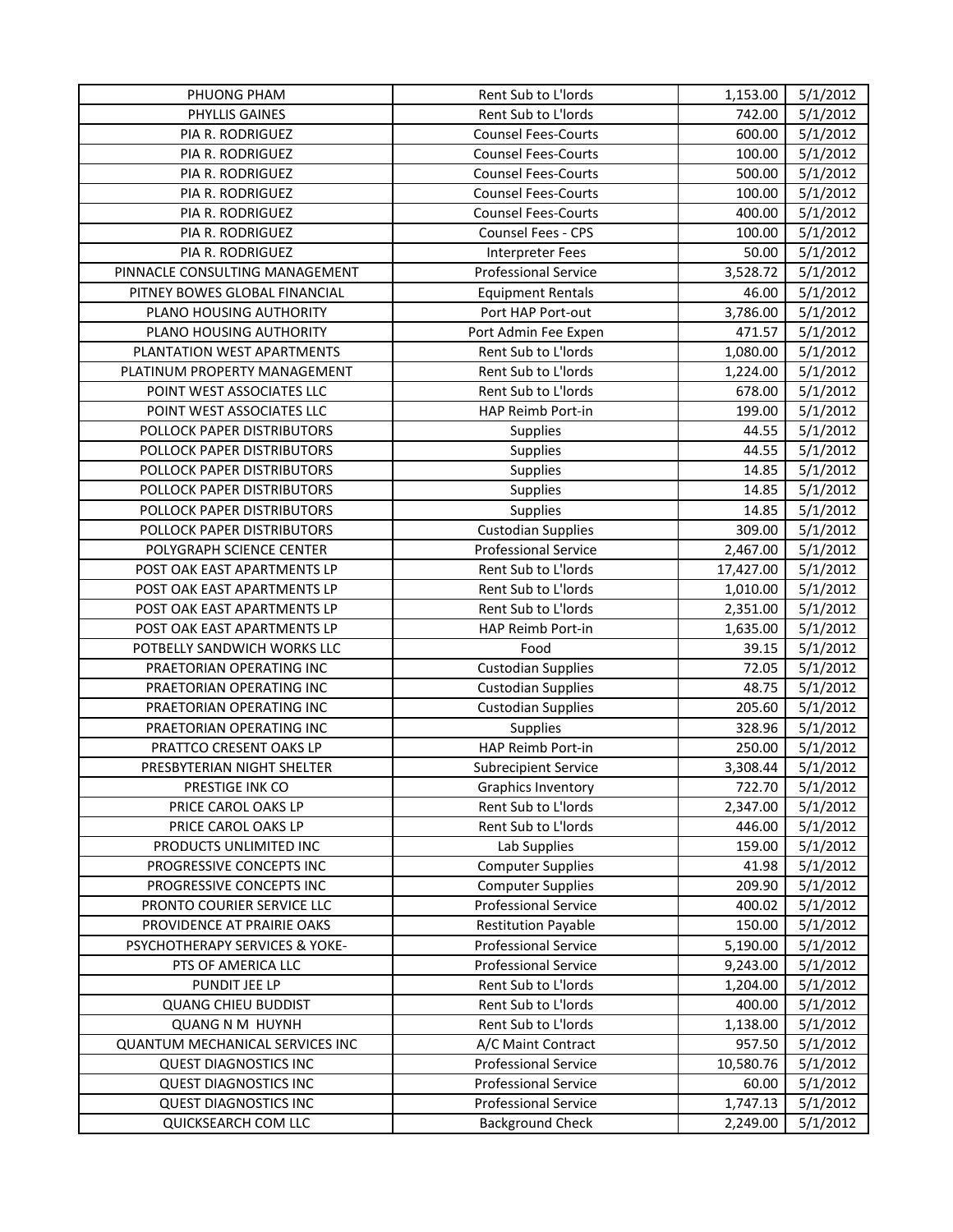| <b>QUILL CORPORATION</b>            | Supplies                    | 39.00     | 5/1/2012 |
|-------------------------------------|-----------------------------|-----------|----------|
| <b>QUILL CORPORATION</b>            | Supplies                    | 32.33     | 5/1/2012 |
| R & M WESTCREEK LTD                 | <b>Rental Assistance</b>    | 765.00    | 5/1/2012 |
| R B EVERETT AND COMPANY             | Parts and Supplies          | 485.20    | 5/1/2012 |
| R B EVERETT AND COMPANY             | Parts and Supplies          | 1,229.36  | 5/1/2012 |
| R B EVERETT AND COMPANY             | Parts and Supplies          | 84.48     | 5/1/2012 |
| R D SHEET METAL INC                 | <b>Building Maintenance</b> | 146.00    | 5/1/2012 |
| R MAUREEN TOLBERT                   | <b>Counsel Fees-Courts</b>  | 400.00    | 5/1/2012 |
| R MAUREEN TOLBERT                   | <b>Counsel Fees-Courts</b>  | 13,800.00 | 5/1/2012 |
| R MAUREEN TOLBERT                   | <b>Litigation Expense</b>   | 17.74     | 5/1/2012 |
| RADIOLOGY ASSOCIATES OF TARRANT     | <b>Professional Service</b> | 168.13    | 5/1/2012 |
| RADIOLOGY ASSOCIATES TARRANT        | <b>Professional Service</b> | 230.00    | 5/1/2012 |
| RADWAN BEKOWICH                     | Rent Sub to L'Iords         | 728.00    | 5/1/2012 |
| Ralph D. Swearingin Jr              | Education                   | 149.85    | 5/1/2012 |
| <b>RAM P MALIK</b>                  | Rent Sub to L'Iords         | 690.00    | 5/1/2012 |
| <b>RAMON D STRIPLING</b>            | Rent Sub to L'Iords         | 925.00    | 5/1/2012 |
| RAMU K MYSORE                       | Rent Sub to L'Iords         | 1,007.00  | 5/1/2012 |
| RAN SHNITZER                        | Rent Sub to L'Iords         | 900.00    | 5/1/2012 |
| RANDALL B MILLER                    | <b>Counsel Fees-Courts</b>  | 150.00    | 5/1/2012 |
| RANDALL PAT WOODS                   | <b>Equipment Maint</b>      | 288.75    | 5/1/2012 |
| RANDOL ASSET MANAGEMENT             | Prepaid - Rent              | 11,818.00 | 5/1/2012 |
| RANDY W BOWERS                      | <b>Counsel Fees-Courts</b>  | 475.00    | 5/1/2012 |
| <b>RANDY W BOWERS</b>               | Counsel Fees-Juv            | 300.00    | 5/1/2012 |
| RATTIKIN TITLE COMPANY              | State Right of Way          | 1,087.76  | 5/1/2012 |
| RAUL NEVAREZ                        | Counsel Fees-Juv            | 300.00    | 5/1/2012 |
| RAUL NEVAREZ                        | Counsel Fees - CPS          | 300.00    | 5/1/2012 |
| RAY DEAN SKIDMORE                   | <b>Professional Service</b> | 1,650.00  | 5/1/2012 |
| <b>RAY ECKLUND</b>                  | Rent Sub to L'Iords         | 4,111.00  | 5/1/2012 |
| <b>RAY ECKLUND</b>                  | Rent Sub to L'Iords         | 645.00    | 5/1/2012 |
| <b>RAY ECKLUND</b>                  | HAP Reimb Port-in           | 975.00    | 5/1/2012 |
| RAY HALL JR                         | Counsel Fees-Juv            | 1,200.00  | 5/1/2012 |
| RAY HALL JR                         | <b>Counsel Fees - CPS</b>   | 1,420.00  | 5/1/2012 |
| RAY HALL JR                         | Cnsl Fees-Juv Det&Tr        | 100.00    | 5/1/2012 |
| RAYA ROSALVA                        | Rent Sub to L'Iords         | 655.00    | 5/1/2012 |
| RAYMOND DANIEL PC                   | Counsel Fees - CPS          | 400.00    | 5/1/2012 |
| <b>RAZA MIAN</b>                    | Rent Sub to L'Iords         | 1,532.00  | 5/1/2012 |
| RD CORNELL LLC                      | Parts and Supplies          | 795.00    | 5/1/2012 |
| <b>REACH ENERGY LLC</b>             | <b>Utility Allowance</b>    | 193.00    | 5/1/2012 |
| REAL ESTATE BY PAT GRAY & ASSOC INC | Rent Sub to L'Iords         | 758.00    | 5/1/2012 |
| REAL PROPERTY MANAGEMENT            | Rent Sub to L'Iords         | 1,972.00  | 5/1/2012 |
| REAL SYNERGY INVESTMENTS INC        | Rent Sub to L'Iords         | 742.00    | 5/1/2012 |
| REBECCA KLINE                       | Clothing                    | 100.00    | 5/1/2012 |
| Rebecca V Seymore                   | Education                   | 140.00    | 5/1/2012 |
| REBECCA WILLIAMS                    | Rent Sub to L'Iords         | 950.00    | 5/1/2012 |
| RECEPT PHARMACY LP                  | <b>Medical Supplies</b>     | 1,225.00  | 5/1/2012 |
| RECEPT PHARMACY LP                  | <b>Medical Supplies</b>     | 64.15     | 5/1/2012 |
| RECEPT PHARMACY LP                  | <b>Medical Supplies</b>     | 23.08     | 5/1/2012 |
| RECEPT PHARMACY LP                  | <b>Medical Supplies</b>     | 375.00    | 5/1/2012 |
| RECOVERY RESOURCE COUNCIL           | <b>Subrecipient Service</b> | 1,873.11  | 5/1/2012 |
| REEDER DISTRIBUTORS INC             | Grease and Oil              | 2,035.09  | 5/1/2012 |
| REGAL PLASTIC SUPPLY COMPANY INC    | Sign Shop Inventory         | 222.05    | 5/1/2012 |
| REGAL PLASTIC SUPPLY COMPANY INC    | Sign Shop Inventory         | 118.35    | 5/1/2012 |
| REGENCY IV APART & ART GENERAL PART | Rent Sub to L'Iords         | 1,081.00  | 5/1/2012 |
|                                     |                             |           |          |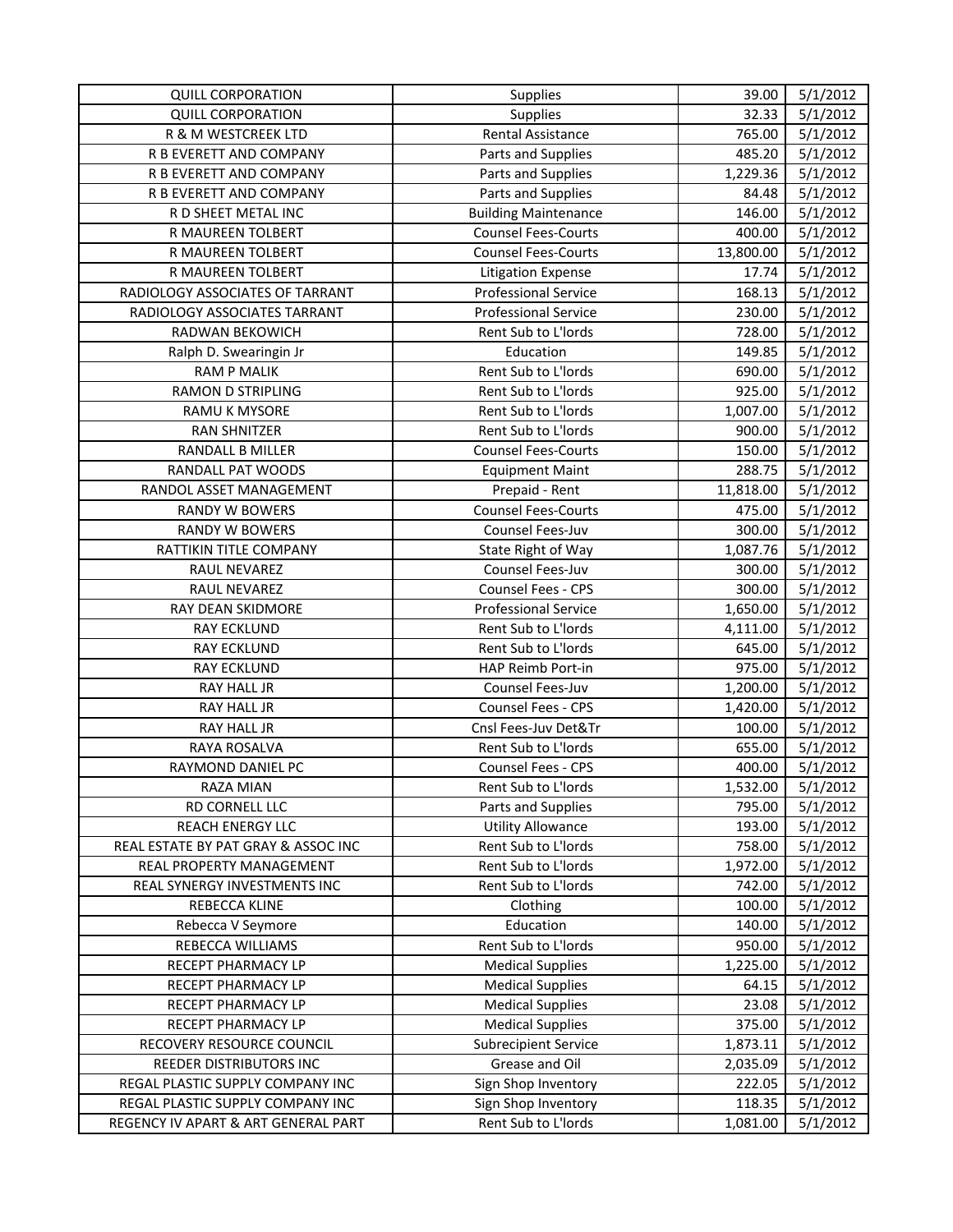| REGENCY IV APART & ART GENERAL PART | Rent Sub to L'Iords         | 351.00    | 5/1/2012 |
|-------------------------------------|-----------------------------|-----------|----------|
| REGENCY IV APART & ART GENERAL PART | HAP Reimb Port-in           | 498.00    | 5/1/2012 |
| REGENCY RAINTREE LTD PARTNERSHIP    | Rent Sub to L'Iords         | 2,232.00  | 5/1/2012 |
| REGENCY RAINTREE LTD PARTNERSHIP    | Rent Sub to L'Iords         | 614.00    | 5/1/2012 |
| RELIABLE PAVING INC                 | <b>Cement and Concrete</b>  | 6,705.00  | 5/1/2012 |
| RELIANT ENERGY RETAIL SERVICES INC  | <b>Utility Allowance</b>    | 4,227.00  | 5/1/2012 |
| RELIANT ENERGY RETAIL SERVICES INC  | <b>Utility Allowance</b>    | 41.00     | 5/1/2012 |
| RELIANT ENERGY RETAIL SERVICES INC  | <b>Utility Allowance</b>    | 221.00    | 5/1/2012 |
| RELIANT ENERGY RETAIL SERVICES INC  | HAP Reimb Port-in           | 195.00    | 5/1/2012 |
| RELIANT ENERGY SERVICES             | <b>Utility Assistance</b>   | 1,437.78  | 5/1/2012 |
| RELIANT ENERGY SERVICES             | <b>Utility Assistance</b>   | 753.22    | 5/1/2012 |
| RELIANT ENERGY SERVICES             | <b>Utility Assistance</b>   | 96.73     | 5/1/2012 |
| RELIANT ENERGY SERVICES             | <b>Utility Assistance</b>   | 999.30    | 5/1/2012 |
| RELIANT ENERGY SERVICES             | <b>Utility Assistance</b>   | 1,158.15  | 5/1/2012 |
| RENEE A SANCHEZ                     | Counsel Fees - CPS          | 250.00    | 5/1/2012 |
| <b>REXEL SUMMERS</b>                | <b>Building Maintenance</b> | 113.97    | 5/1/2012 |
| <b>REXEL SUMMERS</b>                | <b>Building Maintenance</b> | 884.82    | 5/1/2012 |
| <b>REXEL SUMMERS</b>                | <b>Building Maintenance</b> | 487.55    | 5/1/2012 |
| <b>REXEL SUMMERS</b>                | <b>Building Maintenance</b> | 23.80     | 5/1/2012 |
| <b>REXEL SUMMERS</b>                | <b>Building Maintenance</b> | 65.10     | 5/1/2012 |
| REYNOLDS ASPHALT                    | Asphalt-Rock/Hot Mix        | 27,839.01 | 5/1/2012 |
| REYNOLDS ASPHALT                    | Asphalt-Rock/Hot Mix        | 8,528.74  | 5/1/2012 |
| RICHARD A HENDERSON PC              | <b>Counsel Fees-Courts</b>  | 2,390.00  | 5/1/2012 |
| RICHARD A HENDERSON PC              | <b>Counsel Fees-Courts</b>  | 300.00    | 5/1/2012 |
| RICHARD A HENDERSON PC              | <b>Counsel Fees-Courts</b>  | 400.00    | 5/1/2012 |
| RICHARD A HENDERSON PC              | <b>Counsel Fees-Courts</b>  | 350.00    | 5/1/2012 |
| RICHARD A HENDERSON PC              | <b>Counsel Fees-Courts</b>  | 400.00    | 5/1/2012 |
| RICHARD A HENDERSON PC              | <b>Counsel Fees-Courts</b>  | 950.00    | 5/1/2012 |
| RICHARD A HENDERSON PC              | Cnsl Fees-Crim Appls        | 2,000.00  | 5/1/2012 |
| RICHARD ALLEY                       | <b>Counsel Fees-Courts</b>  | 2,300.00  | 5/1/2012 |
| RICHARD E JOHNSON SR                | Rent Sub to L'Iords         | 1,427.00  | 5/1/2012 |
| RICHARD F HOLDER                    | Rent Sub to L'Iords         | 1,152.00  | 5/1/2012 |
| RICHARD GLADSTONE                   | Cnsl Fees-Juv Det&Tr        | 1,120.00  | 5/1/2012 |
| RICHARD HAINES                      | Clothing                    | 200.00    | 5/1/2012 |
| RICHARD HOLLIS                      | Rent Sub to L'Iords         | 667.00    | 5/1/2012 |
| RICHARD KLINE                       | <b>Counsel Fees-Courts</b>  | 650.00    | 5/1/2012 |
| RICHARD KLINE                       | <b>Counsel Fees-Courts</b>  | 450.00    | 5/1/2012 |
| RICHARD KLINE                       | <b>Counsel Fees-Courts</b>  | 450.00    | 5/1/2012 |
| <b>RICHARD KLINE</b>                | <b>Counsel Fees-Courts</b>  | 600.00    | 5/1/2012 |
| RICHARD KLINE                       | <b>Counsel Fees-Courts</b>  | 325.00    | 5/1/2012 |
| <b>RICHARD KLINE</b>                | <b>Counsel Fees-Courts</b>  | 118.75    | 5/1/2012 |
| RICHARD KLINE                       | <b>Counsel Fees-Courts</b>  | 800.00    | 5/1/2012 |
| <b>RICHARD KLINE</b>                | <b>Counsel Fees-Courts</b>  | 200.00    | 5/1/2012 |
| RICHARD KLINE                       | <b>Counsel Fees-Courts</b>  | 100.00    | 5/1/2012 |
| RICHARD KLINE                       | <b>Counsel Fees-Courts</b>  | 112.00    | 5/1/2012 |
| RICHARD SCOTT WALKER                | <b>Counsel Fees-Courts</b>  | 650.00    | 5/1/2012 |
| RICHARD W DENNIS                    | Rent Sub to L'Iords         | 592.00    | 5/1/2012 |
| RICHLAND HILLS PARTNERS LTD         | Rent Sub to L'Iords         | 2,417.00  | 5/1/2012 |
| RICHLAND HILLS WATER DEPT           | <b>Utility Assistance</b>   | 133.00    | 5/1/2012 |
| RICHLAND PLACE APARTMENTS PARTNERS  | Rent Sub to L'Iords         | 900.00    | 5/1/2012 |
| RICHMOND J WEBB SR                  | <b>Rental Assistance</b>    | 680.00    | 5/1/2012 |
| RICKIE W WALLACE                    | Rent Sub to L'Iords         | 700.00    | 5/1/2012 |
| <b>RICKY GILL</b>                   | <b>Restitution Payable</b>  | 21.88     | 5/1/2012 |
|                                     |                             |           |          |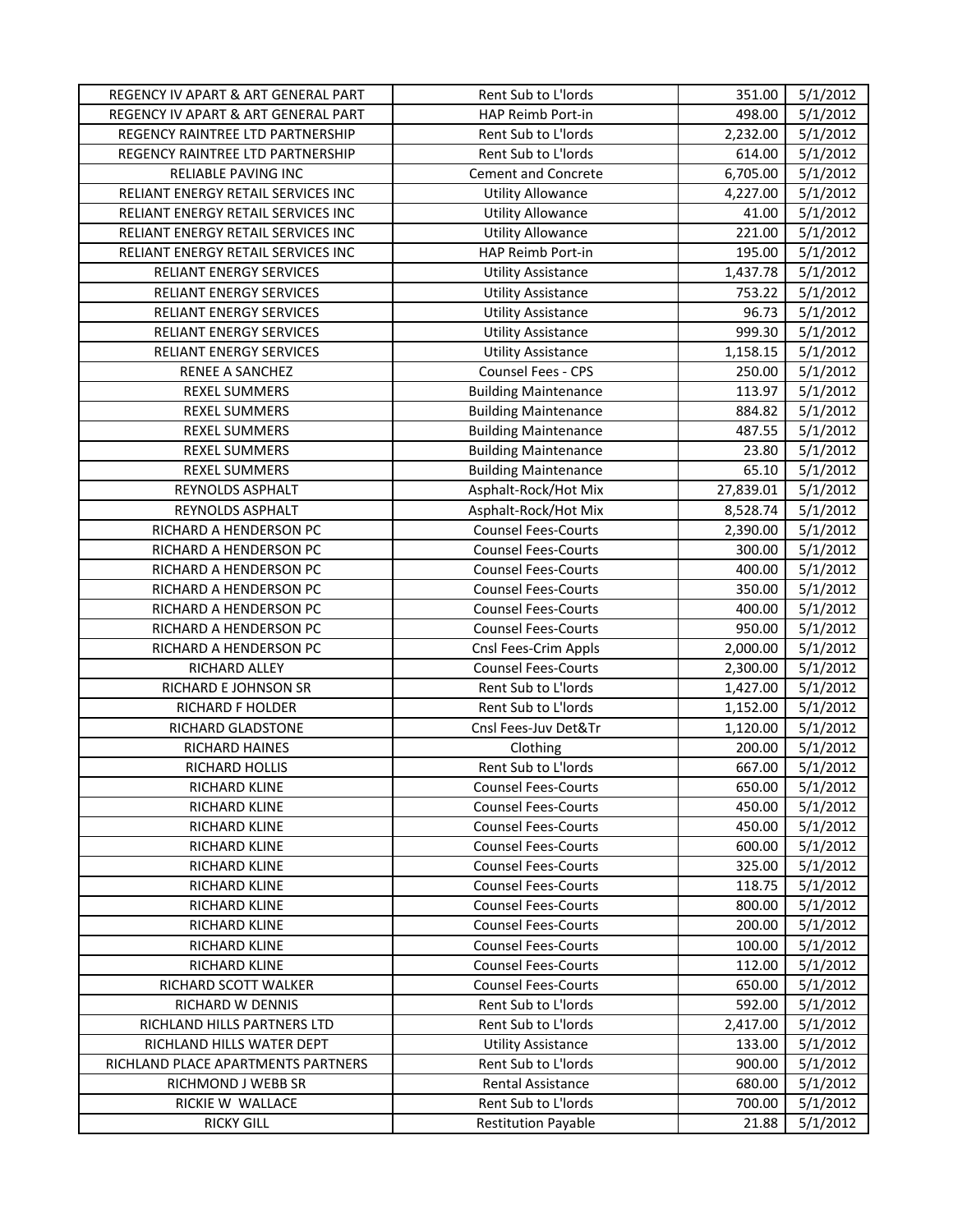| Rent Sub to L'Iords<br>5/1/2012<br><b>RICKY VANHUSS</b><br>562.00<br><b>RICOH</b><br>5/1/2012<br><b>Equipment Maint</b><br>162.00<br><b>RICOH</b><br>5/1/2012<br><b>Equipment Maint</b><br>162.00<br>RICOH AMERICAS CORPORATION<br>5/1/2012<br>878.89<br><b>Computer Maintenance</b><br>RICOH CORPORATION<br>376.08<br>5/1/2012<br><b>Equipment Rentals</b><br>RICOH CORPORATION<br>376.08<br>5/1/2012<br><b>Equipment Rentals</b><br>Rent Sub to L'Iords<br>583.00<br>5/1/2012<br>RIDGMAR SQUARE<br>Rent Sub to L'Iords<br>753.00<br>5/1/2012<br>RIDGMAR SQUARE APARTMENTS<br>5/1/2012<br><b>RINKER MATERIAL</b><br>Culverts<br>8,613.00<br>Culverts<br>5/1/2012<br>RINKER MATERIAL<br>4,297.00<br>Rent Sub to L'Iords<br>5/1/2012<br>RITA C. SIMMONS<br>249.00<br>5/1/2012<br>RITE OF PASSAGE<br><b>Residential Servc</b><br>4,285.75<br>5/1/2012<br>RJD ASSOCIATES LTD<br>Rent Sub to L'Iords<br>573.00<br>ROADRUNNER TRAFFIC SUPPLY<br>198.30<br>5/1/2012<br>Field Equip&Supplies<br>Rent Sub to L'Iords<br>328.00<br>5/1/2012<br><b>ROBBY SMITH</b><br>5/1/2012<br>ROBERT A WIDMAN<br>HAP Reimb Port-in<br>589.00<br>500.00<br>5/1/2012<br>ROBERT B WALL<br>Investigative<br>Counsel Fees-Probate<br>5/1/2012<br><b>ROBERT C RUSSELL</b><br>400.00<br>Education<br>Robert D Black<br>180.00<br>5/1/2012<br>Rent Sub to L'Iords<br>795.00<br>5/1/2012<br>ROBERT GEORGE<br>5/1/2012<br>ROBERT JOHNSON<br>Clothing<br>107.96<br>Rent Sub to L'Iords<br>5/1/2012<br>211.00<br>ROBERT L CROCHETT SR<br>Rent Sub to L'Iords<br>950.00<br>5/1/2012<br>ROBERT L EPPS SR<br>Rent Sub to L'Iords<br>5/1/2012<br>650.00<br><b>ROBERT MOSES</b><br>ROBERT P D'ANGELO<br>850.00<br>5/1/2012 |
|-------------------------------------------------------------------------------------------------------------------------------------------------------------------------------------------------------------------------------------------------------------------------------------------------------------------------------------------------------------------------------------------------------------------------------------------------------------------------------------------------------------------------------------------------------------------------------------------------------------------------------------------------------------------------------------------------------------------------------------------------------------------------------------------------------------------------------------------------------------------------------------------------------------------------------------------------------------------------------------------------------------------------------------------------------------------------------------------------------------------------------------------------------------------------------------------------------------------------------------------------------------------------------------------------------------------------------------------------------------------------------------------------------------------------------------------------------------------------------------------------------------------------------------------------------------------------------------------------------------------------------------------------------------------------------------|
|                                                                                                                                                                                                                                                                                                                                                                                                                                                                                                                                                                                                                                                                                                                                                                                                                                                                                                                                                                                                                                                                                                                                                                                                                                                                                                                                                                                                                                                                                                                                                                                                                                                                                     |
|                                                                                                                                                                                                                                                                                                                                                                                                                                                                                                                                                                                                                                                                                                                                                                                                                                                                                                                                                                                                                                                                                                                                                                                                                                                                                                                                                                                                                                                                                                                                                                                                                                                                                     |
|                                                                                                                                                                                                                                                                                                                                                                                                                                                                                                                                                                                                                                                                                                                                                                                                                                                                                                                                                                                                                                                                                                                                                                                                                                                                                                                                                                                                                                                                                                                                                                                                                                                                                     |
|                                                                                                                                                                                                                                                                                                                                                                                                                                                                                                                                                                                                                                                                                                                                                                                                                                                                                                                                                                                                                                                                                                                                                                                                                                                                                                                                                                                                                                                                                                                                                                                                                                                                                     |
|                                                                                                                                                                                                                                                                                                                                                                                                                                                                                                                                                                                                                                                                                                                                                                                                                                                                                                                                                                                                                                                                                                                                                                                                                                                                                                                                                                                                                                                                                                                                                                                                                                                                                     |
|                                                                                                                                                                                                                                                                                                                                                                                                                                                                                                                                                                                                                                                                                                                                                                                                                                                                                                                                                                                                                                                                                                                                                                                                                                                                                                                                                                                                                                                                                                                                                                                                                                                                                     |
|                                                                                                                                                                                                                                                                                                                                                                                                                                                                                                                                                                                                                                                                                                                                                                                                                                                                                                                                                                                                                                                                                                                                                                                                                                                                                                                                                                                                                                                                                                                                                                                                                                                                                     |
|                                                                                                                                                                                                                                                                                                                                                                                                                                                                                                                                                                                                                                                                                                                                                                                                                                                                                                                                                                                                                                                                                                                                                                                                                                                                                                                                                                                                                                                                                                                                                                                                                                                                                     |
|                                                                                                                                                                                                                                                                                                                                                                                                                                                                                                                                                                                                                                                                                                                                                                                                                                                                                                                                                                                                                                                                                                                                                                                                                                                                                                                                                                                                                                                                                                                                                                                                                                                                                     |
|                                                                                                                                                                                                                                                                                                                                                                                                                                                                                                                                                                                                                                                                                                                                                                                                                                                                                                                                                                                                                                                                                                                                                                                                                                                                                                                                                                                                                                                                                                                                                                                                                                                                                     |
|                                                                                                                                                                                                                                                                                                                                                                                                                                                                                                                                                                                                                                                                                                                                                                                                                                                                                                                                                                                                                                                                                                                                                                                                                                                                                                                                                                                                                                                                                                                                                                                                                                                                                     |
|                                                                                                                                                                                                                                                                                                                                                                                                                                                                                                                                                                                                                                                                                                                                                                                                                                                                                                                                                                                                                                                                                                                                                                                                                                                                                                                                                                                                                                                                                                                                                                                                                                                                                     |
|                                                                                                                                                                                                                                                                                                                                                                                                                                                                                                                                                                                                                                                                                                                                                                                                                                                                                                                                                                                                                                                                                                                                                                                                                                                                                                                                                                                                                                                                                                                                                                                                                                                                                     |
|                                                                                                                                                                                                                                                                                                                                                                                                                                                                                                                                                                                                                                                                                                                                                                                                                                                                                                                                                                                                                                                                                                                                                                                                                                                                                                                                                                                                                                                                                                                                                                                                                                                                                     |
|                                                                                                                                                                                                                                                                                                                                                                                                                                                                                                                                                                                                                                                                                                                                                                                                                                                                                                                                                                                                                                                                                                                                                                                                                                                                                                                                                                                                                                                                                                                                                                                                                                                                                     |
|                                                                                                                                                                                                                                                                                                                                                                                                                                                                                                                                                                                                                                                                                                                                                                                                                                                                                                                                                                                                                                                                                                                                                                                                                                                                                                                                                                                                                                                                                                                                                                                                                                                                                     |
|                                                                                                                                                                                                                                                                                                                                                                                                                                                                                                                                                                                                                                                                                                                                                                                                                                                                                                                                                                                                                                                                                                                                                                                                                                                                                                                                                                                                                                                                                                                                                                                                                                                                                     |
|                                                                                                                                                                                                                                                                                                                                                                                                                                                                                                                                                                                                                                                                                                                                                                                                                                                                                                                                                                                                                                                                                                                                                                                                                                                                                                                                                                                                                                                                                                                                                                                                                                                                                     |
|                                                                                                                                                                                                                                                                                                                                                                                                                                                                                                                                                                                                                                                                                                                                                                                                                                                                                                                                                                                                                                                                                                                                                                                                                                                                                                                                                                                                                                                                                                                                                                                                                                                                                     |
|                                                                                                                                                                                                                                                                                                                                                                                                                                                                                                                                                                                                                                                                                                                                                                                                                                                                                                                                                                                                                                                                                                                                                                                                                                                                                                                                                                                                                                                                                                                                                                                                                                                                                     |
|                                                                                                                                                                                                                                                                                                                                                                                                                                                                                                                                                                                                                                                                                                                                                                                                                                                                                                                                                                                                                                                                                                                                                                                                                                                                                                                                                                                                                                                                                                                                                                                                                                                                                     |
|                                                                                                                                                                                                                                                                                                                                                                                                                                                                                                                                                                                                                                                                                                                                                                                                                                                                                                                                                                                                                                                                                                                                                                                                                                                                                                                                                                                                                                                                                                                                                                                                                                                                                     |
|                                                                                                                                                                                                                                                                                                                                                                                                                                                                                                                                                                                                                                                                                                                                                                                                                                                                                                                                                                                                                                                                                                                                                                                                                                                                                                                                                                                                                                                                                                                                                                                                                                                                                     |
|                                                                                                                                                                                                                                                                                                                                                                                                                                                                                                                                                                                                                                                                                                                                                                                                                                                                                                                                                                                                                                                                                                                                                                                                                                                                                                                                                                                                                                                                                                                                                                                                                                                                                     |
| Rent Sub to L'Iords                                                                                                                                                                                                                                                                                                                                                                                                                                                                                                                                                                                                                                                                                                                                                                                                                                                                                                                                                                                                                                                                                                                                                                                                                                                                                                                                                                                                                                                                                                                                                                                                                                                                 |
| Rent Sub to L'Iords<br>5/1/2012<br>ROBERT SEAN WEAR<br>920.00                                                                                                                                                                                                                                                                                                                                                                                                                                                                                                                                                                                                                                                                                                                                                                                                                                                                                                                                                                                                                                                                                                                                                                                                                                                                                                                                                                                                                                                                                                                                                                                                                       |
| Rent Sub to L'Iords<br>5/1/2012<br>ROBERT W WILLIAMS<br>1,634.00                                                                                                                                                                                                                                                                                                                                                                                                                                                                                                                                                                                                                                                                                                                                                                                                                                                                                                                                                                                                                                                                                                                                                                                                                                                                                                                                                                                                                                                                                                                                                                                                                    |
| 5/1/2012<br>ROBERTA WALKER<br><b>Counsel Fees-Courts</b><br>200.00                                                                                                                                                                                                                                                                                                                                                                                                                                                                                                                                                                                                                                                                                                                                                                                                                                                                                                                                                                                                                                                                                                                                                                                                                                                                                                                                                                                                                                                                                                                                                                                                                  |
| Counsel Fees-Juv<br>275.00<br>5/1/2012<br>ROBERTA WALKER                                                                                                                                                                                                                                                                                                                                                                                                                                                                                                                                                                                                                                                                                                                                                                                                                                                                                                                                                                                                                                                                                                                                                                                                                                                                                                                                                                                                                                                                                                                                                                                                                            |
| 100.00<br>5/1/2012<br><b>ROBIN V GROUNDS</b><br><b>Counsel Fees - CPS</b>                                                                                                                                                                                                                                                                                                                                                                                                                                                                                                                                                                                                                                                                                                                                                                                                                                                                                                                                                                                                                                                                                                                                                                                                                                                                                                                                                                                                                                                                                                                                                                                                           |
| <b>ROBINSON &amp; SMART PC</b><br><b>Counsel Fees-Courts</b><br>400.00<br>5/1/2012                                                                                                                                                                                                                                                                                                                                                                                                                                                                                                                                                                                                                                                                                                                                                                                                                                                                                                                                                                                                                                                                                                                                                                                                                                                                                                                                                                                                                                                                                                                                                                                                  |
| <b>ROBINSON &amp; SMART PC</b><br><b>Counsel Fees-Courts</b><br>3,050.00<br>5/1/2012                                                                                                                                                                                                                                                                                                                                                                                                                                                                                                                                                                                                                                                                                                                                                                                                                                                                                                                                                                                                                                                                                                                                                                                                                                                                                                                                                                                                                                                                                                                                                                                                |
| ROBINSON & SMART PC<br>Counsel Fees-Juv<br>5/1/2012<br>1,505.00                                                                                                                                                                                                                                                                                                                                                                                                                                                                                                                                                                                                                                                                                                                                                                                                                                                                                                                                                                                                                                                                                                                                                                                                                                                                                                                                                                                                                                                                                                                                                                                                                     |
| 5/1/2012<br>ROCHE DIAGNOSTICS CORPORATION<br>Lab Supplies<br>1,856.38                                                                                                                                                                                                                                                                                                                                                                                                                                                                                                                                                                                                                                                                                                                                                                                                                                                                                                                                                                                                                                                                                                                                                                                                                                                                                                                                                                                                                                                                                                                                                                                                               |
| ROCHESTER APARTMENTS<br>Rental Assistance<br>410.00<br>5/1/2012                                                                                                                                                                                                                                                                                                                                                                                                                                                                                                                                                                                                                                                                                                                                                                                                                                                                                                                                                                                                                                                                                                                                                                                                                                                                                                                                                                                                                                                                                                                                                                                                                     |
| ROCK PROPERTIES LLC<br>Rent Sub to L'Iords<br>104.00<br>5/1/2012                                                                                                                                                                                                                                                                                                                                                                                                                                                                                                                                                                                                                                                                                                                                                                                                                                                                                                                                                                                                                                                                                                                                                                                                                                                                                                                                                                                                                                                                                                                                                                                                                    |
| RODNEY COLLIER<br>Rent Sub to L'Iords<br>1,882.00<br>5/1/2012                                                                                                                                                                                                                                                                                                                                                                                                                                                                                                                                                                                                                                                                                                                                                                                                                                                                                                                                                                                                                                                                                                                                                                                                                                                                                                                                                                                                                                                                                                                                                                                                                       |
| <b>RODNEY MCNEELY</b><br>Rent Sub to L'Iords<br>5/1/2012<br>2,155.00                                                                                                                                                                                                                                                                                                                                                                                                                                                                                                                                                                                                                                                                                                                                                                                                                                                                                                                                                                                                                                                                                                                                                                                                                                                                                                                                                                                                                                                                                                                                                                                                                |
| Rent Sub to L'Iords<br>699.00<br>5/1/2012<br><b>RODNEY PRINCE</b>                                                                                                                                                                                                                                                                                                                                                                                                                                                                                                                                                                                                                                                                                                                                                                                                                                                                                                                                                                                                                                                                                                                                                                                                                                                                                                                                                                                                                                                                                                                                                                                                                   |
| ROGERS & ROGERS INVESTMENTS<br>Rent Sub to L'Iords<br>272.00<br>5/1/2012                                                                                                                                                                                                                                                                                                                                                                                                                                                                                                                                                                                                                                                                                                                                                                                                                                                                                                                                                                                                                                                                                                                                                                                                                                                                                                                                                                                                                                                                                                                                                                                                            |
| 5/1/2012<br>ROLLAND CADE CORNISH<br>HAP Reimb Port-in<br>2,622.00                                                                                                                                                                                                                                                                                                                                                                                                                                                                                                                                                                                                                                                                                                                                                                                                                                                                                                                                                                                                                                                                                                                                                                                                                                                                                                                                                                                                                                                                                                                                                                                                                   |
| Romey B Willis<br>5/1/2012<br><b>County Projects</b><br>85.00                                                                                                                                                                                                                                                                                                                                                                                                                                                                                                                                                                                                                                                                                                                                                                                                                                                                                                                                                                                                                                                                                                                                                                                                                                                                                                                                                                                                                                                                                                                                                                                                                       |
| Rent Sub to L'Iords<br>ROMULO L CASAQUITE<br>5/1/2012<br>925.00                                                                                                                                                                                                                                                                                                                                                                                                                                                                                                                                                                                                                                                                                                                                                                                                                                                                                                                                                                                                                                                                                                                                                                                                                                                                                                                                                                                                                                                                                                                                                                                                                     |
| Rent Sub to L'Iords<br>RONALD BRUCALE<br>592.00<br>5/1/2012                                                                                                                                                                                                                                                                                                                                                                                                                                                                                                                                                                                                                                                                                                                                                                                                                                                                                                                                                                                                                                                                                                                                                                                                                                                                                                                                                                                                                                                                                                                                                                                                                         |
| 5/1/2012<br>RONALD COUCH<br><b>Counsel Fees-Courts</b><br>137.50                                                                                                                                                                                                                                                                                                                                                                                                                                                                                                                                                                                                                                                                                                                                                                                                                                                                                                                                                                                                                                                                                                                                                                                                                                                                                                                                                                                                                                                                                                                                                                                                                    |
| 5/1/2012<br>RONALD COUCH<br><b>Counsel Fees-Courts</b><br>275.00                                                                                                                                                                                                                                                                                                                                                                                                                                                                                                                                                                                                                                                                                                                                                                                                                                                                                                                                                                                                                                                                                                                                                                                                                                                                                                                                                                                                                                                                                                                                                                                                                    |
| RONALD COUCH<br>Cnsl Fees-Crim Appls<br>200.00<br>5/1/2012                                                                                                                                                                                                                                                                                                                                                                                                                                                                                                                                                                                                                                                                                                                                                                                                                                                                                                                                                                                                                                                                                                                                                                                                                                                                                                                                                                                                                                                                                                                                                                                                                          |
| Rent Sub to L'Iords<br>RONALD DAY<br>594.00<br>5/1/2012                                                                                                                                                                                                                                                                                                                                                                                                                                                                                                                                                                                                                                                                                                                                                                                                                                                                                                                                                                                                                                                                                                                                                                                                                                                                                                                                                                                                                                                                                                                                                                                                                             |
| Counsel Fees - CPS<br>5/1/2012<br>RONALD J KOVACH PC<br>200.00                                                                                                                                                                                                                                                                                                                                                                                                                                                                                                                                                                                                                                                                                                                                                                                                                                                                                                                                                                                                                                                                                                                                                                                                                                                                                                                                                                                                                                                                                                                                                                                                                      |
| Liaison Expense<br>42.91<br>5/1/2012<br>Ronald J Wright                                                                                                                                                                                                                                                                                                                                                                                                                                                                                                                                                                                                                                                                                                                                                                                                                                                                                                                                                                                                                                                                                                                                                                                                                                                                                                                                                                                                                                                                                                                                                                                                                             |
| Rent Sub to L'Iords<br>RONNIE D SMITH<br>707.00<br>5/1/2012                                                                                                                                                                                                                                                                                                                                                                                                                                                                                                                                                                                                                                                                                                                                                                                                                                                                                                                                                                                                                                                                                                                                                                                                                                                                                                                                                                                                                                                                                                                                                                                                                         |
| RONNIE EUGENE THOMAS<br>Rent Sub to L'Iords<br>462.00<br>5/1/2012                                                                                                                                                                                                                                                                                                                                                                                                                                                                                                                                                                                                                                                                                                                                                                                                                                                                                                                                                                                                                                                                                                                                                                                                                                                                                                                                                                                                                                                                                                                                                                                                                   |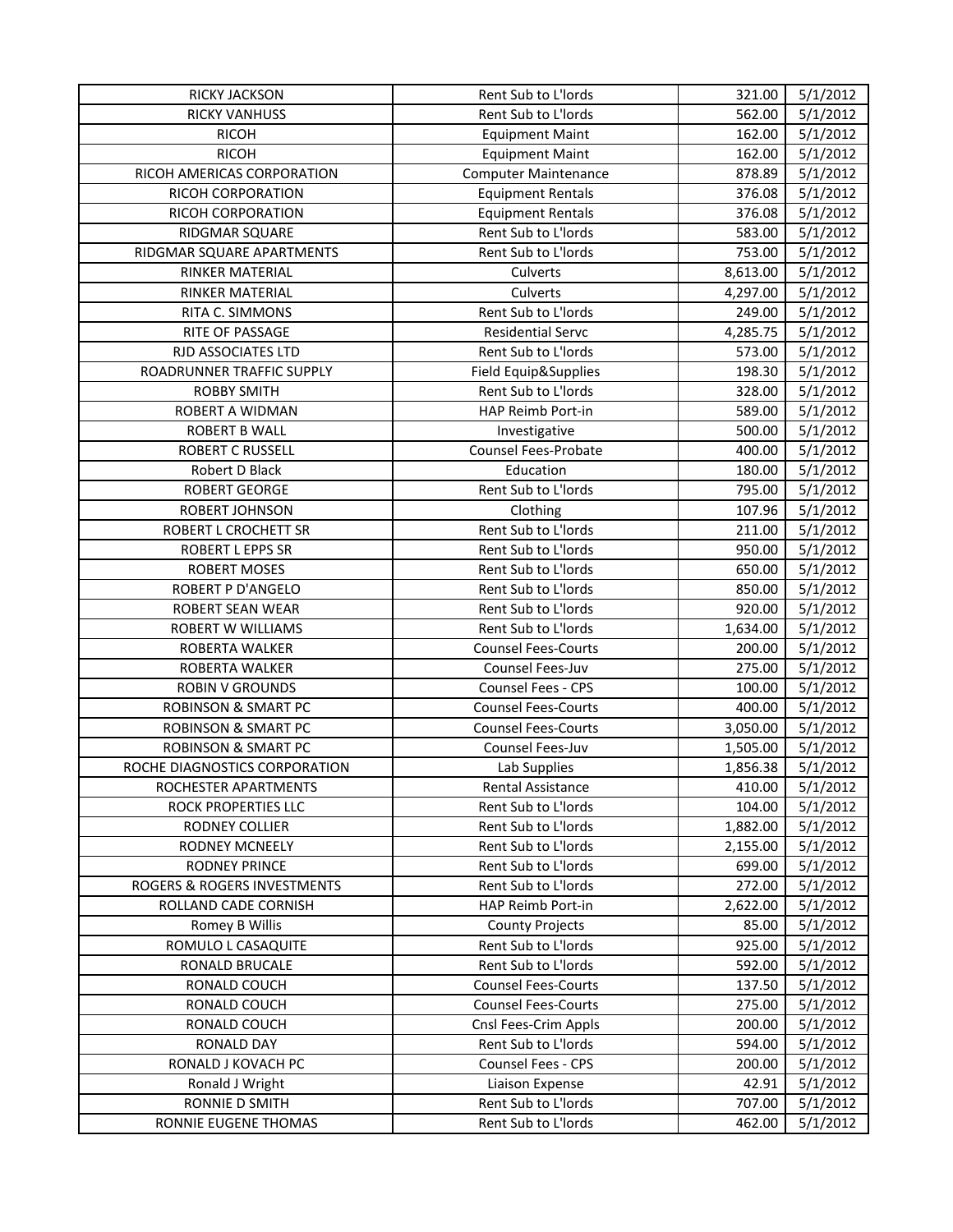| <b>RONNIE MOSLEY</b>                | HAP Reimb Port-in                                          | 441.00           | 5/1/2012             |
|-------------------------------------|------------------------------------------------------------|------------------|----------------------|
| ROSE ANNA SALINAS                   | <b>Counsel Fees-Courts</b>                                 | 1,250.00         | 5/1/2012             |
| ROSE ANNA SALINAS                   | <b>Counsel Fees-Courts</b>                                 | 100.00           | 5/1/2012             |
| ROSE ANNA SALINAS                   | <b>Counsel Fees-Courts</b>                                 | 100.00           | 5/1/2012             |
| ROSE ANNA SALINAS                   | <b>Counsel Fees-Courts</b>                                 | 175.00           | 5/1/2012             |
| ROSE ANNA SALINAS                   | <b>Counsel Fees-Courts</b>                                 | 150.00           | 5/1/2012             |
| ROSE ANNA SALINAS                   | <b>Counsel Fees-Courts</b>                                 | 587.50           | 5/1/2012             |
| ROSE ANNA SALINAS                   | Counsel Fees-Juv                                           | 375.00           | 5/1/2012             |
| ROSE M STEWART                      | <b>Professional Service</b>                                | 264.79           | 5/1/2012             |
| ROSELIE BONES IJEOMA                | HAP Reimb Port-in                                          | 321.00           | 5/1/2012             |
| ROSLIND CARTER                      | Clothing                                                   | 300.00           | 5/1/2012             |
| ROSS LAND & REAL ESTATE SERVICES IN | Rent Sub to L'Iords                                        | 276.00           | 5/1/2012             |
| ROXANNE ROBINSON                    | <b>Counsel Fees-Courts</b>                                 | 325.00           | 5/1/2012             |
| ROXANNE ROBINSON                    | <b>Counsel Fees-Courts</b>                                 | 633.33           | 5/1/2012             |
| ROXANNE ROBINSON                    | <b>Counsel Fees-Courts</b>                                 | 66.67            | 5/1/2012             |
| ROXANNE ROBINSON                    | <b>Counsel Fees-Courts</b>                                 | 125.00           | 5/1/2012             |
| ROXANNE ROBINSON                    | <b>Counsel Fees-Courts</b>                                 | 712.00           | 5/1/2012             |
| ROXANNE ROBINSON                    | <b>Counsel Fees-Courts</b>                                 | 110.00           | 5/1/2012             |
| <b>ROY GOLSAN</b>                   | <b>Counsel Fees-Probate</b>                                | 750.00           | 5/1/2012             |
| ROY MAAS YOUTH ALTERNATIVES INC     | <b>Residential Servc</b>                                   | 9,124.50         | 5/1/2012             |
| <b>ROY S SHARP</b>                  | HAP Reimb Port-in                                          | 655.00           | 5/1/2012             |
| ROY W FOSTER JR                     | Rent Sub to L'Iords                                        | 1,095.00         | 5/1/2012             |
| RT LAWRENCE CORPORATION             | Software Maintenance                                       | 11,333.00        | 5/1/2012             |
| RUBEN JAMES EDWARDS SR              | Rent Sub to L'Iords                                        | 913.00           | 5/1/2012             |
| <b>RUBI S SWEANEY</b>               | Rent Sub to L'Iords                                        | 627.00           | 5/1/2012             |
| RUCHAN INVESTMENTS INC              | Rent Sub to L'Iords                                        | 654.00           | 5/1/2012             |
| RUDY VELOZ                          | Rent Sub to L'Iords                                        | 913.00           | 5/1/2012             |
| <b>RUFUS L JEWELL</b>               | HAP Reimb Port-in                                          | 50.00            | 5/1/2012             |
| RUIZ PROPERTY CONNECTION LLC        | Rent Sub to L'Iords                                        | 14,260.00        | 5/1/2012             |
| RUIZ PROPERTY CONNECTION LLC        | Rent Sub to L'Iords                                        | 960.00           | 5/1/2012             |
| RUIZ PROPERTY CONNECTION LLC        | Rent Sub to L'Iords                                        | 2,517.00         | 5/1/2012             |
| RUSH TRUCK CENTERS OF TEXAS LP      | Parts and Supplies                                         | 32.44            | 5/1/2012             |
| RUSSELL J GRIECO                    | Rent Sub to L'Iords                                        | 697.00           | 5/1/2012             |
| <b>RUTHY HANNA</b>                  | Clothing                                                   | 250.00           | 5/1/2012             |
| <b>RYAN W HARDY</b>                 | <b>Counsel Fees-Courts</b>                                 | 100.00           | 5/1/2012             |
| RYAN W HARDY                        | Counsel Fees - CPS                                         | 200.00           | 5/1/2012             |
| S & S FAITH FUND LLC                | Rent Sub to L'Iords                                        | 730.00           | 5/1/2012             |
| SAFEHAVEN OF TARRANT COUNTY         | <b>Subrecipient Service</b>                                | 12,157.00        | 5/1/2012             |
| SAFEHAVEN OF TARRANT COUNTY         | <b>Subrecipient Service</b>                                | 2,672.00         | 5/1/2012             |
| SAFEHAVEN OF TARRANT COUNTY         | <b>Subrecipient Service</b>                                | 16,058.24        | 5/1/2012             |
| SAFESITE INC                        | Space Lease Rental                                         | 2,998.76         | 5/1/2012             |
| SAF-T-GLOVE INC                     | Parts and Supplies                                         | 535.10           | 5/1/2012             |
| SAF-T-GLOVE INC                     | Echo Lake Park                                             | 62.25            | 5/1/2012             |
| SAGINAW CROSSING LLC                | Rent Sub to L'Iords                                        |                  | 5/1/2012             |
|                                     |                                                            | 2,356.00         |                      |
| SAGINAW CROSSING LLC                | Rent Sub to L'Iords                                        | 477.00           | 5/1/2012             |
| SAGINAW CROSSING LLC                | Rent Sub to L'Iords                                        | 2,708.00         | 5/1/2012             |
| SAGINAW CROSSING LLC                | Rent Sub to L'Iords                                        | 764.00           | 5/1/2012             |
| SAINT LEGAL PLLC                    | Counsel Fees-Juv                                           | 500.00           | 5/1/2012             |
| SALDANA INC                         | <b>County Burials</b>                                      | 700.00<br>925.52 | 5/1/2012             |
| SALVATION ARMY<br>SALVATION ARMY    | <b>Subrecipient Service</b><br><b>Subrecipient Service</b> | 2,737.85         | 5/1/2012<br>5/1/2012 |
| SALVATORE LAMENTI                   | Rent Sub to L'Iords                                        | 491.00           | 5/1/2012             |
| SAM BONIFIELD                       | <b>Counsel Fees-Courts</b>                                 | 600.00           | 5/1/2012             |
|                                     |                                                            |                  |                      |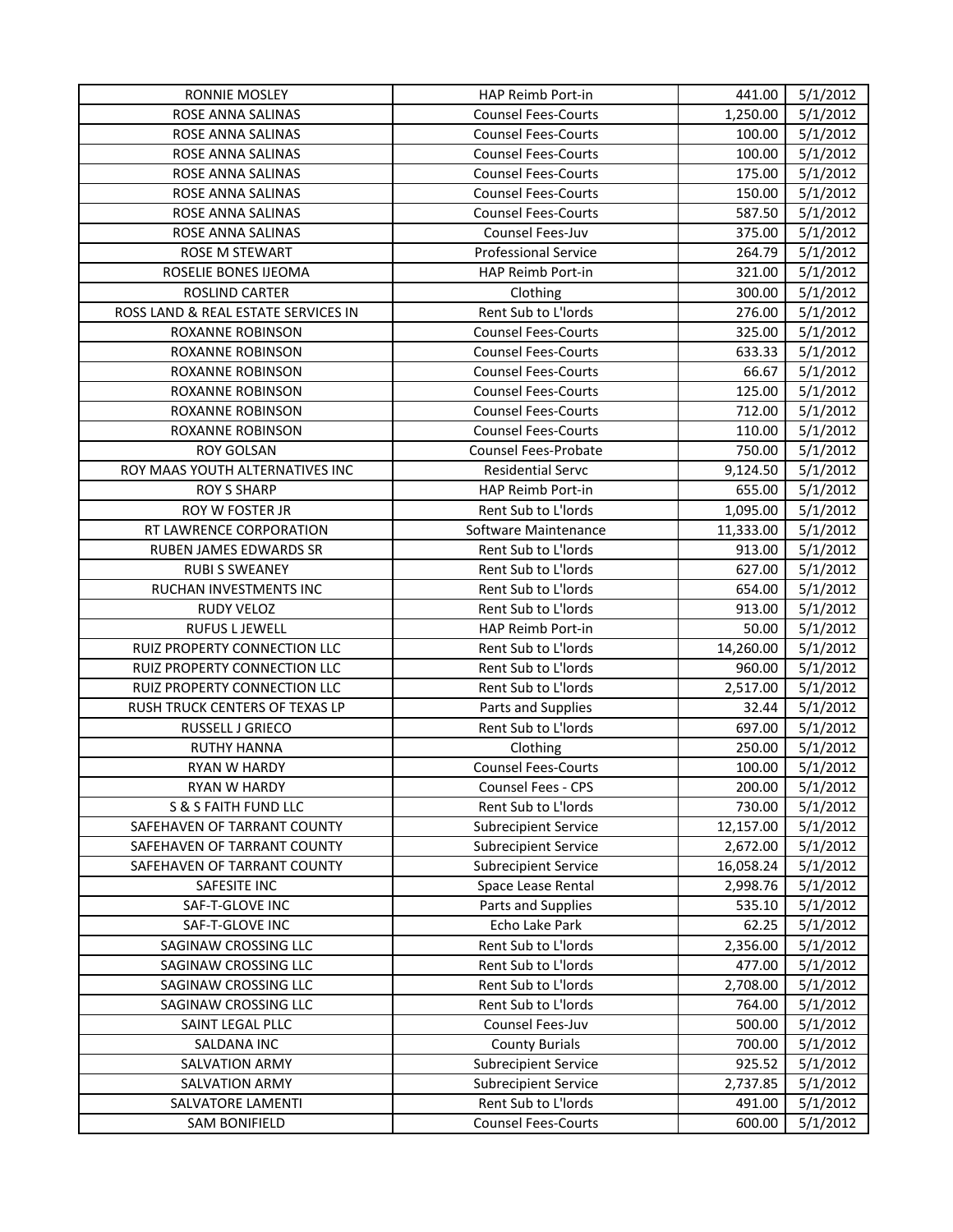| <b>SAM BONIFIELD</b>             | <b>Counsel Fees-Courts</b>  | 450.00    | 5/1/2012 |
|----------------------------------|-----------------------------|-----------|----------|
| SAM HOUSTON STATE UNIVERSITY     | Education                   | 215.00    | 5/1/2012 |
| SAM HOUSTON STATE UNIVERSITY     | Education                   | 215.00    | 5/1/2012 |
| SAMANTHA K HILL                  | <b>Counsel Fees-Courts</b>  | 550.00    | 5/1/2012 |
| SAMANTHA K HILL                  | <b>Counsel Fees-Courts</b>  | 275.00    | 5/1/2012 |
| SAMUEL E EMUZE                   | Rent Sub to L'Iords         | 497.00    | 5/1/2012 |
| SAMUEL M SANCHEZ                 | Counsel Fees - CPS          | 250.00    | 5/1/2012 |
| <b>SAMUEL R TERRY</b>            | <b>Counsel Fees-Courts</b>  | 250.00    | 5/1/2012 |
| SAMUELS AVENUE LP                | Rent Sub to L'Iords         | 4,487.00  | 5/1/2012 |
| SANDRA G ILLELLI                 | Rent Sub to L'Iords         | 575.00    | 5/1/2012 |
| SANDRA PETRUSAITIS               | Rent Sub to L'Iords         | 527.00    | 5/1/2012 |
| SANOFI PASTEUR INC               | <b>Medical Supplies</b>     | 7,197.21  | 5/1/2012 |
| SANOFI PASTEUR INC               | <b>Medical Supplies</b>     | 4,334.76  | 5/1/2012 |
| SANOFI PASTEUR INC               | <b>Medical Supplies</b>     | 770.46    | 5/1/2012 |
| SANOFI PASTEUR INC               | <b>Medical Supplies</b>     | 3,934.05  | 5/1/2012 |
| SANOFI PASTEUR INC               | <b>Medical Supplies</b>     | 3,177.88  | 5/1/2012 |
| SANTA FE ADOLESCENT SERVICES     | <b>Professional Service</b> | 6,400.00  | 5/1/2012 |
| SANTIAGO SALINAS                 | <b>Counsel Fees-Courts</b>  | 4,360.00  | 5/1/2012 |
| SANTIAGO SALINAS                 | <b>Counsel Fees-Courts</b>  | 2,000.00  | 5/1/2012 |
| SANTIAGO SALINAS                 | <b>Counsel Fees-Courts</b>  | 600.00    | 5/1/2012 |
| SANZ FORT WORTH HOLDINGS LLC     | Rent Sub to L'Iords         | 625.00    | 5/1/2012 |
| Sarai Garcia                     | Travel                      | 10.00     | 5/1/2012 |
| SARATOGA MANAGEMENT GROUP LLC    | Rent Sub to L'Iords         | 5,440.00  | 5/1/2012 |
| SARATOGA MANAGEMENT GROUP LLC    | Rent Sub to L'Iords         | 1,140.00  | 5/1/2012 |
| SATYAJEET LAHIRI                 | Psych Exam/Testimony        | 600.00    | 5/1/2012 |
| SAVANT S CHAUHAN                 | Rent Sub to L'Iords         | 864.00    | 5/1/2012 |
| SCHAEFFER MANUFACTURING COMPANY  | Fuel                        | 414.12    | 5/1/2012 |
| SCHOLASTICA PHILIPPA AKEM        | Clothing                    | 125.00    | 5/1/2012 |
| SCHOOL HEALTH CORPORATION        | <b>Building Maintenance</b> | 172.75    | 5/1/2012 |
| SCHOOL HEALTH CORPORATION        | <b>Building Maintenance</b> | 205.00    | 5/1/2012 |
| SCHOOLER AUTOMOTIVE              | Parts and Supplies          | 280.64    | 5/1/2012 |
| <b>SCOTT BROWN</b>               | <b>Counsel Fees-Courts</b>  | 1,600.00  | 5/1/2012 |
| <b>SCOTT BROWN</b>               | <b>Counsel Fees-Courts</b>  | 500.00    | 5/1/2012 |
| SCOTT BROWN PROPERTIES INC       | Rent Sub to L'Iords         | 1,079.00  | 5/1/2012 |
| <b>SCOTT C FACIANE</b>           | Counsel Fees-Probate        | 400.00    | 5/1/2012 |
| <b>SCOTT C FACIANE</b>           | Counsel Fees-Probate        | 5,000.00  | 5/1/2012 |
| <b>SEAN M LYNCH</b>              | <b>Counsel Fees-Courts</b>  | 350.00    | 5/1/2012 |
| SELAMAWIT MEASHO                 | Hith Dept Immu Fees         | 25.00     | 5/1/2012 |
| SEQUEL YOUTH AND FAMILY SERVICES | <b>Residential Servc</b>    | 18,942.30 | 5/1/2012 |
| SHADOW CREEK APARTMENTS          | Rent Sub to L'Iords         | 708.00    | 5/1/2012 |
| <b>SHALLOM HOLDINGS</b>          | Rent Sub to L'Iords         | 700.00    | 5/1/2012 |
| SHAMROCK CAMERON CREEK LLC       | Rent Sub to L'Iords         | 2,282.00  | 5/1/2012 |
| SHANNON ROSE HILL FUNERAL CHAPEL | <b>County Burials</b>       | 990.00    | 5/1/2012 |
| <b>SHARE CORPORATION</b>         | <b>Custodian Supplies</b>   | 389.17    | 5/1/2012 |
| <b>SHARON N HARDIN</b>           | <b>Court Visitor</b>        | 276.95    | 5/1/2012 |
| <b>SHARON PATTERSON</b>          | Rent Sub to L'Iords         | 651.00    | 5/1/2012 |
| <b>SHASTA LANE</b>               | Clothing                    | 100.00    | 5/1/2012 |
| <b>SHAWN HIGHTOWER</b>           | <b>Restitution Payable</b>  | 40.00     | 5/1/2012 |
| <b>SHAWN M WORTHEY</b>           | Rent Sub to L'Iords         | 778.00    | 5/1/2012 |
| SHAWN PASCHALL                   | <b>Counsel Fees-Courts</b>  | 400.00    | 5/1/2012 |
| SHAWN PASCHALL                   | <b>Counsel Fees-Courts</b>  | 260.00    | 5/1/2012 |
| SHAWN PASCHALL                   | <b>Counsel Fees-Courts</b>  | 382.50    | 5/1/2012 |
|                                  |                             |           |          |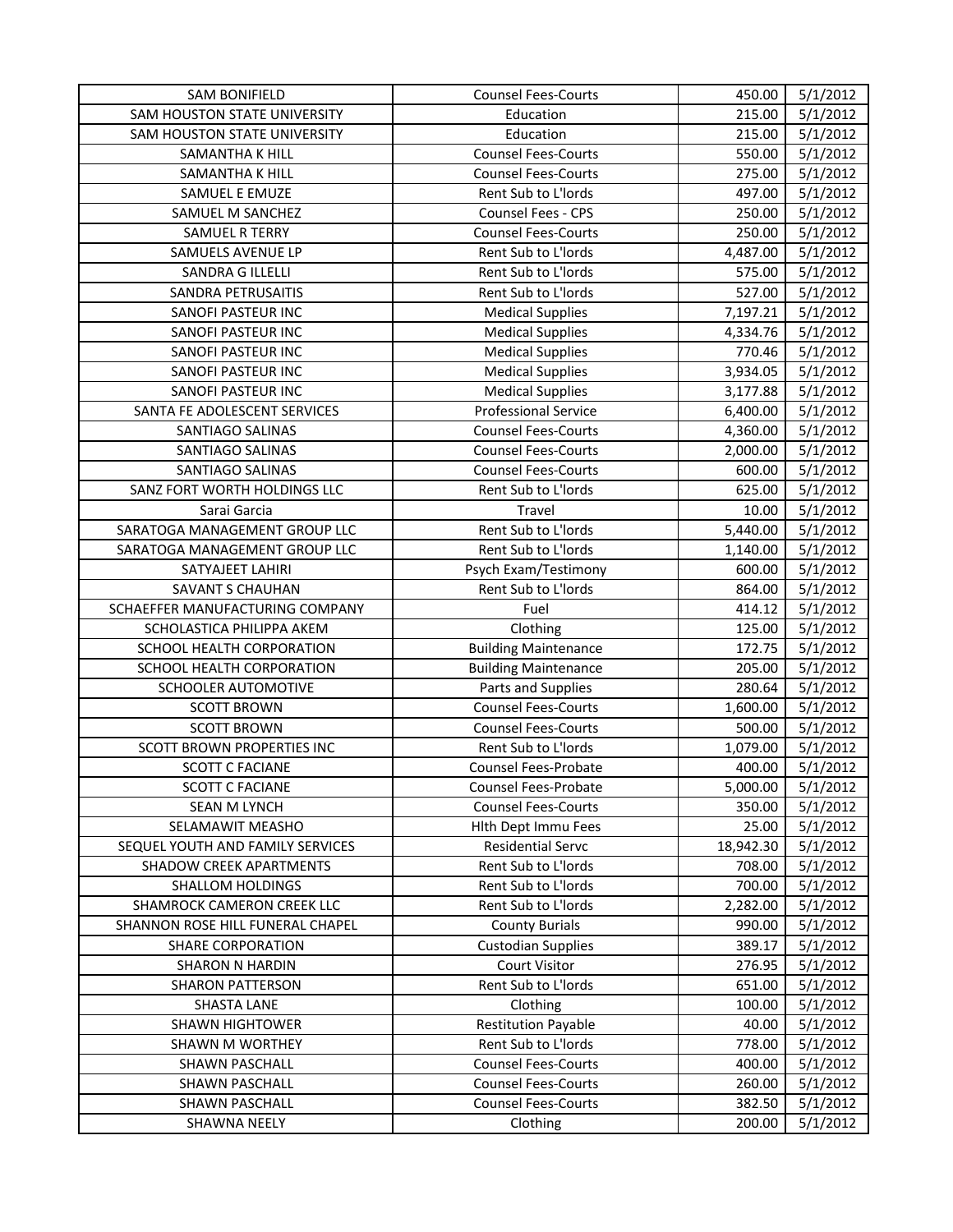| SHEE ROMERO                         | Clothing                    | 94.11     | 5/1/2012 |
|-------------------------------------|-----------------------------|-----------|----------|
| SHEILA WALKER                       | Reporter's Records          | 196.30    | 5/1/2012 |
| SHELL FLEET MANAGEMENT              | Fuel                        | 78.84     | 5/1/2012 |
| SHELL FLEET MANAGEMENT              | Fuel                        | 638.43    | 5/1/2012 |
| SHELL FLEET MANAGEMENT              | Education                   | 54.00     | 5/1/2012 |
| SHELL FLEET MANAGEMENT              | Education                   | 32.79     | 5/1/2012 |
| SHELL FLEET MANAGEMENT              | Travel                      | 305.87    | 5/1/2012 |
| SHELL FLEET MANAGEMENT              | Fuel                        | 86.58     | 5/1/2012 |
| SHENANDOAH TOWNHOMES LTD            | Rent Sub to L'Iords         | 4,254.00  | 5/1/2012 |
| SHENANDOAH TOWNHOMES LTD            | HAP Reimb Port-in           | 1,562.00  | 5/1/2012 |
| SHENANDOAH VILLAGE APTS LP          | Rent Sub to L'Iords         | 475.00    | 5/1/2012 |
| SHENANDOAH VILLAGE APTS LP          | HAP Reimb Port-in           | 833.00    | 5/1/2012 |
| SHERATON AUSTIN HOTEL @ THE CAPITOL | Education                   | 248.40    | 5/1/2012 |
| SHERATON AUSTIN HOTEL @ THE CAPITOL | Education                   | 124.20    | 5/1/2012 |
| SHERATON AUSTIN HOTEL @ THE CAPITOL | Education                   | 372.60    | 5/1/2012 |
| SHERATON AUSTIN HOTEL @ THE CAPITOL | Education                   | 372.60    | 5/1/2012 |
| SHERWIN WILLIAMS PAINT              | Parts and Supplies          | 454.88    | 5/1/2012 |
| SHERWIN WILLIAMS PAINT              | <b>Building Maintenance</b> | 36.09     | 5/1/2012 |
| SHERWIN WILLIAMS PAINT              | <b>Building Maintenance</b> | 500.89    | 5/1/2012 |
| SHERWIN WILLIAMS PAINT              | <b>Building Maintenance</b> | 1,880.36  | 5/1/2012 |
| SHERWIN WILLIAMS PAINT              | Non-Track Const/Bldg        | 29.79     | 5/1/2012 |
| SHERWIN WILLIAMS PAINT              | <b>Building Maintenance</b> | 1,174.80  | 5/1/2012 |
| SHERWIN WILLIAMS PAINT              | <b>Building Maintenance</b> | 118.08    | 5/1/2012 |
| SHERYL BUCHANAN                     | Rent Sub to L'Iords         | 404.00    | 5/1/2012 |
| SHERYL WRIGHT                       | Rent Sub to L'Iords         | 750.00    | 5/1/2012 |
| <b>SHEVIA LTD</b>                   | Rent Sub to L'Iords         | 7,538.00  | 5/1/2012 |
| SHEVIA LTD                          | Rent Sub to L'Iords         | 1,755.00  | 5/1/2012 |
| SHI GOVERNMENT SOLUTIONS            | <b>Computer Supplies</b>    | 548.00    | 5/1/2012 |
| SHI GOVERNMENT SOLUTIONS            | Safety/Tact Supplies        | 184.00    | 5/1/2012 |
| SHI GOVERNMENT SOLUTIONS            | Supplies                    | 24.00     | 5/1/2012 |
| SHI GOVERNMENT SOLUTIONS            | Supplies                    | 180.00    | 5/1/2012 |
| SHI GOVERNMENT SOLUTIONS            | Supplies                    | 246.00    | 5/1/2012 |
| SHI GOVERNMENT SOLUTIONS            | <b>Computer Supplies</b>    | 686.00    | 5/1/2012 |
| SHI GOVERNMENT SOLUTIONS            | <b>Computer Supplies</b>    | 246.00    | 5/1/2012 |
| SHI GOVERNMENT SOLUTIONS            | Software Maintenance        | 31,200.00 | 5/1/2012 |
| SHI GOVERNMENT SOLUTIONS            | Software Maintenance        | 1,408.00  | 5/1/2012 |
| SHI GOVERNMENT SOLUTIONS            | Non-Track Equipment         | 117.00    | 5/1/2012 |
| SHIRLEY A COOK-CATER                | <b>Court Visitor</b>        | 131.54    | 5/1/2012 |
| SID W SHAPIRO                       | Counsel Fees - CPS          | 250.00    | 5/1/2012 |
| SIERRA STRIPES OF TEXAS             | Central Garage Inv          | 140.00    | 5/1/2012 |
| SIGNATURE ENVELOPE INC              | <b>Supplies</b>             | 3,322.17  | 5/1/2012 |
| SIGNATURE LEASING & MANAGEMENT INC  | Rent Sub to L'Iords         | 679.00    | 5/1/2012 |
| SIGNTX SIGNS & GRAPHICS INC         | <b>Building Maintenance</b> | 92.50     | 5/1/2012 |
| SILAS OTTONIEL ROSALES              | Rent Sub to L'Iords         | 320.00    | 5/1/2012 |
| SILVER CREEK MATERIALS INC          | Supplies                    | 909.60    | 5/1/2012 |
| SILVER CREEK PH II                  | Rent Sub to L'Iords         | 691.00    | 5/1/2012 |
| SIMPLE MOBILE LLC                   | Cert Copies/Trans           | 20.00     | 5/1/2012 |
| <b>SIOUX COUNTY SHERIFF</b>         | <b>Court Costs</b>          | 86.61     | 5/1/2012 |
| SIRCHIE FINGER PRINT LABORATORIES   | Supplies                    | 56.00     | 5/1/2012 |
| <b>SKILLSOFT</b>                    | Tuition C/room Train        | 27,060.13 | 5/1/2012 |
| <b>SKY GROUP LLC</b>                | Rent Sub to L'Iords         | 778.00    | 5/1/2012 |
| <b>SKY GROUP LLC</b>                | Rent Sub to L'Iords         | 1,024.00  | 5/1/2012 |
| SKYVUE MEMORIAL GARDENS             | <b>County Burials</b>       | 2,590.00  | 5/1/2012 |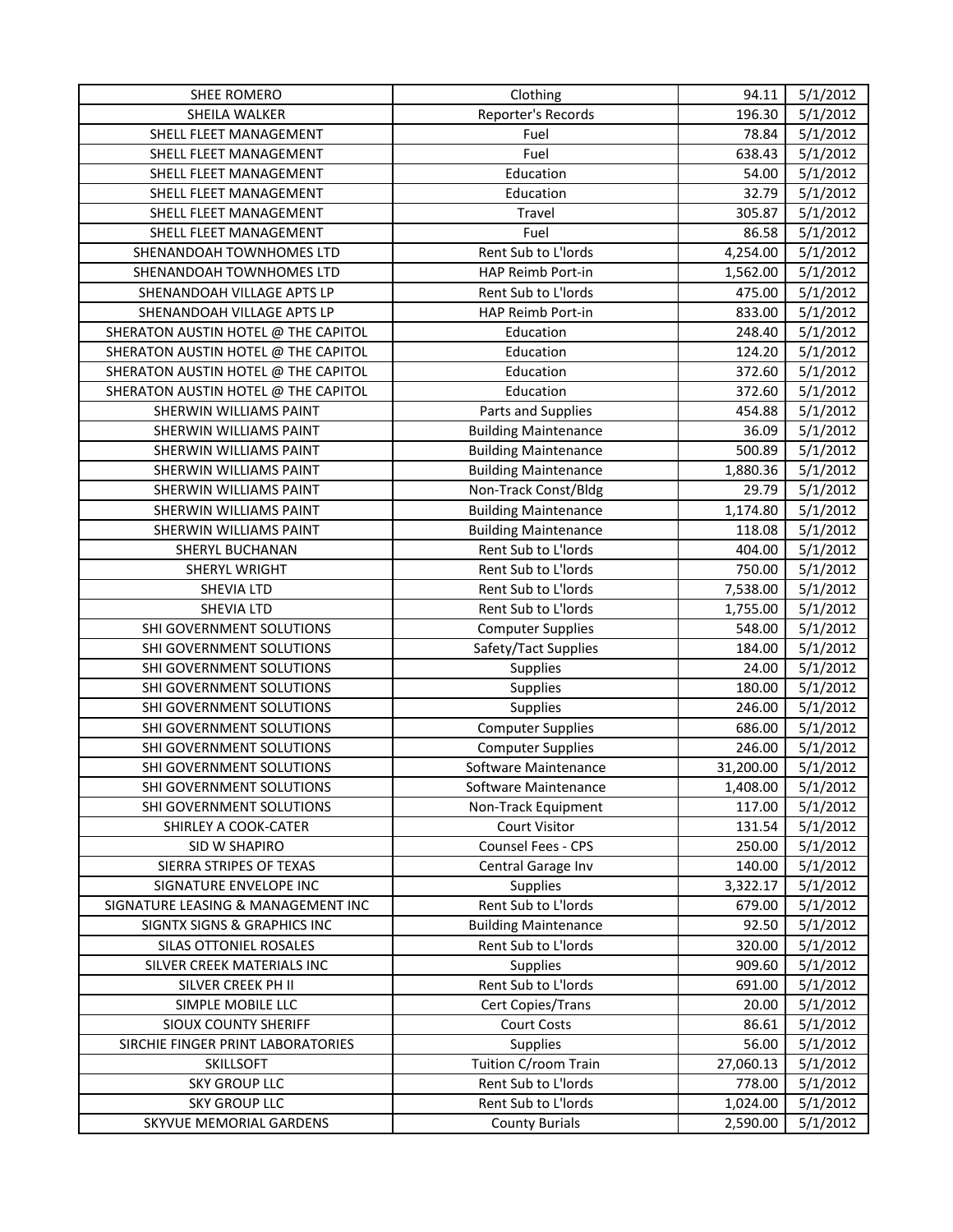| SMITH TEMPORARIES INC               | Contract Labor              | 579.63    | 5/1/2012 |
|-------------------------------------|-----------------------------|-----------|----------|
| SMITH TEMPORARIES INC               | <b>Professional Service</b> | 7.50      | 5/1/2012 |
| SMITH TEMPORARIES INC               | Contract Labor              | 3,756.13  | 5/1/2012 |
| SMITH TEMPORARIES INC               | Contract Labor              | 565.44    | 5/1/2012 |
| SMITH TEMPORARIES INC               | Contract Labor              | 12,622.71 | 5/1/2012 |
| SMITHS DETECTION INC                | Furn&Office Eq (Mod)        | 67,689.29 | 5/1/2012 |
| SMITHS DETECTION INC                | Furn&Office Eq (Mod)        | 15,425.00 | 5/1/2012 |
| SNELLING EMPLOYMENT LLC             | <b>Professional Service</b> | 1,526.00  | 5/1/2012 |
| SNELLING MEDICAL STAFFING LLC       | <b>Professional Service</b> | 1,220.80  | 5/1/2012 |
| SOCIETY OF FORENSIC TOXICOLOGISTS I | Education                   | 499.00    | 5/1/2012 |
| SOCIETY OF FORENSIC TOXICOLOGISTS I | Education                   | 499.00    | 5/1/2012 |
| <b>SOLOMON BRACKENS</b>             | Rent Sub to L'Iords         | 779.00    | 5/1/2012 |
| SON V NGUYEN                        | HAP Reimb Port-in           | 819.00    | 5/1/2012 |
| SOUTH HILLS HIGH SCHOOL             | <b>Restitution Payable</b>  | 100.00    | 5/1/2012 |
| SOUTH HULEN LP                      | Rent Sub to L'Iords         | 12,022.00 | 5/1/2012 |
| SOUTH HULEN LP                      | Rent Sub to L'Iords         | 400.00    | 5/1/2012 |
| SOUTH HULEN LP                      | HAP Reimb Port-in           | 666.00    | 5/1/2012 |
| SOUTHEASTERN EMERGENCY EQUIPMENT IN | Lab Supplies                | 125.20    | 5/1/2012 |
| SOUTHERN COMPUTER WAREHOUSE         | <b>Computer Maintenance</b> | 35.52     | 5/1/2012 |
| SOUTHERN COMPUTER WAREHOUSE         | <b>Computer Maintenance</b> | 35.00     | 5/1/2012 |
| SOUTHERN TIRE MART LLC              | Parts and Supplies          | 99.00     | 5/1/2012 |
| SOUTHERN TIRE MART LLC              | <b>Tires and Tubes</b>      | 773.20    | 5/1/2012 |
| SOUTHERN TIRE MART LLC              | <b>Tires and Tubes</b>      | 193.30    | 5/1/2012 |
| SOUTHERN TIRE MART LLC              | <b>Tires and Tubes</b>      | 192.00    | 5/1/2012 |
| SOUTHFORK MMLP                      | Rent Sub to L'Iords         | 690.00    | 5/1/2012 |
| SOUTHWASTE DISPOSAL LLC             | <b>Building Maintenance</b> | 250.00    | 5/1/2012 |
| SOUTHWASTE DISPOSAL LLC             | <b>Building Maintenance</b> | 180.00    | 5/1/2012 |
| SOUTHWEST ICE CREAM SPEC            | Food                        | 55.92     | 5/1/2012 |
| SOUTHWEST INTERNATIONAL TRUCKS INC  | Parts and Supplies          | 139.56    | 5/1/2012 |
| SOUTHWEST PLANNING & DESIGN INC     | <b>Professional Service</b> | 1,897.50  | 5/1/2012 |
| SPANISH HACIENDA APARTMENTS         | <b>Restitution Payable</b>  | 10.24     | 5/1/2012 |
| <b>SPARK ENERGY LP</b>              | <b>Utility Allowance</b>    | 41.00     | 5/1/2012 |
| SPECIALIZED PROP MGMT INC           | Rent Sub to L'Iords         | 454.00    | 5/1/2012 |
| SPRING GLEN APARTMENTS              | <b>Utility Assistance</b>   | 19.39     | 5/1/2012 |
| SPRING OAK APARTMENTS               | Rent Sub to L'Iords         | 216.00    | 5/1/2012 |
| SPRING VALLEY LTD                   | Rent Sub to L'Iords         | 717.00    | 5/1/2012 |
| SPRINT NEXTEL                       | Telephone - Mobile          | 49.99     | 5/1/2012 |
| SPRINT NEXTEL                       | Radio Serv-Contract         | 182.71    | 5/1/2012 |
| SPRINT NEXTEL                       | Data Transmiss Line         | 38.50     | 5/1/2012 |
| SPRINT NEXTEL                       | Data Transmiss Line         | 38.50     | 5/1/2012 |
| ST BERNARD PARISH GOVERNMENT        | Port HAP Port-out           | 444.00    | 5/1/2012 |
| ST BERNARD PARISH GOVERNMENT        | Port Admin Fee Expen        | 42.87     | 5/1/2012 |
| ST FRANCIS VILLAGE, INC             | Rent Sub to L'Iords         | 195.00    | 5/1/2012 |
| ST FRANCIS VILLAGE, INC             | Rent Sub to L'Iords         | 305.00    | 5/1/2012 |
| ST FRANCIS VILLAGE, INC             | Rent Sub to L'Iords         | 629.00    | 5/1/2012 |
| ST FRANCIS VILLAGE, INC             | HAP Reimb Port-in           | 455.00    | 5/1/2012 |
| STABILE/WINN INC                    | Non-Track Const/Bldg        | 15,592.50 | 5/1/2012 |
| <b>STACY ALFORD</b>                 | Counsel Fees-Juv            | 300.00    | 5/1/2012 |
| <b>STACY ALFORD</b>                 | Counsel Fees - CPS          | 200.00    | 5/1/2012 |
| STAPLES ADVANTAGE                   | <b>Supplies</b>             | 60.49     | 5/1/2012 |
| STAPLES ADVANTAGE                   | <b>Supplies</b>             | 53.80     | 5/1/2012 |
| STAPLES ADVANTAGE                   | <b>Supplies</b>             | 47.99     | 5/1/2012 |
| STAPLES ADVANTAGE                   | <b>Supplies</b>             | 63.30     | 5/1/2012 |
|                                     |                             |           |          |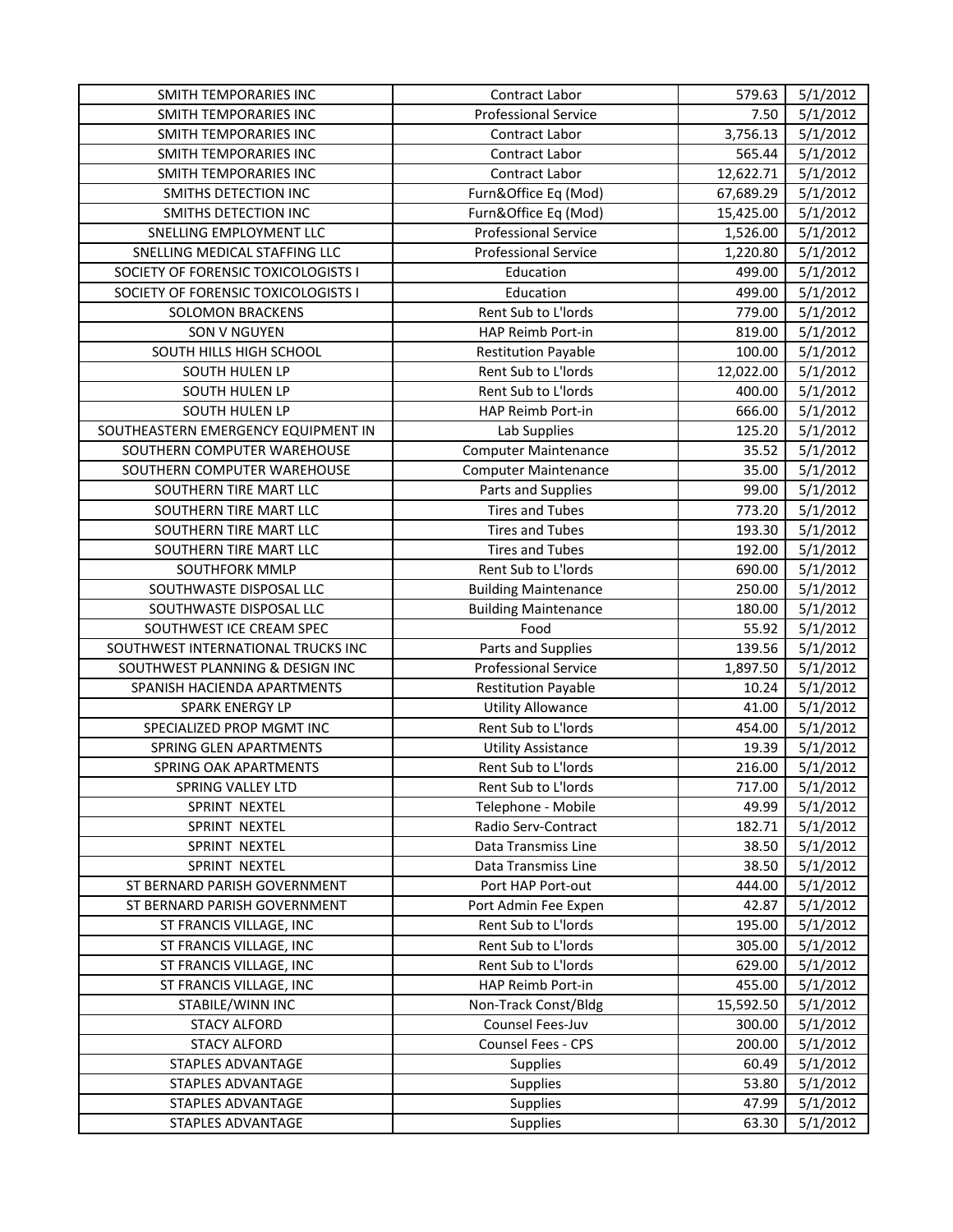| STAPLES ADVANTAGE        | <b>Supplies</b> | 232.57 | 5/1/2012 |
|--------------------------|-----------------|--------|----------|
| STAPLES ADVANTAGE        | Supplies        | 55.07  | 5/1/2012 |
| <b>STAPLES ADVANTAGE</b> | Supplies        | 377.54 | 5/1/2012 |
| STAPLES ADVANTAGE        | Supplies        | 15.40  | 5/1/2012 |
| <b>STAPLES ADVANTAGE</b> | <b>Supplies</b> | 37.37  | 5/1/2012 |
| STAPLES ADVANTAGE        | <b>Supplies</b> | 22.65  | 5/1/2012 |
| STAPLES ADVANTAGE        | Supplies        | 80.70  | 5/1/2012 |
| STAPLES ADVANTAGE        | Supplies        | 197.38 | 5/1/2012 |
| STAPLES ADVANTAGE        | <b>Supplies</b> | 238.36 | 5/1/2012 |
| STAPLES ADVANTAGE        | <b>Supplies</b> | 88.63  | 5/1/2012 |
| STAPLES ADVANTAGE        | <b>Supplies</b> | 187.19 | 5/1/2012 |
| STAPLES ADVANTAGE        | Supplies        | 141.95 | 5/1/2012 |
| STAPLES ADVANTAGE        | <b>Supplies</b> | 96.16  | 5/1/2012 |
| STAPLES ADVANTAGE        | <b>Supplies</b> | 194.26 | 5/1/2012 |
| STAPLES ADVANTAGE        | Supplies        | 53.66  | 5/1/2012 |
| <b>STAPLES ADVANTAGE</b> | Supplies        | 21.44  | 5/1/2012 |
| STAPLES ADVANTAGE        | Supplies        | 233.85 | 5/1/2012 |
| <b>STAPLES ADVANTAGE</b> | Supplies        | 970.00 | 5/1/2012 |
| <b>STAPLES ADVANTAGE</b> | Supplies        | 56.52  | 5/1/2012 |
| STAPLES ADVANTAGE        | <b>Supplies</b> | 237.02 | 5/1/2012 |
| <b>STAPLES ADVANTAGE</b> | Supplies        | 172.11 | 5/1/2012 |
| STAPLES ADVANTAGE        | Supplies        | 62.24  | 5/1/2012 |
| STAPLES ADVANTAGE        | Supplies        | 230.81 | 5/1/2012 |
| STAPLES ADVANTAGE        | Supplies        | 41.42  | 5/1/2012 |
| STAPLES ADVANTAGE        | Supplies        | 360.18 | 5/1/2012 |
| STAPLES ADVANTAGE        | Supplies        | 93.40  | 5/1/2012 |
| STAPLES ADVANTAGE        | Supplies        | 351.28 | 5/1/2012 |
| STAPLES ADVANTAGE        | <b>Supplies</b> | 85.26  | 5/1/2012 |
| STAPLES ADVANTAGE        | Supplies        | 205.42 | 5/1/2012 |
| STAPLES ADVANTAGE        | <b>Supplies</b> | 297.55 | 5/1/2012 |
| STAPLES ADVANTAGE        | <b>Supplies</b> | 349.82 | 5/1/2012 |
| STAPLES ADVANTAGE        | Supplies        | 238.00 | 5/1/2012 |
| STAPLES ADVANTAGE        | Supplies        | 65.97  | 5/1/2012 |
| STAPLES ADVANTAGE        | Supplies        | 276.01 | 5/1/2012 |
| STAPLES ADVANTAGE        | <b>Supplies</b> | 154.50 | 5/1/2012 |
| STAPLES ADVANTAGE        | <b>Supplies</b> | 17.51  | 5/1/2012 |
| STAPLES ADVANTAGE        | <b>Supplies</b> | 366.99 | 5/1/2012 |
| STAPLES ADVANTAGE        | <b>Supplies</b> | 915.93 | 5/1/2012 |
| STAPLES ADVANTAGE        | <b>Supplies</b> |        | 5/1/2012 |
| STAPLES ADVANTAGE        | <b>Supplies</b> | 43.42  | 5/1/2012 |
| STAPLES ADVANTAGE        | Supplies        | 63.94  | 5/1/2012 |
| STAPLES ADVANTAGE        | Supplies        | 93.90  | 5/1/2012 |
| STAPLES ADVANTAGE        | Supplies        | 264.65 | 5/1/2012 |
| STAPLES ADVANTAGE        | <b>Supplies</b> | 77.80  | 5/1/2012 |
| STAPLES ADVANTAGE        | Supplies        | 367.52 | 5/1/2012 |
| STAPLES ADVANTAGE        | <b>Supplies</b> | 197.20 | 5/1/2012 |
| STAPLES ADVANTAGE        | Supplies        | 38.32  | 5/1/2012 |
| STAPLES ADVANTAGE        | <b>Supplies</b> | 80.09  | 5/1/2012 |
| STAPLES ADVANTAGE        | Supplies        | 189.10 | 5/1/2012 |
| STAPLES ADVANTAGE        | Supplies        | 187.43 | 5/1/2012 |
| STAPLES ADVANTAGE        | Supplies        | 329.44 | 5/1/2012 |
| <b>STAPLES ADVANTAGE</b> | Supplies        | 310.65 | 5/1/2012 |
| STAPLES ADVANTAGE        | Supplies        | 88.62  | 5/1/2012 |
|                          |                 |        |          |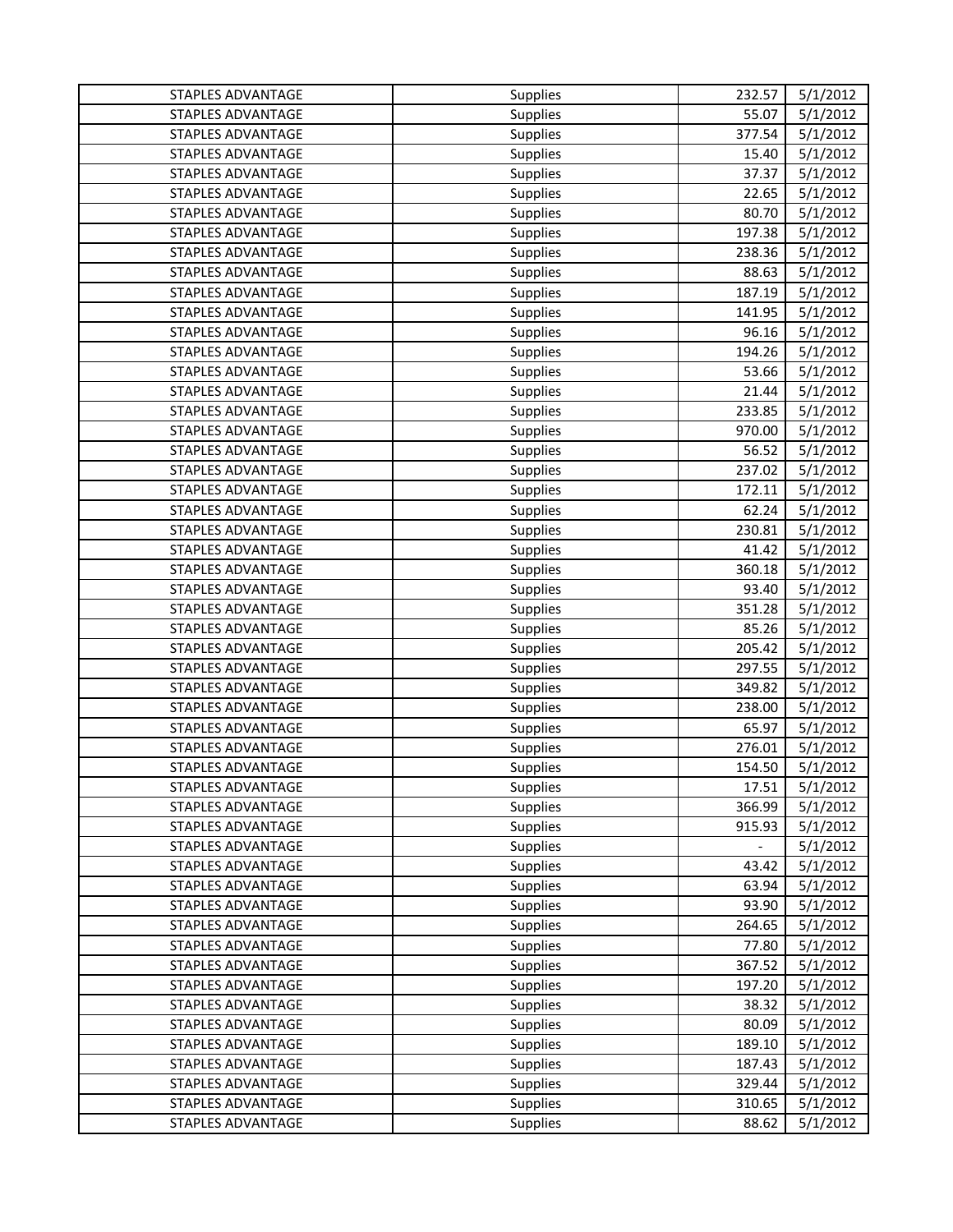| STAPLES ADVANTAGE        | Supplies                    | 159.14    | 5/1/2012 |
|--------------------------|-----------------------------|-----------|----------|
| <b>STAPLES ADVANTAGE</b> | Supplies                    | 187.10    | 5/1/2012 |
| <b>STAPLES ADVANTAGE</b> | <b>Supplies</b>             | 263.86    | 5/1/2012 |
| STAPLES ADVANTAGE        | Supplies                    | 126.38    | 5/1/2012 |
| <b>STAPLES ADVANTAGE</b> | Supplies                    | 70.89     | 5/1/2012 |
| STAPLES ADVANTAGE        | Supplies                    | 32.02     | 5/1/2012 |
| STAPLES ADVANTAGE        | Supplies                    | 39.42     | 5/1/2012 |
| STAPLES ADVANTAGE        | Supplies                    | 53.58     | 5/1/2012 |
| <b>STAPLES ADVANTAGE</b> | Supplies                    | 45.91     | 5/1/2012 |
| STAPLES ADVANTAGE        | Supplies                    | 59.44     | 5/1/2012 |
| <b>STAPLES ADVANTAGE</b> | <b>Supplies</b>             | (29.84)   | 5/1/2012 |
| STAPLES ADVANTAGE        | Supplies                    | 57.60     | 5/1/2012 |
| <b>STAPLES ADVANTAGE</b> | <b>Supplies</b>             | 65.26     | 5/1/2012 |
| STAPLES ADVANTAGE        | <b>Supplies</b>             | 31.83     | 5/1/2012 |
| STAPLES ADVANTAGE        | Supplies                    | 28.49     | 5/1/2012 |
| STAPLES ADVANTAGE        | Supplies                    | 31.83     | 5/1/2012 |
| <b>STAPLES ADVANTAGE</b> | Supplies                    | 204.46    | 5/1/2012 |
| STAPLES ADVANTAGE        | <b>Supplies</b>             | 26.35     | 5/1/2012 |
| <b>STAPLES ADVANTAGE</b> | <b>Supplies</b>             | 64.84     | 5/1/2012 |
| STAPLES ADVANTAGE        | Supplies                    | 15.63     | 5/1/2012 |
| STAPLES ADVANTAGE        | Supplies                    | 328.71    | 5/1/2012 |
| STAPLES ADVANTAGE        | Supplies                    | 49.36     | 5/1/2012 |
| STAPLES ADVANTAGE        | Supplies                    | 27.36     | 5/1/2012 |
| <b>STAPLES ADVANTAGE</b> | Supplies                    | 69.00     | 5/1/2012 |
| STAPLES ADVANTAGE        | Supplies                    | 64.36     | 5/1/2012 |
| STAPLES ADVANTAGE        | Supplies                    | 70.18     | 5/1/2012 |
| STAPLES ADVANTAGE        | Supplies                    | 48.85     | 5/1/2012 |
| STAPLES ADVANTAGE        | <b>Supplies</b>             | 66.62     | 5/1/2012 |
| STAPLES ADVANTAGE        | Supplies                    | 87.76     | 5/1/2012 |
| STAPLES ADVANTAGE        | <b>Supplies</b>             | 134.74    | 5/1/2012 |
| STAPLES ADVANTAGE        | Supplies                    | 113.63    | 5/1/2012 |
| STAPLES ADVANTAGE        | Supplies                    | 269.28    | 5/1/2012 |
| <b>STAPLES ADVANTAGE</b> | Supplies                    | 129.98    | 5/1/2012 |
| STAPLES ADVANTAGE        | Supplies                    | 76.12     | 5/1/2012 |
| STAPLES ADVANTAGE        | Supplies                    | 44.09     | 5/1/2012 |
| STAPLES ADVANTAGE        | <b>Supplies</b>             | 166.88    | 5/1/2012 |
| STAPLES ADVANTAGE        | <b>Supplies</b>             | 432.78    | 5/1/2012 |
| STAPLES ADVANTAGE        | <b>Supplies</b>             | 67.94     | 5/1/2012 |
| STAPLES ADVANTAGE        | <b>Supplies</b>             |           | 5/1/2012 |
| STAPLES ADVANTAGE        | Supplies                    | 55.65     | 5/1/2012 |
| <b>STAPLES ADVANTAGE</b> | Supplies                    | 142.60    | 5/1/2012 |
| STAPLES ADVANTAGE        | <b>Voting Supplies</b>      | 15,750.15 | 5/1/2012 |
| STAPLES ADVANTAGE        | <b>Voting Supplies</b>      | 4,750.00  | 5/1/2012 |
| STAPLES ADVANTAGE        | <b>Educational Material</b> | 498.86    | 5/1/2012 |
| <b>STAPLES ADVANTAGE</b> | <b>Meeting Expenses</b>     | 40.96     | 5/1/2012 |
| STAPLES ADVANTAGE        | Supplies                    | 16.28     | 5/1/2012 |
| STAPLES ADVANTAGE        | Supplies                    | 56.80     | 5/1/2012 |
| <b>STAPLES ADVANTAGE</b> | Supplies                    | 46.89     | 5/1/2012 |
| STAPLES ADVANTAGE        | Supplies                    | 97.74     | 5/1/2012 |
| STAPLES ADVANTAGE        | Supplies                    | 209.95    | 5/1/2012 |
| STAPLES ADVANTAGE        | Non-Track Equipment         | 143.00    | 5/1/2012 |
| STAPLES ADVANTAGE        | Supplies                    | 98.21     | 5/1/2012 |
| STAPLES ADVANTAGE        | Supplies                    | 155.87    | 5/1/2012 |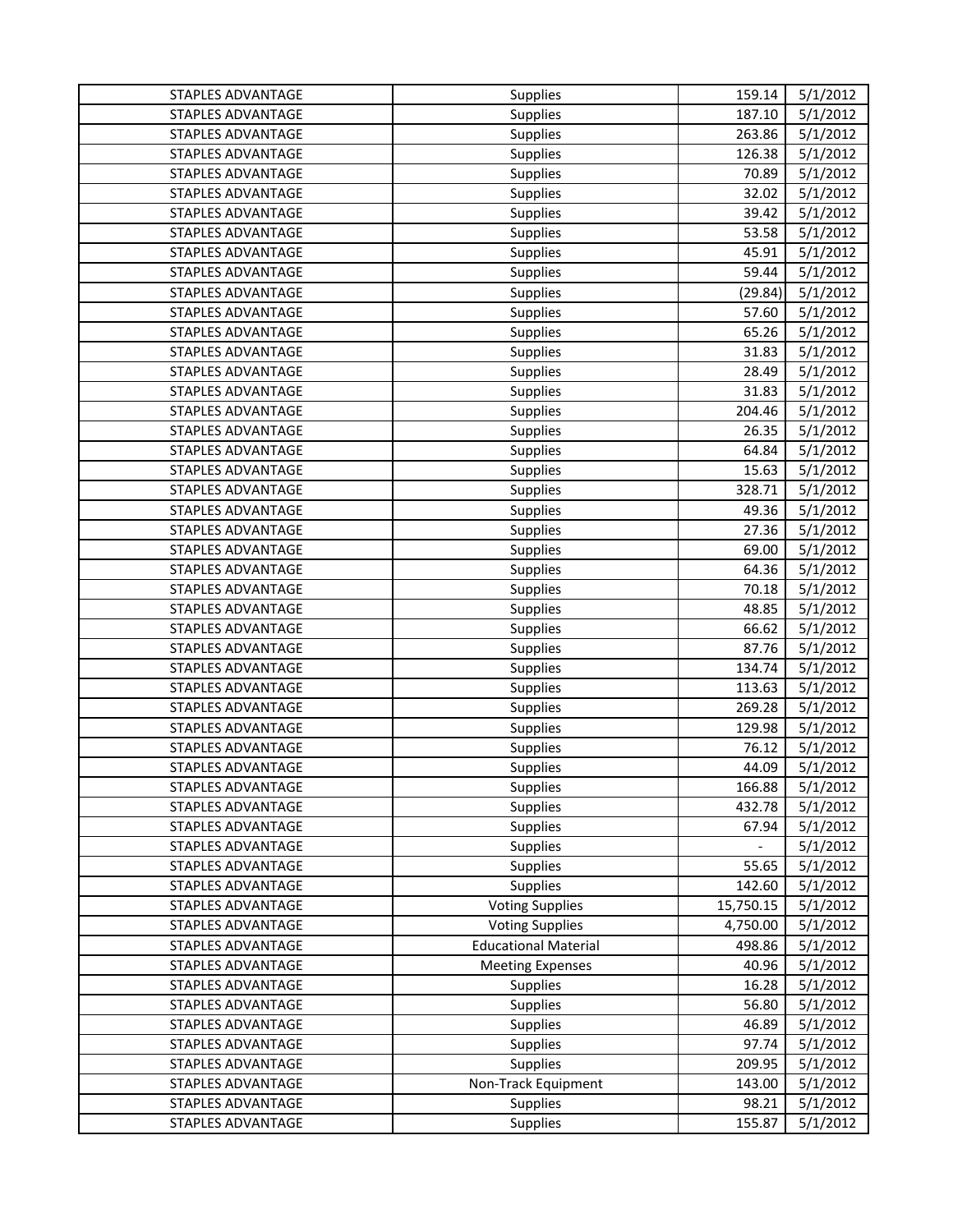| STAPLES ADVANTAGE                    | <b>Supplies</b>             | 145.57   | 5/1/2012 |
|--------------------------------------|-----------------------------|----------|----------|
| STAPLES ADVANTAGE                    | Supplies                    | 153.47   | 5/1/2012 |
| STAPLES ADVANTAGE                    | <b>Supplies</b>             | 227.69   | 5/1/2012 |
| STAPLES ADVANTAGE                    | Supplies                    | 280.97   | 5/1/2012 |
| STAR ELECTRICITY LLC                 | <b>Utility Allowance</b>    | 90.00    | 5/1/2012 |
| <b>STAR TEX POWER</b>                | <b>Utility Assistance</b>   | 102.97   | 5/1/2012 |
| <b>STARBUCK &amp; WISE INC</b>       | Rent Sub to L'Iords         | 2,342.00 | 5/1/2012 |
| <b>STARBUCK &amp; WISE INC</b>       | HAP Reimb Port-in           | 900.00   | 5/1/2012 |
| STATE BAR OF TEXAS                   | Law Books                   | 162.50   | 5/1/2012 |
| STATE BAR OF TEXAS                   | Law Books                   | 162.50   | 5/1/2012 |
| <b>STATE BAR OF TEXAS</b>            | Education                   | 670.00   | 5/1/2012 |
| <b>STATE BAR OF TEXAS</b>            | Law Books                   | 81.25    | 5/1/2012 |
| STATE INDUSTRIAL PRODUCTS CORP       | <b>Building Maintenance</b> | 856.86   | 5/1/2012 |
| STATE OF MARYLAND-CLERK OF THE       | Cert Copies/Trans           | 17.50    | 5/1/2012 |
| <b>STATON &amp; TAYLOR PC</b>        | <b>Counsel Fees-Courts</b>  | 700.00   | 5/1/2012 |
| <b>STATON &amp; TAYLOR PC</b>        | <b>Counsel Fees-Courts</b>  | 1,050.00 | 5/1/2012 |
| <b>STATON &amp; TAYLOR PC</b>        | <b>Counsel Fees-Courts</b>  | 300.00   | 5/1/2012 |
| <b>STATON &amp; TAYLOR PC</b>        | Cnsl Fees-Juv Det&Tr        | 1,700.00 | 5/1/2012 |
| STEEPLECHASE ASSOCIATES LTD          | Rental Assistance           | 485.00   | 5/1/2012 |
| STEEPLECHASE ASSOCIATES LTD          | <b>Utility Assistance</b>   | 34.07    | 5/1/2012 |
| STELLA NWANKWO                       | Rent Sub to L'Iords         | 850.00   | 5/1/2012 |
| STEPHAN R BLACK                      | Rent Sub to L'Iords         | 524.00   | 5/1/2012 |
| STEPHANIE GONZALEZ                   | <b>Counsel Fees-Courts</b>  | 600.00   | 5/1/2012 |
| STEPHANIE GONZALEZ                   | <b>Counsel Fees-Courts</b>  | 800.00   | 5/1/2012 |
| STEPHANIE GONZALEZ                   | <b>Counsel Fees-Courts</b>  | 750.00   | 5/1/2012 |
| STEPHANIE GONZALEZ                   | <b>Counsel Fees-Courts</b>  | 250.00   | 5/1/2012 |
| STEPHANIE PATTEN                     | <b>Counsel Fees-Courts</b>  | 1,850.00 | 5/1/2012 |
| STEPHANIE PATTEN                     | Counsel Fees-Juv            | 300.00   | 5/1/2012 |
| STEPHEN D HANDY PLLC                 | <b>Counsel Fees-Courts</b>  | 425.00   | 5/1/2012 |
| STEPHEN D HANDY PLLC                 | <b>Counsel Fees-Courts</b>  | 250.00   | 5/1/2012 |
| STEPHEN M BURLINGAME                 | Rent Sub to L'Iords         | 181.00   | 5/1/2012 |
| <b>STEPHEN N WOOD</b>                | Rent Sub to L'Iords         | 776.00   | 5/1/2012 |
| Stephen R Turner                     | Travel                      | 75.02    | 5/1/2012 |
| <b>STEVE GORDON &amp; ASSOCIATES</b> | Cnsl Fees-Cap Murder        | 5,800.00 | 5/1/2012 |
| <b>STEVE HAMPTON</b>                 | Rent Sub to L'Iords         | 421.00   | 5/1/2012 |
| <b>STEVE JOSEPH</b>                  | Rent Sub to L'Iords         | 904.00   | 5/1/2012 |
| <b>STEVE JOSEPH</b>                  | HAP Reimb Port-in           | 173.00   | 5/1/2012 |
| Steven B Townsend                    | Liaison Expense             | 20.00    | 5/1/2012 |
| STEVEN ROBERT FROMM                  | Rent Sub to L'Iords         | 694.00   | 5/1/2012 |
| <b>STREAM ENERGY</b>                 | <b>Utility Assistance</b>   | 2,983.15 | 5/1/2012 |
| <b>STREAM ENERGY</b>                 | <b>Utility Allowance</b>    | 3,058.00 | 5/1/2012 |
| <b>STREAM ENERGY</b>                 | <b>Utility Allowance</b>    | 40.00    | 5/1/2012 |
| <b>STREAM ENERGY</b>                 | HAP Reimb Port-in           | 144.00   | 5/1/2012 |
| STREAMLINE TRANSPORT                 | Non-Track Equipment         | 400.00   | 5/1/2012 |
| <b>STREET CAPITAL RENTALS I</b>      | Rent Sub to L'Iords         | 530.00   | 5/1/2012 |
| STREET CAPITAL RENTALS II LLC        | Rent Sub to L'Iords         | 5,017.00 | 5/1/2012 |
| STUART HOSE AND PIPE CO INC          | Parts and Supplies          | 83.69    | 5/1/2012 |
| SUBSTANCE ABUSE GUIDANCE             | O/P Group Counseling        | 1,784.00 | 5/1/2012 |
| <b>SUMAN BHAT CHERRY</b>             | Rent Sub to L'Iords         | 1,114.00 | 5/1/2012 |
| <b>SUNDOWN RANCH INC</b>             | <b>Residential Servc</b>    | 4,285.75 | 5/1/2012 |
| SUNSET POINT INVESTORS LP            | <b>Utility Assistance</b>   | 25.01    | 5/1/2012 |
| SUNSET POINTE HOUSING PARTNERSHIP    | Rent Sub to L'Iords         | 6,433.00 | 5/1/2012 |
| SUNSET POINTE HOUSING PARTNERSHIP    | Rent Sub to L'Iords         | 470.00   | 5/1/2012 |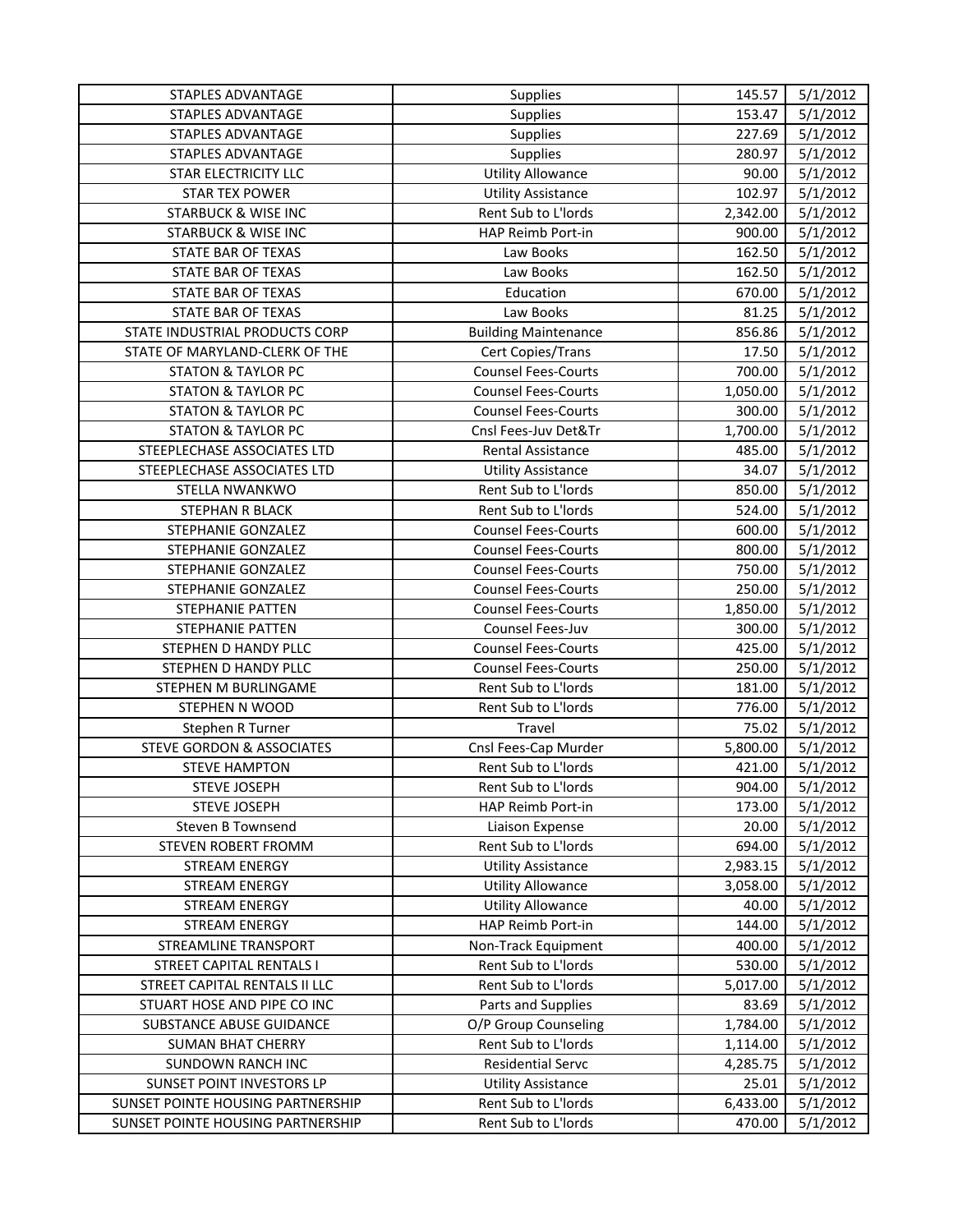| SUNSET POINTE HOUSING PARTNERSHIP | HAP Reimb Port-in           | 2,258.00  | 5/1/2012 |
|-----------------------------------|-----------------------------|-----------|----------|
| SUPERIOR SIGNAL CO                | <b>Building Maintenance</b> | 668.88    | 5/1/2012 |
| SUSAN ELIZABETH DUESLER           | <b>Counsel Fees-Courts</b>  | 1,200.00  | 5/1/2012 |
| <b>SUSAN HALFORD</b>              | <b>Restitution Payable</b>  | 52.00     | 5/1/2012 |
| <b>SUSAN WRIGHT</b>               | <b>Professional Service</b> | 3,000.00  | 5/1/2012 |
| SUVINI SAGARIKA WICKRAMARATNE     | Rent Sub to L'Iords         | 990.00    | 5/1/2012 |
| <b>SUZANNE BENINATE</b>           | Rent Sub to L'Iords         | 965.00    | 5/1/2012 |
| SWBA - SOUTHWEST BENEFITS ASSOC   | Education                   | 550.00    | 5/1/2012 |
| <b>SWEET TALKING LLC</b>          | Prepaid - Rent              | 4,052.00  | 5/1/2012 |
| <b>SWIFT SOLUTIONS</b>            | Education                   | 145.00    | 5/1/2012 |
| <b>SWIFT SOLUTIONS</b>            | Education                   | 145.00    | 5/1/2012 |
| <b>SWIFT SOLUTIONS</b>            | Education                   | 195.00    | 5/1/2012 |
| <b>SWIFT SOLUTIONS</b>            | Education                   | 230.00    | 5/1/2012 |
| <b>SWIFT SOLUTIONS</b>            | Education                   | 195.00    | 5/1/2012 |
| <b>SWIFT SOLUTIONS</b>            | Education                   | 145.00    | 5/1/2012 |
| <b>SWINGLIFT USA INC</b>          | <b>Range Supplies</b>       | 500.00    | 5/1/2012 |
| SYCAMORE CENTER VILLAS            | Rent Sub to L'Iords         | 12,455.00 | 5/1/2012 |
| SYCAMORE CENTER VILLAS            | Rent Sub to L'Iords         | 1,976.00  | 5/1/2012 |
| SYCAMORE POINTE TOWNHOMES         | Rent Sub to L'Iords         | 4,170.00  | 5/1/2012 |
| SYCAMORE POINTE TOWNHOMES         | Rent Sub to L'Iords         | 665.00    | 5/1/2012 |
| SYED AJAZ ANWAR                   | Rent Sub to L'Iords         | 823.00    | 5/1/2012 |
| SYSTEMS & SPACE INC               | Supplies                    | 728.11    | 5/1/2012 |
| T U ELECTRIC                      | <b>Utility Allowance</b>    | 6,057.00  | 5/1/2012 |
| TU ELECTRIC                       | <b>Utility Allowance</b>    | 7.00      | 5/1/2012 |
| TU ELECTRIC                       | <b>Utility Allowance</b>    | 2.00      | 5/1/2012 |
| TU ELECTRIC                       | <b>Utility Allowance</b>    | 855.00    | 5/1/2012 |
| T U ELECTRIC                      | HAP Reimb Port-in           | 847.00    | 5/1/2012 |
| TAAO-NORTHWEST CENTRAL CHAPTR     | Education                   | 35.00     | 5/1/2012 |
| TAAO-NORTHWEST CENTRAL CHAPTR     | Education                   | 35.00     | 5/1/2012 |
| TAAO-NORTHWEST CENTRAL CHAPTR     | Education                   | 35.00     | 5/1/2012 |
| TAAO-NORTHWEST CENTRAL CHAPTR     | Education                   | 35.00     | 5/1/2012 |
| TAAO-NORTHWEST CENTRAL CHAPTR     | Education                   | 35.00     | 5/1/2012 |
| TAAO-NORTHWEST CENTRAL CHAPTR     | Education                   | 35.00     | 5/1/2012 |
| TAAO-NORTHWEST CENTRAL CHAPTR     | Education                   | 35.00     | 5/1/2012 |
| TABB TEXTILE CO INC               | <b>Bedding and Clothing</b> | 3,535.00  | 5/1/2012 |
| <b>TACONY CORPORATION</b>         | <b>Equipment Maint</b>      | 78.50     | 5/1/2012 |
| TAE E MARKGRAF                    | Rent Sub to L'Iords         | 1,515.00  | 5/1/2012 |
| <b>TAHIRA MITHANI</b>             | Rent Sub to L'Iords         | 725.00    | 5/1/2012 |
| TAI NGUYEN                        | <b>Restitution Payable</b>  | 100.00    | 5/1/2012 |
| <b>TAN THAN</b>                   | <b>Interpreter Fees</b>     | 300.00    | 5/1/2012 |
| TANIA JACKSON WILLIAMS            | Rent Sub to L'Iords         | 793.00    | 5/1/2012 |
| TARA ENERGY LLC                   | <b>Utility Allowance</b>    | 16.00     | 5/1/2012 |
| TARA V KERSH                      | Counsel Fees - CPS          | 300.00    | 5/1/2012 |
| <b>TARGET BANK</b>                | Health Promo Pgrm           | 3,000.00  | 5/1/2012 |
| <b>TARGET BANK</b>                | Supplies                    | 336.88    | 5/1/2012 |
| <b>TARGET BANK</b>                | Food                        | 171.03    | 5/1/2012 |
| <b>TARGET BANK</b>                | Clothing                    | 126.29    | 5/1/2012 |
| <b>TARGET BANK</b>                | Food/Hygiene Assist         | 53.64     | 5/1/2012 |
| <b>TARGET BANK</b>                | Volunteer Program           | 71.22     | 5/1/2012 |
| <b>TARGET BANK</b>                | <b>Meeting Expenses</b>     | 27.48     | 5/1/2012 |
| TARRANT CO CHALLENGE INC          | <b>Professional Service</b> | 855.03    | 5/1/2012 |
| TARRANT COUNTRY VILLA ASSOC       | Rent Sub to L'Iords         | 605.00    | 5/1/2012 |
| TARRANT COUNTY CHALLENGE INC      | <b>Professional Service</b> | 14,814.09 | 5/1/2012 |
|                                   |                             |           |          |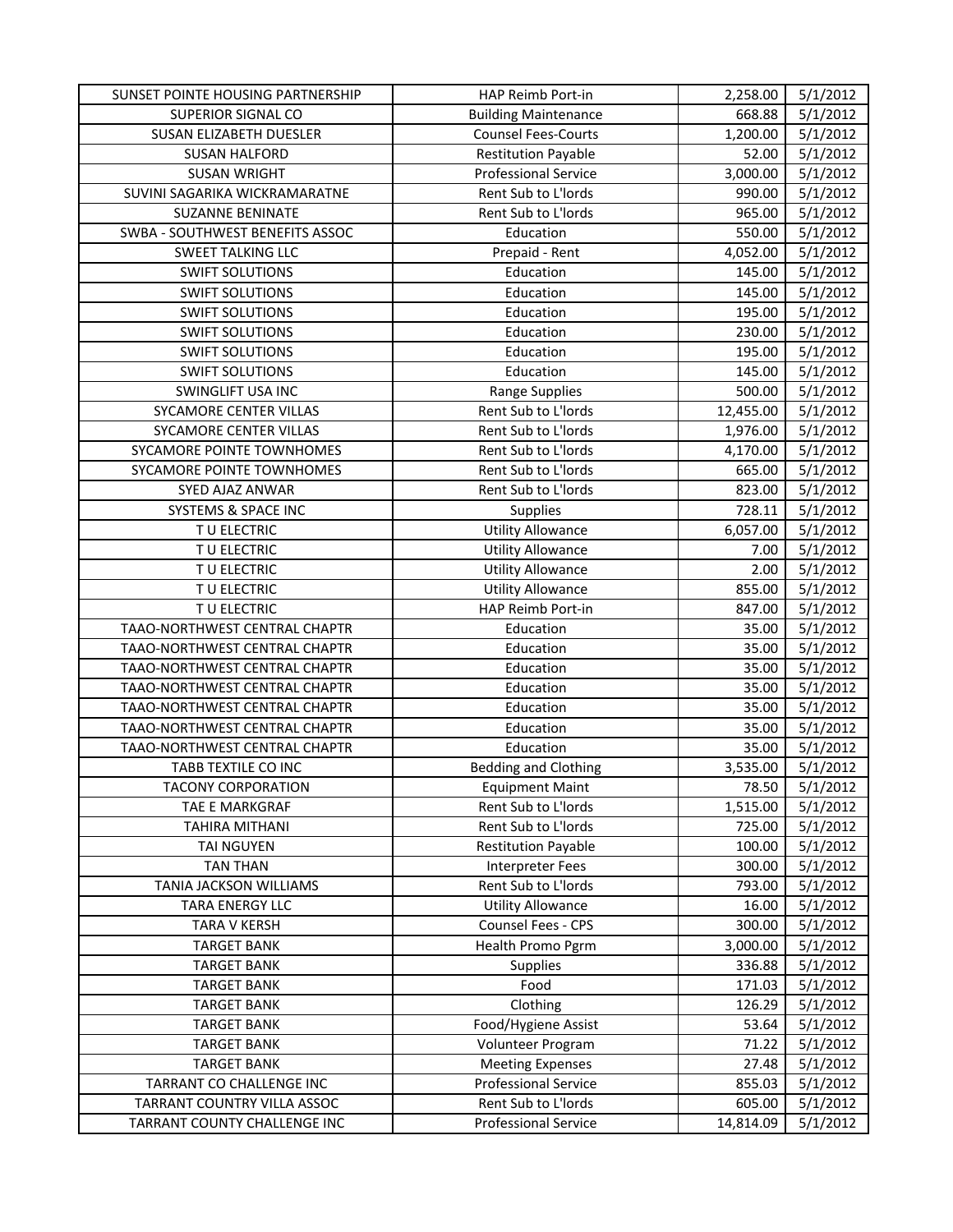| <b>TARRANT COUNTY COLLEGE</b>            | Education                   | 125.00    | 5/1/2012 |
|------------------------------------------|-----------------------------|-----------|----------|
| <b>TARRANT COUNTY CREDIT UNION</b>       | <b>Promotional Expenses</b> | 300.00    | 5/1/2012 |
| TARRANT COUNTY DISTRICT ATTORNEY         | <b>Counsel Fees-Courts</b>  | 300.00    | 5/1/2012 |
| TARRANT COUNTY DISTRICT ATTORNEY         | <b>Counsel Fees-Courts</b>  | 375.00    | 5/1/2012 |
| TARRANT COUNTY FIRE AND ARSON            | Dues                        | 150.00    | 5/1/2012 |
| TARRANT COUNTY HOMELESS COALITION        | <b>Subrecipient Service</b> | 1,327.57  | 5/1/2012 |
| TARRANT COUNTY HOSPITAL DISTRICT         | <b>SAE Sexual Assault</b>   | 600.00    | 5/1/2012 |
| TARRANT COUNTY HOSPITAL DISTRICT         | <b>SAE Sexual Assault</b>   | 650.00    | 5/1/2012 |
| TARRANT COUNTY HOSPITAL DISTRICT         | Prepaid - Rent              | 3,093.00  | 5/1/2012 |
| TARRANT COUNTY HOSPITAL DISTRICT         | Trust - JP 8                | 1.54      | 5/1/2012 |
| TARRANT COUNTY HOUSING PARTNERSHIP       | Rent Sub to L'Iords         | 2,147.00  | 5/1/2012 |
| TARRANT COUNTY HOUSING PARTNERSHIP       | HAP Reimb Port-in           | 691.00    | 5/1/2012 |
| TARRANT COUNTY SAMARITAN                 | <b>Subrecipient Service</b> | 18,566.48 | 5/1/2012 |
| TARRANT COUNTY SAMARITAN                 | <b>Subrecipient Service</b> | 23,813.76 | 5/1/2012 |
| TARRANT COUNTY SAMARITAN                 | <b>Subrecipient Service</b> | 12,887.59 | 5/1/2012 |
| <b>TARRANT COUNTY SHERIFF</b>            | Travel                      | 1,249.90  | 5/1/2012 |
| <b>TARRANT COUNTY SHERIFF</b>            | Travel                      | 915.81    | 5/1/2012 |
| <b>TARRANT COUNTY SHERIFF</b>            | Travel                      | 1,038.92  | 5/1/2012 |
| <b>TARRANT PARTNERS LP</b>               | Rent Sub to L'Iords         | 15,963.00 | 5/1/2012 |
| <b>TARRANT PARTNERS LP</b>               | Rent Sub to L'Iords         | 863.00    | 5/1/2012 |
| <b>TARRANT PARTNERS LP</b>               | Rent Sub to L'Iords         | 1,222.00  | 5/1/2012 |
| <b>TARRANT PARTNERS LP</b>               | HAP Reimb Port-in           | 1,946.00  | 5/1/2012 |
| <b>TARRANT PROPERTIES INC</b>            | Rent Sub to L'Iords         | 566.00    | 5/1/2012 |
| <b>TAVEEWAN GURKIN</b>                   | Rent Sub to L'Iords         | 423.00    | 5/1/2012 |
| TAX ASSESSOR COLLECTOR ASSOC             | Education                   | 175.00    | 5/1/2012 |
| TAX ASSESSOR COLLECTOR ASSOC             | Education                   | 175.00    | 5/1/2012 |
| TAX ASSESSOR COLLECTOR ASSOC             | Education                   | 175.00    | 5/1/2012 |
| TAX ASSESSOR COLLECTOR ASSOC             | Education                   | 175.00    | 5/1/2012 |
| TAX ASSESSOR COLLECTOR ASSOC             | Education                   | 175.00    | 5/1/2012 |
| TAX ASSESSOR COLLECTOR ASSOC             | Education                   | 175.00    | 5/1/2012 |
| TAX ASSESSOR COLLECTOR ASSOC             | Education                   | 175.00    | 5/1/2012 |
| TAX ASSESSOR COLLECTOR ASSOC             | Education                   | 175.00    | 5/1/2012 |
| TAX ASSESSOR COLLECTOR ASSOC             | Education                   | 175.00    | 5/1/2012 |
| TCJIUG - TX CRIMINAL JUSTICE             | Education                   | 165.00    | 5/1/2012 |
| <b>TDCAA-TEXAS DISTRICT &amp; COUNTY</b> | <b>Educational Material</b> | 997.55    | 5/1/2012 |
| TDCAA-TEXAS DISTRICT & COUNTY            | Education                   | 150.00    | 5/1/2012 |
| <b>TEAGUE LUMBER</b>                     | <b>Range Supplies</b>       | 25.50     | 5/1/2012 |
| <b>TEAGUE LUMBER</b>                     | <b>Building Maintenance</b> | 216.32    | 5/1/2012 |
| <b>TEAGUE LUMBER</b>                     | <b>Building Maintenance</b> | 34.00     | 5/1/2012 |
| <b>TEAGUE LUMBER</b>                     | Non-Track Equipment         | 2,722.50  | 5/1/2012 |
| <b>TEAGUE LUMBER</b>                     | Non-Track Equipment         | 2,195.61  | 5/1/2012 |
| <b>TEAGUE LUMBER</b>                     | Non-Track Equipment         | 577.02    | 5/1/2012 |
| TECAN U.S.                               | Lab Supplies                | 778.26    | 5/1/2012 |
| TECH PLAN INC                            | Non-Track Equipment         | 18,130.00 | 5/1/2012 |
| TECHNOLOGY RESOURCE CENTER OF            | <b>Equipment Maint</b>      | 3,530.00  | 5/1/2012 |
| TEETOP PROPERTIES LLC                    | Rent Sub to L'Iords         | 437.00    | 5/1/2012 |
| <b>TEKSYSTEMS INC</b>                    | <b>Professional Service</b> | 7,776.00  | 5/1/2012 |
| TELETOUCH COMMUNICATIONS INC             | Telephone - Mobile          | 40.88     | 5/1/2012 |
| TELETOUCH COMMUNICATIONS INC             | Telephone - Mobile          | 40.75     | 5/1/2012 |
| TELETOUCH COMMUNICATIONS INC             | Telephone - Mobile          | 40.75     | 5/1/2012 |
| TELETOUCH COMMUNICATIONS INC             | Telephone - Mobile          | 535.15    | 5/1/2012 |
| TELETOUCH COMMUNICATIONS INC             | Telephone - Mobile          | 28.79     | 5/1/2012 |
| TELETOUCH COMMUNICATIONS INC             | Telephone - Mobile          | 1,076.59  | 5/1/2012 |
|                                          |                             |           |          |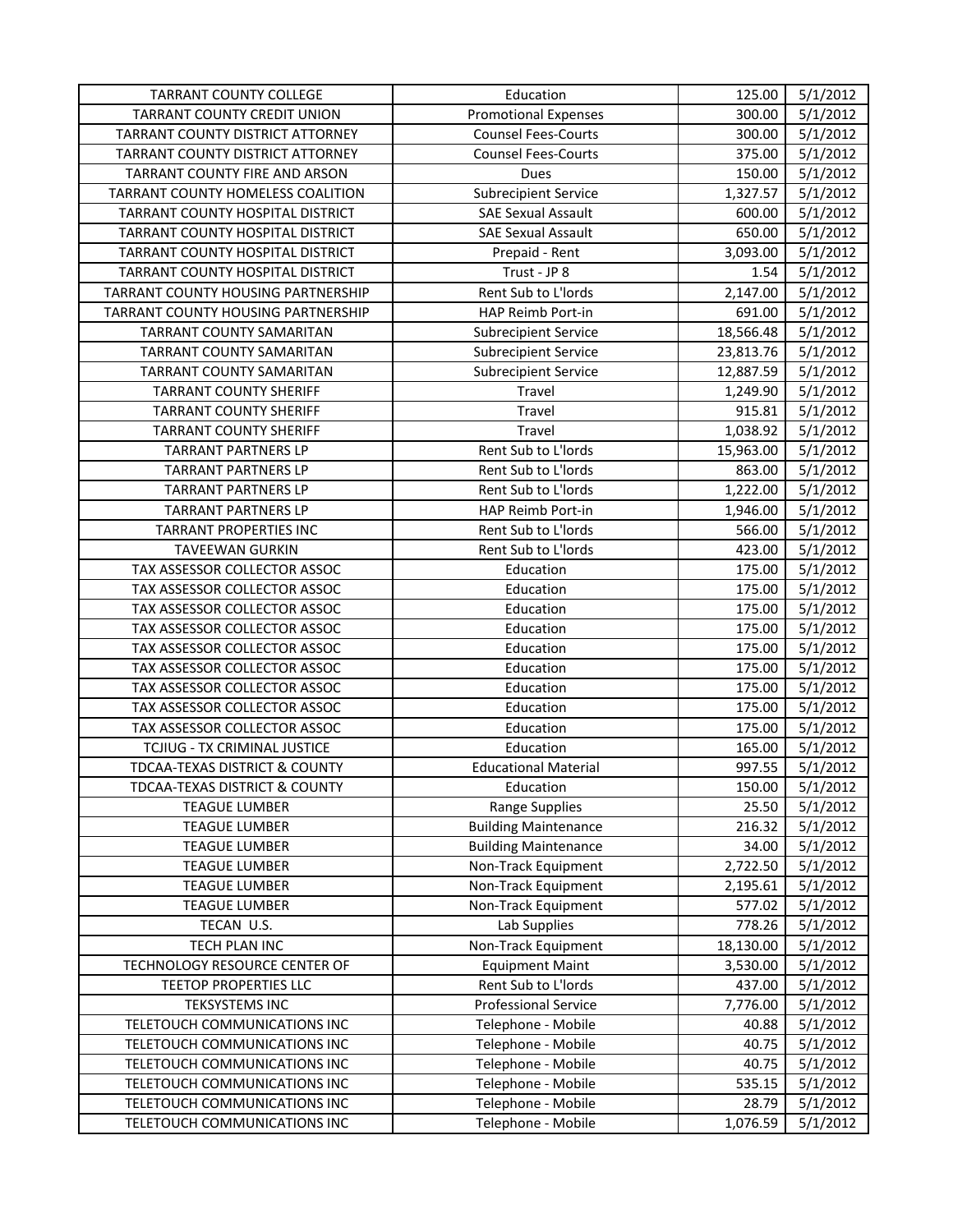| TELETOUCH COMMUNICATIONS INC             | Telephone - Mobile          | 28.79    | 5/1/2012 |
|------------------------------------------|-----------------------------|----------|----------|
| TELETOUCH COMMUNICATIONS INC             | Pager / Blackberry          | 89.83    | 5/1/2012 |
| TELETOUCH COMMUNICATIONS INC             | Telephone - Mobile          | 446.48   | 5/1/2012 |
| TELETOUCH COMMUNICATIONS INC             | Telephone - Mobile          | 219.18   | 5/1/2012 |
| TELETOUCH COMMUNICATIONS INC             | Telephone - Mobile          | 268.16   | 5/1/2012 |
| TELETOUCH COMMUNICATIONS INC             | Telephone - Mobile          | 223.83   | 5/1/2012 |
| TELETOUCH COMMUNICATIONS INC             | Telephone - Mobile          | 215.49   | 5/1/2012 |
| TELETOUCH COMMUNICATIONS INC             | Telephone - Mobile          | 122.71   | 5/1/2012 |
| TELETOUCH COMMUNICATIONS INC             | Telephone - Mobile          | 187.15   | 5/1/2012 |
| TELETOUCH COMMUNICATIONS INC             | Telephone - Mobile          | 115.18   | 5/1/2012 |
| TELLER LAW FIRM PC                       | Cnsl Fees-Crim Appls        | 8,035.87 | 5/1/2012 |
| TERESA A LAWSON                          | Rent Sub to L'Iords         | 613.00   | 5/1/2012 |
| TERRA MANOR REAL ESTATE INC              | Rent Sub to L'Iords         | 290.00   | 5/1/2012 |
| <b>TERRI MOORE</b>                       | <b>Counsel Fees-Courts</b>  | 600.00   | 5/1/2012 |
| <b>TERRIE BERRY</b>                      | Relative Assistance         | 300.00   | 5/1/2012 |
| <b>TERRY BARLOW</b>                      | <b>Counsel Fees-Courts</b>  | 2,975.00 | 5/1/2012 |
| <b>TERRY BARLOW</b>                      | <b>Counsel Fees-Courts</b>  | 350.00   | 5/1/2012 |
| <b>TERRY BARLOW</b>                      | Cnsl Fees-Crim Appls        | 3,350.00 | 5/1/2012 |
| <b>TERRY BARLOW</b>                      | Crim Appeal-OthrCost        | 59.04    | 5/1/2012 |
| <b>TERRY BRADSHAW</b>                    | Reporter's Records          | 2,020.00 | 5/1/2012 |
| <b>TERRY GIBBONS</b>                     | Rent Sub to L'Iords         | 6,287.00 | 5/1/2012 |
| <b>TERRY GIBBONS</b>                     | Rent Sub to L'Iords         | 1,090.00 | 5/1/2012 |
| <b>TERRY GIBBONS</b>                     | HAP Reimb Port-in           | 411.00   | 5/1/2012 |
| TEXAS ASSOC FOR COURT ADMINISTRAT        | Dues                        | 75.00    | 5/1/2012 |
| TEXAS ASSOC FOR COURT ADMINISTRAT        | Dues                        | 75.00    | 5/1/2012 |
| TEXAS ASSOCIATION OF ASSESSING           | Education                   | 240.00   | 5/1/2012 |
| TEXAS CHRISTIAN UNIVERSITY               | Education                   | 100.00   | 5/1/2012 |
| TEXAS CHRISTIAN UNIVERSITY               | Education                   | 100.00   | 5/1/2012 |
| TEXAS CHRISTIAN UNIVERSITY               | Education                   | 100.00   | 5/1/2012 |
| TEXAS CHRISTIAN UNIVERSITY               | Education                   | 100.00   | 5/1/2012 |
| TEXAS CHRISTIAN UNIVERSITY               | Education                   | 100.00   | 5/1/2012 |
| <b>TEXAS CHRISTIAN UNIVERSITY</b>        | Education                   | 100.00   | 5/1/2012 |
| TEXAS CHRISTIAN UNIVERSITY               | Education                   | 100.00   | 5/1/2012 |
| TEXAS CHRISTIAN UNIVERSITY               | Education                   | 100.00   | 5/1/2012 |
| TEXAS CHRISTIAN UNIVERSITY               | Education                   | 100.00   | 5/1/2012 |
| TEXAS CHRISTIAN UNIVERSITY               | Education                   | 100.00   | 5/1/2012 |
| TEXAS CHRISTIAN UNIVERSITY               | Education                   | 100.00   | 5/1/2012 |
| <b>TEXAS COUNTY &amp; DISTRICT</b>       | Education                   | 225.00   | 5/1/2012 |
| <b>TEXAS COUNTY &amp; DISTRICT</b>       | Education                   | 225.00   | 5/1/2012 |
| TEXAS COURT REPORTERS ASSOCIATION        | Education                   | 325.00   | 5/1/2012 |
| TEXAS COURT REPORTERS ASSOCIATION        | Education                   | 325.00   | 5/1/2012 |
| <b>TEXAS COURT REPORTERS ASSOCIATION</b> | Education                   | 325.00   | 5/1/2012 |
| TEXAS COURT REPORTERS ASSOCIATION        | Education                   | 325.00   | 5/1/2012 |
| TEXAS COURT REPORTERS ASSOCIATION        | Education                   | 325.00   | 5/1/2012 |
| TEXAS DEPT OF FAMILY & PROTECTIVE        | Transportation              | 3,137.84 | 5/1/2012 |
| TEXAS DEPT OF STATE HEALTH LOCKBOX       | Capital Outlay Land         | 57.00    | 5/1/2012 |
| TEXAS FIRE PROTECTION SPECL'ST           | <b>Building Maintenance</b> | 510.00   | 5/1/2012 |
| TEXAS FIRE PROTECTION SPECL'ST           | <b>Building Maintenance</b> | 245.00   | 5/1/2012 |
| TEXAS FIRE PROTECTION SPECL'ST           | <b>Building Maintenance</b> | 600.00   | 5/1/2012 |
| TEXAS FURNITURE SOURCE INC               | Non-Track Equipment         | 195.00   | 5/1/2012 |
| TEXAS FURNITURE SOURCE INC               | Non-Track Equipment         | 318.75   | 5/1/2012 |
| TEXAS GANG INVESTIGATORS ASSOC           | Tuition C/room Train        | 750.00   | 5/1/2012 |
| TEXAS HI-PORT PROPERTIES LTD             | Rent Sub to L'Iords         | 2,843.00 | 5/1/2012 |
|                                          |                             |          |          |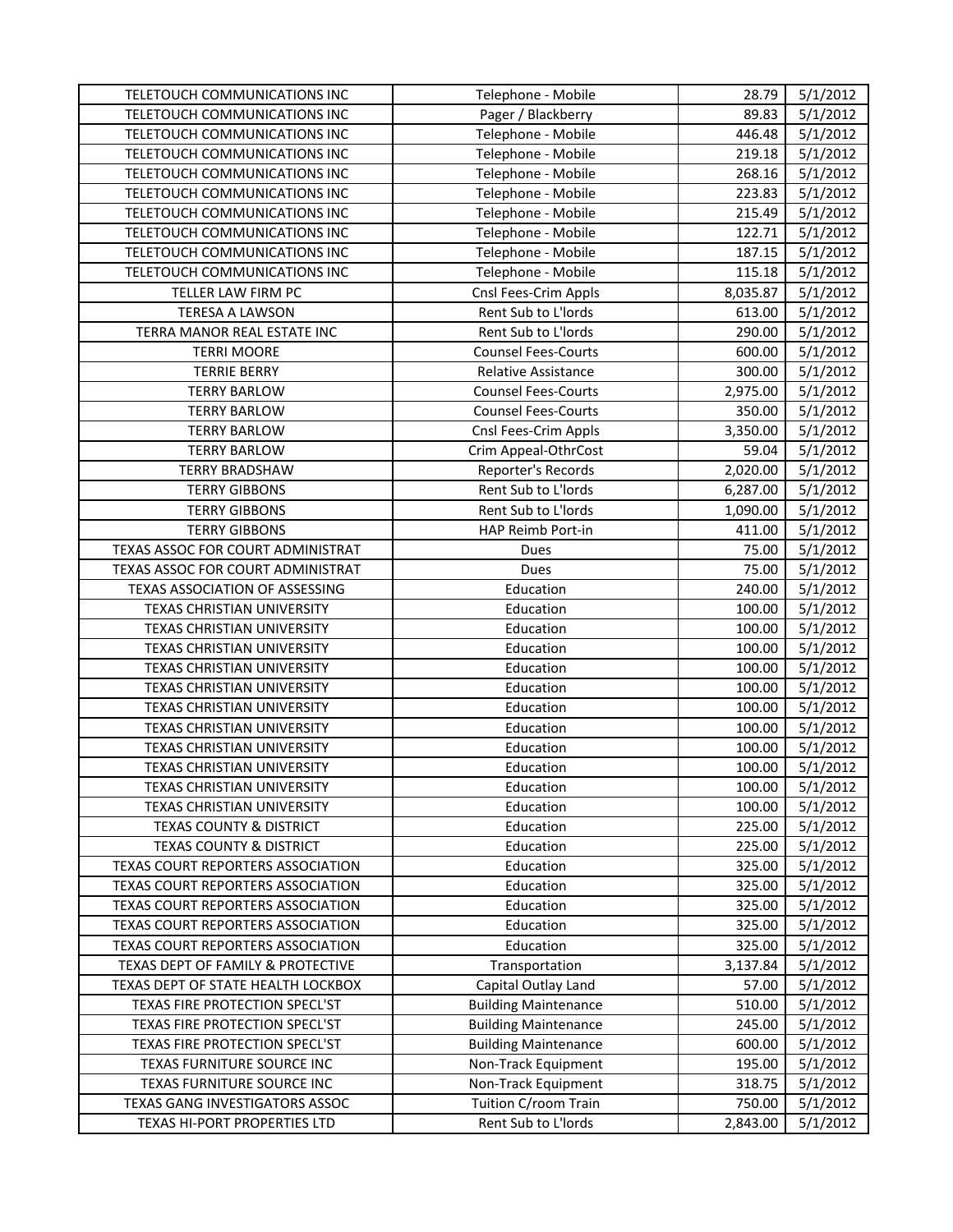| TEXAS HI-PORT PROPERTIES LTD        | Rent Sub to L'Iords        | 433.00       | 5/1/2012 |
|-------------------------------------|----------------------------|--------------|----------|
| TEXAS HI-PORT PROPERTIES LTD        | Rent Sub to L'Iords        | 700.00       | 5/1/2012 |
| TEXAS INTERPRETING SERVICES LLC     | <b>Interpreter Fees</b>    | 180.00       | 5/1/2012 |
| TEXAS INTERPRETING SERVICES LLC     | <b>Interpreter Fees</b>    | 540.00       | 5/1/2012 |
| TEXAS LONGEVITY HOUSING, INC        | Rent Sub to L'Iords        | 4,702.00     | 5/1/2012 |
| TEXAS LONGEVITY HOUSING, INC        | Rent Sub to L'Iords        | 371.00       | 5/1/2012 |
| <b>TEXAS NURSES ASSOCIATION</b>     | Books/Pamphlets            | 86.90        | 5/1/2012 |
| TEXAS PARKS AND WILDLIFE            | Trust - JP 8               | 369.75       | 5/1/2012 |
| <b>TEXAS POWER LP</b>               | <b>Utility Assistance</b>  | 726.72       | 5/1/2012 |
| <b>TEXAS POWER LP</b>               | <b>Utility Allowance</b>   | 153.00       | 5/1/2012 |
| <b>TEXAS POWER LP</b>               | <b>Utility Allowance</b>   | 98.00        | 5/1/2012 |
| <b>TEXAS POWER LP</b>               | HAP Reimb Port-in          | 46.00        | 5/1/2012 |
| <b>TEXAS REAL ESTATE</b>            | Rent Sub to L'Iords        | 1,509.00     | 5/1/2012 |
| <b>TEXAS REHAB GROUP LLC</b>        | Rehab/Preserve Act         | 18,890.00    | 5/1/2012 |
| <b>TEXAS TOLLWAYS</b>               | Transportation             | 9.57         | 5/1/2012 |
| <b>TEXAS TOLLWAYS</b>               | Education                  | 4.18         | 5/1/2012 |
| <b>TEXAS TRAILERS</b>               | Parts and Supplies         | 429.08       | 5/1/2012 |
| <b>TEXAS TRANE COMPANY</b>          | A/C Maint Contract         | 5,052.00     | 5/1/2012 |
| TEXCAN VENTURES II LTD              | Rent Sub to L'Iords        | 2,735.00     | 5/1/2012 |
| TEXCAN VENTURES II LTD              | Rent Sub to L'Iords        | 2,906.00     | 5/1/2012 |
| <b>TEXCAN VENTURES II LTD</b>       | Rent Sub to L'Iords        | 136.00       | 5/1/2012 |
| TEXCAN VENTURES II LTD              | <b>Utility Allowance</b>   | 21.00        | 5/1/2012 |
| <b>TEXCAN VENTURES III</b>          | Rent Sub to L'Iords        | 4,832.00     | 5/1/2012 |
| <b>TEXCAN VENTURES III</b>          | Rent Sub to L'Iords        | 669.00       | 5/1/2012 |
| <b>TEXCAN VENTURES III</b>          | HAP Reimb Port-in          | 805.00       | 5/1/2012 |
| <b>THANH LE</b>                     | Rent Sub to L'Iords        | 404.00       | 5/1/2012 |
| <b>THANH LE</b>                     | HAP Reimb Port-in          | 650.00       | 5/1/2012 |
| THANKSGIVING REALTY INC             | Rent Sub to L'Iords        | 1,470.00     | 5/1/2012 |
| THE CENTER FOR SUCCESS & INDEPENDEN | <b>Residential Servc</b>   | 12,857.25    | 5/1/2012 |
| THE CITY OF GRAND PRAIRIE           | Tax Incre Fin (TIF)        | 331,664.16   | 5/1/2012 |
| THE CITY OF GRAND PRAIRIE           | Tax Incre Fin (TIF)        | 1,183,262.87 | 5/1/2012 |
| THE DECKER LAW FIRM PC              | Counsel Fees - CPS         | 200.00       | 5/1/2012 |
| THE FORTIS COMPANY LLC              | Rent Sub to L'Iords        | 2,700.00     | 5/1/2012 |
| THE GALE GROUP INC                  | On-Line Service            | 4,311.78     | 5/1/2012 |
| THE GIOCOSA FOUNDATION              | <b>Foster Home Care</b>    | 711.36       | 5/1/2012 |
| THE GLEN MILLS SCHOOL               | <b>Residential Servc</b>   | 4,008.92     | 5/1/2012 |
| THE HAMPTON LAW FIRM PLLC           | <b>Counsel Fees-Courts</b> | 400.00       | 5/1/2012 |
| THE HARTFORD                        | Casualty Insurance         | 2,332.50     | 5/1/2012 |
| THE HARTFORD                        | Casualty Insurance         | 2,332.50     | 5/1/2012 |
| THE HOUSING AUTHORITY OF MARICOPA   | Port HAP Port-out          | 792.00       | 5/1/2012 |
| THE HOUSING AUTHORITY OF MARICOPA   | Port Admin Fee Expen       | 42.87        | 5/1/2012 |
| THE HUSTON FIRM PC                  | <b>Counsel Fees-Courts</b> | 300.00       | 5/1/2012 |
| THE HUSTON FIRM PC                  | <b>Counsel Fees-Courts</b> | 950.00       | 5/1/2012 |
| THE HUSTON FIRM PC                  | <b>Counsel Fees-Courts</b> | 175.00       | 5/1/2012 |
| THE HUSTON FIRM PC                  | Counsel Fees-Juv           | 100.00       | 5/1/2012 |
| THE HUSTON FIRM PC                  | Cnsl Fees-Juv Det&Tr       | 100.00       | 5/1/2012 |
| THE LAKES OF WILLIAMSBERG           | Rent Sub to L'Iords        | 15,455.00    | 5/1/2012 |
| THE LAKES OF WILLIAMSBERG           | Rent Sub to L'Iords        | 970.00       | 5/1/2012 |
| THE LAKES OF WILLIAMSBERG           | Rent Sub to L'Iords        | 503.00       | 5/1/2012 |
| THE LAKES OF WILLIAMSBERG           | HAP Reimb Port-in          | 2,050.00     | 5/1/2012 |
| THE LAW FIRM OF DAVID C JONES       | <b>Counsel Fees-Courts</b> | 3,050.00     | 5/1/2012 |
| THE LAW FIRM OF DAVID C JONES       | <b>Counsel Fees-Courts</b> | 1,050.00     | 5/1/2012 |
| THE LAW OFFICE OF STEPHEN K HARMON  | Counsel Fees - CPS         | 705.00       | 5/1/2012 |
|                                     |                            |              |          |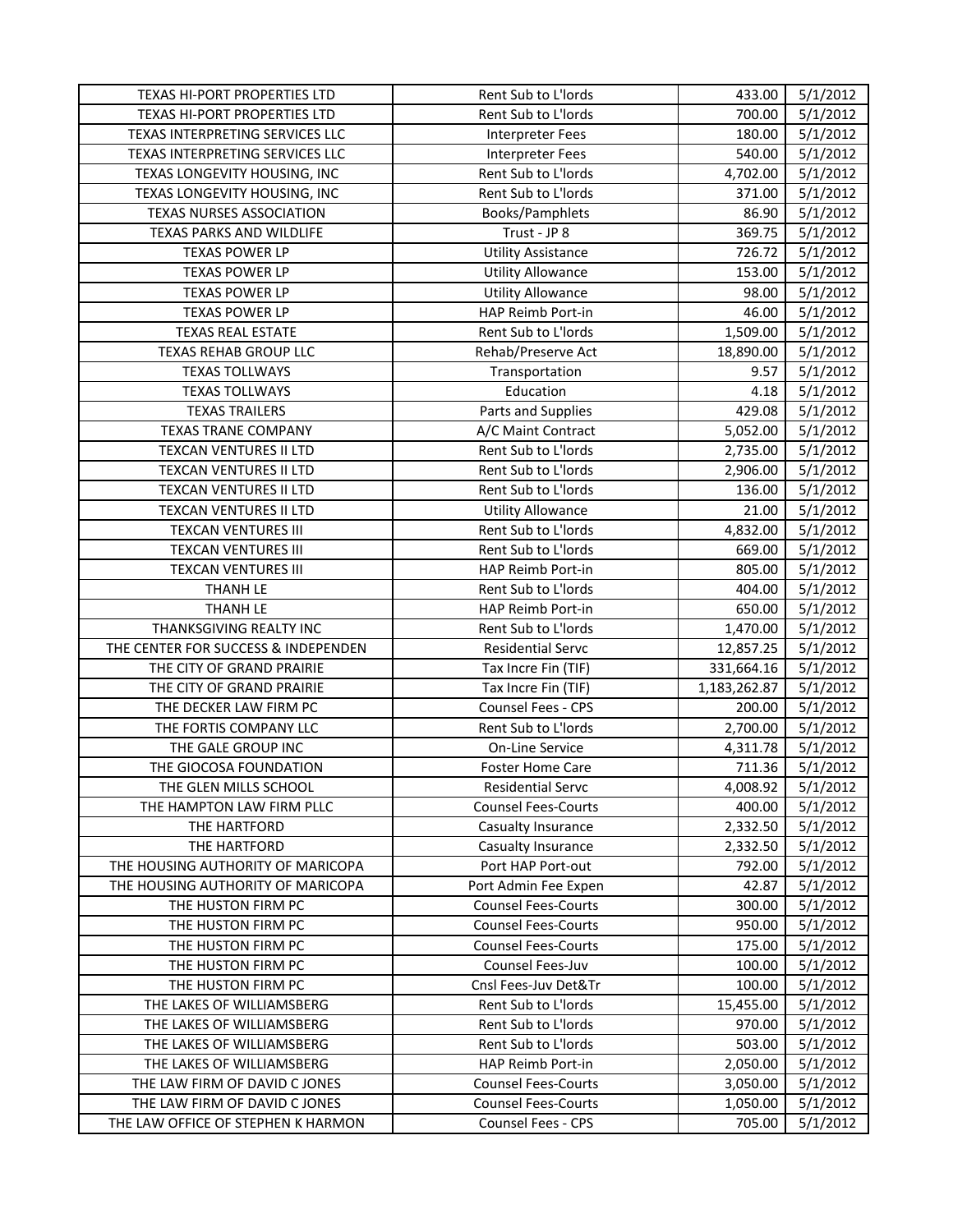| THE LAW OFFICES OF MICHAEL POOL PLL | <b>Counsel Fees-Courts</b>  | 200.00   | 5/1/2012 |
|-------------------------------------|-----------------------------|----------|----------|
| THE LAW OFFICES OF MICHAEL POOL PLL | <b>Counsel Fees-Courts</b>  | 150.00   | 5/1/2012 |
| THE LAW OFFICES OF MICHAEL POOL PLL | <b>Counsel Fees-Courts</b>  | 200.00   | 5/1/2012 |
| THE M A DAVIDSON FAMILY LIMITED     | Rent Sub to L'Iords         | 897.00   | 5/1/2012 |
| THE MULHOLLAND CO                   | Supplies                    | 6.00     | 5/1/2012 |
| THE MULHOLLAND CO                   | Supplies                    | 6.00     | 5/1/2012 |
| THE MULHOLLAND CO                   | <b>Supplies</b>             | 6.75     | 5/1/2012 |
| THE MULHOLLAND CO                   | <b>Building Maintenance</b> | 12.00    | 5/1/2012 |
| THE MULHOLLAND CO                   | Supplies                    | 84.00    | 5/1/2012 |
| THE MULHOLLAND CO                   | Supplies                    | 84.00    | 5/1/2012 |
| THE MULHOLLAND CO                   | Supplies                    | 7.50     | 5/1/2012 |
| THE MULHOLLAND CO                   | Supplies                    | 368.00   | 5/1/2012 |
| THE MULHOLLAND CO                   | Supplies                    | 9.00     | 5/1/2012 |
| THE MULHOLLAND CO                   | Supplies                    | 9.00     | 5/1/2012 |
| THE MULHOLLAND CO                   | Supplies                    | 100.00   | 5/1/2012 |
| THE MULHOLLAND CO                   | Supplies                    | 14.00    | 5/1/2012 |
| THE MULHOLLAND CO                   | Supplies                    | 9.00     | 5/1/2012 |
| THE MULHOLLAND CO                   | Supplies                    | 6.00     | 5/1/2012 |
| THE MULHOLLAND CO                   | Supplies                    | 51.00    | 5/1/2012 |
| THE MULHOLLAND CO                   | <b>Bonds</b>                | 9.00     | 5/1/2012 |
| THE S R DAVIDSON FAMILY LIMITED     | Rent Sub to L'Iords         | 7,054.00 | 5/1/2012 |
| THE S R DAVIDSON FAMILY LIMITED     | Rent Sub to L'Iords         | 755.00   | 5/1/2012 |
| THE SCOTT R DAVIDSON INTEREST INC   | Rent Sub to L'Iords         | 4,381.00 | 5/1/2012 |
| THE SPOKEN WORD LLC                 | <b>Interpreter Fees</b>     | 420.00   | 5/1/2012 |
| THE SPOKEN WORD LLC                 | Interpreter Fees            | 510.00   | 5/1/2012 |
| THE SPOKEN WORD LLC                 | <b>Interpreter Fees</b>     | 240.00   | 5/1/2012 |
| THE SPOKEN WORD LLC                 | Interpreter Fees            | 120.00   | 5/1/2012 |
| THE SPOKEN WORD LLC                 | <b>Interpreter Fees</b>     | 690.00   | 5/1/2012 |
| THE SPOKEN WORD LLC                 | <b>Interpreter Fees</b>     | 180.00   | 5/1/2012 |
| THE SPOKEN WORD LLC                 | Interpreter Fees            | 690.00   | 5/1/2012 |
| THE SPOKEN WORD LLC                 | <b>Interpreter Fees</b>     | 120.00   | 5/1/2012 |
| THE TEXAS OAKS APT                  | Rent Sub to L'Iords         | 6,572.00 | 5/1/2012 |
| THE TEXAS OAKS APT                  | <b>Utility Allowance</b>    | 36.00    | 5/1/2012 |
| THE TEXAS OAKS APT                  | HAP Reimb Port-in           | 515.00   | 5/1/2012 |
| THE TREE HOUSE INC                  | Supplies                    | 214.00   | 5/1/2012 |
| THE TREE HOUSE INC                  | <b>Supplies</b>             | 351.30   | 5/1/2012 |
| THE TREE HOUSE INC                  | <b>Computer Supplies</b>    | 1,675.70 | 5/1/2012 |
| THE VERDUN GROUP LP                 | Rent Sub to L'Iords         | 1,224.00 | 5/1/2012 |
| THE VILLAS OF EASTWOOD TERRACE LLC  | <b>Utility Assistance</b>   | 695.00   | 5/1/2012 |
| THE VILLAS OF EASTWOOD TERRACE LLC  | Rent Sub to L'Iords         | 3,449.00 | 5/1/2012 |
| THE WYNNE LAW FIRM PC               | <b>Counsel Fees-Courts</b>  | 550.00   | 5/1/2012 |
| THEODORE YARIYEP LOT                | Rent Sub to L'Iords         | 1,469.00 | 5/1/2012 |
| THEODORE YARIYEP LOT                | HAP Reimb Port-in           | 865.00   | 5/1/2012 |
| THERAPEUTIC FAMILY LIFE             | <b>Foster Home Care</b>     | 118.56   | 5/1/2012 |
| THERESA YOKO COPELAND               | <b>Counsel Fees - CPS</b>   | 100.00   | 5/1/2012 |
| THG ENERGY SOLUTIONS LLC            | <b>Energy Mgmt Maint</b>    | 2,275.00 | 5/1/2012 |
| THIEN LONG LP                       | Rent Sub to L'Iords         | 672.00   | 5/1/2012 |
| THIERRY SHURI                       | <b>Interpreter Fees</b>     | 320.00   | 5/1/2012 |
| THOMAS BENJAMIN JR                  | Rent Sub to L'Iords         | 392.00   | 5/1/2012 |
| THOMAS J COBB                       | HAP Reimb Port-in           | 422.00   | 5/1/2012 |
| THOMAS JOHNSON                      | Rent Sub to L'Iords         | 520.00   | 5/1/2012 |
| THOMAS M HOLBROOK                   | Rent Sub to L'Iords         | 730.00   | 5/1/2012 |
| THOMAS W BALLANTYNE                 | Rent Sub to L'Iords         | 1,149.00 | 5/1/2012 |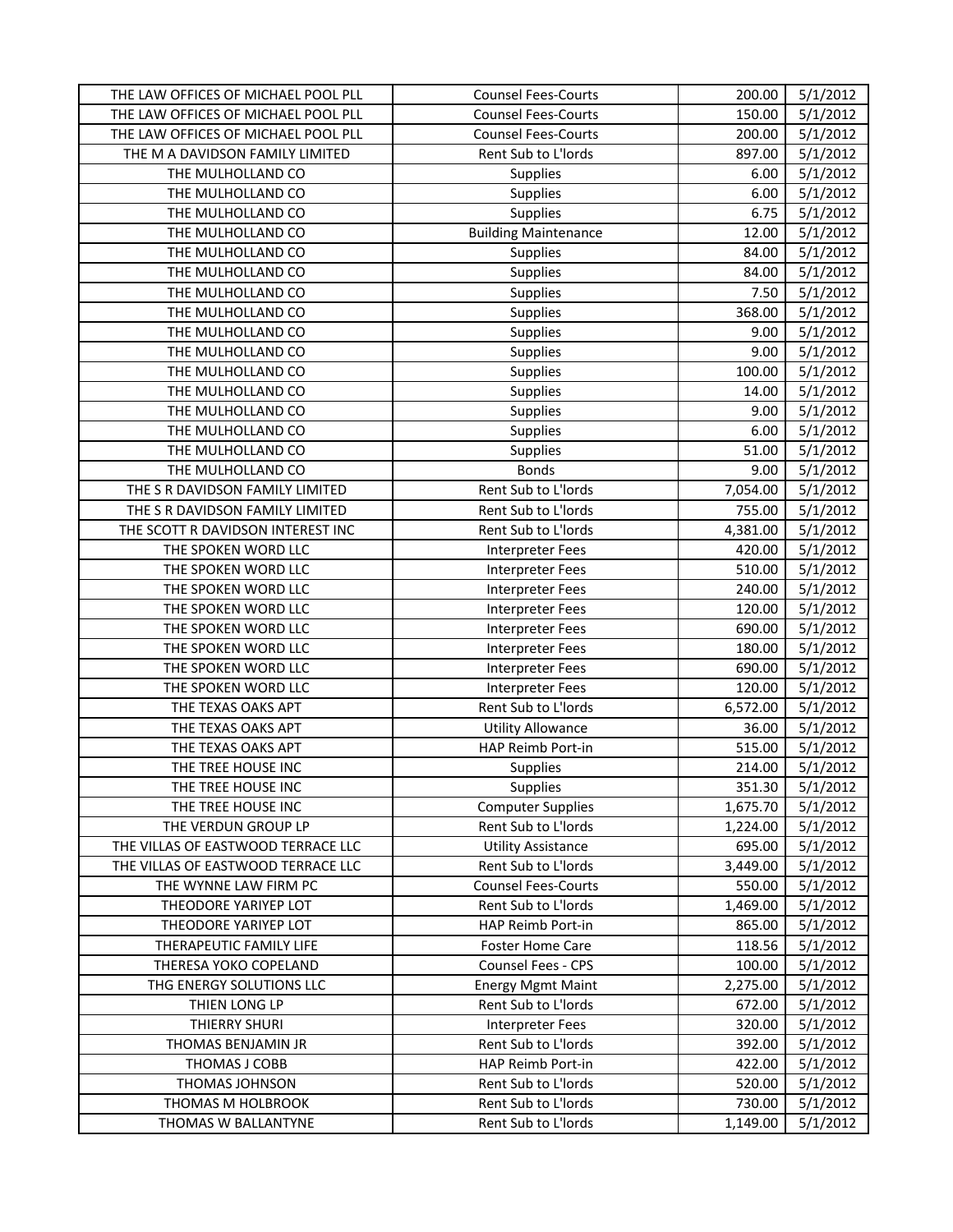| THOMSON REUTERS (TAX& ACCTG) INC    | Subscriptions               | 1,789.04  | 5/1/2012 |
|-------------------------------------|-----------------------------|-----------|----------|
| THORLAUG DANIELSDOTTIR              | Rent Sub to L'Iords         | 715.00    | 5/1/2012 |
| THYSSENKRUPP ELEVATOR               | <b>Elevator Maintenance</b> | 526.38    | 5/1/2012 |
| THYSSENKRUPP ELEVATOR               | <b>Elevator Maintenance</b> | 2,854.74  | 5/1/2012 |
| <b>TIM MOORE</b>                    | <b>Counsel Fees-Courts</b>  | 300.00    | 5/1/2012 |
| TIMBER CHASE APARTMENTS LLC         | Rent Sub to L'Iords         | 2,282.00  | 5/1/2012 |
| TIMOTHY J AYRES                     | Rent Sub to L'Iords         | 524.00    | 5/1/2012 |
| TIMOTHY J LEDOUX                    | Rent Sub to L'Iords         | 691.00    | 5/1/2012 |
| TINA D ROBINSON                     | Rent Sub to L'Iords         | 692.00    | 5/1/2012 |
| TINA M PRICE                        | <b>Counsel Fees-Courts</b>  | 1,075.00  | 5/1/2012 |
| TIPTON GLOBAL SALES & SERVICES INC  | Sheriff Inventory           | 497.50    | 5/1/2012 |
| TIPTON GLOBAL SALES & SERVICES INC  | <b>Equipment Maint</b>      | 150.00    | 5/1/2012 |
| TLG LEGACY APARTMENTS LLC           | Rent Sub to L'Iords         | 4,632.00  | 5/1/2012 |
| TLG LEGACY APARTMENTS LLC           | Rent Sub to L'Iords         | 494.00    | 5/1/2012 |
| TOG HOTEL PROPERTIES                | <b>Witness Travel</b>       | 377.68    | 5/1/2012 |
| TOM MINH LE                         | Rent Sub to L'Iords         | 550.00    | 5/1/2012 |
| <b>TOM WHITE</b>                    | Rent Sub to L'Iords         | 773.00    | 5/1/2012 |
| <b>TOM WITTROCK</b>                 | Rent Sub to L'Iords         | 10,237.00 | 5/1/2012 |
| <b>TOM WITTROCK</b>                 | Rent Sub to L'Iords         | 745.00    | 5/1/2012 |
| <b>TOM WITTROCK</b>                 | Rent Sub to L'Iords         | 1,518.00  | 5/1/2012 |
| TONY P HOLMES                       | Rent Sub to L'Iords         | 1,326.00  | 5/1/2012 |
| <b>TONY TRUONG</b>                  | Rent Sub to L'Iords         | 487.00    | 5/1/2012 |
| TOP NOTCH PROPERTY MANAGEMENT       | Rent Sub to L'Iords         | 837.00    | 5/1/2012 |
| TOSHIBA BUSINESS SOLUTIONS          | <b>Equipment Maint</b>      | 51.71     | 5/1/2012 |
| TOSHIBA BUSINESS SOLUTIONS          | <b>Equipment Maint</b>      | 230.00    | 5/1/2012 |
| TOWN CENTER MALL LP                 | Prepaid - Rent              | 3,106.76  | 5/1/2012 |
| TOWN CENTER MALL LP                 | Prepaid - Rent              | 4,114.91  | 5/1/2012 |
| TOWN NORTH ASSOCIATION LTD.         | Prepaid - Rent              | 1,878.80  | 5/1/2012 |
| TOWN NORTH ASSOCIATION LTD.         | Prepaid - Rent              | 4,831.20  | 5/1/2012 |
| TRACI D WILKINSON PC                | Counsel Fees - CPS          | 100.00    | 5/1/2012 |
| <b>TRACIE KENAN</b>                 | <b>Counsel Fees-Courts</b>  | 300.00    | 5/1/2012 |
| <b>TRACIE KENAN</b>                 | <b>Counsel Fees-Courts</b>  | 1,350.00  | 5/1/2012 |
| <b>TRACIE KENAN</b>                 | <b>Counsel Fees-Courts</b>  | 2,200.00  | 5/1/2012 |
| <b>TRACIE KENAN</b>                 | <b>Counsel Fees-Courts</b>  | 225.00    | 5/1/2012 |
| <b>TRACIE KENAN</b>                 | <b>Counsel Fees-Courts</b>  | 225.00    | 5/1/2012 |
| <b>TRACIE KENAN</b>                 | <b>Litigation Expense</b>   | 325.00    | 5/1/2012 |
| TRACY CRISMOND                      | Rent Sub to L'Iords         | 525.00    | 5/1/2012 |
| TRAILS END TRUCK ACCESSORIES        | Parts and Supplies          | 121.67    | 5/1/2012 |
| <b>TRAVIS HAMMOND</b>               | <b>Professional Service</b> | 3,000.00  | 5/1/2012 |
| <b>TRAVIS YOUNG</b>                 | <b>Counsel Fees-Courts</b>  | 900.00    | 5/1/2012 |
| <b>TRAVIS YOUNG</b>                 | <b>Counsel Fees-Courts</b>  | 500.00    | 5/1/2012 |
| <b>TRAVIS YOUNG</b>                 | <b>Counsel Fees-Courts</b>  | 400.00    | 5/1/2012 |
| TRI COUNTY ELECTRIC COOPERATIVE INC | <b>Utility Allowance</b>    | 130.00    | 5/1/2012 |
| TRI COUNTY ELECTRIC COOPERATIVE INC | <b>Utility Allowance</b>    | 29.00     | 5/1/2012 |
| TRI-COUNTY ELECTRIC COOPERATIVE INC | <b>Utility Assistance</b>   | 79.00     | 5/1/2012 |
| TRINITY QUALITY HOUSING LP          | Rent Sub to L'Iords         | 710.00    | 5/1/2012 |
| TRINITY QUALITY HOUSING LP          | Rent Sub to L'Iords         | 406.00    | 5/1/2012 |
| TRIPLENET PRICING LLC               | <b>Supplies</b>             | 954.75    | 5/1/2012 |
| TRIPLENET PRICING LLC               | <b>Supplies</b>             | 2,390.00  | 5/1/2012 |
| <b>TROSKI MURPHY</b>                | Clothing                    | 300.00    | 5/1/2012 |
| <b>TROY BETHLEY</b>                 | Rent Sub to L'Iords         | 517.00    | 5/1/2012 |
| TROY EUGENE THOMAS                  | Rent Sub to L'Iords         | 899.00    | 5/1/2012 |
| <b>TROY SHEPARD</b>                 | Clothing                    | 180.27    | 5/1/2012 |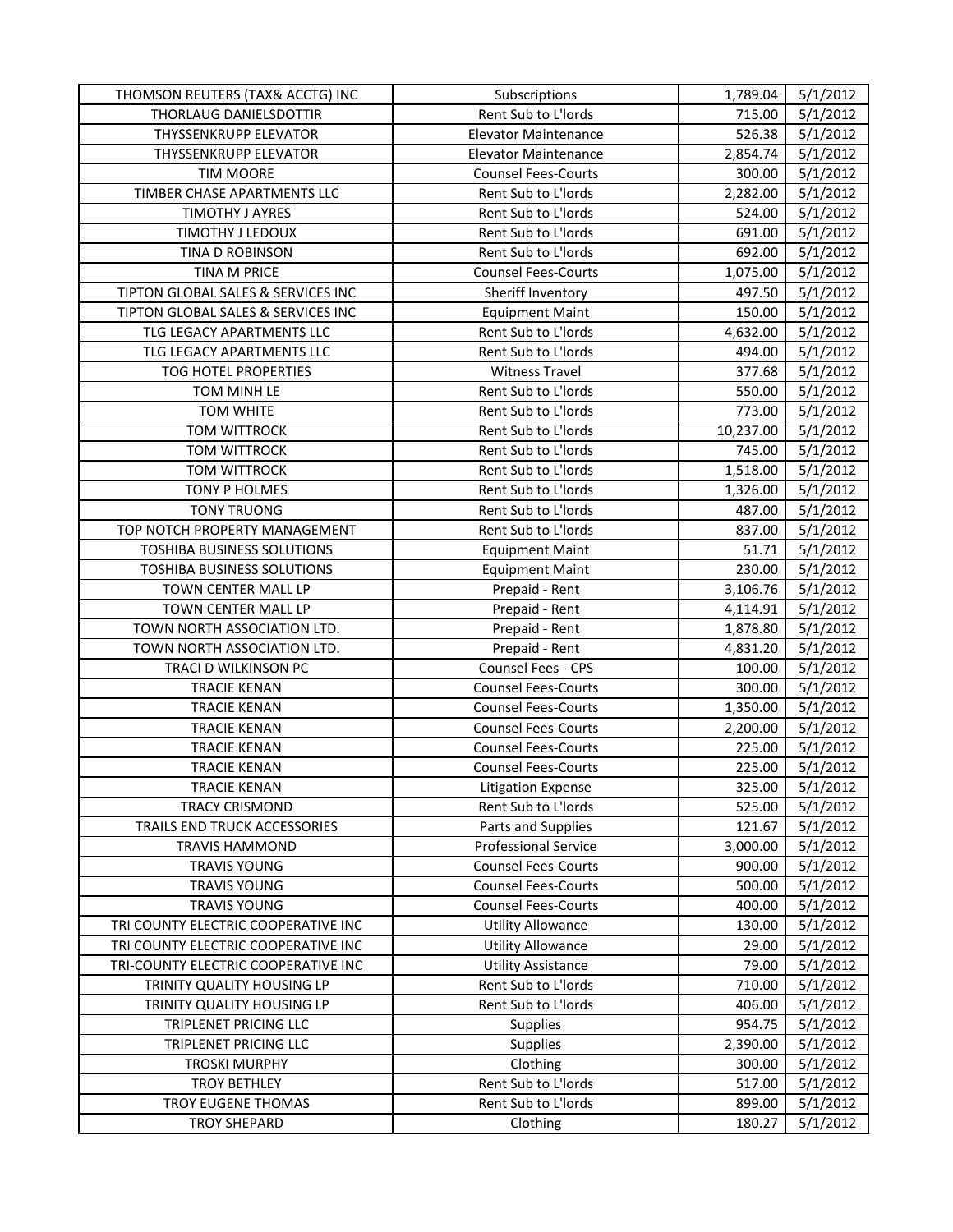| TRUCKPRO INC                        | Parts and Supplies          | 102.45     | 5/1/2012 |
|-------------------------------------|-----------------------------|------------|----------|
| <b>TRUGREEN CHEMLAWN</b>            | Landscaping Expense         | 164.00     | 5/1/2012 |
| TRUGREEN CHEMLAWN                   | Landscaping Expense         | 159.00     | 5/1/2012 |
| TRUGREEN CHEMLAWN                   | Landscaping Expense         | 278.00     | 5/1/2012 |
| TRUGREEN CHEMLAWN                   | Landscaping Expense         | 47.00      | 5/1/2012 |
| TRUGREEN CHEMLAWN                   | Landscaping Expense         | 159.00     | 5/1/2012 |
| TRUGREEN LANDCARE LLC               | Landscaping Expense         | 4,001.03   | 5/1/2012 |
| TRUGREEN LANDCARE LLC               | Landscaping Expense         | 530.00     | 5/1/2012 |
| TRUGREEN LANDCARE LLC               | Landscaping Expense         | 420.00     | 5/1/2012 |
| TRUGREEN LANDCARE LLC               | Landscaping Expense         | 189.00     | 5/1/2012 |
| TRUGREEN LANDCARE LLC               | Landscaping Expense         | 186.00     | 5/1/2012 |
| <b>TRUONG DAO</b>                   | Rent Sub to L'Iords         | 785.00     | 5/1/2012 |
| TRW ENTERPRISES II INC              | Rent Sub to L'Iords         | 955.00     | 5/1/2012 |
| TU ELECTRIC                         | <b>Utility Assistance</b>   | 139.00     | 5/1/2012 |
| <b>TUAN Q TRAN</b>                  | Rent Sub to L'Iords         | 877.00     | 5/1/2012 |
| T-UNIVERSAL CORP                    | Rent Sub to L'Iords         | 2,126.00   | 5/1/2012 |
| TURN KEY REAL ESTATE MANAGEMENT     | Rent Sub to L'Iords         | 1,179.00   | 5/1/2012 |
| <b>TURNER SERVICE</b>               | <b>Equipment Maint</b>      | 489.00     | 5/1/2012 |
| TXDMV-TX DEPT OF MOTOR VEHICLES     | Subscriptions               | 11.50      | 5/1/2012 |
| TXDMV-TX DEPT OF MOTOR VEHICLES     | Subscriptions               | 16.30      | 5/1/2012 |
| TXI OPERATIONS, LP (NT)             | Rock and Gravel             | 473.20     | 5/1/2012 |
| TXU ELECTRIC COMPANY                | <b>Utility Assistance</b>   | 5,482.57   | 5/1/2012 |
| TXU ELECTRIC COMPANY                | <b>Utility Assistance</b>   | 1,882.13   | 5/1/2012 |
| TXU ELECTRIC COMPANY                | <b>Utility Assistance</b>   | 413.83     | 5/1/2012 |
| TXU ELECTRIC COMPANY                | <b>Utility Assistance</b>   | 5,436.35   | 5/1/2012 |
| TXU ELECTRIC COMPANY                | <b>Utility Assistance</b>   | 879.98     | 5/1/2012 |
| TXU ELECTRIC COMPANY                | <b>Utility Assistance</b>   | 1,227.86   | 5/1/2012 |
| TXU ELECTRIC COMPANY                | <b>Utility Assistance</b>   | 258.43     | 5/1/2012 |
| TXU ELECTRIC COMPANY                | <b>Utility Assistance</b>   | 739.04     | 5/1/2012 |
| TXU ELECTRIC COMPANY                | <b>Utility Assistance</b>   | 2,329.76   | 5/1/2012 |
| TXU ELECTRIC COMPANY                | <b>Utility Assistance</b>   | 949.64     | 5/1/2012 |
| <b>U S POSTMASTER</b>               | Postage                     | 3,898.00   | 5/1/2012 |
| <b>U S POSTMASTER</b>               | Postage                     | 1,125.00   | 5/1/2012 |
| <b>ULINE INC</b>                    | Lab Supplies                | 248.00     | 5/1/2012 |
| <b>ULINE INC</b>                    | <b>Custodian Supplies</b>   | 330.82     | 5/1/2012 |
| UNIFORMS MANUFACTURING INC          | <b>Bedding and Clothing</b> | 34,840.00  | 5/1/2012 |
| UNION GOSPEL MISSION                | Rental Assistance           | 1,006.50   | 5/1/2012 |
| UNITED CHEMICAL TECHNOLOGIES INC    | Lab Supplies                | 3,959.08   | 5/1/2012 |
| UNITED HEALTHCARE INSURANCE COMPANY | Medical Admn Fees           | 359,921.41 | 5/1/2012 |
| UNITED HEALTHCARE INSURANCE COMPANY | <b>Medical Admn Fees</b>    | 25,345.13  | 5/1/2012 |
| UNITED WAY OF METROPOLITAN TARRANT  | <b>Meeting Expenses</b>     | 25.00      | 5/1/2012 |
| UNIVERSE TECHNICAL TRANSLATION INC  | <b>Professional Service</b> | 176.94     | 5/1/2012 |
| UNIVERSE TECHNICAL TRANSLATION INC  | <b>Professional Service</b> | 274.45     | 5/1/2012 |
| UNIVERSE TECHNICAL TRANSLATION INC  | <b>Professional Service</b> | 894.74     | 5/1/2012 |
| UNIVERSE TECHNICAL TRANSLATION INC  | <b>Professional Service</b> | 53.45      | 5/1/2012 |
| UNIVERSE TECHNICAL TRANSLATION INC  | <b>Professional Service</b> | 113.00     | 5/1/2012 |
| UNIVERSITY OF N TX HEALTH SCIENCE   | <b>Professional Service</b> | 805.00     | 5/1/2012 |
| UNIVERSITY OF N TX HEALTH SCIENCE   | <b>Professional Service</b> | 356.82     | 5/1/2012 |
| UNIVERSITY OF N TX HEALTH SCIENCE   | <b>Professional Service</b> | 805.00     | 5/1/2012 |
| UNIVERSITY OF N TX HEALTH SCIENCE   | <b>Professional Service</b> | 690.00     | 5/1/2012 |
| UNIVERSITY OF N TX HEALTH SCIENCE   | <b>Professional Service</b> | 7,260.00   | 5/1/2012 |
| UNIVERSITY OF N TX HEALTH SCIENCE   | <b>Professional Service</b> | 8,690.00   | 5/1/2012 |
| UNIVERSITY OF NORTH TEXAS HEALTH    | <b>Professional Service</b> | 257.50     | 5/1/2012 |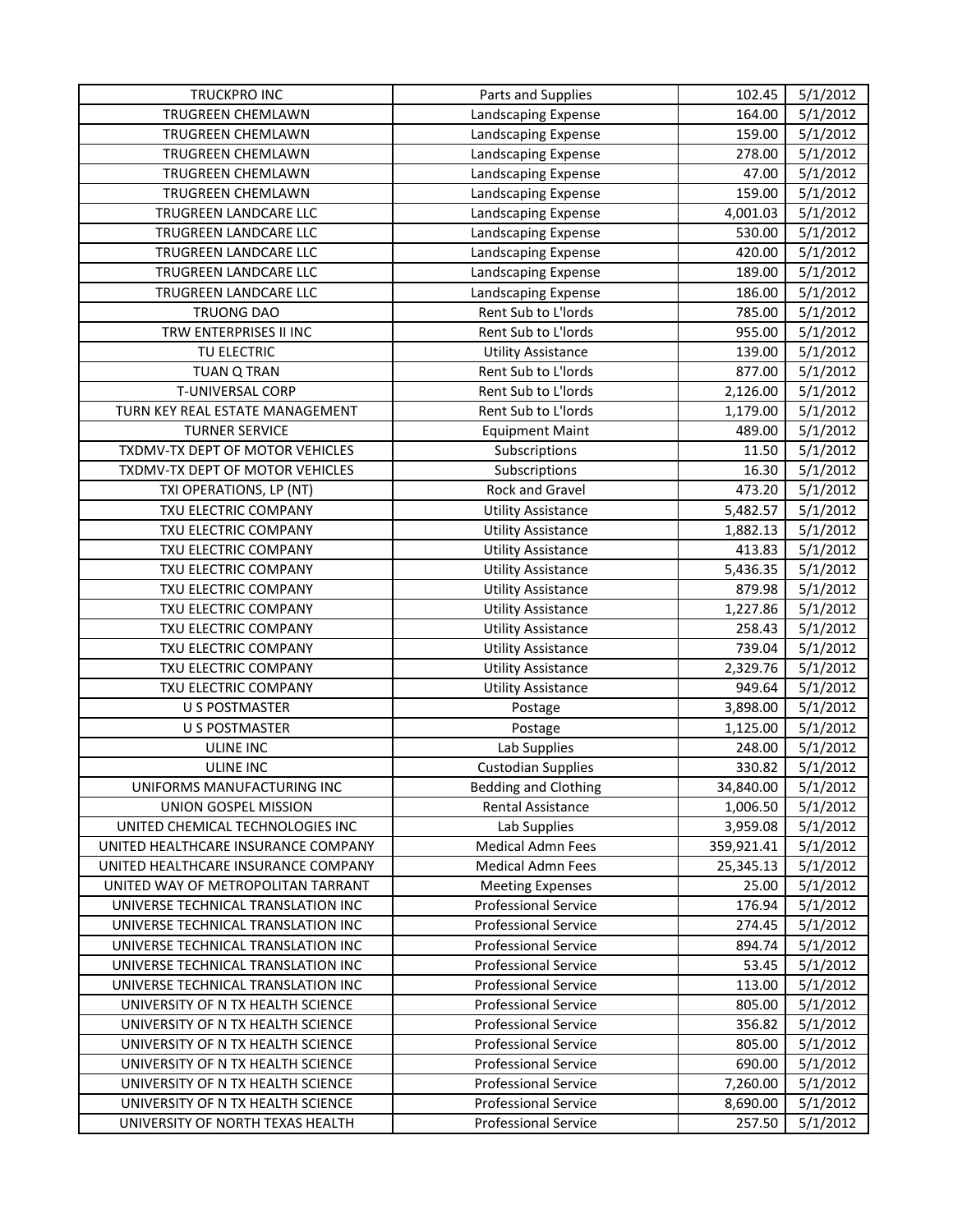| 27.18<br>5/1/2012<br>UPS/UNITED PARCEL SERVICE<br>Postage<br>UPS/UNITED PARCEL SERVICE<br>156.48<br>5/1/2012<br>Postage<br>UPS/UNITED PARCEL SERVICE<br>198.10<br>5/1/2012<br>Postage<br>UPS/UNITED PARCEL SERVICE<br>5/1/2012<br>254.68<br>Postage<br>5/1/2012<br>UPS/UNITED PARCEL SERVICE<br>230.17<br>Postage<br>US DIAGNOSTICS INC<br>Lab Supplies<br>5/1/2012<br>12,660.00<br>5/1/2012<br>UTAK LABORATORIES INC<br>Lab Supplies<br>252.62 |
|-------------------------------------------------------------------------------------------------------------------------------------------------------------------------------------------------------------------------------------------------------------------------------------------------------------------------------------------------------------------------------------------------------------------------------------------------|
|                                                                                                                                                                                                                                                                                                                                                                                                                                                 |
|                                                                                                                                                                                                                                                                                                                                                                                                                                                 |
|                                                                                                                                                                                                                                                                                                                                                                                                                                                 |
|                                                                                                                                                                                                                                                                                                                                                                                                                                                 |
|                                                                                                                                                                                                                                                                                                                                                                                                                                                 |
|                                                                                                                                                                                                                                                                                                                                                                                                                                                 |
|                                                                                                                                                                                                                                                                                                                                                                                                                                                 |
| Rent Sub to L'Iords<br>V A DAVIS<br>1,475.00<br>5/1/2012                                                                                                                                                                                                                                                                                                                                                                                        |
| V A DAVIS<br>HAP Reimb Port-in<br>5/1/2012<br>1,145.00                                                                                                                                                                                                                                                                                                                                                                                          |
| <b>VALLEY CREEK APARTMENTS</b><br>5/1/2012<br>Rent Sub to L'Iords<br>3,843.00                                                                                                                                                                                                                                                                                                                                                                   |
| <b>VALLEY CREEK APARTMENTS</b><br>Rent Sub to L'Iords<br>683.00<br>5/1/2012                                                                                                                                                                                                                                                                                                                                                                     |
| <b>VALLEY OAKS APARTMENTS</b><br>Rent Sub to L'Iords<br>5/1/2012<br>1,098.00                                                                                                                                                                                                                                                                                                                                                                    |
| 5/1/2012<br>VAN T NGUYEN<br>Rent Sub to L'Iords<br>2,245.00                                                                                                                                                                                                                                                                                                                                                                                     |
| VANDERBILT APARTMENTS LLLP<br>Rent Sub to L'Iords<br>3,007.00<br>5/1/2012                                                                                                                                                                                                                                                                                                                                                                       |
| <b>VANDERBURG DRAFTING SUPPLIES</b><br>Photo Processing Inv<br>1,512.00<br>5/1/2012                                                                                                                                                                                                                                                                                                                                                             |
| <b>VENDING NUT COMPANY</b><br>Food<br>218.50<br>5/1/2012                                                                                                                                                                                                                                                                                                                                                                                        |
| Rent Sub to L'Iords<br>235.00<br>5/1/2012<br>VENKATESWARA RAO B ADDEPALLI                                                                                                                                                                                                                                                                                                                                                                       |
| VENTREX ENVIRONMENTAL SERVICES<br><b>Environment Disposal</b><br>892.53<br>5/1/2012                                                                                                                                                                                                                                                                                                                                                             |
| 474.75<br>5/1/2012<br>VENTREX ENVIRONMENTAL SERVICES<br><b>Disposal Service</b>                                                                                                                                                                                                                                                                                                                                                                 |
| Education<br>5/1/2012<br>VENTURE ALTERNATIVE HIGH SCHOOL<br>100.00                                                                                                                                                                                                                                                                                                                                                                              |
| <b>VERIZON</b><br>100.00<br>5/1/2012<br>Cert Copies/Trans                                                                                                                                                                                                                                                                                                                                                                                       |
| <b>VERIZON SOUTHWEST</b><br>Telephone-Basic<br>111.92<br>5/1/2012                                                                                                                                                                                                                                                                                                                                                                               |
| 5/1/2012<br><b>VERIZON SOUTHWEST</b><br>Telephone-Basic<br>100.88                                                                                                                                                                                                                                                                                                                                                                               |
| Telephone-Basic<br><b>VERIZON SOUTHWEST</b><br>160.54<br>5/1/2012                                                                                                                                                                                                                                                                                                                                                                               |
| <b>VERIZON SOUTHWEST</b><br>Telephone-Basic<br>52.22<br>5/1/2012                                                                                                                                                                                                                                                                                                                                                                                |
| Prepaid - Rent<br>2,775.00<br>5/1/2012<br><b>VERNON RUDD</b>                                                                                                                                                                                                                                                                                                                                                                                    |
| Rent Sub to L'Iords<br>5/1/2012<br><b>VERNONA E CARTER</b><br>22.00                                                                                                                                                                                                                                                                                                                                                                             |
| <b>VERONICA HULITT</b><br>Rent Sub to L'Iords<br>692.00<br>5/1/2012                                                                                                                                                                                                                                                                                                                                                                             |
| VETERINARY CENTERS OF AMERICA LP<br>5/1/2012<br>771.16<br>Canine Expense                                                                                                                                                                                                                                                                                                                                                                        |
| Rent Sub to L'Iords<br>5/1/2012<br><b>VIC A AKERS</b><br>1,386.00                                                                                                                                                                                                                                                                                                                                                                               |
| VICKERY RESIDENTIAL PROPERTIES LP<br>Rent Sub to L'Iords<br>5/1/2012<br>28.00                                                                                                                                                                                                                                                                                                                                                                   |
| 5/1/2012<br><b>VICKI E WILEY</b><br>Counsel Fees-Juv<br>85.00                                                                                                                                                                                                                                                                                                                                                                                   |
| Counsel Fees - CPS<br>300.00<br><b>VICKI E WILEY</b><br>5/1/2012                                                                                                                                                                                                                                                                                                                                                                                |
| Rent Sub to L'Iords<br>518.00<br>5/1/2012<br><b>VICTOR DAY</b>                                                                                                                                                                                                                                                                                                                                                                                  |
| <b>VIJAY K CHAWLA</b><br>Rent Sub to L'Iords<br>26,230.00<br>5/1/2012                                                                                                                                                                                                                                                                                                                                                                           |
| <b>VIJAY K CHAWLA</b><br>Rent Sub to L'Iords<br>954.00<br>5/1/2012                                                                                                                                                                                                                                                                                                                                                                              |
| <b>VIJAY K CHAWLA</b><br>Rent Sub to L'Iords<br>983.00<br>5/1/2012                                                                                                                                                                                                                                                                                                                                                                              |
| Rent Sub to L'Iords<br>5/1/2012<br><b>VILLAGE CREEK TOWNHOMES</b><br>1,012.00                                                                                                                                                                                                                                                                                                                                                                   |
| HAP Reimb Port-in<br><b>VILLAGE CREEK TOWNHOMES</b><br>464.00<br>5/1/2012                                                                                                                                                                                                                                                                                                                                                                       |
| VILLAS OF MARINE CREEK LTD PARTNER<br>Rent Sub to L'Iords<br>922.00<br>5/1/2012                                                                                                                                                                                                                                                                                                                                                                 |
| Rent Sub to L'Iords<br>VILLAS OF MARINE CREEK LTD PARTNER<br>313.00<br>5/1/2012                                                                                                                                                                                                                                                                                                                                                                 |
| Rent Sub to L'Iords<br><b>VINCENT GALLEGOS</b><br>948.00<br>5/1/2012                                                                                                                                                                                                                                                                                                                                                                            |
| Rent Sub to L'Iords<br><b>VINH HUYNH</b><br>1,397.00<br>5/1/2012                                                                                                                                                                                                                                                                                                                                                                                |
| <b>VIOLET NWOKOYE</b><br><b>Counsel Fees-Courts</b><br>5/1/2012<br>300.00                                                                                                                                                                                                                                                                                                                                                                       |
| <b>VIRGINIA CARTER</b><br><b>Counsel Fees-Courts</b><br>500.00<br>5/1/2012                                                                                                                                                                                                                                                                                                                                                                      |
| <b>VIRGINIA CARTER</b><br><b>Counsel Fees-Courts</b><br>300.00<br>5/1/2012                                                                                                                                                                                                                                                                                                                                                                      |
| <b>Counsel Fees-Courts</b><br>475.00<br>5/1/2012<br><b>VIRGINIA CARTER</b>                                                                                                                                                                                                                                                                                                                                                                      |
| <b>VIRGINIA CARTER</b><br>Counsel Fees-Juv<br>350.00<br>5/1/2012                                                                                                                                                                                                                                                                                                                                                                                |
| <b>VIVAPRODUCTS INC</b><br>Lab Supplies<br>660.50<br>5/1/2012                                                                                                                                                                                                                                                                                                                                                                                   |
| Rental Assistance<br><b>VIVIAN JONES</b><br>400.00<br>5/1/2012                                                                                                                                                                                                                                                                                                                                                                                  |
| 8,571.62<br><b>VOLUNTEERS OF AMERICA</b><br><b>Subrecipient Service</b><br>5/1/2012                                                                                                                                                                                                                                                                                                                                                             |
| <b>VOLUNTEERS OF AMERICA INC</b><br><b>Intensiv Residential</b><br>5,808.00<br>5/1/2012                                                                                                                                                                                                                                                                                                                                                         |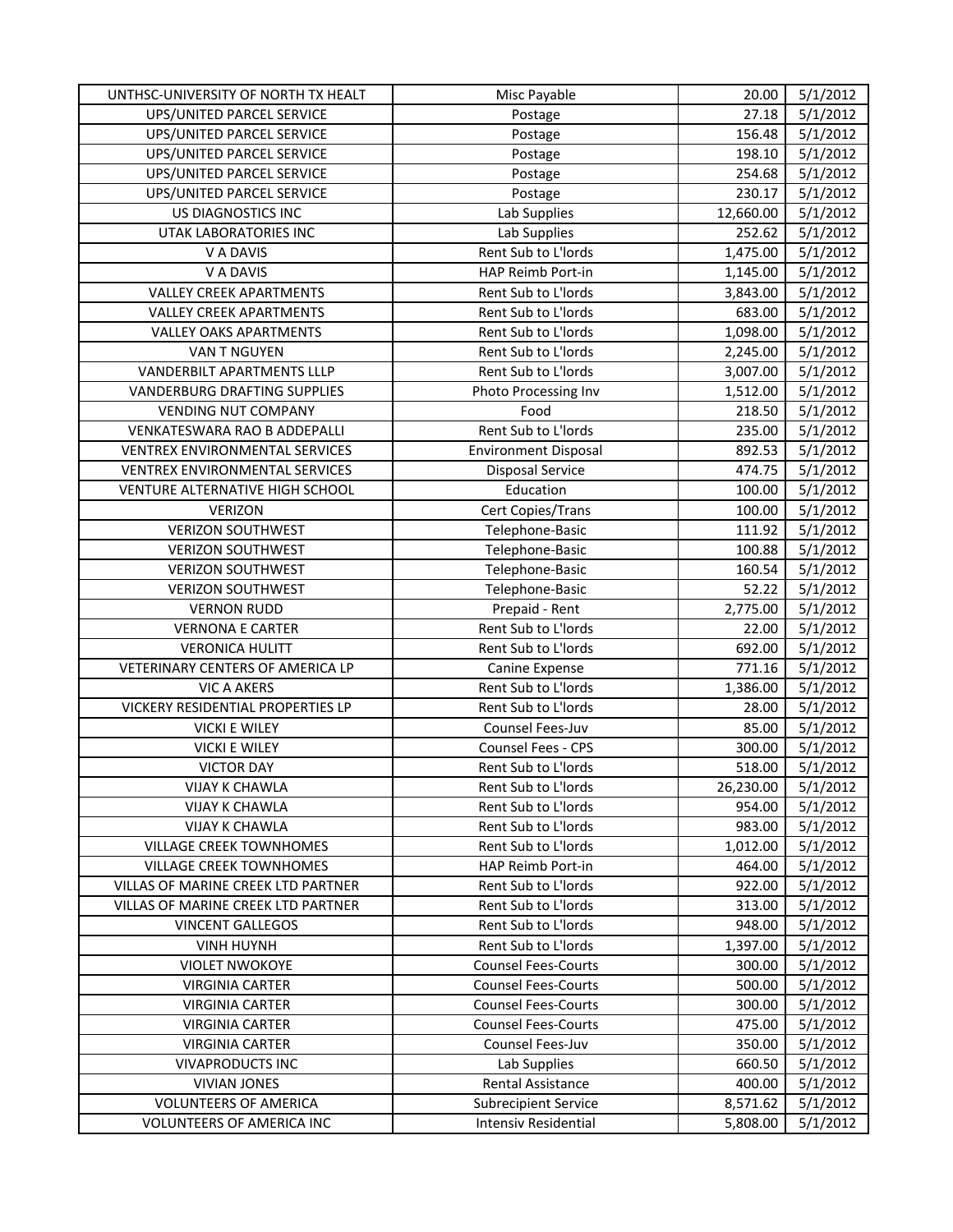| <b>VWR SCIENTIFIC PRODUCTS</b>       | Lab Supplies                | 757.61    | 5/1/2012 |
|--------------------------------------|-----------------------------|-----------|----------|
| <b>VWR SCIENTIFIC PRODUCTS</b>       | Lab Supplies                | 75.80     | 5/1/2012 |
| <b>VWR SCIENTIFIC PRODUCTS</b>       | Lab Supplies                | 114.36    | 5/1/2012 |
| W R STARKEY MORTGAGE LLP             | Rent Sub to L'Iords         | 842.00    | 5/1/2012 |
| W W CANNON INC                       | Supplies                    | 3,486.92  | 5/1/2012 |
| WAFAA ALI                            | Rent Sub to L'Iords         | 381.00    | 5/1/2012 |
| WAK - FS LP                          | Rent Sub to L'Iords         | 1,725.00  | 5/1/2012 |
| WAK - FS LP                          | Rent Sub to L'Iords         | 624.00    | 5/1/2012 |
| WALGREENS #3878                      | Food/Hygiene Assist         | 20.00     | 5/1/2012 |
| WALGREENS #3885                      | Food/Hygiene Assist         | 20.00     | 5/1/2012 |
| WALGREENS #4785                      | Food/Hygiene Assist         | 20.00     | 5/1/2012 |
| WALGREENS #4858                      | Food/Hygiene Assist         | 20.00     | 5/1/2012 |
| WALMART #1801                        | Food/Hygiene Assist         | 41.90     | 5/1/2012 |
| WALMART #284                         | Food/Hygiene Assist         | 20.00     | 5/1/2012 |
| WALMART #2978                        | Food/Hygiene Assist         | 118.40    | 5/1/2012 |
| WALMART #3284                        | Food/Hygiene Assist         | 59.89     | 5/1/2012 |
| WALMART #3773                        | Food/Hygiene Assist         | 39.23     | 5/1/2012 |
| WALMART #5312                        | Food/Hygiene Assist         | 74.76     | 5/1/2012 |
| WALMART #807                         | Food/Hygiene Assist         | 55.98     | 5/1/2012 |
| WALMART #972                         | Food/Hygiene Assist         | 39.84     | 5/1/2012 |
| WALMART STORE #3392                  | Food/Hygiene Assist         | 40.00     | 5/1/2012 |
| WALT A CLEVELAND                     | <b>Counsel Fees-Courts</b>  | 100.00    | 5/1/2012 |
| WALT A CLEVELAND                     | Counsel Fees - CPS          | 200.00    | 5/1/2012 |
| <b>WANDA BREWER</b>                  | Clothing                    | 375.00    | 5/1/2012 |
| <b>WANDA LITTLE</b>                  | <b>Medical Services</b>     | 126.99    | 5/1/2012 |
| WARES GIANT TIRE SERVICE LLC         | <b>Tires and Tubes</b>      | 65.00     | 5/1/2012 |
| WARES GIANT TIRE SERVICE LLC         | <b>Tires and Tubes</b>      | 69.00     | 5/1/2012 |
| WARREN HOUSE FORT WORTH LP           | Rent Sub to L'Iords         | 549.00    | 5/1/2012 |
| <b>WARREN ST JOHN</b>                | <b>Counsel Fees-Courts</b>  | 100.00    | 5/1/2012 |
| <b>WARREN ST JOHN</b>                | Cnsl Fees-Cap Murder        | 10,750.00 | 5/1/2012 |
| <b>WARREN WINSLOW WILSON</b>         | Rent Sub to L'Iords         | 967.00    | 5/1/2012 |
| WARREN-WARRICK APARTMENTS LLC        | Rent Sub to L'Iords         | 554.00    | 5/1/2012 |
| WASTE PARTNERS OF TEXAS INC          | <b>Disposal Service</b>     | 158.40    | 5/1/2012 |
| WASTE PARTNERS OF TEXAS INC          | <b>Building Maintenance</b> | 113.60    | 5/1/2012 |
| WDOP SUB 1 LP                        | Rent Sub to L'Iords         | 353.00    | 5/1/2012 |
| WDOP SUB II LP                       | Rental Assistance           | 565.00    | 5/1/2012 |
| WDOP SUB II LP                       | <b>Utility Assistance</b>   | 36.57     | 5/1/2012 |
| WDOP SUB II LP                       | Rent Sub to L'Iords         | 3,813.00  | 5/1/2012 |
| WDOP SUB II LP                       | Rent Sub to L'Iords         | 2,455.00  | 5/1/2012 |
| WDOP SUB II LP                       | Rent Sub to L'Iords         | 745.00    | 5/1/2012 |
| <b>WEATHERFORD HOUSING AUTHORITY</b> | Port HAP Port-out           | 777.00    | 5/1/2012 |
| <b>WEATHERFORD HOUSING AUTHORITY</b> | Port Admin Fee Expen        | 128.61    | 5/1/2012 |
| WEATHERS LAW FIRM PC                 | <b>Counsel Fees-Courts</b>  | 200.00    | 5/1/2012 |
| <b>WEILUN WANG</b>                   | Rent Sub to L'Iords         | 550.00    | 5/1/2012 |
| WEIR INVESTMENTS FUND LLC            | <b>Utility Allowance</b>    | 80.00     | 5/1/2012 |
| <b>WELLINGTON ALLEN</b>              | Rent Sub to L'Iords         | 77.00     | 5/1/2012 |
| WELLS FARGO HOME MORTGAGE            | Rent Sub to L'Iords         | 471.00    | 5/1/2012 |
| WELLS FRAMING CONTRACTORS INC        | Rent Sub to L'Iords         | 2,564.00  | 5/1/2012 |
| <b>WENDY BOHANON</b>                 | Rent Sub to L'Iords         | 299.00    | 5/1/2012 |
| <b>WENDY HACKLER</b>                 | <b>Counsel Fees-Courts</b>  | 100.00    | 5/1/2012 |
| <b>WENDY HACKLER</b>                 | <b>Counsel Fees-Courts</b>  | 400.00    | 5/1/2012 |
| <b>WENDY HACKLER</b>                 | <b>Counsel Fees - CPS</b>   | 600.00    | 5/1/2012 |
| <b>WEST GROUP</b>                    | Law Books                   | 235.25    | 5/1/2012 |
|                                      |                             |           |          |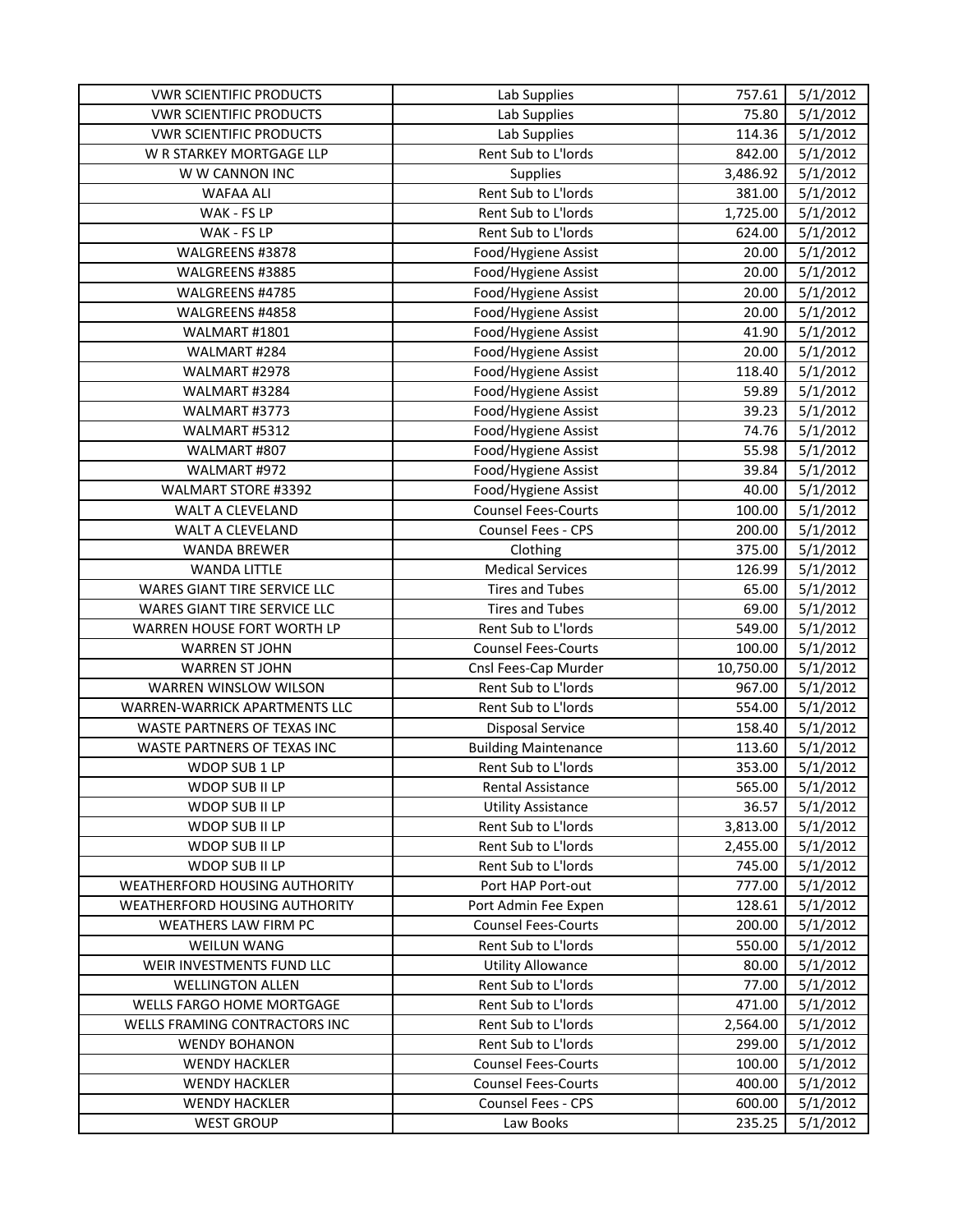| <b>WEST GROUP</b>                   | Law Books                  | 394.50    | 5/1/2012 |
|-------------------------------------|----------------------------|-----------|----------|
| <b>WEST GROUP</b>                   | <b>On-Line Service</b>     | 14,058.08 | 5/1/2012 |
| <b>WEST GROUP</b>                   | Education                  | 105.60    | 5/1/2012 |
| <b>WEST GROUP</b>                   | Law Books                  | 33,475.77 | 5/1/2012 |
| <b>WEST GROUP</b>                   | Law Books                  | 13,203.75 | 5/1/2012 |
| <b>WEST GROUP</b>                   | <b>On-Line Service</b>     | 260.00    | 5/1/2012 |
| WEST GROUP PAYMENT CENTER           | <b>On-Line Service</b>     | 1,897.99  | 5/1/2012 |
| WEST SIDE LANDFILL WM               | <b>Disposal Service</b>    | 109.02    | 5/1/2012 |
| WESTDALE ASSET MANAGEMENT           | Rent Sub to L'Iords        | 279.00    | 5/1/2012 |
| WESTERN HILLS AFFORDABLE HOUSING LP | Rent Sub to L'Iords        | 3,619.00  | 5/1/2012 |
| WESTERN HILLS AFFORDABLE HOUSING LP | Rent Sub to L'Iords        | 867.00    | 5/1/2012 |
| <b>WESTERN RIM PROPERTIES</b>       | Rent Sub to L'Iords        | 2,560.00  | 5/1/2012 |
| <b>WESTERN RIM PROPERTIES</b>       | <b>Rent Sub to L'Iords</b> | 518.00    | 5/1/2012 |
| <b>WESTERN RIM PROPERTIES</b>       | HAP Reimb Port-in          | 793.00    | 5/1/2012 |
| WESTERN-BRW PAPER CO INC            | <b>Supplies</b>            | 1,185.00  | 5/1/2012 |
| WESTERN-BRW PAPER CO INC            | Supplies                   | 790.00    | 5/1/2012 |
| WESTERN-BRW PAPER CO INC            | <b>Supplies</b>            | 843.05    | 5/1/2012 |
| WESTERN-BRW PAPER CO INC            | Supplies                   | 395.00    | 5/1/2012 |
| WESTERN-BRW PAPER CO INC            | <b>Graphics Inventory</b>  | 3,159.15  | 5/1/2012 |
| WESTERN-BRW PAPER CO INC            | <b>Graphics Inventory</b>  | 562.46    | 5/1/2012 |
| WESTERN-BRW PAPER CO INC            | <b>Supplies</b>            | 268.00    | 5/1/2012 |
| WESTERN-BRW PAPER CO INC            | Supplies                   | 268.00    | 5/1/2012 |
| WESTERN-BRW PAPER CO INC            | Supplies                   | 134.00    | 5/1/2012 |
| WESTERN-BRW PAPER CO INC            | Supplies                   | 268.00    | 5/1/2012 |
| WESTERN-BRW PAPER CO INC            | <b>Supplies</b>            | 134.00    | 5/1/2012 |
| WESTERN-BRW PAPER CO INC            | <b>Supplies</b>            | 134.00    | 5/1/2012 |
| WESTERN-BRW PAPER CO INC            | Supplies                   | 134.00    | 5/1/2012 |
| WESTERN-BRW PAPER CO INC            | <b>Supplies</b>            | 197.50    | 5/1/2012 |
| WESTERN-BRW PAPER CO INC            | <b>Supplies</b>            | 197.50    | 5/1/2012 |
| WESTERN-BRW PAPER CO INC            | <b>Supplies</b>            | 3,160.00  | 5/1/2012 |
| WESTERN-BRW PAPER CO INC            | Supplies                   | 134.00    | 5/1/2012 |
| WESTERN-BRW PAPER CO INC            | Supplies                   | 134.00    | 5/1/2012 |
| WESTERN-BRW PAPER CO INC            | Supplies                   | 536.00    | 5/1/2012 |
| WESTERN-BRW PAPER CO INC            | Supplies                   | 592.50    | 5/1/2012 |
| WHIGHAM FLP                         | Rent Sub to L'Iords        | 844.00    | 5/1/2012 |
| <b>WHITNEY ILLIES</b>               | Rent Sub to L'Iords        | 847.00    | 5/1/2012 |
| WILC/MVL LLP                        | Rent Sub to L'Iords        | 870.00    | 5/1/2012 |
| WILDWOOD BRANCH TOWNHOMES LP        | Rent Sub to L'Iords        | 1,366.00  | 5/1/2012 |
| <b>WILLANDA GRIMES</b>              | Rent Sub to L'Iords        | 554.00    | 5/1/2012 |
| WILLARD ELDON WILLIAMS SR           | <b>Rental Assistance</b>   | 495.00    | 5/1/2012 |
| WILLARD ELDON WILLIAMS SR           | Rent Sub to L'Iords        | 725.00    | 5/1/2012 |
| William A Porter                    | Education                  | 147.87    | 5/1/2012 |
| WILLIAM ALLEN SHEARER               | Rent Sub to L'Iords        | 631.00    | 5/1/2012 |
| WILLIAM BRIAN GOZA                  | <b>Counsel Fees-Courts</b> | 1,225.00  | 5/1/2012 |
| WILLIAM BURK ROSENTHAL              | Rent Sub to L'Iords        | 474.00    | 5/1/2012 |
| WILLIAM H BILL RAY PC               | <b>Counsel Fees-Courts</b> | 300.00    | 5/1/2012 |
| WILLIAM H BILL RAY PC               | <b>Counsel Fees-Courts</b> | 650.00    | 5/1/2012 |
| WILLIAM H BILL RAY PC               | <b>Counsel Fees-Courts</b> | 150.00    | 5/1/2012 |
| WILLIAM H BILL RAY PC               | <b>Counsel Fees-Courts</b> | 800.00    | 5/1/2012 |
| WILLIAM H BILL RAY PC               | Cnsl Fees-Crim Appls       | 500.00    | 5/1/2012 |
| WILLIAM H BILL RAY PC               | Cnsl Fees-Crim Appls       | 1,468.75  | 5/1/2012 |
| WILLIAM H MCDOWELL                  | Rent Sub to L'Iords        | 950.00    | 5/1/2012 |
| <b>WILLIAM H NORRIS</b>             | Rent Sub to L'Iords        | 448.00    | 5/1/2012 |
|                                     |                            |           |          |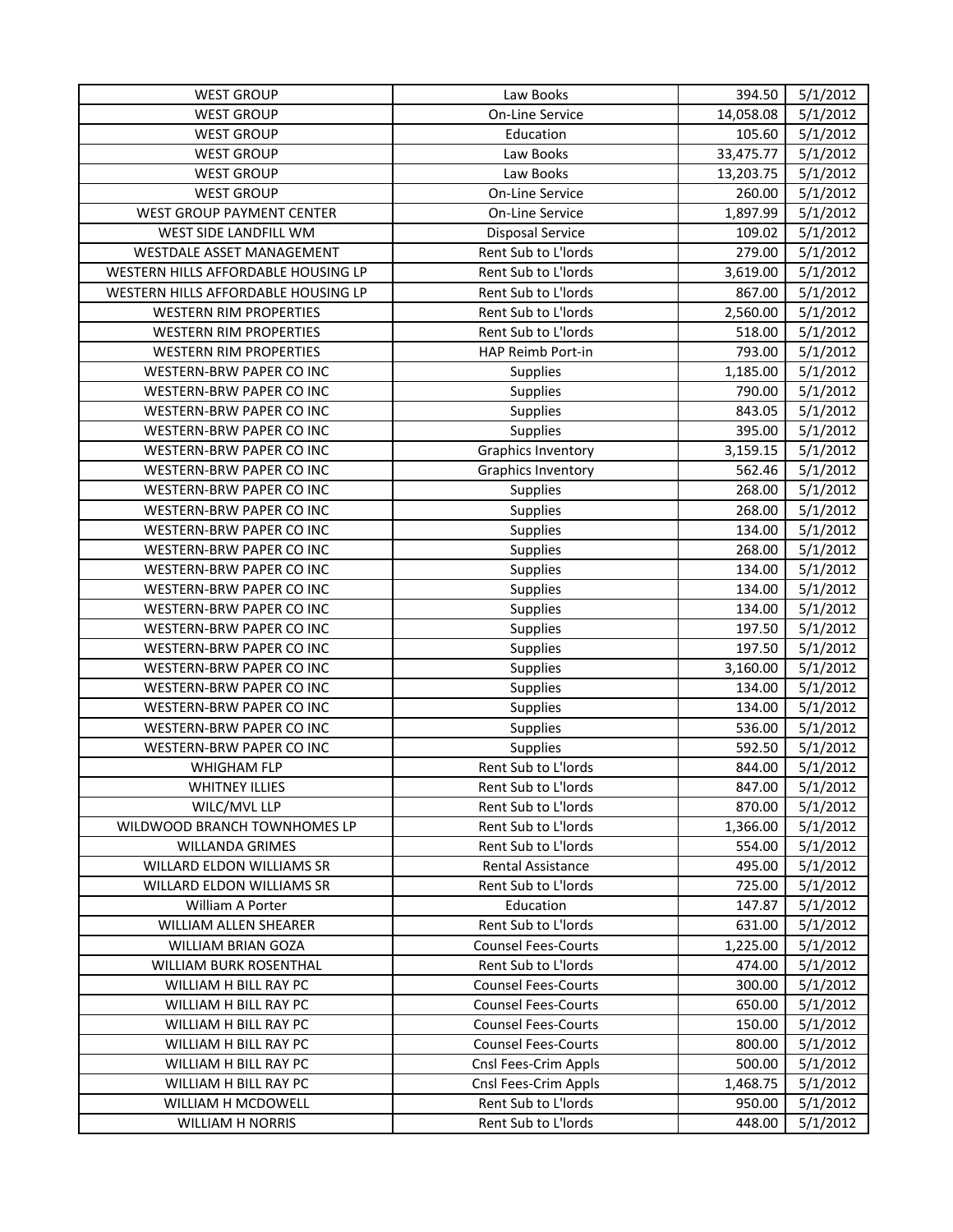| WILLIAM P BURCH                     | Rent Sub to L'Iords         | 712.00    | 5/1/2012 |
|-------------------------------------|-----------------------------|-----------|----------|
| <b>WILLIAM RUCKER</b>               | Rent Sub to L'Iords         | 1,650.00  | 5/1/2012 |
| <b>WILLIAM S HARRIS</b>             | <b>Counsel Fees-Courts</b>  | 2,200.00  | 5/1/2012 |
| <b>WILLIAM S HARRIS</b>             | <b>Counsel Fees-Courts</b>  | 137.50    | 5/1/2012 |
| <b>WILLIAM S HARRIS</b>             | Cnsl Fees-Cap Murder        | 10,170.00 | 5/1/2012 |
| <b>WILLIAM T CATTERTON</b>          | Counsel Fees-Probate        | 2,000.00  | 5/1/2012 |
| William T Higgins                   | Education                   | 90.00     | 5/1/2012 |
| <b>WILLIAM THOMAS</b>               | Rent Sub to L'Iords         | 1,090.00  | 5/1/2012 |
| <b>WILLIE F LESTER</b>              | Rent Sub to L'Iords         | 618.00    | 5/1/2012 |
| WILLIE HARDEMAN JR                  | Abandon Prop < \$100        | 46.00     | 5/1/2012 |
| WILLYE WILLIAMS ESTATE              | Rent Sub to L'Iords         | 1,028.00  | 5/1/2012 |
| <b>WINIFRED HANEY</b>               | Rent Sub to L'Iords         | 325.00    | 5/1/2012 |
| WINSHUTTLE LLC                      | Software Maintenance        | 4,700.00  | 5/1/2012 |
| WM BARRY NORMAN                     | Psych Exam/Testimony        | 400.00    | 5/1/2012 |
| WM BARRY NORMAN                     | Psych Exam/Testimony        | 800.00    | 5/1/2012 |
| WM BARRY NORMAN                     | Psych Exam/Testimony        | 800.00    | 5/1/2012 |
| WM BARRY NORMAN                     | Psych Exam/Testimony        | 400.00    | 5/1/2012 |
| WM BARRY NORMAN                     | Psych Exam/Testimony        | 800.00    | 5/1/2012 |
| WM BARRY NORMAN                     | Investigative               | 400.00    | 5/1/2012 |
| WOOD & ASSOCIATES POLYGRAPH SERVICE | <b>Professional Service</b> | 200.00    | 5/1/2012 |
| WOOD & ASSOCIATES POLYGRAPH SERVICE | Polygraph                   | 500.00    | 5/1/2012 |
| WOODARD BUILDING SUPPLY             | <b>Building Maintenance</b> | 505.00    | 5/1/2012 |
| WOODMONT APARTMENTS LP              | Rent Sub to L'Iords         | 11,195.00 | 5/1/2012 |
| WOODMONT APARTMENTS LP              | Rent Sub to L'Iords         | 489.00    | 5/1/2012 |
| WOODMONT APARTMENTS LP              | HAP Reimb Port-in           | 1,733.00  | 5/1/2012 |
| WOOD'S WRECKER SERVICE              | Damage Claims               | 855.00    | 5/1/2012 |
| WOODWARD YOUTH CORPORATION          | <b>Residential Servc</b>    | 10,092.25 | 5/1/2012 |
| WOODWAY ON THE GREEN APTS INC       | Rent Sub to L'Iords         | 815.00    | 5/1/2012 |
| <b>WOOF BROTHERS LLC</b>            | Rent Sub to L'Iords         | 595.00    | 5/1/2012 |
| WOOF BROTHERS LLC                   | HAP Reimb Port-in           | 856.00    | 5/1/2012 |
| <b>WORTHINGTON POINT LP</b>         | Rent Sub to L'Iords         | 7,342.00  | 5/1/2012 |
| <b>WORTHINGTON POINT LP</b>         | Rent Sub to L'Iords         | 574.00    | 5/1/2012 |
| <b>WORTHINGTON POINT LP</b>         | Rent Sub to L'Iords         | 602.00    | 5/1/2012 |
| <b>WORTHINGTON POINT LP</b>         | HAP Reimb Port-in           | 3,441.00  | 5/1/2012 |
| WRBD LP                             | Rent Sub to L'Iords         | 3,762.00  | 5/1/2012 |
| WRBD LP                             | Rent Sub to L'Iords         | 1,021.00  | 5/1/2012 |
| <b>WRBD LP</b>                      | Rent Sub to L'Iords         | 594.00    | 5/1/2012 |
| WRBD LP                             | HAP Reimb Port-in           | 934.00    | 5/1/2012 |
| WS NRB INCORPORATED 80              | Rent Sub to L'Iords         | 1,443.00  | 5/1/2012 |
| WW SALEM PARK LP                    | Rent Sub to L'Iords         | 688.00    | 5/1/2012 |
| Wynona J Wilkerson                  | Travel                      | 140.00    | 5/1/2012 |
| YMCA OF METROPOLITAN FORT WORTH     | <b>Subrecipient Service</b> | 140.46    | 5/1/2012 |
| YMCA OF METROPOLITAN FORT WORTH     | Health Promo Pgrm           | 315.00    | 5/1/2012 |
| YMCA OF METROPOLITAN FORT WORTH     | Health Promo Pgrm           | 1,596.00  | 5/1/2012 |
| YOLANDA SMITH                       | Rent Sub to L'Iords         | 925.00    | 5/1/2012 |
| YOUNG ENERGY LLC                    | <b>Utility Allowance</b>    | 359.00    | 5/1/2012 |
| YOUNG ENERGY LLC                    | <b>Utility Allowance</b>    | 104.00    | 5/1/2012 |
| YOUNG WOMENS CHRISTIAN ASSOC        | <b>Subrecipient Service</b> | 16,434.71 | 5/1/2012 |
| YOUTH ADVOCATE PROGRAMS INC         | <b>Professional Service</b> | 1,571.61  | 5/1/2012 |
| YOUTH ADVOCATE PROGRAMS INC         | <b>Professional Service</b> | 50,705.97 | 5/1/2012 |
| YUEN LING LI                        | Rent Sub to L'Iords         | 821.00    | 5/1/2012 |
| YVETTE JACKSON                      | Relative Assistance         | 300.00    | 5/1/2012 |
| YVONNE ELAINE ROSS                  | Rent Sub to L'Iords         | 585.00    | 5/1/2012 |
|                                     |                             |           |          |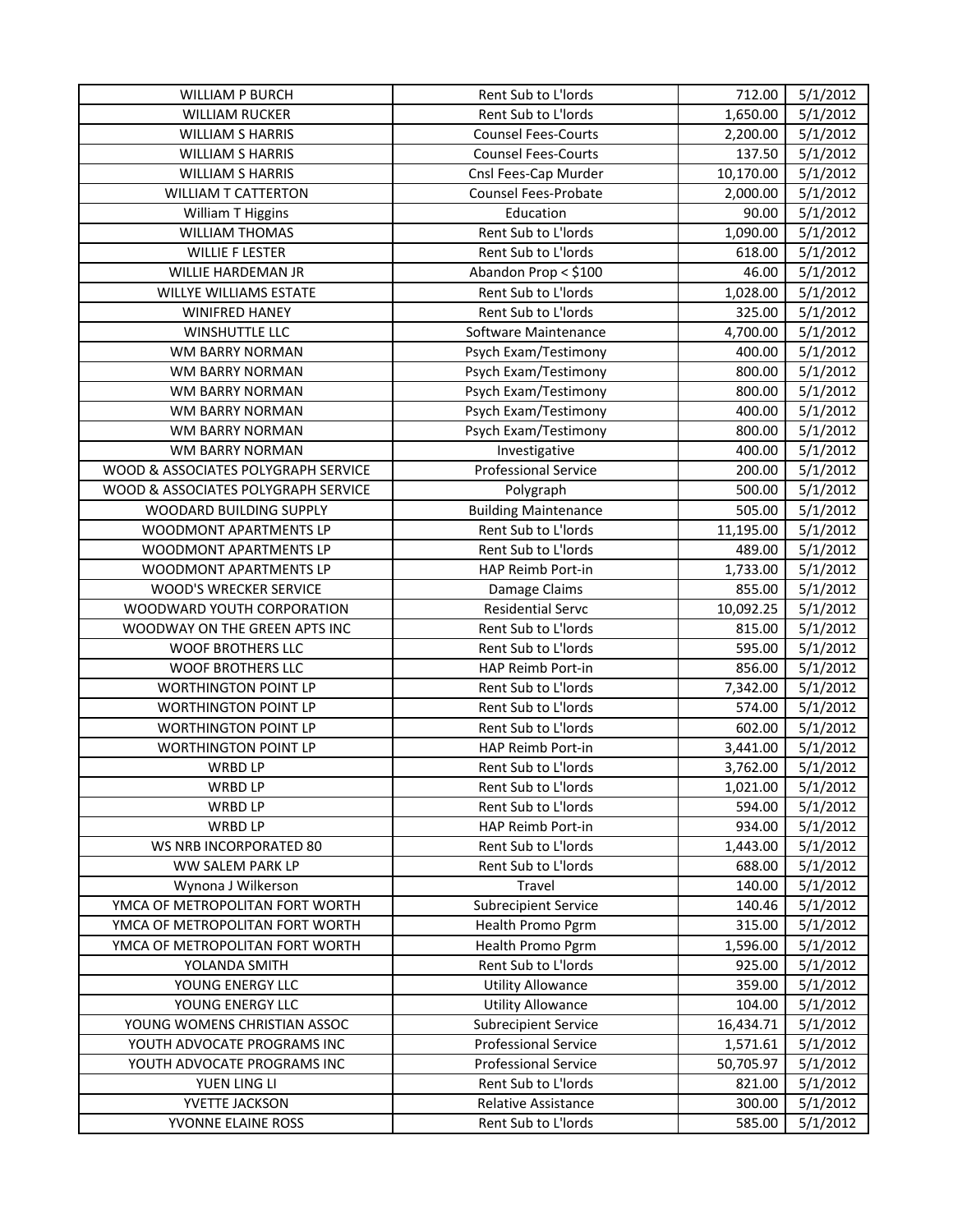| $\frac{1}{5}/1/2012$<br><b>ZEP MFG</b><br>Kitchen Supplies<br>2,723.64<br>ZEP MFG<br>Kitchen Supplies<br>5/1/2012<br>177.80<br>ZEP MFG<br><b>Laundry Services</b><br>641.66<br>5/1/2012<br><b>COMMISSIONERS' REPORT OF CLAIMS - Addendum</b><br>FOR THE WEEK ENDING - May 1, 2012<br><b>Item Description</b><br><b>Paid Amount</b><br><b>Check Date</b><br><b>Vendor Name</b><br>4M Youth Services Inc<br><b>Residential Servc</b><br>5/1/2012<br>12,573.00<br><b>Professional Service</b><br>5/1/2012<br>Able Communications Inc<br>12,209.05<br>Alice Whitten<br>(196.16)<br>5/1/2012<br>5006 Chapter 13 Levy<br>5/1/2012<br>Alice Whitten<br>5006 Chapter 13 Levy<br>3,882.59<br>5/1/2012<br><b>Professional Service</b><br>3,157.56<br><b>Allied Court Reporters</b><br>5/1/2012<br>American General Life Ins<br>Lifestyle, American General Co.<br>76.26<br>Anthem Life Insurance Co<br>PGL/Anthem Life<br>5/1/2012<br>34.64<br>Arkansas Office of Child<br>Child Support<br>201.23<br>5/1/2012<br><b>Residential Servc</b><br>5/1/2012<br>Brookhaven Youth Ranch<br>12,857.25<br>CLEAT<br>5/1/2012<br><b>Union Dues</b><br>(15.00)<br>CLEAT<br>5,964.00<br>5/1/2012<br><b>Union Dues</b><br>California Sdu<br>Child Support<br>5/1/2012<br>119.07<br>534.25<br>5/1/2012<br>Chapter 13 Trustee<br>5006 Chapter 13 Levy<br><b>Residential Servc</b><br><b>Choices Adolescent</b><br>19,605.95<br>5/1/2012<br>5/1/2012<br>City of Colleyville<br>Tax Increment Financing (TIF)<br>222,600.33<br>City of Fort Worth<br>5/1/2012<br><b>Building Maintenance</b><br>534.00<br><b>Residential Servc</b><br>5/1/2012<br>Clarinda Academy<br>8,433.25<br>5/1/2012<br>Concho Valley Home for Girls<br><b>Residential Servc</b><br>2,981.27<br><b>Cornell Corrections of Texas</b><br><b>Residential Servc</b><br>5/1/2012<br>10,599.85<br>5/1/2012<br>Delta Dental Insurance Co<br><b>Dental Claims</b><br>(11,758.30)<br><b>Dental Claims</b><br>(7,675.80)<br>5/1/2012<br>Delta Dental Insurance Co<br>5/1/2012<br>Delta Dental Insurance Co<br><b>Dental Claims</b><br>19,741.80<br>5/1/2012<br>Delta Dental Insurance Co<br><b>Dental Claims</b><br>2,583.80<br>5/1/2012<br>139.31<br>Delta Management Associat<br>5002 Student Loan Levy<br>Dolores Stewart & Associates Inc<br><b>Professional Service</b><br>5/1/2012<br>350.84<br>5/1/2012<br>Every Day Life RTC<br><b>Residential Servc</b><br>15,838.52<br>Express-Scripts<br>Drug Claims-AC & CO<br>282,968.45<br>5/1/2012<br>5/1/2012<br>Drug Claims-RT<br>47,026.88<br><b>Express-Scripts</b><br><b>Fraternal Order of Police</b><br><b>Union Dues</b><br>1,700.00<br>5/1/2012<br>5/1/2012<br>Education<br>1,500.00<br><b>Fredric Rieders Family</b><br><b>GC Services LP</b><br>5002 Student Loan Levy<br>5/1/2012<br>411.72<br>General Revenue Corporati<br>5/1/2012<br>5002 Student Loan Levy<br>203.57<br><b>General Revenue Corporation</b><br>5002 Student Loan Levy<br>5/1/2012<br>(13.75)<br>HUD, US Dept of<br>5/1/2012<br>HUD 5007 Garnishment<br>75.00<br><b>Internal Revenue Service</b><br>5/1/2012<br>5001 Tax Levy<br>1,772.80<br>IRS FICA EE<br>5/1/2012<br>FICA-Employee<br>8,702.91<br>FICA-Employee<br>5/1/2012<br>IRS FICA EE<br>358,960.09<br>5/1/2012<br><b>IRS FICA ER</b><br>FICA-Employer<br>12,845.62<br>5/1/2012<br><b>IRS FICA ER</b><br>FICA-Employer<br>529,892.23<br><b>IRS FIT</b><br>FIT Withholding<br>5/1/2012<br>38,107.83<br><b>IRS FIT</b><br>FIT Withholding<br>5/1/2012<br>990,957.78<br>Medicare-Employee<br>5/1/2012<br>IRS MED EE<br>3,025.69<br>IRS MED EE<br>Medicare-Employee<br>123,947.58<br>5/1/2012 | ZACH HELLBERG | Travel            | 61.00    | 5/1/2012 |
|----------------------------------------------------------------------------------------------------------------------------------------------------------------------------------------------------------------------------------------------------------------------------------------------------------------------------------------------------------------------------------------------------------------------------------------------------------------------------------------------------------------------------------------------------------------------------------------------------------------------------------------------------------------------------------------------------------------------------------------------------------------------------------------------------------------------------------------------------------------------------------------------------------------------------------------------------------------------------------------------------------------------------------------------------------------------------------------------------------------------------------------------------------------------------------------------------------------------------------------------------------------------------------------------------------------------------------------------------------------------------------------------------------------------------------------------------------------------------------------------------------------------------------------------------------------------------------------------------------------------------------------------------------------------------------------------------------------------------------------------------------------------------------------------------------------------------------------------------------------------------------------------------------------------------------------------------------------------------------------------------------------------------------------------------------------------------------------------------------------------------------------------------------------------------------------------------------------------------------------------------------------------------------------------------------------------------------------------------------------------------------------------------------------------------------------------------------------------------------------------------------------------------------------------------------------------------------------------------------------------------------------------------------------------------------------------------------------------------------------------------------------------------------------------------------------------------------------------------------------------------------------------------------------------------------------------------------------------------------------------------------------------------------------------------------------------------------------------------------------------------------------------------------------------------------------------------------------------------------------------------------------------------------------------------------------------------------------------------------------------------------------------------------------------------------------------------------------------------------------------------------------------------------------------------------------------------------------------------------------|---------------|-------------------|----------|----------|
|                                                                                                                                                                                                                                                                                                                                                                                                                                                                                                                                                                                                                                                                                                                                                                                                                                                                                                                                                                                                                                                                                                                                                                                                                                                                                                                                                                                                                                                                                                                                                                                                                                                                                                                                                                                                                                                                                                                                                                                                                                                                                                                                                                                                                                                                                                                                                                                                                                                                                                                                                                                                                                                                                                                                                                                                                                                                                                                                                                                                                                                                                                                                                                                                                                                                                                                                                                                                                                                                                                                                                                                                                |               |                   |          |          |
|                                                                                                                                                                                                                                                                                                                                                                                                                                                                                                                                                                                                                                                                                                                                                                                                                                                                                                                                                                                                                                                                                                                                                                                                                                                                                                                                                                                                                                                                                                                                                                                                                                                                                                                                                                                                                                                                                                                                                                                                                                                                                                                                                                                                                                                                                                                                                                                                                                                                                                                                                                                                                                                                                                                                                                                                                                                                                                                                                                                                                                                                                                                                                                                                                                                                                                                                                                                                                                                                                                                                                                                                                |               |                   |          |          |
|                                                                                                                                                                                                                                                                                                                                                                                                                                                                                                                                                                                                                                                                                                                                                                                                                                                                                                                                                                                                                                                                                                                                                                                                                                                                                                                                                                                                                                                                                                                                                                                                                                                                                                                                                                                                                                                                                                                                                                                                                                                                                                                                                                                                                                                                                                                                                                                                                                                                                                                                                                                                                                                                                                                                                                                                                                                                                                                                                                                                                                                                                                                                                                                                                                                                                                                                                                                                                                                                                                                                                                                                                |               |                   |          |          |
|                                                                                                                                                                                                                                                                                                                                                                                                                                                                                                                                                                                                                                                                                                                                                                                                                                                                                                                                                                                                                                                                                                                                                                                                                                                                                                                                                                                                                                                                                                                                                                                                                                                                                                                                                                                                                                                                                                                                                                                                                                                                                                                                                                                                                                                                                                                                                                                                                                                                                                                                                                                                                                                                                                                                                                                                                                                                                                                                                                                                                                                                                                                                                                                                                                                                                                                                                                                                                                                                                                                                                                                                                |               |                   |          |          |
|                                                                                                                                                                                                                                                                                                                                                                                                                                                                                                                                                                                                                                                                                                                                                                                                                                                                                                                                                                                                                                                                                                                                                                                                                                                                                                                                                                                                                                                                                                                                                                                                                                                                                                                                                                                                                                                                                                                                                                                                                                                                                                                                                                                                                                                                                                                                                                                                                                                                                                                                                                                                                                                                                                                                                                                                                                                                                                                                                                                                                                                                                                                                                                                                                                                                                                                                                                                                                                                                                                                                                                                                                |               |                   |          |          |
|                                                                                                                                                                                                                                                                                                                                                                                                                                                                                                                                                                                                                                                                                                                                                                                                                                                                                                                                                                                                                                                                                                                                                                                                                                                                                                                                                                                                                                                                                                                                                                                                                                                                                                                                                                                                                                                                                                                                                                                                                                                                                                                                                                                                                                                                                                                                                                                                                                                                                                                                                                                                                                                                                                                                                                                                                                                                                                                                                                                                                                                                                                                                                                                                                                                                                                                                                                                                                                                                                                                                                                                                                |               |                   |          |          |
|                                                                                                                                                                                                                                                                                                                                                                                                                                                                                                                                                                                                                                                                                                                                                                                                                                                                                                                                                                                                                                                                                                                                                                                                                                                                                                                                                                                                                                                                                                                                                                                                                                                                                                                                                                                                                                                                                                                                                                                                                                                                                                                                                                                                                                                                                                                                                                                                                                                                                                                                                                                                                                                                                                                                                                                                                                                                                                                                                                                                                                                                                                                                                                                                                                                                                                                                                                                                                                                                                                                                                                                                                |               |                   |          |          |
|                                                                                                                                                                                                                                                                                                                                                                                                                                                                                                                                                                                                                                                                                                                                                                                                                                                                                                                                                                                                                                                                                                                                                                                                                                                                                                                                                                                                                                                                                                                                                                                                                                                                                                                                                                                                                                                                                                                                                                                                                                                                                                                                                                                                                                                                                                                                                                                                                                                                                                                                                                                                                                                                                                                                                                                                                                                                                                                                                                                                                                                                                                                                                                                                                                                                                                                                                                                                                                                                                                                                                                                                                |               |                   |          |          |
|                                                                                                                                                                                                                                                                                                                                                                                                                                                                                                                                                                                                                                                                                                                                                                                                                                                                                                                                                                                                                                                                                                                                                                                                                                                                                                                                                                                                                                                                                                                                                                                                                                                                                                                                                                                                                                                                                                                                                                                                                                                                                                                                                                                                                                                                                                                                                                                                                                                                                                                                                                                                                                                                                                                                                                                                                                                                                                                                                                                                                                                                                                                                                                                                                                                                                                                                                                                                                                                                                                                                                                                                                |               |                   |          |          |
|                                                                                                                                                                                                                                                                                                                                                                                                                                                                                                                                                                                                                                                                                                                                                                                                                                                                                                                                                                                                                                                                                                                                                                                                                                                                                                                                                                                                                                                                                                                                                                                                                                                                                                                                                                                                                                                                                                                                                                                                                                                                                                                                                                                                                                                                                                                                                                                                                                                                                                                                                                                                                                                                                                                                                                                                                                                                                                                                                                                                                                                                                                                                                                                                                                                                                                                                                                                                                                                                                                                                                                                                                |               |                   |          |          |
|                                                                                                                                                                                                                                                                                                                                                                                                                                                                                                                                                                                                                                                                                                                                                                                                                                                                                                                                                                                                                                                                                                                                                                                                                                                                                                                                                                                                                                                                                                                                                                                                                                                                                                                                                                                                                                                                                                                                                                                                                                                                                                                                                                                                                                                                                                                                                                                                                                                                                                                                                                                                                                                                                                                                                                                                                                                                                                                                                                                                                                                                                                                                                                                                                                                                                                                                                                                                                                                                                                                                                                                                                |               |                   |          |          |
|                                                                                                                                                                                                                                                                                                                                                                                                                                                                                                                                                                                                                                                                                                                                                                                                                                                                                                                                                                                                                                                                                                                                                                                                                                                                                                                                                                                                                                                                                                                                                                                                                                                                                                                                                                                                                                                                                                                                                                                                                                                                                                                                                                                                                                                                                                                                                                                                                                                                                                                                                                                                                                                                                                                                                                                                                                                                                                                                                                                                                                                                                                                                                                                                                                                                                                                                                                                                                                                                                                                                                                                                                |               |                   |          |          |
|                                                                                                                                                                                                                                                                                                                                                                                                                                                                                                                                                                                                                                                                                                                                                                                                                                                                                                                                                                                                                                                                                                                                                                                                                                                                                                                                                                                                                                                                                                                                                                                                                                                                                                                                                                                                                                                                                                                                                                                                                                                                                                                                                                                                                                                                                                                                                                                                                                                                                                                                                                                                                                                                                                                                                                                                                                                                                                                                                                                                                                                                                                                                                                                                                                                                                                                                                                                                                                                                                                                                                                                                                |               |                   |          |          |
|                                                                                                                                                                                                                                                                                                                                                                                                                                                                                                                                                                                                                                                                                                                                                                                                                                                                                                                                                                                                                                                                                                                                                                                                                                                                                                                                                                                                                                                                                                                                                                                                                                                                                                                                                                                                                                                                                                                                                                                                                                                                                                                                                                                                                                                                                                                                                                                                                                                                                                                                                                                                                                                                                                                                                                                                                                                                                                                                                                                                                                                                                                                                                                                                                                                                                                                                                                                                                                                                                                                                                                                                                |               |                   |          |          |
|                                                                                                                                                                                                                                                                                                                                                                                                                                                                                                                                                                                                                                                                                                                                                                                                                                                                                                                                                                                                                                                                                                                                                                                                                                                                                                                                                                                                                                                                                                                                                                                                                                                                                                                                                                                                                                                                                                                                                                                                                                                                                                                                                                                                                                                                                                                                                                                                                                                                                                                                                                                                                                                                                                                                                                                                                                                                                                                                                                                                                                                                                                                                                                                                                                                                                                                                                                                                                                                                                                                                                                                                                |               |                   |          |          |
|                                                                                                                                                                                                                                                                                                                                                                                                                                                                                                                                                                                                                                                                                                                                                                                                                                                                                                                                                                                                                                                                                                                                                                                                                                                                                                                                                                                                                                                                                                                                                                                                                                                                                                                                                                                                                                                                                                                                                                                                                                                                                                                                                                                                                                                                                                                                                                                                                                                                                                                                                                                                                                                                                                                                                                                                                                                                                                                                                                                                                                                                                                                                                                                                                                                                                                                                                                                                                                                                                                                                                                                                                |               |                   |          |          |
|                                                                                                                                                                                                                                                                                                                                                                                                                                                                                                                                                                                                                                                                                                                                                                                                                                                                                                                                                                                                                                                                                                                                                                                                                                                                                                                                                                                                                                                                                                                                                                                                                                                                                                                                                                                                                                                                                                                                                                                                                                                                                                                                                                                                                                                                                                                                                                                                                                                                                                                                                                                                                                                                                                                                                                                                                                                                                                                                                                                                                                                                                                                                                                                                                                                                                                                                                                                                                                                                                                                                                                                                                |               |                   |          |          |
|                                                                                                                                                                                                                                                                                                                                                                                                                                                                                                                                                                                                                                                                                                                                                                                                                                                                                                                                                                                                                                                                                                                                                                                                                                                                                                                                                                                                                                                                                                                                                                                                                                                                                                                                                                                                                                                                                                                                                                                                                                                                                                                                                                                                                                                                                                                                                                                                                                                                                                                                                                                                                                                                                                                                                                                                                                                                                                                                                                                                                                                                                                                                                                                                                                                                                                                                                                                                                                                                                                                                                                                                                |               |                   |          |          |
|                                                                                                                                                                                                                                                                                                                                                                                                                                                                                                                                                                                                                                                                                                                                                                                                                                                                                                                                                                                                                                                                                                                                                                                                                                                                                                                                                                                                                                                                                                                                                                                                                                                                                                                                                                                                                                                                                                                                                                                                                                                                                                                                                                                                                                                                                                                                                                                                                                                                                                                                                                                                                                                                                                                                                                                                                                                                                                                                                                                                                                                                                                                                                                                                                                                                                                                                                                                                                                                                                                                                                                                                                |               |                   |          |          |
|                                                                                                                                                                                                                                                                                                                                                                                                                                                                                                                                                                                                                                                                                                                                                                                                                                                                                                                                                                                                                                                                                                                                                                                                                                                                                                                                                                                                                                                                                                                                                                                                                                                                                                                                                                                                                                                                                                                                                                                                                                                                                                                                                                                                                                                                                                                                                                                                                                                                                                                                                                                                                                                                                                                                                                                                                                                                                                                                                                                                                                                                                                                                                                                                                                                                                                                                                                                                                                                                                                                                                                                                                |               |                   |          |          |
|                                                                                                                                                                                                                                                                                                                                                                                                                                                                                                                                                                                                                                                                                                                                                                                                                                                                                                                                                                                                                                                                                                                                                                                                                                                                                                                                                                                                                                                                                                                                                                                                                                                                                                                                                                                                                                                                                                                                                                                                                                                                                                                                                                                                                                                                                                                                                                                                                                                                                                                                                                                                                                                                                                                                                                                                                                                                                                                                                                                                                                                                                                                                                                                                                                                                                                                                                                                                                                                                                                                                                                                                                |               |                   |          |          |
|                                                                                                                                                                                                                                                                                                                                                                                                                                                                                                                                                                                                                                                                                                                                                                                                                                                                                                                                                                                                                                                                                                                                                                                                                                                                                                                                                                                                                                                                                                                                                                                                                                                                                                                                                                                                                                                                                                                                                                                                                                                                                                                                                                                                                                                                                                                                                                                                                                                                                                                                                                                                                                                                                                                                                                                                                                                                                                                                                                                                                                                                                                                                                                                                                                                                                                                                                                                                                                                                                                                                                                                                                |               |                   |          |          |
|                                                                                                                                                                                                                                                                                                                                                                                                                                                                                                                                                                                                                                                                                                                                                                                                                                                                                                                                                                                                                                                                                                                                                                                                                                                                                                                                                                                                                                                                                                                                                                                                                                                                                                                                                                                                                                                                                                                                                                                                                                                                                                                                                                                                                                                                                                                                                                                                                                                                                                                                                                                                                                                                                                                                                                                                                                                                                                                                                                                                                                                                                                                                                                                                                                                                                                                                                                                                                                                                                                                                                                                                                |               |                   |          |          |
|                                                                                                                                                                                                                                                                                                                                                                                                                                                                                                                                                                                                                                                                                                                                                                                                                                                                                                                                                                                                                                                                                                                                                                                                                                                                                                                                                                                                                                                                                                                                                                                                                                                                                                                                                                                                                                                                                                                                                                                                                                                                                                                                                                                                                                                                                                                                                                                                                                                                                                                                                                                                                                                                                                                                                                                                                                                                                                                                                                                                                                                                                                                                                                                                                                                                                                                                                                                                                                                                                                                                                                                                                |               |                   |          |          |
|                                                                                                                                                                                                                                                                                                                                                                                                                                                                                                                                                                                                                                                                                                                                                                                                                                                                                                                                                                                                                                                                                                                                                                                                                                                                                                                                                                                                                                                                                                                                                                                                                                                                                                                                                                                                                                                                                                                                                                                                                                                                                                                                                                                                                                                                                                                                                                                                                                                                                                                                                                                                                                                                                                                                                                                                                                                                                                                                                                                                                                                                                                                                                                                                                                                                                                                                                                                                                                                                                                                                                                                                                |               |                   |          |          |
|                                                                                                                                                                                                                                                                                                                                                                                                                                                                                                                                                                                                                                                                                                                                                                                                                                                                                                                                                                                                                                                                                                                                                                                                                                                                                                                                                                                                                                                                                                                                                                                                                                                                                                                                                                                                                                                                                                                                                                                                                                                                                                                                                                                                                                                                                                                                                                                                                                                                                                                                                                                                                                                                                                                                                                                                                                                                                                                                                                                                                                                                                                                                                                                                                                                                                                                                                                                                                                                                                                                                                                                                                |               |                   |          |          |
|                                                                                                                                                                                                                                                                                                                                                                                                                                                                                                                                                                                                                                                                                                                                                                                                                                                                                                                                                                                                                                                                                                                                                                                                                                                                                                                                                                                                                                                                                                                                                                                                                                                                                                                                                                                                                                                                                                                                                                                                                                                                                                                                                                                                                                                                                                                                                                                                                                                                                                                                                                                                                                                                                                                                                                                                                                                                                                                                                                                                                                                                                                                                                                                                                                                                                                                                                                                                                                                                                                                                                                                                                |               |                   |          |          |
|                                                                                                                                                                                                                                                                                                                                                                                                                                                                                                                                                                                                                                                                                                                                                                                                                                                                                                                                                                                                                                                                                                                                                                                                                                                                                                                                                                                                                                                                                                                                                                                                                                                                                                                                                                                                                                                                                                                                                                                                                                                                                                                                                                                                                                                                                                                                                                                                                                                                                                                                                                                                                                                                                                                                                                                                                                                                                                                                                                                                                                                                                                                                                                                                                                                                                                                                                                                                                                                                                                                                                                                                                |               |                   |          |          |
|                                                                                                                                                                                                                                                                                                                                                                                                                                                                                                                                                                                                                                                                                                                                                                                                                                                                                                                                                                                                                                                                                                                                                                                                                                                                                                                                                                                                                                                                                                                                                                                                                                                                                                                                                                                                                                                                                                                                                                                                                                                                                                                                                                                                                                                                                                                                                                                                                                                                                                                                                                                                                                                                                                                                                                                                                                                                                                                                                                                                                                                                                                                                                                                                                                                                                                                                                                                                                                                                                                                                                                                                                |               |                   |          |          |
|                                                                                                                                                                                                                                                                                                                                                                                                                                                                                                                                                                                                                                                                                                                                                                                                                                                                                                                                                                                                                                                                                                                                                                                                                                                                                                                                                                                                                                                                                                                                                                                                                                                                                                                                                                                                                                                                                                                                                                                                                                                                                                                                                                                                                                                                                                                                                                                                                                                                                                                                                                                                                                                                                                                                                                                                                                                                                                                                                                                                                                                                                                                                                                                                                                                                                                                                                                                                                                                                                                                                                                                                                |               |                   |          |          |
|                                                                                                                                                                                                                                                                                                                                                                                                                                                                                                                                                                                                                                                                                                                                                                                                                                                                                                                                                                                                                                                                                                                                                                                                                                                                                                                                                                                                                                                                                                                                                                                                                                                                                                                                                                                                                                                                                                                                                                                                                                                                                                                                                                                                                                                                                                                                                                                                                                                                                                                                                                                                                                                                                                                                                                                                                                                                                                                                                                                                                                                                                                                                                                                                                                                                                                                                                                                                                                                                                                                                                                                                                |               |                   |          |          |
|                                                                                                                                                                                                                                                                                                                                                                                                                                                                                                                                                                                                                                                                                                                                                                                                                                                                                                                                                                                                                                                                                                                                                                                                                                                                                                                                                                                                                                                                                                                                                                                                                                                                                                                                                                                                                                                                                                                                                                                                                                                                                                                                                                                                                                                                                                                                                                                                                                                                                                                                                                                                                                                                                                                                                                                                                                                                                                                                                                                                                                                                                                                                                                                                                                                                                                                                                                                                                                                                                                                                                                                                                |               |                   |          |          |
|                                                                                                                                                                                                                                                                                                                                                                                                                                                                                                                                                                                                                                                                                                                                                                                                                                                                                                                                                                                                                                                                                                                                                                                                                                                                                                                                                                                                                                                                                                                                                                                                                                                                                                                                                                                                                                                                                                                                                                                                                                                                                                                                                                                                                                                                                                                                                                                                                                                                                                                                                                                                                                                                                                                                                                                                                                                                                                                                                                                                                                                                                                                                                                                                                                                                                                                                                                                                                                                                                                                                                                                                                |               |                   |          |          |
|                                                                                                                                                                                                                                                                                                                                                                                                                                                                                                                                                                                                                                                                                                                                                                                                                                                                                                                                                                                                                                                                                                                                                                                                                                                                                                                                                                                                                                                                                                                                                                                                                                                                                                                                                                                                                                                                                                                                                                                                                                                                                                                                                                                                                                                                                                                                                                                                                                                                                                                                                                                                                                                                                                                                                                                                                                                                                                                                                                                                                                                                                                                                                                                                                                                                                                                                                                                                                                                                                                                                                                                                                |               |                   |          |          |
|                                                                                                                                                                                                                                                                                                                                                                                                                                                                                                                                                                                                                                                                                                                                                                                                                                                                                                                                                                                                                                                                                                                                                                                                                                                                                                                                                                                                                                                                                                                                                                                                                                                                                                                                                                                                                                                                                                                                                                                                                                                                                                                                                                                                                                                                                                                                                                                                                                                                                                                                                                                                                                                                                                                                                                                                                                                                                                                                                                                                                                                                                                                                                                                                                                                                                                                                                                                                                                                                                                                                                                                                                |               |                   |          |          |
|                                                                                                                                                                                                                                                                                                                                                                                                                                                                                                                                                                                                                                                                                                                                                                                                                                                                                                                                                                                                                                                                                                                                                                                                                                                                                                                                                                                                                                                                                                                                                                                                                                                                                                                                                                                                                                                                                                                                                                                                                                                                                                                                                                                                                                                                                                                                                                                                                                                                                                                                                                                                                                                                                                                                                                                                                                                                                                                                                                                                                                                                                                                                                                                                                                                                                                                                                                                                                                                                                                                                                                                                                |               |                   |          |          |
|                                                                                                                                                                                                                                                                                                                                                                                                                                                                                                                                                                                                                                                                                                                                                                                                                                                                                                                                                                                                                                                                                                                                                                                                                                                                                                                                                                                                                                                                                                                                                                                                                                                                                                                                                                                                                                                                                                                                                                                                                                                                                                                                                                                                                                                                                                                                                                                                                                                                                                                                                                                                                                                                                                                                                                                                                                                                                                                                                                                                                                                                                                                                                                                                                                                                                                                                                                                                                                                                                                                                                                                                                |               |                   |          |          |
|                                                                                                                                                                                                                                                                                                                                                                                                                                                                                                                                                                                                                                                                                                                                                                                                                                                                                                                                                                                                                                                                                                                                                                                                                                                                                                                                                                                                                                                                                                                                                                                                                                                                                                                                                                                                                                                                                                                                                                                                                                                                                                                                                                                                                                                                                                                                                                                                                                                                                                                                                                                                                                                                                                                                                                                                                                                                                                                                                                                                                                                                                                                                                                                                                                                                                                                                                                                                                                                                                                                                                                                                                |               |                   |          |          |
|                                                                                                                                                                                                                                                                                                                                                                                                                                                                                                                                                                                                                                                                                                                                                                                                                                                                                                                                                                                                                                                                                                                                                                                                                                                                                                                                                                                                                                                                                                                                                                                                                                                                                                                                                                                                                                                                                                                                                                                                                                                                                                                                                                                                                                                                                                                                                                                                                                                                                                                                                                                                                                                                                                                                                                                                                                                                                                                                                                                                                                                                                                                                                                                                                                                                                                                                                                                                                                                                                                                                                                                                                |               |                   |          |          |
|                                                                                                                                                                                                                                                                                                                                                                                                                                                                                                                                                                                                                                                                                                                                                                                                                                                                                                                                                                                                                                                                                                                                                                                                                                                                                                                                                                                                                                                                                                                                                                                                                                                                                                                                                                                                                                                                                                                                                                                                                                                                                                                                                                                                                                                                                                                                                                                                                                                                                                                                                                                                                                                                                                                                                                                                                                                                                                                                                                                                                                                                                                                                                                                                                                                                                                                                                                                                                                                                                                                                                                                                                |               |                   |          |          |
|                                                                                                                                                                                                                                                                                                                                                                                                                                                                                                                                                                                                                                                                                                                                                                                                                                                                                                                                                                                                                                                                                                                                                                                                                                                                                                                                                                                                                                                                                                                                                                                                                                                                                                                                                                                                                                                                                                                                                                                                                                                                                                                                                                                                                                                                                                                                                                                                                                                                                                                                                                                                                                                                                                                                                                                                                                                                                                                                                                                                                                                                                                                                                                                                                                                                                                                                                                                                                                                                                                                                                                                                                |               |                   |          |          |
|                                                                                                                                                                                                                                                                                                                                                                                                                                                                                                                                                                                                                                                                                                                                                                                                                                                                                                                                                                                                                                                                                                                                                                                                                                                                                                                                                                                                                                                                                                                                                                                                                                                                                                                                                                                                                                                                                                                                                                                                                                                                                                                                                                                                                                                                                                                                                                                                                                                                                                                                                                                                                                                                                                                                                                                                                                                                                                                                                                                                                                                                                                                                                                                                                                                                                                                                                                                                                                                                                                                                                                                                                |               |                   |          |          |
|                                                                                                                                                                                                                                                                                                                                                                                                                                                                                                                                                                                                                                                                                                                                                                                                                                                                                                                                                                                                                                                                                                                                                                                                                                                                                                                                                                                                                                                                                                                                                                                                                                                                                                                                                                                                                                                                                                                                                                                                                                                                                                                                                                                                                                                                                                                                                                                                                                                                                                                                                                                                                                                                                                                                                                                                                                                                                                                                                                                                                                                                                                                                                                                                                                                                                                                                                                                                                                                                                                                                                                                                                |               |                   |          |          |
|                                                                                                                                                                                                                                                                                                                                                                                                                                                                                                                                                                                                                                                                                                                                                                                                                                                                                                                                                                                                                                                                                                                                                                                                                                                                                                                                                                                                                                                                                                                                                                                                                                                                                                                                                                                                                                                                                                                                                                                                                                                                                                                                                                                                                                                                                                                                                                                                                                                                                                                                                                                                                                                                                                                                                                                                                                                                                                                                                                                                                                                                                                                                                                                                                                                                                                                                                                                                                                                                                                                                                                                                                |               |                   |          |          |
|                                                                                                                                                                                                                                                                                                                                                                                                                                                                                                                                                                                                                                                                                                                                                                                                                                                                                                                                                                                                                                                                                                                                                                                                                                                                                                                                                                                                                                                                                                                                                                                                                                                                                                                                                                                                                                                                                                                                                                                                                                                                                                                                                                                                                                                                                                                                                                                                                                                                                                                                                                                                                                                                                                                                                                                                                                                                                                                                                                                                                                                                                                                                                                                                                                                                                                                                                                                                                                                                                                                                                                                                                |               |                   |          |          |
|                                                                                                                                                                                                                                                                                                                                                                                                                                                                                                                                                                                                                                                                                                                                                                                                                                                                                                                                                                                                                                                                                                                                                                                                                                                                                                                                                                                                                                                                                                                                                                                                                                                                                                                                                                                                                                                                                                                                                                                                                                                                                                                                                                                                                                                                                                                                                                                                                                                                                                                                                                                                                                                                                                                                                                                                                                                                                                                                                                                                                                                                                                                                                                                                                                                                                                                                                                                                                                                                                                                                                                                                                |               |                   |          |          |
|                                                                                                                                                                                                                                                                                                                                                                                                                                                                                                                                                                                                                                                                                                                                                                                                                                                                                                                                                                                                                                                                                                                                                                                                                                                                                                                                                                                                                                                                                                                                                                                                                                                                                                                                                                                                                                                                                                                                                                                                                                                                                                                                                                                                                                                                                                                                                                                                                                                                                                                                                                                                                                                                                                                                                                                                                                                                                                                                                                                                                                                                                                                                                                                                                                                                                                                                                                                                                                                                                                                                                                                                                |               |                   |          |          |
|                                                                                                                                                                                                                                                                                                                                                                                                                                                                                                                                                                                                                                                                                                                                                                                                                                                                                                                                                                                                                                                                                                                                                                                                                                                                                                                                                                                                                                                                                                                                                                                                                                                                                                                                                                                                                                                                                                                                                                                                                                                                                                                                                                                                                                                                                                                                                                                                                                                                                                                                                                                                                                                                                                                                                                                                                                                                                                                                                                                                                                                                                                                                                                                                                                                                                                                                                                                                                                                                                                                                                                                                                |               |                   |          |          |
|                                                                                                                                                                                                                                                                                                                                                                                                                                                                                                                                                                                                                                                                                                                                                                                                                                                                                                                                                                                                                                                                                                                                                                                                                                                                                                                                                                                                                                                                                                                                                                                                                                                                                                                                                                                                                                                                                                                                                                                                                                                                                                                                                                                                                                                                                                                                                                                                                                                                                                                                                                                                                                                                                                                                                                                                                                                                                                                                                                                                                                                                                                                                                                                                                                                                                                                                                                                                                                                                                                                                                                                                                |               |                   |          |          |
|                                                                                                                                                                                                                                                                                                                                                                                                                                                                                                                                                                                                                                                                                                                                                                                                                                                                                                                                                                                                                                                                                                                                                                                                                                                                                                                                                                                                                                                                                                                                                                                                                                                                                                                                                                                                                                                                                                                                                                                                                                                                                                                                                                                                                                                                                                                                                                                                                                                                                                                                                                                                                                                                                                                                                                                                                                                                                                                                                                                                                                                                                                                                                                                                                                                                                                                                                                                                                                                                                                                                                                                                                |               |                   |          |          |
|                                                                                                                                                                                                                                                                                                                                                                                                                                                                                                                                                                                                                                                                                                                                                                                                                                                                                                                                                                                                                                                                                                                                                                                                                                                                                                                                                                                                                                                                                                                                                                                                                                                                                                                                                                                                                                                                                                                                                                                                                                                                                                                                                                                                                                                                                                                                                                                                                                                                                                                                                                                                                                                                                                                                                                                                                                                                                                                                                                                                                                                                                                                                                                                                                                                                                                                                                                                                                                                                                                                                                                                                                |               |                   |          |          |
|                                                                                                                                                                                                                                                                                                                                                                                                                                                                                                                                                                                                                                                                                                                                                                                                                                                                                                                                                                                                                                                                                                                                                                                                                                                                                                                                                                                                                                                                                                                                                                                                                                                                                                                                                                                                                                                                                                                                                                                                                                                                                                                                                                                                                                                                                                                                                                                                                                                                                                                                                                                                                                                                                                                                                                                                                                                                                                                                                                                                                                                                                                                                                                                                                                                                                                                                                                                                                                                                                                                                                                                                                | IRS MED ER    | Medicare-Employer | 3,025.69 | 5/1/2012 |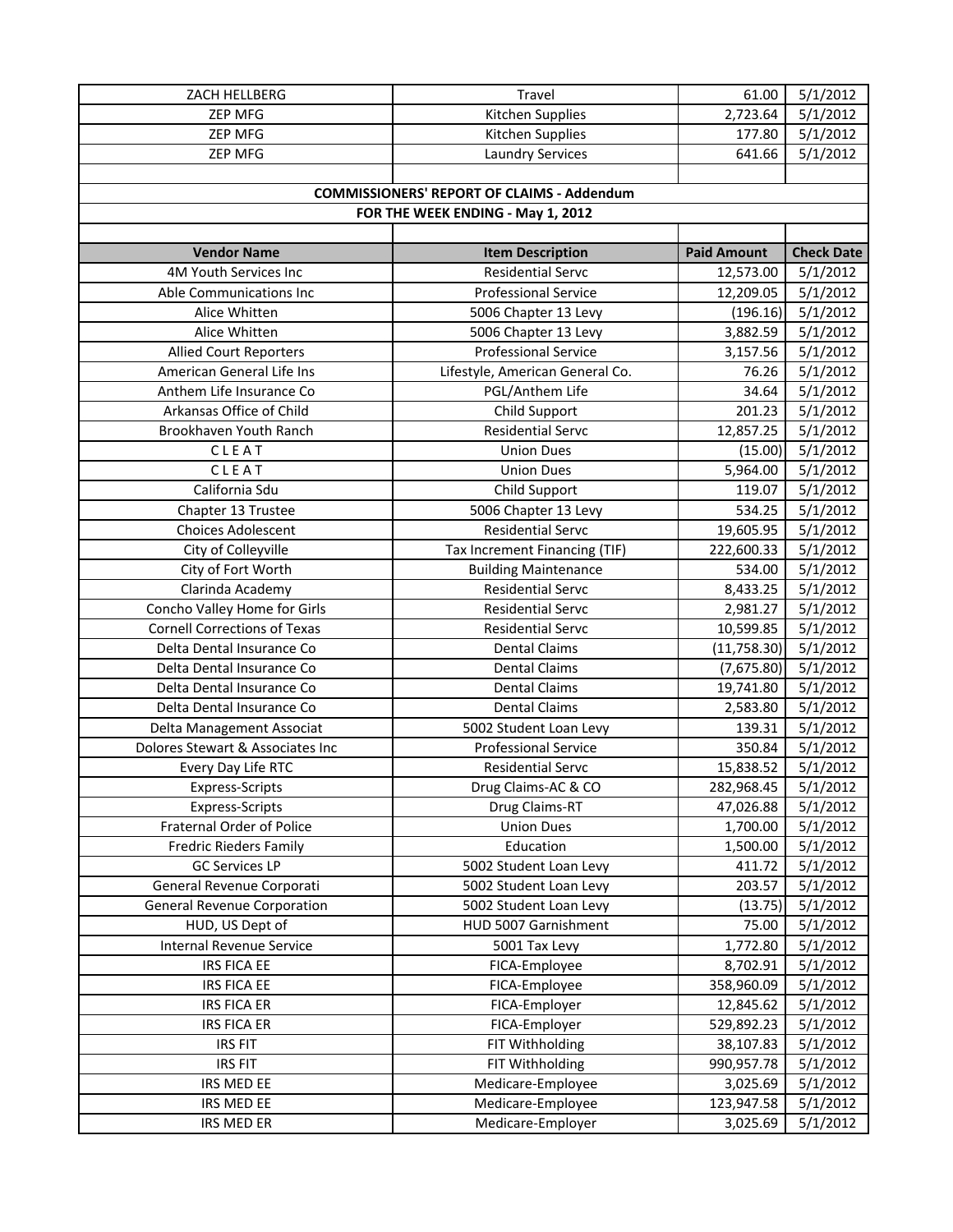| IRS MED ER                           | Medicare-Employer           | 123,947.58   | 5/1/2012             |
|--------------------------------------|-----------------------------|--------------|----------------------|
| Lincoln Financial Group              | Deferred Comp               | 50.00        | 5/1/2012             |
| Lincoln Financial Group              | Deferred Comp               | 12,638.08    | 5/1/2012             |
| Loren C Green PC                     | <b>Counsel Fees-Courts</b>  | 3,100.00     | 5/1/2012             |
| Lorie Graham                         | Reporter's Records          | 1,752.00     | 5/1/2012             |
| Lutheran Social Serv of the South    | <b>Residential Servc</b>    | 15,760.50    | 5/1/2012             |
| <b>Merchantile Partners</b>          | Rent                        | 1,918.23     | 5/1/2012             |
| <b>Merchantile Partners</b>          | Space Lease Rental          | 520.41       | 5/1/2012             |
| <b>Merchantile Partners</b>          | Rent                        | 943.92       | 5/1/2012             |
| <b>Merchantile Partners</b>          | Space Lease Rental          | 256.08       | 5/1/2012             |
| Metropolitan Life                    | Metlife                     | (176.91)     | 5/1/2012             |
| Metropolitan Life                    | Metlife                     | 16,143.52    | 5/1/2012             |
| Michigan State Disburseme            | Child Support               | 201.61       | 5/1/2012             |
| Nationwide Retirement Sol            | Deferred Comp               | 17,379.52    | $\frac{1}{5}/1/2012$ |
| Nationwide Retirement Sol            | Deferred Comp               | 110,902.79   | 5/1/2012             |
| <b>NCO Financial Systems Inc</b>     | 5002 Student Loan Levy      | 340.92       | 5/1/2012             |
| New Horizons Ranch & Center Inc      | <b>Residential Servc</b>    | 12,857.25    | 5/1/2012             |
| New Jersey Support Paymen            | Child Support               | 222.00       | 5/1/2012             |
| North Dakota Sdu                     | Child Support               | 281.54       | 5/1/2012             |
| Oce-USA Inc                          | <b>Equipment Maint</b>      | 2,057.79     | 5/1/2012             |
| Oce-USA Inc                          | <b>Equipment Maint</b>      | 1,024.92     | 5/1/2012             |
| Oklahoma Guaranteed Stude            | 5002 Student Loan Levy      | 216.51       | 5/1/2012             |
| Paulette Williams                    | Williams 5007 Garnishment   | 303.54       | 5/1/2012             |
| PayFlex                              | Dependent Care              | 4,635.12     | 5/1/2012             |
| PayFlex                              | Medical                     | 84,991.40    | 5/1/2012             |
| PayFlex                              | Dependent Care              | 1,240.66     | 5/1/2012             |
| PayFlex                              | Medical                     | 64,391.81    | 5/1/2012             |
| Pegasus School Inc                   | <b>Residential Servc</b>    | 22,534.75    | 5/1/2012             |
| Pennsylvania-HEAA                    | 5002 Student Loan Levy      | 516.33       | 5/1/2012             |
| Police & Firefighters Ins            | <b>Union Dues</b>           | (168.73)     | 5/1/2012             |
| Police & Firefighters Ins            | <b>Union Dues</b>           | 17,867.42    | 5/1/2012             |
| <b>Prepaid Legal Services</b>        | Prepaid Attorney            | 3,000.00     | 5/1/2012             |
| Rite of Passage                      | <b>Residential Servc</b>    | 4,285.75     | 5/1/2012             |
| Roy Maas Youth Alternatives Inc      | <b>Residential Servc</b>    | 9,124.50     | 5/1/2012             |
| Sequel Youth and Family Services     | <b>Residential Servc</b>    | 18,942.30    | 5/1/2012             |
| <b>Share Corporation</b>             | <b>Building Maintenance</b> | 545.44       | 5/1/2012             |
| <b>Sigma Building Services</b>       | <b>Professional Service</b> | 99,294.00    | 5/1/2012             |
| Social Security Admin Lev            | SSA 5007 Garnishment        | 25.00        | 5/1/2012             |
| <b>Standing Chapter 13 Trust</b>     | 5006 Chapter 13 Levy        | 121.00       | 5/1/2012             |
| State of Florida Disburse            | Child Support               | 64.38        | 5/1/2012             |
| Summus Industries Inc                | Software Maintenance        | 639.60       | 5/1/2012             |
| Sundown Ranch Inc                    | <b>Residential Servc</b>    | 4,285.75     | 5/1/2012             |
| Tarrant Co. P/R Acct                 | <b>Payroll Transfers</b>    | 161,906.00   | 5/1/2012             |
| Tarrant Co. P/R Acct                 | <b>Payroll Transfers</b>    | 6,176,739.09 | 5/1/2012             |
| <b>Tarrant County Child Supp</b>     | Child Support               | 144.92       | 5/1/2012             |
| <b>Tarrant County Deputy She</b>     | <b>Union Dues</b>           | (4.00)       | 5/1/2012             |
| <b>Tarrant County Deputy She</b>     | <b>Union Dues</b>           | 1,474.50     | 5/1/2012             |
| Tennesse Child Support Re            | Child Support               | 212.30       | 5/1/2012             |
| Texas Child Support Disbu            | Child Support               | 733.89       | 5/1/2012             |
| Texas Child Support Disbu            | Child Support               | 41,056.78    | 5/1/2012             |
| <b>Texas Department of Licensing</b> | <b>Building Maintenance</b> | 140.00       | 5/1/2012             |
| <b>Texas Department of Licensing</b> | <b>Building Maintenance</b> | 70.00        | 5/1/2012             |
| <b>Texas Department of Licensing</b> | <b>Building Maintenance</b> | 70.00        | 5/1/2012             |